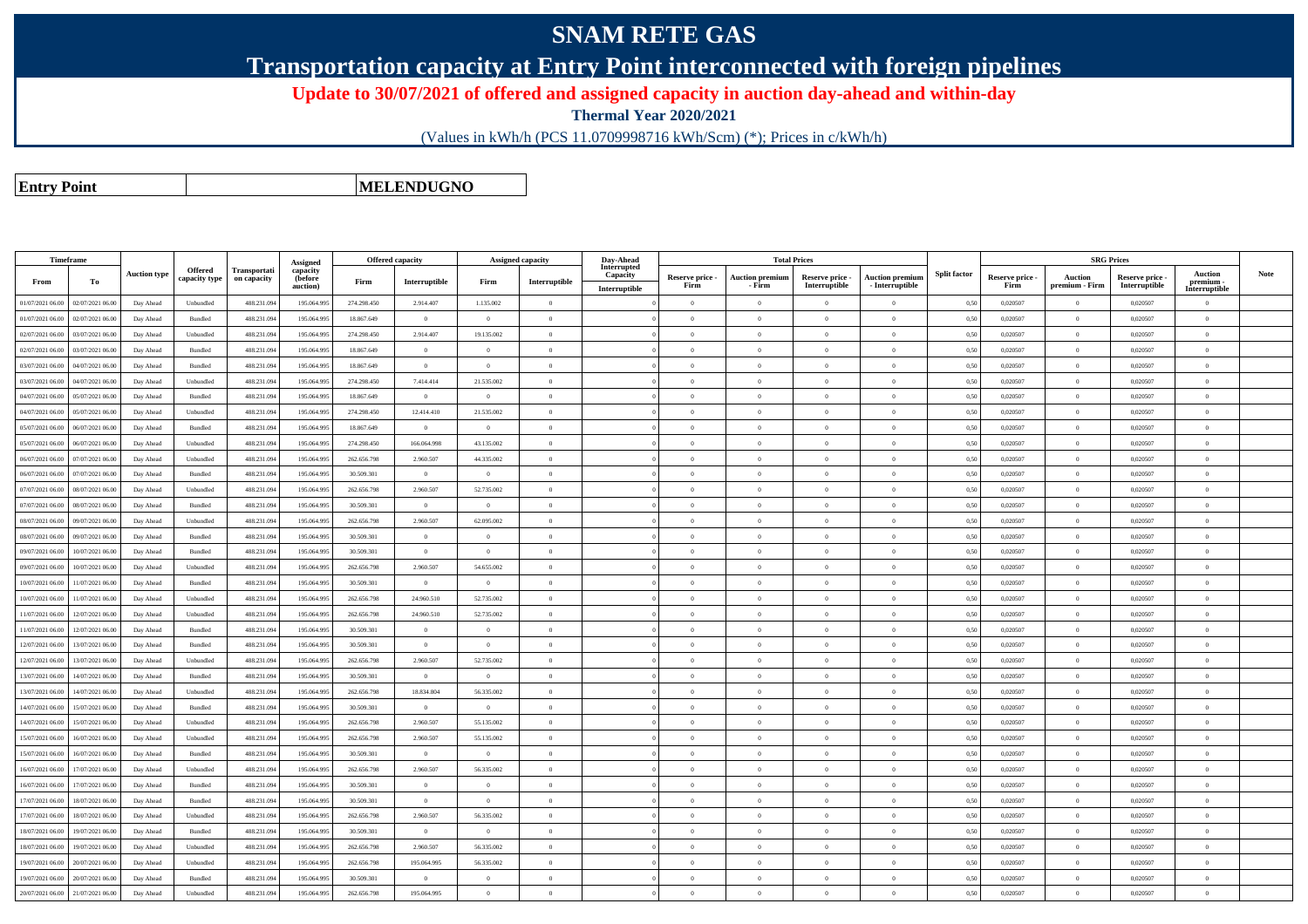| 20/07/2021 06:00 21/07/2021 06:00            | Day Ahead  | Bundled   | 488.231.094 | 195.064.995 | 30.509.301  | $\overline{0}$ | $\theta$       |                | $\overline{0}$ | $\bf{0}$       | $\overline{0}$ | $\theta$       | 0,50 | 0,020507 | $\overline{0}$ | 0.020507       | $\bf{0}$       |  |
|----------------------------------------------|------------|-----------|-------------|-------------|-------------|----------------|----------------|----------------|----------------|----------------|----------------|----------------|------|----------|----------------|----------------|----------------|--|
|                                              |            |           |             |             |             |                |                |                |                |                |                |                |      |          |                |                |                |  |
| 21/07/2021 06:00<br>22/07/2021 06:00         | Day Ahead  | Bundled   | 488.231.09  | 195.064.99  | 30.509.301  | $\bf{0}$       | $\overline{0}$ | $\overline{0}$ | $\overline{0}$ | $\,$ 0         | $\overline{0}$ | $\bf{0}$       | 0,50 | 0,020507 | $\bf{0}$       | 0,020507       | $\,$ 0         |  |
| 21/07/2021 06:00<br>22/07/2021 06:00         | Day Ahead  | Unbundled | 488.231.094 | 195,064,995 | 262.656.798 | 2.960.507      | 76.735.002     | $\overline{0}$ | $\overline{0}$ | $\bf{0}$       | $\overline{0}$ | $\overline{0}$ | 0.50 | 0.020507 | $\overline{0}$ | 0.020507       | $\bf{0}$       |  |
| 22/07/2021 06:00<br>23/07/2021 06:00         | Day Ahead  | Bundled   | 488.231.094 | 195.064.995 | 30.509.301  | $\overline{0}$ | $\overline{0}$ | $\overline{0}$ | $\overline{0}$ | $\theta$       | $\overline{0}$ | $\theta$       | 0,50 | 0,020507 | $\,$ 0 $\,$    | 0,020507       | $\overline{0}$ |  |
| 22/07/2021 06:00<br>23/07/2021 06:00         | Day Ahead  | Unbundled | 488.231.09  | 195.064.99  | 262.656.798 | 2.960.507      | 76.735.002     | $\overline{0}$ |                | $\bf{0}$       | $\overline{0}$ | $\bf{0}$       | 0,50 | 0,020507 | $\bf{0}$       | 0,020507       | $\overline{0}$ |  |
| 23/07/2021 06:00<br>24/07/2021 06:00         | Day Ahead  | Unbundled | 488.231.09  | 195,064.99  | 262.656.798 | 2.960.507      | 75.535.002     | $\overline{0}$ | $\overline{0}$ | $\bf{0}$       | $\overline{0}$ | $\overline{0}$ | 0.50 | 0.020507 | $\bf{0}$       | 0.020507       | $\bf{0}$       |  |
| 23/07/2021 06:00<br>24/07/2021 06:00         | Day Ahead  | Bundled   | 488.231.09  | 195.064.995 | 30.509.301  | $\overline{0}$ | $\overline{0}$ | $\overline{0}$ | $\overline{0}$ | $\bf{0}$       | $\overline{0}$ | $\overline{0}$ | 0,50 | 0,020507 | $\,$ 0 $\,$    | 0,020507       | $\overline{0}$ |  |
| 24/07/2021 06:00<br>25/07/2021 06.00         | Day Ahead  | Unbundled | 488.231.09  | 195.064.99  | 262.656.798 | 12.960.509     | 76.934.149     | $\overline{0}$ | $\overline{0}$ | $\,$ 0         | $\overline{0}$ | $\bf{0}$       | 0,50 | 0,020507 | $\bf{0}$       | 0,020507       | $\bf{0}$       |  |
|                                              |            |           |             |             |             |                |                |                |                |                |                |                |      |          |                |                |                |  |
| 24/07/2021 06:00<br>25/07/2021 06:00         | Day Ahead  | Bundled   | 488.231.09  | 195,064.99  | 30.509.301  | $\overline{0}$ | 14.080.853     | $\overline{0}$ | 13,275486      | $\bf{0}$       | $\overline{0}$ | $\overline{0}$ | 0.50 | 0.020507 | $\overline{0}$ | 0.020507       | $\bf{0}$       |  |
| 25/07/2021 06:00<br>26/07/2021 06:00         | Day Ahead  | Bundled   | 488.231.094 | 195.064.995 | 30.509.301  | $\overline{0}$ | 14.080.853     | $\overline{0}$ | 13,275486      | $\bf{0}$       | $\overline{0}$ | $\overline{0}$ | 0,50 | 0,020507 | $\overline{0}$ | 0,020507       | $\overline{0}$ |  |
| 25/07/2021 06:00<br>26/07/2021 06.00         | Day Ahead  | Unbundled | 488.231.09  | 195.064.99  | 262.656.798 | 10.913.005     | 76.934.149     | $\overline{0}$ | $\overline{0}$ | $\,$ 0         | $\overline{0}$ | $\bf{0}$       | 0,50 | 0,020507 | $\bf{0}$       | 0,020507       | $\,$ 0         |  |
| 26/07/2021 06:00<br>27/07/2021 06:00         | Day Ahead  | Bundled   | 488.231.094 | 195,064,995 | 30.509.301  | $\overline{0}$ | 14.200.853     | $\overline{0}$ | 13,275486      | $\bf{0}$       | $\overline{0}$ | $\overline{0}$ | 0.50 | 0.020507 | $\,$ 0 $\,$    | 0.020507       | $\bf{0}$       |  |
| 26/07/2021 06:00<br>27/07/2021 06:00         | Day Ahead  | Unbundled | 488.231.09  | 195.064.995 | 262.656.798 | 2.960.507      | 76.934.149     | $\overline{0}$ | $\overline{0}$ | $\bf{0}$       | $\overline{0}$ | $\theta$       | 0,50 | 0,020507 | $\,$ 0 $\,$    | 0,020507       | $\overline{0}$ |  |
| 27/07/2021 06:00<br>28/07/2021 06:00         | Day Ahead  | Bundled   | 488.231.09  | 195.064.99  | 30.509.301  | $\bf{0}$       | 14.440.853     | $\overline{0}$ | 13,275486      | $\overline{0}$ | $\overline{0}$ | $\bf{0}$       | 0,50 | 0,020507 | $\bf{0}$       | 0,020507       | $\bf{0}$       |  |
| 27/07/2021 06:00<br>28/07/2021 06:00         | Day Ahead  | Unbundled | 488.231.09  | 195,064.99  | 262.656.798 | 2.960.507      | 76.934.149     | $\overline{0}$ | $\overline{0}$ | $\,$ 0         | $\overline{0}$ | $\overline{0}$ | 0.50 | 0.020507 | $\bf{0}$       | 0.020507       | $\bf{0}$       |  |
|                                              |            |           |             |             |             |                |                | $\overline{0}$ | $\overline{0}$ | $\bf{0}$       | $\overline{0}$ | $\overline{0}$ |      |          | $\,$ 0 $\,$    |                | $\overline{0}$ |  |
| 28/07/2021 06:00<br>29/07/2021 06:00         | Day Ahead  | Unbundled | 488.231.094 | 195.064.995 | 233.400.319 | 2.960.507      | 76.934.149     |                |                |                |                |                | 0,50 | 0,020507 |                | 0,020507       |                |  |
| 28/07/2021 06:00<br>29/07/2021 06.00         | Day Ahead  | Bundled   | 488.231.09  | 195.064.99  | 59.765.780  | $\bf{0}$       | 25.000.853     | $\overline{0}$ | 13,275486      | $\,$ 0         | $\overline{0}$ | $\bf{0}$       | 0,50 | 0,020507 | $\bf{0}$       | 0,020507       | $\overline{0}$ |  |
| 29/07/2021 06:00<br>30/07/2021 06:00         | Day Ahead  | Unbundled | 488.231.09  | 195,064.99  | 233,400.319 | 2.960.507      | 76.934.149     | $\overline{0}$ | $\overline{0}$ | $\bf{0}$       | $\overline{0}$ | $\overline{0}$ | 0.50 | 0.020507 | $\overline{0}$ | 0.020507       | $\bf{0}$       |  |
| 29/07/2021 06:00<br>30/07/2021 06:00         | Day Ahead  | Bundled   | 488.231.094 | 195.064.995 | 59.765.780  | $\overline{0}$ | 24,808,853     | $\overline{0}$ | 13,275486      | $\bf{0}$       | $\overline{0}$ | $\overline{0}$ | 0,50 | 0,020507 | $\,$ 0 $\,$    | 0,020507       | $\overline{0}$ |  |
| 30/07/2021 06:00<br>31/07/2021 06.00         | Day Ahead  | Unbundled | 488.231.09  | 195.064.99  | 233.400.319 | 11.960.510     | 76.934.149     | $\overline{0}$ | $\overline{0}$ | $\bf{0}$       | $\overline{0}$ | $\bf{0}$       | 0,50 | 0,020507 | $\bf{0}$       | 0,020507       | $\bf{0}$       |  |
| 30/07/2021 06:00<br>31/07/2021 06:00         | Day Ahead  | Bundled   | 488.231.094 | 195,064,995 | 59,765,780  | $\overline{0}$ | 15,808,853     | $\overline{0}$ | 13,275486      | $\bf{0}$       | $\overline{0}$ | $\overline{0}$ | 0.50 | 0.020507 | $\overline{0}$ | 0.020507       | $\bf{0}$       |  |
| 31/07/2021 06:00<br>01/08/2021 06:00         | Day Ahead  | Unbundled | 488.231.09  | 195.064.995 | 233.400.319 | 9.360.508      | 76.934.149     | $\overline{0}$ | $\overline{0}$ | $\bf{0}$       | $\overline{0}$ | $\overline{0}$ | 0.50 | 0,020507 | $\,$ 0 $\,$    | 0,020507       | $\overline{0}$ |  |
|                                              |            |           |             |             |             |                |                |                |                |                |                |                |      |          |                |                |                |  |
| 31/07/2021 06:00<br>01/08/2021 06:00         | Day Ahead  | Bundled   | 488.231.09  | 195.064.99  | 59.765.780  | $\overline{0}$ | 18.400.853     | $\overline{0}$ | 13,275486      | $\overline{0}$ | $\overline{0}$ | $\bf{0}$       | 0,50 | 0,020507 | $\bf{0}$       | 0,020507       | $\bf{0}$       |  |
| 01/07/2021 06:00<br>02/07/2021 06:00         | Within Day | Unbundled | 20.342.96   | 8.174.999   | 292.031.097 | $\overline{0}$ | $\overline{0}$ | $\overline{0}$ | $\overline{0}$ | $\bf{0}$       | $\overline{0}$ | $\overline{0}$ | 0.50 | 2.050686 | $\bf{0}$       | $\overline{0}$ | $\bf{0}$       |  |
| 01/07/2021 07:00<br>02/07/2021 06:00         | Within Day | Unbundled | 20.342.962  | 8.174.999   | 292.031.097 | $\overline{0}$ | $\overline{0}$ | $\overline{0}$ | $\overline{0}$ | $\bf{0}$       | $\overline{0}$ | $\overline{0}$ | 0,50 | 1,965241 | $\,$ 0 $\,$    | $\overline{0}$ | $\overline{0}$ |  |
| 01/07/2021 08:00<br>02/07/2021 06.00         | Within Day | Unbundled | 20.342.96   | 8.174.999   | 292.031.097 | $\overline{0}$ | $\theta$       | $\overline{0}$ |                | $\,$ 0         | $\overline{0}$ | $\bf{0}$       | 0,50 | 1,879796 | $\bf{0}$       | $\overline{0}$ | $\,$ 0         |  |
| 01/07/2021 09:00<br>02/07/2021 06:00         | Within Day | Unbundled | 20.342.962  | 8.174.999   | 292.031.097 | $\overline{0}$ | $\overline{0}$ | $\overline{0}$ | $\overline{0}$ | $\bf{0}$       | $\overline{0}$ | $\overline{0}$ | 0.50 | 1.794350 | $\bf{0}$       | $\overline{0}$ | $\bf{0}$       |  |
| 01/07/2021 10:00<br>02/07/2021 06:00         | Within Day | Unbundled | 20.342.962  | 8.174.999   | 292.031.097 | $\overline{0}$ | $\overline{0}$ | $\overline{0}$ | $\overline{0}$ | $\bf{0}$       | $\overline{0}$ | $\overline{0}$ | 0,50 | 1,708905 | $\,$ 0 $\,$    | $\overline{0}$ | $\overline{0}$ |  |
| 01/07/2021 11:00<br>02/07/2021 06.00         | Within Day | Unbundled | 20.342.96   | 8.174.999   | 292.031.097 | $\bf{0}$       | $\overline{0}$ | $\overline{0}$ | $\overline{0}$ | $\bf{0}$       | $\overline{0}$ | $\bf{0}$       | 0,50 | 1,623460 | $\bf{0}$       | $\overline{0}$ | $\bf{0}$       |  |
| 02/07/2021 06:00                             |            | Unbundled | 20.342.962  | 8.174.999   | 292.031.097 |                | $\overline{0}$ | $\overline{0}$ |                |                |                |                | 0.50 | 1.538015 |                | $\overline{0}$ |                |  |
| 01/07/2021 12:00                             | Within Day |           |             |             |             | $\overline{0}$ |                |                | $\overline{0}$ | $\,$ 0 $\,$    | $\overline{0}$ | $\overline{0}$ |      |          | $\,$ 0 $\,$    |                | $\bf{0}$       |  |
| 01/07/2021 13:00<br>02/07/2021 06:00         | Within Day | Unbundled | 20.342.962  | 8.174.999   | 292.031.097 | $\overline{0}$ | $\overline{0}$ | $\theta$       | $\Omega$       | $\overline{0}$ | $\overline{0}$ | $\overline{0}$ | 0.50 | 1,452569 | $\mathbf{0}$   | $\overline{0}$ | $\overline{0}$ |  |
| 01/07/2021 14:00<br>02/07/2021 06.00         | Within Day | Unbundled | 20.342.96   | 8.174.999   | 292.031.097 | $\overline{0}$ | $\theta$       | $\overline{0}$ |                | $\,$ 0         | $\overline{0}$ | $\bf{0}$       | 0,50 | 1,367124 | $\bf{0}$       | $\overline{0}$ | $\,$ 0         |  |
| 01/07/2021 15:00<br>02/07/2021 06:00         | Within Day | Unbundled | 20.342.962  | 8.174.999   | 292.031.097 | $\overline{0}$ | $\overline{0}$ | $\overline{0}$ | $\overline{0}$ | $\bf{0}$       | $\overline{0}$ | $\overline{0}$ | 0.50 | 1.281679 | $\bf{0}$       | $\overline{0}$ | $\bf{0}$       |  |
| 01/07/2021 16:00<br>02/07/2021 06:00         | Within Day | Unbundled | 20.342.962  | 8.174.999   | 292.031.097 | $\overline{0}$ | $\overline{0}$ | $\Omega$       | $\Omega$       | $\mathbf{0}$   | $\overline{0}$ | $\overline{0}$ | 0.50 | 1,196234 | $\mathbf{0}$   | $\overline{0}$ | $\overline{0}$ |  |
| 01/07/2021 17:00<br>02/07/2021 06.00         | Within Day | Unbundled | 20.342.96   | 8.174.999   | 292.031.097 | $\bf{0}$       | $\theta$       | $\overline{0}$ |                | $\,$ 0         | $\overline{0}$ | $\bf{0}$       | 0,50 | 1,110788 | $\bf{0}$       | $\overline{0}$ | $\bf{0}$       |  |
| 01/07/2021 18:00<br>02/07/2021 06:00         | Within Day | Unbundled | 20.342.96   | 8.174.999   | 292.031.097 | $\overline{0}$ | $\overline{0}$ | $\overline{0}$ | $\overline{0}$ | $\bf{0}$       | $\overline{0}$ | $\overline{0}$ | 0.50 | 1.025343 | $\bf{0}$       | $\overline{0}$ | $\bf{0}$       |  |
| 01/07/2021 19:00<br>02/07/2021 06:00         | Within Day | Unbundled | 20.342.962  | 8.174.999   | 292.031.097 | $\overline{0}$ | $\overline{0}$ | $\overline{0}$ | $\Omega$       | $\overline{0}$ | $\overline{0}$ | $\overline{0}$ | 0.50 | 0.939898 | $\mathbf{0}$   | $\overline{0}$ | $\overline{0}$ |  |
|                                              |            |           |             |             |             | $\bf{0}$       | $\overline{0}$ | $\overline{0}$ | $\overline{0}$ | $\bf{0}$       |                |                |      |          | $\bf{0}$       | $\overline{0}$ | $\bf{0}$       |  |
| 01/07/2021 20:00<br>02/07/2021 06.00         | Within Day | Unbundled | 20.342.96   | 8.174.999   | 292.031.097 |                |                |                |                |                | $\overline{0}$ | $\bf{0}$       | 0,50 | 0,854453 |                |                |                |  |
| 01/07/2021 21:00<br>02/07/2021 06:00         | Within Day | Unbundled | 20.342.962  | 8.174.999   | 292.031.097 | $\overline{0}$ | $\overline{0}$ | $\overline{0}$ | $\overline{0}$ | $\bf{0}$       | $\overline{0}$ | $\overline{0}$ | 0.50 | 0.769007 | $\overline{0}$ | $\overline{0}$ | $\bf{0}$       |  |
| 01/07/2021 22:00<br>02/07/2021 06:00         | Within Day | Unbundled | 20.342.962  | 8.174.999   | 292.031.097 | $\overline{0}$ | $\overline{0}$ | $\Omega$       | $\Omega$       | $\mathbf{0}$   | $\overline{0}$ | $\overline{0}$ | 0.50 | 0,683562 | $\mathbf{0}$   | $\overline{0}$ | $\overline{0}$ |  |
| 01/07/2021 23:00<br>02/07/2021 06.00         | Within Day | Unbundled | 20.342.962  | 8.174.999   | 292.031.097 | $\overline{0}$ | $\overline{0}$ | $\overline{0}$ | $\overline{0}$ | $\,$ 0         | $\overline{0}$ | $\bf{0}$       | 0,50 | 0,598117 | $\bf{0}$       | $\overline{0}$ | $\bf{0}$       |  |
| 02/07/2021 00:00<br>02/07/2021 06:00         | Within Day | Unbundled | 20.342.96   | 8.174.999   | 292.031.097 | $\overline{0}$ | $\overline{0}$ | $\overline{0}$ | $\overline{0}$ | $\bf{0}$       | $\overline{0}$ | $\overline{0}$ | 0.50 | 0,512672 | $\bf{0}$       | $\overline{0}$ | $\bf{0}$       |  |
| 02/07/2021 01:00<br>02/07/2021 06:00         | Within Day | Unbundled | 20.342.962  | 8.174.999   | 292.031.097 | $\overline{0}$ | $\Omega$       | $\Omega$       | $\Omega$       | $\bf{0}$       | $\overline{0}$ | $\Omega$       | 0.50 | 0,427226 | $\mathbf{0}$   | $\overline{0}$ | $\overline{0}$ |  |
| 02/07/2021 02:00<br>02/07/2021 06:00         | Within Day | Unbundled | 20.342.962  | 8.174.999   | 292.031.097 | $\overline{0}$ | $\overline{0}$ | $\overline{0}$ | $\overline{0}$ | $\,$ 0         | $\overline{0}$ | $\bf{0}$       | 0,50 | 0,341781 | $\bf{0}$       | $\overline{0}$ | $\,$ 0         |  |
| $02/07/2021\ 03.00 \qquad 02/07/2021\ 06.00$ | Within Day | Unbundled | 20.342.962  | 8.174.999   | 292.031.097 |                | $\theta$       |                |                |                |                |                | 0,50 | 0,256336 | $\Omega$       | $\Omega$       |                |  |
|                                              |            |           |             |             |             | $\bf{0}$       |                |                |                |                |                |                |      |          |                |                |                |  |
| 02/07/2021 04:00 02/07/2021 06:00            | Within Day | Unbundled | 20.342.962  | 8.174.999   | 292.031.097 | $\theta$       | $\overline{0}$ | $\theta$       | $\Omega$       | $\mathbf{0}$   | $\overline{0}$ | $\mathbf{0}$   | 0,50 | 0,170891 | $\mathbf{0}$   | $\overline{0}$ | $\bf{0}$       |  |
| 02/07/2021 05:00<br>02/07/2021 06:00         | Within Day | Unbundled | 20.342.96   | 8.174.999   | 292.031.097 | $\overline{0}$ | $\overline{0}$ | $\overline{0}$ | $\bf{0}$       | $\overline{0}$ | $\overline{0}$ | $\mathbf{0}$   | 0,50 | 0,085445 | $\overline{0}$ | $\bf{0}$       | $\bf{0}$       |  |
| 02/07/2021 06:00 03/07/2021 06:00            | Within Day | Unbundled | 20.342.962  | 8.925.000   | 274.031.097 | $\overline{0}$ | $\overline{0}$ | $\overline{0}$ | $\overline{0}$ | $\,$ 0 $\,$    | $\overline{0}$ | $\mathbf{0}$   | 0.50 | 2.050686 | $\overline{0}$ | $\,$ 0 $\,$    | $\bf{0}$       |  |
| 02/07/2021 07:00 03/07/2021 06:00            | Within Day | Unbundled | 20.342.962  | 8.925.000   | 274.031.097 | $\overline{0}$ | $\overline{0}$ | $\overline{0}$ | $\overline{0}$ | $\mathbf{0}$   | $\overline{0}$ | $\overline{0}$ | 0,50 | 1,965241 | $\theta$       | $\overline{0}$ | $\bf{0}$       |  |
| 02/07/2021 08:00<br>03/07/2021 06:00         | Within Day | Unbundled | 20.342.962  | 8.925.000   | 274.031.097 | $\overline{0}$ | $\overline{0}$ | $\overline{0}$ | $\overline{0}$ | $\bf{0}$       | $\overline{0}$ | $\bf{0}$       | 0,50 | 1,879796 | $\,$ 0 $\,$    | $\bf{0}$       | $\bf{0}$       |  |
| 02/07/2021 09:00 03/07/2021 06:00            | Within Day | Unbundled | 20.342.962  | 8.925.000   | 274.031.097 | $\overline{0}$ | $\overline{0}$ | $\overline{0}$ | $\overline{0}$ | $\bf{0}$       | $\overline{0}$ | $\overline{0}$ | 0.50 | 1.794350 | $\overline{0}$ | $\overline{0}$ | $\bf{0}$       |  |
| 02/07/2021 10:00<br>03/07/2021 06:00         | Within Dav | Unbundled | 20.342.962  | 8.925.000   | 274.031.097 | $\overline{0}$ | $\overline{0}$ | $\overline{0}$ | $\overline{0}$ | $\overline{0}$ | $\overline{0}$ | $\overline{0}$ | 0,50 | 1,708905 | $\theta$       | $\overline{0}$ | $\bf{0}$       |  |
|                                              |            |           |             |             |             |                |                |                |                |                |                |                |      |          |                |                |                |  |
| 03/07/2021 06:00<br>02/07/2021 11:00         | Within Day | Unbundled | 20.342.96   | 8.925.000   | 274.031.097 | $\bf{0}$       | $\,$ 0         | $\overline{0}$ | $\overline{0}$ | $\,$ 0 $\,$    | $\overline{0}$ | $\bf{0}$       | 0,50 | 1,623460 | $\overline{0}$ | $\,$ 0 $\,$    | $\bf{0}$       |  |
| 02/07/2021 12:00 03/07/2021 06:00            | Within Day | Unbundled | 20.342.962  | 8.925.000   | 274.031.097 | $\overline{0}$ | $\overline{0}$ | $\overline{0}$ | $\overline{0}$ | $\,$ 0 $\,$    | $\overline{0}$ | $\overline{0}$ | 0.50 | 1.538015 | $\overline{0}$ | $\bf{0}$       | $\bf{0}$       |  |
| 02/07/2021 13:00 03/07/2021 06:00            | Within Dav | Unbundled | 20.342.962  | 8.925.000   | 274.031.097 | $\overline{0}$ | $\overline{0}$ | $\overline{0}$ | $\overline{0}$ | $\overline{0}$ | $\overline{0}$ | $\overline{0}$ | 0,50 | 1,452569 | $\overline{0}$ | $\overline{0}$ | $\bf{0}$       |  |
| 02/07/2021 14:00<br>03/07/2021 06:00         | Within Day | Unbundled | 20.342.96   | 8.925.000   | 274.031.097 | $\bf{0}$       | $\overline{0}$ | $\overline{0}$ | $\overline{0}$ | $\bf{0}$       | $\overline{0}$ | $\bf{0}$       | 0,50 | 1,367124 | $\overline{0}$ | $\overline{0}$ | $\bf{0}$       |  |
| 02/07/2021 15:00 03/07/2021 06:00            | Within Day | Unbundled | 20.342.962  | 8.925.000   | 274.031.097 | $\overline{0}$ | $\bf{0}$       | $\overline{0}$ | $\overline{0}$ | $\,$ 0 $\,$    | $\overline{0}$ | $\overline{0}$ | 0,50 | 1,281679 | $\,$ 0 $\,$    | $\,$ 0 $\,$    | $\bf{0}$       |  |
|                                              |            |           |             |             |             |                |                |                |                |                |                |                |      |          |                |                |                |  |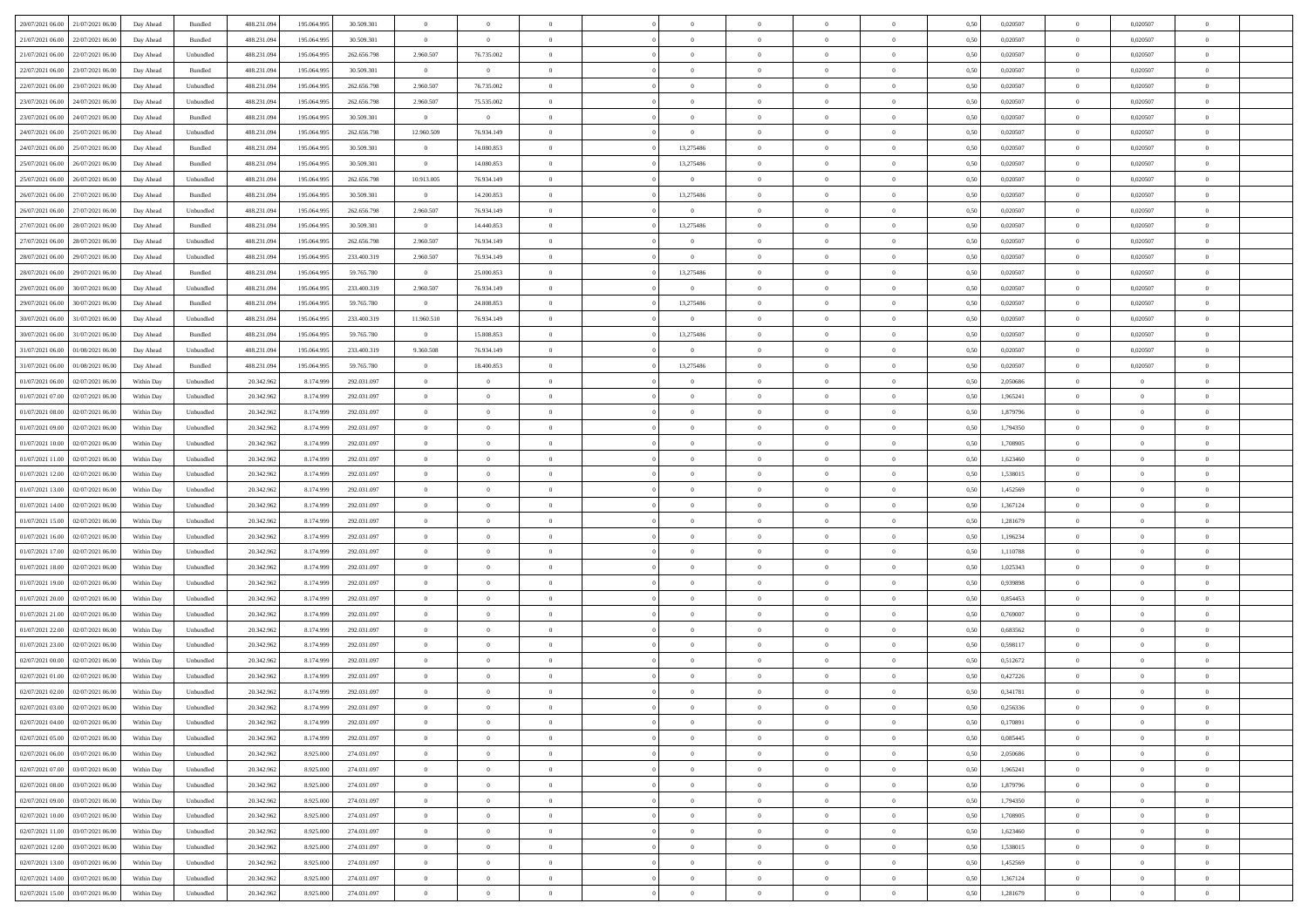|                                              |            |                             |            |           |             | $\overline{0}$ | $\overline{0}$ |                | $\overline{0}$ | $\theta$       |                | $\theta$       |      |          | $\theta$       | $\theta$       | $\overline{0}$ |  |
|----------------------------------------------|------------|-----------------------------|------------|-----------|-------------|----------------|----------------|----------------|----------------|----------------|----------------|----------------|------|----------|----------------|----------------|----------------|--|
| 02/07/2021 16:00 03/07/2021 06:00            | Within Day | Unbundled                   | 20.342.962 | 8.925.000 | 274.031.097 |                |                |                |                |                |                |                | 0,50 | 1,196234 |                |                |                |  |
| 02/07/2021 17:00<br>03/07/2021 06.00         | Within Day | Unbundled                   | 20.342.96  | 8.925.00  | 274.031.097 | $\bf{0}$       | $\overline{0}$ | $\bf{0}$       | $\overline{0}$ | $\bf{0}$       | $\overline{0}$ | $\bf{0}$       | 0,50 | 1,110788 | $\,$ 0 $\,$    | $\bf{0}$       | $\overline{0}$ |  |
| 02/07/2021 18:00<br>03/07/2021 06:00         | Within Day | Unbundled                   | 20.342.962 | 8.925.000 | 274.031.097 | $\overline{0}$ | $\bf{0}$       | $\overline{0}$ | $\bf{0}$       | $\bf{0}$       | $\overline{0}$ | $\bf{0}$       | 0.50 | 1,025343 | $\bf{0}$       | $\overline{0}$ | $\overline{0}$ |  |
| 02/07/2021 19:00<br>03/07/2021 06:00         | Within Day | Unbundled                   | 20.342.962 | 8.925.000 | 274.031.097 | $\overline{0}$ | $\overline{0}$ | $\overline{0}$ | $\theta$       | $\theta$       | $\overline{0}$ | $\bf{0}$       | 0,50 | 0,939898 | $\theta$       | $\theta$       | $\overline{0}$ |  |
| 02/07/2021 20:00<br>03/07/2021 06.00         | Within Day | Unbundled                   | 20.342.96  | 8.925.00  | 274.031.097 | $\bf{0}$       | $\overline{0}$ | $\bf{0}$       | $\overline{0}$ | $\theta$       | $\overline{0}$ | $\bf{0}$       | 0,50 | 0,854453 | $\,$ 0 $\,$    | $\bf{0}$       | $\overline{0}$ |  |
| 02/07/2021 21:00<br>03/07/2021 06:00         |            | Unbundled                   | 20.342.962 | 8.925.00  | 274.031.097 | $\overline{0}$ | $\overline{0}$ | $\overline{0}$ | $\bf{0}$       | $\overline{0}$ | $\theta$       | $\bf{0}$       | 0.50 | 0.769007 | $\bf{0}$       | $\theta$       | $\overline{0}$ |  |
|                                              | Within Day |                             |            |           |             |                |                |                |                |                |                |                |      |          |                |                |                |  |
| 02/07/2021 22:00<br>03/07/2021 06:00         | Within Day | Unbundled                   | 20.342.962 | 8.925.000 | 274.031.097 | $\overline{0}$ | $\overline{0}$ | $\overline{0}$ | $\overline{0}$ | $\overline{0}$ | $\overline{0}$ | $\bf{0}$       | 0,50 | 0,683562 | $\theta$       | $\theta$       | $\overline{0}$ |  |
| 02/07/2021 23:00<br>03/07/2021 06.00         | Within Day | Unbundled                   | 20.342.96  | 8.925.00  | 274.031.097 | $\bf{0}$       | $\overline{0}$ | $\bf{0}$       | $\overline{0}$ | $\overline{0}$ | $\overline{0}$ | $\bf{0}$       | 0,50 | 0,598117 | $\,$ 0 $\,$    | $\bf{0}$       | $\overline{0}$ |  |
| 03/07/2021 00:00<br>03/07/2021 06:00         | Within Day | Unbundled                   | 20.342.96  | 8.925.00  | 274.031.097 | $\overline{0}$ | $\bf{0}$       | $\overline{0}$ | $\bf{0}$       | $\overline{0}$ | $\overline{0}$ | $\bf{0}$       | 0.50 | 0,512672 | $\bf{0}$       | $\overline{0}$ | $\overline{0}$ |  |
| 03/07/2021 01:00<br>03/07/2021 06:00         | Within Day | Unbundled                   | 20.342.962 | 8.925.000 | 274.031.097 | $\bf{0}$       | $\bf{0}$       | $\overline{0}$ | $\overline{0}$ | $\overline{0}$ | $\overline{0}$ | $\bf{0}$       | 0,50 | 0,427226 | $\,$ 0 $\,$    | $\bf{0}$       | $\overline{0}$ |  |
| 03/07/2021 02:00<br>03/07/2021 06.00         | Within Day | Unbundled                   | 20.342.96  | 8.925.000 | 274.031.097 | $\bf{0}$       | $\overline{0}$ | $\bf{0}$       | $\bf{0}$       | $\bf{0}$       | $\overline{0}$ | $\bf{0}$       | 0,50 | 0,341781 | $\,$ 0 $\,$    | $\bf{0}$       | $\overline{0}$ |  |
| 03/07/2021 03:00<br>03/07/2021 06:00         | Within Day | Unbundled                   | 20.342.962 | 8.925.000 | 274.031.097 | $\overline{0}$ | $\bf{0}$       | $\overline{0}$ | $\bf{0}$       | $\bf{0}$       | $\overline{0}$ | $\bf{0}$       | 0.50 | 0,256336 | $\bf{0}$       | $\overline{0}$ | $\bf{0}$       |  |
| 03/07/2021 04:00<br>03/07/2021 06:00         | Within Day | Unbundled                   | 20.342.962 | 8.925.000 | 274.031.097 | $\overline{0}$ | $\overline{0}$ | $\overline{0}$ | $\overline{0}$ | $\theta$       | $\overline{0}$ | $\overline{0}$ | 0,50 | 0,170891 | $\,$ 0 $\,$    | $\theta$       | $\overline{0}$ |  |
|                                              |            |                             |            |           |             |                |                |                |                |                |                |                |      |          |                |                |                |  |
| 03/07/2021 05:00<br>03/07/2021 06.00         | Within Day | Unbundled                   | 20.342.96  | 8.925.00  | 274.031.097 | $\bf{0}$       | $\overline{0}$ | $\bf{0}$       | $\overline{0}$ | $\bf{0}$       | $\overline{0}$ | $\bf{0}$       | 0,50 | 0,085445 | $\bf{0}$       | $\bf{0}$       | $\overline{0}$ |  |
| 03/07/2021 06:00<br>04/07/2021 06:00         | Within Day | Unbundled                   | 20.342.962 | 9.024.999 | 271.631.097 | $\overline{0}$ | $\overline{0}$ | $\overline{0}$ | $\bf{0}$       | $\bf{0}$       | $\theta$       | $\bf{0}$       | 0.50 | 2.050686 | $\,$ 0 $\,$    | $\theta$       | $\overline{0}$ |  |
| 03/07/2021 07:00<br>04/07/2021 06:00         | Within Day | Unbundled                   | 20.342.962 | 9.024.999 | 271.631.097 | $\overline{0}$ | $\overline{0}$ | $\overline{0}$ | $\overline{0}$ | $\overline{0}$ | $\overline{0}$ | $\bf{0}$       | 0,50 | 1,965241 | $\theta$       | $\theta$       | $\overline{0}$ |  |
| 03/07/2021 08:00<br>04/07/2021 06.00         | Within Day | Unbundled                   | 20.342.96  | 9.024.999 | 271.631.097 | $\bf{0}$       | $\overline{0}$ | $\overline{0}$ | $\overline{0}$ | $\bf{0}$       | $\overline{0}$ | $\bf{0}$       | 0,50 | 1,879796 | $\,$ 0 $\,$    | $\bf{0}$       | $\overline{0}$ |  |
| 03/07/2021 09:00<br>04/07/2021 06:00         | Within Day | Unbundled                   | 20.342.96  | 9.024.999 | 271.631.097 | $\overline{0}$ | $\bf{0}$       | $\overline{0}$ | $\bf{0}$       | $\overline{0}$ | $\overline{0}$ | $\bf{0}$       | 0.50 | 1,794350 | $\bf{0}$       | $\overline{0}$ | $\overline{0}$ |  |
| 03/07/2021 10:00<br>04/07/2021 06:00         | Within Day | Unbundled                   | 20.342.962 | 9.024.999 | 271.631.097 | $\bf{0}$       | $\overline{0}$ | $\overline{0}$ | $\overline{0}$ | $\overline{0}$ | $\overline{0}$ | $\bf{0}$       | 0,50 | 1,708905 | $\,$ 0 $\,$    | $\bf{0}$       | $\overline{0}$ |  |
| 03/07/2021 11:00<br>04/07/2021 06.00         | Within Day | Unbundled                   | 20.342.96  | 9.024.99  | 271.631.097 | $\bf{0}$       | $\bf{0}$       | $\bf{0}$       | $\bf{0}$       | $\overline{0}$ | $\overline{0}$ | $\bf{0}$       | 0,50 | 1,623460 | $\,$ 0 $\,$    | $\bf{0}$       | $\overline{0}$ |  |
| 03/07/2021 12:00<br>04/07/2021 06:00         | Within Day | Unbundled                   | 20.342.962 | 9.024.999 | 271.631.097 | $\overline{0}$ | $\bf{0}$       | $\overline{0}$ | $\bf{0}$       | $\bf{0}$       | $\overline{0}$ | $\bf{0}$       | 0.50 | 1.538015 | $\bf{0}$       | $\overline{0}$ | $\overline{0}$ |  |
|                                              |            |                             |            |           |             |                |                |                |                |                |                |                |      |          |                |                |                |  |
| 03/07/2021 13:00<br>04/07/2021 06:00         | Within Day | Unbundled                   | 20.342.962 | 9.024.999 | 271.631.097 | $\overline{0}$ | $\overline{0}$ | $\overline{0}$ | $\theta$       | $\theta$       | $\overline{0}$ | $\bf{0}$       | 0,50 | 1,452569 | $\theta$       | $\theta$       | $\overline{0}$ |  |
| 03/07/2021 14:00<br>04/07/2021 06.00         | Within Day | Unbundled                   | 20.342.96  | 9.024.99  | 271.631.097 | $\bf{0}$       | $\overline{0}$ | $\bf{0}$       | $\bf{0}$       | $\overline{0}$ | $\overline{0}$ | $\bf{0}$       | 0,50 | 1,367124 | $\,$ 0 $\,$    | $\bf{0}$       | $\overline{0}$ |  |
| 03/07/2021 15:00<br>04/07/2021 06:00         | Within Day | Unbundled                   | 20.342.962 | 9.024.999 | 271.631.097 | $\overline{0}$ | $\overline{0}$ | $\overline{0}$ | $\bf{0}$       | $\overline{0}$ | $\theta$       | $\bf{0}$       | 0.50 | 1.281679 | $\,$ 0 $\,$    | $\theta$       | $\overline{0}$ |  |
| 03/07/2021 16:00<br>04/07/2021 06:00         | Within Day | Unbundled                   | 20.342.962 | 9.024.999 | 271.631.097 | $\overline{0}$ | $\overline{0}$ | $\overline{0}$ | $\overline{0}$ | $\overline{0}$ | $\overline{0}$ | $\bf{0}$       | 0,50 | 1,196234 | $\theta$       | $\theta$       | $\overline{0}$ |  |
| 03/07/2021 17:00<br>04/07/2021 06.00         | Within Day | Unbundled                   | 20.342.96  | 9.024.99  | 271.631.097 | $\bf{0}$       | $\overline{0}$ | $\bf{0}$       | $\overline{0}$ | $\bf{0}$       | $\overline{0}$ | $\bf{0}$       | 0,50 | 1,110788 | $\,$ 0 $\,$    | $\bf{0}$       | $\overline{0}$ |  |
| 03/07/2021 18:00<br>04/07/2021 06:00         | Within Day | Unbundled                   | 20.342.962 | 9.024.999 | 271.631.097 | $\overline{0}$ | $\bf{0}$       | $\overline{0}$ | $\bf{0}$       | $\overline{0}$ | $\overline{0}$ | $\bf{0}$       | 0.50 | 1.025343 | $\bf{0}$       | $\overline{0}$ | $\overline{0}$ |  |
| 03/07/2021 19:00<br>04/07/2021 06:00         | Within Day | Unbundled                   | 20.342.962 | 9.024.999 | 271.631.097 | $\overline{0}$ | $\overline{0}$ | $\overline{0}$ | $\overline{0}$ | $\overline{0}$ | $\overline{0}$ | $\bf{0}$       | 0,50 | 0,939898 | $\theta$       | $\theta$       | $\overline{0}$ |  |
| 03/07/2021 20:00<br>04/07/2021 06.00         | Within Day | Unbundled                   | 20.342.96  | 9.024.999 | 271.631.097 | $\bf{0}$       | $\bf{0}$       | $\bf{0}$       | $\bf{0}$       | $\overline{0}$ | $\overline{0}$ | $\bf{0}$       | 0,50 | 0,854453 | $\,$ 0 $\,$    | $\bf{0}$       | $\overline{0}$ |  |
|                                              |            |                             |            |           |             |                |                |                |                |                |                |                |      |          |                |                |                |  |
| 03/07/2021 21:00<br>04/07/2021 06:00         | Within Day | Unbundled                   | 20.342.962 | 9.024.999 | 271.631.097 | $\overline{0}$ | $\bf{0}$       | $\overline{0}$ | $\bf{0}$       | $\bf{0}$       | $\overline{0}$ | $\bf{0}$       | 0.50 | 0.769007 | $\bf{0}$       | $\overline{0}$ | $\overline{0}$ |  |
| 03/07/2021 22:00<br>04/07/2021 06:00         | Within Day | Unbundled                   | 20.342.962 | 9.024.999 | 271.631.097 | $\overline{0}$ | $\overline{0}$ | $\overline{0}$ | $\overline{0}$ | $\overline{0}$ | $\overline{0}$ | $\bf{0}$       | 0.5( | 0,683562 | $\theta$       | $\theta$       | $\overline{0}$ |  |
| 03/07/2021 23:00<br>04/07/2021 06.00         | Within Day | Unbundled                   | 20.342.96  | 9.024.99  | 271.631.097 | $\bf{0}$       | $\overline{0}$ | $\bf{0}$       | $\bf{0}$       | $\,$ 0 $\,$    | $\overline{0}$ | $\bf{0}$       | 0,50 | 0,598117 | $\,$ 0 $\,$    | $\bf{0}$       | $\overline{0}$ |  |
| 04/07/2021 00:00<br>04/07/2021 06:00         | Within Day | Unbundled                   | 20.342.962 | 9.024.999 | 271.631.097 | $\overline{0}$ | $\overline{0}$ | $\overline{0}$ | $\bf{0}$       | $\overline{0}$ | $\overline{0}$ | $\bf{0}$       | 0.50 | 0,512672 | $\,$ 0 $\,$    | $\theta$       | $\overline{0}$ |  |
| 04/07/2021 01:00<br>04/07/2021 06:00         | Within Dav | Unbundled                   | 20.342.962 | 9.024.999 | 271.631.097 | $\overline{0}$ | $\overline{0}$ | $\overline{0}$ | $\overline{0}$ | $\overline{0}$ | $\overline{0}$ | $\overline{0}$ | 0.5( | 0,427226 | $\theta$       | $\theta$       | $\overline{0}$ |  |
| 04/07/2021 02:00<br>04/07/2021 06.00         | Within Day | Unbundled                   | 20.342.96  | 9.024.999 | 271.631.097 | $\bf{0}$       | $\overline{0}$ | $\bf{0}$       | $\bf{0}$       | $\bf{0}$       | $\overline{0}$ | $\bf{0}$       | 0,50 | 0,341781 | $\,$ 0 $\,$    | $\bf{0}$       | $\overline{0}$ |  |
| 04/07/2021 03:00<br>04/07/2021 06:00         | Within Day | Unbundled                   | 20.342.96  | 9.024.999 | 271.631.097 | $\overline{0}$ | $\bf{0}$       | $\overline{0}$ | $\bf{0}$       | $\overline{0}$ | $\overline{0}$ | $\bf{0}$       | 0.50 | 0.256336 | $\bf{0}$       | $\overline{0}$ | $\overline{0}$ |  |
| 04/07/2021 04:00<br>04/07/2021 06:00         | Within Day | Unbundled                   | 20.342.962 | 9.024.999 | 271.631.097 | $\overline{0}$ | $\overline{0}$ | $\overline{0}$ | $\overline{0}$ | $\overline{0}$ | $\overline{0}$ | $\overline{0}$ | 0.50 | 0,170891 | $\theta$       | $\theta$       | $\overline{0}$ |  |
| 04/07/2021 06.00                             | Within Day | Unbundled                   | 20.342.96  | 9.024.99  |             | $\bf{0}$       | $\bf{0}$       | $\bf{0}$       | $\bf{0}$       | $\overline{0}$ | $\overline{0}$ | $\bf{0}$       | 0,50 | 0,085445 | $\,$ 0 $\,$    | $\bf{0}$       | $\overline{0}$ |  |
| 04/07/2021 05:00                             |            |                             |            |           | 271.631.097 |                |                |                |                |                |                |                |      |          |                |                |                |  |
| 04/07/2021 06:00<br>05/07/2021 06:00         | Within Day | Unbundled                   | 20.342.962 | 9.024.999 | 271.631.097 | $\overline{0}$ | $\bf{0}$       | $\overline{0}$ | $\bf{0}$       | $\bf{0}$       | $\overline{0}$ | $\bf{0}$       | 0.50 | 2.050686 | $\bf{0}$       | $\overline{0}$ | $\overline{0}$ |  |
| 04/07/2021 07:00<br>05/07/2021 06:00         | Within Day | Unbundled                   | 20.342.962 | 9.024.999 | 271.631.097 | $\overline{0}$ | $\overline{0}$ | $\overline{0}$ | $\overline{0}$ | $\overline{0}$ | $\overline{0}$ | $\bf{0}$       | 0.50 | 1,965241 | $\theta$       | $\theta$       | $\overline{0}$ |  |
| 04/07/2021 08:00<br>05/07/2021 06.00         | Within Day | Unbundled                   | 20.342.96  | 9.024.99  | 271.631.097 | $\bf{0}$       | $\overline{0}$ | $\bf{0}$       | $\bf{0}$       | $\overline{0}$ | $\overline{0}$ | $\bf{0}$       | 0,50 | 1,879796 | $\,$ 0 $\,$    | $\bf{0}$       | $\overline{0}$ |  |
| 04/07/2021 09:00<br>05/07/2021 06:00         | Within Day | Unbundled                   | 20.342.962 | 9.024.999 | 271.631.097 | $\overline{0}$ | $\overline{0}$ | $\overline{0}$ | $\bf{0}$       | $\overline{0}$ | $\Omega$       | $\bf{0}$       | 0.50 | 1,794350 | $\bf{0}$       | $\theta$       | $\overline{0}$ |  |
| 04/07/2021 11:00<br>05/07/2021 06:00         | Within Dav | Unbundled                   | 20.342.962 | 9.024.999 | 271.631.097 | $\overline{0}$ | $\overline{0}$ | $\Omega$       | $\overline{0}$ | $\theta$       | $\Omega$       | $\overline{0}$ | 0.5( | 1,623460 | $\theta$       | $\theta$       | $\overline{0}$ |  |
| 04/07/2021 12:00<br>05/07/2021 06:00         | Within Day | Unbundled                   | 20.342.96  | 9.024.999 | 271.631.097 | $\bf{0}$       | $\bf{0}$       | $\bf{0}$       | $\bf{0}$       | $\bf{0}$       | $\overline{0}$ | $\bf{0}$       | 0,50 | 1,538015 | $\,$ 0 $\,$    | $\bf{0}$       | $\overline{0}$ |  |
| $04/07/2021\ 13.00 \qquad 05/07/2021\ 06.00$ | Within Day | $\ensuremath{\mathsf{Unb}}$ | 20.342.962 | 9.024.999 | 271.631.097 | $\overline{0}$ | $\theta$       |                | $\overline{0}$ |                |                |                | 0,50 | 1,452569 | $\bf{0}$       | $\bf{0}$       |                |  |
| 04/07/2021 14:00 05/07/2021 06:00            | Within Day | Unbundled                   | 20.342.962 | 9.024.999 | 271.631.097 | $\overline{0}$ | $\theta$       | $\Omega$       | $\overline{0}$ | $\overline{0}$ | $\overline{0}$ | $\bf{0}$       | 0,50 | 1,367124 | $\theta$       | $\theta$       | $\overline{0}$ |  |
|                                              |            |                             |            |           |             |                |                |                |                |                |                |                |      |          |                |                |                |  |
| 04/07/2021 15:00<br>05/07/2021 06:00         | Within Day | Unbundled                   | 20.342.96  | 9.024.999 | 271.631.097 | $\overline{0}$ | $\bf{0}$       | $\overline{0}$ | $\overline{0}$ | $\bf{0}$       | $\overline{0}$ | $\bf{0}$       | 0,50 | 1,281679 | $\bf{0}$       | $\overline{0}$ | $\bf{0}$       |  |
| 04/07/2021 16:00 05/07/2021 06:00            | Within Day | Unbundled                   | 20.342.962 | 9.024.999 | 271.631.097 | $\overline{0}$ | $\bf{0}$       | $\overline{0}$ | $\overline{0}$ | $\overline{0}$ | $\overline{0}$ | $\,$ 0 $\,$    | 0.50 | 1.196234 | $\overline{0}$ | $\bf{0}$       | $\,$ 0 $\,$    |  |
| 04/07/2021 17:00  05/07/2021 06:00           | Within Day | Unbundled                   | 20.342.962 | 9.024.999 | 271.631.097 | $\overline{0}$ | $\overline{0}$ | $\overline{0}$ | $\overline{0}$ | $\overline{0}$ | $\overline{0}$ | $\bf{0}$       | 0,50 | 1,110788 | $\theta$       | $\theta$       | $\overline{0}$ |  |
| 04/07/2021 18:00<br>05/07/2021 06:00         | Within Day | Unbundled                   | 20.342.962 | 9.024.999 | 271.631.097 | $\overline{0}$ | $\bf{0}$       | $\overline{0}$ | $\bf{0}$       | $\overline{0}$ | $\bf{0}$       | $\bf{0}$       | 0,50 | 1,025343 | $\overline{0}$ | $\bf{0}$       | $\overline{0}$ |  |
| 04/07/2021 19:00 05/07/2021 06:00            | Within Day | Unbundled                   | 20.342.962 | 9.024.999 | 271.631.097 | $\overline{0}$ | $\bf{0}$       | $\overline{0}$ | $\overline{0}$ | $\overline{0}$ | $\overline{0}$ | $\bf{0}$       | 0.50 | 0.939898 | $\,$ 0 $\,$    | $\theta$       | $\overline{0}$ |  |
| 04/07/2021 20.00 05/07/2021 06:00            | Within Day | Unbundled                   | 20.342.962 | 9.024.999 | 271.631.097 | $\overline{0}$ | $\overline{0}$ | $\overline{0}$ | $\overline{0}$ | $\overline{0}$ | $\overline{0}$ | $\bf{0}$       | 0,50 | 0,854453 | $\overline{0}$ | $\theta$       | $\overline{0}$ |  |
| 05/07/2021 06:00<br>04/07/2021 21:00         | Within Day | Unbundled                   | 20.342.96  | 9.024.999 | 271.631.097 | $\overline{0}$ | $\overline{0}$ | $\overline{0}$ | $\overline{0}$ | $\overline{0}$ | $\overline{0}$ | $\bf{0}$       | 0,50 | 0,769007 | $\bf{0}$       | $\bf{0}$       | $\overline{0}$ |  |
|                                              |            |                             |            |           |             |                |                |                |                |                |                |                |      |          |                |                |                |  |
| 04/07/2021 22:00<br>05/07/2021 06:00         | Within Day | Unbundled                   | 20.342.962 | 9.024.999 | 271.631.097 | $\overline{0}$ | $\overline{0}$ | $\overline{0}$ | $\overline{0}$ | $\bf{0}$       | $\overline{0}$ | $\bf{0}$       | 0.50 | 0.683562 | $\overline{0}$ | $\,$ 0 $\,$    | $\,$ 0         |  |
| 04/07/2021 23:00 05/07/2021 06:00            | Within Dav | Unbundled                   | 20.342.962 | 9.024.999 | 271.631.097 | $\overline{0}$ | $\overline{0}$ | $\overline{0}$ | $\overline{0}$ | $\overline{0}$ | $\overline{0}$ | $\bf{0}$       | 0,50 | 0,598117 | $\overline{0}$ | $\theta$       | $\overline{0}$ |  |
| 05/07/2021 00:00<br>05/07/2021 06:00         | Within Day | Unbundled                   | 20.342.96  | 9.024.999 | 271.631.097 | $\overline{0}$ | $\bf{0}$       | $\overline{0}$ | $\bf{0}$       | $\overline{0}$ | $\bf{0}$       | $\bf{0}$       | 0,50 | 0,512672 | $\bf{0}$       | $\bf{0}$       | $\overline{0}$ |  |
| 05/07/2021 01:00 05/07/2021 06:00            | Within Day | Unbundled                   | 20.342.962 | 9.024.999 | 271.631.097 | $\overline{0}$ | $\bf{0}$       | $\overline{0}$ | $\overline{0}$ | $\,$ 0 $\,$    | $\overline{0}$ | $\bf{0}$       | 0,50 | 0,427226 | $\overline{0}$ | $\,$ 0 $\,$    | $\,$ 0 $\,$    |  |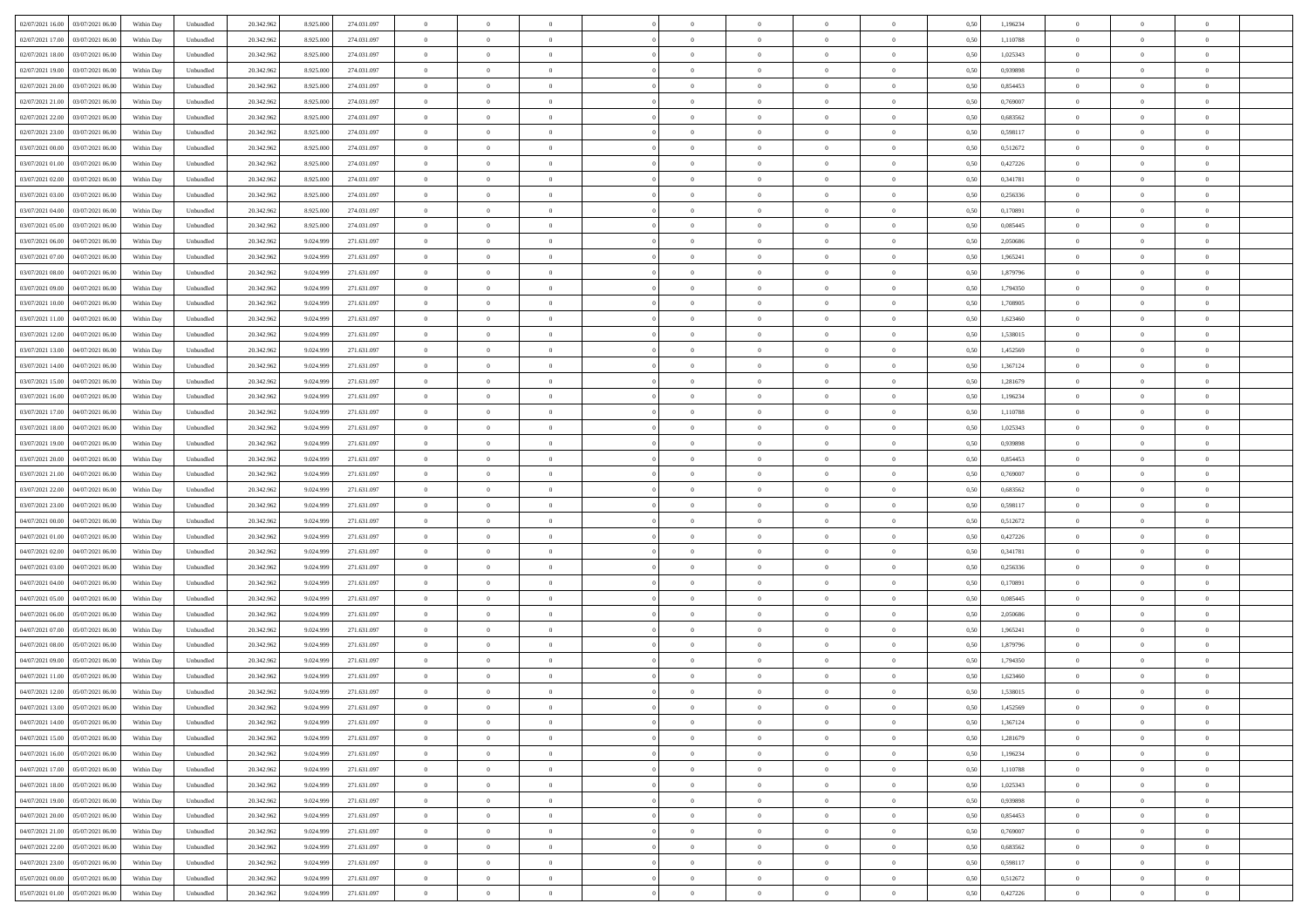| 05/07/2021 02:00<br>05/07/2021 06:00 | Within Day | Unbundled | 20.342.962 | 9.024.999  | 271.631.097 | $\overline{0}$ | $\overline{0}$ | $\overline{0}$ | $\theta$       | $\theta$       |                | $\overline{0}$ | 0,50 | 0,341781 | $\theta$       | $\theta$       | $\theta$       |  |
|--------------------------------------|------------|-----------|------------|------------|-------------|----------------|----------------|----------------|----------------|----------------|----------------|----------------|------|----------|----------------|----------------|----------------|--|
|                                      |            |           |            |            |             |                |                |                |                |                |                |                |      |          |                |                |                |  |
| 05/07/2021 03:00<br>05/07/2021 06.0  | Within Day | Unbundled | 20.342.96  | 9.024.999  | 271.631.097 | $\overline{0}$ | $\overline{0}$ | $\overline{0}$ | $\,0\,$        | $\bf{0}$       | $\overline{0}$ | $\bf{0}$       | 0,50 | 0,256336 | $\,$ 0 $\,$    | $\theta$       | $\overline{0}$ |  |
| 05/07/2021 04:00<br>05/07/2021 06:00 | Within Day | Unbundled | 20.342.962 | 9.024.999  | 271.631.097 | $\overline{0}$ | $\overline{0}$ | $\overline{0}$ | $\bf{0}$       | $\bf{0}$       | $\overline{0}$ | $\mathbf{0}$   | 0.50 | 0.170891 | $\bf{0}$       | $\overline{0}$ | $\overline{0}$ |  |
| 05/07/2021 05:00<br>05/07/2021 06:00 | Within Day | Unbundled | 20.342.962 | 9.024.999  | 271.631.097 | $\overline{0}$ | $\overline{0}$ | $\overline{0}$ | $\overline{0}$ | $\overline{0}$ | $\overline{0}$ | $\bf{0}$       | 0,50 | 0,085445 | $\theta$       | $\theta$       | $\overline{0}$ |  |
| 05/07/2021 06.00<br>06/07/2021 06.0  | Within Day | Unbundled | 20.342.962 | 9.925.000  | 250.031.097 | $\overline{0}$ | $\overline{0}$ | $\bf{0}$       | $\overline{0}$ | $\overline{0}$ | $\overline{0}$ | $\bf{0}$       | 0,50 | 2,050686 | $\,$ 0 $\,$    | $\theta$       | $\overline{0}$ |  |
| 05/07/2021 07:00<br>06/07/2021 06:00 | Within Day | Unbundled | 20.342.962 | 9.925.000  | 250.031.097 | $\overline{0}$ | $\overline{0}$ | $\overline{0}$ | $\overline{0}$ | $\overline{0}$ | $\overline{0}$ | $\mathbf{0}$   | 0.50 | 1.965241 | $\bf{0}$       | $\theta$       | $\overline{0}$ |  |
| 05/07/2021 08:00<br>06/07/2021 06:00 | Within Day | Unbundled | 20.342.962 | 9.925.000  | 250.031.097 | $\overline{0}$ | $\overline{0}$ | $\overline{0}$ | $\overline{0}$ | $\overline{0}$ | $\overline{0}$ | $\bf{0}$       | 0,50 | 1,879796 | $\theta$       | $\theta$       | $\overline{0}$ |  |
| 05/07/2021 09:00<br>06/07/2021 06.0  | Within Day | Unbundled | 20.342.962 | 9.925.000  | 250.031.097 | $\overline{0}$ | $\overline{0}$ | $\overline{0}$ | $\bf{0}$       | $\bf{0}$       | $\overline{0}$ | $\bf{0}$       | 0,50 | 1,794350 | $\,$ 0 $\,$    | $\bf{0}$       | $\overline{0}$ |  |
|                                      |            |           |            |            |             |                |                |                |                |                |                |                |      |          |                |                |                |  |
| 05/07/2021 10:00<br>06/07/2021 06:00 | Within Day | Unbundled | 20.342.962 | 9.925.000  | 250.031.097 | $\overline{0}$ | $\overline{0}$ | $\overline{0}$ | $\overline{0}$ | $\overline{0}$ | $\overline{0}$ | $\mathbf{0}$   | 0.50 | 1,708905 | $\theta$       | $\theta$       | $\overline{0}$ |  |
| 05/07/2021 11:00<br>06/07/2021 06:00 | Within Day | Unbundled | 20.342.962 | 9.925.000  | 250.031.097 | $\overline{0}$ | $\overline{0}$ | $\overline{0}$ | $\bf{0}$       | $\overline{0}$ | $\overline{0}$ | $\bf{0}$       | 0,50 | 1,623460 | $\,$ 0 $\,$    | $\theta$       | $\overline{0}$ |  |
| 05/07/2021 12:00<br>06/07/2021 06.0  | Within Day | Unbundled | 20.342.962 | 9.925.000  | 250.031.097 | $\overline{0}$ | $\overline{0}$ | $\overline{0}$ | $\bf{0}$       | $\bf{0}$       | $\overline{0}$ | $\bf{0}$       | 0,50 | 1,538015 | $\,$ 0 $\,$    | $\theta$       | $\overline{0}$ |  |
| 05/07/2021 13:00<br>06/07/2021 06:00 | Within Day | Unbundled | 20.342.962 | 9.925.000  | 250.031.097 | $\overline{0}$ | $\overline{0}$ | $\overline{0}$ | $\bf{0}$       | $\bf{0}$       | $\overline{0}$ | $\mathbf{0}$   | 0.50 | 1.452569 | $\bf{0}$       | $\overline{0}$ | $\bf{0}$       |  |
| 05/07/2021 14:00<br>06/07/2021 06:00 | Within Day | Unbundled | 20.342.962 | 9.925.000  | 250.031.097 | $\overline{0}$ | $\overline{0}$ | $\overline{0}$ | $\overline{0}$ | $\overline{0}$ | $\overline{0}$ | $\bf{0}$       | 0,50 | 1,367124 | $\theta$       | $\theta$       | $\overline{0}$ |  |
| 05/07/2021 15:00<br>06/07/2021 06.0  | Within Day | Unbundled | 20.342.962 | 9.925.000  | 250.031.097 | $\overline{0}$ | $\overline{0}$ | $\overline{0}$ | $\bf{0}$       | $\overline{0}$ | $\overline{0}$ | $\bf{0}$       | 0,50 | 1,281679 | $\,$ 0 $\,$    | $\bf{0}$       | $\overline{0}$ |  |
| 05/07/2021 16:00<br>06/07/2021 06:00 | Within Day | Unbundled | 20.342.962 | 9.925.000  | 250.031.097 | $\overline{0}$ | $\overline{0}$ | $\overline{0}$ | $\overline{0}$ | $\overline{0}$ | $\Omega$       | $\overline{0}$ | 0.50 | 1.196234 | $\theta$       | $\theta$       | $\overline{0}$ |  |
|                                      |            |           |            |            |             |                |                |                |                |                |                |                |      |          |                |                |                |  |
| 05/07/2021 17:00<br>06/07/2021 06:00 | Within Day | Unbundled | 20.342.962 | 9.925.000  | 250.031.097 | $\overline{0}$ | $\overline{0}$ | $\overline{0}$ | $\overline{0}$ | $\overline{0}$ | $\overline{0}$ | $\bf{0}$       | 0,50 | 1,110788 | $\theta$       | $\theta$       | $\overline{0}$ |  |
| 05/07/2021 18:00<br>06/07/2021 06.0  | Within Day | Unbundled | 20.342.962 | 9.925.000  | 250.031.097 | $\overline{0}$ | $\overline{0}$ | $\overline{0}$ | $\bf{0}$       | $\overline{0}$ | $\overline{0}$ | $\bf{0}$       | 0,50 | 1,025343 | $\,$ 0 $\,$    | $\theta$       | $\overline{0}$ |  |
| 05/07/2021 19:00<br>06/07/2021 06:00 | Within Day | Unbundled | 20.342.962 | 9.925.000  | 250 031 097 | $\overline{0}$ | $\overline{0}$ | $\overline{0}$ | $\overline{0}$ | $\overline{0}$ | $\overline{0}$ | $\mathbf{0}$   | 0.50 | 0.939898 | $\,$ 0 $\,$    | $\overline{0}$ | $\overline{0}$ |  |
| 05/07/2021 20.00<br>06/07/2021 06:00 | Within Day | Unbundled | 20.342.962 | 9.925.000  | 250.031.097 | $\overline{0}$ | $\overline{0}$ | $\overline{0}$ | $\overline{0}$ | $\overline{0}$ | $\overline{0}$ | $\bf{0}$       | 0,50 | 0,854453 | $\theta$       | $\theta$       | $\overline{0}$ |  |
| 05/07/2021 21.00<br>06/07/2021 06.0  | Within Day | Unbundled | 20.342.962 | 9.925.000  | 250.031.097 | $\overline{0}$ | $\overline{0}$ | $\overline{0}$ | $\bf{0}$       | $\bf{0}$       | $\overline{0}$ | $\bf{0}$       | 0,50 | 0,769007 | $\,$ 0 $\,$    | $\bf{0}$       | $\overline{0}$ |  |
| 05/07/2021 22.00<br>06/07/2021 06:00 | Within Day | Unbundled | 20.342.962 | 9.925.000  | 250.031.097 | $\overline{0}$ | $\overline{0}$ | $\overline{0}$ | $\bf{0}$       | $\bf{0}$       | $\overline{0}$ | $\mathbf{0}$   | 0.50 | 0.683562 | $\bf{0}$       | $\overline{0}$ | $\bf{0}$       |  |
| 05/07/2021 23:00<br>06/07/2021 06:00 | Within Day | Unbundled | 20.342.962 | 9.925.000  | 250.031.097 | $\overline{0}$ | $\overline{0}$ | $\overline{0}$ | $\overline{0}$ | $\overline{0}$ | $\overline{0}$ | $\,$ 0 $\,$    | 0,50 | 0,598117 | $\theta$       | $\theta$       | $\overline{0}$ |  |
|                                      |            |           |            |            |             |                |                |                |                |                |                |                |      |          |                |                |                |  |
| 06/07/2021 00:00<br>06/07/2021 06.0  | Within Day | Unbundled | 20.342.962 | 9.925.000  | 250.031.097 | $\overline{0}$ | $\overline{0}$ | $\overline{0}$ | $\bf{0}$       | $\overline{0}$ | $\overline{0}$ | $\bf{0}$       | 0,50 | 0,512672 | $\,$ 0 $\,$    | $\bf{0}$       | $\overline{0}$ |  |
| 06/07/2021 01:00<br>06/07/2021 06:00 | Within Day | Unbundled | 20.342.962 | 9.925.000  | 250.031.097 | $\overline{0}$ | $\overline{0}$ | $\overline{0}$ | $\overline{0}$ | $\overline{0}$ | $\Omega$       | $\mathbf{0}$   | 0.50 | 0.427226 | $\bf{0}$       | $\theta$       | $\overline{0}$ |  |
| 06/07/2021 02:00<br>06/07/2021 06:00 | Within Day | Unbundled | 20.342.962 | 9.925.000  | 250.031.097 | $\overline{0}$ | $\overline{0}$ | $\overline{0}$ | $\overline{0}$ | $\overline{0}$ | $\overline{0}$ | $\bf{0}$       | 0,50 | 0,341781 | $\theta$       | $\theta$       | $\overline{0}$ |  |
| 06/07/2021 03:00<br>06/07/2021 06.0  | Within Day | Unbundled | 20.342.962 | 9.925.000  | 250.031.097 | $\overline{0}$ | $\overline{0}$ | $\overline{0}$ | $\overline{0}$ | $\overline{0}$ | $\overline{0}$ | $\bf{0}$       | 0,50 | 0,256336 | $\,$ 0 $\,$    | $\theta$       | $\overline{0}$ |  |
| 06/07/2021 04:00<br>06/07/2021 06:00 | Within Day | Unbundled | 20.342.962 | 9.925.000  | 250.031.097 | $\overline{0}$ | $\overline{0}$ | $\overline{0}$ | $\overline{0}$ | $\overline{0}$ | $\overline{0}$ | $\mathbf{0}$   | 0.50 | 0.170891 | $\theta$       | $\theta$       | $\overline{0}$ |  |
| 06/07/2021 05:00<br>06/07/2021 06:00 | Within Day | Unbundled | 20.342.962 | 9.925.000  | 250.031.097 | $\overline{0}$ | $\overline{0}$ | $\overline{0}$ | $\overline{0}$ | $\overline{0}$ | $\overline{0}$ | $\bf{0}$       | 0,50 | 0,085445 | $\theta$       | $\theta$       | $\overline{0}$ |  |
|                                      |            |           |            |            |             |                | $\overline{0}$ |                | $\overline{0}$ | $\bf{0}$       |                | $\bf{0}$       |      |          | $\,$ 0 $\,$    | $\bf{0}$       | $\overline{0}$ |  |
| 06/07/2021 06:00<br>07/07/2021 06.00 | Within Day | Unbundled | 20.342.962 | 9.974.999  | 248.831.097 | $\overline{0}$ |                | $\overline{0}$ |                |                | $\overline{0}$ |                | 0,50 | 2,050686 |                |                |                |  |
| 06/07/2021 07:00<br>07/07/2021 06:00 | Within Day | Unbundled | 20.342.962 | 9.974.999  | 248.831.097 | $\overline{0}$ | $\overline{0}$ | $\overline{0}$ | $\bf{0}$       | $\bf{0}$       | $\overline{0}$ | $\mathbf{0}$   | 0.50 | 1.965241 | $\bf{0}$       | $\overline{0}$ | $\bf{0}$       |  |
| 06/07/2021 08:00<br>07/07/2021 06:00 | Within Day | Unbundled | 20.342.962 | 9.974.999  | 248.831.097 | $\overline{0}$ | $\overline{0}$ | $\overline{0}$ | $\overline{0}$ | $\overline{0}$ | $\overline{0}$ | $\overline{0}$ | 0.50 | 1,879796 | $\theta$       | $\theta$       | $\overline{0}$ |  |
| 06/07/2021 09:00<br>07/07/2021 06.00 | Within Day | Unbundled | 20.342.962 | 9.974.999  | 248.831.097 | $\overline{0}$ | $\overline{0}$ | $\overline{0}$ | $\bf{0}$       | $\overline{0}$ | $\overline{0}$ | $\bf{0}$       | 0,50 | 1,794350 | $\,$ 0 $\,$    | $\bf{0}$       | $\overline{0}$ |  |
| 06/07/2021 10:00<br>07/07/2021 06:00 | Within Day | Unbundled | 20.342.962 | 9.974.999  | 248.831.097 | $\overline{0}$ | $\overline{0}$ | $\overline{0}$ | $\overline{0}$ | $\overline{0}$ | $\overline{0}$ | $\mathbf{0}$   | 0.50 | 1,708905 | $\theta$       | $\theta$       | $\overline{0}$ |  |
| 06/07/2021 11:00<br>07/07/2021 06:00 | Within Day | Unbundled | 20.342.962 | 9.974.999  | 248.831.097 | $\overline{0}$ | $\overline{0}$ | $\overline{0}$ | $\overline{0}$ | $\overline{0}$ | $\overline{0}$ | $\overline{0}$ | 0.50 | 1,623460 | $\theta$       | $\theta$       | $\overline{0}$ |  |
| 06/07/2021 12:00<br>07/07/2021 06.00 | Within Day | Unbundled | 20.342.962 | 9.974.999  | 248.831.097 | $\overline{0}$ | $\overline{0}$ | $\overline{0}$ | $\bf{0}$       | $\overline{0}$ | $\overline{0}$ | $\bf{0}$       | 0,50 | 1,538015 | $\,$ 0 $\,$    | $\theta$       | $\overline{0}$ |  |
| 06/07/2021 13:00<br>07/07/2021 06:00 | Within Day | Unbundled | 20.342.962 | 9.974.999  | 248.831.097 | $\overline{0}$ | $\overline{0}$ | $\overline{0}$ | $\overline{0}$ | $\bf{0}$       | $\overline{0}$ | $\mathbf{0}$   | 0.50 | 1.452569 | $\,$ 0 $\,$    | $\theta$       | $\overline{0}$ |  |
| 06/07/2021 14:00<br>07/07/2021 06:00 | Within Day | Unbundled | 20.342.962 | 9.974.999  | 248.831.097 | $\overline{0}$ | $\overline{0}$ | $\overline{0}$ | $\overline{0}$ | $\overline{0}$ | $\overline{0}$ | $\overline{0}$ | 0.50 | 1,367124 | $\theta$       | $\theta$       | $\overline{0}$ |  |
|                                      |            |           |            |            |             |                |                |                |                |                |                |                |      |          |                |                |                |  |
| 06/07/2021 15:00<br>07/07/2021 06.0  | Within Day | Unbundled | 20.342.962 | 9.974.999  | 248.831.097 | $\overline{0}$ | $\overline{0}$ | $\overline{0}$ | $\,0\,$        | $\bf{0}$       | $\overline{0}$ | $\bf{0}$       | 0,50 | 1,281679 | $\,$ 0 $\,$    | $\bf{0}$       | $\overline{0}$ |  |
| 06/07/2021 16:00<br>07/07/2021 06:00 | Within Day | Unbundled | 20.342.962 | 9.974.999  | 248.831.097 | $\overline{0}$ | $\overline{0}$ | $\overline{0}$ | $\bf{0}$       | $\bf{0}$       | $\overline{0}$ | $\mathbf{0}$   | 0.50 | 1.196234 | $\bf{0}$       | $\overline{0}$ | $\bf{0}$       |  |
| 06/07/2021 17:00<br>07/07/2021 06:00 | Within Day | Unbundled | 20.342.962 | 9.974.999  | 248.831.097 | $\overline{0}$ | $\overline{0}$ | $\overline{0}$ | $\overline{0}$ | $\overline{0}$ | $\overline{0}$ | $\overline{0}$ | 0.50 | 1,110788 | $\theta$       | $\theta$       | $\overline{0}$ |  |
| 06/07/2021 18:00<br>07/07/2021 06.00 | Within Day | Unbundled | 20.342.962 | 9.974.999  | 248.831.097 | $\overline{0}$ | $\overline{0}$ | $\overline{0}$ | $\bf{0}$       | $\bf{0}$       | $\overline{0}$ | $\bf{0}$       | 0,50 | 1,025343 | $\,$ 0 $\,$    | $\bf{0}$       | $\overline{0}$ |  |
| 06/07/2021 19:00<br>07/07/2021 06:00 | Within Day | Unbundled | 20.342.962 | 9.974.999  | 248.831.097 | $\overline{0}$ | $\overline{0}$ | $\overline{0}$ | $\overline{0}$ | $\overline{0}$ | $\Omega$       | $\overline{0}$ | 0.50 | 0.939898 | $\,$ 0 $\,$    | $\theta$       | $\overline{0}$ |  |
| 06/07/2021 20:00<br>07/07/2021 06:00 | Within Day | Unbundled | 20.342.962 | 9.974.999  | 248.831.097 | $\overline{0}$ | $\overline{0}$ | $\overline{0}$ | $\overline{0}$ | $\overline{0}$ | $\theta$       | $\overline{0}$ | 0.5( | 0,854453 | $\theta$       | $\theta$       | $\overline{0}$ |  |
| 06/07/2021 21:00<br>07/07/2021 06.00 | Within Day | Unbundled | 20.342.962 | 9.974.999  | 248.831.097 | $\overline{0}$ | $\overline{0}$ | $\bf{0}$       | $\overline{0}$ | $\bf{0}$       | $\overline{0}$ | $\bf{0}$       | 0,50 | 0,769007 | $\,$ 0 $\,$    | $\bf{0}$       | $\overline{0}$ |  |
|                                      |            |           |            |            |             |                |                |                |                |                |                |                |      |          |                |                |                |  |
| 06/07/2021 22:00<br>07/07/2021 06:00 | Within Day | Unbundled | 20.342.962 | 9.974.999  | 248 831 097 | $\bf{0}$       | $\,$ 0 $\,$    |                | $\bf{0}$       |                |                |                | 0,50 | 0,683562 | $\theta$       | $\overline{0}$ |                |  |
| 06/07/2021 23:00 07/07/2021 06:00    | Within Dav | Unbundled | 20.342.962 | 9.974.999  | 248.831.097 | $\overline{0}$ | $\overline{0}$ | $\overline{0}$ | $\overline{0}$ | $\overline{0}$ | $\overline{0}$ | $\overline{0}$ | 0,50 | 0,598117 | $\theta$       | $\theta$       | $\overline{0}$ |  |
| 07/07/2021 00:00<br>07/07/2021 06.00 | Within Day | Unbundled | 20.342.962 | 9.974.999  | 248.831.097 | $\overline{0}$ | $\overline{0}$ | $\overline{0}$ | $\bf{0}$       | $\overline{0}$ | $\overline{0}$ | $\mathbf{0}$   | 0,50 | 0,512672 | $\overline{0}$ | $\overline{0}$ | $\bf{0}$       |  |
| 07/07/2021 01:00<br>07/07/2021 06:00 | Within Day | Unbundled | 20.342.962 | 9.974.999  | 248.831.097 | $\overline{0}$ | $\overline{0}$ | $\overline{0}$ | $\bf{0}$       | $\bf{0}$       | $\overline{0}$ | $\mathbf{0}$   | 0.50 | 0,427226 | $\,$ 0 $\,$    | $\bf{0}$       | $\,$ 0 $\,$    |  |
| 07/07/2021 02:00<br>07/07/2021 06:00 | Within Dav | Unbundled | 20.342.962 | 9.974.999  | 248.831.097 | $\overline{0}$ | $\overline{0}$ | $\overline{0}$ | $\overline{0}$ | $\overline{0}$ | $\overline{0}$ | $\mathbf{0}$   | 0,50 | 0,341781 | $\overline{0}$ | $\theta$       | $\overline{0}$ |  |
| 07/07/2021 03:00<br>07/07/2021 06.00 | Within Day | Unbundled | 20.342.962 | 9.974.999  | 248.831.097 | $\overline{0}$ | $\overline{0}$ | $\overline{0}$ | $\bf{0}$       | $\bf{0}$       | $\overline{0}$ | $\mathbf{0}$   | 0,50 | 0,256336 | $\overline{0}$ | $\bf{0}$       | $\overline{0}$ |  |
| 07/07/2021 04:00<br>07/07/2021 06:00 | Within Day | Unbundled | 20.342.962 | 9.974.999  | 248.831.097 | $\overline{0}$ | $\overline{0}$ | $\overline{0}$ | $\bf{0}$       | $\overline{0}$ | $\overline{0}$ | $\mathbf{0}$   | 0.50 | 0.170891 | $\,$ 0 $\,$    | $\theta$       | $\,$ 0         |  |
|                                      |            |           |            |            |             |                |                |                |                |                |                |                |      |          |                |                |                |  |
| 07/07/2021 05:00<br>07/07/2021 06:00 | Within Day | Unbundled | 20.342.962 | 9.974.999  | 248.831.097 | $\overline{0}$ | $\overline{0}$ | $\overline{0}$ | $\overline{0}$ | $\overline{0}$ | $\overline{0}$ | $\mathbf{0}$   | 0,50 | 0,085445 | $\overline{0}$ | $\theta$       | $\overline{0}$ |  |
| 08/07/2021 06:00<br>07/07/2021 06:00 | Within Day | Unbundled | 20.342.962 | 10.324.999 | 240.431.097 | $\overline{0}$ | $\overline{0}$ | $\overline{0}$ | $\bf{0}$       | $\bf{0}$       | $\overline{0}$ | $\,$ 0 $\,$    | 0,50 | 2,050686 | $\bf{0}$       | $\bf{0}$       | $\overline{0}$ |  |
| 07/07/2021 07:00<br>08/07/2021 06:00 | Within Day | Unbundled | 20.342.962 | 10.324.999 | 240.431.097 | $\overline{0}$ | $\overline{0}$ | $\overline{0}$ | $\bf{0}$       | $\bf{0}$       | $\overline{0}$ | $\,$ 0 $\,$    | 0.50 | 1.965241 | $\overline{0}$ | $\bf{0}$       | $\,$ 0         |  |
| 07/07/2021 08:00<br>08/07/2021 06:00 | Within Dav | Unbundled | 20.342.962 | 10.324.999 | 240.431.097 | $\overline{0}$ | $\overline{0}$ | $\overline{0}$ | $\overline{0}$ | $\overline{0}$ | $\overline{0}$ | $\mathbf{0}$   | 0,50 | 1,879796 | $\overline{0}$ | $\theta$       | $\overline{0}$ |  |
| 07/07/2021 09:00<br>08/07/2021 06.00 | Within Day | Unbundled | 20.342.962 | 10.324.999 | 240.431.097 | $\overline{0}$ | $\overline{0}$ | $\overline{0}$ | $\overline{0}$ | $\bf{0}$       | $\overline{0}$ | $\mathbf{0}$   | 0,50 | 1,794350 | $\bf{0}$       | $\bf{0}$       | $\overline{0}$ |  |
| 07/07/2021 10.00 08/07/2021 06:00    | Within Day | Unbundled | 20.342.962 | 10.324.999 | 240.431.097 | $\overline{0}$ | $\overline{0}$ | $\overline{0}$ | $\bf{0}$       | $\,$ 0         | $\overline{0}$ | $\,0\,$        | 0,50 | 1,708905 | $\overline{0}$ | $\,$ 0 $\,$    | $\,$ 0 $\,$    |  |
|                                      |            |           |            |            |             |                |                |                |                |                |                |                |      |          |                |                |                |  |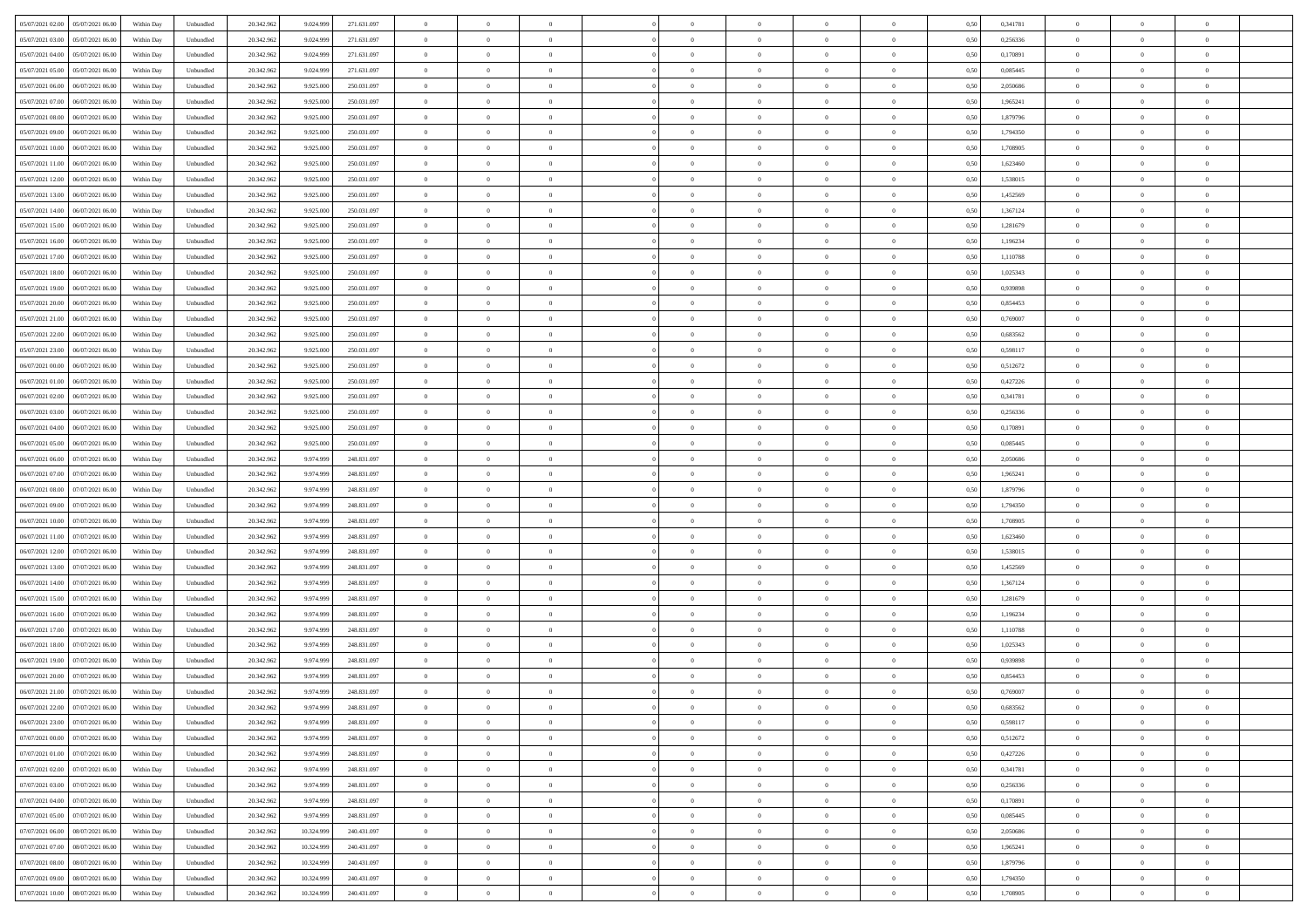| 07/07/2021 11:00<br>08/07/2021 06:00 | Within Day | Unbundled | 20.342.962 | 10.324.999 | 240.431.097 | $\overline{0}$ | $\overline{0}$ | $\overline{0}$ | $\theta$       | $\theta$       |                | $\overline{0}$ | 0,50 | 1,623460 | $\theta$       | $\theta$       | $\overline{0}$ |  |
|--------------------------------------|------------|-----------|------------|------------|-------------|----------------|----------------|----------------|----------------|----------------|----------------|----------------|------|----------|----------------|----------------|----------------|--|
|                                      |            |           |            |            |             |                |                |                |                |                |                |                |      |          |                |                |                |  |
| 07/07/2021 12:00<br>08/07/2021 06.00 | Within Day | Unbundled | 20.342.96  | 10.324.999 | 240.431.097 | $\overline{0}$ | $\overline{0}$ | $\overline{0}$ | $\,$ 0 $\,$    | $\bf{0}$       | $\overline{0}$ | $\bf{0}$       | 0,50 | 1,538015 | $\,$ 0 $\,$    | $\theta$       | $\overline{0}$ |  |
| 07/07/2021 13.00<br>08/07/2021 06:00 | Within Day | Unbundled | 20.342.962 | 10.324.999 | 240.431.097 | $\overline{0}$ | $\overline{0}$ | $\overline{0}$ | $\bf{0}$       | $\bf{0}$       | $\overline{0}$ | $\mathbf{0}$   | 0.50 | 1.452569 | $\bf{0}$       | $\overline{0}$ | $\overline{0}$ |  |
| 07/07/2021 14:00<br>08/07/2021 06:00 | Within Day | Unbundled | 20.342.962 | 10.324.999 | 240.431.097 | $\overline{0}$ | $\overline{0}$ | $\overline{0}$ | $\overline{0}$ | $\overline{0}$ | $\overline{0}$ | $\bf{0}$       | 0,50 | 1,367124 | $\theta$       | $\theta$       | $\overline{0}$ |  |
| 07/07/2021 15:00<br>08/07/2021 06.00 | Within Day | Unbundled | 20.342.96  | 10.324.999 | 240.431.097 | $\overline{0}$ | $\overline{0}$ | $\bf{0}$       | $\bf{0}$       | $\overline{0}$ | $\overline{0}$ | $\bf{0}$       | 0,50 | 1,281679 | $\,$ 0 $\,$    | $\theta$       | $\overline{0}$ |  |
| 07/07/2021 16.00<br>08/07/2021 06:00 | Within Day | Unbundled | 20.342.962 | 10.324.999 | 240.431.097 | $\overline{0}$ | $\overline{0}$ | $\overline{0}$ | $\bf{0}$       | $\overline{0}$ | $\overline{0}$ | $\mathbf{0}$   | 0.50 | 1.196234 | $\bf{0}$       | $\theta$       | $\overline{0}$ |  |
|                                      |            |           |            |            |             |                | $\overline{0}$ | $\overline{0}$ | $\overline{0}$ | $\overline{0}$ | $\overline{0}$ |                |      |          | $\theta$       | $\theta$       | $\overline{0}$ |  |
| 07/07/2021 17.00<br>08/07/2021 06:00 | Within Day | Unbundled | 20.342.962 | 10.324.999 | 240.431.097 | $\overline{0}$ |                |                |                |                |                | $\bf{0}$       | 0,50 | 1,110788 |                |                |                |  |
| 07/07/2021 18:00<br>08/07/2021 06.00 | Within Day | Unbundled | 20.342.96  | 10.324.999 | 240.431.097 | $\overline{0}$ | $\overline{0}$ | $\overline{0}$ | $\bf{0}$       | $\bf{0}$       | $\overline{0}$ | $\bf{0}$       | 0,50 | 1,025343 | $\,$ 0 $\,$    | $\bf{0}$       | $\overline{0}$ |  |
| 07/07/2021 19:00<br>08/07/2021 06:00 | Within Day | Unbundled | 20.342.962 | 10.324.999 | 240.431.097 | $\overline{0}$ | $\overline{0}$ | $\overline{0}$ | $\bf{0}$       | $\overline{0}$ | $\overline{0}$ | $\mathbf{0}$   | 0.50 | 0.939898 | $\theta$       | $\theta$       | $\overline{0}$ |  |
| 07/07/2021 20.00<br>08/07/2021 06:00 | Within Day | Unbundled | 20.342.962 | 10.324.999 | 240.431.097 | $\overline{0}$ | $\overline{0}$ | $\overline{0}$ | $\bf{0}$       | $\overline{0}$ | $\overline{0}$ | $\bf{0}$       | 0,50 | 0,854453 | $\,$ 0 $\,$    | $\theta$       | $\overline{0}$ |  |
| 07/07/2021 21.00<br>08/07/2021 06.00 | Within Day | Unbundled | 20.342.96  | 10.324.999 | 240.431.097 | $\overline{0}$ | $\overline{0}$ | $\overline{0}$ | $\bf{0}$       | $\overline{0}$ | $\overline{0}$ | $\bf{0}$       | 0,50 | 0,769007 | $\,$ 0 $\,$    | $\theta$       | $\overline{0}$ |  |
| 07/07/2021 22.00<br>08/07/2021 06:00 | Within Day | Unbundled | 20.342.962 | 10.324.999 | 240.431.097 | $\overline{0}$ | $\overline{0}$ | $\overline{0}$ | $\bf{0}$       | $\bf{0}$       | $\overline{0}$ | $\mathbf{0}$   | 0.50 | 0.683562 | $\bf{0}$       | $\overline{0}$ | $\bf{0}$       |  |
| 07/07/2021 23.00<br>08/07/2021 06:00 | Within Day | Unbundled | 20.342.962 | 10.324.999 | 240.431.097 | $\overline{0}$ | $\overline{0}$ | $\overline{0}$ | $\overline{0}$ | $\overline{0}$ | $\overline{0}$ | $\bf{0}$       | 0,50 | 0,598117 | $\theta$       | $\theta$       | $\overline{0}$ |  |
|                                      |            |           |            |            |             |                |                |                |                |                |                |                |      |          |                |                |                |  |
| 08/07/2021 00.00<br>08/07/2021 06.00 | Within Day | Unbundled | 20.342.962 | 10.324.999 | 240.431.097 | $\overline{0}$ | $\overline{0}$ | $\overline{0}$ | $\bf{0}$       | $\bf{0}$       | $\overline{0}$ | $\bf{0}$       | 0,50 | 0,512672 | $\,$ 0 $\,$    | $\bf{0}$       | $\overline{0}$ |  |
| 08/07/2021 01:00<br>08/07/2021 06:00 | Within Day | Unbundled | 20.342.962 | 10.324.999 | 240.431.097 | $\overline{0}$ | $\overline{0}$ | $\overline{0}$ | $\overline{0}$ | $\overline{0}$ | $\overline{0}$ | $\mathbf{0}$   | 0.50 | 0.427226 | $\theta$       | $\theta$       | $\overline{0}$ |  |
| 08/07/2021 02:00<br>08/07/2021 06:00 | Within Day | Unbundled | 20.342.962 | 10.324.999 | 240.431.097 | $\overline{0}$ | $\overline{0}$ | $\overline{0}$ | $\overline{0}$ | $\overline{0}$ | $\overline{0}$ | $\bf{0}$       | 0,50 | 0,341781 | $\theta$       | $\theta$       | $\overline{0}$ |  |
| 08/07/2021 03:00<br>08/07/2021 06.00 | Within Day | Unbundled | 20.342.96  | 10.324.999 | 240.431.097 | $\overline{0}$ | $\overline{0}$ | $\overline{0}$ | $\bf{0}$       | $\overline{0}$ | $\overline{0}$ | $\bf{0}$       | 0,50 | 0,256336 | $\,$ 0 $\,$    | $\theta$       | $\overline{0}$ |  |
| 08/07/2021 04:00<br>08/07/2021 06:00 | Within Day | Unbundled | 20.342.962 | 10.324.999 | 240.431.097 | $\overline{0}$ | $\overline{0}$ | $\overline{0}$ | $\overline{0}$ | $\bf{0}$       | $\overline{0}$ | $\mathbf{0}$   | 0.50 | 0.170891 | $\,$ 0 $\,$    | $\overline{0}$ | $\overline{0}$ |  |
| 08/07/2021 05:00<br>08/07/2021 06:00 | Within Day | Unbundled | 20.342.962 | 10.324.999 | 240.431.097 | $\overline{0}$ | $\overline{0}$ | $\overline{0}$ | $\overline{0}$ | $\overline{0}$ | $\overline{0}$ | $\bf{0}$       | 0,50 | 0,085445 | $\theta$       | $\theta$       | $\overline{0}$ |  |
| 08/07/2021 06:00<br>09/07/2021 06.0  | Within Day | Unbundled | 20.342.96  | 10.714.999 | 231.071.097 | $\overline{0}$ | $\overline{0}$ | $\overline{0}$ | $\bf{0}$       | $\bf{0}$       | $\overline{0}$ | $\bf{0}$       | 0,50 | 2,050686 | $\,$ 0 $\,$    | $\bf{0}$       | $\overline{0}$ |  |
|                                      |            |           |            |            |             |                |                |                |                |                |                |                |      |          |                |                |                |  |
| 08/07/2021 07:00<br>09/07/2021 06:00 | Within Day | Unbundled | 20.342.962 | 10.714.999 | 231.071.097 | $\overline{0}$ | $\overline{0}$ | $\overline{0}$ | $\bf{0}$       | $\bf{0}$       | $\overline{0}$ | $\mathbf{0}$   | 0.50 | 1,965241 | $\bf{0}$       | $\overline{0}$ | $\overline{0}$ |  |
| 08/07/2021 08:00<br>09/07/2021 06:00 | Within Day | Unbundled | 20.342.962 | 10.714.999 | 231.071.097 | $\overline{0}$ | $\overline{0}$ | $\overline{0}$ | $\overline{0}$ | $\overline{0}$ | $\overline{0}$ | $\,$ 0 $\,$    | 0,50 | 1,879796 | $\theta$       | $\theta$       | $\overline{0}$ |  |
| 08/07/2021 09:00<br>09/07/2021 06.0  | Within Day | Unbundled | 20.342.96  | 10.714.999 | 231.071.097 | $\overline{0}$ | $\overline{0}$ | $\overline{0}$ | $\bf{0}$       | $\overline{0}$ | $\overline{0}$ | $\bf{0}$       | 0,50 | 1,794350 | $\,$ 0 $\,$    | $\bf{0}$       | $\overline{0}$ |  |
| 08/07/2021 10:00<br>09/07/2021 06:00 | Within Day | Unbundled | 20.342.962 | 10.714.999 | 231.071.097 | $\overline{0}$ | $\overline{0}$ | $\overline{0}$ | $\overline{0}$ | $\overline{0}$ | $\overline{0}$ | $\mathbf{0}$   | 0.50 | 1,708905 | $\bf{0}$       | $\theta$       | $\overline{0}$ |  |
| 08/07/2021 11:00<br>09/07/2021 06:00 | Within Day | Unbundled | 20.342.962 | 10.714.999 | 231.071.097 | $\overline{0}$ | $\overline{0}$ | $\overline{0}$ | $\overline{0}$ | $\overline{0}$ | $\overline{0}$ | $\bf{0}$       | 0,50 | 1,623460 | $\theta$       | $\theta$       | $\overline{0}$ |  |
| 08/07/2021 12:00<br>09/07/2021 06.0  | Within Day | Unbundled | 20.342.96  | 10.714.999 | 231.071.097 | $\overline{0}$ | $\overline{0}$ | $\overline{0}$ | $\bf{0}$       | $\overline{0}$ | $\overline{0}$ | $\bf{0}$       | 0,50 | 1,538015 | $\,$ 0 $\,$    | $\theta$       | $\overline{0}$ |  |
|                                      |            |           |            |            |             |                |                |                |                |                |                |                |      |          |                |                |                |  |
| 08/07/2021 13:00<br>09/07/2021 06:00 | Within Day | Unbundled | 20.342.962 | 10.714.999 | 231.071.097 | $\overline{0}$ | $\overline{0}$ | $\overline{0}$ | $\bf{0}$       | $\overline{0}$ | $\overline{0}$ | $\mathbf{0}$   | 0.50 | 1.452569 | $\,$ 0 $\,$    | $\theta$       | $\overline{0}$ |  |
| 08/07/2021 14:00<br>09/07/2021 06:00 | Within Day | Unbundled | 20.342.962 | 10.714.999 | 231.071.097 | $\overline{0}$ | $\overline{0}$ | $\overline{0}$ | $\overline{0}$ | $\overline{0}$ | $\overline{0}$ | $\bf{0}$       | 0,50 | 1,367124 | $\theta$       | $\theta$       | $\overline{0}$ |  |
| 08/07/2021 15:00<br>09/07/2021 06.0  | Within Day | Unbundled | 20.342.96  | 10.714.999 | 231.071.097 | $\overline{0}$ | $\overline{0}$ | $\overline{0}$ | $\overline{0}$ | $\bf{0}$       | $\overline{0}$ | $\bf{0}$       | 0,50 | 1,281679 | $\,$ 0 $\,$    | $\bf{0}$       | $\overline{0}$ |  |
| 08/07/2021 16:00<br>09/07/2021 06:00 | Within Day | Unbundled | 20.342.962 | 10.714.999 | 231.071.097 | $\overline{0}$ | $\overline{0}$ | $\overline{0}$ | $\bf{0}$       | $\bf{0}$       | $\overline{0}$ | $\,$ 0 $\,$    | 0.50 | 1.196234 | $\bf{0}$       | $\overline{0}$ | $\bf{0}$       |  |
| 08/07/2021 17:00<br>09/07/2021 06:00 | Within Day | Unbundled | 20.342.962 | 10.714.999 | 231.071.097 | $\overline{0}$ | $\overline{0}$ | $\overline{0}$ | $\overline{0}$ | $\overline{0}$ | $\overline{0}$ | $\overline{0}$ | 0.50 | 1,110788 | $\theta$       | $\theta$       | $\overline{0}$ |  |
| 08/07/2021 18.00<br>09/07/2021 06.0  | Within Day | Unbundled | 20.342.962 | 10.714.999 | 231.071.097 | $\overline{0}$ | $\overline{0}$ | $\overline{0}$ | $\bf{0}$       | $\overline{0}$ | $\overline{0}$ | $\bf{0}$       | 0,50 | 1,025343 | $\,$ 0 $\,$    | $\bf{0}$       | $\overline{0}$ |  |
| 08/07/2021 19:00<br>09/07/2021 06:00 | Within Day | Unbundled | 20.342.962 | 10.714.999 | 231.071.097 | $\overline{0}$ | $\overline{0}$ | $\overline{0}$ | $\overline{0}$ | $\overline{0}$ | $\overline{0}$ | $\mathbf{0}$   | 0.50 | 0.939898 | $\theta$       | $\theta$       | $\overline{0}$ |  |
|                                      |            |           |            |            |             |                |                |                |                |                |                |                |      |          |                |                |                |  |
| 08/07/2021 20:00<br>09/07/2021 06:00 | Within Day | Unbundled | 20.342.962 | 10.714.999 | 231.071.097 | $\overline{0}$ | $\overline{0}$ | $\overline{0}$ | $\overline{0}$ | $\overline{0}$ | $\overline{0}$ | $\overline{0}$ | 0.50 | 0,854453 | $\theta$       | $\theta$       | $\overline{0}$ |  |
| 08/07/2021 21:00<br>09/07/2021 06.0  | Within Day | Unbundled | 20.342.96  | 10.714.999 | 231.071.097 | $\overline{0}$ | $\overline{0}$ | $\overline{0}$ | $\bf{0}$       | $\overline{0}$ | $\overline{0}$ | $\bf{0}$       | 0,50 | 0,769007 | $\,$ 0 $\,$    | $\theta$       | $\overline{0}$ |  |
| 08/07/2021 22:00<br>09/07/2021 06:00 | Within Day | Unbundled | 20.342.962 | 10.714.999 | 231.071.097 | $\overline{0}$ | $\overline{0}$ | $\overline{0}$ | $\overline{0}$ | $\bf{0}$       | $\overline{0}$ | $\mathbf{0}$   | 0.50 | 0.683562 | $\,$ 0 $\,$    | $\theta$       | $\overline{0}$ |  |
| 08/07/2021 23:00<br>09/07/2021 06:00 | Within Day | Unbundled | 20.342.962 | 10.714.999 | 231.071.097 | $\overline{0}$ | $\overline{0}$ | $\overline{0}$ | $\overline{0}$ | $\overline{0}$ | $\overline{0}$ | $\overline{0}$ | 0.50 | 0,598117 | $\theta$       | $\theta$       | $\overline{0}$ |  |
| 09/07/2021 00:00<br>09/07/2021 06.0  | Within Day | Unbundled | 20.342.96  | 10.714.999 | 231.071.097 | $\overline{0}$ | $\overline{0}$ | $\overline{0}$ | $\,$ 0 $\,$    | $\bf{0}$       | $\overline{0}$ | $\bf{0}$       | 0,50 | 0,512672 | $\,$ 0 $\,$    | $\bf{0}$       | $\overline{0}$ |  |
| 09/07/2021 01:00<br>09/07/2021 06:00 | Within Day | Unbundled | 20.342.962 | 10.714.999 | 231.071.097 | $\overline{0}$ | $\overline{0}$ | $\overline{0}$ | $\bf{0}$       | $\bf{0}$       | $\overline{0}$ | $\mathbf{0}$   | 0.50 | 0,427226 | $\bf{0}$       | $\overline{0}$ | $\overline{0}$ |  |
| 09/07/2021 02:00<br>09/07/2021 06:00 | Within Day | Unbundled | 20.342.962 | 10.714.999 | 231.071.097 | $\overline{0}$ | $\overline{0}$ | $\overline{0}$ | $\overline{0}$ | $\overline{0}$ | $\overline{0}$ | $\overline{0}$ | 0.50 | 0,341781 | $\theta$       | $\theta$       | $\overline{0}$ |  |
|                                      |            |           |            |            |             |                | $\overline{0}$ |                |                |                | $\overline{0}$ |                |      |          |                |                |                |  |
| 09/07/2021 03:00<br>09/07/2021 06.0  | Within Day | Unbundled | 20.342.962 | 10.714.999 | 231.071.097 | $\overline{0}$ |                | $\overline{0}$ | $\bf{0}$       | $\bf{0}$       |                | $\bf{0}$       | 0,50 | 0,256336 | $\,$ 0 $\,$    | $\bf{0}$       | $\overline{0}$ |  |
| 09/07/2021 04:00<br>09/07/2021 06:00 | Within Day | Unbundled | 20.342.962 | 10.714.999 | 231.071.097 | $\overline{0}$ | $\overline{0}$ | $\overline{0}$ | $\overline{0}$ | $\overline{0}$ | $\overline{0}$ | $\mathbf{0}$   | 0.50 | 0,170891 | $\bf{0}$       | $\theta$       | $\overline{0}$ |  |
| 09/07/2021 05:00<br>09/07/2021 06:00 | Within Day | Unbundled | 20.342.962 | 10.714.999 | 231.071.097 | $\overline{0}$ | $\overline{0}$ | $\overline{0}$ | $\overline{0}$ | $\overline{0}$ | $\Omega$       | $\overline{0}$ | 0.50 | 0,085445 | $\theta$       | $\theta$       | $\overline{0}$ |  |
| 09/07/2021 06:00<br>10/07/2021 06:00 | Within Day | Unbundled | 20.342.962 | 10.404.999 | 238.511.097 | $\overline{0}$ | $\overline{0}$ | $\bf{0}$       | $\overline{0}$ | $\bf{0}$       | $\overline{0}$ | $\bf{0}$       | 0,50 | 2,050686 | $\,$ 0 $\,$    | $\bf{0}$       | $\overline{0}$ |  |
| 09/07/2021 07:00 10/07/2021 06:00    | Within Day | Unbundled | 20.342.962 | 10.404.999 | 238 511 097 | $\bf{0}$       | $\,$ 0 $\,$    |                | $\bf{0}$       |                |                | $\Omega$       | 0,50 | 1,965241 | $\theta$       | $\overline{0}$ |                |  |
| 09/07/2021 08:00<br>10/07/2021 06:00 | Within Dav | Unbundled | 20.342.962 | 10.404.999 | 238.511.097 | $\overline{0}$ | $\overline{0}$ | $\overline{0}$ | $\overline{0}$ | $\overline{0}$ | $\overline{0}$ | $\overline{0}$ | 0,50 | 1,879796 | $\theta$       | $\theta$       | $\overline{0}$ |  |
| 09/07/2021 09:00<br>10/07/2021 06:00 | Within Day | Unbundled | 20.342.962 | 10.404.999 | 238.511.097 | $\overline{0}$ | $\overline{0}$ | $\overline{0}$ | $\bf{0}$       | $\overline{0}$ | $\overline{0}$ | $\mathbf{0}$   | 0,50 | 1,794350 | $\overline{0}$ | $\overline{0}$ | $\bf{0}$       |  |
|                                      |            |           |            |            |             |                |                |                |                |                |                |                |      |          |                |                |                |  |
| 09/07/2021 10:00<br>10/07/2021 06:00 | Within Day | Unbundled | 20.342.962 | 10.404.999 | 238.511.097 | $\overline{0}$ | $\overline{0}$ | $\overline{0}$ | $\overline{0}$ | $\bf{0}$       | $\overline{0}$ | $\mathbf{0}$   | 0.50 | 1,708905 | $\overline{0}$ | $\bf{0}$       | $\overline{0}$ |  |
| 09/07/2021 11:00<br>10/07/2021 06:00 | Within Dav | Unbundled | 20.342.962 | 10.404.999 | 238.511.097 | $\overline{0}$ | $\overline{0}$ | $\overline{0}$ | $\overline{0}$ | $\overline{0}$ | $\overline{0}$ | $\mathbf{0}$   | 0,50 | 1,623460 | $\overline{0}$ | $\theta$       | $\overline{0}$ |  |
| 09/07/2021 12:00<br>10/07/2021 06:00 | Within Day | Unbundled | 20.342.962 | 10.404.999 | 238.511.097 | $\overline{0}$ | $\overline{0}$ | $\overline{0}$ | $\bf{0}$       | $\bf{0}$       | $\overline{0}$ | $\mathbf{0}$   | 0,50 | 1,538015 | $\overline{0}$ | $\bf{0}$       | $\overline{0}$ |  |
| 09/07/2021 13:00<br>10/07/2021 06:00 | Within Day | Unbundled | 20.342.962 | 10.404.999 | 238.511.097 | $\overline{0}$ | $\overline{0}$ | $\overline{0}$ | $\bf{0}$       | $\overline{0}$ | $\overline{0}$ | $\mathbf{0}$   | 0.50 | 1.452569 | $\,$ 0 $\,$    | $\theta$       | $\,$ 0         |  |
| 09/07/2021 14:00<br>10/07/2021 06:00 | Within Day | Unbundled | 20.342.962 | 10.404.999 | 238.511.097 | $\overline{0}$ | $\overline{0}$ | $\overline{0}$ | $\overline{0}$ | $\overline{0}$ | $\overline{0}$ | $\mathbf{0}$   | 0,50 | 1,367124 | $\overline{0}$ | $\theta$       | $\overline{0}$ |  |
| 10/07/2021 06:00<br>09/07/2021 15:00 | Within Day | Unbundled | 20.342.962 | 10.404.999 | 238.511.097 | $\overline{0}$ | $\overline{0}$ | $\overline{0}$ | $\bf{0}$       | $\bf{0}$       | $\overline{0}$ | $\,$ 0 $\,$    | 0,50 | 1,281679 | $\bf{0}$       | $\bf{0}$       | $\overline{0}$ |  |
| 09/07/2021 16:00<br>10/07/2021 06:00 |            | Unbundled |            | 10.404.999 | 238.511.097 |                |                |                |                | $\overline{0}$ | $\overline{0}$ |                | 0.50 | 1.196234 |                |                | $\,$ 0         |  |
|                                      | Within Day |           | 20.342.962 |            |             | $\overline{0}$ | $\overline{0}$ | $\overline{0}$ | $\bf{0}$       |                |                | $\,$ 0 $\,$    |      |          | $\overline{0}$ | $\bf{0}$       |                |  |
| 09/07/2021 17:00<br>10/07/2021 06:00 | Within Dav | Unbundled | 20.342.962 | 10.404.999 | 238.511.097 | $\overline{0}$ | $\overline{0}$ | $\overline{0}$ | $\overline{0}$ | $\overline{0}$ | $\overline{0}$ | $\mathbf{0}$   | 0,50 | 1,110788 | $\overline{0}$ | $\theta$       | $\overline{0}$ |  |
| 09/07/2021 18.00<br>10/07/2021 06.00 | Within Day | Unbundled | 20.342.962 | 10.404.999 | 238.511.097 | $\overline{0}$ | $\overline{0}$ | $\overline{0}$ | $\overline{0}$ | $\bf{0}$       | $\overline{0}$ | $\mathbf{0}$   | 0,50 | 1,025343 | $\bf{0}$       | $\bf{0}$       | $\overline{0}$ |  |
| 09/07/2021 19:00 10/07/2021 06:00    | Within Day | Unbundled | 20.342.962 | 10.404.999 | 238.511.097 | $\,$ 0 $\,$    | $\overline{0}$ | $\overline{0}$ | $\bf{0}$       | $\,$ 0         | $\overline{0}$ | $\,0\,$        | 0,50 | 0,939898 | $\overline{0}$ | $\,$ 0 $\,$    | $\,$ 0 $\,$    |  |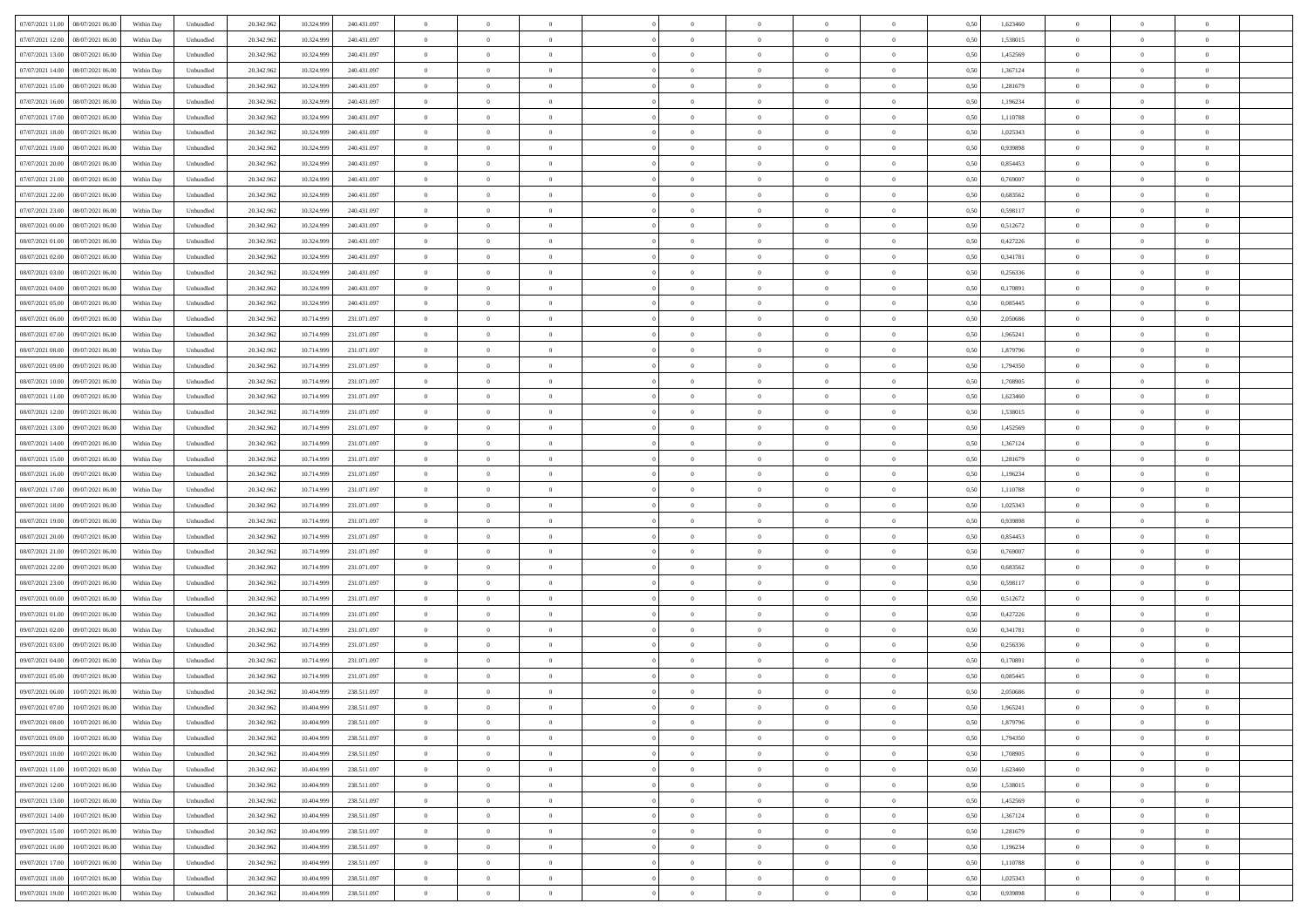| 09/07/2021 20:00 | 10/07/2021 06:00                  | Within Day | Unbundled | 20.342.962 | 10.404.999 | 238.511.097 | $\overline{0}$ | $\theta$       |                | $\overline{0}$ | $\bf{0}$       | $\overline{0}$ | $\theta$       | 0,50 | 0,854453 | $\theta$       | $\theta$       | $\overline{0}$           |  |
|------------------|-----------------------------------|------------|-----------|------------|------------|-------------|----------------|----------------|----------------|----------------|----------------|----------------|----------------|------|----------|----------------|----------------|--------------------------|--|
|                  |                                   |            |           |            |            |             | $\overline{0}$ | $\overline{0}$ |                |                |                |                |                |      |          |                |                | $\overline{0}$           |  |
| 09/07/2021 21:00 | 10/07/2021 06.00                  | Within Day | Unbundled | 20.342.96  | 10.404.99  | 238.511.097 |                |                | $\overline{0}$ | $\overline{0}$ | $\,$ 0         | $\bf{0}$       | $\bf{0}$       | 0,50 | 0,769007 | $\,$ 0 $\,$    | $\overline{0}$ |                          |  |
| 09/07/2021 22.00 | 10/07/2021 06:00                  | Within Day | Unbundled | 20.342.962 | 10.404.999 | 238.511.097 | $\overline{0}$ | $\overline{0}$ | $\overline{0}$ | $\overline{0}$ | $\bf{0}$       | $\overline{0}$ | $\mathbf{0}$   | 0.50 | 0.683562 | $\bf{0}$       | $\overline{0}$ | $\overline{0}$           |  |
| 09/07/2021 23:00 | 10/07/2021 06:00                  | Within Day | Unbundled | 20.342.962 | 10.404.999 | 238.511.097 | $\overline{0}$ | $\overline{0}$ | $\overline{0}$ | $\overline{0}$ | $\bf{0}$       | $\overline{0}$ | $\overline{0}$ | 0,50 | 0,598117 | $\theta$       | $\overline{0}$ | $\overline{0}$           |  |
| 10/07/2021 00:00 | 10/07/2021 06.00                  | Within Day | Unbundled | 20.342.962 | 10.404.999 | 238.511.097 | $\overline{0}$ | $\theta$       | $\overline{0}$ |                | $\overline{0}$ | $\overline{0}$ | $\bf{0}$       | 0,50 | 0,512672 | $\,$ 0 $\,$    | $\overline{0}$ | $\overline{0}$           |  |
| 10/07/2021 01:00 | 10/07/2021 06:00                  | Within Day | Unbundled | 20.342.962 | 10.404.999 | 238.511.097 | $\overline{0}$ | $\overline{0}$ | $\overline{0}$ | $\overline{0}$ | $\bf{0}$       | $\overline{0}$ | $\bf{0}$       | 0.50 | 0,427226 | $\,0\,$        | $\theta$       | $\overline{0}$           |  |
| 10/07/2021 02:00 | 10/07/2021 06:00                  | Within Day | Unbundled | 20.342.962 | 10.404.999 | 238.511.097 | $\overline{0}$ | $\theta$       | $\overline{0}$ | $\overline{0}$ | $\bf{0}$       | $\overline{0}$ | $\overline{0}$ | 0,50 | 0,341781 | $\,0\,$        | $\theta$       | $\overline{0}$           |  |
| 10/07/2021 03:00 | 10/07/2021 06.00                  | Within Day | Unbundled | 20.342.96  | 10.404.999 | 238.511.097 | $\overline{0}$ | $\theta$       | $\overline{0}$ | $\overline{0}$ | $\,$ 0         | $\bf{0}$       | $\bf{0}$       | 0,50 | 0,256336 | $\,$ 0 $\,$    | $\overline{0}$ | $\overline{0}$           |  |
| 10/07/2021 04:00 | 10/07/2021 06:00                  | Within Day | Unbundled | 20.342.962 | 10.404.999 | 238.511.097 | $\overline{0}$ | $\overline{0}$ | $\overline{0}$ | $\overline{0}$ | $\bf{0}$       | $\overline{0}$ | $\bf{0}$       | 0.50 | 0.170891 | $\,0\,$        | $\theta$       | $\overline{0}$           |  |
|                  |                                   |            |           |            |            |             |                |                |                |                |                |                |                |      |          |                |                |                          |  |
| 10/07/2021 05:00 | 10/07/2021 06:00                  | Within Day | Unbundled | 20.342.962 | 10.404.999 | 238.511.097 | $\overline{0}$ | $\overline{0}$ | $\overline{0}$ | $\overline{0}$ | $\,$ 0         | $\overline{0}$ | $\bf{0}$       | 0,50 | 0,085445 | $\,$ 0 $\,$    | $\overline{0}$ | $\overline{0}$           |  |
| 10/07/2021 06:00 | 1/07/2021 06.00                   | Within Day | Unbundled | 20.342.962 | 10.324.999 | 240.431.097 | $\overline{0}$ | $\theta$       | $\overline{0}$ | $\overline{0}$ | $\,$ 0         | $\overline{0}$ | $\bf{0}$       | 0,50 | 2,050686 | $\,$ 0 $\,$    | $\overline{0}$ | $\overline{0}$           |  |
| 10/07/2021 07:00 | 11/07/2021 06:00                  | Within Day | Unbundled | 20.342.962 | 10.324.999 | 240.431.097 | $\overline{0}$ | $\overline{0}$ | $\overline{0}$ | $\overline{0}$ | $\bf{0}$       | $\overline{0}$ | $\mathbf{0}$   | 0.50 | 1.965241 | $\bf{0}$       | $\overline{0}$ | $\bf{0}$                 |  |
| 10/07/2021 08:00 | 11/07/2021 06:00                  | Within Day | Unbundled | 20.342.962 | 10.324.999 | 240.431.097 | $\overline{0}$ | $\theta$       | $\overline{0}$ | $\overline{0}$ | $\bf{0}$       | $\overline{0}$ | $\mathbf{0}$   | 0,50 | 1,879796 | $\,$ 0 $\,$    | $\overline{0}$ | $\overline{0}$           |  |
| 10/07/2021 09:00 | 11/07/2021 06.00                  | Within Day | Unbundled | 20.342.96  | 10.324.999 | 240.431.097 | $\overline{0}$ | $\theta$       | $\overline{0}$ | $\overline{0}$ | $\overline{0}$ | $\overline{0}$ | $\bf{0}$       | 0,50 | 1,794350 | $\,$ 0 $\,$    | $\overline{0}$ | $\overline{0}$           |  |
| 10/07/2021 10:00 | 11/07/2021 06:00                  | Within Day | Unbundled | 20.342.962 | 10.324.999 | 240.431.097 | $\overline{0}$ | $\overline{0}$ | $\overline{0}$ | $\overline{0}$ | $\,$ 0         | $\overline{0}$ | $\bf{0}$       | 0.50 | 1.708905 | $\theta$       | $\theta$       | $\overline{0}$           |  |
| 10/07/2021 11:00 | 11/07/2021 06:00                  | Within Day | Unbundled | 20.342.962 | 10.324.999 | 240.431.097 | $\overline{0}$ | $\overline{0}$ | $\overline{0}$ | $\overline{0}$ | $\bf{0}$       | $\overline{0}$ | $\overline{0}$ | 0,50 | 1,623460 | $\theta$       | $\theta$       | $\overline{0}$           |  |
|                  |                                   |            |           |            |            |             |                |                |                |                |                |                |                |      |          |                |                |                          |  |
| 10/07/2021 12:00 | 1/07/2021 06.00                   | Within Day | Unbundled | 20.342.96  | 10.324.999 | 240.431.097 | $\overline{0}$ | $\theta$       | $\overline{0}$ |                | $\,$ 0         | $\overline{0}$ | $\bf{0}$       | 0,50 | 1,538015 | $\,$ 0 $\,$    | $\overline{0}$ | $\overline{0}$           |  |
| 10/07/2021 13:00 | 11/07/2021 06:00                  | Within Day | Unbundled | 20.342.962 | 10.324.999 | 240.431.097 | $\overline{0}$ | $\overline{0}$ | $\overline{0}$ | $\overline{0}$ | $\bf{0}$       | $\overline{0}$ | $\bf{0}$       | 0.50 | 1.452569 | $\,0\,$        | $\overline{0}$ | $\overline{0}$           |  |
| 10/07/2021 14:00 | 11/07/2021 06:00                  | Within Day | Unbundled | 20.342.962 | 10.324.999 | 240.431.097 | $\overline{0}$ | $\overline{0}$ | $\overline{0}$ | $\overline{0}$ | $\,$ 0         | $\overline{0}$ | $\overline{0}$ | 0,50 | 1,367124 | $\,$ 0 $\,$    | $\theta$       | $\overline{0}$           |  |
| 10/07/2021 15:00 | 1/07/2021 06.00                   | Within Day | Unbundled | 20.342.962 | 10.324.999 | 240.431.097 | $\bf{0}$       | $\theta$       | $\overline{0}$ | $\overline{0}$ | $\,$ 0         | $\bf{0}$       | $\bf{0}$       | 0,50 | 1,281679 | $\,$ 0 $\,$    | $\overline{0}$ | $\overline{0}$           |  |
| 10/07/2021 16:00 | 11/07/2021 06:00                  | Within Day | Unbundled | 20.342.962 | 10.324.999 | 240.431.097 | $\overline{0}$ | $\overline{0}$ | $\overline{0}$ | $\overline{0}$ | $\bf{0}$       | $\overline{0}$ | $\mathbf{0}$   | 0.50 | 1.196234 | $\bf{0}$       | $\overline{0}$ | $\overline{0}$           |  |
| 10/07/2021 17:00 | 11/07/2021 06:00                  | Within Day | Unbundled | 20.342.962 | 10.324.999 | 240.431.097 | $\overline{0}$ | $\overline{0}$ | $\overline{0}$ | $\overline{0}$ | $\bf{0}$       | $\overline{0}$ | $\overline{0}$ | 0,50 | 1,110788 | $\theta$       | $\overline{0}$ | $\overline{0}$           |  |
| 10/07/2021 18:00 | 11/07/2021 06.00                  | Within Day | Unbundled | 20.342.962 | 10.324.999 | 240.431.097 | $\overline{0}$ | $\theta$       | $\overline{0}$ | $\overline{0}$ | $\,$ 0         | $\overline{0}$ | $\bf{0}$       | 0,50 | 1,025343 | $\,$ 0 $\,$    | $\overline{0}$ | $\overline{0}$           |  |
|                  | 11/07/2021 06:00                  |            |           |            | 10.324.999 | 240.431.097 |                | $\overline{0}$ |                |                |                | $\overline{0}$ |                |      |          |                | $\theta$       | $\overline{0}$           |  |
| 10/07/2021 19:00 |                                   | Within Day | Unbundled | 20.342.962 |            |             | $\overline{0}$ |                | $\overline{0}$ | $\overline{0}$ | $\bf{0}$       |                | $\bf{0}$       | 0.50 | 0.939898 | $\,0\,$        |                |                          |  |
| 10/07/2021 20:00 | 11/07/2021 06:00                  | Within Day | Unbundled | 20.342.962 | 10.324.999 | 240.431.097 | $\overline{0}$ | $\theta$       | $\overline{0}$ | $\overline{0}$ | $\bf{0}$       | $\overline{0}$ | $\overline{0}$ | 0,50 | 0,854453 | $\theta$       | $\theta$       | $\overline{0}$           |  |
| 10/07/2021 21:00 | 1/07/2021 06.00                   | Within Day | Unbundled | 20.342.96  | 10.324.999 | 240.431.097 | $\overline{0}$ | $\theta$       | $\overline{0}$ |                | $\bf{0}$       | $\overline{0}$ | $\bf{0}$       | 0,50 | 0,769007 | $\,$ 0 $\,$    | $\overline{0}$ | $\overline{0}$           |  |
| 10/07/2021 22.00 | 11/07/2021 06:00                  | Within Day | Unbundled | 20.342.962 | 10.324.999 | 240.431.097 | $\overline{0}$ | $\overline{0}$ | $\overline{0}$ | $\overline{0}$ | $\bf{0}$       | $\overline{0}$ | $\bf{0}$       | 0.50 | 0.683562 | $\,0\,$        | $\overline{0}$ | $\overline{0}$           |  |
| 10/07/2021 23:00 | 11/07/2021 06:00                  | Within Day | Unbundled | 20.342.962 | 10.324.999 | 240.431.097 | $\overline{0}$ | $\overline{0}$ | $\overline{0}$ | $\overline{0}$ | $\,$ 0         | $\overline{0}$ | $\bf{0}$       | 0,50 | 0,598117 | $\theta$       | $\theta$       | $\overline{0}$           |  |
| 11/07/2021 00:00 | 1/07/2021 06.00                   | Within Day | Unbundled | 20.342.96  | 10.324.999 | 240.431.097 | $\bf{0}$       | $\theta$       | $\overline{0}$ | $\overline{0}$ | $\bf{0}$       | $\overline{0}$ | $\bf{0}$       | 0,50 | 0,512672 | $\,$ 0 $\,$    | $\overline{0}$ | $\overline{0}$           |  |
| 11/07/2021 01:00 | 11/07/2021 06:00                  | Within Day | Unbundled | 20.342.962 | 10.324.999 | 240.431.097 | $\overline{0}$ | $\overline{0}$ | $\overline{0}$ | $\overline{0}$ | $\bf{0}$       | $\overline{0}$ | $\mathbf{0}$   | 0.50 | 0,427226 | $\bf{0}$       | $\overline{0}$ | $\overline{\phantom{a}}$ |  |
| 11/07/2021 02:00 | 11/07/2021 06:00                  | Within Dav | Unbundled | 20.342.962 | 10.324.999 | 240.431.097 | $\overline{0}$ | $\overline{0}$ | $\overline{0}$ | $\overline{0}$ | $\mathbf{0}$   | $\overline{0}$ | $\overline{0}$ | 0.50 | 0,341781 | $\theta$       | $\overline{0}$ | $\overline{0}$           |  |
| 11/07/2021 03:00 | 11/07/2021 06.00                  | Within Day | Unbundled | 20.342.962 | 10.324.999 | 240.431.097 | $\overline{0}$ | $\theta$       | $\overline{0}$ | $\overline{0}$ | $\,$ 0         | $\overline{0}$ | $\bf{0}$       | 0,50 | 0,256336 | $\,$ 0 $\,$    | $\overline{0}$ | $\overline{0}$           |  |
|                  |                                   |            |           |            |            |             |                |                |                |                |                |                |                |      |          |                |                |                          |  |
| 11/07/2021 04:00 | 11/07/2021 06:00                  | Within Day | Unbundled | 20.342.962 | 10.324.999 | 240.431.097 | $\overline{0}$ | $\overline{0}$ | $\overline{0}$ | $\overline{0}$ | $\bf{0}$       | $\overline{0}$ | $\bf{0}$       | 0.50 | 0,170891 | $\,0\,$        | $\theta$       | $\overline{0}$           |  |
| 11/07/2021 05:00 | 11/07/2021 06:00                  | Within Dav | Unbundled | 20.342.962 | 10.324.999 | 240.431.097 | $\overline{0}$ | $\theta$       | $\Omega$       | $\Omega$       | $\mathbf{0}$   | $\overline{0}$ | $\overline{0}$ | 0.50 | 0,085445 | $\theta$       | $\overline{0}$ | $\overline{0}$           |  |
| 11/07/2021 06:00 | 12/07/2021 06.00                  | Within Day | Unbundled | 20.342.962 | 10.324.999 | 240.431.097 | $\overline{0}$ | $\theta$       | $\overline{0}$ |                | $\,$ 0         | $\overline{0}$ | $\bf{0}$       | 0,50 | 2,050686 | $\,$ 0 $\,$    | $\overline{0}$ | $\overline{0}$           |  |
| 11/07/2021 07:00 | 12/07/2021 06:00                  | Within Day | Unbundled | 20.342.962 | 10.324.999 | 240.431.097 | $\overline{0}$ | $\overline{0}$ | $\overline{0}$ | $\overline{0}$ | $\bf{0}$       | $\overline{0}$ | $\bf{0}$       | 0.50 | 1.965241 | $\,0\,$        | $\theta$       | $\overline{0}$           |  |
| 11/07/2021 08:00 | 12/07/2021 06:00                  | Within Dav | Unbundled | 20.342.962 | 10.324.999 | 240.431.097 | $\overline{0}$ | $\overline{0}$ | $\overline{0}$ | $\overline{0}$ | $\overline{0}$ | $\overline{0}$ | $\overline{0}$ | 0.50 | 1,879796 | $\theta$       | $\overline{0}$ | $\overline{0}$           |  |
| 11/07/2021 09:00 | 12/07/2021 06.00                  | Within Day | Unbundled | 20.342.96  | 10.324.999 | 240.431.097 | $\overline{0}$ | $\overline{0}$ | $\overline{0}$ | $\overline{0}$ | $\bf{0}$       | $\overline{0}$ | $\bf{0}$       | 0,50 | 1,794350 | $\,$ 0 $\,$    | $\overline{0}$ | $\overline{0}$           |  |
| 11/07/2021 11:00 | 12/07/2021 06:00                  | Within Day | Unbundled | 20.342.962 | 10.324.999 | 240.431.097 | $\overline{0}$ | $\overline{0}$ | $\overline{0}$ | $\overline{0}$ | $\bf{0}$       | $\overline{0}$ | $\mathbf{0}$   | 0.50 | 1.623460 | $\,$ 0 $\,$    | $\overline{0}$ | $\overline{0}$           |  |
| 11/07/2021 12:00 | 12/07/2021 06:00                  | Within Dav | Unbundled | 20.342.962 | 10.324.999 | 240.431.097 | $\overline{0}$ | $\overline{0}$ | $\Omega$       | $\Omega$       | $\mathbf{0}$   | $\overline{0}$ | $\overline{0}$ | 0.50 | 1,538015 | $\theta$       | $\overline{0}$ | $\overline{0}$           |  |
| 11/07/2021 13:00 | 12/07/2021 06:00                  | Within Day | Unbundled | 20.342.962 | 10.324.999 | 240.431.097 | $\overline{0}$ | $\theta$       | $\overline{0}$ | $\overline{0}$ | $\,$ 0         | $\overline{0}$ | $\bf{0}$       | 0,50 | 1,452569 | $\,$ 0 $\,$    | $\overline{0}$ | $\overline{0}$           |  |
|                  |                                   |            |           |            |            |             |                |                |                |                |                |                |                |      |          |                |                |                          |  |
| 11/07/2021 14:00 | 12/07/2021 06:00                  | Within Day | Unbundled | 20.342.962 | 10.324.999 | 240.431.097 | $\overline{0}$ | $\theta$       | $\overline{0}$ | $\overline{0}$ | $\bf{0}$       | $\Omega$       | $\overline{0}$ | 0.50 | 1.367124 | $\,0\,$        | $\theta$       | $\overline{0}$           |  |
| 11/07/2021 15:00 | 12/07/2021 06:00                  | Within Dav | Unbundled | 20.342.962 | 10.324.999 | 240.431.097 | $\overline{0}$ | $\Omega$       | $\Omega$       | $\Omega$       | $\bf{0}$       | $\overline{0}$ | $\overline{0}$ | 0.50 | 1,281679 | $\theta$       | $\overline{0}$ | $\overline{0}$           |  |
| 11/07/2021 16:00 | 12/07/2021 06:00                  | Within Day | Unbundled | 20.342.962 | 10.324.999 | 240.431.097 | $\overline{0}$ | $\overline{0}$ | $\overline{0}$ | $\overline{0}$ | $\,$ 0         | $\overline{0}$ | $\bf{0}$       | 0,50 | 1,196234 | $\,$ 0 $\,$    | $\overline{0}$ | $\overline{0}$           |  |
| 11/07/2021 17:00 | 12/07/2021 06:00                  | Within Day | Unbundled | 20.342.962 | 10.324.999 | 240 431 097 | $\bf{0}$       | $\theta$       |                |                |                |                |                | 0,50 | 1,110788 | $\bf{0}$       | $\theta$       |                          |  |
| 11/07/2021 18:00 | 12/07/2021 06:00                  | Within Day | Unbundled | 20.342.962 | 10.324.999 | 240.431.097 | $\Omega$       | $\overline{0}$ | $\overline{0}$ | $\Omega$       | $\mathbf{0}$   | $\overline{0}$ | $\mathbf{0}$   | 0.50 | 1,025343 | $\theta$       | $\theta$       | $\overline{0}$           |  |
| 11/07/2021 19:00 | 12/07/2021 06:00                  | Within Day | Unbundled | 20.342.962 | 10.324.999 | 240.431.097 | $\bf{0}$       | $\overline{0}$ | $\overline{0}$ | $\bf{0}$       | $\overline{0}$ | $\overline{0}$ | $\mathbf{0}$   | 0,50 | 0,939898 | $\bf{0}$       | $\overline{0}$ | $\bf{0}$                 |  |
| 11/07/2021 20:00 | 12/07/2021 06:00                  | Within Day | Unbundled | 20.342.962 | 10.324.999 | 240.431.097 | $\overline{0}$ | $\overline{0}$ | $\overline{0}$ | $\overline{0}$ | $\bf{0}$       | $\overline{0}$ | $\mathbf{0}$   | 0.50 | 0.854453 | $\overline{0}$ | $\bf{0}$       | $\bf{0}$                 |  |
| 11/07/2021 21:00 | 12/07/2021 06:00                  | Within Day | Unbundled | 20.342.962 | 10.324.999 | 240.431.097 | $\overline{0}$ | $\overline{0}$ | $\overline{0}$ | $\overline{0}$ | $\mathbf{0}$   | $\overline{0}$ | $\mathbf{0}$   | 0.50 | 0,769007 | $\overline{0}$ | $\theta$       | $\overline{0}$           |  |
|                  |                                   |            |           |            |            |             |                | $\overline{0}$ |                | $\overline{0}$ | $\bf{0}$       |                |                |      |          | $\,0\,$        | $\overline{0}$ | $\overline{0}$           |  |
| 11/07/2021 22.00 | 12/07/2021 06:00                  | Within Day | Unbundled | 20.342.962 | 10.324.999 | 240.431.097 | $\bf{0}$       |                | $\overline{0}$ |                |                | $\bf{0}$       | $\bf{0}$       | 0,50 | 0,683562 |                |                |                          |  |
| 11/07/2021 23:00 | 12/07/2021 06:00                  | Within Day | Unbundled | 20.342.962 | 10.324.999 | 240.431.097 | $\overline{0}$ | $\overline{0}$ | $\overline{0}$ | $\overline{0}$ | $\bf{0}$       | $\overline{0}$ | $\mathbf{0}$   | 0.50 | 0.598117 | $\,$ 0 $\,$    | $\theta$       | $\overline{0}$           |  |
| 12/07/2021 00:00 | 12/07/2021 06:00                  | Within Day | Unbundled | 20.342.962 | 10.324.999 | 240.431.097 | $\overline{0}$ | $\overline{0}$ | $\overline{0}$ | $\overline{0}$ | $\overline{0}$ | $\overline{0}$ | $\overline{0}$ | 0.50 | 0,512672 | $\overline{0}$ | $\theta$       | $\overline{0}$           |  |
| 12/07/2021 01:00 | 12/07/2021 06:00                  | Within Day | Unbundled | 20.342.962 | 10.324.999 | 240.431.097 | $\overline{0}$ | $\,$ 0         | $\overline{0}$ | $\bf{0}$       | $\,$ 0 $\,$    | $\bf{0}$       | $\bf{0}$       | 0,50 | 0,427226 | $\,$ 0 $\,$    | $\overline{0}$ | $\,$ 0                   |  |
| 12/07/2021 02:00 | 12/07/2021 06:00                  | Within Day | Unbundled | 20.342.962 | 10.324.999 | 240.431.097 | $\overline{0}$ | $\overline{0}$ | $\overline{0}$ | $\overline{0}$ | $\bf{0}$       | $\overline{0}$ | $\mathbf{0}$   | 0.50 | 0.341781 | $\mathbf{0}$   | $\,$ 0 $\,$    | $\overline{0}$           |  |
| 12/07/2021 03:00 | 12/07/2021 06:00                  | Within Day | Unbundled | 20.342.962 | 10.324.999 | 240.431.097 | $\overline{0}$ | $\overline{0}$ | $\overline{0}$ | $\overline{0}$ | $\overline{0}$ | $\overline{0}$ | $\overline{0}$ | 0,50 | 0,256336 | $\overline{0}$ | $\theta$       | $\overline{0}$           |  |
| 12/07/2021 04:00 | 12/07/2021 06:00                  | Within Day | Unbundled | 20.342.962 | 10.324.999 | 240.431.097 | $\overline{0}$ | $\overline{0}$ | $\overline{0}$ | $\overline{0}$ | $\bf{0}$       | $\bf{0}$       | $\bf{0}$       | 0,50 | 0,170891 | $\bf{0}$       | $\overline{0}$ | $\bf{0}$                 |  |
|                  | 12/07/2021 05:00 12/07/2021 06:00 | Within Day | Unbundled | 20.342.962 | 10.324.999 | 240.431.097 | $\overline{0}$ | $\overline{0}$ | $\overline{0}$ | $\overline{0}$ | $\bf{0}$       | $\overline{0}$ | $\,$ 0 $\,$    | 0,50 | 0,085445 | $\overline{0}$ | $\,$ 0 $\,$    | $\,$ 0 $\,$              |  |
|                  |                                   |            |           |            |            |             |                |                |                |                |                |                |                |      |          |                |                |                          |  |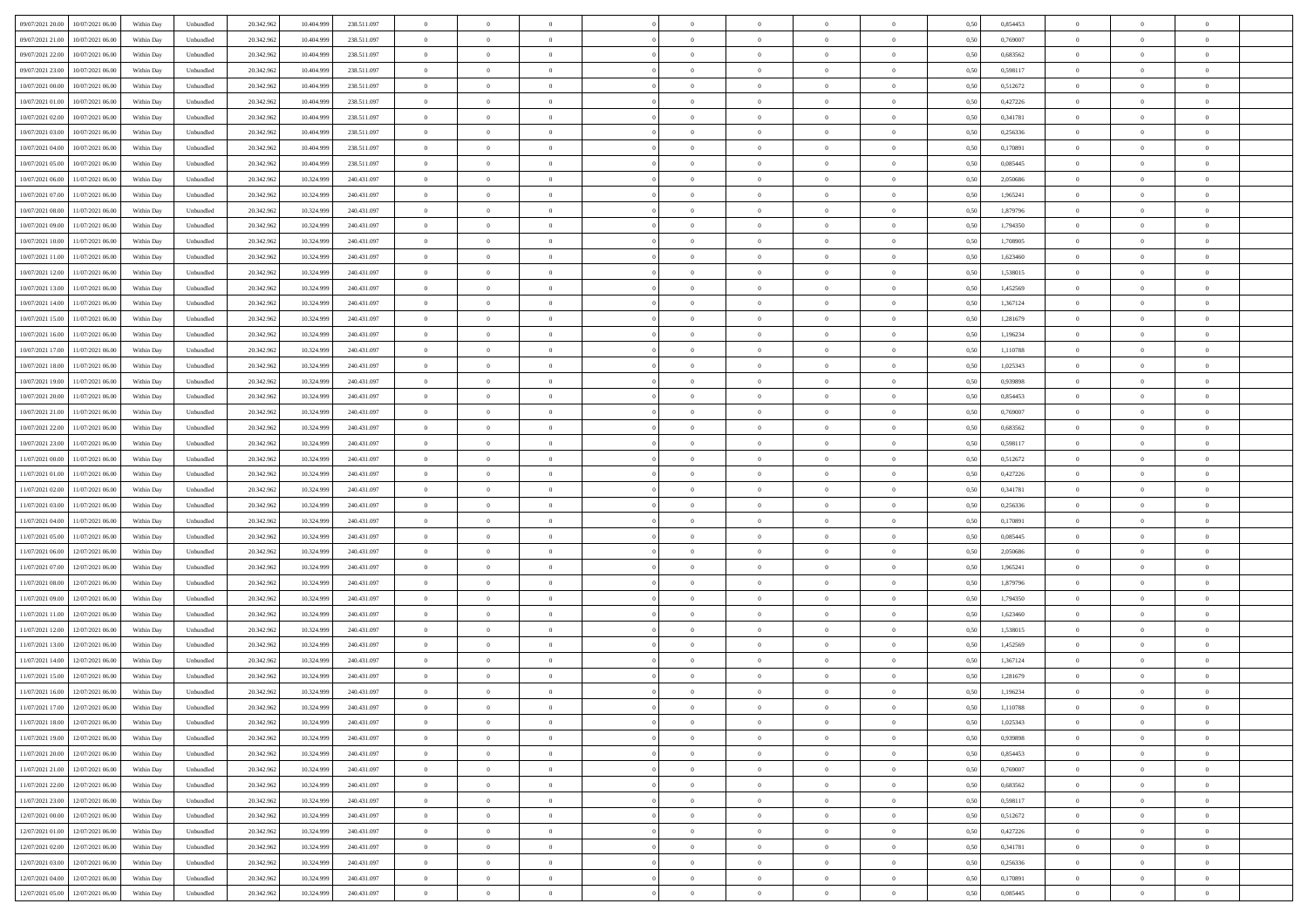| 12/07/2021 06:00<br>13/07/2021 06:00           | Within Day | Unbundled                   | 20.342.962 | 10.324.999 | 240.431.097 | $\overline{0}$ | $\overline{0}$ |                | $\overline{0}$ | $\theta$       |                | $\theta$       | 0,50 | 2,050686 | $\theta$       | $\theta$       | $\overline{0}$ |  |
|------------------------------------------------|------------|-----------------------------|------------|------------|-------------|----------------|----------------|----------------|----------------|----------------|----------------|----------------|------|----------|----------------|----------------|----------------|--|
| 12/07/2021 07:00<br>13/07/2021 06:00           | Within Day | Unbundled                   | 20.342.96  | 10.324.99  | 240.431.097 | $\bf{0}$       | $\bf{0}$       | $\bf{0}$       | $\overline{0}$ | $\overline{0}$ | $\overline{0}$ | $\bf{0}$       | 0,50 | 1,965241 | $\,$ 0 $\,$    | $\bf{0}$       | $\overline{0}$ |  |
| 12/07/2021 08:00<br>13/07/2021 06:00           | Within Day | Unbundled                   | 20.342.962 | 10.324.999 | 240.431.097 | $\overline{0}$ | $\bf{0}$       | $\overline{0}$ | $\bf{0}$       | $\bf{0}$       | $\overline{0}$ | $\bf{0}$       | 0.50 | 1.879796 | $\bf{0}$       | $\overline{0}$ | $\bf{0}$       |  |
| 12/07/2021 09:00<br>13/07/2021 06:00           |            |                             | 20.342.96  |            |             | $\overline{0}$ | $\overline{0}$ | $\overline{0}$ | $\theta$       | $\theta$       | $\overline{0}$ |                |      | 1,794350 | $\theta$       | $\theta$       | $\overline{0}$ |  |
|                                                | Within Day | Unbundled                   |            | 10.324.999 | 240.431.097 |                |                |                |                |                |                | $\bf{0}$       | 0,50 |          |                |                |                |  |
| 12/07/2021 10:00<br>13/07/2021 06:00           | Within Day | Unbundled                   | 20.342.96  | 10.324.99  | 240.431.097 | $\bf{0}$       | $\overline{0}$ | $\bf{0}$       | $\overline{0}$ | $\bf{0}$       | $\overline{0}$ | $\bf{0}$       | 0,50 | 1,708905 | $\,$ 0 $\,$    | $\bf{0}$       | $\overline{0}$ |  |
| 12/07/2021 11:00<br>13/07/2021 06:00           | Within Day | Unbundled                   | 20.342.962 | 10.324.999 | 240.431.097 | $\overline{0}$ | $\overline{0}$ | $\overline{0}$ | $\bf{0}$       | $\overline{0}$ | $\overline{0}$ | $\bf{0}$       | 0.50 | 1.623460 | $\,$ 0 $\,$    | $\theta$       | $\overline{0}$ |  |
| 12/07/2021 12:00<br>13/07/2021 06:00           | Within Day | Unbundled                   | 20.342.96  | 10.324.999 | 240.431.097 | $\overline{0}$ | $\overline{0}$ | $\overline{0}$ | $\overline{0}$ | $\overline{0}$ | $\overline{0}$ | $\bf{0}$       | 0,50 | 1,538015 | $\,$ 0 $\,$    | $\theta$       | $\overline{0}$ |  |
|                                                |            |                             |            |            |             |                |                |                |                |                |                |                |      |          |                |                |                |  |
| 12/07/2021 13:00<br>13/07/2021 06:00           | Within Day | Unbundled                   | 20.342.96  | 10.324.99  | 240.431.097 | $\bf{0}$       | $\bf{0}$       | $\bf{0}$       | $\overline{0}$ | $\overline{0}$ | $\overline{0}$ | $\bf{0}$       | 0,50 | 1,452569 | $\,$ 0 $\,$    | $\bf{0}$       | $\overline{0}$ |  |
| 12/07/2021 14:00<br>13/07/2021 06:00           | Within Day | Unbundled                   | 20.342.96  | 10.324.999 | 240.431.097 | $\overline{0}$ | $\bf{0}$       | $\overline{0}$ | $\bf{0}$       | $\overline{0}$ | $\overline{0}$ | $\bf{0}$       | 0.50 | 1.367124 | $\bf{0}$       | $\overline{0}$ | $\overline{0}$ |  |
| 12/07/2021 15:00<br>13/07/2021 06:00           | Within Day | Unbundled                   | 20.342.962 | 10.324.999 | 240.431.097 | $\bf{0}$       | $\bf{0}$       | $\overline{0}$ | $\overline{0}$ | $\overline{0}$ | $\overline{0}$ | $\bf{0}$       | 0,50 | 1,281679 | $\,$ 0 $\,$    | $\bf{0}$       | $\overline{0}$ |  |
| 12/07/2021 16:00<br>13/07/2021 06:00           | Within Day | Unbundled                   | 20.342.96  | 10.324.999 | 240.431.097 | $\bf{0}$       | $\overline{0}$ | $\bf{0}$       | $\bf{0}$       | $\bf{0}$       | $\overline{0}$ | $\bf{0}$       | 0,50 | 1,196234 | $\,$ 0 $\,$    | $\bf{0}$       | $\overline{0}$ |  |
|                                                |            |                             |            |            |             |                |                |                |                |                |                |                |      |          |                |                |                |  |
| 12/07/2021 17:00<br>13/07/2021 06:00           | Within Day | Unbundled                   | 20.342.962 | 10.324.999 | 240.431.097 | $\overline{0}$ | $\bf{0}$       | $\overline{0}$ | $\bf{0}$       | $\bf{0}$       | $\overline{0}$ | $\bf{0}$       | 0.50 | 1,110788 | $\bf{0}$       | $\overline{0}$ | $\bf{0}$       |  |
| 12/07/2021 18:00<br>13/07/2021 06:00           | Within Day | Unbundled                   | 20.342.96  | 10.324.999 | 240.431.097 | $\overline{0}$ | $\overline{0}$ | $\overline{0}$ | $\theta$       | $\theta$       | $\overline{0}$ | $\bf{0}$       | 0,50 | 1,025343 | $\,$ 0 $\,$    | $\theta$       | $\overline{0}$ |  |
| 12/07/2021 19:00<br>13/07/2021 06:00           | Within Day | Unbundled                   | 20.342.96  | 10.324.99  | 240.431.097 | $\bf{0}$       | $\overline{0}$ | $\bf{0}$       | $\bf{0}$       | $\bf{0}$       | $\overline{0}$ | $\bf{0}$       | 0,50 | 0,939898 | $\,$ 0 $\,$    | $\bf{0}$       | $\overline{0}$ |  |
|                                                |            |                             |            |            |             |                |                |                |                |                |                |                |      |          |                |                |                |  |
| 12/07/2021 20:00<br>13/07/2021 06:00           | Within Day | Unbundled                   | 20.342.962 | 10.324.999 | 240.431.097 | $\overline{0}$ | $\overline{0}$ | $\overline{0}$ | $\bf{0}$       | $\overline{0}$ | $\overline{0}$ | $\bf{0}$       | 0.50 | 0.854453 | $\,$ 0 $\,$    | $\theta$       | $\overline{0}$ |  |
| 12/07/2021 21:00<br>13/07/2021 06:00           | Within Day | Unbundled                   | 20.342.962 | 10.324.999 | 240.431.097 | $\overline{0}$ | $\overline{0}$ | $\overline{0}$ | $\overline{0}$ | $\overline{0}$ | $\overline{0}$ | $\bf{0}$       | 0,50 | 0,769007 | $\theta$       | $\theta$       | $\overline{0}$ |  |
| 12/07/2021 22:00<br>13/07/2021 06:00           | Within Day | Unbundled                   | 20.342.96  | 10.324.99  | 240.431.097 | $\bf{0}$       | $\overline{0}$ | $\bf{0}$       | $\overline{0}$ | $\bf{0}$       | $\overline{0}$ | $\bf{0}$       | 0,50 | 0,683562 | $\,$ 0 $\,$    | $\bf{0}$       | $\overline{0}$ |  |
| 12/07/2021 23:00<br>13/07/2021 06:00           | Within Day | Unbundled                   | 20,342.96  | 10.324.999 | 240.431.097 | $\overline{0}$ | $\bf{0}$       | $\overline{0}$ | $\bf{0}$       | $\overline{0}$ | $\overline{0}$ | $\bf{0}$       | 0.50 | 0.598117 | $\bf{0}$       | $\overline{0}$ | $\overline{0}$ |  |
|                                                |            |                             |            |            |             |                |                | $\overline{0}$ | $\overline{0}$ | $\overline{0}$ | $\overline{0}$ |                |      |          | $\,$ 0 $\,$    |                |                |  |
| 13/07/2021 00:00<br>13/07/2021 06:00           | Within Day | Unbundled                   | 20.342.962 | 10.324.999 | 240.431.097 | $\bf{0}$       | $\bf{0}$       |                |                |                |                | $\bf{0}$       | 0,50 | 0,512672 |                | $\bf{0}$       | $\overline{0}$ |  |
| 13/07/2021 01:00<br>13/07/2021 06:00           | Within Day | Unbundled                   | 20.342.96  | 10.324.99  | 240.431.097 | $\bf{0}$       | $\bf{0}$       | $\bf{0}$       | $\bf{0}$       | $\overline{0}$ | $\overline{0}$ | $\bf{0}$       | 0,50 | 0,427226 | $\,$ 0 $\,$    | $\bf{0}$       | $\overline{0}$ |  |
| 13/07/2021 02:00<br>13/07/2021 06:00           | Within Day | Unbundled                   | 20.342.962 | 10.324.999 | 240.431.097 | $\overline{0}$ | $\bf{0}$       | $\overline{0}$ | $\bf{0}$       | $\bf{0}$       | $\overline{0}$ | $\bf{0}$       | 0.50 | 0.341781 | $\bf{0}$       | $\overline{0}$ | $\bf{0}$       |  |
| 13/07/2021 03:00<br>13/07/2021 06:00           | Within Day | Unbundled                   | 20.342.96  | 10.324.999 | 240.431.097 | $\overline{0}$ | $\overline{0}$ | $\overline{0}$ | $\theta$       | $\theta$       | $\overline{0}$ | $\bf{0}$       | 0,50 | 0,256336 | $\theta$       | $\theta$       | $\overline{0}$ |  |
|                                                |            |                             |            |            |             |                | $\overline{0}$ |                |                | $\overline{0}$ | $\overline{0}$ |                |      |          | $\,$ 0 $\,$    | $\bf{0}$       | $\overline{0}$ |  |
| 13/07/2021 04:00<br>13/07/2021 06:00           | Within Day | Unbundled                   | 20.342.96  | 10.324.99  | 240.431.097 | $\bf{0}$       |                | $\bf{0}$       | $\bf{0}$       |                |                | $\bf{0}$       | 0,50 | 0,170891 |                |                |                |  |
| 13/07/2021 05:00<br>13/07/2021 06:00           | Within Day | Unbundled                   | 20.342.962 | 10.324.999 | 240.431.097 | $\overline{0}$ | $\overline{0}$ | $\overline{0}$ | $\bf{0}$       | $\overline{0}$ | $\theta$       | $\bf{0}$       | 0.50 | 0.085445 | $\,$ 0 $\,$    | $\theta$       | $\overline{0}$ |  |
| 13/07/2021 06:00<br>14/07/2021 06:00           | Within Day | Unbundled                   | 20.342.962 | 10.474.999 | 236.831.097 | $\overline{0}$ | $\overline{0}$ | $\overline{0}$ | $\overline{0}$ | $\overline{0}$ | $\overline{0}$ | $\bf{0}$       | 0,50 | 2,050686 | $\,$ 0 $\,$    | $\theta$       | $\overline{0}$ |  |
| 13/07/2021 07:00<br>14/07/2021 06.00           | Within Day | Unbundled                   | 20.342.96  | 10.474.99  | 236.831.097 | $\bf{0}$       | $\overline{0}$ | $\bf{0}$       | $\overline{0}$ | $\bf{0}$       | $\overline{0}$ | $\bf{0}$       | 0,50 | 1,965241 | $\,$ 0 $\,$    | $\bf{0}$       | $\overline{0}$ |  |
| 13/07/2021 08:00<br>14/07/2021 06:00           | Within Day | Unbundled                   | 20.342.96  | 10.474.999 | 236,831,097 | $\overline{0}$ | $\bf{0}$       | $\overline{0}$ | $\bf{0}$       | $\overline{0}$ | $\overline{0}$ | $\bf{0}$       | 0.50 | 1.879796 | $\bf{0}$       | $\overline{0}$ | $\overline{0}$ |  |
|                                                |            |                             |            |            |             |                |                |                |                |                |                |                |      |          |                |                |                |  |
| 13/07/2021 09:00<br>14/07/2021 06:00           | Within Day | Unbundled                   | 20.342.962 | 10.474.999 | 236.831.097 | $\overline{0}$ | $\overline{0}$ | $\overline{0}$ | $\theta$       | $\overline{0}$ | $\overline{0}$ | $\bf{0}$       | 0,50 | 1,794350 | $\theta$       | $\theta$       | $\overline{0}$ |  |
| 13/07/2021 10:00<br>14/07/2021 06.00           | Within Day | Unbundled                   | 20.342.96  | 10.474.999 | 236.831.097 | $\bf{0}$       | $\bf{0}$       | $\bf{0}$       | $\bf{0}$       | $\overline{0}$ | $\overline{0}$ | $\bf{0}$       | 0,50 | 1,708905 | $\,$ 0 $\,$    | $\bf{0}$       | $\overline{0}$ |  |
| 13/07/2021 11:00<br>14/07/2021 06:00           | Within Day | Unbundled                   | 20.342.962 | 10.474.999 | 236,831,097 | $\overline{0}$ | $\bf{0}$       | $\overline{0}$ | $\bf{0}$       | $\bf{0}$       | $\overline{0}$ | $\bf{0}$       | 0.50 | 1.623460 | $\bf{0}$       | $\overline{0}$ | $\bf{0}$       |  |
| 13/07/2021 12:00<br>14/07/2021 06:00           | Within Day | Unbundled                   | 20.342.96  | 10.474.999 | 236.831.097 | $\overline{0}$ | $\overline{0}$ | $\overline{0}$ | $\overline{0}$ | $\overline{0}$ | $\overline{0}$ | $\bf{0}$       | 0.5( | 1,538015 | $\theta$       | $\theta$       | $\overline{0}$ |  |
|                                                |            |                             |            |            |             |                |                |                |                |                |                |                |      |          |                |                |                |  |
| 13/07/2021 13:00<br>14/07/2021 06:00           | Within Day | Unbundled                   | 20.342.96  | 10.474.99  | 236.831.097 | $\bf{0}$       | $\overline{0}$ | $\bf{0}$       | $\bf{0}$       | $\overline{0}$ | $\overline{0}$ | $\bf{0}$       | 0,50 | 1,452569 | $\,$ 0 $\,$    | $\bf{0}$       | $\overline{0}$ |  |
| 13/07/2021 14:00<br>14/07/2021 06:00           | Within Day | Unbundled                   | 20.342.962 | 10.474.999 | 236,831,097 | $\overline{0}$ | $\bf{0}$       | $\overline{0}$ | $\bf{0}$       | $\overline{0}$ | $\overline{0}$ | $\bf{0}$       | 0.50 | 1.367124 | $\,$ 0 $\,$    | $\bf{0}$       | $\overline{0}$ |  |
| 13/07/2021 15:00<br>14/07/2021 06:00           | Within Dav | Unbundled                   | 20.342.96  | 10.474.999 | 236.831.097 | $\overline{0}$ | $\overline{0}$ | $\overline{0}$ | $\overline{0}$ | $\overline{0}$ | $\overline{0}$ | $\bf{0}$       | 0.5( | 1,281679 | $\theta$       | $\theta$       | $\overline{0}$ |  |
| 13/07/2021 16:00<br>14/07/2021 06.00           | Within Day | Unbundled                   | 20.342.96  | 10.474.999 | 236.831.097 | $\bf{0}$       | $\bf{0}$       | $\bf{0}$       | $\bf{0}$       | $\bf{0}$       | $\overline{0}$ | $\bf{0}$       | 0,50 | 1,196234 | $\,$ 0 $\,$    | $\bf{0}$       | $\overline{0}$ |  |
| 13/07/2021 17:00<br>14/07/2021 06:00           | Within Day | Unbundled                   | 20.342.96  | 10.474.999 | 236,831,097 | $\overline{0}$ | $\bf{0}$       | $\overline{0}$ | $\bf{0}$       | $\overline{0}$ | $\overline{0}$ | $\bf{0}$       | 0.50 | 1.110788 | $\bf{0}$       | $\overline{0}$ | $\overline{0}$ |  |
|                                                |            |                             |            |            |             |                |                |                |                |                |                |                |      |          |                |                |                |  |
| 13/07/2021 18:00<br>14/07/2021 06:00           | Within Dav | Unbundled                   | 20.342.96  | 10.474.999 | 236.831.097 | $\overline{0}$ | $\overline{0}$ | $\overline{0}$ | $\overline{0}$ | $\overline{0}$ | $\overline{0}$ | $\bf{0}$       | 0.50 | 1,025343 | $\theta$       | $\theta$       | $\overline{0}$ |  |
| 13/07/2021 19:00<br>14/07/2021 06.00           | Within Day | Unbundled                   | 20.342.96  | 10.474.99  | 236.831.097 | $\bf{0}$       | $\bf{0}$       | $\bf{0}$       | $\bf{0}$       | $\overline{0}$ | $\overline{0}$ | $\bf{0}$       | 0,50 | 0,939898 | $\,$ 0 $\,$    | $\bf{0}$       | $\overline{0}$ |  |
| 13/07/2021 20:00<br>14/07/2021 06:00           | Within Day | Unbundled                   | 20.342.962 | 10.474.999 | 236,831,097 | $\overline{0}$ | $\bf{0}$       | $\overline{0}$ | $\bf{0}$       | $\bf{0}$       | $\overline{0}$ | $\bf{0}$       | 0.50 | 0.854453 | $\bf{0}$       | $\overline{0}$ | $\overline{0}$ |  |
| 13/07/2021 21:00<br>14/07/2021 06:00           | Within Day | Unbundled                   | 20.342.96  | 10.474.999 | 236.831.097 | $\overline{0}$ | $\overline{0}$ | $\overline{0}$ | $\overline{0}$ | $\overline{0}$ | $\overline{0}$ | $\bf{0}$       | 0.50 | 0.769007 | $\theta$       | $\theta$       | $\overline{0}$ |  |
|                                                |            |                             |            |            |             |                |                |                |                |                |                |                |      |          |                |                |                |  |
| 13/07/2021 22:00<br>14/07/2021 06.00           | Within Day | Unbundled                   | 20.342.96  | 10.474.999 | 236.831.097 | $\bf{0}$       | $\bf{0}$       | $\bf{0}$       | $\bf{0}$       | $\overline{0}$ | $\overline{0}$ | $\bf{0}$       | 0,50 | 0,683562 | $\,$ 0 $\,$    | $\bf{0}$       | $\overline{0}$ |  |
| 13/07/2021 23:00<br>14/07/2021 06:00           | Within Day | Unbundled                   | 20.342.962 | 10.474.999 | 236.831.097 | $\overline{0}$ | $\overline{0}$ | $\overline{0}$ | $\bf{0}$       | $\overline{0}$ | $\Omega$       | $\bf{0}$       | 0.50 | 0.598117 | $\bf{0}$       | $\theta$       | $\overline{0}$ |  |
| 14/07/2021 00:00<br>14/07/2021 06:00           | Within Dav | Unbundled                   | 20.342.96  | 10.474.999 | 236,831,097 | $\overline{0}$ | $\overline{0}$ | $\Omega$       | $\theta$       | $\theta$       | $\overline{0}$ | $\overline{0}$ | 0.5( | 0,512672 | $\theta$       | $\theta$       | $\overline{0}$ |  |
| 14/07/2021 01:00<br>14/07/2021 06.00           | Within Day | Unbundled                   | 20.342.96  | 10.474.999 | 236.831.097 | $\bf{0}$       | $\bf{0}$       | $\bf{0}$       | $\bf{0}$       | $\bf{0}$       | $\overline{0}$ | $\bf{0}$       | 0,50 | 0,427226 | $\,$ 0 $\,$    | $\bf{0}$       | $\overline{0}$ |  |
|                                                |            |                             |            |            |             |                |                |                |                |                |                |                |      |          |                |                |                |  |
| $14/07/2021\; 02.00 \qquad 14/07/2021\; 06.00$ | Within Day | $\ensuremath{\mathsf{Unb}}$ | 20.342.962 | 10.474.999 | 236.831.097 | $\bf{0}$       | $\theta$       |                | $\overline{0}$ | $\Omega$       |                |                | 0,50 | 0,341781 | $\bf{0}$       | $\bf{0}$       |                |  |
| 14/07/2021 03:00 14/07/2021 06:00              | Within Day | Unbundled                   | 20.342.962 | 10.474.999 | 236.831.097 | $\overline{0}$ | $\theta$       | $\Omega$       | $\theta$       | $\overline{0}$ | $\overline{0}$ | $\bf{0}$       | 0,50 | 0,256336 | $\theta$       | $\theta$       | $\overline{0}$ |  |
| 14/07/2021 04:00<br>14/07/2021 06.00           | Within Day | Unbundled                   | 20.342.96  | 10.474.999 | 236.831.097 | $\overline{0}$ | $\bf{0}$       | $\overline{0}$ | $\overline{0}$ | $\bf{0}$       | $\overline{0}$ | $\bf{0}$       | 0,50 | 0,170891 | $\bf{0}$       | $\overline{0}$ | $\bf{0}$       |  |
| 14/07/2021 05:00 14/07/2021 06:00              | Within Day | Unbundled                   | 20.342.962 | 10.474.999 | 236.831.097 | $\overline{0}$ | $\bf{0}$       | $\overline{0}$ | $\overline{0}$ | $\overline{0}$ | $\overline{0}$ | $\,$ 0 $\,$    | 0.50 | 0.085445 | $\overline{0}$ | $\bf{0}$       | $\,$ 0 $\,$    |  |
| 14/07/2021 06:00 15/07/2021 06:00              | Within Day | Unbundled                   | 20.342.962 | 10.425.000 | 238.031.097 | $\overline{0}$ | $\overline{0}$ | $\overline{0}$ | $\overline{0}$ | $\overline{0}$ | $\overline{0}$ | $\bf{0}$       | 0,50 | 2,050686 | $\theta$       | $\theta$       | $\overline{0}$ |  |
|                                                |            |                             |            |            |             |                |                |                |                |                |                |                |      |          |                |                |                |  |
| 14/07/2021 07:00<br>15/07/2021 06:00           | Within Day | Unbundled                   | 20.342.962 | 10.425.000 | 238.031.097 | $\overline{0}$ | $\bf{0}$       | $\overline{0}$ | $\bf{0}$       | $\overline{0}$ | $\overline{0}$ | $\bf{0}$       | 0,50 | 1,965241 | $\bf{0}$       | $\bf{0}$       | $\overline{0}$ |  |
| 14/07/2021 08:00<br>15/07/2021 06:00           | Within Day | Unbundled                   | 20.342.962 | 10.425,000 | 238,031,097 | $\overline{0}$ | $\bf{0}$       | $\overline{0}$ | $\overline{0}$ | $\overline{0}$ | $\overline{0}$ | $\bf{0}$       | 0.50 | 1.879796 | $\,$ 0 $\,$    | $\theta$       | $\overline{0}$ |  |
| 14/07/2021 09:00<br>15/07/2021 06:00           | Within Dav | Unbundled                   | 20.342.962 | 10.425.000 | 238.031.097 | $\overline{0}$ | $\overline{0}$ | $\overline{0}$ | $\overline{0}$ | $\overline{0}$ | $\overline{0}$ | $\bf{0}$       | 0.50 | 1,794350 | $\overline{0}$ | $\theta$       | $\overline{0}$ |  |
| 15/07/2021 06:00                               |            |                             |            |            |             |                | $\overline{0}$ |                |                | $\overline{0}$ |                |                |      |          | $\bf{0}$       | $\bf{0}$       | $\overline{0}$ |  |
| 14/07/2021 10:00                               | Within Day | Unbundled                   | 20.342.96  | 10.425.000 | 238.031.097 | $\overline{0}$ |                | $\overline{0}$ | $\overline{0}$ |                | $\overline{0}$ | $\bf{0}$       | 0,50 | 1,708905 |                |                |                |  |
| 14/07/2021 11:00 15/07/2021 06:00              | Within Day | Unbundled                   | 20.342.96  | 10.425,000 | 238,031,097 | $\overline{0}$ | $\overline{0}$ | $\overline{0}$ | $\overline{0}$ | $\bf{0}$       | $\overline{0}$ | $\bf{0}$       | 0.50 | 1.623460 | $\overline{0}$ | $\,$ 0 $\,$    | $\,$ 0         |  |
| 14/07/2021 12:00 15/07/2021 06:00              | Within Dav | Unbundled                   | 20.342.962 | 10.425.000 | 238.031.097 | $\overline{0}$ | $\overline{0}$ | $\overline{0}$ | $\overline{0}$ | $\overline{0}$ | $\overline{0}$ | $\bf{0}$       | 0,50 | 1,538015 | $\overline{0}$ | $\theta$       | $\overline{0}$ |  |
| 14/07/2021 13:00<br>15/07/2021 06:00           | Within Day | Unbundled                   | 20.342.96  | 10.425.000 | 238.031.097 | $\overline{0}$ | $\bf{0}$       | $\overline{0}$ | $\bf{0}$       | $\overline{0}$ | $\overline{0}$ | $\bf{0}$       | 0,50 | 1,452569 | $\bf{0}$       | $\bf{0}$       | $\overline{0}$ |  |
|                                                |            |                             |            |            |             |                |                |                |                |                |                |                |      |          |                |                |                |  |
| 14/07/2021 14:00 15/07/2021 06:00              | Within Day | Unbundled                   | 20.342.962 | 10.425.000 | 238.031.097 | $\overline{0}$ | $\bf{0}$       | $\overline{0}$ | $\overline{0}$ | $\,$ 0 $\,$    | $\overline{0}$ | $\bf{0}$       | 0,50 | 1,367124 | $\overline{0}$ | $\,$ 0 $\,$    | $\,$ 0 $\,$    |  |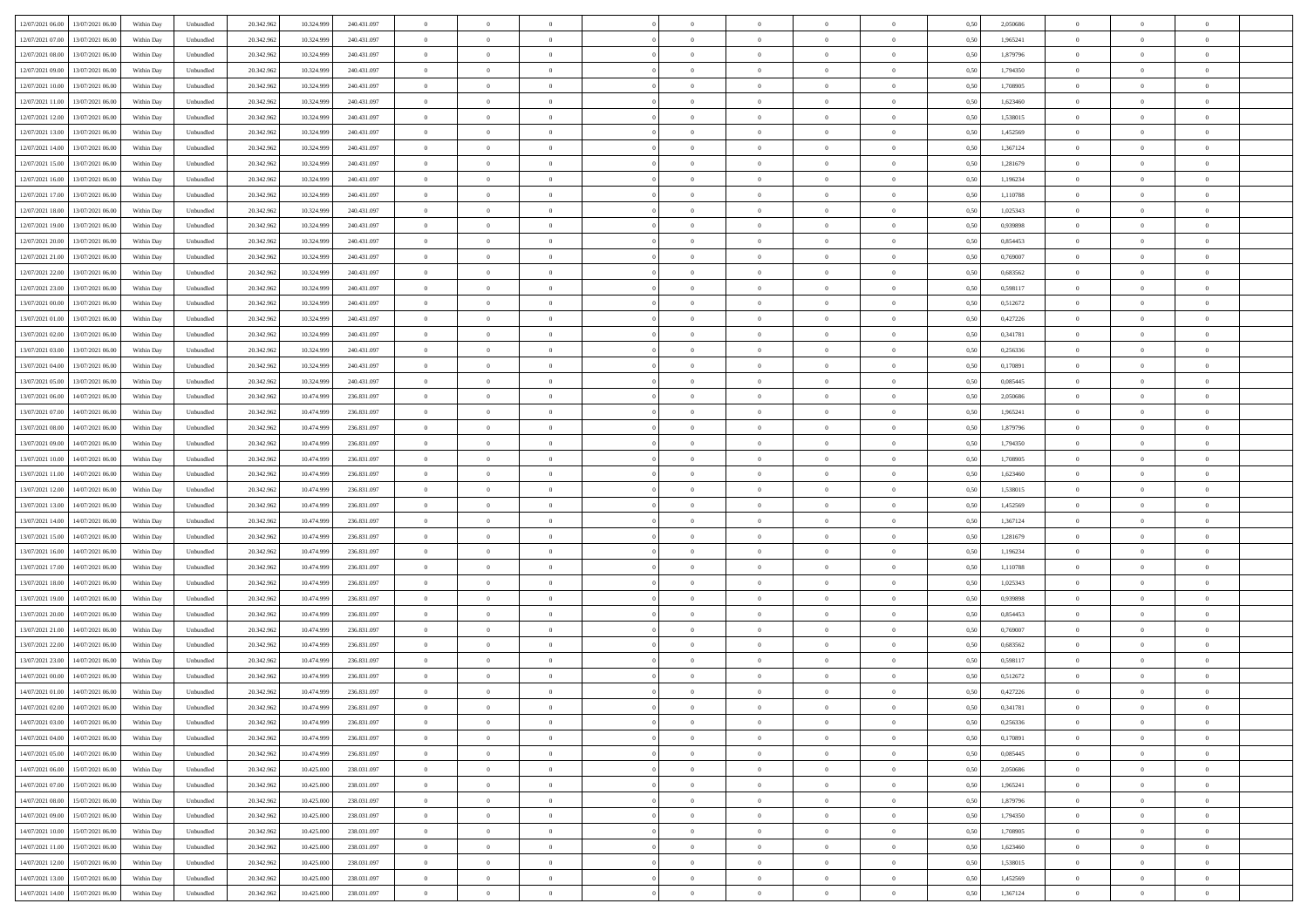| 14/07/2021 15:00 15/07/2021 06:00            | Within Day | Unbundled | 20.342.962 | 10.425.000 | 238.031.097 | $\overline{0}$ | $\overline{0}$ |                | $\overline{0}$ | $\theta$       |                | $\theta$       | 0,50 | 1,281679 | $\theta$       | $\theta$       | $\overline{0}$ |  |
|----------------------------------------------|------------|-----------|------------|------------|-------------|----------------|----------------|----------------|----------------|----------------|----------------|----------------|------|----------|----------------|----------------|----------------|--|
|                                              |            |           |            |            |             |                |                |                |                |                |                |                |      |          |                |                |                |  |
| 14/07/2021 16:00<br>15/07/2021 06:00         | Within Day | Unbundled | 20.342.96  | 10.425.00  | 238.031.097 | $\bf{0}$       | $\overline{0}$ | $\bf{0}$       | $\overline{0}$ | $\overline{0}$ | $\overline{0}$ | $\bf{0}$       | 0,50 | 1,196234 | $\,$ 0 $\,$    | $\bf{0}$       | $\overline{0}$ |  |
| 14/07/2021 17:00<br>15/07/2021 06:00         | Within Day | Unbundled | 20.342.962 | 10.425,000 | 238.031.097 | $\overline{0}$ | $\bf{0}$       | $\overline{0}$ | $\bf{0}$       | $\bf{0}$       | $\overline{0}$ | $\bf{0}$       | 0.50 | 1,110788 | $\bf{0}$       | $\overline{0}$ | $\overline{0}$ |  |
| 14/07/2021 18:00<br>15/07/2021 06:00         | Within Day | Unbundled | 20.342.96  | 10.425.000 | 238.031.097 | $\overline{0}$ | $\overline{0}$ | $\overline{0}$ | $\theta$       | $\theta$       | $\overline{0}$ | $\bf{0}$       | 0,50 | 1,025343 | $\theta$       | $\theta$       | $\overline{0}$ |  |
| 14/07/2021 19:00<br>15/07/2021 06:00         | Within Day | Unbundled | 20.342.96  | 10.425.00  | 238.031.097 | $\bf{0}$       | $\overline{0}$ | $\bf{0}$       | $\overline{0}$ | $\theta$       | $\overline{0}$ | $\bf{0}$       | 0,50 | 0,939898 | $\,$ 0 $\,$    | $\bf{0}$       | $\overline{0}$ |  |
| 14/07/2021 20:00<br>15/07/2021 06:00         | Within Day | Unbundled | 20.342.962 | 10.425.00  | 238.031.097 | $\overline{0}$ | $\overline{0}$ | $\overline{0}$ | $\bf{0}$       | $\overline{0}$ | $\theta$       | $\bf{0}$       | 0.50 | 0.854453 | $\,$ 0 $\,$    | $\theta$       | $\overline{0}$ |  |
|                                              |            |           |            |            |             | $\overline{0}$ | $\overline{0}$ | $\overline{0}$ | $\overline{0}$ | $\overline{0}$ | $\overline{0}$ |                |      |          | $\theta$       | $\theta$       | $\overline{0}$ |  |
| 14/07/2021 21:00<br>15/07/2021 06:00         | Within Day | Unbundled | 20.342.96  | 10.425.000 | 238.031.097 |                |                |                |                |                |                | $\bf{0}$       | 0,50 | 0,769007 |                |                |                |  |
| 14/07/2021 22:00<br>15/07/2021 06:00         | Within Day | Unbundled | 20.342.96  | 10.425.00  | 238.031.097 | $\bf{0}$       | $\overline{0}$ | $\bf{0}$       | $\overline{0}$ | $\overline{0}$ | $\overline{0}$ | $\bf{0}$       | 0,50 | 0,683562 | $\,$ 0 $\,$    | $\bf{0}$       | $\overline{0}$ |  |
| 14/07/2021 23:00<br>15/07/2021 06:00         | Within Day | Unbundled | 20.342.96  | 10.425.00  | 238.031.097 | $\overline{0}$ | $\bf{0}$       | $\overline{0}$ | $\bf{0}$       | $\overline{0}$ | $\overline{0}$ | $\bf{0}$       | 0.50 | 0.598117 | $\bf{0}$       | $\overline{0}$ | $\overline{0}$ |  |
| 15/07/2021 00:00<br>15/07/2021 06:00         | Within Day | Unbundled | 20.342.962 | 10.425.000 | 238.031.097 | $\overline{0}$ | $\bf{0}$       | $\overline{0}$ | $\overline{0}$ | $\overline{0}$ | $\overline{0}$ | $\bf{0}$       | 0,50 | 0,512672 | $\,$ 0 $\,$    | $\theta$       | $\overline{0}$ |  |
| 15/07/2021 01:00<br>15/07/2021 06:00         | Within Day | Unbundled | 20.342.96  | 10.425.000 | 238.031.097 | $\bf{0}$       | $\overline{0}$ | $\bf{0}$       | $\bf{0}$       | $\bf{0}$       | $\overline{0}$ | $\bf{0}$       | 0,50 | 0,427226 | $\,$ 0 $\,$    | $\bf{0}$       | $\overline{0}$ |  |
| 15/07/2021 02:00<br>15/07/2021 06:00         | Within Day | Unbundled | 20.342.962 | 10.425,000 | 238.031.097 | $\overline{0}$ | $\bf{0}$       | $\overline{0}$ | $\bf{0}$       | $\bf{0}$       | $\overline{0}$ | $\bf{0}$       | 0.50 | 0.341781 | $\bf{0}$       | $\overline{0}$ | $\bf{0}$       |  |
| 15/07/2021 03:00<br>15/07/2021 06:00         | Within Day | Unbundled | 20.342.96  | 10.425.000 | 238.031.097 | $\overline{0}$ | $\overline{0}$ | $\overline{0}$ | $\overline{0}$ | $\theta$       | $\overline{0}$ | $\overline{0}$ | 0,50 | 0,256336 | $\,$ 0 $\,$    | $\theta$       | $\overline{0}$ |  |
| 15/07/2021 04:00<br>15/07/2021 06:00         | Within Day | Unbundled | 20.342.96  | 10.425.00  | 238.031.097 | $\bf{0}$       | $\overline{0}$ | $\bf{0}$       | $\overline{0}$ | $\theta$       | $\overline{0}$ | $\bf{0}$       | 0,50 | 0,170891 | $\,$ 0 $\,$    | $\bf{0}$       | $\overline{0}$ |  |
|                                              |            |           |            |            |             |                |                |                |                |                |                |                |      |          |                |                |                |  |
| 15/07/2021 05:00<br>15/07/2021 06:00         | Within Day | Unbundled | 20.342.962 | 10.425.00  | 238.031.097 | $\overline{0}$ | $\overline{0}$ | $\overline{0}$ | $\bf{0}$       | $\theta$       | $\Omega$       | $\bf{0}$       | 0.50 | 0.085445 | $\theta$       | $\theta$       | $\overline{0}$ |  |
| 15/07/2021 06:00<br>16/07/2021 06:00         | Within Day | Unbundled | 20.342.962 | 10.425.000 | 238.031.097 | $\overline{0}$ | $\overline{0}$ | $\overline{0}$ | $\overline{0}$ | $\overline{0}$ | $\overline{0}$ | $\bf{0}$       | 0,50 | 2,050686 | $\theta$       | $\theta$       | $\overline{0}$ |  |
| 15/07/2021 07:00<br>16/07/2021 06:00         | Within Day | Unbundled | 20.342.96  | 10.425.00  | 238.031.097 | $\bf{0}$       | $\overline{0}$ | $\overline{0}$ | $\overline{0}$ | $\bf{0}$       | $\overline{0}$ | $\bf{0}$       | 0,50 | 1,965241 | $\,$ 0 $\,$    | $\bf{0}$       | $\overline{0}$ |  |
| 15/07/2021 08:00<br>16/07/2021 06:00         | Within Day | Unbundled | 20,342.96  | 10.425.00  | 238.031.097 | $\overline{0}$ | $\bf{0}$       | $\overline{0}$ | $\bf{0}$       | $\overline{0}$ | $\overline{0}$ | $\bf{0}$       | 0.50 | 1.879796 | $\bf{0}$       | $\overline{0}$ | $\overline{0}$ |  |
| 15/07/2021 09:00<br>16/07/2021 06:00         | Within Day | Unbundled | 20.342.962 | 10.425.000 | 238.031.097 | $\overline{0}$ | $\overline{0}$ | $\overline{0}$ | $\overline{0}$ | $\overline{0}$ | $\overline{0}$ | $\bf{0}$       | 0,50 | 1,794350 | $\,$ 0 $\,$    | $\theta$       | $\overline{0}$ |  |
| 15/07/2021 10:00<br>16/07/2021 06:00         | Within Day | Unbundled | 20.342.96  | 10.425.000 | 238.031.097 | $\bf{0}$       | $\bf{0}$       | $\bf{0}$       | $\bf{0}$       | $\overline{0}$ | $\overline{0}$ | $\bf{0}$       | 0,50 | 1,708905 | $\,$ 0 $\,$    | $\bf{0}$       | $\overline{0}$ |  |
| 15/07/2021 11:00<br>16/07/2021 06:00         | Within Day | Unbundled | 20.342.962 | 10.425,000 | 238.031.097 | $\overline{0}$ | $\bf{0}$       | $\overline{0}$ | $\bf{0}$       | $\bf{0}$       | $\overline{0}$ | $\bf{0}$       | 0.50 | 1,623460 | $\bf{0}$       | $\overline{0}$ | $\bf{0}$       |  |
| 15/07/2021 12:00<br>16/07/2021 06:00         | Within Day | Unbundled | 20.342.96  | 10.425.000 | 238.031.097 | $\overline{0}$ | $\overline{0}$ | $\overline{0}$ | $\theta$       | $\theta$       | $\overline{0}$ | $\bf{0}$       | 0,50 | 1,538015 | $\theta$       | $\theta$       | $\overline{0}$ |  |
|                                              |            |           |            |            |             |                |                |                |                |                |                |                |      |          |                |                |                |  |
| 15/07/2021 13:00<br>16/07/2021 06:00         | Within Day | Unbundled | 20.342.96  | 10.425.00  | 238.031.097 | $\bf{0}$       | $\overline{0}$ | $\bf{0}$       | $\bf{0}$       | $\,$ 0 $\,$    | $\overline{0}$ | $\bf{0}$       | 0,50 | 1,452569 | $\,$ 0 $\,$    | $\bf{0}$       | $\overline{0}$ |  |
| 15/07/2021 14:00<br>16/07/2021 06:00         | Within Day | Unbundled | 20.342.962 | 10.425.00  | 238.031.097 | $\overline{0}$ | $\overline{0}$ | $\overline{0}$ | $\overline{0}$ | $\overline{0}$ | $\Omega$       | $\bf{0}$       | 0.50 | 1.367124 | $\,$ 0 $\,$    | $\theta$       | $\overline{0}$ |  |
| 15/07/2021 15:00<br>16/07/2021 06:00         | Within Day | Unbundled | 20.342.962 | 10.425.000 | 238.031.097 | $\overline{0}$ | $\overline{0}$ | $\overline{0}$ | $\overline{0}$ | $\overline{0}$ | $\overline{0}$ | $\bf{0}$       | 0,50 | 1,281679 | $\theta$       | $\theta$       | $\overline{0}$ |  |
| 15/07/2021 16:00<br>16/07/2021 06:00         | Within Day | Unbundled | 20.342.96  | 10.425.00  | 238.031.097 | $\bf{0}$       | $\theta$       | $\bf{0}$       | $\overline{0}$ | $\bf{0}$       | $\overline{0}$ | $\bf{0}$       | 0,50 | 1,196234 | $\,$ 0 $\,$    | $\bf{0}$       | $\overline{0}$ |  |
| 15/07/2021 17:00<br>16/07/2021 06:00         | Within Day | Unbundled | 20.342.96  | 10.425.00  | 238.031.097 | $\overline{0}$ | $\bf{0}$       | $\overline{0}$ | $\bf{0}$       | $\overline{0}$ | $\overline{0}$ | $\bf{0}$       | 0.50 | 1.110788 | $\bf{0}$       | $\overline{0}$ | $\overline{0}$ |  |
| 15/07/2021 18:00<br>16/07/2021 06:00         | Within Day | Unbundled | 20.342.962 | 10.425.000 | 238.031.097 | $\overline{0}$ | $\overline{0}$ | $\overline{0}$ | $\overline{0}$ | $\overline{0}$ | $\overline{0}$ | $\bf{0}$       | 0,50 | 1,025343 | $\theta$       | $\theta$       | $\overline{0}$ |  |
| 15/07/2021 19:00<br>16/07/2021 06:00         | Within Day | Unbundled | 20.342.96  | 10.425.000 | 238.031.097 | $\bf{0}$       | $\bf{0}$       | $\bf{0}$       | $\bf{0}$       | $\overline{0}$ | $\overline{0}$ | $\bf{0}$       | 0,50 | 0,939898 | $\,$ 0 $\,$    | $\bf{0}$       | $\overline{0}$ |  |
| 15/07/2021 20:00<br>16/07/2021 06:00         | Within Day | Unbundled | 20.342.962 | 10.425,000 | 238.031.097 | $\overline{0}$ | $\bf{0}$       | $\overline{0}$ | $\bf{0}$       | $\bf{0}$       | $\overline{0}$ | $\bf{0}$       | 0.50 | 0.854453 | $\bf{0}$       | $\overline{0}$ | $\bf{0}$       |  |
|                                              |            |           |            |            |             |                |                |                |                |                |                |                |      |          |                |                |                |  |
| 15/07/2021 21:00<br>16/07/2021 06:00         | Within Day | Unbundled | 20.342.96  | 10.425,000 | 238.031.097 | $\overline{0}$ | $\overline{0}$ | $\overline{0}$ | $\overline{0}$ | $\overline{0}$ | $\overline{0}$ | $\bf{0}$       | 0.5( | 0.769007 | $\theta$       | $\theta$       | $\overline{0}$ |  |
| 15/07/2021 22.00<br>16/07/2021 06:00         | Within Day | Unbundled | 20.342.96  | 10.425.00  | 238.031.097 | $\bf{0}$       | $\overline{0}$ | $\bf{0}$       | $\overline{0}$ | $\overline{0}$ | $\overline{0}$ | $\bf{0}$       | 0,50 | 0,683562 | $\,$ 0 $\,$    | $\bf{0}$       | $\overline{0}$ |  |
| 15/07/2021 23:00<br>16/07/2021 06:00         | Within Day | Unbundled | 20.342.962 | 10.425.00  | 238.031.097 | $\overline{0}$ | $\overline{0}$ | $\overline{0}$ | $\bf{0}$       | $\overline{0}$ | $\Omega$       | $\bf{0}$       | 0.50 | 0.598117 | $\,$ 0 $\,$    | $\theta$       | $\overline{0}$ |  |
| 16/07/2021 00:00<br>16/07/2021 06:00         | Within Dav | Unbundled | 20.342.96  | 10.425.000 | 238.031.097 | $\overline{0}$ | $\overline{0}$ | $\overline{0}$ | $\overline{0}$ | $\overline{0}$ | $\overline{0}$ | $\overline{0}$ | 0.5( | 0,512672 | $\theta$       | $\theta$       | $\overline{0}$ |  |
| 16/07/2021 01:00<br>16/07/2021 06:00         | Within Day | Unbundled | 20.342.96  | 10.425.000 | 238.031.097 | $\bf{0}$       | $\overline{0}$ | $\bf{0}$       | $\overline{0}$ | $\bf{0}$       | $\overline{0}$ | $\bf{0}$       | 0,50 | 0,427226 | $\,$ 0 $\,$    | $\bf{0}$       | $\overline{0}$ |  |
| 16/07/2021 02:00<br>16/07/2021 06:00         | Within Day | Unbundled | 20,342.96  | 10.425.00  | 238.031.097 | $\overline{0}$ | $\bf{0}$       | $\overline{0}$ | $\bf{0}$       | $\overline{0}$ | $\overline{0}$ | $\bf{0}$       | 0.50 | 0.341781 | $\bf{0}$       | $\overline{0}$ | $\overline{0}$ |  |
| 16/07/2021 03:00<br>16/07/2021 06:00         | Within Dav | Unbundled | 20.342.96  | 10.425,000 | 238.031.097 | $\overline{0}$ | $\overline{0}$ | $\overline{0}$ | $\overline{0}$ | $\overline{0}$ | $\overline{0}$ | $\overline{0}$ | 0.50 | 0,256336 | $\theta$       | $\theta$       | $\overline{0}$ |  |
| 16/07/2021 04:00<br>16/07/2021 06:00         | Within Day | Unbundled | 20.342.96  | 10.425.000 | 238.031.097 | $\bf{0}$       | $\bf{0}$       | $\bf{0}$       | $\bf{0}$       | $\overline{0}$ | $\overline{0}$ | $\bf{0}$       | 0,50 | 0,170891 | $\,$ 0 $\,$    | $\bf{0}$       | $\overline{0}$ |  |
|                                              |            |           |            |            |             |                |                |                |                |                |                |                |      |          |                |                |                |  |
| 16/07/2021 05:00<br>16/07/2021 06:00         | Within Day | Unbundled | 20.342.962 | 10.425,000 | 238.031.097 | $\overline{0}$ | $\bf{0}$       | $\overline{0}$ | $\bf{0}$       | $\bf{0}$       | $\overline{0}$ | $\bf{0}$       | 0.50 | 0.085445 | $\bf{0}$       | $\overline{0}$ | $\overline{0}$ |  |
| 16/07/2021 06:00<br>17/07/2021 06:00         | Within Day | Unbundled | 20.342.96  | 10.474.999 | 236,831,097 | $\overline{0}$ | $\overline{0}$ | $\overline{0}$ | $\overline{0}$ | $\overline{0}$ | $\overline{0}$ | $\bf{0}$       | 0.5( | 2.050686 | $\theta$       | $\theta$       | $\overline{0}$ |  |
| 16/07/2021 07:00<br>17/07/2021 06:00         | Within Day | Unbundled | 20.342.96  | 10.474.999 | 236.831.097 | $\bf{0}$       | $\overline{0}$ | $\bf{0}$       | $\overline{0}$ | $\overline{0}$ | $\overline{0}$ | $\bf{0}$       | 0,50 | 1,965241 | $\,$ 0 $\,$    | $\bf{0}$       | $\overline{0}$ |  |
| 16/07/2021 08:00<br>17/07/2021 06:00         | Within Day | Unbundled | 20.342.962 | 10.474.999 | 236,831,097 | $\overline{0}$ | $\overline{0}$ | $\overline{0}$ | $\overline{0}$ | $\overline{0}$ | $\theta$       | $\bf{0}$       | 0.50 | 1.879796 | $\bf{0}$       | $\theta$       | $\overline{0}$ |  |
| 16/07/2021 09:00<br>17/07/2021 06:00         | Within Dav | Unbundled | 20.342.96  | 10.474.999 | 236,831,097 | $\overline{0}$ | $\overline{0}$ | $\Omega$       | $\overline{0}$ | $\theta$       | $\Omega$       | $\overline{0}$ | 0.5( | 1,794350 | $\theta$       | $\theta$       | $\overline{0}$ |  |
| 16/07/2021 10:00<br>17/07/2021 06:00         | Within Day | Unbundled | 20.342.96  | 10.474.999 | 236.831.097 | $\bf{0}$       | $\bf{0}$       | $\bf{0}$       | $\bf{0}$       | $\bf{0}$       | $\overline{0}$ | $\bf{0}$       | 0,50 | 1,708905 | $\,$ 0 $\,$    | $\bf{0}$       | $\overline{0}$ |  |
| $16/07/2021\ 11.00 \qquad 17/07/2021\ 06.00$ | Within Day | Unbundled | 20.342.962 | 10.474.999 | 236 831 097 | $\overline{0}$ | $\theta$       |                | $\overline{0}$ |                |                |                | 0,50 | 1,623460 | $\bf{0}$       | $\overline{0}$ |                |  |
| 16/07/2021 12:00 17/07/2021 06:00            | Within Day | Unbundled | 20.342.962 | 10.474.999 | 236.831.097 | $\overline{0}$ | $\theta$       | $\Omega$       | $\theta$       | $\theta$       | $\overline{0}$ | $\bf{0}$       | 0,50 | 1,538015 | $\theta$       | $\theta$       | $\overline{0}$ |  |
|                                              |            |           |            |            |             |                |                |                |                |                |                |                |      |          |                |                |                |  |
| 16/07/2021 13:00<br>17/07/2021 06:00         | Within Day | Unbundled | 20.342.96  | 10.474.999 | 236.831.097 | $\overline{0}$ | $\bf{0}$       | $\overline{0}$ | $\overline{0}$ | $\bf{0}$       | $\overline{0}$ | $\bf{0}$       | 0,50 | 1,452569 | $\bf{0}$       | $\overline{0}$ | $\bf{0}$       |  |
| 16/07/2021 14:00 17/07/2021 06:00            | Within Day | Unbundled | 20.342.962 | 10.474.999 | 236.831.097 | $\overline{0}$ | $\bf{0}$       | $\overline{0}$ | $\overline{0}$ | $\overline{0}$ | $\overline{0}$ | $\,$ 0 $\,$    | 0.50 | 1,367124 | $\overline{0}$ | $\bf{0}$       | $\,$ 0 $\,$    |  |
| 16/07/2021 15:00 17/07/2021 06:00            | Within Day | Unbundled | 20.342.962 | 10.474.999 | 236.831.097 | $\overline{0}$ | $\overline{0}$ | $\overline{0}$ | $\overline{0}$ | $\overline{0}$ | $\overline{0}$ | $\bf{0}$       | 0,50 | 1,281679 | $\theta$       | $\theta$       | $\overline{0}$ |  |
| 16/07/2021 16:00<br>17/07/2021 06:00         | Within Day | Unbundled | 20.342.962 | 10.474.999 | 236.831.097 | $\overline{0}$ | $\bf{0}$       | $\overline{0}$ | $\bf{0}$       | $\overline{0}$ | $\bf{0}$       | $\bf{0}$       | 0,50 | 1,196234 | $\bf{0}$       | $\bf{0}$       | $\overline{0}$ |  |
| 16/07/2021 17:00<br>17/07/2021 06:00         | Within Day | Unbundled | 20.342.962 | 10.474.999 | 236,831,097 | $\overline{0}$ | $\bf{0}$       | $\overline{0}$ | $\overline{0}$ | $\overline{0}$ | $\overline{0}$ | $\bf{0}$       | 0.50 | 1.110788 | $\,$ 0 $\,$    | $\theta$       | $\overline{0}$ |  |
| 16/07/2021 18:00<br>17/07/2021 06:00         | Within Dav | Unbundled | 20.342.962 | 10.474.999 | 236.831.097 | $\overline{0}$ | $\overline{0}$ | $\overline{0}$ | $\overline{0}$ | $\overline{0}$ | $\overline{0}$ | $\bf{0}$       | 0,50 | 1,025343 | $\overline{0}$ | $\theta$       | $\overline{0}$ |  |
| 17/07/2021 06:00<br>16/07/2021 19:00         | Within Day | Unbundled | 20.342.96  | 10.474.999 | 236.831.097 | $\overline{0}$ | $\overline{0}$ | $\overline{0}$ | $\overline{0}$ | $\overline{0}$ | $\overline{0}$ | $\bf{0}$       | 0,50 | 0,939898 | $\bf{0}$       | $\,$ 0 $\,$    | $\overline{0}$ |  |
| 16/07/2021 20:00<br>17/07/2021 06:00         | Within Day | Unbundled | 20.342.962 | 10.474.999 | 236,831,097 | $\overline{0}$ | $\overline{0}$ | $\overline{0}$ | $\overline{0}$ | $\bf{0}$       | $\overline{0}$ | $\bf{0}$       | 0.50 | 0.854453 | $\overline{0}$ | $\,$ 0 $\,$    | $\,$ 0         |  |
|                                              |            |           |            |            |             |                | $\overline{0}$ |                |                | $\overline{0}$ |                |                |      |          | $\overline{0}$ | $\theta$       | $\overline{0}$ |  |
| 16/07/2021 21:00 17/07/2021 06:00            | Within Dav | Unbundled | 20.342.962 | 10.474.999 | 236.831.097 | $\overline{0}$ |                | $\overline{0}$ | $\overline{0}$ |                | $\overline{0}$ | $\bf{0}$       | 0,50 | 0,769007 |                |                |                |  |
| 16/07/2021 22:00<br>17/07/2021 06:00         | Within Day | Unbundled | 20.342.96  | 10.474.999 | 236.831.097 | $\overline{0}$ | $\bf{0}$       | $\overline{0}$ | $\bf{0}$       | $\overline{0}$ | $\bf{0}$       | $\bf{0}$       | 0,50 | 0,683562 | $\bf{0}$       | $\bf{0}$       | $\bf{0}$       |  |
| 16/07/2021 23:00 17/07/2021 06:00            | Within Day | Unbundled | 20.342.962 | 10.474.999 | 236.831.097 | $\overline{0}$ | $\bf{0}$       | $\overline{0}$ | $\overline{0}$ | $\,$ 0 $\,$    | $\overline{0}$ | $\bf{0}$       | 0,50 | 0,598117 | $\overline{0}$ | $\,$ 0 $\,$    | $\,$ 0 $\,$    |  |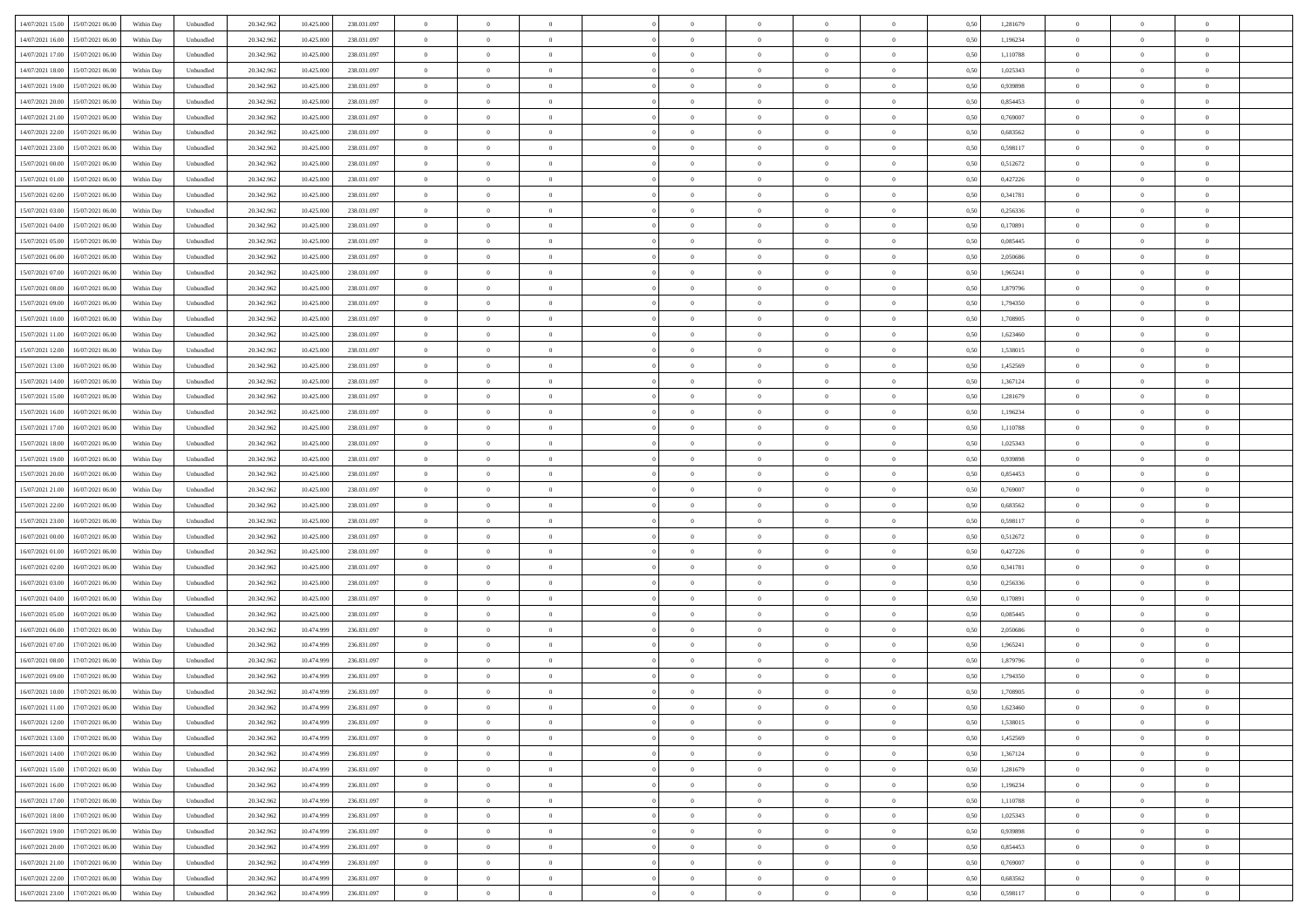| 17/07/2021 00:00 17/07/2021 06:00                       | Within Day | Unbundled                   | 20.342.962 | 10.474.999 | 236.831.097 | $\overline{0}$ | $\overline{0}$ |                | $\overline{0}$ | $\theta$       |                | $\theta$       | 0,50 | 0,512672 | $\theta$       | $\theta$       | $\overline{0}$ |  |
|---------------------------------------------------------|------------|-----------------------------|------------|------------|-------------|----------------|----------------|----------------|----------------|----------------|----------------|----------------|------|----------|----------------|----------------|----------------|--|
| 17/07/2021 01:00<br>17/07/2021 06:00                    | Within Day | Unbundled                   | 20.342.96  | 10.474.99  | 236.831.097 | $\bf{0}$       | $\overline{0}$ | $\bf{0}$       | $\overline{0}$ | $\bf{0}$       | $\overline{0}$ | $\bf{0}$       | 0,50 | 0,427226 | $\,$ 0 $\,$    | $\bf{0}$       | $\overline{0}$ |  |
| 17/07/2021 02:00<br>17/07/2021 06:00                    | Within Day | Unbundled                   | 20.342.962 | 10.474.999 | 236,831,097 | $\overline{0}$ | $\bf{0}$       | $\overline{0}$ | $\bf{0}$       | $\bf{0}$       | $\overline{0}$ | $\bf{0}$       | 0.50 | 0.341781 | $\bf{0}$       | $\overline{0}$ | $\overline{0}$ |  |
| 17/07/2021 03:00<br>17/07/2021 06:00                    |            |                             |            |            |             | $\overline{0}$ | $\overline{0}$ | $\overline{0}$ | $\theta$       | $\theta$       | $\overline{0}$ |                |      | 0,256336 | $\theta$       | $\theta$       | $\overline{0}$ |  |
|                                                         | Within Day | Unbundled                   | 20.342.96  | 10.474.999 | 236.831.097 |                |                |                |                |                |                | $\bf{0}$       | 0,50 |          |                |                |                |  |
| 17/07/2021 04:00<br>17/07/2021 06:00                    | Within Day | Unbundled                   | 20.342.96  | 10.474.99  | 236.831.097 | $\bf{0}$       | $\overline{0}$ | $\bf{0}$       | $\overline{0}$ | $\theta$       | $\overline{0}$ | $\bf{0}$       | 0,50 | 0,170891 | $\,$ 0 $\,$    | $\bf{0}$       | $\overline{0}$ |  |
| 17/07/2021 05:00<br>17/07/2021 06:00                    | Within Day | Unbundled                   | 20.342.962 | 10.474.999 | 236,831,097 | $\overline{0}$ | $\overline{0}$ | $\overline{0}$ | $\bf{0}$       | $\overline{0}$ | $\theta$       | $\bf{0}$       | 0.50 | 0.085445 | $\,$ 0 $\,$    | $\theta$       | $\overline{0}$ |  |
| 17/07/2021 06:00<br>18/07/2021 06:00                    | Within Day | Unbundled                   | 20.342.96  | 10.474.999 | 236.831.097 | $\overline{0}$ | $\overline{0}$ | $\overline{0}$ | $\overline{0}$ | $\overline{0}$ | $\overline{0}$ | $\bf{0}$       | 0,50 | 2,050686 | $\theta$       | $\theta$       | $\overline{0}$ |  |
|                                                         |            |                             |            |            |             |                |                |                |                |                |                |                |      |          |                |                |                |  |
| 17/07/2021 07:00<br>18/07/2021 06:00                    | Within Day | Unbundled                   | 20.342.96  | 10.474.99  | 236.831.097 | $\bf{0}$       | $\overline{0}$ | $\bf{0}$       | $\overline{0}$ | $\overline{0}$ | $\overline{0}$ | $\bf{0}$       | 0,50 | 1,965241 | $\,$ 0 $\,$    | $\bf{0}$       | $\overline{0}$ |  |
| 17/07/2021 08:00<br>18/07/2021 06:00                    | Within Day | Unbundled                   | 20.342.96  | 10.474.999 | 236,831,097 | $\overline{0}$ | $\bf{0}$       | $\overline{0}$ | $\bf{0}$       | $\overline{0}$ | $\overline{0}$ | $\bf{0}$       | 0.50 | 1.879796 | $\bf{0}$       | $\theta$       | $\overline{0}$ |  |
| 17/07/2021 09:00<br>18/07/2021 06:00                    | Within Day | Unbundled                   | 20.342.962 | 10.474.999 | 236.831.097 | $\bf{0}$       | $\bf{0}$       | $\overline{0}$ | $\overline{0}$ | $\overline{0}$ | $\overline{0}$ | $\bf{0}$       | 0,50 | 1,794350 | $\,$ 0 $\,$    | $\bf{0}$       | $\overline{0}$ |  |
| 17/07/2021 10:00<br>18/07/2021 06:00                    | Within Day | Unbundled                   | 20.342.96  | 10.474.999 | 236.831.097 | $\bf{0}$       | $\overline{0}$ | $\bf{0}$       | $\bf{0}$       | $\bf{0}$       | $\overline{0}$ | $\bf{0}$       | 0,50 | 1,708905 | $\,$ 0 $\,$    | $\bf{0}$       | $\overline{0}$ |  |
|                                                         |            |                             |            |            |             |                |                |                |                |                |                |                |      |          |                |                |                |  |
| 17/07/2021 11:00<br>18/07/2021 06:00                    | Within Day | Unbundled                   | 20.342.962 | 10.474.999 | 236,831,097 | $\overline{0}$ | $\bf{0}$       | $\overline{0}$ | $\bf{0}$       | $\bf{0}$       | $\overline{0}$ | $\bf{0}$       | 0.50 | 1.623460 | $\bf{0}$       | $\overline{0}$ | $\bf{0}$       |  |
| 17/07/2021 12:00<br>18/07/2021 06:00                    | Within Day | Unbundled                   | 20.342.96  | 10.474.999 | 236.831.097 | $\overline{0}$ | $\overline{0}$ | $\overline{0}$ | $\overline{0}$ | $\theta$       | $\overline{0}$ | $\overline{0}$ | 0,50 | 1,538015 | $\,$ 0 $\,$    | $\theta$       | $\overline{0}$ |  |
| 17/07/2021 13:00<br>18/07/2021 06:00                    | Within Day | Unbundled                   | 20.342.96  | 10.474.99  | 236.831.097 | $\bf{0}$       | $\overline{0}$ | $\bf{0}$       | $\overline{0}$ | $\theta$       | $\overline{0}$ | $\bf{0}$       | 0,50 | 1,452569 | $\,$ 0 $\,$    | $\bf{0}$       | $\overline{0}$ |  |
|                                                         |            |                             |            |            |             |                |                |                |                |                |                |                |      |          |                |                |                |  |
| 17/07/2021 14:00<br>18/07/2021 06:00                    | Within Day | Unbundled                   | 20.342.962 | 10.474.999 | 236,831,097 | $\overline{0}$ | $\overline{0}$ | $\overline{0}$ | $\bf{0}$       | $\bf{0}$       | $\Omega$       | $\bf{0}$       | 0.50 | 1.367124 | $\,$ 0 $\,$    | $\theta$       | $\overline{0}$ |  |
| 17/07/2021 15:00<br>18/07/2021 06:00                    | Within Day | Unbundled                   | 20.342.962 | 10.474.999 | 236.831.097 | $\overline{0}$ | $\overline{0}$ | $\overline{0}$ | $\overline{0}$ | $\overline{0}$ | $\overline{0}$ | $\bf{0}$       | 0,50 | 1,281679 | $\theta$       | $\theta$       | $\overline{0}$ |  |
| 17/07/2021 16:00<br>18/07/2021 06:00                    | Within Day | Unbundled                   | 20.342.96  | 10.474.99  | 236.831.097 | $\bf{0}$       | $\overline{0}$ | $\overline{0}$ | $\overline{0}$ | $\bf{0}$       | $\overline{0}$ | $\bf{0}$       | 0,50 | 1,196234 | $\,$ 0 $\,$    | $\bf{0}$       | $\overline{0}$ |  |
| 17/07/2021 17:00<br>18/07/2021 06:00                    | Within Day | Unbundled                   | 20,342.96  | 10.474.999 | 236,831,097 | $\overline{0}$ | $\bf{0}$       | $\overline{0}$ | $\bf{0}$       | $\overline{0}$ | $\overline{0}$ | $\bf{0}$       | 0.50 | 1.110788 | $\bf{0}$       | $\overline{0}$ | $\overline{0}$ |  |
|                                                         |            |                             |            |            |             |                | $\overline{0}$ | $\overline{0}$ | $\overline{0}$ | $\overline{0}$ | $\overline{0}$ |                |      |          | $\,$ 0 $\,$    |                |                |  |
| 17/07/2021 18:00<br>18/07/2021 06:00                    | Within Day | Unbundled                   | 20.342.962 | 10.474.999 | 236.831.097 | $\bf{0}$       |                |                |                |                |                | $\bf{0}$       | 0,50 | 1,025343 |                | $\bf{0}$       | $\overline{0}$ |  |
| 17/07/2021 19:00<br>18/07/2021 06:00                    | Within Day | Unbundled                   | 20.342.96  | 10.474.99  | 236.831.097 | $\bf{0}$       | $\bf{0}$       | $\bf{0}$       | $\bf{0}$       | $\overline{0}$ | $\overline{0}$ | $\bf{0}$       | 0,50 | 0,939898 | $\,$ 0 $\,$    | $\bf{0}$       | $\overline{0}$ |  |
| 17/07/2021 20:00<br>18/07/2021 06:00                    | Within Day | Unbundled                   | 20.342.962 | 10.474.999 | 236,831,097 | $\overline{0}$ | $\bf{0}$       | $\overline{0}$ | $\bf{0}$       | $\bf{0}$       | $\overline{0}$ | $\bf{0}$       | 0.50 | 0.854453 | $\bf{0}$       | $\overline{0}$ | $\overline{0}$ |  |
| 17/07/2021 21:00<br>18/07/2021 06:00                    | Within Day | Unbundled                   | 20.342.96  | 10.474.999 | 236.831.097 | $\overline{0}$ | $\overline{0}$ | $\overline{0}$ | $\theta$       | $\theta$       | $\overline{0}$ | $\bf{0}$       | 0,50 | 0,769007 | $\theta$       | $\theta$       | $\overline{0}$ |  |
| 17/07/2021 22.00<br>18/07/2021 06:00                    | Within Day | Unbundled                   | 20.342.96  | 10.474.99  | 236.831.097 | $\bf{0}$       | $\overline{0}$ | $\bf{0}$       | $\bf{0}$       | $\overline{0}$ | $\overline{0}$ | $\bf{0}$       | 0,50 | 0,683562 | $\,$ 0 $\,$    | $\bf{0}$       | $\overline{0}$ |  |
|                                                         |            |                             |            |            |             |                |                |                |                |                |                |                |      |          |                |                |                |  |
| 17/07/2021 23:00<br>18/07/2021 06:00                    | Within Day | Unbundled                   | 20.342.962 | 10.474.999 | 236,831,097 | $\overline{0}$ | $\overline{0}$ | $\overline{0}$ | $\overline{0}$ | $\overline{0}$ | $\Omega$       | $\bf{0}$       | 0.50 | 0.598117 | $\bf{0}$       | $\theta$       | $\overline{0}$ |  |
| 18/07/2021 00:00<br>18/07/2021 06:00                    | Within Day | Unbundled                   | 20.342.962 | 10.474.999 | 236.831.097 | $\overline{0}$ | $\overline{0}$ | $\overline{0}$ | $\overline{0}$ | $\overline{0}$ | $\overline{0}$ | $\bf{0}$       | 0,50 | 0,512672 | $\,$ 0 $\,$    | $\theta$       | $\overline{0}$ |  |
| 18/07/2021 01:00<br>18/07/2021 06:00                    | Within Day | Unbundled                   | 20.342.96  | 10.474.99  | 236.831.097 | $\bf{0}$       | $\theta$       | $\bf{0}$       | $\overline{0}$ | $\bf{0}$       | $\overline{0}$ | $\bf{0}$       | 0,50 | 0,427226 | $\,$ 0 $\,$    | $\bf{0}$       | $\overline{0}$ |  |
| 18/07/2021 02:00<br>18/07/2021 06:00                    | Within Day | Unbundled                   | 20.342.96  | 10.474.999 | 236,831,097 | $\overline{0}$ | $\bf{0}$       | $\overline{0}$ | $\bf{0}$       | $\overline{0}$ | $\overline{0}$ | $\bf{0}$       | 0.50 | 0.341781 | $\bf{0}$       | $\bf{0}$       | $\overline{0}$ |  |
|                                                         |            |                             |            |            |             |                |                |                |                |                |                |                |      |          |                |                |                |  |
| 18/07/2021 03:00<br>18/07/2021 06:00                    | Within Day | Unbundled                   | 20.342.962 | 10.474.999 | 236.831.097 | $\overline{0}$ | $\overline{0}$ | $\overline{0}$ | $\overline{0}$ | $\overline{0}$ | $\overline{0}$ | $\bf{0}$       | 0,50 | 0,256336 | $\theta$       | $\theta$       | $\overline{0}$ |  |
| 18/07/2021 04:00<br>18/07/2021 06:00                    | Within Day | Unbundled                   | 20.342.96  | 10.474.999 | 236.831.097 | $\bf{0}$       | $\bf{0}$       | $\bf{0}$       | $\bf{0}$       | $\overline{0}$ | $\overline{0}$ | $\bf{0}$       | 0,50 | 0,170891 | $\,$ 0 $\,$    | $\bf{0}$       | $\overline{0}$ |  |
| 18/07/2021 05:00<br>18/07/2021 06:00                    | Within Day | Unbundled                   | 20.342.962 | 10.474.999 | 236,831,097 | $\overline{0}$ | $\bf{0}$       | $\overline{0}$ | $\bf{0}$       | $\bf{0}$       | $\overline{0}$ | $\bf{0}$       | 0.50 | 0.085445 | $\bf{0}$       | $\overline{0}$ | $\overline{0}$ |  |
| 18/07/2021 06:00<br>19/07/2021 06:00                    | Within Day | Unbundled                   | 20.342.96  | 10.474.999 | 236.831.097 | $\overline{0}$ | $\overline{0}$ | $\overline{0}$ | $\overline{0}$ | $\overline{0}$ | $\overline{0}$ | $\bf{0}$       | 0.5( | 2.050686 | $\theta$       | $\theta$       | $\overline{0}$ |  |
|                                                         |            |                             |            |            |             |                |                |                |                |                |                |                |      |          |                |                |                |  |
| 18/07/2021 07:00<br>19/07/2021 06:00                    | Within Day | Unbundled                   | 20.342.96  | 10.474.99  | 236.831.097 | $\bf{0}$       | $\overline{0}$ | $\bf{0}$       | $\bf{0}$       | $\,$ 0 $\,$    | $\overline{0}$ | $\bf{0}$       | 0,50 | 1,965241 | $\,$ 0 $\,$    | $\bf{0}$       | $\overline{0}$ |  |
| 18/07/2021 08:00<br>19/07/2021 06:00                    | Within Day | Unbundled                   | 20.342.962 | 10.474.999 | 236,831,097 | $\overline{0}$ | $\overline{0}$ | $\overline{0}$ | $\bf{0}$       | $\bf{0}$       | $\Omega$       | $\bf{0}$       | 0.50 | 1.879796 | $\,$ 0 $\,$    | $\theta$       | $\overline{0}$ |  |
| 18/07/2021 09:00<br>19/07/2021 06:00                    | Within Dav | Unbundled                   | 20.342.96  | 10.474.999 | 236.831.097 | $\overline{0}$ | $\overline{0}$ | $\overline{0}$ | $\overline{0}$ | $\overline{0}$ | $\overline{0}$ | $\overline{0}$ | 0.5( | 1,794350 | $\theta$       | $\theta$       | $\overline{0}$ |  |
| 18/07/2021 11:00<br>19/07/2021 06:00                    | Within Day | Unbundled                   | 20.342.96  | 10.474.999 | 236.831.097 | $\bf{0}$       | $\overline{0}$ | $\bf{0}$       | $\bf{0}$       | $\bf{0}$       | $\overline{0}$ | $\bf{0}$       | 0,50 | 1,623460 | $\,$ 0 $\,$    | $\bf{0}$       | $\overline{0}$ |  |
| 18/07/2021 12:00<br>19/07/2021 06:00                    | Within Day | Unbundled                   | 20,342.96  | 10.474.999 | 236,831,097 | $\overline{0}$ | $\bf{0}$       | $\overline{0}$ | $\bf{0}$       | $\overline{0}$ | $\overline{0}$ | $\bf{0}$       | 0.50 | 1.538015 | $\bf{0}$       | $\overline{0}$ | $\overline{0}$ |  |
|                                                         |            |                             |            |            |             |                |                |                |                |                |                |                |      |          |                |                |                |  |
| 18/07/2021 13:00<br>19/07/2021 06:00                    | Within Dav | Unbundled                   | 20.342.96  | 10.474.999 | 236.831.097 | $\overline{0}$ | $\overline{0}$ | $\overline{0}$ | $\overline{0}$ | $\overline{0}$ | $\overline{0}$ | $\overline{0}$ | 0.50 | 1,452569 | $\theta$       | $\theta$       | $\overline{0}$ |  |
| 18/07/2021 14:00<br>19/07/2021 06:00                    | Within Day | Unbundled                   | 20.342.96  | 10.474.99  | 236.831.097 | $\bf{0}$       | $\bf{0}$       | $\bf{0}$       | $\bf{0}$       | $\overline{0}$ | $\overline{0}$ | $\bf{0}$       | 0,50 | 1,367124 | $\,$ 0 $\,$    | $\bf{0}$       | $\overline{0}$ |  |
| 18/07/2021 15:00<br>19/07/2021 06:00                    | Within Day | Unbundled                   | 20.342.962 | 10.474.999 | 236,831,097 | $\overline{0}$ | $\bf{0}$       | $\overline{0}$ | $\bf{0}$       | $\bf{0}$       | $\overline{0}$ | $\bf{0}$       | 0.50 | 1,281679 | $\bf{0}$       | $\overline{0}$ | $\overline{0}$ |  |
| 18/07/2021 16:00<br>19/07/2021 06:00                    | Within Day | Unbundled                   | 20.342.96  | 10.474.999 | 236.831.097 | $\overline{0}$ | $\overline{0}$ | $\overline{0}$ | $\overline{0}$ | $\overline{0}$ | $\overline{0}$ | $\bf{0}$       | 0.5( | 1,196234 | $\theta$       | $\theta$       | $\overline{0}$ |  |
|                                                         |            |                             |            |            |             |                |                |                |                |                |                |                |      |          |                |                |                |  |
| 18/07/2021 17:00<br>19/07/2021 06:00                    | Within Day | Unbundled                   | 20.342.96  | 10.474.99  | 236.831.097 | $\bf{0}$       | $\overline{0}$ | $\bf{0}$       | $\bf{0}$       | $\overline{0}$ | $\overline{0}$ | $\bf{0}$       | 0,50 | 1,110788 | $\,$ 0 $\,$    | $\bf{0}$       | $\overline{0}$ |  |
| 18/07/2021 18:00<br>19/07/2021 06:00                    | Within Day | Unbundled                   | 20.342.962 | 10.474.999 | 236,831,097 | $\overline{0}$ | $\overline{0}$ | $\Omega$       | $\overline{0}$ | $\overline{0}$ | $\theta$       | $\bf{0}$       | 0.50 | 1.025343 | $\,$ 0 $\,$    | $\theta$       | $\overline{0}$ |  |
| 18/07/2021 19:00<br>19/07/2021 06:00                    | Within Dav | Unbundled                   | 20.342.96  | 10.474.999 | 236,831,097 | $\overline{0}$ | $\overline{0}$ | $\Omega$       | $\overline{0}$ | $\theta$       | $\Omega$       | $\overline{0}$ | 0.5( | 0.939898 | $\theta$       | $\theta$       | $\overline{0}$ |  |
| 18/07/2021 20:00<br>19/07/2021 06:00                    | Within Day | Unbundled                   | 20.342.96  | 10.474.999 | 236.831.097 | $\bf{0}$       | $\bf{0}$       | $\bf{0}$       | $\bf{0}$       | $\bf{0}$       | $\overline{0}$ | $\bf{0}$       | 0,50 | 0,854453 | $\,$ 0 $\,$    | $\bf{0}$       | $\overline{0}$ |  |
|                                                         |            |                             |            |            | 236 831 097 |                |                |                |                |                |                |                |      | 0.769007 |                |                |                |  |
| $18/07/2021\,\, 21.00 \quad \  \  19/07/2021\,\, 06.00$ | Within Day | $\ensuremath{\mathsf{Unb}}$ | 20.342.962 | 10.474.999 |             | $\overline{0}$ | $\theta$       |                | $\overline{0}$ |                |                |                | 0,50 |          | $\theta$       | $\bf{0}$       |                |  |
| 18/07/2021 22:00 19/07/2021 06:00                       | Within Day | Unbundled                   | 20.342.962 | 10.474.999 | 236.831.097 | $\overline{0}$ | $\theta$       | $\Omega$       | $\theta$       | $\theta$       | $\overline{0}$ | $\bf{0}$       | 0,50 | 0,683562 | $\theta$       | $\theta$       | $\overline{0}$ |  |
| 18/07/2021 23:00<br>19/07/2021 06:00                    | Within Day | Unbundled                   | 20.342.96  | 10.474.999 | 236.831.097 | $\overline{0}$ | $\bf{0}$       | $\overline{0}$ | $\overline{0}$ | $\bf{0}$       | $\overline{0}$ | $\bf{0}$       | 0,50 | 0,598117 | $\bf{0}$       | $\overline{0}$ | $\bf{0}$       |  |
| 19/07/2021 00:00 19/07/2021 06:00                       | Within Day | Unbundled                   | 20.342.962 | 10.474.999 | 236.831.097 | $\overline{0}$ | $\bf{0}$       | $\overline{0}$ | $\overline{0}$ | $\overline{0}$ | $\overline{0}$ | $\bf{0}$       | 0.50 | 0,512672 | $\overline{0}$ | $\bf{0}$       | $\,$ 0 $\,$    |  |
|                                                         |            |                             |            |            |             |                | $\overline{0}$ |                |                | $\overline{0}$ |                |                |      |          | $\theta$       | $\theta$       | $\overline{0}$ |  |
| 19/07/2021 01:00 19/07/2021 06:00                       | Within Day | Unbundled                   | 20.342.962 | 10.474.999 | 236.831.097 | $\overline{0}$ |                | $\overline{0}$ | $\overline{0}$ |                | $\overline{0}$ | $\bf{0}$       | 0,50 | 0,427226 |                |                |                |  |
| 19/07/2021 02:00<br>19/07/2021 06:00                    | Within Day | Unbundled                   | 20.342.962 | 10.474.999 | 236.831.097 | $\overline{0}$ | $\bf{0}$       | $\overline{0}$ | $\bf{0}$       | $\overline{0}$ | $\overline{0}$ | $\bf{0}$       | 0,50 | 0,341781 | $\bf{0}$       | $\bf{0}$       | $\overline{0}$ |  |
| 19/07/2021 03:00<br>19/07/2021 06:00                    | Within Day | Unbundled                   | 20.342.962 | 10.474.999 | 236,831,097 | $\overline{0}$ | $\bf{0}$       | $\overline{0}$ | $\overline{0}$ | $\overline{0}$ | $\overline{0}$ | $\bf{0}$       | 0.50 | 0.256336 | $\,$ 0 $\,$    | $\theta$       | $\overline{0}$ |  |
| 19/07/2021 04:00<br>19/07/2021 06:00                    | Within Dav | Unbundled                   | 20.342.962 | 10.474.999 | 236.831.097 | $\overline{0}$ | $\overline{0}$ | $\overline{0}$ | $\overline{0}$ | $\overline{0}$ | $\overline{0}$ | $\bf{0}$       | 0.50 | 0,170891 | $\overline{0}$ | $\theta$       | $\overline{0}$ |  |
|                                                         |            |                             |            |            |             |                | $\overline{0}$ |                |                | $\overline{0}$ |                |                |      |          | $\bf{0}$       | $\bf{0}$       | $\overline{0}$ |  |
| 19/07/2021 05:00<br>19/07/2021 06:00                    | Within Day | Unbundled                   | 20.342.96  | 10.474.999 | 236.831.097 | $\overline{0}$ |                | $\overline{0}$ | $\overline{0}$ |                | $\overline{0}$ | $\bf{0}$       | 0,50 | 0,085445 |                |                |                |  |
| 19/07/2021 06:00<br>20/07/2021 06:00                    | Within Day | Unbundled                   | 20.342.96  | 10.474.999 | 236,831,097 | $\overline{0}$ | $\overline{0}$ | $\overline{0}$ | $\overline{0}$ | $\bf{0}$       | $\overline{0}$ | $\bf{0}$       | 0.50 | 2.050686 | $\overline{0}$ | $\,$ 0 $\,$    | $\,$ 0         |  |
| 19/07/2021 07:00 20/07/2021 06:00                       | Within Dav | Unbundled                   | 20.342.962 | 10.474.999 | 236.831.097 | $\overline{0}$ | $\overline{0}$ | $\overline{0}$ | $\overline{0}$ | $\overline{0}$ | $\overline{0}$ | $\bf{0}$       | 0,50 | 1,965241 | $\overline{0}$ | $\theta$       | $\overline{0}$ |  |
| 19/07/2021 08:00<br>20/07/2021 06:00                    | Within Day | Unbundled                   | 20.342.96  | 10.474.999 | 236.831.097 | $\overline{0}$ | $\bf{0}$       | $\overline{0}$ | $\bf{0}$       | $\overline{0}$ | $\overline{0}$ | $\bf{0}$       | 0,50 | 1,879796 | $\bf{0}$       | $\bf{0}$       | $\bf{0}$       |  |
|                                                         |            |                             |            |            |             |                |                |                |                |                |                |                |      |          |                |                |                |  |
| 19/07/2021 09:00 20/07/2021 06:00                       | Within Day | Unbundled                   | 20.342.962 | 10.474.999 | 236.831.097 | $\overline{0}$ | $\bf{0}$       | $\overline{0}$ | $\overline{0}$ | $\,$ 0 $\,$    | $\overline{0}$ | $\bf{0}$       | 0,50 | 1,794350 | $\overline{0}$ | $\,$ 0 $\,$    | $\,$ 0 $\,$    |  |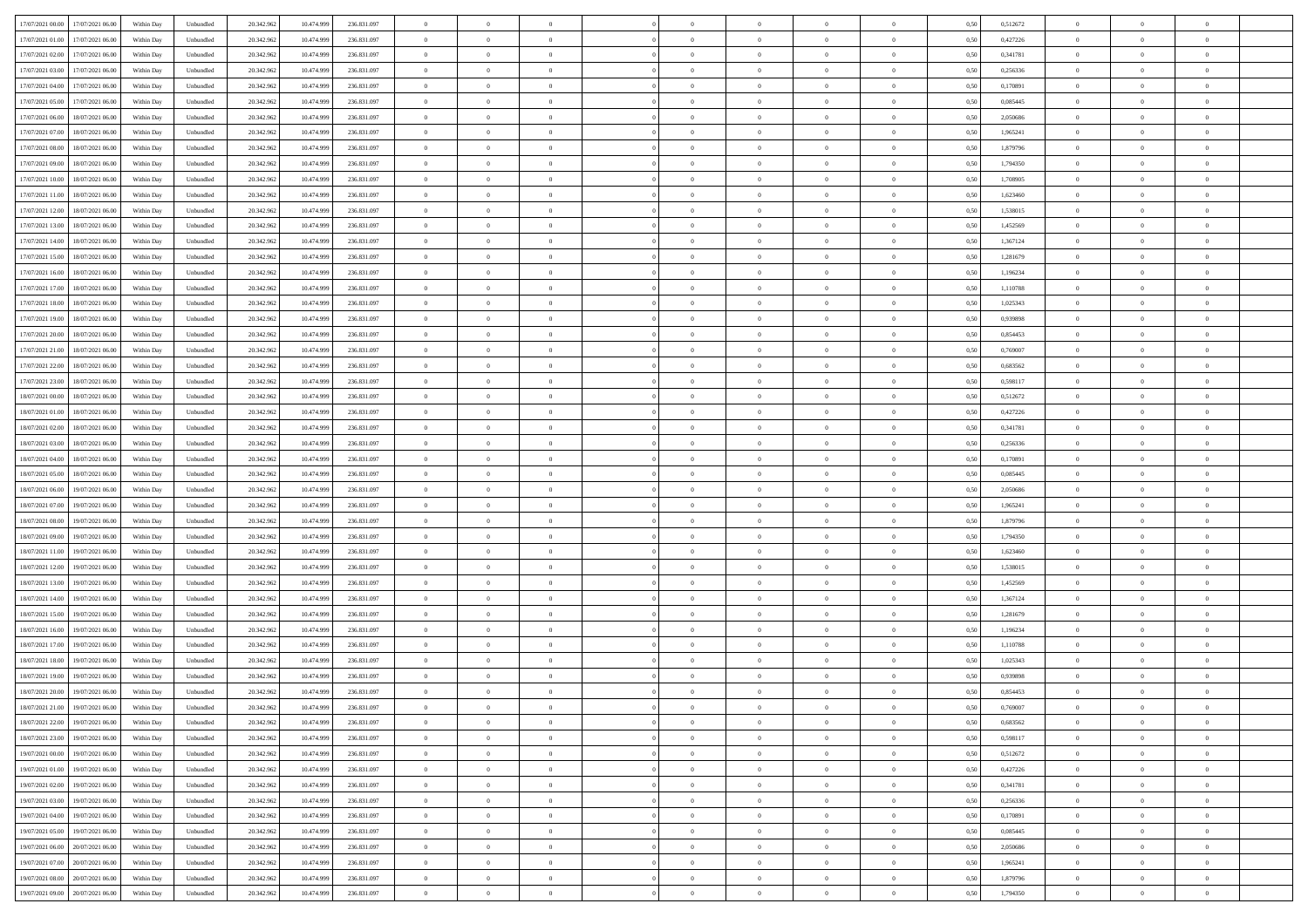| 19/07/2021 10:00<br>20/07/2021 06:00 | Within Day | Unbundled | 20.342.962 | 10.474.999 | 236.831.097 | $\overline{0}$ | $\overline{0}$ | $\overline{0}$ | $\theta$       | $\theta$       |                | $\overline{0}$ | 0,50 | 1,708905 | $\theta$       | $\theta$       | $\overline{0}$ |  |
|--------------------------------------|------------|-----------|------------|------------|-------------|----------------|----------------|----------------|----------------|----------------|----------------|----------------|------|----------|----------------|----------------|----------------|--|
|                                      |            |           |            |            |             |                | $\overline{0}$ |                |                |                |                |                |      |          |                | $\theta$       | $\overline{0}$ |  |
| 19/07/2021 11:00<br>20/07/2021 06.00 | Within Day | Unbundled | 20.342.96  | 10.474.999 | 236.831.097 | $\overline{0}$ |                | $\overline{0}$ | $\,$ 0 $\,$    | $\bf{0}$       | $\overline{0}$ | $\bf{0}$       | 0,50 | 1,623460 | $\,$ 0 $\,$    |                |                |  |
| 19/07/2021 12:00<br>20/07/2021 06:00 | Within Day | Unbundled | 20.342.962 | 10.474.999 | 236.831.097 | $\overline{0}$ | $\overline{0}$ | $\overline{0}$ | $\bf{0}$       | $\bf{0}$       | $\overline{0}$ | $\mathbf{0}$   | 0.50 | 1.538015 | $\bf{0}$       | $\overline{0}$ | $\overline{0}$ |  |
| 19/07/2021 13:00<br>20/07/2021 06:00 | Within Day | Unbundled | 20.342.962 | 10.474.999 | 236.831.097 | $\overline{0}$ | $\overline{0}$ | $\overline{0}$ | $\overline{0}$ | $\overline{0}$ | $\overline{0}$ | $\bf{0}$       | 0,50 | 1,452569 | $\theta$       | $\theta$       | $\overline{0}$ |  |
| 19/07/2021 14:00<br>20/07/2021 06.00 | Within Day | Unbundled | 20.342.96  | 10.474.999 | 236.831.097 | $\overline{0}$ | $\overline{0}$ | $\bf{0}$       | $\bf{0}$       | $\overline{0}$ | $\overline{0}$ | $\bf{0}$       | 0,50 | 1,367124 | $\,$ 0 $\,$    | $\theta$       | $\overline{0}$ |  |
| 19/07/2021 15:00<br>20/07/2021 06:00 | Within Day | Unbundled | 20.342.962 | 10.474.999 | 236.831.097 | $\overline{0}$ | $\overline{0}$ | $\overline{0}$ | $\bf{0}$       | $\overline{0}$ | $\overline{0}$ | $\mathbf{0}$   | 0.50 | 1.281679 | $\bf{0}$       | $\theta$       | $\overline{0}$ |  |
| 19/07/2021 16:00<br>20/07/2021 06:00 | Within Day | Unbundled | 20.342.962 | 10.474.999 | 236.831.097 | $\overline{0}$ | $\overline{0}$ | $\overline{0}$ | $\overline{0}$ | $\overline{0}$ | $\overline{0}$ | $\bf{0}$       | 0,50 | 1,196234 | $\theta$       | $\theta$       | $\overline{0}$ |  |
| 19/07/2021 17.00<br>20/07/2021 06.00 | Within Day | Unbundled | 20.342.96  | 10.474.999 | 236.831.097 | $\overline{0}$ | $\overline{0}$ | $\overline{0}$ | $\bf{0}$       | $\bf{0}$       | $\overline{0}$ | $\bf{0}$       | 0,50 | 1,110788 | $\,$ 0 $\,$    | $\bf{0}$       | $\overline{0}$ |  |
|                                      |            |           |            |            |             |                |                |                |                |                |                |                |      |          |                |                |                |  |
| 19/07/2021 18:00<br>20/07/2021 06:00 | Within Day | Unbundled | 20.342.962 | 10.474.999 | 236.831.097 | $\overline{0}$ | $\overline{0}$ | $\overline{0}$ | $\bf{0}$       | $\bf{0}$       | $\overline{0}$ | $\mathbf{0}$   | 0.50 | 1.025343 | $\,$ 0 $\,$    | $\theta$       | $\overline{0}$ |  |
| 19/07/2021 19:00<br>20/07/2021 06:00 | Within Day | Unbundled | 20.342.962 | 10.474.999 | 236.831.097 | $\overline{0}$ | $\overline{0}$ | $\overline{0}$ | $\bf{0}$       | $\overline{0}$ | $\overline{0}$ | $\bf{0}$       | 0,50 | 0,939898 | $\,$ 0 $\,$    | $\theta$       | $\overline{0}$ |  |
| 19/07/2021 20.00<br>20/07/2021 06.00 | Within Day | Unbundled | 20.342.96  | 10.474.999 | 236.831.097 | $\overline{0}$ | $\overline{0}$ | $\overline{0}$ | $\bf{0}$       | $\overline{0}$ | $\overline{0}$ | $\bf{0}$       | 0,50 | 0,854453 | $\,$ 0 $\,$    | $\bf{0}$       | $\overline{0}$ |  |
| 19/07/2021 21.00<br>20/07/2021 06:00 | Within Day | Unbundled | 20.342.962 | 10.474.999 | 236.831.097 | $\overline{0}$ | $\overline{0}$ | $\overline{0}$ | $\bf{0}$       | $\bf{0}$       | $\overline{0}$ | $\,$ 0 $\,$    | 0.50 | 0.769007 | $\bf{0}$       | $\overline{0}$ | $\bf{0}$       |  |
| 19/07/2021 22.00<br>20/07/2021 06:00 | Within Day | Unbundled | 20.342.962 | 10.474.999 | 236.831.097 | $\overline{0}$ | $\overline{0}$ | $\overline{0}$ | $\overline{0}$ | $\overline{0}$ | $\overline{0}$ | $\bf{0}$       | 0,50 | 0,683562 | $\theta$       | $\theta$       | $\overline{0}$ |  |
| 19/07/2021 23.00<br>20/07/2021 06.00 | Within Day | Unbundled | 20.342.96  | 10.474.999 | 236.831.097 | $\overline{0}$ | $\overline{0}$ | $\overline{0}$ | $\bf{0}$       | $\bf{0}$       | $\overline{0}$ | $\bf{0}$       | 0,50 | 0,598117 | $\,$ 0 $\,$    | $\bf{0}$       | $\overline{0}$ |  |
| 20/07/2021 00:00<br>20/07/2021 06:00 | Within Day | Unbundled | 20.342.962 | 10.474.999 | 236.831.097 | $\overline{0}$ | $\overline{0}$ | $\overline{0}$ | $\overline{0}$ | $\overline{0}$ | $\overline{0}$ | $\mathbf{0}$   | 0.50 | 0,512672 | $\theta$       | $\theta$       | $\overline{0}$ |  |
|                                      |            |           |            |            |             |                |                |                |                |                |                |                |      |          |                |                |                |  |
| 20/07/2021 01:00<br>20/07/2021 06:00 | Within Day | Unbundled | 20.342.962 | 10.474.999 | 236.831.097 | $\overline{0}$ | $\overline{0}$ | $\overline{0}$ | $\overline{0}$ | $\overline{0}$ | $\overline{0}$ | $\bf{0}$       | 0,50 | 0,427226 | $\theta$       | $\theta$       | $\overline{0}$ |  |
| 20/07/2021 02:00<br>20/07/2021 06.00 | Within Day | Unbundled | 20.342.96  | 10.474.999 | 236.831.097 | $\overline{0}$ | $\overline{0}$ | $\overline{0}$ | $\bf{0}$       | $\overline{0}$ | $\overline{0}$ | $\bf{0}$       | 0,50 | 0,341781 | $\,$ 0 $\,$    | $\theta$       | $\overline{0}$ |  |
| 20/07/2021 03:00<br>20/07/2021 06:00 | Within Day | Unbundled | 20.342.962 | 10.474.999 | 236.831.097 | $\overline{0}$ | $\overline{0}$ | $\overline{0}$ | $\bf{0}$       | $\bf{0}$       | $\overline{0}$ | $\mathbf{0}$   | 0.50 | 0.256336 | $\,$ 0 $\,$    | $\overline{0}$ | $\overline{0}$ |  |
| 20/07/2021 04:00<br>20/07/2021 06:00 | Within Day | Unbundled | 20.342.962 | 10.474.999 | 236.831.097 | $\overline{0}$ | $\overline{0}$ | $\overline{0}$ | $\overline{0}$ | $\overline{0}$ | $\overline{0}$ | $\bf{0}$       | 0,50 | 0,170891 | $\,$ 0 $\,$    | $\theta$       | $\overline{0}$ |  |
| 20/07/2021 05:00<br>20/07/2021 06.00 | Within Day | Unbundled | 20.342.96  | 10.474.999 | 236.831.097 | $\overline{0}$ | $\overline{0}$ | $\overline{0}$ | $\bf{0}$       | $\bf{0}$       | $\overline{0}$ | $\bf{0}$       | 0,50 | 0,085445 | $\,$ 0 $\,$    | $\bf{0}$       | $\overline{0}$ |  |
| 20/07/2021 06:00<br>21/07/2021 06:00 | Within Day | Unbundled | 20.342.962 | 10.474.999 | 236.831.097 | $\overline{0}$ | $\overline{0}$ | $\overline{0}$ | $\bf{0}$       | $\bf{0}$       | $\overline{0}$ | $\,$ 0 $\,$    | 0.50 | 2.050686 | $\bf{0}$       | $\overline{0}$ | $\overline{0}$ |  |
| 20/07/2021 07:00<br>21/07/2021 06:00 | Within Day | Unbundled | 20.342.962 | 10.474.999 | 236.831.097 | $\overline{0}$ | $\overline{0}$ | $\overline{0}$ | $\overline{0}$ | $\overline{0}$ | $\overline{0}$ | $\,$ 0 $\,$    | 0,50 | 1,965241 | $\theta$       | $\theta$       | $\overline{0}$ |  |
|                                      |            |           |            |            |             |                |                |                |                |                |                |                |      |          |                |                |                |  |
| 20/07/2021 08:00<br>21/07/2021 06.00 | Within Day | Unbundled | 20.342.96  | 10.474.999 | 236.831.097 | $\overline{0}$ | $\overline{0}$ | $\overline{0}$ | $\bf{0}$       | $\overline{0}$ | $\overline{0}$ | $\bf{0}$       | 0,50 | 1,879796 | $\,$ 0 $\,$    | $\bf{0}$       | $\overline{0}$ |  |
| 20/07/2021 09:00<br>21/07/2021 06:00 | Within Day | Unbundled | 20.342.962 | 10.474.999 | 236.831.097 | $\overline{0}$ | $\overline{0}$ | $\overline{0}$ | $\overline{0}$ | $\overline{0}$ | $\overline{0}$ | $\mathbf{0}$   | 0.50 | 1,794350 | $\,$ 0 $\,$    | $\theta$       | $\overline{0}$ |  |
| 20/07/2021 10:00<br>21/07/2021 06:00 | Within Day | Unbundled | 20.342.962 | 10.474.999 | 236.831.097 | $\overline{0}$ | $\overline{0}$ | $\overline{0}$ | $\overline{0}$ | $\overline{0}$ | $\overline{0}$ | $\bf{0}$       | 0,50 | 1,708905 | $\theta$       | $\theta$       | $\overline{0}$ |  |
| 20/07/2021 11:00<br>21/07/2021 06.00 | Within Day | Unbundled | 20.342.96  | 10.474.999 | 236.831.097 | $\overline{0}$ | $\overline{0}$ | $\overline{0}$ | $\bf{0}$       | $\overline{0}$ | $\overline{0}$ | $\bf{0}$       | 0,50 | 1,623460 | $\,$ 0 $\,$    | $\theta$       | $\overline{0}$ |  |
| 20/07/2021 12:00<br>21/07/2021 06:00 | Within Day | Unbundled | 20.342.962 | 10.474.999 | 236.831.097 | $\overline{0}$ | $\overline{0}$ | $\overline{0}$ | $\bf{0}$       | $\bf{0}$       | $\overline{0}$ | $\mathbf{0}$   | 0.50 | 1.538015 | $\,$ 0 $\,$    | $\theta$       | $\overline{0}$ |  |
| 20/07/2021 13:00<br>21/07/2021 06:00 | Within Day | Unbundled | 20.342.962 | 10.474.999 | 236.831.097 | $\overline{0}$ | $\overline{0}$ | $\overline{0}$ | $\overline{0}$ | $\overline{0}$ | $\overline{0}$ | $\bf{0}$       | 0,50 | 1,452569 | $\theta$       | $\theta$       | $\overline{0}$ |  |
| 20/07/2021 14:00<br>21/07/2021 06.00 | Within Day | Unbundled | 20.342.96  | 10.474.999 | 236.831.097 | $\overline{0}$ | $\overline{0}$ | $\overline{0}$ | $\overline{0}$ | $\bf{0}$       | $\overline{0}$ | $\bf{0}$       | 0,50 | 1,367124 | $\,$ 0 $\,$    | $\bf{0}$       | $\overline{0}$ |  |
|                                      |            |           |            |            |             |                |                |                |                |                |                |                |      |          |                |                |                |  |
| 20/07/2021 15:00<br>21/07/2021 06:00 | Within Day | Unbundled | 20.342.962 | 10.474.999 | 236.831.097 | $\overline{0}$ | $\overline{0}$ | $\overline{0}$ | $\bf{0}$       | $\bf{0}$       | $\overline{0}$ | $\,$ 0 $\,$    | 0.50 | 1,281679 | $\bf{0}$       | $\overline{0}$ | $\bf{0}$       |  |
| 20/07/2021 16:00<br>21/07/2021 06:00 | Within Day | Unbundled | 20.342.962 | 10.474.999 | 236.831.097 | $\overline{0}$ | $\overline{0}$ | $\overline{0}$ | $\overline{0}$ | $\overline{0}$ | $\overline{0}$ | $\overline{0}$ | 0.50 | 1,196234 | $\theta$       | $\theta$       | $\overline{0}$ |  |
| 20/07/2021 17:00<br>21/07/2021 06.00 | Within Day | Unbundled | 20.342.962 | 10.474.999 | 236.831.097 | $\overline{0}$ | $\overline{0}$ | $\overline{0}$ | $\bf{0}$       | $\overline{0}$ | $\overline{0}$ | $\bf{0}$       | 0,50 | 1,110788 | $\,$ 0 $\,$    | $\bf{0}$       | $\overline{0}$ |  |
| 20/07/2021 18:00<br>21/07/2021 06:00 | Within Day | Unbundled | 20.342.962 | 10.474.999 | 236.831.097 | $\overline{0}$ | $\overline{0}$ | $\overline{0}$ | $\overline{0}$ | $\overline{0}$ | $\overline{0}$ | $\mathbf{0}$   | 0.50 | 1.025343 | $\,$ 0 $\,$    | $\theta$       | $\overline{0}$ |  |
| 20/07/2021 19:00<br>21/07/2021 06:00 | Within Day | Unbundled | 20.342.962 | 10.474.999 | 236.831.097 | $\overline{0}$ | $\overline{0}$ | $\overline{0}$ | $\overline{0}$ | $\overline{0}$ | $\overline{0}$ | $\overline{0}$ | 0.50 | 0,939898 | $\theta$       | $\theta$       | $\overline{0}$ |  |
| 20/07/2021 20:00<br>21/07/2021 06.00 | Within Day | Unbundled | 20.342.96  | 10.474.999 | 236.831.097 | $\overline{0}$ | $\overline{0}$ | $\overline{0}$ | $\bf{0}$       | $\overline{0}$ | $\overline{0}$ | $\bf{0}$       | 0,50 | 0,854453 | $\,$ 0 $\,$    | $\bf{0}$       | $\overline{0}$ |  |
| 20/07/2021 21:00<br>21/07/2021 06:00 | Within Day | Unbundled | 20.342.962 | 10.474.999 | 236.831.097 | $\overline{0}$ | $\overline{0}$ | $\overline{0}$ | $\overline{0}$ | $\bf{0}$       | $\overline{0}$ | $\mathbf{0}$   | 0.50 | 0.769007 | $\,$ 0 $\,$    | $\theta$       | $\overline{0}$ |  |
| 20/07/2021 22:00<br>21/07/2021 06:00 | Within Day | Unbundled | 20.342.962 | 10.474.999 | 236.831.097 | $\overline{0}$ | $\overline{0}$ | $\overline{0}$ | $\overline{0}$ | $\overline{0}$ | $\overline{0}$ | $\overline{0}$ | 0.50 | 0,683562 | $\theta$       | $\theta$       | $\overline{0}$ |  |
| 20/07/2021 23:00<br>21/07/2021 06.0  | Within Day | Unbundled | 20.342.96  | 10.474.999 | 236.831.097 | $\overline{0}$ | $\overline{0}$ | $\overline{0}$ | $\,$ 0 $\,$    | $\bf{0}$       | $\overline{0}$ | $\bf{0}$       | 0,50 | 0,598117 | $\,$ 0 $\,$    | $\bf{0}$       | $\overline{0}$ |  |
|                                      |            |           |            |            |             |                |                |                |                |                |                |                |      |          |                |                |                |  |
| 21/07/2021 00:00<br>21/07/2021 06:00 | Within Day | Unbundled | 20.342.962 | 10.474.999 | 236.831.097 | $\overline{0}$ | $\overline{0}$ | $\overline{0}$ | $\bf{0}$       | $\bf{0}$       | $\overline{0}$ | $\mathbf{0}$   | 0.50 | 0,512672 | $\bf{0}$       | $\overline{0}$ | $\overline{0}$ |  |
| 21/07/2021 01:00<br>21/07/2021 06:00 | Within Day | Unbundled | 20.342.962 | 10.474.999 | 236.831.097 | $\overline{0}$ | $\overline{0}$ | $\overline{0}$ | $\overline{0}$ | $\overline{0}$ | $\overline{0}$ | $\overline{0}$ | 0.50 | 0,427226 | $\theta$       | $\theta$       | $\overline{0}$ |  |
| 21/07/2021 02:00<br>21/07/2021 06.00 | Within Day | Unbundled | 20.342.962 | 10.474.999 | 236.831.097 | $\overline{0}$ | $\overline{0}$ | $\overline{0}$ | $\bf{0}$       | $\bf{0}$       | $\overline{0}$ | $\bf{0}$       | 0,50 | 0,341781 | $\,$ 0 $\,$    | $\bf{0}$       | $\overline{0}$ |  |
| 21/07/2021 03:00<br>21/07/2021 06:00 | Within Day | Unbundled | 20.342.962 | 10.474.999 | 236.831.097 | $\overline{0}$ | $\overline{0}$ | $\overline{0}$ | $\overline{0}$ | $\overline{0}$ | $\overline{0}$ | $\mathbf{0}$   | 0.50 | 0.256336 | $\,$ 0 $\,$    | $\theta$       | $\overline{0}$ |  |
| 21/07/2021 04:00<br>21/07/2021 06:00 | Within Day | Unbundled | 20.342.962 | 10.474.999 | 236.831.097 | $\overline{0}$ | $\overline{0}$ | $\overline{0}$ | $\overline{0}$ | $\overline{0}$ | $\Omega$       | $\overline{0}$ | 0.50 | 0,170891 | $\theta$       | $\theta$       | $\overline{0}$ |  |
| 21/07/2021 05:00<br>21/07/2021 06.00 | Within Day | Unbundled | 20.342.962 | 10.474.999 | 236.831.097 | $\overline{0}$ | $\overline{0}$ | $\bf{0}$       | $\overline{0}$ | $\bf{0}$       | $\overline{0}$ | $\bf{0}$       | 0,50 | 0,085445 | $\,$ 0 $\,$    | $\bf{0}$       | $\overline{0}$ |  |
| 21/07/2021 06:00<br>22/07/2021 06:00 | Within Day | Unbundled | 20.342.962 | 11.324.999 | 216.431.097 | $\bf{0}$       | $\,$ 0 $\,$    |                | $\bf{0}$       |                |                | $\Omega$       | 0,50 | 2.050686 | $\theta$       | $\overline{0}$ |                |  |
|                                      |            |           |            |            |             |                |                |                |                |                |                |                |      |          |                |                |                |  |
| 21/07/2021 07:00 22/07/2021 06:00    | Within Dav | Unbundled | 20.342.962 | 11.324.999 | 216.431.097 | $\overline{0}$ | $\overline{0}$ | $\overline{0}$ | $\overline{0}$ | $\overline{0}$ | $\overline{0}$ | $\overline{0}$ | 0,50 | 1,965241 | $\theta$       | $\theta$       | $\overline{0}$ |  |
| 21/07/2021 08:00<br>22/07/2021 06.00 | Within Day | Unbundled | 20.342.962 | 11.324.999 | 216.431.097 | $\overline{0}$ | $\overline{0}$ | $\overline{0}$ | $\bf{0}$       | $\overline{0}$ | $\overline{0}$ | $\mathbf{0}$   | 0,50 | 1,879796 | $\bf{0}$       | $\overline{0}$ | $\bf{0}$       |  |
| 21/07/2021 09:00<br>22/07/2021 06:00 | Within Day | Unbundled | 20.342.962 | 11.324.999 | 216.431.097 | $\overline{0}$ | $\overline{0}$ | $\overline{0}$ | $\bf{0}$       | $\bf{0}$       | $\overline{0}$ | $\mathbf{0}$   | 0.50 | 1,794350 | $\overline{0}$ | $\bf{0}$       | $\,$ 0 $\,$    |  |
| 21/07/2021 10:00<br>22/07/2021 06:00 | Within Dav | Unbundled | 20.342.962 | 11.324.999 | 216.431.097 | $\overline{0}$ | $\overline{0}$ | $\overline{0}$ | $\overline{0}$ | $\overline{0}$ | $\overline{0}$ | $\mathbf{0}$   | 0,50 | 1,708905 | $\overline{0}$ | $\theta$       | $\overline{0}$ |  |
| 21/07/2021 11:00<br>22/07/2021 06:00 | Within Day | Unbundled | 20.342.962 | 11.324.999 | 216.431.097 | $\overline{0}$ | $\overline{0}$ | $\overline{0}$ | $\overline{0}$ | $\bf{0}$       | $\overline{0}$ | $\mathbf{0}$   | 0,50 | 1,623460 | $\overline{0}$ | $\bf{0}$       | $\overline{0}$ |  |
| 21/07/2021 12:00<br>22/07/2021 06:00 | Within Day | Unbundled | 20.342.962 | 11.324.999 | 216.431.097 | $\overline{0}$ | $\overline{0}$ | $\overline{0}$ | $\bf{0}$       | $\overline{0}$ | $\overline{0}$ | $\mathbf{0}$   | 0.50 | 1.538015 | $\,$ 0 $\,$    | $\theta$       | $\,$ 0         |  |
| 21/07/2021 13:00<br>22/07/2021 06:00 | Within Day | Unbundled | 20.342.962 | 11.324.999 | 216.431.097 | $\overline{0}$ | $\overline{0}$ | $\overline{0}$ | $\overline{0}$ | $\overline{0}$ | $\overline{0}$ | $\mathbf{0}$   | 0,50 | 1,452569 | $\overline{0}$ | $\theta$       | $\overline{0}$ |  |
|                                      |            |           |            |            |             |                |                |                |                |                |                |                |      |          |                |                |                |  |
| 22/07/2021 06:00<br>21/07/2021 14:00 | Within Day | Unbundled | 20.342.962 | 11.324.999 | 216.431.097 | $\overline{0}$ | $\overline{0}$ | $\overline{0}$ | $\bf{0}$       | $\bf{0}$       | $\overline{0}$ | $\,$ 0 $\,$    | 0,50 | 1,367124 | $\bf{0}$       | $\bf{0}$       | $\overline{0}$ |  |
| 21/07/2021 15:00<br>22/07/2021 06:00 | Within Day | Unbundled | 20.342.962 | 11.324.999 | 216.431.097 | $\overline{0}$ | $\overline{0}$ | $\overline{0}$ | $\bf{0}$       | $\bf{0}$       | $\overline{0}$ | $\,$ 0 $\,$    | 0.50 | 1.281679 | $\overline{0}$ | $\overline{0}$ | $\,$ 0         |  |
| 21/07/2021 16:00<br>22/07/2021 06:00 | Within Dav | Unbundled | 20.342.962 | 11.324.999 | 216.431.097 | $\overline{0}$ | $\overline{0}$ | $\overline{0}$ | $\overline{0}$ | $\overline{0}$ | $\overline{0}$ | $\mathbf{0}$   | 0,50 | 1,196234 | $\overline{0}$ | $\theta$       | $\overline{0}$ |  |
| 21/07/2021 17:00<br>22/07/2021 06.0  | Within Day | Unbundled | 20.342.962 | 11.324.999 | 216.431.097 | $\overline{0}$ | $\overline{0}$ | $\overline{0}$ | $\overline{0}$ | $\bf{0}$       | $\overline{0}$ | $\mathbf{0}$   | 0,50 | 1,110788 | $\bf{0}$       | $\bf{0}$       | $\overline{0}$ |  |
| 21/07/2021 18:00 22/07/2021 06:00    | Within Day | Unbundled | 20.342.962 | 11.324.999 | 216.431.097 | $\,$ 0 $\,$    | $\overline{0}$ | $\overline{0}$ | $\bf{0}$       | $\,$ 0         | $\overline{0}$ | $\,0\,$        | 0,50 | 1,025343 | $\overline{0}$ | $\,$ 0 $\,$    | $\,$ 0 $\,$    |  |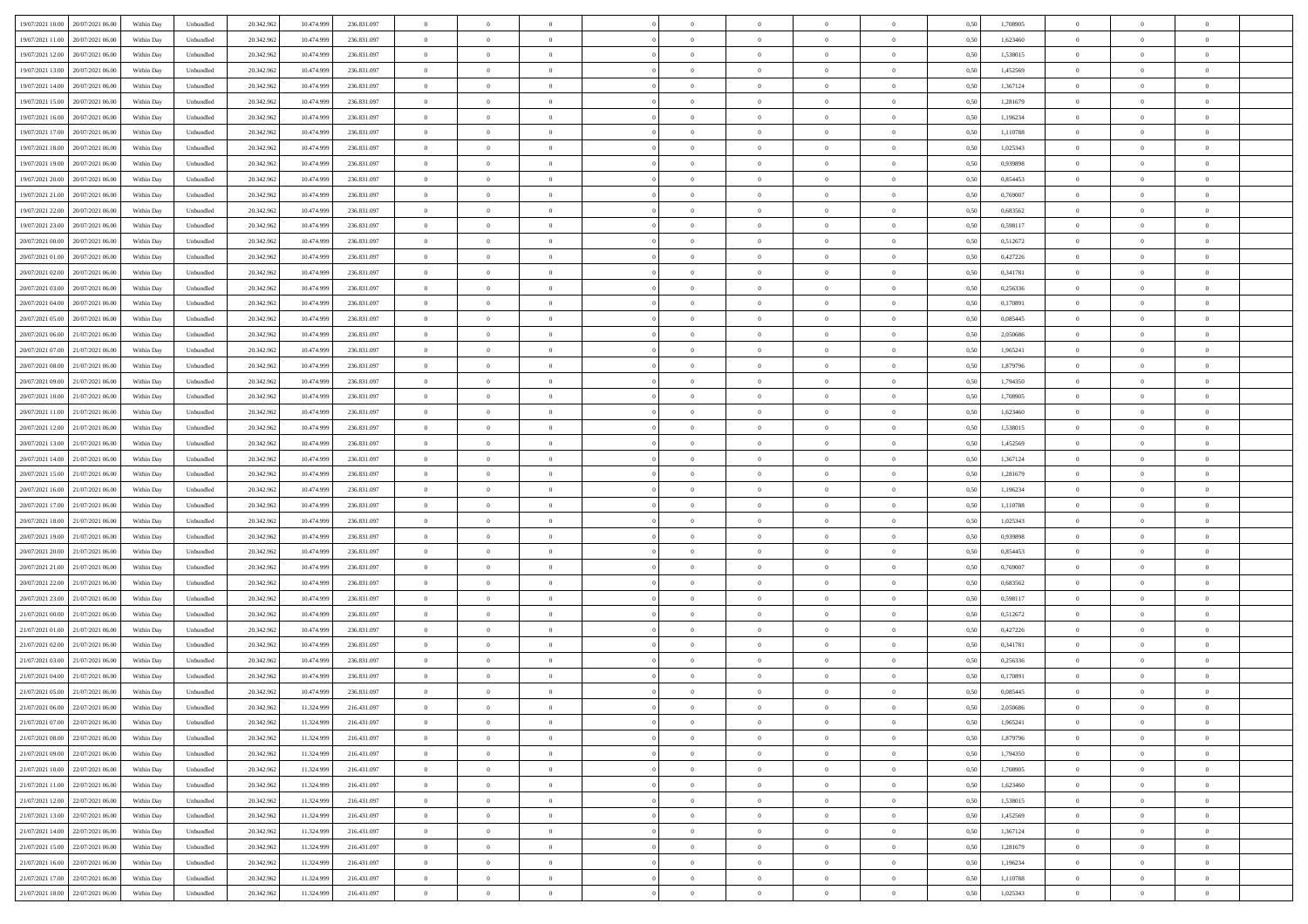| 21/07/2021 19:00<br>22/07/2021 06:00 | Within Day | Unbundled | 20.342.962 | 11.324.999 | 216.431.097 | $\overline{0}$ | $\overline{0}$ | $\overline{0}$ | $\theta$       | $\theta$       |                | $\overline{0}$ | 0,50 | 0,939898 | $\theta$       | $\theta$       | $\overline{0}$ |  |
|--------------------------------------|------------|-----------|------------|------------|-------------|----------------|----------------|----------------|----------------|----------------|----------------|----------------|------|----------|----------------|----------------|----------------|--|
|                                      |            |           |            |            |             |                |                |                |                |                |                |                |      |          |                |                |                |  |
| 21/07/2021 20.00<br>22/07/2021 06.00 | Within Day | Unbundled | 20.342.96  | 11.324.999 | 216.431.097 | $\overline{0}$ | $\overline{0}$ | $\overline{0}$ | $\,$ 0 $\,$    | $\bf{0}$       | $\overline{0}$ | $\bf{0}$       | 0,50 | 0,854453 | $\,$ 0 $\,$    | $\bf{0}$       | $\overline{0}$ |  |
| 21/07/2021 21.00<br>22/07/2021 06:00 | Within Day | Unbundled | 20.342.962 | 11.324.999 | 216.431.097 | $\overline{0}$ | $\overline{0}$ | $\overline{0}$ | $\bf{0}$       | $\bf{0}$       | $\overline{0}$ | $\mathbf{0}$   | 0.50 | 0.769007 | $\bf{0}$       | $\overline{0}$ | $\overline{0}$ |  |
| 21/07/2021 22.00<br>22/07/2021 06:00 | Within Day | Unbundled | 20.342.962 | 11.324.999 | 216.431.097 | $\overline{0}$ | $\overline{0}$ | $\overline{0}$ | $\overline{0}$ | $\overline{0}$ | $\overline{0}$ | $\bf{0}$       | 0,50 | 0,683562 | $\theta$       | $\theta$       | $\overline{0}$ |  |
| 21/07/2021 23.00<br>22/07/2021 06.00 | Within Day | Unbundled | 20.342.96  | 11.324.999 | 216.431.097 | $\overline{0}$ | $\overline{0}$ | $\bf{0}$       | $\bf{0}$       | $\overline{0}$ | $\overline{0}$ | $\bf{0}$       | 0,50 | 0,598117 | $\,$ 0 $\,$    | $\theta$       | $\overline{0}$ |  |
|                                      |            |           |            |            |             |                |                |                |                |                |                |                |      |          |                |                |                |  |
| 22/07/2021 00:00<br>22/07/2021 06:00 | Within Day | Unbundled | 20.342.962 | 11.324.999 | 216.431.097 | $\overline{0}$ | $\overline{0}$ | $\overline{0}$ | $\bf{0}$       | $\overline{0}$ | $\overline{0}$ | $\mathbf{0}$   | 0.50 | 0,512672 | $\bf{0}$       | $\theta$       | $\overline{0}$ |  |
| 22/07/2021 01:00<br>22/07/2021 06:00 | Within Day | Unbundled | 20.342.962 | 11.324.999 | 216.431.097 | $\overline{0}$ | $\overline{0}$ | $\overline{0}$ | $\overline{0}$ | $\overline{0}$ | $\overline{0}$ | $\bf{0}$       | 0,50 | 0,427226 | $\theta$       | $\theta$       | $\overline{0}$ |  |
| 22/07/2021 02.00<br>22/07/2021 06.00 | Within Day | Unbundled | 20.342.96  | 11.324.999 | 216.431.097 | $\overline{0}$ | $\overline{0}$ | $\overline{0}$ | $\bf{0}$       | $\bf{0}$       | $\overline{0}$ | $\bf{0}$       | 0,50 | 0,341781 | $\,$ 0 $\,$    | $\bf{0}$       | $\overline{0}$ |  |
| 22/07/2021 03:00<br>22/07/2021 06:00 | Within Day | Unbundled | 20.342.962 | 11.324.999 | 216.431.097 | $\overline{0}$ | $\overline{0}$ | $\overline{0}$ | $\bf{0}$       | $\bf{0}$       | $\overline{0}$ | $\mathbf{0}$   | 0.50 | 0.256336 | $\,$ 0 $\,$    | $\theta$       | $\overline{0}$ |  |
| 22/07/2021 04:00<br>22/07/2021 06:00 | Within Day | Unbundled | 20.342.962 | 11.324.999 | 216.431.097 | $\overline{0}$ | $\overline{0}$ | $\overline{0}$ | $\bf{0}$       | $\overline{0}$ | $\overline{0}$ | $\bf{0}$       | 0,50 | 0,170891 | $\,$ 0 $\,$    | $\theta$       | $\overline{0}$ |  |
|                                      |            |           |            |            |             |                | $\overline{0}$ |                |                |                |                |                |      |          |                |                |                |  |
| 22/07/2021 05:00<br>22/07/2021 06.00 | Within Day | Unbundled | 20.342.96  | 11.324.999 | 216.431.097 | $\overline{0}$ |                | $\overline{0}$ | $\bf{0}$       | $\overline{0}$ | $\overline{0}$ | $\bf{0}$       | 0,50 | 0,085445 | $\,$ 0 $\,$    | $\bf{0}$       | $\overline{0}$ |  |
| 22/07/2021 06.00<br>23/07/2021 06:00 | Within Day | Unbundled | 20.342.962 | 11.324.999 | 216.431.097 | $\overline{0}$ | $\overline{0}$ | $\overline{0}$ | $\bf{0}$       | $\bf{0}$       | $\overline{0}$ | $\,$ 0 $\,$    | 0.50 | 2.050686 | $\bf{0}$       | $\overline{0}$ | $\overline{0}$ |  |
| 22/07/2021 07:00<br>23/07/2021 06:00 | Within Day | Unbundled | 20.342.962 | 11.324.999 | 216.431.097 | $\overline{0}$ | $\overline{0}$ | $\overline{0}$ | $\overline{0}$ | $\overline{0}$ | $\overline{0}$ | $\,$ 0 $\,$    | 0,50 | 1,965241 | $\theta$       | $\theta$       | $\overline{0}$ |  |
| 22/07/2021 08:00<br>23/07/2021 06.00 | Within Day | Unbundled | 20.342.96  | 11.324.999 | 216.431.097 | $\overline{0}$ | $\overline{0}$ | $\overline{0}$ | $\bf{0}$       | $\bf{0}$       | $\overline{0}$ | $\bf{0}$       | 0,50 | 1,879796 | $\,$ 0 $\,$    | $\bf{0}$       | $\overline{0}$ |  |
| 22/07/2021 09:00<br>23/07/2021 06:00 | Within Day | Unbundled | 20.342.962 | 11.324.999 | 216.431.097 | $\overline{0}$ | $\overline{0}$ | $\overline{0}$ | $\overline{0}$ | $\overline{0}$ | $\overline{0}$ | $\mathbf{0}$   | 0.50 | 1,794350 | $\theta$       | $\theta$       | $\overline{0}$ |  |
| 22/07/2021 10:00<br>23/07/2021 06:00 | Within Day | Unbundled | 20.342.962 | 11.324.999 | 216.431.097 | $\overline{0}$ | $\overline{0}$ | $\overline{0}$ | $\overline{0}$ | $\overline{0}$ | $\overline{0}$ | $\bf{0}$       | 0,50 | 1,708905 | $\theta$       | $\theta$       | $\overline{0}$ |  |
|                                      |            |           |            |            |             |                |                |                |                |                |                |                |      |          |                |                |                |  |
| 22/07/2021 11:00<br>23/07/2021 06.00 | Within Day | Unbundled | 20.342.96  | 11.324.999 | 216.431.097 | $\overline{0}$ | $\overline{0}$ | $\overline{0}$ | $\bf{0}$       | $\overline{0}$ | $\overline{0}$ | $\bf{0}$       | 0,50 | 1,623460 | $\,$ 0 $\,$    | $\theta$       | $\overline{0}$ |  |
| 22/07/2021 12:00<br>23/07/2021 06:00 | Within Day | Unbundled | 20.342.962 | 11.324.999 | 216.431.097 | $\overline{0}$ | $\overline{0}$ | $\overline{0}$ | $\bf{0}$       | $\bf{0}$       | $\overline{0}$ | $\mathbf{0}$   | 0.50 | 1.538015 | $\,$ 0 $\,$    | $\overline{0}$ | $\overline{0}$ |  |
| 22/07/2021 13:00<br>23/07/2021 06:00 | Within Day | Unbundled | 20.342.962 | 11.324.999 | 216.431.097 | $\overline{0}$ | $\overline{0}$ | $\overline{0}$ | $\overline{0}$ | $\overline{0}$ | $\overline{0}$ | $\bf{0}$       | 0,50 | 1,452569 | $\,$ 0 $\,$    | $\theta$       | $\overline{0}$ |  |
| 22/07/2021 14:00<br>23/07/2021 06.00 | Within Day | Unbundled | 20.342.96  | 11.324.999 | 216.431.097 | $\overline{0}$ | $\overline{0}$ | $\overline{0}$ | $\bf{0}$       | $\bf{0}$       | $\overline{0}$ | $\bf{0}$       | 0,50 | 1,367124 | $\,$ 0 $\,$    | $\bf{0}$       | $\overline{0}$ |  |
| 22/07/2021 15:00<br>23/07/2021 06:00 | Within Day | Unbundled | 20.342.962 | 11.324.999 | 216.431.097 | $\overline{0}$ | $\overline{0}$ | $\overline{0}$ | $\bf{0}$       | $\bf{0}$       | $\overline{0}$ | $\,$ 0 $\,$    | 0.50 | 1,281679 | $\bf{0}$       | $\theta$       | $\overline{0}$ |  |
| 22/07/2021 16:00<br>23/07/2021 06:00 | Within Day | Unbundled | 20.342.962 | 11.324.999 | 216.431.097 | $\overline{0}$ | $\overline{0}$ | $\overline{0}$ | $\overline{0}$ | $\overline{0}$ | $\overline{0}$ | $\,$ 0 $\,$    | 0,50 | 1,196234 | $\theta$       | $\theta$       | $\overline{0}$ |  |
|                                      |            |           |            |            |             |                |                |                |                |                |                |                |      |          |                |                |                |  |
| 22/07/2021 17.00<br>23/07/2021 06.00 | Within Day | Unbundled | 20.342.96  | 11.324.999 | 216.431.097 | $\overline{0}$ | $\overline{0}$ | $\bf{0}$       | $\bf{0}$       | $\overline{0}$ | $\overline{0}$ | $\bf{0}$       | 0,50 | 1,110788 | $\,$ 0 $\,$    | $\bf{0}$       | $\overline{0}$ |  |
| 22/07/2021 18:00<br>23/07/2021 06:00 | Within Day | Unbundled | 20.342.962 | 11.324.999 | 216.431.097 | $\overline{0}$ | $\overline{0}$ | $\overline{0}$ | $\overline{0}$ | $\overline{0}$ | $\overline{0}$ | $\mathbf{0}$   | 0.50 | 1.025343 | $\,$ 0 $\,$    | $\theta$       | $\overline{0}$ |  |
| 22/07/2021 19:00<br>23/07/2021 06:00 | Within Day | Unbundled | 20.342.962 | 11.324.999 | 216.431.097 | $\overline{0}$ | $\overline{0}$ | $\overline{0}$ | $\overline{0}$ | $\overline{0}$ | $\overline{0}$ | $\bf{0}$       | 0,50 | 0,939898 | $\theta$       | $\theta$       | $\overline{0}$ |  |
| 22/07/2021 20.00<br>23/07/2021 06.00 | Within Day | Unbundled | 20.342.96  | 11.324.999 | 216.431.097 | $\overline{0}$ | $\overline{0}$ | $\overline{0}$ | $\bf{0}$       | $\overline{0}$ | $\overline{0}$ | $\bf{0}$       | 0,50 | 0,854453 | $\,$ 0 $\,$    | $\theta$       | $\overline{0}$ |  |
| 22/07/2021 21.00<br>23/07/2021 06:00 | Within Day | Unbundled | 20.342.962 | 11.324.999 | 216.431.097 | $\overline{0}$ | $\overline{0}$ | $\overline{0}$ | $\bf{0}$       | $\bf{0}$       | $\overline{0}$ | $\mathbf{0}$   | 0.50 | 0.769007 | $\,$ 0 $\,$    | $\theta$       | $\overline{0}$ |  |
| 22/07/2021 22.00<br>23/07/2021 06:00 | Within Day | Unbundled | 20.342.962 | 11.324.999 | 216.431.097 | $\overline{0}$ | $\overline{0}$ | $\overline{0}$ | $\overline{0}$ | $\overline{0}$ | $\overline{0}$ | $\bf{0}$       | 0,50 | 0,683562 | $\theta$       | $\theta$       | $\overline{0}$ |  |
|                                      |            |           |            |            |             |                |                |                |                |                |                |                |      |          |                |                |                |  |
| 22/07/2021 23.00<br>23/07/2021 06.00 | Within Day | Unbundled | 20.342.96  | 11.324.999 | 216.431.097 | $\overline{0}$ | $\overline{0}$ | $\overline{0}$ | $\overline{0}$ | $\bf{0}$       | $\overline{0}$ | $\bf{0}$       | 0,50 | 0,598117 | $\,$ 0 $\,$    | $\bf{0}$       | $\overline{0}$ |  |
| 23/07/2021 00:00<br>23/07/2021 06:00 | Within Day | Unbundled | 20.342.962 | 11.324.999 | 216.431.097 | $\overline{0}$ | $\overline{0}$ | $\overline{0}$ | $\bf{0}$       | $\bf{0}$       | $\overline{0}$ | $\,$ 0 $\,$    | 0.50 | 0,512672 | $\bf{0}$       | $\overline{0}$ | $\overline{0}$ |  |
| 23/07/2021 01:00<br>23/07/2021 06:00 | Within Day | Unbundled | 20.342.962 | 11.324.999 | 216.431.097 | $\overline{0}$ | $\overline{0}$ | $\overline{0}$ | $\overline{0}$ | $\overline{0}$ | $\overline{0}$ | $\overline{0}$ | 0.50 | 0,427226 | $\theta$       | $\theta$       | $\overline{0}$ |  |
| 23/07/2021 02:00<br>23/07/2021 06.00 | Within Day | Unbundled | 20.342.962 | 11.324.999 | 216.431.097 | $\overline{0}$ | $\overline{0}$ | $\overline{0}$ | $\bf{0}$       | $\overline{0}$ | $\overline{0}$ | $\bf{0}$       | 0,50 | 0,341781 | $\,$ 0 $\,$    | $\bf{0}$       | $\overline{0}$ |  |
| 23/07/2021 03:00<br>23/07/2021 06:00 | Within Day | Unbundled | 20.342.962 | 11.324.999 | 216.431.097 | $\overline{0}$ | $\overline{0}$ | $\overline{0}$ | $\overline{0}$ | $\overline{0}$ | $\overline{0}$ | $\mathbf{0}$   | 0.50 | 0.256336 | $\,$ 0 $\,$    | $\overline{0}$ | $\overline{0}$ |  |
| 23/07/2021 04:00<br>23/07/2021 06:00 | Within Day | Unbundled | 20.342.962 | 11.324.999 | 216.431.097 | $\overline{0}$ | $\overline{0}$ | $\overline{0}$ | $\overline{0}$ | $\overline{0}$ | $\overline{0}$ | $\overline{0}$ | 0.50 | 0,170891 | $\theta$       | $\theta$       | $\overline{0}$ |  |
|                                      |            |           |            |            |             |                | $\overline{0}$ |                |                |                | $\overline{0}$ |                |      |          |                |                |                |  |
| 23/07/2021 05:00<br>23/07/2021 06.00 | Within Day | Unbundled | 20.342.96  | 11.324.999 | 216.431.097 | $\overline{0}$ |                | $\overline{0}$ | $\bf{0}$       | $\overline{0}$ |                | $\bf{0}$       | 0,50 | 0,085445 | $\,$ 0 $\,$    | $\bf{0}$       | $\overline{0}$ |  |
| 23/07/2021 06:00<br>24/07/2021 06:00 | Within Day | Unbundled | 20.342.962 | 11.274.999 | 217.631.097 | $\overline{0}$ | $\overline{0}$ | $\overline{0}$ | $\overline{0}$ | $\bf{0}$       | $\overline{0}$ | $\mathbf{0}$   | 0.50 | 2.050686 | $\,$ 0 $\,$    | $\theta$       | $\overline{0}$ |  |
| 23/07/2021 07:00<br>24/07/2021 06.00 | Within Day | Unbundled | 20.342.962 | 11.274.999 | 217.631.097 | $\overline{0}$ | $\overline{0}$ | $\overline{0}$ | $\overline{0}$ | $\overline{0}$ | $\overline{0}$ | $\overline{0}$ | 0.50 | 1,965241 | $\theta$       | $\theta$       | $\overline{0}$ |  |
| 23/07/2021 08:00<br>24/07/2021 06.00 | Within Day | Unbundled | 20.342.96  | 11.274.999 | 217.631.097 | $\overline{0}$ | $\overline{0}$ | $\overline{0}$ | $\,$ 0 $\,$    | $\bf{0}$       | $\overline{0}$ | $\bf{0}$       | 0,50 | 1,879796 | $\,$ 0 $\,$    | $\bf{0}$       | $\overline{0}$ |  |
| 23/07/2021 09:00<br>24/07/2021 06:00 | Within Day | Unbundled | 20.342.962 | 11.274.999 | 217.631.097 | $\overline{0}$ | $\overline{0}$ | $\overline{0}$ | $\bf{0}$       | $\bf{0}$       | $\overline{0}$ | $\,$ 0 $\,$    | 0.50 | 1,794350 | $\bf{0}$       | $\overline{0}$ | $\overline{0}$ |  |
| 23/07/2021 10:00<br>24/07/2021 06:00 | Within Day | Unbundled | 20.342.962 | 11.274.999 | 217.631.097 | $\overline{0}$ | $\overline{0}$ | $\overline{0}$ | $\overline{0}$ | $\overline{0}$ | $\overline{0}$ | $\overline{0}$ | 0.50 | 1,708905 | $\theta$       | $\theta$       | $\overline{0}$ |  |
|                                      |            |           |            |            |             |                | $\overline{0}$ |                | $\bf{0}$       | $\bf{0}$       | $\overline{0}$ | $\bf{0}$       |      |          | $\,$ 0 $\,$    | $\bf{0}$       | $\overline{0}$ |  |
| 23/07/2021 11:00<br>24/07/2021 06.00 | Within Day | Unbundled | 20.342.962 | 11.274.999 | 217.631.097 | $\overline{0}$ |                | $\overline{0}$ |                |                |                |                | 0,50 | 1,623460 |                |                |                |  |
| 23/07/2021 12:00<br>24/07/2021 06:00 | Within Day | Unbundled | 20.342.962 | 11.274.999 | 217.631.097 | $\overline{0}$ | $\overline{0}$ | $\overline{0}$ | $\overline{0}$ | $\overline{0}$ | $\overline{0}$ | $\mathbf{0}$   | 0.50 | 1.538015 | $\,$ 0 $\,$    | $\theta$       | $\overline{0}$ |  |
| 23/07/2021 13:00<br>24/07/2021 06.00 | Within Day | Unbundled | 20.342.962 | 11.274.999 | 217.631.097 | $\overline{0}$ | $\overline{0}$ | $\overline{0}$ | $\overline{0}$ | $\overline{0}$ | $\Omega$       | $\overline{0}$ | 0.50 | 1,452569 | $\theta$       | $\theta$       | $\overline{0}$ |  |
| 23/07/2021 14:00<br>24/07/2021 06.00 | Within Day | Unbundled | 20.342.962 | 11.274.999 | 217.631.097 | $\overline{0}$ | $\overline{0}$ | $\bf{0}$       | $\overline{0}$ | $\bf{0}$       | $\overline{0}$ | $\bf{0}$       | 0,50 | 1,367124 | $\,$ 0 $\,$    | $\bf{0}$       | $\overline{0}$ |  |
| 23/07/2021 15:00 24/07/2021 06:00    | Within Day | Unbundled | 20.342.962 | 11.274.999 | 217.631.097 | $\bf{0}$       | $\,0\,$        |                | $\bf{0}$       |                |                | $\Omega$       | 0,50 | 1,281679 | $\theta$       | $\bf{0}$       |                |  |
| 23/07/2021 16:00 24/07/2021 06:00    | Within Dav | Unbundled | 20.342.962 | 11.274.999 | 217.631.097 | $\overline{0}$ | $\overline{0}$ | $\overline{0}$ | $\overline{0}$ | $\overline{0}$ | $\overline{0}$ | $\overline{0}$ | 0,50 | 1,196234 | $\theta$       | $\theta$       | $\overline{0}$ |  |
| 23/07/2021 18:00<br>24/07/2021 06.00 | Within Day | Unbundled | 20.342.962 | 11.274.999 | 217.631.097 | $\overline{0}$ | $\overline{0}$ | $\overline{0}$ | $\bf{0}$       | $\overline{0}$ | $\overline{0}$ | $\mathbf{0}$   | 0,50 | 1,025343 | $\bf{0}$       | $\overline{0}$ | $\bf{0}$       |  |
|                                      |            |           |            |            |             |                |                |                |                |                |                |                |      |          |                |                |                |  |
| 23/07/2021 19:00<br>24/07/2021 06:00 | Within Day | Unbundled | 20.342.962 | 11.274.999 | 217.631.097 | $\overline{0}$ | $\overline{0}$ | $\overline{0}$ | $\bf{0}$       | $\bf{0}$       | $\overline{0}$ | $\mathbf{0}$   | 0.50 | 0.939898 | $\overline{0}$ | $\bf{0}$       | $\,$ 0 $\,$    |  |
| 23/07/2021 20:00<br>24/07/2021 06:00 | Within Dav | Unbundled | 20.342.962 | 11.274.999 | 217.631.097 | $\overline{0}$ | $\overline{0}$ | $\overline{0}$ | $\overline{0}$ | $\overline{0}$ | $\overline{0}$ | $\mathbf{0}$   | 0,50 | 0,854453 | $\overline{0}$ | $\theta$       | $\overline{0}$ |  |
| 23/07/2021 21:00<br>24/07/2021 06.00 | Within Day | Unbundled | 20.342.962 | 11.274.999 | 217.631.097 | $\overline{0}$ | $\overline{0}$ | $\overline{0}$ | $\overline{0}$ | $\bf{0}$       | $\overline{0}$ | $\mathbf{0}$   | 0,50 | 0,769007 | $\overline{0}$ | $\bf{0}$       | $\overline{0}$ |  |
| 23/07/2021 22:00<br>24/07/2021 06:00 | Within Day | Unbundled | 20.342.962 | 11.274.999 | 217.631.097 | $\overline{0}$ | $\overline{0}$ | $\overline{0}$ | $\bf{0}$       | $\overline{0}$ | $\overline{0}$ | $\mathbf{0}$   | 0.50 | 0.683562 | $\,$ 0 $\,$    | $\theta$       | $\overline{0}$ |  |
| 23/07/2021 23:00<br>24/07/2021 06:00 | Within Day | Unbundled | 20.342.962 | 11.274.999 | 217.631.097 | $\overline{0}$ | $\overline{0}$ | $\overline{0}$ | $\overline{0}$ | $\overline{0}$ | $\overline{0}$ | $\mathbf{0}$   | 0,50 | 0,598117 | $\overline{0}$ | $\theta$       | $\overline{0}$ |  |
| 24/07/2021 00:00<br>24/07/2021 06:00 | Within Day | Unbundled | 20.342.962 | 11.274.999 | 217.631.097 | $\overline{0}$ | $\overline{0}$ | $\overline{0}$ | $\bf{0}$       | $\bf{0}$       | $\overline{0}$ | $\,$ 0 $\,$    | 0,50 | 0,512672 | $\bf{0}$       | $\bf{0}$       | $\overline{0}$ |  |
|                                      |            |           |            |            |             |                |                |                |                |                |                |                |      |          |                |                |                |  |
| 24/07/2021 01:00<br>24/07/2021 06:00 | Within Day | Unbundled | 20.342.962 | 11.274.999 | 217.631.097 | $\overline{0}$ | $\overline{0}$ | $\overline{0}$ | $\bf{0}$       | $\bf{0}$       | $\overline{0}$ | $\,$ 0 $\,$    | 0.50 | 0.427226 | $\overline{0}$ | $\overline{0}$ | $\,$ 0         |  |
| 24/07/2021 02:00<br>24/07/2021 06:00 | Within Dav | Unbundled | 20.342.962 | 11.274.999 | 217.631.097 | $\overline{0}$ | $\overline{0}$ | $\overline{0}$ | $\overline{0}$ | $\overline{0}$ | $\overline{0}$ | $\mathbf{0}$   | 0,50 | 0,341781 | $\overline{0}$ | $\theta$       | $\overline{0}$ |  |
| 24/07/2021 03:00<br>24/07/2021 06.00 | Within Day | Unbundled | 20.342.962 | 11.274.999 | 217.631.097 | $\overline{0}$ | $\overline{0}$ | $\overline{0}$ | $\overline{0}$ | $\bf{0}$       | $\overline{0}$ | $\mathbf{0}$   | 0,50 | 0,256336 | $\bf{0}$       | $\bf{0}$       | $\overline{0}$ |  |
| 24/07/2021 04.00 24/07/2021 06.00    | Within Day | Unbundled | 20.342.962 | 11.274.999 | 217.631.097 | $\overline{0}$ | $\overline{0}$ | $\overline{0}$ | $\bf{0}$       | $\,$ 0         | $\overline{0}$ | $\,0\,$        | 0,50 | 0,170891 | $\overline{0}$ | $\,$ 0 $\,$    | $\,$ 0 $\,$    |  |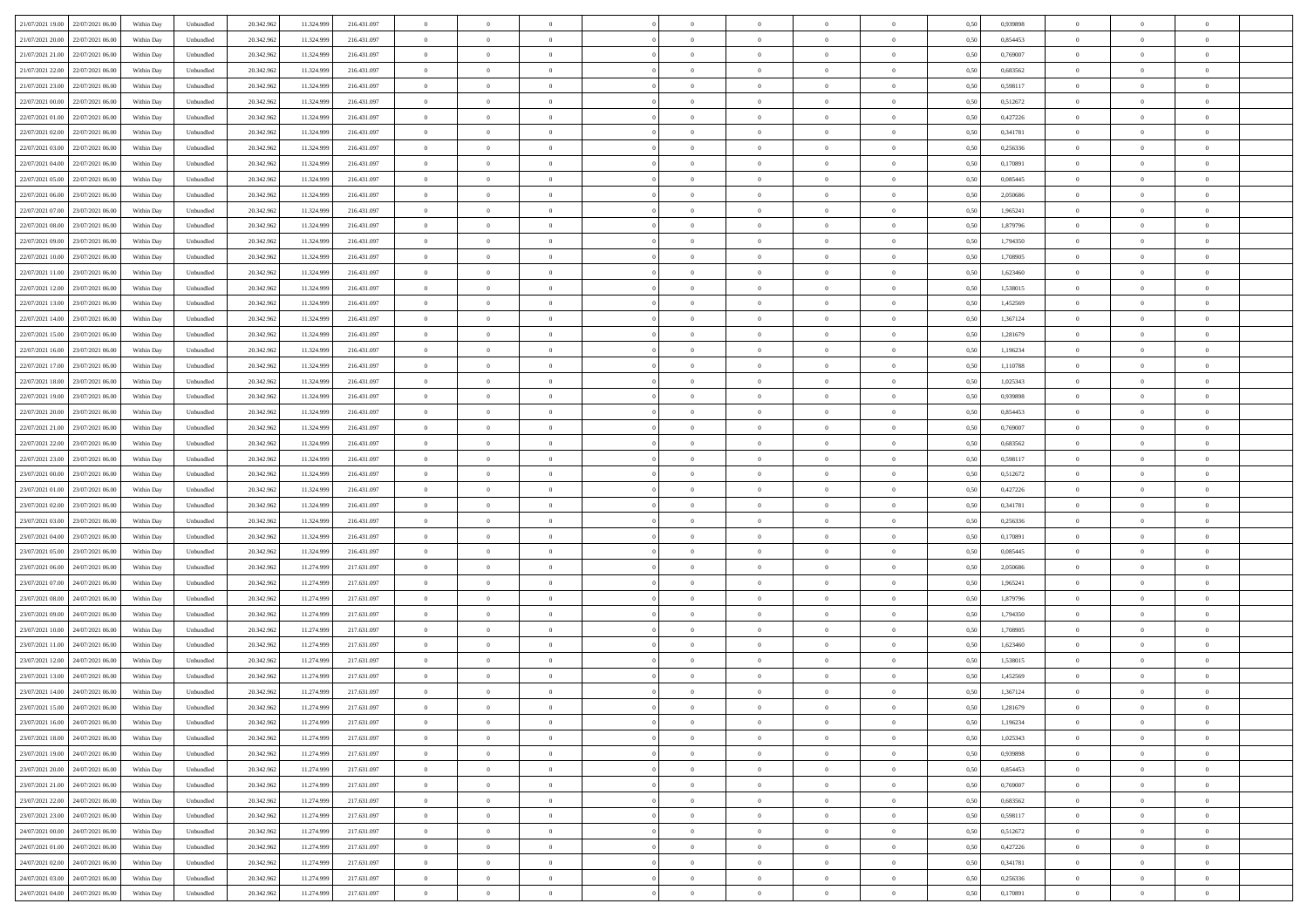| 24/07/2021 05:00 24/07/2021 06:00     | Within Day | Unbundled                   | 20.342.962 | 11.274.999 | 217.631.097 | $\overline{0}$ | $\theta$       |                | $\overline{0}$ | $\theta$       |                | $\theta$       | 0,50 | 0,085445 | $\theta$       | $\theta$       | $\overline{0}$ |  |
|---------------------------------------|------------|-----------------------------|------------|------------|-------------|----------------|----------------|----------------|----------------|----------------|----------------|----------------|------|----------|----------------|----------------|----------------|--|
| 24/07/2021 06:00<br>25/07/2021 06.00  | Within Day | Unbundled                   | 20.342.96  | 11.919.99  | 202.151.097 | $\bf{0}$       | $\overline{0}$ | $\bf{0}$       | $\overline{0}$ | $\bf{0}$       | $\overline{0}$ | $\bf{0}$       | 0,50 | 2,050686 | $\,$ 0 $\,$    | $\bf{0}$       | $\overline{0}$ |  |
| 24/07/2021 07:00<br>25/07/2021 06:00  | Within Day | Unbundled                   | 20.342.962 | 11.919.999 | 202.151.097 | $\overline{0}$ | $\bf{0}$       | $\overline{0}$ | $\bf{0}$       | $\bf{0}$       | $\overline{0}$ | $\bf{0}$       | 0.50 | 1,965241 | $\bf{0}$       | $\overline{0}$ | $\overline{0}$ |  |
| 24/07/2021 08:00<br>25/07/2021 06:00  | Within Day | Unbundled                   | 20.342.96  | 11.919.999 | 202.151.097 | $\overline{0}$ | $\overline{0}$ | $\overline{0}$ | $\theta$       | $\theta$       | $\overline{0}$ | $\bf{0}$       | 0,50 | 1,879796 | $\theta$       | $\theta$       | $\overline{0}$ |  |
| 24/07/2021 09:00<br>25/07/2021 06.00  | Within Day | Unbundled                   | 20.342.96  | 11.919.99  | 202.151.097 | $\bf{0}$       | $\overline{0}$ | $\bf{0}$       | $\overline{0}$ | $\theta$       | $\overline{0}$ | $\bf{0}$       | 0,50 | 1,794350 | $\,$ 0 $\,$    | $\bf{0}$       | $\overline{0}$ |  |
|                                       |            |                             |            |            |             |                |                |                |                |                |                |                |      |          |                |                |                |  |
| 24/07/2021 10:00<br>25/07/2021 06:00  | Within Day | Unbundled                   | 20.342.962 | 11.919.999 | 202.151.097 | $\overline{0}$ | $\overline{0}$ | $\overline{0}$ | $\bf{0}$       | $\overline{0}$ | $\theta$       | $\bf{0}$       | 0.50 | 1,708905 | $\,$ 0 $\,$    | $\theta$       | $\overline{0}$ |  |
| 24/07/2021 11:00<br>25/07/2021 06:00  | Within Day | Unbundled                   | 20.342.96  | 11.919.999 | 202.151.097 | $\overline{0}$ | $\overline{0}$ | $\overline{0}$ | $\overline{0}$ | $\overline{0}$ | $\overline{0}$ | $\bf{0}$       | 0,50 | 1,623460 | $\theta$       | $\theta$       | $\overline{0}$ |  |
| 24/07/2021 12:00<br>25/07/2021 06.00  | Within Day | Unbundled                   | 20.342.96  | 11.919.99  | 202.151.097 | $\bf{0}$       | $\overline{0}$ | $\overline{0}$ | $\overline{0}$ | $\overline{0}$ | $\overline{0}$ | $\bf{0}$       | 0,50 | 1,538015 | $\,$ 0 $\,$    | $\bf{0}$       | $\overline{0}$ |  |
| 24/07/2021 13:00<br>25/07/2021 06:00  | Within Day | Unbundled                   | 20.342.96  | 11.919.999 | 202.151.097 | $\overline{0}$ | $\bf{0}$       | $\overline{0}$ | $\bf{0}$       | $\overline{0}$ | $\overline{0}$ | $\bf{0}$       | 0.50 | 1.452569 | $\bf{0}$       | $\theta$       | $\overline{0}$ |  |
| 24/07/2021 14:00<br>25/07/2021 06:00  | Within Day | Unbundled                   | 20.342.962 | 11.919.999 | 202.151.097 | $\overline{0}$ | $\bf{0}$       | $\overline{0}$ | $\overline{0}$ | $\overline{0}$ | $\overline{0}$ | $\bf{0}$       | 0,50 | 1,367124 | $\,$ 0 $\,$    | $\theta$       | $\overline{0}$ |  |
| 24/07/2021 15:00<br>25/07/2021 06.00  | Within Day | Unbundled                   | 20.342.96  | 11.919.99  | 202.151.097 | $\bf{0}$       | $\overline{0}$ | $\bf{0}$       | $\overline{0}$ | $\bf{0}$       | $\overline{0}$ | $\bf{0}$       | 0,50 | 1,281679 | $\,$ 0 $\,$    | $\bf{0}$       | $\overline{0}$ |  |
| 24/07/2021 16:00<br>25/07/2021 06:00  | Within Day | Unbundled                   | 20.342.962 | 11.919.999 | 202.151.097 | $\overline{0}$ | $\bf{0}$       | $\overline{0}$ | $\bf{0}$       | $\bf{0}$       | $\overline{0}$ | $\bf{0}$       | 0.50 | 1,196234 | $\bf{0}$       | $\overline{0}$ | $\overline{0}$ |  |
|                                       |            |                             |            |            |             |                |                |                |                |                |                |                |      |          |                |                |                |  |
| 24/07/2021 17:00<br>25/07/2021 06:00  | Within Day | Unbundled                   | 20.342.96  | 11.919.999 | 202.151.097 | $\overline{0}$ | $\overline{0}$ | $\overline{0}$ | $\overline{0}$ | $\theta$       | $\overline{0}$ | $\overline{0}$ | 0,50 | 1,110788 | $\,$ 0 $\,$    | $\theta$       | $\overline{0}$ |  |
| 24/07/2021 18:00<br>25/07/2021 06.00  | Within Day | Unbundled                   | 20.342.96  | 11.919.999 | 202.151.097 | $\bf{0}$       | $\overline{0}$ | $\bf{0}$       | $\overline{0}$ | $\theta$       | $\overline{0}$ | $\bf{0}$       | 0,50 | 1,025343 | $\,$ 0 $\,$    | $\bf{0}$       | $\overline{0}$ |  |
| 24/07/2021 19:00<br>25/07/2021 06:00  | Within Day | Unbundled                   | 20.342.962 | 11.919.999 | 202.151.097 | $\overline{0}$ | $\overline{0}$ | $\overline{0}$ | $\bf{0}$       | $\bf{0}$       | $\theta$       | $\bf{0}$       | 0.50 | 0.939898 | $\,$ 0 $\,$    | $\theta$       | $\overline{0}$ |  |
| 24/07/2021 20:00<br>25/07/2021 06:00  | Within Day | Unbundled                   | 20.342.962 | 11.919.999 | 202.151.097 | $\overline{0}$ | $\overline{0}$ | $\overline{0}$ | $\overline{0}$ | $\overline{0}$ | $\overline{0}$ | $\bf{0}$       | 0,50 | 0,854453 | $\theta$       | $\theta$       | $\overline{0}$ |  |
| 24/07/2021 21:00<br>25/07/2021 06.00  | Within Day | Unbundled                   | 20.342.96  | 11.919.99  | 202.151.097 | $\bf{0}$       | $\overline{0}$ | $\overline{0}$ | $\overline{0}$ | $\bf{0}$       | $\overline{0}$ | $\bf{0}$       | 0,50 | 0,769007 | $\,$ 0 $\,$    | $\bf{0}$       | $\overline{0}$ |  |
| 24/07/2021 22:00<br>25/07/2021 06:00  | Within Day | Unbundled                   | 20.342.96  | 11.919.999 | 202.151.097 | $\overline{0}$ | $\bf{0}$       | $\overline{0}$ | $\bf{0}$       | $\overline{0}$ | $\overline{0}$ | $\bf{0}$       | 0.50 | 0.683562 | $\bf{0}$       | $\overline{0}$ | $\overline{0}$ |  |
| 24/07/2021 23:00<br>25/07/2021 06:00  | Within Day | Unbundled                   | 20.342.962 | 11.919.999 | 202.151.097 | $\overline{0}$ | $\overline{0}$ | $\overline{0}$ | $\overline{0}$ | $\overline{0}$ | $\overline{0}$ | $\bf{0}$       | 0,50 | 0,598117 | $\,$ 0 $\,$    | $\theta$       | $\overline{0}$ |  |
|                                       |            |                             |            |            |             |                |                |                |                |                |                |                |      |          |                |                |                |  |
| 25/07/2021 00:00<br>25/07/2021 06.00  | Within Day | Unbundled                   | 20.342.96  | 11.919.99  | 202.151.097 | $\bf{0}$       | $\bf{0}$       | $\bf{0}$       | $\bf{0}$       | $\overline{0}$ | $\overline{0}$ | $\bf{0}$       | 0,50 | 0,512672 | $\,$ 0 $\,$    | $\bf{0}$       | $\overline{0}$ |  |
| 25/07/2021 01:00<br>25/07/2021 06:00  | Within Day | Unbundled                   | 20.342.962 | 11.919.999 | 202.151.097 | $\overline{0}$ | $\bf{0}$       | $\overline{0}$ | $\bf{0}$       | $\bf{0}$       | $\overline{0}$ | $\bf{0}$       | 0.50 | 0,427226 | $\bf{0}$       | $\overline{0}$ | $\overline{0}$ |  |
| 25/07/2021 02:00<br>25/07/2021 06:00  | Within Day | Unbundled                   | 20.342.96  | 11.919.999 | 202.151.097 | $\overline{0}$ | $\overline{0}$ | $\overline{0}$ | $\theta$       | $\theta$       | $\overline{0}$ | $\bf{0}$       | 0,50 | 0,341781 | $\theta$       | $\theta$       | $\overline{0}$ |  |
| 25/07/2021 03:00<br>25/07/2021 06.00  | Within Day | Unbundled                   | 20.342.96  | 11.919.99  | 202.151.097 | $\bf{0}$       | $\overline{0}$ | $\bf{0}$       | $\bf{0}$       | $\,$ 0 $\,$    | $\overline{0}$ | $\bf{0}$       | 0,50 | 0,256336 | $\,$ 0 $\,$    | $\bf{0}$       | $\overline{0}$ |  |
| 25/07/2021 04:00<br>25/07/2021 06:00  | Within Day | Unbundled                   | 20.342.962 | 11.919.999 | 202.151.097 | $\overline{0}$ | $\overline{0}$ | $\overline{0}$ | $\overline{0}$ | $\overline{0}$ | $\Omega$       | $\bf{0}$       | 0.50 | 0,170891 | $\,$ 0 $\,$    | $\theta$       | $\overline{0}$ |  |
| 25/07/2021 05:00<br>25/07/2021 06:00  | Within Day | Unbundled                   | 20.342.962 | 11.919.999 | 202.151.097 | $\overline{0}$ | $\overline{0}$ | $\overline{0}$ | $\overline{0}$ | $\overline{0}$ | $\overline{0}$ | $\bf{0}$       | 0,50 | 0,085445 | $\theta$       | $\theta$       | $\overline{0}$ |  |
| 25/07/2021 06:00<br>26/07/2021 06.00  | Within Day | Unbundled                   | 20.342.96  | 11.919.999 | 202.151.097 | $\bf{0}$       | $\theta$       | $\bf{0}$       | $\overline{0}$ | $\bf{0}$       | $\overline{0}$ | $\bf{0}$       | 0,50 | 2,050686 | $\,$ 0 $\,$    | $\bf{0}$       | $\overline{0}$ |  |
| 25/07/2021 07:00<br>26/07/2021 06:00  | Within Day | Unbundled                   | 20.342.96  | 11.919.999 | 202.151.097 | $\overline{0}$ | $\bf{0}$       | $\overline{0}$ | $\bf{0}$       | $\overline{0}$ | $\overline{0}$ | $\bf{0}$       | 0.50 | 1.965241 | $\bf{0}$       | $\theta$       | $\overline{0}$ |  |
| 25/07/2021 08:00<br>26/07/2021 06:00  | Within Day | Unbundled                   | 20.342.962 | 11.919.999 | 202.151.097 | $\overline{0}$ | $\overline{0}$ | $\overline{0}$ | $\overline{0}$ | $\overline{0}$ | $\overline{0}$ | $\bf{0}$       | 0,50 | 1,879796 | $\theta$       | $\theta$       | $\overline{0}$ |  |
|                                       |            |                             |            |            |             |                |                |                |                |                |                |                |      |          |                |                |                |  |
| 25/07/2021 09:00<br>26/07/2021 06.00  | Within Day | Unbundled                   | 20.342.96  | 11.919.99  | 202.151.097 | $\bf{0}$       | $\bf{0}$       | $\bf{0}$       | $\bf{0}$       | $\overline{0}$ | $\overline{0}$ | $\bf{0}$       | 0,50 | 1,794350 | $\,$ 0 $\,$    | $\bf{0}$       | $\overline{0}$ |  |
| 25/07/2021 11:00<br>26/07/2021 06:00  | Within Day | Unbundled                   | 20.342.962 | 11.919.999 | 202.151.097 | $\overline{0}$ | $\bf{0}$       | $\overline{0}$ | $\bf{0}$       | $\bf{0}$       | $\overline{0}$ | $\bf{0}$       | 0.50 | 1.623460 | $\bf{0}$       | $\overline{0}$ | $\overline{0}$ |  |
| 25/07/2021 12:00<br>26/07/2021 06:00  | Within Day | Unbundled                   | 20.342.96  | 11.919.999 | 202.151.097 | $\overline{0}$ | $\overline{0}$ | $\overline{0}$ | $\overline{0}$ | $\overline{0}$ | $\overline{0}$ | $\bf{0}$       | 0.5( | 1,538015 | $\theta$       | $\theta$       | $\overline{0}$ |  |
| 25/07/2021 13:00<br>26/07/2021 06.00  | Within Day | Unbundled                   | 20.342.96  | 11.919.999 | 202.151.097 | $\bf{0}$       | $\overline{0}$ | $\bf{0}$       | $\overline{0}$ | $\overline{0}$ | $\overline{0}$ | $\bf{0}$       | 0,50 | 1,452569 | $\,$ 0 $\,$    | $\bf{0}$       | $\overline{0}$ |  |
| 25/07/2021 14:00<br>26/07/2021 06:00  | Within Day | Unbundled                   | 20.342.962 | 11.919.999 | 202.151.097 | $\overline{0}$ | $\overline{0}$ | $\overline{0}$ | $\bf{0}$       | $\overline{0}$ | $\Omega$       | $\bf{0}$       | 0.50 | 1.367124 | $\,$ 0 $\,$    | $\theta$       | $\overline{0}$ |  |
| 25/07/2021 15:00<br>26/07/2021 06:00  | Within Dav | Unbundled                   | 20.342.96  | 11.919.999 | 202.151.097 | $\overline{0}$ | $\overline{0}$ | $\overline{0}$ | $\overline{0}$ | $\overline{0}$ | $\overline{0}$ | $\overline{0}$ | 0.5( | 1,281679 | $\theta$       | $\theta$       | $\overline{0}$ |  |
| 25/07/2021 16:00<br>26/07/2021 06.00  | Within Day | Unbundled                   | 20.342.96  | 11.919.99  | 202.151.097 | $\bf{0}$       | $\overline{0}$ | $\bf{0}$       | $\overline{0}$ | $\bf{0}$       | $\overline{0}$ | $\bf{0}$       | 0,50 | 1,196234 | $\,$ 0 $\,$    | $\bf{0}$       | $\overline{0}$ |  |
| 25/07/2021 17:00<br>26/07/2021 06:00  | Within Day | Unbundled                   | 20.342.96  | 11.919.999 | 202.151.097 | $\overline{0}$ | $\bf{0}$       | $\overline{0}$ | $\bf{0}$       | $\overline{0}$ | $\overline{0}$ | $\bf{0}$       | 0.50 | 1.110788 | $\bf{0}$       | $\overline{0}$ | $\overline{0}$ |  |
| 25/07/2021 18:00<br>26/07/2021 06:00  | Within Dav | Unbundled                   | 20.342.96  | 11.919.999 | 202.151.097 | $\overline{0}$ | $\overline{0}$ | $\overline{0}$ | $\overline{0}$ | $\overline{0}$ | $\overline{0}$ | $\overline{0}$ | 0.50 | 1,025343 | $\theta$       | $\theta$       | $\overline{0}$ |  |
|                                       |            |                             |            |            |             |                |                |                |                |                |                |                |      |          |                |                |                |  |
| 25/07/2021 19:00<br>26/07/2021 06.00  | Within Day | Unbundled                   | 20.342.96  | 11.919.99  | 202.151.097 | $\bf{0}$       | $\bf{0}$       | $\bf{0}$       | $\bf{0}$       | $\overline{0}$ | $\overline{0}$ | $\bf{0}$       | 0,50 | 0,939898 | $\,$ 0 $\,$    | $\bf{0}$       | $\overline{0}$ |  |
| 25/07/2021 20:00<br>26/07/2021 06:00  | Within Day | Unbundled                   | 20.342.962 | 11.919.999 | 202.151.097 | $\overline{0}$ | $\bf{0}$       | $\overline{0}$ | $\bf{0}$       | $\bf{0}$       | $\overline{0}$ | $\bf{0}$       | 0.50 | 0.854453 | $\bf{0}$       | $\overline{0}$ | $\overline{0}$ |  |
| 25/07/2021 21:00<br>26/07/2021 06:00  | Within Dav | Unbundled                   | 20.342.96  | 11.919.999 | 202.151.097 | $\overline{0}$ | $\overline{0}$ | $\overline{0}$ | $\overline{0}$ | $\overline{0}$ | $\overline{0}$ | $\bf{0}$       | 0.5( | 0,769007 | $\theta$       | $\theta$       | $\overline{0}$ |  |
| 25/07/2021 22.00<br>26/07/2021 06.00  | Within Day | Unbundled                   | 20.342.96  | 11.919.99  | 202.151.097 | $\bf{0}$       | $\overline{0}$ | $\bf{0}$       | $\overline{0}$ | $\overline{0}$ | $\overline{0}$ | $\bf{0}$       | 0,50 | 0,683562 | $\,$ 0 $\,$    | $\bf{0}$       | $\overline{0}$ |  |
| 25/07/2021 23:00<br>26/07/2021 06:00  | Within Day | Unbundled                   | 20.342.962 | 11.919.999 | 202.151.097 | $\overline{0}$ | $\overline{0}$ | $\overline{0}$ | $\overline{0}$ | $\overline{0}$ | $\theta$       | $\bf{0}$       | 0.50 | 0.598117 | $\bf{0}$       | $\theta$       | $\overline{0}$ |  |
| 26/07/2021 00:00<br>26/07/2021 06:00  | Within Dav | Unbundled                   | 20.342.96  | 11.919.999 | 202.151.097 | $\overline{0}$ | $\overline{0}$ | $\Omega$       | $\overline{0}$ | $\theta$       | $\Omega$       | $\overline{0}$ | 0.5( | 0,512672 | $\theta$       | $\theta$       | $\overline{0}$ |  |
| 26/07/2021 01:00<br>26/07/2021 06.00  | Within Day | Unbundled                   | 20.342.96  | 11.919.999 | 202.151.097 | $\bf{0}$       | $\bf{0}$       | $\bf{0}$       | $\bf{0}$       | $\bf{0}$       | $\overline{0}$ | $\bf{0}$       | 0,50 | 0,427226 | $\,$ 0 $\,$    | $\bf{0}$       | $\overline{0}$ |  |
| $26/07/2021$ 02.00 $26/07/2021$ 06.00 | Within Day | $\ensuremath{\mathsf{Unb}}$ | 20.342.962 | 11.919.999 | 202.151.097 | $\overline{0}$ | $\Omega$       |                | $\overline{0}$ |                |                |                | 0,50 | 0,341781 | $\bf{0}$       | $\overline{0}$ |                |  |
|                                       |            |                             |            |            |             |                |                |                |                |                |                |                |      |          |                |                |                |  |
| 26/07/2021 03:00 26/07/2021 06:00     | Within Day | Unbundled                   | 20.342.962 | 11.919.999 | 202.151.097 | $\overline{0}$ | $\theta$       | $\Omega$       | $\theta$       | $\overline{0}$ | $\overline{0}$ | $\bf{0}$       | 0,50 | 0,256336 | $\theta$       | $\theta$       | $\overline{0}$ |  |
| 26/07/2021 04:00<br>26/07/2021 06:00  | Within Day | Unbundled                   | 20.342.96  | 11.919.999 | 202.151.097 | $\overline{0}$ | $\bf{0}$       | $\overline{0}$ | $\overline{0}$ | $\bf{0}$       | $\overline{0}$ | $\bf{0}$       | 0,50 | 0,170891 | $\bf{0}$       | $\overline{0}$ | $\bf{0}$       |  |
| 26/07/2021 05:00<br>26/07/2021 06:00  | Within Day | Unbundled                   | 20.342.962 | 11.919.999 | 202.151.097 | $\overline{0}$ | $\bf{0}$       | $\overline{0}$ | $\overline{0}$ | $\overline{0}$ | $\overline{0}$ | $\,$ 0 $\,$    | 0.50 | 0.085445 | $\overline{0}$ | $\bf{0}$       | $\,$ 0 $\,$    |  |
| 26/07/2021 06:00 27/07/2021 06:00     | Within Day | Unbundled                   | 20.342.962 | 11.924.999 | 202.031.097 | $\overline{0}$ | $\overline{0}$ | $\overline{0}$ | $\overline{0}$ | $\overline{0}$ | $\overline{0}$ | $\bf{0}$       | 0,50 | 2,050686 | $\theta$       | $\theta$       | $\overline{0}$ |  |
| 26/07/2021 07:00<br>27/07/2021 06:00  | Within Day | Unbundled                   | 20.342.962 | 11.924.999 | 202.031.097 | $\overline{0}$ | $\bf{0}$       | $\overline{0}$ | $\bf{0}$       | $\overline{0}$ | $\overline{0}$ | $\bf{0}$       | 0,50 | 1,965241 | $\bf{0}$       | $\bf{0}$       | $\overline{0}$ |  |
| 26/07/2021 08:00<br>27/07/2021 06:00  | Within Day | Unbundled                   | 20.342.962 | 11.924.999 | 202.031.097 | $\overline{0}$ | $\bf{0}$       | $\overline{0}$ | $\overline{0}$ | $\overline{0}$ | $\overline{0}$ | $\bf{0}$       | 0.50 | 1.879796 | $\,$ 0 $\,$    | $\theta$       | $\,$ 0         |  |
| 26/07/2021 09:00 27/07/2021 06:00     | Within Dav | Unbundled                   | 20.342.962 | 11.924.999 | 202.031.097 | $\overline{0}$ | $\overline{0}$ | $\overline{0}$ | $\overline{0}$ | $\overline{0}$ | $\overline{0}$ | $\bf{0}$       | 0.50 | 1,794350 | $\overline{0}$ | $\theta$       | $\overline{0}$ |  |
| 27/07/2021 06:00<br>26/07/2021 10:00  | Within Day | Unbundled                   | 20.342.96  | 11.924.999 | 202.031.097 | $\overline{0}$ | $\overline{0}$ | $\overline{0}$ | $\overline{0}$ | $\bf{0}$       | $\overline{0}$ | $\bf{0}$       | 0,50 | 1,708905 | $\bf{0}$       | $\overline{0}$ | $\overline{0}$ |  |
|                                       |            |                             |            |            |             |                |                |                |                |                |                |                |      |          |                |                |                |  |
| 26/07/2021 11:00 27/07/2021 06:00     | Within Day | Unbundled                   | 20.342.962 | 11.924.999 | 202.031.097 | $\overline{0}$ | $\overline{0}$ | $\overline{0}$ | $\overline{0}$ | $\bf{0}$       | $\overline{0}$ | $\bf{0}$       | 0.50 | 1.623460 | $\overline{0}$ | $\,$ 0 $\,$    | $\,$ 0         |  |
| 26/07/2021 12:00 27/07/2021 06:00     | Within Dav | Unbundled                   | 20.342.962 | 11.924.999 | 202.031.097 | $\overline{0}$ | $\overline{0}$ | $\overline{0}$ | $\overline{0}$ | $\overline{0}$ | $\overline{0}$ | $\bf{0}$       | 0,50 | 1,538015 | $\overline{0}$ | $\theta$       | $\overline{0}$ |  |
| 26/07/2021 13:00<br>27/07/2021 06:00  | Within Day | Unbundled                   | 20.342.96  | 11.924.999 | 202.031.097 | $\overline{0}$ | $\bf{0}$       | $\overline{0}$ | $\bf{0}$       | $\overline{0}$ | $\bf{0}$       | $\bf{0}$       | 0,50 | 1,452569 | $\bf{0}$       | $\bf{0}$       | $\overline{0}$ |  |
| 26/07/2021 14:00 27/07/2021 06:00     | Within Day | Unbundled                   | 20.342.962 | 11.924.999 | 202.031.097 | $\overline{0}$ | $\bf{0}$       | $\overline{0}$ | $\overline{0}$ | $\,$ 0 $\,$    | $\overline{0}$ | $\bf{0}$       | 0,50 | 1,367124 | $\overline{0}$ | $\,$ 0 $\,$    | $\,$ 0 $\,$    |  |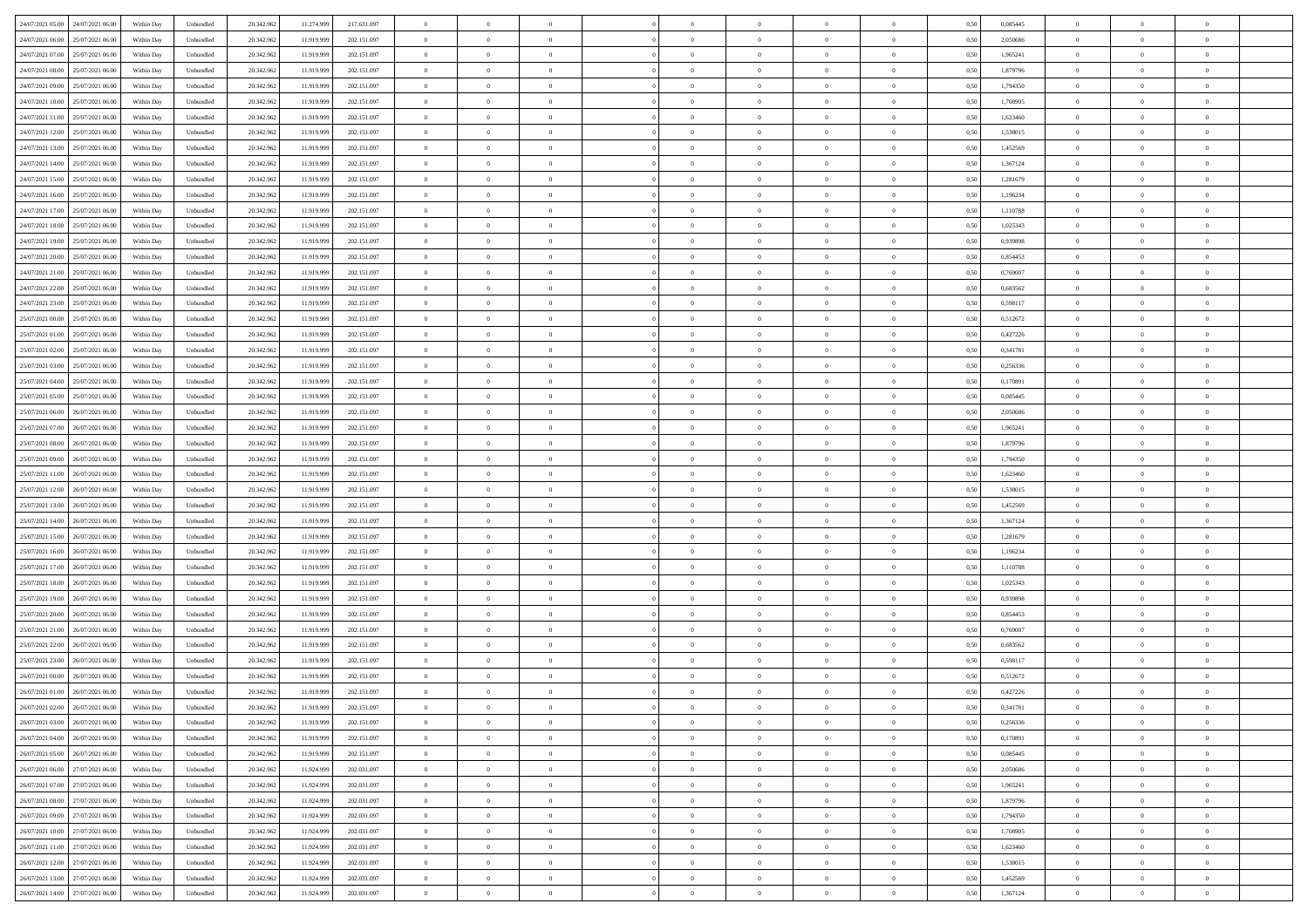|                                      |            |                             |            |            |             | $\overline{0}$ | $\theta$       |                | $\overline{0}$ | $\theta$       |                | $\theta$       |      |          | $\theta$       | $\theta$       | $\overline{0}$ |  |
|--------------------------------------|------------|-----------------------------|------------|------------|-------------|----------------|----------------|----------------|----------------|----------------|----------------|----------------|------|----------|----------------|----------------|----------------|--|
| 26/07/2021 15:00 27/07/2021 06:00    | Within Day | Unbundled                   | 20.342.962 | 11.924.999 | 202.031.097 |                |                |                |                |                |                |                | 0,50 | 1,281679 |                |                |                |  |
| 26/07/2021 16:00<br>27/07/2021 06.00 | Within Day | Unbundled                   | 20.342.96  | 11.924.99  | 202.031.097 | $\bf{0}$       | $\overline{0}$ | $\bf{0}$       | $\overline{0}$ | $\overline{0}$ | $\overline{0}$ | $\bf{0}$       | 0,50 | 1,196234 | $\,$ 0 $\,$    | $\bf{0}$       | $\overline{0}$ |  |
| 26/07/2021 17:00<br>27/07/2021 06:00 | Within Day | Unbundled                   | 20.342.962 | 11.924.999 | 202.031.097 | $\overline{0}$ | $\bf{0}$       | $\overline{0}$ | $\bf{0}$       | $\bf{0}$       | $\overline{0}$ | $\bf{0}$       | 0.50 | 1.110788 | $\bf{0}$       | $\overline{0}$ | $\overline{0}$ |  |
| 26/07/2021 18:00<br>27/07/2021 06:00 | Within Day | Unbundled                   | 20.342.96  | 11.924.999 | 202.031.097 | $\overline{0}$ | $\overline{0}$ | $\overline{0}$ | $\theta$       | $\theta$       | $\overline{0}$ | $\bf{0}$       | 0,50 | 1,025343 | $\theta$       | $\theta$       | $\overline{0}$ |  |
|                                      |            |                             |            |            |             |                |                |                |                |                |                |                |      |          |                |                |                |  |
| 26/07/2021 19:00<br>27/07/2021 06.00 | Within Day | Unbundled                   | 20.342.96  | 11.924.99  | 202.031.097 | $\overline{0}$ | $\overline{0}$ | $\bf{0}$       | $\overline{0}$ | $\theta$       | $\overline{0}$ | $\bf{0}$       | 0,50 | 0,939898 | $\,$ 0 $\,$    | $\bf{0}$       | $\overline{0}$ |  |
| 26/07/2021 20:00<br>27/07/2021 06:00 | Within Day | Unbundled                   | 20.342.962 | 11.924.999 | 202.031.097 | $\overline{0}$ | $\overline{0}$ | $\overline{0}$ | $\overline{0}$ | $\overline{0}$ | $\theta$       | $\bf{0}$       | 0.50 | 0.854453 | $\,$ 0 $\,$    | $\theta$       | $\overline{0}$ |  |
| 26/07/2021 21:00<br>27/07/2021 06:00 | Within Day | Unbundled                   | 20.342.96  | 11.924.999 | 202.031.097 | $\overline{0}$ | $\overline{0}$ | $\overline{0}$ | $\overline{0}$ | $\overline{0}$ | $\overline{0}$ | $\bf{0}$       | 0,50 | 0,769007 | $\theta$       | $\theta$       | $\overline{0}$ |  |
| 26/07/2021 22.00<br>27/07/2021 06.00 | Within Day | Unbundled                   | 20.342.96  | 11.924.99  | 202.031.097 | $\bf{0}$       | $\overline{0}$ | $\bf{0}$       | $\overline{0}$ | $\overline{0}$ | $\overline{0}$ | $\bf{0}$       | 0,50 | 0,683562 | $\,$ 0 $\,$    | $\bf{0}$       | $\overline{0}$ |  |
|                                      |            |                             |            |            |             |                |                |                |                |                |                |                |      |          |                |                |                |  |
| 26/07/2021 23:00<br>27/07/2021 06:00 | Within Day | Unbundled                   | 20.342.96  | 11.924.999 | 202.031.097 | $\overline{0}$ | $\bf{0}$       | $\overline{0}$ | $\bf{0}$       | $\overline{0}$ | $\overline{0}$ | $\bf{0}$       | 0.50 | 0.598117 | $\bf{0}$       | $\overline{0}$ | $\overline{0}$ |  |
| 27/07/2021 00:00<br>27/07/2021 06:00 | Within Day | Unbundled                   | 20.342.962 | 11.924.999 | 202.031.097 | $\overline{0}$ | $\bf{0}$       | $\overline{0}$ | $\overline{0}$ | $\overline{0}$ | $\overline{0}$ | $\bf{0}$       | 0,50 | 0,512672 | $\,$ 0 $\,$    | $\theta$       | $\overline{0}$ |  |
| 27/07/2021 01:00<br>27/07/2021 06.00 | Within Day | Unbundled                   | 20.342.96  | 11.924.999 | 202.031.097 | $\bf{0}$       | $\overline{0}$ | $\bf{0}$       | $\overline{0}$ | $\bf{0}$       | $\overline{0}$ | $\bf{0}$       | 0,50 | 0,427226 | $\,$ 0 $\,$    | $\bf{0}$       | $\overline{0}$ |  |
| 27/07/2021 02:00<br>27/07/2021 06:00 | Within Day | Unbundled                   | 20.342.962 | 11.924.999 | 202.031.097 | $\overline{0}$ | $\bf{0}$       | $\overline{0}$ | $\bf{0}$       | $\bf{0}$       | $\overline{0}$ | $\bf{0}$       | 0.50 | 0.341781 | $\bf{0}$       | $\overline{0}$ | $\bf{0}$       |  |
| 27/07/2021 03:00<br>27/07/2021 06:00 | Within Day | Unbundled                   | 20.342.96  | 11.924.999 | 202.031.097 | $\overline{0}$ | $\overline{0}$ | $\overline{0}$ | $\overline{0}$ | $\theta$       | $\overline{0}$ | $\overline{0}$ | 0,50 | 0,256336 | $\theta$       | $\theta$       | $\overline{0}$ |  |
|                                      |            |                             |            |            |             |                |                |                |                |                |                |                |      |          |                |                |                |  |
| 27/07/2021 04:00<br>27/07/2021 06.00 | Within Day | Unbundled                   | 20.342.96  | 11.924.99  | 202.031.097 | $\bf{0}$       | $\theta$       | $\bf{0}$       | $\overline{0}$ | $\theta$       | $\overline{0}$ | $\bf{0}$       | 0,50 | 0,170891 | $\,$ 0 $\,$    | $\bf{0}$       | $\overline{0}$ |  |
| 27/07/2021 05:00<br>27/07/2021 06:00 | Within Day | Unbundled                   | 20.342.962 | 11.924.999 | 202.031.097 | $\overline{0}$ | $\overline{0}$ | $\overline{0}$ | $\bf{0}$       | $\overline{0}$ | $\theta$       | $\bf{0}$       | 0.50 | 0.085445 | $\theta$       | $\theta$       | $\overline{0}$ |  |
| 27/07/2021 06:00<br>28/07/2021 06:00 | Within Day | Unbundled                   | 20.342.962 | 11.935.000 | 201.791.097 | $\overline{0}$ | $\overline{0}$ | $\overline{0}$ | $\overline{0}$ | $\overline{0}$ | $\overline{0}$ | $\bf{0}$       | 0,50 | 2,050686 | $\theta$       | $\theta$       | $\overline{0}$ |  |
| 27/07/2021 07:00<br>28/07/2021 06.00 | Within Day | Unbundled                   | 20.342.96  | 11.935.00  | 201.791.097 | $\bf{0}$       | $\overline{0}$ | $\bf{0}$       | $\overline{0}$ | $\bf{0}$       | $\overline{0}$ | $\bf{0}$       | 0,50 | 1,965241 | $\,$ 0 $\,$    | $\bf{0}$       | $\overline{0}$ |  |
|                                      |            |                             |            |            |             |                |                |                |                |                |                |                |      |          |                |                |                |  |
| 27/07/2021 08:00<br>28/07/2021 06:00 | Within Day | Unbundled                   | 20.342.96  | 11.935.00  | 201.791.097 | $\overline{0}$ | $\bf{0}$       | $\overline{0}$ | $\bf{0}$       | $\overline{0}$ | $\overline{0}$ | $\bf{0}$       | 0.50 | 1.879796 | $\bf{0}$       | $\overline{0}$ | $\overline{0}$ |  |
| 27/07/2021 09:00<br>28/07/2021 06:00 | Within Day | Unbundled                   | 20.342.962 | 11.935.000 | 201.791.097 | $\overline{0}$ | $\overline{0}$ | $\overline{0}$ | $\overline{0}$ | $\overline{0}$ | $\overline{0}$ | $\bf{0}$       | 0,50 | 1,794350 | $\,$ 0 $\,$    | $\theta$       | $\overline{0}$ |  |
| 27/07/2021 10:00<br>28/07/2021 06:00 | Within Day | Unbundled                   | 20.342.96  | 11.935.00  | 201.791.097 | $\bf{0}$       | $\bf{0}$       | $\bf{0}$       | $\bf{0}$       | $\overline{0}$ | $\overline{0}$ | $\bf{0}$       | 0,50 | 1,708905 | $\,$ 0 $\,$    | $\bf{0}$       | $\overline{0}$ |  |
| 27/07/2021 11:00<br>28/07/2021 06:00 | Within Day | Unbundled                   | 20.342.962 | 11.935,000 | 201.791.097 | $\overline{0}$ | $\bf{0}$       | $\overline{0}$ | $\bf{0}$       | $\bf{0}$       | $\overline{0}$ | $\bf{0}$       | 0.50 | 1.623460 | $\bf{0}$       | $\overline{0}$ | $\bf{0}$       |  |
| 27/07/2021 12:00<br>28/07/2021 06:00 | Within Day | Unbundled                   | 20.342.96  | 11.935.000 | 201.791.097 | $\overline{0}$ | $\overline{0}$ | $\overline{0}$ | $\theta$       | $\theta$       | $\overline{0}$ | $\bf{0}$       | 0,50 | 1,538015 | $\theta$       | $\theta$       | $\overline{0}$ |  |
|                                      |            |                             |            |            |             |                | $\overline{0}$ |                |                | $\,$ 0 $\,$    |                |                |      |          |                |                | $\overline{0}$ |  |
| 27/07/2021 13:00<br>28/07/2021 06:00 | Within Day | Unbundled                   | 20.342.96  | 11.935.00  | 201.791.097 | $\bf{0}$       |                | $\bf{0}$       | $\overline{0}$ |                | $\overline{0}$ | $\bf{0}$       | 0,50 | 1,452569 | $\,$ 0 $\,$    | $\bf{0}$       |                |  |
| 27/07/2021 14:00<br>28/07/2021 06:00 | Within Day | Unbundled                   | 20.342.962 | 11.935.000 | 201.791.097 | $\overline{0}$ | $\overline{0}$ | $\overline{0}$ | $\overline{0}$ | $\overline{0}$ | $\theta$       | $\bf{0}$       | 0.50 | 1.367124 | $\,$ 0 $\,$    | $\theta$       | $\overline{0}$ |  |
| 27/07/2021 15:00<br>28/07/2021 06:00 | Within Day | Unbundled                   | 20.342.962 | 11.935.000 | 201.791.097 | $\overline{0}$ | $\overline{0}$ | $\overline{0}$ | $\overline{0}$ | $\theta$       | $\overline{0}$ | $\bf{0}$       | 0,50 | 1,281679 | $\theta$       | $\theta$       | $\overline{0}$ |  |
| 27/07/2021 16:00<br>28/07/2021 06:00 | Within Day | Unbundled                   | 20.342.96  | 11.935.00  | 201.791.097 | $\bf{0}$       | $\theta$       | $\bf{0}$       | $\overline{0}$ | $\theta$       | $\overline{0}$ | $\bf{0}$       | 0,50 | 1,196234 | $\,$ 0 $\,$    | $\bf{0}$       | $\overline{0}$ |  |
| 27/07/2021 17:00<br>28/07/2021 06:00 | Within Day | Unbundled                   | 20.342.96  | 11.935.00  | 201.791.097 | $\overline{0}$ | $\bf{0}$       | $\overline{0}$ | $\bf{0}$       | $\overline{0}$ | $\overline{0}$ | $\bf{0}$       | 0.50 | 1.110788 | $\bf{0}$       | $\overline{0}$ | $\overline{0}$ |  |
| 27/07/2021 18:00<br>28/07/2021 06:00 | Within Day | Unbundled                   | 20.342.962 | 11.935.000 | 201.791.097 | $\overline{0}$ | $\overline{0}$ | $\overline{0}$ | $\overline{0}$ | $\overline{0}$ | $\overline{0}$ | $\bf{0}$       | 0,50 | 1,025343 | $\theta$       | $\theta$       | $\overline{0}$ |  |
|                                      |            |                             |            |            |             |                |                |                |                |                |                |                |      |          |                |                |                |  |
| 27/07/2021 19:00<br>28/07/2021 06:00 | Within Day | Unbundled                   | 20.342.96  | 11.935.000 | 201.791.097 | $\bf{0}$       | $\bf{0}$       | $\bf{0}$       | $\bf{0}$       | $\overline{0}$ | $\overline{0}$ | $\bf{0}$       | 0,50 | 0,939898 | $\,$ 0 $\,$    | $\bf{0}$       | $\overline{0}$ |  |
| 27/07/2021 20:00<br>28/07/2021 06:00 | Within Day | Unbundled                   | 20.342.962 | 11.935.00  | 201.791.097 | $\overline{0}$ | $\bf{0}$       | $\overline{0}$ | $\bf{0}$       | $\bf{0}$       | $\overline{0}$ | $\bf{0}$       | 0.50 | 0.854453 | $\bf{0}$       | $\overline{0}$ | $\bf{0}$       |  |
| 27/07/2021 21:00<br>28/07/2021 06:00 | Within Day | Unbundled                   | 20.342.96  | 11.935,000 | 201.791.097 | $\overline{0}$ | $\overline{0}$ | $\overline{0}$ | $\overline{0}$ | $\overline{0}$ | $\overline{0}$ | $\bf{0}$       | 0.5( | 0.769007 | $\theta$       | $\theta$       | $\overline{0}$ |  |
| 27/07/2021 22.00<br>28/07/2021 06:00 | Within Day | Unbundled                   | 20.342.96  | 11.935.00  | 201.791.097 | $\bf{0}$       | $\overline{0}$ | $\bf{0}$       | $\overline{0}$ | $\overline{0}$ | $\overline{0}$ | $\bf{0}$       | 0,50 | 0,683562 | $\,$ 0 $\,$    | $\bf{0}$       | $\overline{0}$ |  |
| 27/07/2021 23:00<br>28/07/2021 06:00 | Within Day | Unbundled                   | 20.342.962 | 11.935.00  | 201.791.097 | $\overline{0}$ | $\overline{0}$ | $\overline{0}$ | $\bf{0}$       | $\overline{0}$ | $\Omega$       | $\bf{0}$       | 0.50 | 0.598117 | $\,$ 0 $\,$    | $\theta$       | $\overline{0}$ |  |
|                                      |            |                             |            |            |             |                |                |                |                |                |                |                |      |          |                |                |                |  |
| 28/07/2021 00:00<br>28/07/2021 06:00 | Within Dav | Unbundled                   | 20.342.96  | 11.935.000 | 201.791.097 | $\overline{0}$ | $\overline{0}$ | $\overline{0}$ | $\overline{0}$ | $\overline{0}$ | $\overline{0}$ | $\overline{0}$ | 0.5( | 0,512672 | $\theta$       | $\theta$       | $\overline{0}$ |  |
| 28/07/2021 01:00<br>28/07/2021 06:00 | Within Day | Unbundled                   | 20.342.96  | 11.935.00  | 201.791.097 | $\bf{0}$       | $\overline{0}$ | $\bf{0}$       | $\overline{0}$ | $\bf{0}$       | $\overline{0}$ | $\bf{0}$       | 0,50 | 0,427226 | $\,$ 0 $\,$    | $\bf{0}$       | $\overline{0}$ |  |
| 28/07/2021 02:00<br>28/07/2021 06:00 | Within Day | Unbundled                   | 20.342.96  | 11.935.000 | 201.791.097 | $\overline{0}$ | $\bf{0}$       | $\overline{0}$ | $\bf{0}$       | $\overline{0}$ | $\overline{0}$ | $\bf{0}$       | 0.50 | 0.341781 | $\bf{0}$       | $\overline{0}$ | $\overline{0}$ |  |
| 28/07/2021 03:00<br>28/07/2021 06:00 | Within Dav | Unbundled                   | 20.342.96  | 11.935.000 | 201.791.097 | $\overline{0}$ | $\overline{0}$ | $\overline{0}$ | $\overline{0}$ | $\overline{0}$ | $\overline{0}$ | $\overline{0}$ | 0.50 | 0,256336 | $\theta$       | $\theta$       | $\overline{0}$ |  |
| 28/07/2021 04:00<br>28/07/2021 06:00 | Within Day | Unbundled                   | 20.342.96  | 11.935.00  | 201.791.097 | $\bf{0}$       | $\bf{0}$       | $\bf{0}$       | $\bf{0}$       | $\overline{0}$ | $\overline{0}$ | $\bf{0}$       | 0,50 | 0,170891 | $\,$ 0 $\,$    | $\bf{0}$       | $\overline{0}$ |  |
|                                      |            |                             |            |            |             |                |                |                |                |                |                |                |      |          |                |                |                |  |
| 28/07/2021 05:00<br>28/07/2021 06:00 | Within Day | Unbundled                   | 20.342.962 | 11.935,000 | 201.791.097 | $\overline{0}$ | $\bf{0}$       | $\overline{0}$ | $\bf{0}$       | $\bf{0}$       | $\overline{0}$ | $\bf{0}$       | 0.50 | 0.085445 | $\bf{0}$       | $\overline{0}$ | $\bf{0}$       |  |
| 28/07/2021 06:00<br>29/07/2021 06:00 | Within Dav | Unbundled                   | 20.342.96  | 12.374.999 | 191.231.097 | $\overline{0}$ | $\overline{0}$ | $\overline{0}$ | $\overline{0}$ | $\overline{0}$ | $\overline{0}$ | $\bf{0}$       | 0.50 | 2.050686 | $\theta$       | $\theta$       | $\overline{0}$ |  |
| 28/07/2021 07:00<br>29/07/2021 06.00 | Within Day | Unbundled                   | 20.342.96  | 12.374.999 | 191.231.097 | $\bf{0}$       | $\overline{0}$ | $\bf{0}$       | $\bf{0}$       | $\overline{0}$ | $\overline{0}$ | $\bf{0}$       | 0,50 | 1,965241 | $\,$ 0 $\,$    | $\bf{0}$       | $\overline{0}$ |  |
| 28/07/2021 10:00<br>29/07/2021 06:00 | Within Day | Unbundled                   | 20.342.962 | 12.374.999 | 191.231.097 | $\overline{0}$ | $\overline{0}$ | $\overline{0}$ | $\overline{0}$ | $\overline{0}$ | $\Omega$       | $\bf{0}$       | 0.50 | 1,708905 | $\bf{0}$       | $\theta$       | $\overline{0}$ |  |
| 28/07/2021 11:00<br>29/07/2021 06:00 | Within Dav | Unbundled                   | 20.342.96  | 12.374.999 | 191.231.097 | $\overline{0}$ | $\overline{0}$ | $\Omega$       | $\overline{0}$ | $\theta$       | $\Omega$       | $\overline{0}$ | 0.5( | 1,623460 | $\theta$       | $\theta$       | $\overline{0}$ |  |
|                                      |            |                             |            |            |             |                |                |                |                |                |                |                |      |          |                |                |                |  |
| 28/07/2021 12:00<br>29/07/2021 06.00 | Within Day | Unbundled                   | 20.342.96  | 12.374.999 | 191.231.097 | $\bf{0}$       | $\bf{0}$       | $\bf{0}$       | $\bf{0}$       | $\bf{0}$       | $\overline{0}$ | $\bf{0}$       | 0,50 | 1,538015 | $\,$ 0 $\,$    | $\bf{0}$       | $\overline{0}$ |  |
| 28/07/2021 13:00 29/07/2021 06:00    | Within Day | $\ensuremath{\mathsf{Unb}}$ | 20.342.962 | 12.374.999 | 191.231.097 | $\bf{0}$       | $\theta$       |                | $\overline{0}$ |                |                |                | 0,50 | 1,452569 | $\bf{0}$       | $\overline{0}$ |                |  |
| 28/07/2021 14:00 29/07/2021 06:00    | Within Day | Unbundled                   | 20.342.962 | 12.374.999 | 191.231.097 | $\overline{0}$ | $\theta$       | $\Omega$       | $\theta$       | $\overline{0}$ | $\overline{0}$ | $\bf{0}$       | 0,50 | 1,367124 | $\theta$       | $\theta$       | $\overline{0}$ |  |
| 28/07/2021 15:00<br>29/07/2021 06.00 | Within Day | Unbundled                   | 20.342.96  | 12.374.999 | 191.231.097 | $\overline{0}$ | $\bf{0}$       | $\overline{0}$ | $\overline{0}$ | $\bf{0}$       | $\overline{0}$ | $\bf{0}$       | 0,50 | 1,281679 | $\bf{0}$       | $\overline{0}$ | $\bf{0}$       |  |
| 28/07/2021 16:00 29/07/2021 06:00    | Within Day | Unbundled                   | 20.342.962 | 12.374.999 | 191.231.097 | $\overline{0}$ | $\bf{0}$       | $\overline{0}$ | $\overline{0}$ | $\mathbf{0}$   | $\overline{0}$ | $\,$ 0 $\,$    | 0.50 | 1.196234 | $\overline{0}$ | $\bf{0}$       | $\,$ 0 $\,$    |  |
|                                      |            |                             |            |            |             |                |                |                |                |                |                |                |      |          |                |                |                |  |
| 28/07/2021 17:00 29/07/2021 06:00    | Within Day | Unbundled                   | 20.342.962 | 12.374.999 | 191.231.097 | $\overline{0}$ | $\overline{0}$ | $\overline{0}$ | $\overline{0}$ | $\overline{0}$ | $\overline{0}$ | $\bf{0}$       | 0,50 | 1,110788 | $\theta$       | $\theta$       | $\overline{0}$ |  |
| 28/07/2021 18:00<br>29/07/2021 06.00 | Within Day | Unbundled                   | 20.342.962 | 12.374.999 | 191.231.097 | $\overline{0}$ | $\bf{0}$       | $\overline{0}$ | $\bf{0}$       | $\overline{0}$ | $\bf{0}$       | $\bf{0}$       | 0,50 | 1,025343 | $\bf{0}$       | $\bf{0}$       | $\overline{0}$ |  |
| 29/07/2021 06:00<br>28/07/2021 19:00 | Within Day | Unbundled                   | 20.342.962 | 12.374.999 | 191.231.097 | $\overline{0}$ | $\bf{0}$       | $\overline{0}$ | $\overline{0}$ | $\overline{0}$ | $\overline{0}$ | $\bf{0}$       | 0.50 | 0.939898 | $\,$ 0 $\,$    | $\theta$       | $\,$ 0         |  |
| 28/07/2021 20:00<br>29/07/2021 06:00 | Within Dav | Unbundled                   | 20.342.962 | 12.374.999 | 191.231.097 | $\overline{0}$ | $\overline{0}$ | $\overline{0}$ | $\overline{0}$ | $\overline{0}$ | $\overline{0}$ | $\bf{0}$       | 0.50 | 0,854453 | $\overline{0}$ | $\theta$       | $\overline{0}$ |  |
| 29/07/2021 06:00<br>28/07/2021 21:00 | Within Day | Unbundled                   | 20.342.96  | 12.374.999 | 191.231.097 | $\overline{0}$ | $\overline{0}$ | $\overline{0}$ | $\overline{0}$ | $\overline{0}$ | $\overline{0}$ | $\bf{0}$       | 0,50 | 0,769007 | $\bf{0}$       | $\overline{0}$ | $\overline{0}$ |  |
|                                      |            |                             |            |            |             |                |                |                |                |                |                |                |      |          |                |                |                |  |
| 28/07/2021 22:00<br>29/07/2021 06:00 | Within Day | Unbundled                   | 20.342.96  | 12.374.999 | 191.231.097 | $\overline{0}$ | $\overline{0}$ | $\overline{0}$ | $\overline{0}$ | $\bf{0}$       | $\overline{0}$ | $\bf{0}$       | 0.50 | 0.683562 | $\mathbf{0}$   | $\bf{0}$       | $\,$ 0         |  |
| 28/07/2021 23:00 29/07/2021 06:00    | Within Dav | Unbundled                   | 20.342.962 | 12.374.999 | 191.231.097 | $\overline{0}$ | $\overline{0}$ | $\overline{0}$ | $\overline{0}$ | $\overline{0}$ | $\overline{0}$ | $\bf{0}$       | 0,50 | 0,598117 | $\overline{0}$ | $\theta$       | $\overline{0}$ |  |
| 29/07/2021 00:00<br>29/07/2021 06.00 | Within Day | Unbundled                   | 20.342.96  | 12.374.999 | 191.231.097 | $\overline{0}$ | $\bf{0}$       | $\overline{0}$ | $\bf{0}$       | $\overline{0}$ | $\overline{0}$ | $\bf{0}$       | 0,50 | 0,512672 | $\bf{0}$       | $\bf{0}$       | $\bf{0}$       |  |
| 29/07/2021 01:00 29/07/2021 06:00    | Within Day | Unbundled                   | 20.342.962 | 12.374.999 | 191.231.097 | $\overline{0}$ | $\bf{0}$       | $\overline{0}$ | $\overline{0}$ | $\,$ 0 $\,$    | $\overline{0}$ | $\bf{0}$       | 0,50 | 0,427226 | $\overline{0}$ | $\,$ 0 $\,$    | $\,$ 0 $\,$    |  |
|                                      |            |                             |            |            |             |                |                |                |                |                |                |                |      |          |                |                |                |  |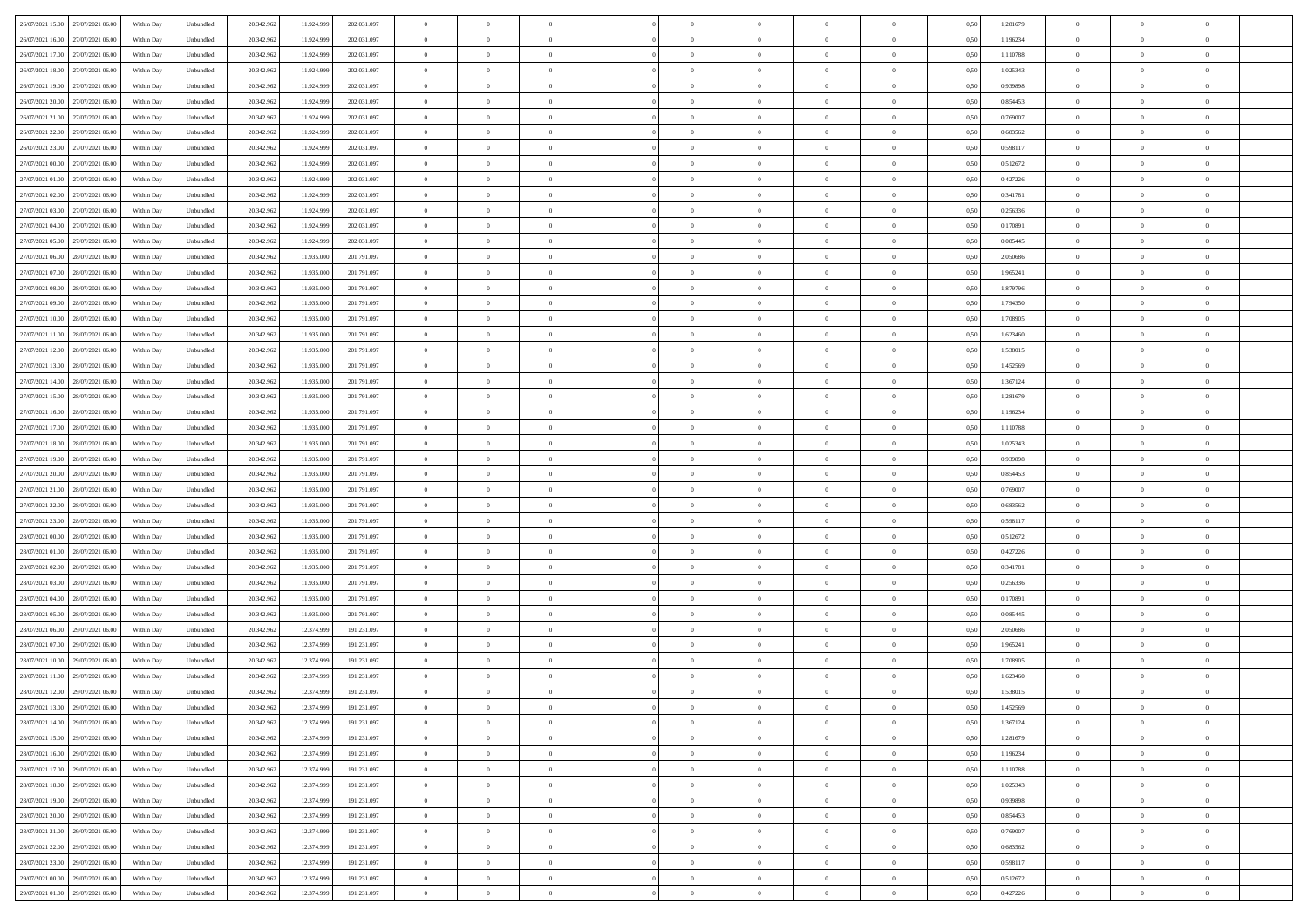| $\theta$<br>$\Omega$<br>29/07/2021 03:00<br>29/07/2021 06:00<br>Within Day<br>12.374.99<br>$\overline{0}$<br>$\theta$<br>$\Omega$<br>$\theta$<br>$\theta$<br>0.50<br>0.256336<br>$\theta$<br>Unbundled<br>20.342.962<br>191 231 097                                            | $\Omega$<br>$\theta$             |
|--------------------------------------------------------------------------------------------------------------------------------------------------------------------------------------------------------------------------------------------------------------------------------|----------------------------------|
| $\overline{0}$<br>29/07/2021 04:00<br>29/07/2021 06:00<br>20.342.962<br>12.374.999<br>191.231.097<br>$\theta$<br>$\overline{0}$<br>$\overline{0}$<br>$\overline{0}$<br>$\overline{0}$<br>$\overline{0}$<br>0.170891<br>$\overline{0}$<br>Within Day<br>Unbundled<br>0.50       | $\overline{0}$<br>$\overline{0}$ |
| 29/07/2021 05:00<br>29/07/2021 06:00<br>20.342.962<br>$\overline{0}$<br>$\,$ 0 $\,$<br>Within Day<br>Unbundled<br>12.374.99<br>191.231.097<br>$\overline{0}$<br>$\overline{0}$<br>$\overline{0}$<br>$\overline{0}$<br>$\overline{0}$<br>$\overline{0}$<br>0,50<br>0,085445     | $\,$ 0 $\,$<br>$\theta$          |
| 29/07/2021 06:00<br>30/07/2021 06:00<br>Within Day<br>Unbundled<br>20.342.962<br>12,366,999<br>191.423.097<br>$\overline{0}$<br>$\overline{0}$<br>$\overline{0}$<br>$\overline{0}$<br>$\,$ 0 $\,$<br>$\bf{0}$<br>$\overline{0}$<br>0.50<br>2,050686<br>$\overline{0}$          | $\overline{0}$<br>$\theta$       |
| 29/07/2021 07:00<br>30/07/2021 06:00<br>Within Day<br>Unbundled<br>20.342.962<br>12.366.999<br>191 423 097<br>$\overline{0}$<br>$\overline{0}$<br>$\theta$<br>$\theta$<br>$\overline{0}$<br>$\theta$<br>$\mathbf{0}$<br>0.50<br>1965241<br>$\overline{0}$                      | $\Omega$<br>$\theta$             |
| 29/07/2021 08:00<br>30/07/2021 06:00<br>Within Day<br>Unbundled<br>20.342.962<br>12.366.999<br>191.423.097<br>$\overline{0}$<br>1,879796<br>$\overline{0}$<br>$\overline{0}$<br>$\Omega$<br>$\overline{0}$<br>$\theta$<br>$\theta$<br>0.50<br>$\overline{0}$                   | $\Omega$                         |
| 29/07/2021 09:00<br>$\overline{0}$<br>0/07/2021 06:0<br>Within Day<br>Unbundled<br>20.342.962<br>12.366.99<br>191.423.097<br>$\overline{0}$<br>$\overline{0}$<br>$\overline{0}$<br>$\theta$<br>$\theta$<br>$\overline{0}$<br>0,50<br>1,794350<br>$\overline{0}$                | $\overline{0}$                   |
| 29/07/2021 10:00<br>30/07/2021 06.0<br>Within Day<br>Unbundled<br>20.342.962<br>12.366.999<br>191.423.097<br>$\overline{0}$<br>$\overline{0}$<br>$\overline{0}$<br>$\,0\,$<br>0,50<br>1,708905<br>$\,$ 0 $\,$<br>$\overline{0}$<br>$\,$ 0<br>$\overline{0}$                    | $\overline{0}$                   |
| $\overline{0}$<br>29/07/2021 11:00<br>$\theta$<br>$\overline{0}$<br>$\theta$<br>$\Omega$<br>$\theta$<br>$\theta$<br>30/07/2021 06:00<br>Within Day<br>Unbundled<br>20.342.962<br>12.366.999<br>191 423 097<br>$\theta$<br>0.50<br>1.623460                                     | $\overline{0}$<br>$\theta$       |
| $\overline{0}$<br>$\theta$                                                                                                                                                                                                                                                     |                                  |
| 29/07/2021 12:00<br>30/07/2021 06:00<br>$\overline{0}$<br>$\overline{0}$<br>Within Day<br>20.342.962<br>12,366,999<br>191.423.097<br>$\overline{0}$<br>$\overline{0}$<br>$\overline{0}$<br>$\theta$<br>0.50<br>1.538015<br>Unbundled                                           | $\theta$<br>$\theta$             |
| 29/07/2021 13:00<br>$\,$ 0 $\,$<br>$\,$ 0 $\,$<br>30/07/2021 06:00<br>Within Day<br>Unbundled<br>20.342.962<br>12.366.999<br>191.423.097<br>$\,$ 0 $\,$<br>$\overline{0}$<br>$\,$ 0 $\,$<br>$\,$ 0 $\,$<br>$\overline{0}$<br>$\,$ 0 $\,$<br>0,50<br>1,452569                   | $\overline{0}$<br>$\overline{0}$ |
| 29/07/2021 14:00<br>30/07/2021 06:00<br>Within Dav<br>Unbundled<br>20.342.962<br>12,366,999<br>191 423 097<br>$\overline{0}$<br>$\overline{0}$<br>$\theta$<br>$\overline{0}$<br>$\overline{0}$<br>$\theta$<br>$\sqrt{2}$<br>0.50<br>1.367124<br>$\overline{0}$                 | $\Omega$<br>$\sqrt{2}$           |
| 29/07/2021 15:00<br>30/07/2021 06:00<br>Within Day<br>Unbundled<br>20.342.962<br>12.366.999<br>191 423 097<br>$\overline{0}$<br>$\theta$<br>$\theta$<br>$\Omega$<br>1.281679<br>$\overline{0}$<br>$\theta$<br>$\overline{0}$<br>$\mathbf{0}$<br>0.50                           | $\Omega$<br>$\theta$             |
| 29/07/2021 16:00<br>30/07/2021 06:00<br>Within Day<br>20.342.962<br>12,366,999<br>191.423.097<br>$\overline{0}$<br>Unbundled<br>$\overline{0}$<br>$\theta$<br>0.50<br>1.196234<br>$\overline{0}$<br>$\overline{0}$<br>$\overline{0}$<br>$\overline{0}$<br>$\bf{0}$             | $\Omega$<br>$^{\circ}$           |
| 29/07/2021 17:00<br>30/07/2021 06.00<br>Within Day<br>20.342.962<br>12.366.999<br>191.423.097<br>$\theta$<br>1,110788<br>$\label{thm:undl} Unbundle$<br>$\overline{0}$<br>$\overline{0}$<br>$\bf{0}$<br>$\theta$<br>$\overline{0}$<br>0.51<br>$\overline{0}$                   |                                  |
| 29/07/2021 18:00<br>30/07/2021 06.0<br>Within Day<br>Unbundled<br>20.342.962<br>12.366.999<br>191.423.097<br>$\overline{0}$<br>$\,$ 0<br>$\overline{0}$<br>$\overline{0}$<br>$\,$ 0 $\,$<br>$\overline{0}$<br>0,50<br>1,025343<br>$\overline{0}$<br>$\,$ 0 $\,$                | $\overline{0}$<br>$\overline{0}$ |
| $\overline{0}$<br>29/07/2021 19:00<br>$\theta$<br>$\theta$<br>$\theta$<br>30/07/2021 06:00<br>Within Day<br>Unbundled<br>20.342.962<br>12.366.999<br>191 423 097<br>$\theta$<br>$\overline{0}$<br>$\theta$<br>$\theta$<br>0.50<br>0.939898                                     | $\Omega$<br>$\sim$               |
| 29/07/2021 20.00<br>30/07/2021 06:00<br>20.342.962<br>12.366.999<br>191.423.097<br>$\overline{0}$<br>$\theta$<br>$\overline{0}$<br>$\,$ 0 $\,$<br>$\,$ 0 $\,$<br>$\,$ 0 $\,$<br>$\hspace{0.1mm}\bm{0}$<br>0,854453<br>$\,$ 0 $\,$<br>Within Day<br>Unbundled<br>0.50           | $\overline{0}$<br>$\theta$       |
| 29/07/2021 21:00<br>$\overline{0}$<br>30/07/2021 06:00<br>Within Day<br>Unbundled<br>20.342.962<br>12.366.99<br>191.423.097<br>$\overline{0}$<br>$\overline{0}$<br>$\overline{0}$<br>$\overline{0}$<br>$\theta$<br>$\overline{0}$<br>0.5(<br>0,769007<br>$\overline{0}$        |                                  |
| 29/07/2021 22:00<br>30/07/2021 06:00<br>Within Day<br>Unbundled<br>20.342.962<br>12.366.999<br>191.423.097<br>$\overline{0}$<br>$\,$ 0 $\,$<br>$\overline{0}$<br>$\,$ 0 $\,$<br>$\,$ 0 $\,$<br>$\overline{0}$<br>$\,$ 0 $\,$<br>0,50<br>0,683562<br>$\,$ 0 $\,$                | $\,$ 0 $\,$<br>$\overline{0}$    |
| 29/07/2021 23:00<br>30/07/2021 06:00<br>20.342.962<br>Within Day<br>Unbundled<br>12.366.999<br>191 423 097<br>$\overline{0}$<br>$\theta$<br>0.50<br>0.598117<br>$\theta$<br>$\theta$<br>$\theta$<br>$\theta$<br>$\Omega$<br>$\theta$                                           | $\Omega$<br>$\mathbf{a}$         |
| 30/07/2021 00:00<br>30/07/2021 06:00<br>Within Dav<br>Unbundled<br>20.342.962<br>12.366.999<br>191.423.097<br>$\overline{0}$<br>$\overline{0}$<br>$\overline{0}$<br>0.512672<br>$\overline{0}$<br>$\overline{0}$<br>$\overline{0}$<br>0.50<br>$\overline{0}$<br>$\overline{0}$ | $\overline{0}$<br>$\theta$       |
| 30/07/2021 01:00<br>$\,$ 0 $\,$<br>30/07/2021 06:00<br>Within Day<br>20.342.962<br>12.366.999<br>191.423.097<br>$\overline{0}$<br>0,427226<br>$\theta$<br>Unbundled<br>$\overline{0}$<br>$\overline{0}$<br>$\theta$<br>$\theta$<br>$\overline{0}$<br>0,50                      | $\overline{0}$                   |
| 30/07/2021 02:00<br>30/07/2021 06:0<br>Within Day<br>$\label{thm:undl} Unbundle$<br>20.342.962<br>12.366.99<br>191.423.097<br>$\overline{0}$<br>$\overline{0}$<br>$\overline{0}$<br>$\Omega$<br>$\theta$<br>$\theta$<br>$\overline{0}$<br>0.5(<br>0,341781<br>$\overline{0}$   | $\Omega$<br>$\Omega$             |
| $\overline{0}$<br>$\,$ 0 $\,$<br>$\theta$<br>$\alpha$<br>$\theta$<br>$\,$ 0 $\,$<br>$\theta$<br>$\alpha$<br>30/07/2021 03:0<br>30/07/2021 06:00<br>Within Day<br>20,342.96<br>12.366.99<br>0.256336<br>Unbundled<br>191 423 097<br>0.50                                        | $\overline{0}$<br>$\theta$       |
| 30/07/2021 04:00<br>$\overline{0}$<br>$\overline{0}$<br>30/07/2021 06:00<br>Within Day<br>20.342.962<br>12,366,999<br>191.423.097<br>$\overline{0}$<br>$\overline{0}$<br>$\overline{0}$<br>$\overline{0}$<br>$\overline{0}$<br>$\overline{0}$<br>0.50<br>0.170891<br>Unbundled | $\overline{0}$<br>$\theta$       |
| 30/07/2021 05:00<br>30/07/2021 06.00<br>Within Day<br>20.342.962<br>191.423.097<br>$\overline{0}$<br>$\theta$<br>$\overline{0}$<br>$\overline{0}$<br>$\,$ 0 $\,$<br>$\overline{0}$<br>$\,$ 0 $\,$<br>Unbundled<br>12,366.99<br>$\overline{0}$<br>0.5(<br>0.085445              | $\overline{0}$<br>$\overline{0}$ |
| 30/07/2021 06:00<br>31/07/2021 06:00<br>Within Day<br>Unbundled<br>20.342.962<br>11.992.000<br>200.423.097<br>$\overline{0}$<br>$\,$ 0<br>$\overline{0}$<br>$\overline{0}$<br>$\,$ 0 $\,$<br>$\,$ 0 $\,$<br>0.5(<br>2,050686<br>$\overline{0}$<br>$\overline{0}$               | $\overline{0}$<br>$\theta$       |
| 30/07/2021 07:00<br>$\overline{0}$<br>$\overline{0}$<br>$\overline{0}$<br>$\overline{0}$<br>31/07/2021 06:00<br>Within Day<br>Unbundled<br>20.342.962<br>11.992.000<br>200 423 097<br>$\overline{0}$<br>$\overline{0}$<br>$\theta$<br>0.50<br>1.965241<br>$\overline{0}$       | $\Omega$<br>$\theta$             |
| 30/07/2021 08:00<br>31/07/2021 06:00<br>Within Day<br>20.342.962<br>11.992.000<br>200 423 097<br>$\overline{0}$<br>$\Omega$<br>1879796<br>Unbundled<br>$\Omega$<br>$\theta$<br>$\theta$<br>$\theta$<br>$\theta$<br>0.50<br>$\Omega$                                            | $\Omega$<br>$\theta$             |
| 30/07/2021 09:00<br>31/07/2021 06.00<br>200.423.097<br>$\mathbf{0}$<br>Within Day<br>Unbundled<br>20.342.962<br>11.992.000<br>$\overline{0}$<br>$\overline{0}$<br>$\theta$<br>0,50<br>1,794350<br>$\overline{0}$<br>$\theta$<br>$\theta$<br>$\overline{0}$                     | $\overline{0}$                   |
| 30/07/2021 10:00<br>31/07/2021 06.0<br>Within Day<br>20.342.962<br>11.992.000<br>200.423.097<br>$\overline{0}$<br>$\overline{0}$<br>$\overline{0}$<br>0,50<br>1,708905<br>$\,$ 0 $\,$<br>Unbundled<br>$\overline{0}$<br>$\,$ 0 $\,$<br>$\,$ 0 $\,$<br>$\overline{0}$           | $\,$ 0 $\,$<br>$\overline{0}$    |
| 30/07/2021 11:00<br>$\theta$<br>31/07/2021 06:00<br>Within Day<br>Unbundled<br>20,342.96<br>11.992.000<br>200 423 097<br>$\Omega$<br>$\theta$<br>$\theta$<br>$\Omega$<br>$\Omega$<br>$\theta$<br>0.50<br>1.623460<br>$\Omega$                                                  | $\Omega$<br>$\sqrt{2}$           |
| 30/07/2021 12:00<br>$\overline{0}$<br>$\overline{0}$<br>$\overline{0}$<br>$\mathbf{0}$<br>$\,$ 0 $\,$<br>$\overline{0}$<br>$\overline{0}$<br>$\overline{0}$<br>31/07/2021 06:00<br>Within Day<br>20.342.962<br>11.992.000<br>200.423.097<br>0.50<br>1.538015<br>Unbundled      | $\overline{0}$<br>$\overline{0}$ |
| 30/07/2021 13:00<br>31/07/2021 06:00<br>Within Day<br>20.342.962<br>11.992.000<br>200.423.097<br>$\overline{0}$<br>$\overline{0}$<br>$\overline{0}$<br>$\overline{0}$<br>$\,$ 0 $\,$<br>$\theta$<br>$\overline{0}$<br>0,50<br>1,452569<br>$\,$ 0 $\,$<br>Unbundled             | $\overline{0}$<br>$\overline{0}$ |
| 30/07/2021 14:00<br>31/07/2021 06:00<br>Within Day<br>Unbundled<br>20.342.962<br>11.992.000<br>200.423.097<br>$\overline{0}$<br>$\theta$<br>$\overline{0}$<br>$\,$ 0 $\,$<br>$\,$ 0 $\,$<br>$\overline{0}$<br>$\,$ 0 $\,$<br>0,50<br>1,367124<br>$\,$ 0 $\,$                   | $\,$ 0 $\,$<br>$\overline{0}$    |
| 30/07/2021 15:00<br>31/07/2021 06:00<br>Within Day<br>Unbundled<br>20.342.962<br>11.992.000<br>200 423 097<br>$\overline{0}$<br>$\overline{0}$<br>$\theta$<br>$\theta$<br>$\overline{0}$<br>$\theta$<br>$\theta$<br>0.50<br>1.281679<br>$\overline{0}$                         | $\Omega$<br>$\theta$             |
| 30/07/2021 16:00<br>31/07/2021 06:00<br>20.342.962<br>Within Dav<br>Unbundled<br>11.992.000<br>200.423,097<br>$\overline{0}$<br>$\overline{0}$<br>$\overline{0}$<br>$\theta$<br>0.50<br>1.196234<br>$\overline{0}$<br>$\overline{0}$<br>$\bf{0}$<br>$\overline{0}$             | $\overline{0}$                   |
| 30/07/2021 17:00<br>31/07/2021 06.00<br>Within Day<br>20.342.962<br>11.992.000<br>200.423.097<br>$\overline{0}$<br>1,110788<br>Unbundled<br>$\overline{0}$<br>$\overline{0}$<br>$\theta$<br>0.5(<br>$\overline{0}$<br>$\Omega$<br>$\overline{0}$<br>$\theta$                   | $\Omega$<br>$\theta$             |
| 30/07/2021 18:00<br>31/07/2021 06.0<br>Within Day<br>Unbundled<br>20.342.962<br>11.992.000<br>200.423.097<br>$\overline{0}$<br>$\overline{0}$<br>$\overline{0}$<br>$\overline{0}$<br>$\,$ 0 $\,$<br>$\overline{0}$<br>0,50<br>1,025343<br>$\bf{0}$<br>$\theta$                 | $\overline{0}$                   |
| 30/07/2021 19:00<br>$\overline{0}$<br>$\theta$<br>$\overline{0}$<br>31/07/2021 06:00<br>Within Day<br>Unbundled<br>20.342.962<br>11.992.000<br>200.423.097<br>$\overline{0}$<br>$\theta$<br>$\overline{0}$<br>$\overline{0}$<br>$\overline{0}$<br>0.5(<br>0.939898             | $\overline{0}$<br>$\sqrt{2}$     |
| 30/07/2021 20:00<br>$\theta$<br>$\theta$<br>31/07/2021 06:00<br>11 992 00<br>$\Omega$<br>$\theta$<br>$\overline{0}$<br>$\theta$<br>$\Omega$<br>$\theta$<br>Within Day<br>Unbundled<br>20.342.962<br>200 423 097<br>0.50<br>0.854453                                            | $\Omega$<br>$\sqrt{2}$           |
| 30/07/2021 21.00<br>$\,$ 0 $\,$<br>31/07/2021 06:00<br>Within Day<br>Unbundled<br>20.342.962<br>11.992.000<br>200.423.097<br>$\bf{0}$<br>$\overline{0}$<br>$\overline{0}$<br>$\,$ 0 $\,$<br>$\overline{0}$<br>$\overline{0}$<br>0,50<br>0,769007<br>$\overline{0}$             | $\overline{0}$<br>$\overline{0}$ |
| 30/07/2021 22:00<br>31/07/2021 06:00<br>Within Day<br>20.342.962<br>11.992.000<br>200.423.097<br>$\overline{0}$<br>0,50<br>0,683562<br>$\,$ 0 $\,$<br>Unbundled<br>$\overline{0}$<br>$\overline{0}$<br>$\overline{0}$<br>$\,$ 0 $\,$<br>$\,$ 0 $\,$<br>$\overline{0}$          | $\overline{0}$<br>$\sqrt{2}$     |
| 30/07/2021 23:00<br>31/07/2021 06:00<br>Within Day<br>Unbundled<br>20.342.962<br>11.992.000<br>200 423 097<br>$\overline{0}$<br>$\overline{0}$<br>$\overline{0}$<br>$\overline{0}$<br>$\overline{0}$<br>$\overline{0}$<br>$\overline{0}$<br>0.50<br>0.598117<br>$\overline{0}$ | $\Omega$<br>$\theta$             |
| 31/07/2021 00:00<br>31/07/2021 06:00<br>200.423.097<br>0,512672<br>Within Day<br>20.342.962<br>11,992,000<br>$\overline{0}$<br>$\theta$<br>$\theta$<br>$\overline{0}$<br>Unbundled<br>$\overline{0}$<br>$\overline{0}$<br>$\overline{0}$<br>0.50<br>$\overline{0}$             | $\theta$<br>$\theta$             |
| 31/07/2021 01:00<br>31/07/2021 06:00<br>Within Day<br>Unbundled<br>20.342.962<br>11.992.000<br>200.423.097<br>$\overline{0}$<br>$\overline{0}$<br>0,427226<br>$\,$ 0 $\,$<br>$\overline{0}$<br>$\overline{0}$<br>$\overline{0}$<br>$\,$ 0 $\,$<br>$\overline{0}$<br>0,50       | $\overline{0}$                   |
| 31/07/2021 02.00<br>31/07/2021 06.00<br>Within Day<br>20.342.962<br>11.992.000<br>200.423.097<br>$\overline{0}$<br>$\overline{0}$<br>0,341781<br>$\theta$<br>Unbundled<br>$\overline{0}$<br>$\overline{0}$<br>$\theta$<br>$\theta$<br>$\overline{0}$<br>0.5(                   | $\overline{0}$                   |
| 31/07/2021 03:00<br>$\theta$<br>31/07/2021 06:0<br>Within Dav<br>Unbundled<br>20.342.96<br>11 992.00<br>200 423 097<br>$\Omega$<br>$\Omega$<br>$\Omega$<br>$\theta$<br>$\Omega$<br>$\theta$<br>0.50<br>0.256336<br>$\Omega$                                                    | $\theta$<br>$\mathbf{a}$         |
| $\overline{0}$<br>$\overline{0}$<br>31/07/2021 04:00<br>31/07/2021 06:00<br>20.342.962<br>$\theta$<br>$\overline{0}$<br>$\overline{0}$<br>$\theta$<br>$\overline{0}$<br>0.50<br>$\overline{0}$<br>Within Day<br>Unbundled<br>11.992.000<br>200.423.097<br>0.170891             | $\overline{0}$<br>$\overline{0}$ |
| 31/07/2021 06:00<br>01/08/2021 06:00<br>Within Day<br>20.342.962<br>12.099.999<br>197.831.097<br>$\overline{0}$<br>$\theta$<br>$\overline{0}$<br>0,50<br>2,050686<br>$\Omega$<br>Unbundled<br>$\Omega$<br>$\theta$<br>$\theta$                                                 | $\Omega$<br>$\theta$             |

(\*) GCV used for the purpose of the conversion does not corresponding to the actual GCV of the Gas Day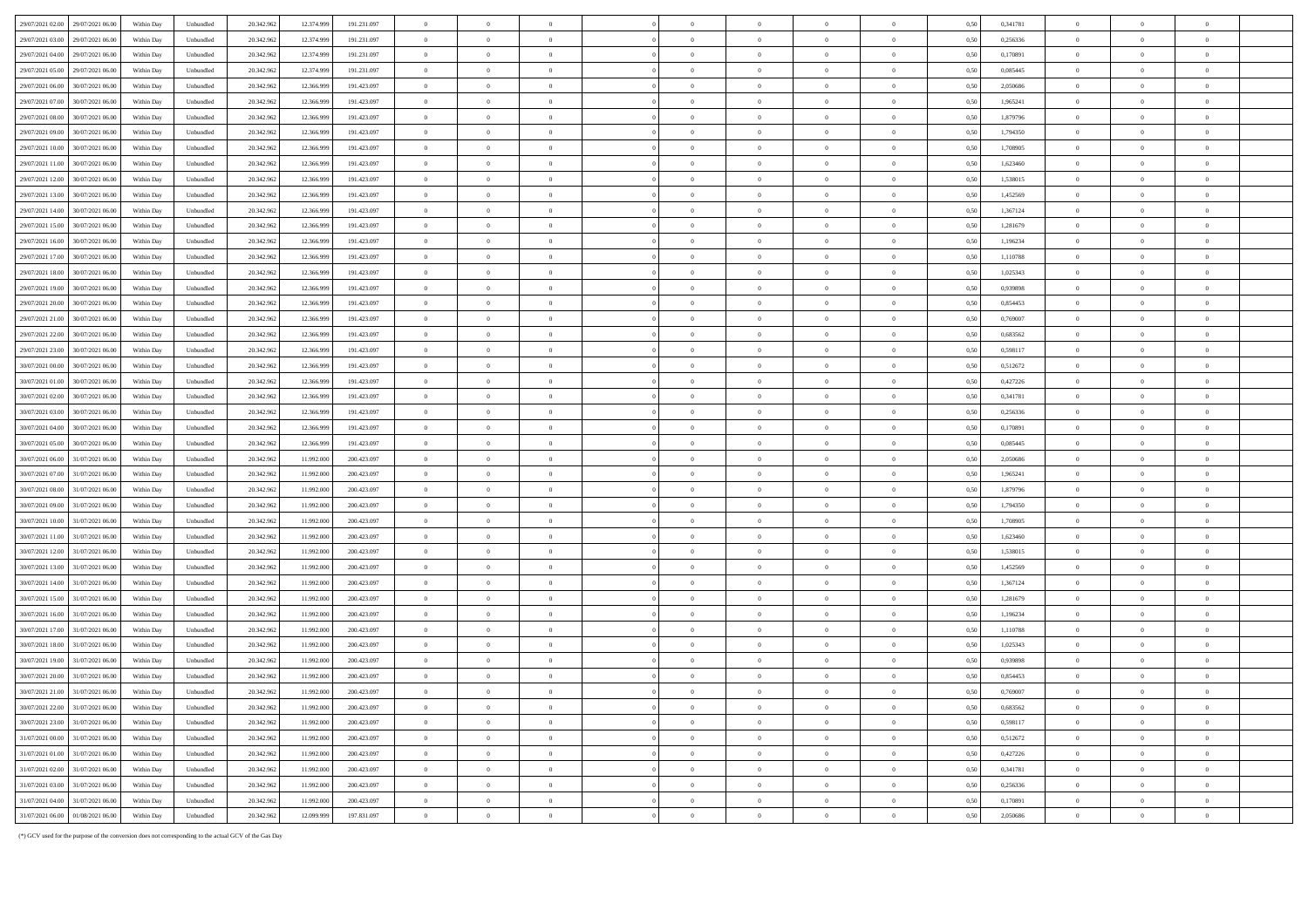## **SNAM RETE GAS**

**Transportation capacity at Entry Point interconnected with foreign pipelines**

**Update to 30/07/2021 of offered and assigned capacity in auction day-ahead and within-day**

**Thermal Year 2020/2021**

(Values in Scm/day (15° C; 1,01325 bar); Prices in c/Scm)

**Entry Point**

**MELENDUGNO**

| Timeframe        |                  |                     |                          |                                    | Assigned                        | <b>Offered capacity</b> |                |                | <b>Assigned capacity</b> | Day-Ahead                                |                         | <b>Total Prices</b>              |                                  |                                           |                     |                         | <b>SRG Prices</b>                |                                  |                                     |             |
|------------------|------------------|---------------------|--------------------------|------------------------------------|---------------------------------|-------------------------|----------------|----------------|--------------------------|------------------------------------------|-------------------------|----------------------------------|----------------------------------|-------------------------------------------|---------------------|-------------------------|----------------------------------|----------------------------------|-------------------------------------|-------------|
| From             | To               | <b>Auction type</b> | Offered<br>capacity type | <b>Transportati</b><br>on capacity | capacity<br>(before<br>auction) | Firm                    | Interruptible  | Firm           | Interruptible            | Interrupted<br>Capacity<br>Interruptible | Reserve price -<br>Firm | <b>Auction premium</b><br>- Firm | Reserve price -<br>Interruptible | <b>Auction premium</b><br>- Interruptible | <b>Split factor</b> | Reserve price -<br>Firm | <b>Auction</b><br>premium - Firm | Reserve price -<br>Interruptible | Auction<br>premium<br>Interruptible | <b>Note</b> |
| 01/07/2021 06:00 | 02/07/2021 06:00 | Day Ahead           | Unbundled                | 44,100.00                          | 17.619.456                      | 24,776,303              | 263.247        | 102.520        | $\overline{0}$           |                                          | $\Omega$                | $\theta$                         | $\Omega$                         | $\theta$                                  | 0,50                | 0,227032                | $\Omega$                         | 0,227032                         | $\Omega$                            |             |
| 01/07/2021 06.00 | 02/07/2021 06.00 | Day Ahead           | Bundled                  | 44.100.00                          | 17.619.456                      | 1.704.241               | $\overline{0}$ | $\overline{0}$ | $\Omega$                 |                                          | $\theta$                | $\theta$                         | $\Omega$                         | $\Omega$                                  | 0,50                | 0,227032                | $\overline{0}$                   | 0,227032                         | $\bf{0}$                            |             |
| 02/07/2021 06:00 | 03/07/2021 06:00 | Day Ahead           | Unbundled                | 44,100,000                         | 17.619.456                      | 24,776,303              | 263.247        | 1.728.390      | $\theta$                 |                                          | $\theta$                | $\theta$                         | $\overline{0}$                   | $\mathbf{0}$                              | 0.50                | 0.227032                | $\overline{0}$                   | 0.227032                         | $\bf{0}$                            |             |
| 02/07/2021 06:00 | 03/07/2021 06:00 | Day Ahead           | <b>Bundled</b>           | 44.100.000                         | 17.619.456                      | 1.704.241               | $\overline{0}$ | $\Omega$       | $\overline{0}$           |                                          | $\Omega$                | $\theta$                         | $\overline{0}$                   | $\overline{0}$                            | 0,50                | 0,227032                | $\overline{0}$                   | 0,227032                         | $\Omega$                            |             |
| 03/07/2021 06.0  | 04/07/2021 06.0  | Day Ahead           | Bundled                  | 44.100.00                          | 17.619.456                      | 1.704.241               | $\overline{0}$ | $\overline{0}$ | $\theta$                 |                                          | $\theta$                | $\theta$                         | $\overline{0}$                   | $\mathbf{0}$                              | 0,50                | 0,227032                | $\overline{0}$                   | 0,227032                         | $\bf{0}$                            |             |
| 03/07/2021 06:00 | 04/07/2021 06.00 | Day Ahead           | Unbundled                | 44,100,000                         | 17.619.456                      | 24.776.303              | 669.715        | 1.945.172      | $\theta$                 |                                          | $\theta$                | $\theta$                         | $\Omega$                         | $\theta$                                  | 0,50                | 0,227032                | $\overline{0}$                   | 0,227032                         | $\theta$                            |             |
| 04/07/2021 06:00 | 05/07/2021 06.00 | Day Ahead           | Bundled                  | 44,100,000                         | 17.619.456                      | 1.704.241               | $\overline{0}$ | $^{\circ}$     | $\Omega$                 |                                          | $\theta$                | $\mathbf{a}$                     | $\theta$                         | $\theta$                                  | 0,50                | 0,227032                | $\overline{0}$                   | 0,227032                         | $\Omega$                            |             |
| 04/07/2021 06:00 | 05/07/2021 06.0  | Day Ahead           | Unbundled                | 44.100.00                          | 17.619.456                      | 24.776.303              | 1.121.345      | 1.945.172      | $\Omega$                 |                                          | $\Omega$                |                                  | $\Omega$                         | $\theta$                                  | 0.50                | 0,227032                | $\Omega$                         | 0,227032                         | $\Omega$                            |             |
| 05/07/2021 06:00 | 06/07/2021 06:00 | Day Ahead           | Bundled                  | 44,100,000                         | 17.619.456                      | 1.704.241               | $\overline{0}$ | $\overline{0}$ | $\theta$                 |                                          | $\theta$                | $\theta$                         | $\overline{0}$                   | $\overline{0}$                            | 0,50                | 0,227032                | $\overline{0}$                   | 0,227032                         | $\bf{0}$                            |             |
| 05/07/2021 06:00 | 06/07/2021 06.0  | Day Ahead           | Unbundled                | 44.100.000                         | 17.619.456                      | 24.776.303              | 15.000.000     | 3.896.216      | $\theta$                 |                                          | $\theta$                | $\overline{0}$                   | $\overline{0}$                   | $\mathbf{0}$                              | 0,50                | 0,227032                | $\overline{0}$                   | 0,227032                         | $\bf{0}$                            |             |
| 06/07/2021 06:00 | 7/07/2021 06.0   | Day Ahead           | Unbundled                | 44.100.00                          | 17.619.456                      | 23.724.758              | 267.411        | 4.004.607      | $\Omega$                 |                                          | $\Omega$                |                                  | $\Omega$                         | $\Omega$                                  | 0,50                | 0,227032                | $\mathbf{0}$                     | 0,227032                         | $\theta$                            |             |
| 06/07/2021 06:00 | 07/07/2021 06.00 | Day Ahead           | Bundled                  | 44.100.000                         | 17.619.456                      | 2.755.786               | $\overline{0}$ | $\Omega$       | $\Omega$                 |                                          | $\Omega$                | $\theta$                         | $\Omega$                         | $\theta$                                  | 0.50                | 0,227032                | $\overline{0}$                   | 0,227032                         | $\Omega$                            |             |
| 07/07/2021 06:00 | 08/07/2021 06:00 | Day Ahead           | Unbundled                | 44.100.000                         | 17.619.456                      | 23.724.758              | 267.411        | 4.763.346      | $\Omega$                 |                                          | $\Omega$                | $\theta$                         | $\theta$                         | $\Omega$                                  | 0,50                | 0,227032                | $\overline{0}$                   | 0,227032                         | $\Omega$                            |             |
| 07/07/2021 06:00 | 08/07/2021 06:00 | Day Ahead           | <b>Bundled</b>           | 44,100,000                         | 17.619.456                      | 2.755.786               | $\overline{0}$ | $\Omega$       | $\theta$                 |                                          | $\theta$                | $\theta$                         | $\Omega$                         | $\theta$                                  | 0.50                | 0.227032                | $\Omega$                         | 0.227032                         | $\theta$                            |             |
| 08/07/2021 06:00 | 09/07/2021 06.00 | Day Ahead           | Bundled                  | 44.100.00                          | 17.619.456                      | 2.755.786               | $\overline{0}$ | $\overline{0}$ | $\overline{0}$           |                                          | $\theta$                | $\theta$                         | $\overline{0}$                   | $\mathbf{0}$                              | 0,50                | 0,227032                | $\,$ 0 $\,$                      | 0,227032                         | $\bf{0}$                            |             |
| 08/07/2021 06:00 | 09/07/2021 06.00 | Day Ahead           | Unbundled                | 44.100.000                         | 17.619.456                      | 23.724.758              | 267.411        | 5.608.798      | $\theta$                 |                                          | $\theta$                | $\theta$                         | $\overline{0}$                   | $\mathbf{0}$                              | 0,50                | 0,227032                | $\overline{0}$                   | 0,227032                         | $\Omega$                            |             |
| 09/07/2021 06:00 | 10/07/2021 06:00 | Day Ahead           | <b>Bundled</b>           | 44,100,000                         | 17.619.456                      | 2.755.786               | $\overline{0}$ | $\Omega$       | $\theta$                 |                                          | $\theta$                | $\theta$                         | $\Omega$                         | $\theta$                                  | 0,50                | 0,227032                | $\theta$                         | 0,227032                         | $\theta$                            |             |
| 09/07/2021 06.0  | 10/07/2021 06.0  | Day Ahead           | Unbundled                | 44.100.00                          | 17.619.456                      | 23.724.758              | 267.411        | 4.936.772      | $\theta$                 |                                          | $\theta$                | $\theta$                         | $\theta$                         | $\mathbf{0}$                              | 0,50                | 0,227032                | $\overline{0}$                   | 0,227032                         | $\bf{0}$                            |             |
| 10/07/2021 06:00 | 11/07/2021 06.00 | Day Ahead           | <b>Bundled</b>           | 44,100,000                         | 17.619.456                      | 2.755.786               | $\theta$       | $\Omega$       | $\theta$                 |                                          | $\Omega$                | $\theta$                         | $\Omega$                         | $\theta$                                  | 0.50                | 0,227032                | $\Omega$                         | 0.227032                         | $\theta$                            |             |
| 10/07/2021 06:00 | 11/07/2021 06:00 | Day Ahead           | Unbundled                | 44,100,000                         | 17.619.456                      | 23,724,758              | 2.254.585      | 4.763.346      | $\theta$                 |                                          | $\theta$                | $\theta$                         | $\overline{0}$                   | $\mathbf{0}$                              | 0.50                | 0,227032                | $\overline{0}$                   | 0.227032                         | $\Omega$                            |             |
| 11/07/2021 06.00 | 12/07/2021 06.0  | Day Ahead           | Unbundled                | 44.100.00                          | 17.619.456                      | 23.724.758              | 2.254.585      | 4.763.346      | $\theta$                 |                                          | $\theta$                | $\theta$                         | $\theta$                         | $\mathbf{0}$                              | 0,50                | 0,227032                | $\overline{0}$                   | 0,227032                         | $\overline{0}$                      |             |
| 11/07/2021 06:00 | 12/07/2021 06:00 | Day Ahead           | Bundled                  | 44.100.000                         | 17.619.456                      | 2.755.786               | $\overline{0}$ | $\Omega$       | $\Omega$                 |                                          | $\Omega$                | $\theta$                         | $\theta$                         | $\theta$                                  | 0,50                | 0,227032                | $\overline{0}$                   | 0,227032                         | $\Omega$                            |             |
| 12/07/2021 06:00 | 13/07/2021 06:00 | Day Ahead           | Bundled                  | 44.100.000                         | 17.619.456                      | 2.755.786               | $\overline{0}$ | $\Omega$       | $\Omega$                 |                                          | $\Omega$                | $\theta$                         | $\overline{0}$                   | $\overline{0}$                            | 0,50                | 0,227032                | $\overline{0}$                   | 0,227032                         | $\Omega$                            |             |
| 12/07/2021 06:00 | 13/07/2021 06.0  | Day Ahead           | Unbundled                | 44.100.00                          | 17.619.456                      | 23.724.758              | 267.411        | 4.763.346      | $\Omega$                 |                                          | $\Omega$                |                                  | $\Omega$                         | $\Omega$                                  | 0,50                | 0,227032                | $\overline{0}$                   | 0,227032                         | $\Omega$                            |             |
| 13/07/2021 06:00 | 14/07/2021 06.00 | Day Ahead           | Bundled                  | 44.100.000                         | 17.619.456                      | 2.755.786               | $\overline{0}$ | $\overline{0}$ | $\Omega$                 |                                          | $\Omega$                | $\theta$                         | $\overline{0}$                   | $\overline{0}$                            | 0,50                | 0,227032                | $\,$ 0 $\,$                      | 0,227032                         | $\bf{0}$                            |             |
| 13/07/2021 06:00 | 14/07/2021 06:00 | Day Ahead           | Unbundled                | 44.100.000                         | 17.619.456                      | 23.724.758              | 1.701.274      | 5.088.520      | $\theta$                 |                                          | $\theta$                | $\theta$                         | $\overline{0}$                   | $\mathbf{0}$                              | 0,50                | 0,227032                | $\overline{0}$                   | 0,227032                         | $\bf{0}$                            |             |
| 14/07/2021 06:00 | 15/07/2021 06.00 | Day Ahead           | Bundled                  | 44.100.00                          | 17.619.456                      | 2.755.786               | $\overline{0}$ | $\Omega$       | $\Omega$                 |                                          | $\Omega$                |                                  | $\theta$                         | $\Omega$                                  | 0,50                | 0,227032                | $\mathbf{0}$                     | 0,227032                         | $\Omega$                            |             |
| 14/07/2021 06:00 | 15/07/2021 06.00 | Day Ahead           | Unbundled                | 44.100.00                          | 17.619.456                      | 23.724.758              | 267.411        | 4.980.129      | $\overline{0}$           |                                          | $\Omega$                | $\theta$                         | $\overline{0}$                   | $\overline{0}$                            | 0,50                | 0,227032                | $\theta$                         | 0,227032                         | $\Omega$                            |             |
| 15/07/2021 06:00 | 16/07/2021 06:00 | Day Ahead           | Unbundled                | 44.100.000                         | 17.619.456                      | 23.724.758              | 267.411        | 4.980.129      | $\theta$                 |                                          | $\theta$                | $\theta$                         | $\overline{0}$                   | $\mathbf{0}$                              | 0,50                | 0,227032                | $\overline{0}$                   | 0,227032                         | $\bf{0}$                            |             |
| 15/07/2021 06:00 | 16/07/2021 06:00 | Day Ahead           | <b>Bundled</b>           | 44,100,000                         | 17.619.456                      | 2.755.786               | $\overline{0}$ | $\Omega$       | $\theta$                 |                                          | $\theta$                | $\theta$                         | $\theta$                         | $\theta$                                  | 0.50                | 0.227032                | $\overline{0}$                   | 0.227032                         | $\theta$                            |             |
| 16/07/2021 06:00 | 17/07/2021 06.0  | Day Ahead           | Bundled                  | 44.100.00                          | 17.619.456                      | 2.755.786               | $\overline{0}$ | $\Omega$       | $\theta$                 |                                          | $\theta$                | $\theta$                         | $\Omega$                         | $\mathbf{0}$                              | 0,50                | 0,227032                | $\overline{0}$                   | 0,227032                         | $\Omega$                            |             |
| 16/07/2021 06:00 | 17/07/2021 06:00 | Day Ahead           | Unbundled                | 44.100.000                         | 17.619.456                      | 23.724.758              | 267.411        | 5.088.520      | $\theta$                 |                                          | $\theta$                | $\overline{0}$                   | $\overline{0}$                   | $\mathbf{0}$                              | 0,50                | 0,227032                | $\overline{0}$                   | 0,227032                         | $\bf{0}$                            |             |
| 17/07/2021 06:00 | 18/07/2021 06:00 | Day Ahead           | Unbundled                | 44,100,000                         | 17.619.456                      | 23.724.758              | 267.411        | 5.088.520      | $\theta$                 |                                          | $\theta$                | $\theta$                         | $\theta$                         | $\Omega$                                  | 0,50                | 0,227032                | $\Omega$                         | 0,227032                         | $\Omega$                            |             |
| 17/07/2021 06.00 | 18/07/2021 06.0  | Day Ahead           | Bundled                  | 44.100.00                          | 17.619.456                      | 2.755.786               | $\overline{0}$ | $\overline{0}$ | $\theta$                 |                                          | $\theta$                | $\theta$                         | $\theta$                         | $\mathbf{0}$                              | 0,50                | 0,227032                | $\overline{0}$                   | 0,227032                         | $\bf{0}$                            |             |
| 18/07/2021 06:00 | 19/07/2021 06.00 | Day Ahead           | Bundled                  | 44.100.000                         | 17.619.456                      | 2.755.786               | $\overline{0}$ | $\overline{0}$ | $\theta$                 |                                          | $\theta$                | $\theta$                         | $\overline{0}$                   | $\mathbf{0}$                              | 0,50                | 0,227032                | $\overline{0}$                   | 0,227032                         | $\Omega$                            |             |
| 18/07/2021 06:00 | 19/07/2021 06.0  | Day Ahead           | Unbundled                | 44.100.00                          | 17.619.456                      | 23.724.758              | 267.411        | 5.088.520      | $\theta$                 |                                          | $\theta$                | $\theta$                         | $\theta$                         | $\theta$                                  | 0.50                | 0,227032                | $\overline{0}$                   | 0,227032                         | $\Omega$                            |             |
| 19/07/2021 06:00 | 20/07/2021 06.00 | Day Ahead           | Bundled                  | 44,100,000                         | 17.619.456                      | 2.755.786               | $\Omega$       | $\Omega$       | $\Omega$                 |                                          | $\Omega$                |                                  | $\Omega$                         | $\theta$                                  | 0,50                | 0.227032                | $\Omega$                         | 0.227032                         | $\Omega$                            |             |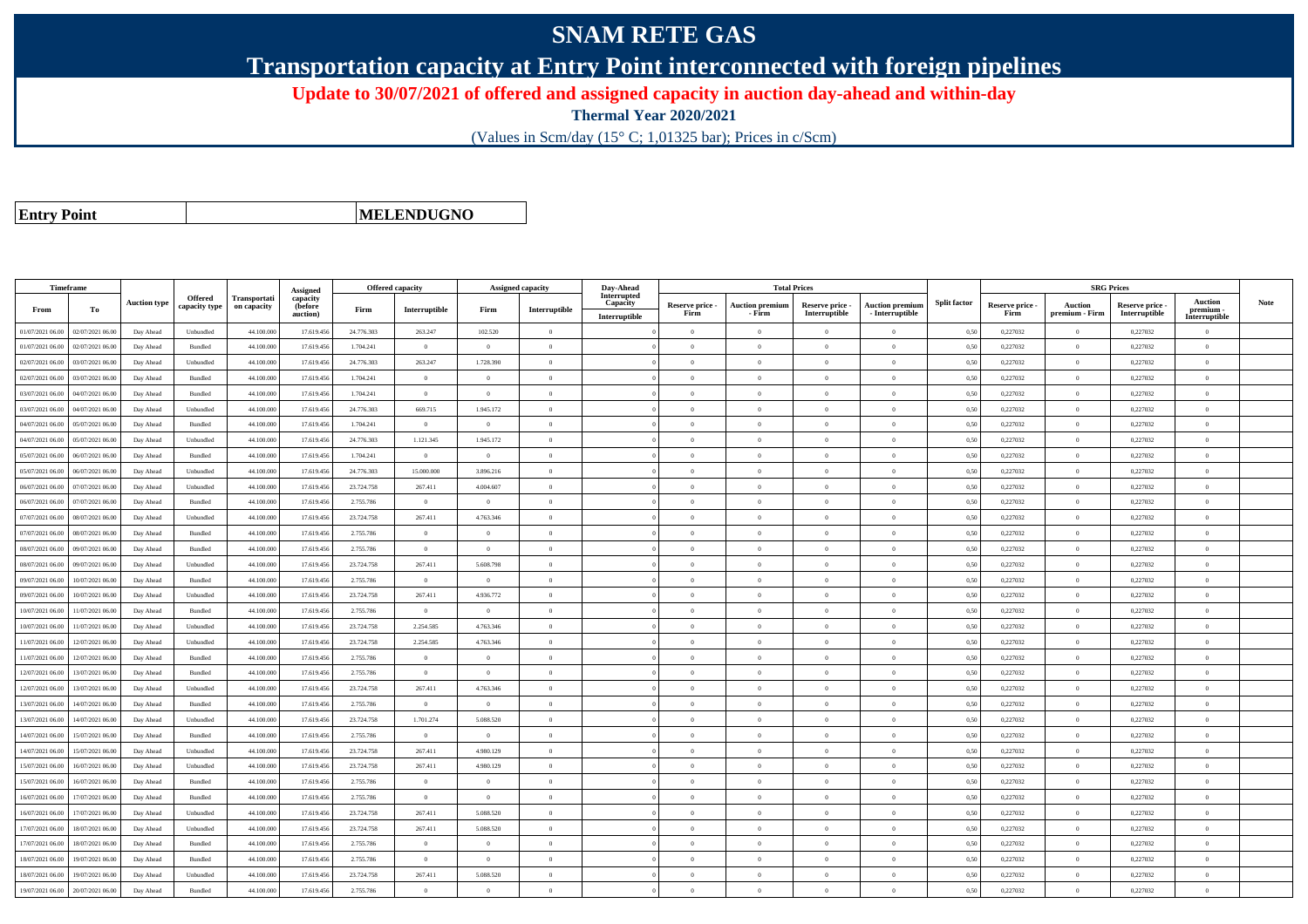| 19/07/2021 06:00 20/07/2021 06:00            | Day Ahead  | Unbundled                   | 44.100.000 | 17.619.456 | 23.724.758  | 17.619.456     | 5.088.520      |                | $\overline{0}$ | $\theta$       |                | $\theta$       | 0,50 | 0,227032 | $\theta$       | 0,227032       | $\overline{0}$ |  |
|----------------------------------------------|------------|-----------------------------|------------|------------|-------------|----------------|----------------|----------------|----------------|----------------|----------------|----------------|------|----------|----------------|----------------|----------------|--|
| 20/07/2021 06:00<br>21/07/2021 06:00         | Day Ahead  | Bundled                     | 44.100.00  | 17.619.45  | 2.755.786   | $\bf{0}$       | $\overline{0}$ | $\bf{0}$       | $\overline{0}$ | $\overline{0}$ | $\overline{0}$ | $\bf{0}$       | 0,50 | 0,227032 | $\,$ 0 $\,$    | 0,227032       | $\overline{0}$ |  |
| 20/07/2021 06:00<br>21/07/2021 06:00         | Day Ahead  | Unbundled                   | 44,100,000 | 17.619.456 | 23.724.758  | 17.619.456     | $\overline{0}$ | $\overline{0}$ | $\bf{0}$       | $\bf{0}$       | $\overline{0}$ | $\bf{0}$       | 0.50 | 0,227032 | $\bf{0}$       | 0,227032       | $\overline{0}$ |  |
| 21/07/2021 06:00<br>22/07/2021 06:00         | Day Ahead  | Bundled                     | 44.100.000 | 17.619.456 | 2.755.786   | $\overline{0}$ | $\overline{0}$ | $\overline{0}$ | $\theta$       | $\theta$       | $\overline{0}$ | $\overline{0}$ | 0,50 | 0,227032 | $\,$ 0 $\,$    | 0,227032       | $\overline{0}$ |  |
| 21/07/2021 06:00<br>22/07/2021 06.00         | Day Ahead  | Unbundled                   | 44.100.00  | 17.619.456 | 23.724.758  | 267.411        | 6.931.172      | $\bf{0}$       | $\overline{0}$ | $\theta$       | $\overline{0}$ | $\bf{0}$       | 0,50 | 0,227032 | $\,$ 0 $\,$    | 0,227032       | $\overline{0}$ |  |
| 22/07/2021 06:00<br>23/07/2021 06:00         | Day Ahead  | Unbundled                   | 44,100,000 | 17.619.456 | 23.724.758  | 267.411        | 6.931.172      | $\overline{0}$ | $\overline{0}$ | $\overline{0}$ | $\theta$       | $\bf{0}$       | 0.50 | 0,227032 | $\bf{0}$       | 0.227032       | $\overline{0}$ |  |
| 23/07/2021 06:00<br>22/07/2021 06:00         | Day Ahead  | Bundled                     | 44.100.000 | 17.619.456 | 2.755.786   | $\overline{0}$ | $\overline{0}$ | $\overline{0}$ | $\overline{0}$ | $\theta$       | $\overline{0}$ | $\overline{0}$ | 0,50 | 0,227032 | $\bf{0}$       | 0,227032       | $\overline{0}$ |  |
| 23/07/2021 06:00<br>24/07/2021 06.00         | Day Ahead  | Bundled                     | 44.100.00  | 17.619.45  | 2.755.786   | $\bf{0}$       | $\bf{0}$       | $\bf{0}$       | $\overline{0}$ | $\theta$       | $\overline{0}$ | $\bf{0}$       | 0,50 | 0,227032 | $\,$ 0 $\,$    | 0,227032       | $\overline{0}$ |  |
|                                              |            |                             |            |            |             |                |                |                |                |                |                |                |      |          |                |                |                |  |
| 23/07/2021 06:00<br>24/07/2021 06:00         | Day Ahead  | Unbundled                   | 44,100,000 | 17.619.456 | 23.724.758  | 267.411        | 6.822.780      | $\Omega$       | $\overline{0}$ | $\overline{0}$ | $\overline{0}$ | $\bf{0}$       | 0.50 | 0.227032 | $\bf{0}$       | 0.227032       | $\overline{0}$ |  |
| 24/07/2021 06:00<br>25/07/2021 06:00         | Day Ahead  | Bundled                     | 44.100.000 | 17.619.456 | 2.755.786   | $\overline{0}$ | 1.271.868      | $\overline{0}$ | 146,972904     | $\theta$       | $\overline{0}$ | $\bf{0}$       | 0,50 | 0,227032 | $\bf{0}$       | 0,227032       | $\overline{0}$ |  |
| 24/07/2021 06:00<br>25/07/2021 06.00         | Day Ahead  | Unbundled                   | 44.100.00  | 17.619.456 | 23.724.758  | 1.170.672      | 6.949.160      | $\bf{0}$       | $\overline{0}$ | $\bf{0}$       | $\overline{0}$ | $\bf{0}$       | 0,50 | 0,227032 | $\,$ 0 $\,$    | 0,227032       | $\overline{0}$ |  |
| 25/07/2021 06:00<br>26/07/2021 06:00         | Day Ahead  | Bundled                     | 44,100,000 | 17.619.456 | 2.755.786   | $\overline{0}$ | 1.271.868      | $\overline{0}$ | 146,972904     | $\bf{0}$       | $\overline{0}$ | $\bf{0}$       | 0.50 | 0,227032 | $\overline{0}$ | 0,227032       | $\overline{0}$ |  |
| 25/07/2021 06:00<br>26/07/2021 06:00         | Day Ahead  | Unbundled                   | 44.100.000 | 17.619.456 | 23.724.758  | 985.729        | 6.949.160      | $\overline{0}$ | $\overline{0}$ | $\theta$       | $\overline{0}$ | $\overline{0}$ | 0,50 | 0,227032 | $\,$ 0 $\,$    | 0,227032       | $\overline{0}$ |  |
| 26/07/2021 06:00<br>27/07/2021 06.00         | Day Ahead  | Bundled                     | 44.100.00  | 17.619.456 | 2.755.786   | $\bf{0}$       | 1.282.707      | $\bf{0}$       | 146,972904     | $\overline{0}$ | $\overline{0}$ | $\bf{0}$       | 0,50 | 0,227032 | $\,$ 0 $\,$    | 0,227032       | $\overline{0}$ |  |
| 26/07/2021 06:00<br>27/07/2021 06:00         | Day Ahead  | Unbundled                   | 44,100,000 | 17.619.456 | 23.724.758  | 267.411        | 6.949.160      | $\Omega$       | $\overline{0}$ | $\theta$       | $\theta$       | $\bf{0}$       | 0.50 | 0,227032 | $\bf{0}$       | 0.227032       | $\overline{0}$ |  |
| 27/07/2021 06:00<br>28/07/2021 06:00         | Day Ahead  | Bundled                     | 44.100.000 | 17.619.456 | 2.755.786   | $\overline{0}$ | 1.304.386      | $\overline{0}$ | 146,972904     | $\theta$       | $\overline{0}$ | $\bf{0}$       | 0,50 | 0,227032 | $\theta$       | 0,227032       | $\overline{0}$ |  |
| 27/07/2021 06:00<br>28/07/2021 06:00         | Day Ahead  | Unbundled                   | 44.100.00  | 17.619.456 | 23.724.758  | 267.411        | 6.949.160      | $\bf{0}$       | $\overline{0}$ | $\theta$       | $\overline{0}$ | $\bf{0}$       | 0,50 | 0,227032 | $\,$ 0 $\,$    | 0,227032       | $\overline{0}$ |  |
| 28/07/2021 06:00<br>29/07/2021 06:00         | Day Ahead  | Unbundled                   | 44,100,000 | 17.619.456 | 21.082.135  | 267.411        | 6.949.160      | $\overline{0}$ | $\overline{0}$ | $\overline{0}$ | $\overline{0}$ | $\bf{0}$       | 0.50 | 0.227032 | $\bf{0}$       | 0.227032       | $\overline{0}$ |  |
| 28/07/2021 06:00<br>29/07/2021 06:00         | Day Ahead  | Bundled                     | 44.100.000 | 17.619.456 | 5.398.409   | $\overline{0}$ | 2.258.229      | $\overline{0}$ | 146,972904     | $\overline{0}$ | $\overline{0}$ | $\bf{0}$       | 0,50 | 0,227032 | $\,$ 0 $\,$    | 0,227032       | $\overline{0}$ |  |
|                                              |            |                             |            |            |             |                |                |                |                |                |                |                |      |          |                |                |                |  |
| 29/07/2021 06:00<br>30/07/2021 06.00         | Day Ahead  | Unbundled                   | 44.100.00  | 17.619.456 | 21.082.135  | 267.411        | 6.949.160      | $\bf{0}$       | $\bf{0}$       | $\overline{0}$ | $\overline{0}$ | $\bf{0}$       | 0,50 | 0,227032 | $\,$ 0 $\,$    | 0,227032       | $\overline{0}$ |  |
| 29/07/2021 06:00<br>30/07/2021 06:00         | Day Ahead  | Bundled                     | 44,100,000 | 17.619.456 | 5.398.409   | $\overline{0}$ | 2.240.886      | $\overline{0}$ | 146,972904     | $\overline{0}$ | $\overline{0}$ | $\bf{0}$       | 0.50 | 0,227032 | $\,$ 0 $\,$    | 0,227032       | $\overline{0}$ |  |
| 30/07/2021 06:00<br>31/07/2021 06:00         | Day Ahead  | Unbundled                   | 44.100.000 | 17.619.456 | 21.082.135  | 1.080.346      | 6.949.160      | $\overline{0}$ | $\overline{0}$ | $\overline{0}$ | $\overline{0}$ | $\bf{0}$       | 0.5( | 0,227032 | $\,$ 0 $\,$    | 0,227032       | $\overline{0}$ |  |
| 30/07/2021 06:00<br>31/07/2021 06.00         | Day Ahead  | Bundled                     | 44.100.00  | 17.619.456 | 5.398.409   | $\bf{0}$       | 1.427.952      | $\bf{0}$       | 146,972904     | $\theta$       | $\overline{0}$ | $\bf{0}$       | 0,50 | 0,227032 | $\,$ 0 $\,$    | 0,227032       | $\overline{0}$ |  |
| 31/07/2021 06:00<br>01/08/2021 06:00         | Day Ahead  | Unbundled                   | 44,100,000 | 17.619.456 | 21.082.135  | 845,498        | 6.949.160      | $\Omega$       | $\overline{0}$ | $\theta$       | $\theta$       | $\bf{0}$       | 0.50 | 0,227032 | $\bf{0}$       | 0.227032       | $\overline{0}$ |  |
| 31/07/2021 06:00<br>01/08/2021 06:00         | Day Ahead  | Bundled                     | 44.100.000 | 17.619.456 | 5.398.409   | $\overline{0}$ | 1.662.077      | $\overline{0}$ | 146,972904     | $\overline{0}$ | $\overline{0}$ | $\overline{0}$ | 0,50 | 0,227032 | $\,$ 0 $\,$    | 0,227032       | $\overline{0}$ |  |
| 01/07/2021 06:00<br>02/07/2021 06.00         | Within Day | Unbundled                   | 44.100.00  | 17.721.97  | 633.072.568 | $\bf{0}$       | $\theta$       | $\bf{0}$       |                | $\overline{0}$ | $\overline{0}$ | $\bf{0}$       | 0,50 | 0,945964 | $\,$ 0 $\,$    | $\overline{0}$ | $\overline{0}$ |  |
| 01/07/2021 07:00<br>02/07/2021 06:00         | Within Day | Unbundled                   | 44,100,000 | 17.721.976 | 606.694.545 | $\overline{0}$ | $\overline{0}$ | $\overline{0}$ | $\bf{0}$       | $\overline{0}$ | $\overline{0}$ | $\bf{0}$       | 0.50 | 0.945964 | $\bf{0}$       | $\overline{0}$ | $\overline{0}$ |  |
| 01/07/2021 08:00<br>02/07/2021 06:00         | Within Day | Unbundled                   | 44.100.000 | 17.721.976 | 580.316.521 | $\overline{0}$ | $\overline{0}$ | $\overline{0}$ | $\theta$       | $\overline{0}$ | $\overline{0}$ | $\bf{0}$       | 0,50 | 0,945965 | $\theta$       | $\theta$       | $\overline{0}$ |  |
| 01/07/2021 09:00<br>02/07/2021 06.00         | Within Day | Unbundled                   | 44.100.00  | 17.721.97  | 553.938.497 | $\bf{0}$       | $\bf{0}$       | $\bf{0}$       | $\bf{0}$       | $\overline{0}$ | $\overline{0}$ | $\bf{0}$       | 0,50 | 0,945964 | $\,$ 0 $\,$    | $\bf{0}$       | $\overline{0}$ |  |
| 01/07/2021 10:00<br>02/07/2021 06:00         | Within Day | Unbundled                   | 44,100,000 | 17.721.976 | 527.560.474 | $\overline{0}$ | $\bf{0}$       | $\overline{0}$ | $\bf{0}$       | $\bf{0}$       | $\overline{0}$ | $\bf{0}$       | 0.50 | 0.945964 | $\bf{0}$       | $\overline{0}$ | $\bf{0}$       |  |
| 01/07/2021 11:00<br>02/07/2021 06:00         | Within Day | Unbundled                   | 44.100.000 | 17.721.976 | 501.182.450 | $\overline{0}$ | $\overline{0}$ | $\overline{0}$ | $\overline{0}$ | $\overline{0}$ | $\overline{0}$ | $\bf{0}$       | 0.5( | 0.945964 | $\theta$       | $\theta$       | $\overline{0}$ |  |
|                                              |            |                             |            |            |             |                | $\overline{0}$ |                | $\overline{0}$ | $\overline{0}$ | $\overline{0}$ |                |      |          | $\,$ 0 $\,$    | $\bf{0}$       | $\overline{0}$ |  |
| 01/07/2021 12:00<br>02/07/2021 06.00         | Within Day | Unbundled                   | 44.100.00  | 17.721.97  | 474.804.426 | $\bf{0}$       |                | $\bf{0}$       |                |                |                | $\bf{0}$       | 0,50 | 0,945965 |                |                |                |  |
| 01/07/2021 13:00<br>02/07/2021 06:00         | Within Day | Unbundled                   | 44,100,000 | 17.721.976 | 448.426.402 | $\overline{0}$ | $\overline{0}$ | $\overline{0}$ | $\bf{0}$       | $\overline{0}$ | $\Omega$       | $\bf{0}$       | 0.50 | 0.945964 | $\,$ 0 $\,$    | $\theta$       | $\overline{0}$ |  |
| 01/07/2021 14:00<br>02/07/2021 06:00         | Within Dav | Unbundled                   | 44.100.000 | 17.721.976 | 422.048.379 | $\overline{0}$ | $\overline{0}$ | $\Omega$       | $\overline{0}$ | $\overline{0}$ | $\overline{0}$ | $\bf{0}$       | 0.50 | 0,945964 | $\theta$       | $\theta$       | $\overline{0}$ |  |
| 01/07/2021 15:00<br>02/07/2021 06.00         | Within Day | Unbundled                   | 44.100.00  | 17.721.97  | 395.670.355 | $\bf{0}$       | $\overline{0}$ | $\bf{0}$       | $\overline{0}$ | $\overline{0}$ | $\overline{0}$ | $\bf{0}$       | 0,50 | 0,945965 | $\,$ 0 $\,$    | $\bf{0}$       | $\overline{0}$ |  |
| 01/07/2021 16:00<br>02/07/2021 06:00         | Within Day | Unbundled                   | 44,100,000 | 17.721.976 | 369.292.331 | $\overline{0}$ | $\bf{0}$       | $\overline{0}$ | $\bf{0}$       | $\overline{0}$ | $\overline{0}$ | $\bf{0}$       | 0.50 | 0.945965 | $\bf{0}$       | $\overline{0}$ | $\overline{0}$ |  |
| 01/07/2021 17:00<br>02/07/2021 06:00         | Within Dav | Unbundled                   | 44.100.000 | 17.721.976 | 342.914.308 | $\overline{0}$ | $\overline{0}$ | $\overline{0}$ | $\overline{0}$ | $\overline{0}$ | $\overline{0}$ | $\overline{0}$ | 0.5( | 0,945964 | $\theta$       | $\theta$       | $\overline{0}$ |  |
| 01/07/2021 18:00<br>02/07/2021 06.00         | Within Day | Unbundled                   | 44.100.00  | 17.721.97  | 316.536.284 | $\bf{0}$       | $\bf{0}$       | $\bf{0}$       | $\bf{0}$       | $\overline{0}$ | $\overline{0}$ | $\bf{0}$       | 0,50 | 0,945964 | $\,$ 0 $\,$    | $\bf{0}$       | $\overline{0}$ |  |
| 01/07/2021 19:00<br>02/07/2021 06:00         | Within Day | Unbundled                   | 44,100,000 | 17.721.976 | 290.158.260 | $\overline{0}$ | $\bf{0}$       | $\overline{0}$ | $\bf{0}$       | $\bf{0}$       | $\overline{0}$ | $\bf{0}$       | 0.50 | 0.945965 | $\bf{0}$       | $\overline{0}$ | $\bf{0}$       |  |
| 01/07/2021 20:00<br>02/07/2021 06:00         | Within Day | Unbundled                   | 44.100.000 | 17.721.976 | 263.780.237 | $\overline{0}$ | $\overline{0}$ | $\overline{0}$ | $\overline{0}$ | $\overline{0}$ | $\overline{0}$ | $\bf{0}$       | 0.50 | 0.945965 | $\theta$       | $\theta$       | $\overline{0}$ |  |
| 01/07/2021 21:00<br>02/07/2021 06.00         | Within Day | Unbundled                   | 44.100.00  | 17.721.97  | 237.402.213 | $\bf{0}$       | $\overline{0}$ | $\bf{0}$       | $\overline{0}$ | $\overline{0}$ | $\overline{0}$ | $\bf{0}$       | 0,50 | 0,945964 | $\,$ 0 $\,$    | $\bf{0}$       | $\overline{0}$ |  |
| 01/07/2021 22.00<br>02/07/2021 06:00         | Within Day | Unbundled                   | 44,100,000 | 17.721.976 | 211.024.189 | $\overline{0}$ | $\overline{0}$ | $\overline{0}$ | $\bf{0}$       | $\overline{0}$ | $\Omega$       | $\bf{0}$       | 0.50 | 0.945964 | $\bf{0}$       | $\theta$       | $\overline{0}$ |  |
| 01/07/2021 23:00<br>02/07/2021 06:00         | Within Dav | Unbundled                   | 44.100.000 | 17.721.976 | 184,646,165 | $\overline{0}$ | $\overline{0}$ | $\Omega$       | $\overline{0}$ | $\theta$       | $\Omega$       | $\overline{0}$ | 0.5( | 0,945965 | $\theta$       | $\theta$       | $\overline{0}$ |  |
| 02/07/2021 00:00<br>02/07/2021 06:00         | Within Day | Unbundled                   | 44.100.000 | 17.721.97  | 158.268.142 | $\bf{0}$       | $\bf{0}$       | $\overline{0}$ | $\bf{0}$       | $\bf{0}$       | $\overline{0}$ | $\bf{0}$       | 0,50 | 0,945965 | $\,$ 0 $\,$    | $\bf{0}$       | $\overline{0}$ |  |
| $02/07/2021\ 01.00 \qquad 02/07/2021\ 06.00$ | Within Day | $\ensuremath{\mathsf{Unb}}$ | 44.100.000 | 17.721.976 | 131.890.118 | $\bf{0}$       |                |                | $\Omega$       |                |                |                | 0.50 | 0.945964 | $\theta$       | $\bf{0}$       |                |  |
| 02/07/2021 02:00 02/07/2021 06:00            | Within Dav | Unbundled                   | 44.100.000 | 17.721.976 | 105.512.094 | $\theta$       | $\theta$       | $\Omega$       | $\theta$       | $\theta$       | $\overline{0}$ | $\bf{0}$       | 0,50 | 0,945964 | $\theta$       | $\theta$       | $\overline{0}$ |  |
|                                              |            |                             |            |            |             |                |                |                |                |                |                |                |      |          |                |                |                |  |
| 02/07/2021 03:00<br>02/07/2021 06:00         | Within Day | Unbundled                   | 44.100.00  | 17.721.97  | 79.134.071  | $\overline{0}$ | $\bf{0}$       | $\overline{0}$ | $\overline{0}$ | $\bf{0}$       | $\overline{0}$ | $\bf{0}$       | 0,50 | 0,945965 | $\bf{0}$       | $\overline{0}$ | $\bf{0}$       |  |
| 02/07/2021 04:00 02/07/2021 06:00            | Within Day | Unbundled                   | 44,100,000 | 17.721.976 | 52.756.047  | $\overline{0}$ | $\bf{0}$       | $\overline{0}$ | $\overline{0}$ | $\overline{0}$ | $\overline{0}$ | $\bf{0}$       | 0.50 | 0.945967 | $\mathbf{0}$   | $\bf{0}$       | $\,$ 0 $\,$    |  |
| 02/07/2021 05:00 02/07/2021 06:00            | Within Dav | Unbundled                   | 44.100.000 | 17.721.976 | 26.378.023  | $\overline{0}$ | $\overline{0}$ | $\overline{0}$ | $\overline{0}$ | $\overline{0}$ | $\overline{0}$ | $\bf{0}$       | 0,50 | 0,945962 | $\theta$       | $\theta$       | $\overline{0}$ |  |
| 02/07/2021 06:00<br>03/07/2021 06:00         | Within Day | Unbundled                   | 44.100.000 | 19.347.846 | 594.051.703 | $\overline{0}$ | $\bf{0}$       | $\overline{0}$ | $\bf{0}$       | $\overline{0}$ | $\overline{0}$ | $\bf{0}$       | 0,50 | 0,945964 | $\overline{0}$ | $\bf{0}$       | $\overline{0}$ |  |
| 02/07/2021 07:00<br>03/07/2021 06:00         | Within Day | Unbundled                   | 44,100,000 | 19,347,846 | 569.299.548 | $\overline{0}$ | $\bf{0}$       | $\overline{0}$ | $\overline{0}$ | $\overline{0}$ | $\overline{0}$ | $\bf{0}$       | 0.50 | 0.945964 | $\,$ 0 $\,$    | $\theta$       | $\overline{0}$ |  |
| 02/07/2021 08:00<br>03/07/2021 06:00         | Within Dav | Unbundled                   | 44.100.000 | 19.347.846 | 544.547.394 | $\overline{0}$ | $\overline{0}$ | $\overline{0}$ | $\overline{0}$ | $\overline{0}$ | $\overline{0}$ | $\overline{0}$ | 0.50 | 0,945965 | $\overline{0}$ | $\theta$       | $\overline{0}$ |  |
| 02/07/2021 09:00<br>03/07/2021 06:00         | Within Day | Unbundled                   | 44.100.00  | 19.347.846 | 519.795.240 | $\overline{0}$ | $\bf{0}$       | $\overline{0}$ | $\overline{0}$ | $\bf{0}$       | $\overline{0}$ | $\bf{0}$       | 0,50 | 0,945964 | $\bf{0}$       | $\bf{0}$       | $\overline{0}$ |  |
| 02/07/2021 10:00 03/07/2021 06:00            | Within Day | Unbundled                   | 44,100,000 | 19,347,846 | 495.043.085 | $\overline{0}$ | $\overline{0}$ | $\overline{0}$ | $\overline{0}$ | $\bf{0}$       | $\overline{0}$ | $\bf{0}$       | 0.50 | 0.945964 | $\overline{0}$ | $\overline{0}$ | $\,$ 0         |  |
| 02/07/2021 11:00 03/07/2021 06:00            | Within Dav | Unbundled                   | 44.100.000 | 19.347.846 | 470.290.931 | $\overline{0}$ | $\overline{0}$ | $\overline{0}$ | $\overline{0}$ | $\overline{0}$ | $\overline{0}$ | $\bf{0}$       | 0,50 | 0,945964 | $\theta$       | $\theta$       | $\overline{0}$ |  |
| 02/07/2021 12:00<br>03/07/2021 06.00         | Within Day | Unbundled                   | 44.100.00  | 19.347.846 | 445.538.777 | $\overline{0}$ | $\bf{0}$       | $\overline{0}$ | $\bf{0}$       | $\overline{0}$ | $\bf{0}$       | $\bf{0}$       | 0,50 | 0,945965 | $\bf{0}$       | $\bf{0}$       | $\overline{0}$ |  |
|                                              |            |                             |            |            |             |                |                |                |                |                |                |                |      |          |                |                |                |  |
| 02/07/2021 13:00 03/07/2021 06:00            | Within Day | ${\sf Unbundred}$           | 44.100.000 | 19.347.846 | 420.786.622 | $\overline{0}$ | $\bf{0}$       | $\overline{0}$ | $\overline{0}$ | $\overline{0}$ | $\overline{0}$ | $\bf{0}$       | 0,50 | 0,945964 | $\overline{0}$ | $\bf{0}$       | $\,$ 0 $\,$    |  |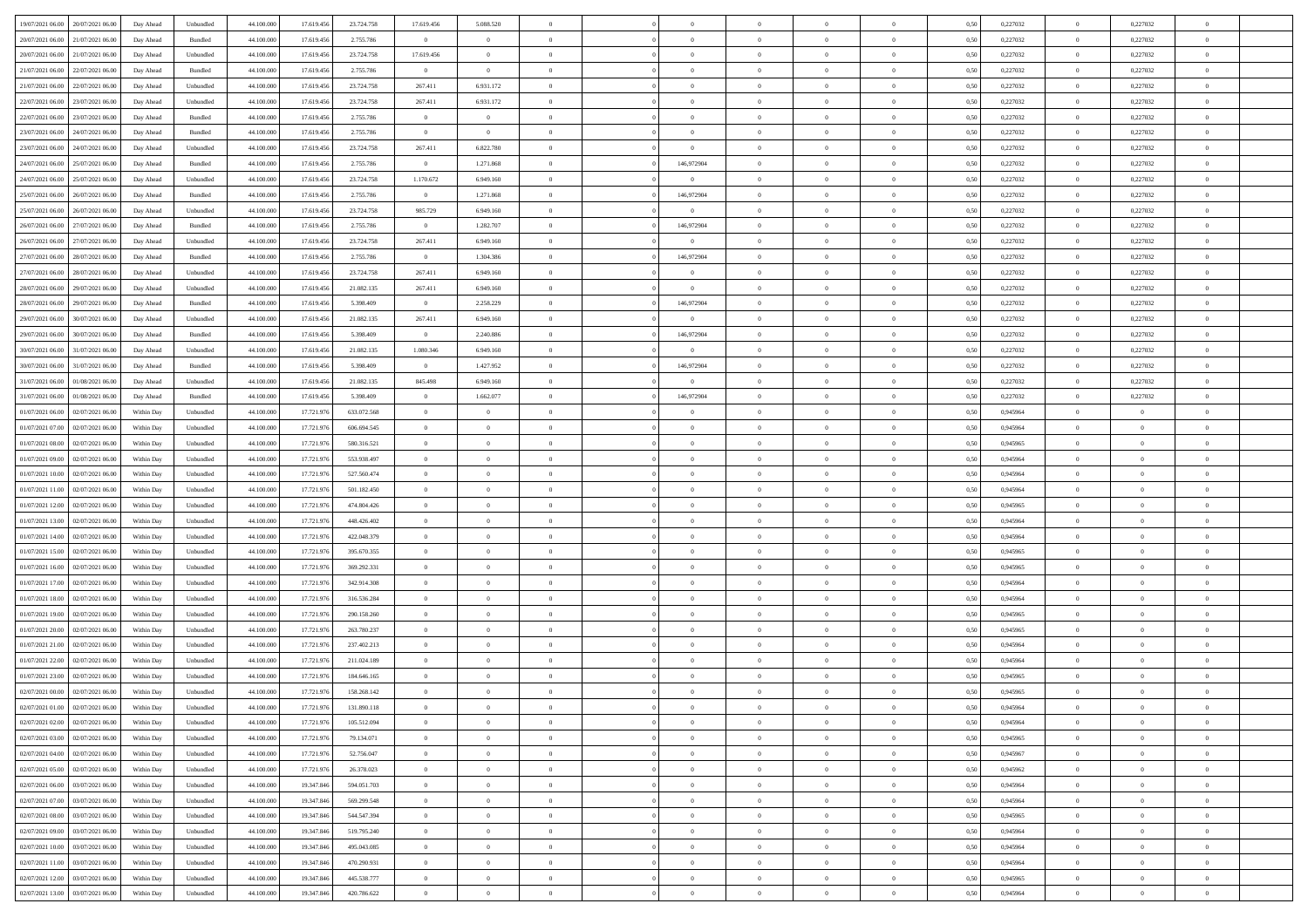|                                              |            |                             |            |            |             | $\overline{0}$ | $\theta$       |                | $\overline{0}$ | $\theta$       |                | $\theta$       |      |          | $\theta$       | $\theta$       | $\overline{0}$ |  |
|----------------------------------------------|------------|-----------------------------|------------|------------|-------------|----------------|----------------|----------------|----------------|----------------|----------------|----------------|------|----------|----------------|----------------|----------------|--|
| 02/07/2021 14:00 03/07/2021 06:00            | Within Day | Unbundled                   | 44.100.000 | 19.347.846 | 396.034.468 |                |                |                |                |                |                |                | 0,50 | 0,945964 |                |                |                |  |
| 02/07/2021 15:00<br>03/07/2021 06.00         | Within Day | Unbundled                   | 44.100.00  | 19.347.84  | 371.282.314 | $\bf{0}$       | $\overline{0}$ | $\bf{0}$       | $\overline{0}$ | $\bf{0}$       | $\overline{0}$ | $\bf{0}$       | 0,50 | 0,945965 | $\,$ 0 $\,$    | $\bf{0}$       | $\overline{0}$ |  |
| 02/07/2021 16:00<br>03/07/2021 06:00         | Within Day | Unbundled                   | 44,100,000 | 19,347,846 | 346,530,160 | $\overline{0}$ | $\bf{0}$       | $\overline{0}$ | $\bf{0}$       | $\bf{0}$       | $\overline{0}$ | $\bf{0}$       | 0.50 | 0.945965 | $\bf{0}$       | $\overline{0}$ | $\overline{0}$ |  |
| 02/07/2021 17:00<br>03/07/2021 06:00         | Within Day | Unbundled                   | 44.100.000 | 19.347.846 | 321.778.005 | $\overline{0}$ | $\overline{0}$ | $\overline{0}$ | $\theta$       | $\theta$       | $\overline{0}$ | $\bf{0}$       | 0,50 | 0,945964 | $\theta$       | $\theta$       | $\overline{0}$ |  |
| 02/07/2021 18:00<br>03/07/2021 06.00         | Within Day | Unbundled                   | 44.100.00  | 19.347.84  | 297.025.851 | $\bf{0}$       | $\overline{0}$ | $\bf{0}$       | $\overline{0}$ | $\theta$       | $\overline{0}$ | $\bf{0}$       | 0,50 | 0,945964 | $\,$ 0 $\,$    | $\bf{0}$       | $\overline{0}$ |  |
|                                              |            |                             |            |            |             |                |                |                |                |                |                |                |      |          |                |                |                |  |
| 02/07/2021 19:00<br>03/07/2021 06:00         | Within Day | Unbundled                   | 44,100,000 | 19.347.84  | 272.273.697 | $\overline{0}$ | $\overline{0}$ | $\overline{0}$ | $\bf{0}$       | $\overline{0}$ | $\theta$       | $\bf{0}$       | 0.50 | 0.945965 | $\bf{0}$       | $\theta$       | $\overline{0}$ |  |
| 02/07/2021 20:00<br>03/07/2021 06:00         | Within Day | Unbundled                   | 44.100.000 | 19.347.846 | 247.521.542 | $\overline{0}$ | $\overline{0}$ | $\overline{0}$ | $\overline{0}$ | $\overline{0}$ | $\overline{0}$ | $\bf{0}$       | 0,50 | 0,945965 | $\theta$       | $\theta$       | $\overline{0}$ |  |
| 02/07/2021 21:00<br>03/07/2021 06.00         | Within Day | Unbundled                   | 44.100.00  | 19.347.84  | 222.769.388 | $\bf{0}$       | $\overline{0}$ | $\overline{0}$ | $\overline{0}$ | $\overline{0}$ | $\overline{0}$ | $\bf{0}$       | 0,50 | 0,945964 | $\,$ 0 $\,$    | $\bf{0}$       | $\overline{0}$ |  |
| 02/07/2021 22:00<br>03/07/2021 06:00         | Within Day | Unbundled                   | 44,100,000 | 19.347.84  | 198.017.234 | $\overline{0}$ | $\bf{0}$       | $\overline{0}$ | $\bf{0}$       | $\overline{0}$ | $\overline{0}$ | $\bf{0}$       | 0.50 | 0.945964 | $\bf{0}$       | $\overline{0}$ | $\overline{0}$ |  |
| 02/07/2021 23:00<br>03/07/2021 06:00         | Within Day | Unbundled                   | 44.100.000 | 19.347.846 | 173.265.080 | $\bf{0}$       | $\bf{0}$       | $\overline{0}$ | $\overline{0}$ | $\overline{0}$ | $\overline{0}$ | $\bf{0}$       | 0,50 | 0,945965 | $\,$ 0 $\,$    | $\bf{0}$       | $\overline{0}$ |  |
| 03/07/2021 00:00<br>03/07/2021 06.00         | Within Day | Unbundled                   | 44.100.00  | 19.347.846 | 148.512.925 | $\bf{0}$       | $\overline{0}$ | $\bf{0}$       | $\bf{0}$       | $\bf{0}$       | $\overline{0}$ | $\bf{0}$       | 0,50 | 0,945965 | $\,$ 0 $\,$    | $\bf{0}$       | $\overline{0}$ |  |
| 03/07/2021 01:00<br>03/07/2021 06:00         | Within Day | Unbundled                   | 44,100,000 | 19.347.846 | 123.760.771 | $\overline{0}$ | $\bf{0}$       | $\overline{0}$ | $\bf{0}$       | $\bf{0}$       | $\overline{0}$ | $\bf{0}$       | 0.50 | 0.945964 | $\bf{0}$       | $\overline{0}$ | $\bf{0}$       |  |
|                                              |            |                             |            |            |             | $\overline{0}$ | $\overline{0}$ | $\overline{0}$ | $\overline{0}$ | $\theta$       | $\overline{0}$ | $\overline{0}$ |      |          | $\theta$       | $\theta$       | $\overline{0}$ |  |
| 03/07/2021 02:00<br>03/07/2021 06:00         | Within Day | Unbundled                   | 44.100.000 | 19.347.846 | 99.008.617  |                |                |                |                |                |                |                | 0,50 | 0,945964 |                |                |                |  |
| 03/07/2021 03:00<br>03/07/2021 06.00         | Within Day | Unbundled                   | 44.100.00  | 19.347.84  | 74.256.462  | $\bf{0}$       | $\overline{0}$ | $\bf{0}$       | $\overline{0}$ | $\bf{0}$       | $\overline{0}$ | $\bf{0}$       | 0,50 | 0,945965 | $\,$ 0 $\,$    | $\bf{0}$       | $\overline{0}$ |  |
| 03/07/2021 04:00<br>03/07/2021 06:00         | Within Day | Unbundled                   | 44,100,000 | 19.347.84  | 49 504 308  | $\overline{0}$ | $\overline{0}$ | $\overline{0}$ | $\bf{0}$       | $\bf{0}$       | $\Omega$       | $\bf{0}$       | 0.50 | 0.945967 | $\theta$       | $\theta$       | $\overline{0}$ |  |
| 03/07/2021 05:00<br>03/07/2021 06:00         | Within Day | Unbundled                   | 44.100.000 | 19.347.846 | 24.752.154  | $\overline{0}$ | $\overline{0}$ | $\overline{0}$ | $\overline{0}$ | $\overline{0}$ | $\overline{0}$ | $\bf{0}$       | 0,50 | 0,945962 | $\theta$       | $\theta$       | $\overline{0}$ |  |
| 03/07/2021 06:00<br>04/07/2021 06.00         | Within Day | Unbundled                   | 44.100.00  | 19.564.628 | 588.848.920 | $\bf{0}$       | $\overline{0}$ | $\overline{0}$ | $\overline{0}$ | $\bf{0}$       | $\overline{0}$ | $\bf{0}$       | 0,50 | 0,945964 | $\,$ 0 $\,$    | $\bf{0}$       | $\overline{0}$ |  |
| 03/07/2021 07:00<br>04/07/2021 06:00         | Within Day | Unbundled                   | 44,100,000 | 19.564.628 | 564.313.549 | $\overline{0}$ | $\bf{0}$       | $\overline{0}$ | $\bf{0}$       | $\overline{0}$ | $\overline{0}$ | $\bf{0}$       | 0.50 | 0.945964 | $\bf{0}$       | $\overline{0}$ | $\overline{0}$ |  |
| 03/07/2021 08:00<br>04/07/2021 06:00         | Within Day | Unbundled                   | 44.100.000 | 19.564.628 | 539.778.177 | $\overline{0}$ | $\overline{0}$ | $\overline{0}$ | $\overline{0}$ | $\overline{0}$ | $\overline{0}$ | $\bf{0}$       | 0,50 | 0,945965 | $\,$ 0 $\,$    | $\theta$       | $\overline{0}$ |  |
| 03/07/2021 09:00<br>04/07/2021 06.00         | Within Day | Unbundled                   | 44.100.00  | 19.564.628 | 515.242.805 | $\bf{0}$       | $\bf{0}$       | $\bf{0}$       | $\bf{0}$       | $\overline{0}$ | $\overline{0}$ | $\bf{0}$       | 0,50 | 0,945964 | $\,$ 0 $\,$    | $\bf{0}$       | $\overline{0}$ |  |
|                                              |            |                             |            |            |             |                |                |                |                |                |                |                |      |          |                |                |                |  |
| 03/07/2021 10:00<br>04/07/2021 06:00         | Within Day | Unbundled                   | 44,100,000 | 19.564.628 | 490.707.434 | $\overline{0}$ | $\bf{0}$       | $\overline{0}$ | $\bf{0}$       | $\bf{0}$       | $\overline{0}$ | $\bf{0}$       | 0.50 | 0.945964 | $\bf{0}$       | $\overline{0}$ | $\bf{0}$       |  |
| 03/07/2021 11:00<br>04/07/2021 06:00         | Within Day | Unbundled                   | 44.100.000 | 19.564.628 | 466.172.062 | $\overline{0}$ | $\overline{0}$ | $\overline{0}$ | $\theta$       | $\theta$       | $\overline{0}$ | $\bf{0}$       | 0,50 | 0,945964 | $\theta$       | $\theta$       | $\overline{0}$ |  |
| 03/07/2021 12:00<br>04/07/2021 06.00         | Within Day | Unbundled                   | 44.100.00  | 19.564.628 | 441.636.690 | $\bf{0}$       | $\overline{0}$ | $\bf{0}$       | $\bf{0}$       | $\,$ 0 $\,$    | $\overline{0}$ | $\bf{0}$       | 0,50 | 0,945965 | $\,$ 0 $\,$    | $\bf{0}$       | $\overline{0}$ |  |
| 03/07/2021 13:00<br>04/07/2021 06:00         | Within Day | Unbundled                   | 44,100,000 | 19.564.628 | 417.101.318 | $\overline{0}$ | $\overline{0}$ | $\overline{0}$ | $\overline{0}$ | $\overline{0}$ | $\Omega$       | $\bf{0}$       | 0.50 | 0.945964 | $\bf{0}$       | $\theta$       | $\overline{0}$ |  |
| 03/07/2021 14:00<br>04/07/2021 06:00         | Within Day | Unbundled                   | 44.100.000 | 19.564.628 | 392.565.947 | $\overline{0}$ | $\overline{0}$ | $\overline{0}$ | $\overline{0}$ | $\overline{0}$ | $\overline{0}$ | $\bf{0}$       | 0,50 | 0,945964 | $\theta$       | $\theta$       | $\overline{0}$ |  |
| 03/07/2021 15:00<br>04/07/2021 06.00         | Within Day | Unbundled                   | 44.100.00  | 19.564.628 | 368.030.575 | $\bf{0}$       | $\theta$       | $\bf{0}$       | $\overline{0}$ | $\bf{0}$       | $\overline{0}$ | $\bf{0}$       | 0,50 | 0,945965 | $\,$ 0 $\,$    | $\bf{0}$       | $\overline{0}$ |  |
| 03/07/2021 16:00<br>04/07/2021 06:00         | Within Day | Unbundled                   | 44,100,000 | 19.564.628 | 343.495.203 | $\overline{0}$ | $\bf{0}$       | $\overline{0}$ | $\bf{0}$       | $\overline{0}$ | $\overline{0}$ | $\bf{0}$       | 0.50 | 0.945965 | $\bf{0}$       | $\overline{0}$ | $\overline{0}$ |  |
| 03/07/2021 17:00<br>04/07/2021 06:00         | Within Day | Unbundled                   | 44.100.000 | 19.564.628 | 318.959.832 | $\overline{0}$ | $\overline{0}$ | $\overline{0}$ | $\overline{0}$ | $\overline{0}$ | $\overline{0}$ | $\bf{0}$       | 0,50 | 0,945964 | $\theta$       | $\theta$       | $\overline{0}$ |  |
|                                              |            |                             |            |            |             |                |                |                |                |                |                |                |      |          |                |                |                |  |
| 03/07/2021 18:00<br>04/07/2021 06.00         | Within Day | Unbundled                   | 44.100.00  | 19.564.628 | 294.424.460 | $\bf{0}$       | $\bf{0}$       | $\bf{0}$       | $\bf{0}$       | $\overline{0}$ | $\overline{0}$ | $\bf{0}$       | 0,50 | 0,945964 | $\,$ 0 $\,$    | $\bf{0}$       | $\overline{0}$ |  |
| 03/07/2021 19:00<br>04/07/2021 06:00         | Within Day | Unbundled                   | 44,100,000 | 19.564.628 | 269.889.088 | $\overline{0}$ | $\bf{0}$       | $\overline{0}$ | $\bf{0}$       | $\bf{0}$       | $\overline{0}$ | $\bf{0}$       | 0.50 | 0.945965 | $\bf{0}$       | $\overline{0}$ | $\bf{0}$       |  |
| 03/07/2021 20:00<br>04/07/2021 06:00         | Within Day | Unbundled                   | 44.100.000 | 19.564.628 | 245.353.717 | $\overline{0}$ | $\overline{0}$ | $\overline{0}$ | $\overline{0}$ | $\overline{0}$ | $\overline{0}$ | $\bf{0}$       | 0.50 | 0.945965 | $\theta$       | $\theta$       | $\overline{0}$ |  |
| 03/07/2021 21:00<br>04/07/2021 06.00         | Within Day | Unbundled                   | 44.100.00  | 19.564.628 | 220.818.345 | $\bf{0}$       | $\overline{0}$ | $\bf{0}$       | $\bf{0}$       | $\,$ 0 $\,$    | $\overline{0}$ | $\bf{0}$       | 0,50 | 0,945964 | $\,$ 0 $\,$    | $\bf{0}$       | $\overline{0}$ |  |
| 03/07/2021 22.00<br>04/07/2021 06:00         | Within Day | Unbundled                   | 44,100,000 | 19.564.628 | 196.282.973 | $\overline{0}$ | $\overline{0}$ | $\overline{0}$ | $\bf{0}$       | $\overline{0}$ | $\Omega$       | $\bf{0}$       | 0.50 | 0.945964 | $\,$ 0 $\,$    | $\theta$       | $\overline{0}$ |  |
| 03/07/2021 23:00<br>04/07/2021 06:00         | Within Dav | Unbundled                   | 44.100.000 | 19.564.628 | 171.747.601 | $\overline{0}$ | $\overline{0}$ | $\overline{0}$ | $\overline{0}$ | $\overline{0}$ | $\overline{0}$ | $\overline{0}$ | 0.5( | 0,945965 | $\theta$       | $\theta$       | $\overline{0}$ |  |
| 04/07/2021 00:00<br>04/07/2021 06.00         | Within Day | Unbundled                   | 44.100.00  | 19.564.628 | 147.212.230 | $\bf{0}$       | $\overline{0}$ | $\bf{0}$       | $\bf{0}$       | $\bf{0}$       | $\overline{0}$ | $\bf{0}$       | 0,50 | 0,945965 | $\,$ 0 $\,$    | $\bf{0}$       | $\overline{0}$ |  |
| 04/07/2021 01:00<br>04/07/2021 06:00         | Within Day | Unbundled                   | 44,100,000 | 19.564.628 | 122.676.858 | $\overline{0}$ | $\bf{0}$       | $\overline{0}$ | $\bf{0}$       | $\overline{0}$ | $\overline{0}$ | $\bf{0}$       | 0.50 | 0.945964 | $\bf{0}$       | $\overline{0}$ | $\overline{0}$ |  |
| 04/07/2021 02:00<br>04/07/2021 06:00         | Within Dav | Unbundled                   | 44.100.000 | 19.564.628 | 98.141.486  | $\overline{0}$ | $\overline{0}$ | $\overline{0}$ | $\overline{0}$ | $\overline{0}$ | $\overline{0}$ | $\overline{0}$ | 0.50 | 0,945964 | $\theta$       | $\theta$       | $\overline{0}$ |  |
|                                              |            |                             |            |            |             |                |                |                |                |                |                |                |      |          |                |                |                |  |
| 04/07/2021 03:00<br>04/07/2021 06.00         | Within Day | Unbundled                   | 44.100.00  | 19.564.628 | 73.606.115  | $\bf{0}$       | $\bf{0}$       | $\bf{0}$       | $\bf{0}$       | $\overline{0}$ | $\overline{0}$ | $\bf{0}$       | 0,50 | 0,945965 | $\,$ 0 $\,$    | $\bf{0}$       | $\overline{0}$ |  |
| 04/07/2021 04:00<br>04/07/2021 06:00         | Within Day | Unbundled                   | 44,100,000 | 19.564.628 | 49.070.743  | $\overline{0}$ | $\bf{0}$       | $\overline{0}$ | $\bf{0}$       | $\bf{0}$       | $\overline{0}$ | $\bf{0}$       | 0.50 | 0.945967 | $\bf{0}$       | $\overline{0}$ | $\overline{0}$ |  |
| 04/07/2021 05:00<br>04/07/2021 06:00         | Within Dav | Unbundled                   | 44.100.000 | 19.564.628 | 24.535.371  | $\overline{0}$ | $\overline{0}$ | $\overline{0}$ | $\overline{0}$ | $\overline{0}$ | $\overline{0}$ | $\bf{0}$       | 0.50 | 0,945962 | $\theta$       | $\theta$       | $\overline{0}$ |  |
| 04/07/2021 06:00<br>05/07/2021 06.00         | Within Day | Unbundled                   | 44.100.00  | 19.564.628 | 588.848.920 | $\bf{0}$       | $\overline{0}$ | $\bf{0}$       | $\bf{0}$       | $\overline{0}$ | $\overline{0}$ | $\bf{0}$       | 0,50 | 0,945964 | $\,$ 0 $\,$    | $\bf{0}$       | $\overline{0}$ |  |
| 04/07/2021 07:00<br>05/07/2021 06:00         | Within Day | Unbundled                   | 44,100,000 | 19.564.628 | 564.313.549 | $\overline{0}$ | $\overline{0}$ | $\Omega$       | $\overline{0}$ | $\overline{0}$ | $\theta$       | $\bf{0}$       | 0.50 | 0.945964 | $\,$ 0 $\,$    | $\theta$       | $\overline{0}$ |  |
| 04/07/2021 08:00<br>05/07/2021 06:00         | Within Dav | Unbundled                   | 44.100.000 | 19.564.628 | 539.778.177 | $\overline{0}$ | $\overline{0}$ | $\Omega$       | $\overline{0}$ | $\theta$       | $\Omega$       | $\overline{0}$ | 0.5( | 0,945965 | $\theta$       | $\theta$       | $\overline{0}$ |  |
| 04/07/2021 09:00<br>05/07/2021 06:00         | Within Day | Unbundled                   | 44.100.000 | 19.564.628 | 515.242.805 | $\bf{0}$       | $\bf{0}$       | $\bf{0}$       | $\bf{0}$       | $\bf{0}$       | $\overline{0}$ | $\bf{0}$       | 0,50 | 0,945964 | $\,$ 0 $\,$    | $\bf{0}$       | $\overline{0}$ |  |
| $04/07/2021\ 11.00 \qquad 05/07/2021\ 06.00$ | Within Day | $\ensuremath{\mathsf{Unb}}$ | 44.100.000 | 19.564.628 | 466.172.062 | $\bf{0}$       | $\theta$       |                | $\overline{0}$ |                |                |                | 0,50 | 0.945964 | $\bf{0}$       | $\bf{0}$       |                |  |
|                                              |            |                             |            |            |             |                |                |                |                |                |                |                |      |          |                |                |                |  |
| 04/07/2021 12:00 05/07/2021 06:00            | Within Day | Unbundled                   | 44.100.000 | 19.564.628 | 441.636.690 | $\overline{0}$ | $\theta$       | $\Omega$       | $\theta$       | $\overline{0}$ | $\overline{0}$ | $\bf{0}$       | 0,50 | 0,945965 | $\theta$       | $\theta$       | $\overline{0}$ |  |
| 04/07/2021 13:00<br>05/07/2021 06:00         | Within Day | Unbundled                   | 44.100.00  | 19.564.628 | 417.101.318 | $\overline{0}$ | $\bf{0}$       | $\overline{0}$ | $\overline{0}$ | $\bf{0}$       | $\overline{0}$ | $\bf{0}$       | 0,50 | 0,945964 | $\bf{0}$       | $\overline{0}$ | $\bf{0}$       |  |
| 04/07/2021 14:00 05/07/2021 06:00            | Within Day | Unbundled                   | 44,100,000 | 19.564.628 | 392.565.947 | $\overline{0}$ | $\bf{0}$       | $\overline{0}$ | $\overline{0}$ | $\overline{0}$ | $\overline{0}$ | $\bf{0}$       | 0.50 | 0.945964 | $\mathbf{0}$   | $\bf{0}$       | $\,$ 0 $\,$    |  |
| 04/07/2021 15:00  05/07/2021 06:00           | Within Dav | Unbundled                   | 44.100.000 | 19.564.628 | 368.030.575 | $\overline{0}$ | $\overline{0}$ | $\overline{0}$ | $\overline{0}$ | $\overline{0}$ | $\overline{0}$ | $\bf{0}$       | 0,50 | 0,945965 | $\theta$       | $\theta$       | $\overline{0}$ |  |
| 04/07/2021 16:00<br>05/07/2021 06:00         | Within Day | Unbundled                   | 44.100.000 | 19.564.628 | 343.495.203 | $\overline{0}$ | $\bf{0}$       | $\overline{0}$ | $\bf{0}$       | $\overline{0}$ | $\bf{0}$       | $\bf{0}$       | 0,50 | 0,945965 | $\overline{0}$ | $\bf{0}$       | $\overline{0}$ |  |
| 04/07/2021 17:00  05/07/2021 06:00           | Within Day | Unbundled                   | 44,100,000 | 19.564.628 | 318.959.832 | $\overline{0}$ | $\bf{0}$       | $\overline{0}$ | $\overline{0}$ | $\overline{0}$ | $\overline{0}$ | $\bf{0}$       | 0.50 | 0.945964 | $\,$ 0 $\,$    | $\theta$       | $\overline{0}$ |  |
| 04/07/2021 18:00<br>05/07/2021 06:00         | Within Dav | Unbundled                   | 44.100.000 | 19.564.628 | 294.424.460 | $\overline{0}$ | $\overline{0}$ | $\overline{0}$ | $\overline{0}$ | $\overline{0}$ | $\overline{0}$ | $\bf{0}$       | 0.50 | 0,945964 | $\overline{0}$ | $\theta$       | $\overline{0}$ |  |
| 05/07/2021 06:00<br>04/07/2021 19:00         | Within Day | Unbundled                   | 44.100.00  | 19.564.628 | 269.889.088 | $\overline{0}$ | $\bf{0}$       | $\overline{0}$ | $\overline{0}$ | $\bf{0}$       | $\overline{0}$ | $\bf{0}$       | 0,50 | 0,945965 | $\bf{0}$       | $\overline{0}$ | $\overline{0}$ |  |
|                                              |            |                             |            |            |             |                |                |                |                |                |                |                |      |          |                |                |                |  |
| 04/07/2021 20:00 05/07/2021 06:00            | Within Day | Unbundled                   | 44,100,000 | 19.564.628 | 245.353.717 | $\overline{0}$ | $\overline{0}$ | $\overline{0}$ | $\overline{0}$ | $\bf{0}$       | $\overline{0}$ | $\bf{0}$       | 0.50 | 0.945965 | $\overline{0}$ | $\,$ 0 $\,$    | $\,$ 0         |  |
| 04/07/2021 21:00  05/07/2021 06:00           | Within Dav | Unbundled                   | 44.100.000 | 19.564.628 | 220.818.345 | $\overline{0}$ | $\overline{0}$ | $\overline{0}$ | $\overline{0}$ | $\overline{0}$ | $\overline{0}$ | $\bf{0}$       | 0,50 | 0,945964 | $\theta$       | $\theta$       | $\overline{0}$ |  |
| 04/07/2021 22:00<br>05/07/2021 06:00         | Within Day | Unbundled                   | 44.100.00  | 19.564.628 | 196.282.973 | $\overline{0}$ | $\bf{0}$       | $\overline{0}$ | $\bf{0}$       | $\overline{0}$ | $\bf{0}$       | $\bf{0}$       | 0,50 | 0,945964 | $\bf{0}$       | $\bf{0}$       | $\overline{0}$ |  |
| 04/07/2021 23:00 05/07/2021 06:00            | Within Day | Unbundled                   | 44.100.000 | 19.564.628 | 171.747.601 | $\overline{0}$ | $\bf{0}$       | $\overline{0}$ | $\overline{0}$ | $\,$ 0 $\,$    | $\overline{0}$ | $\bf{0}$       | 0,50 | 0,945965 | $\overline{0}$ | $\,$ 0 $\,$    | $\,$ 0 $\,$    |  |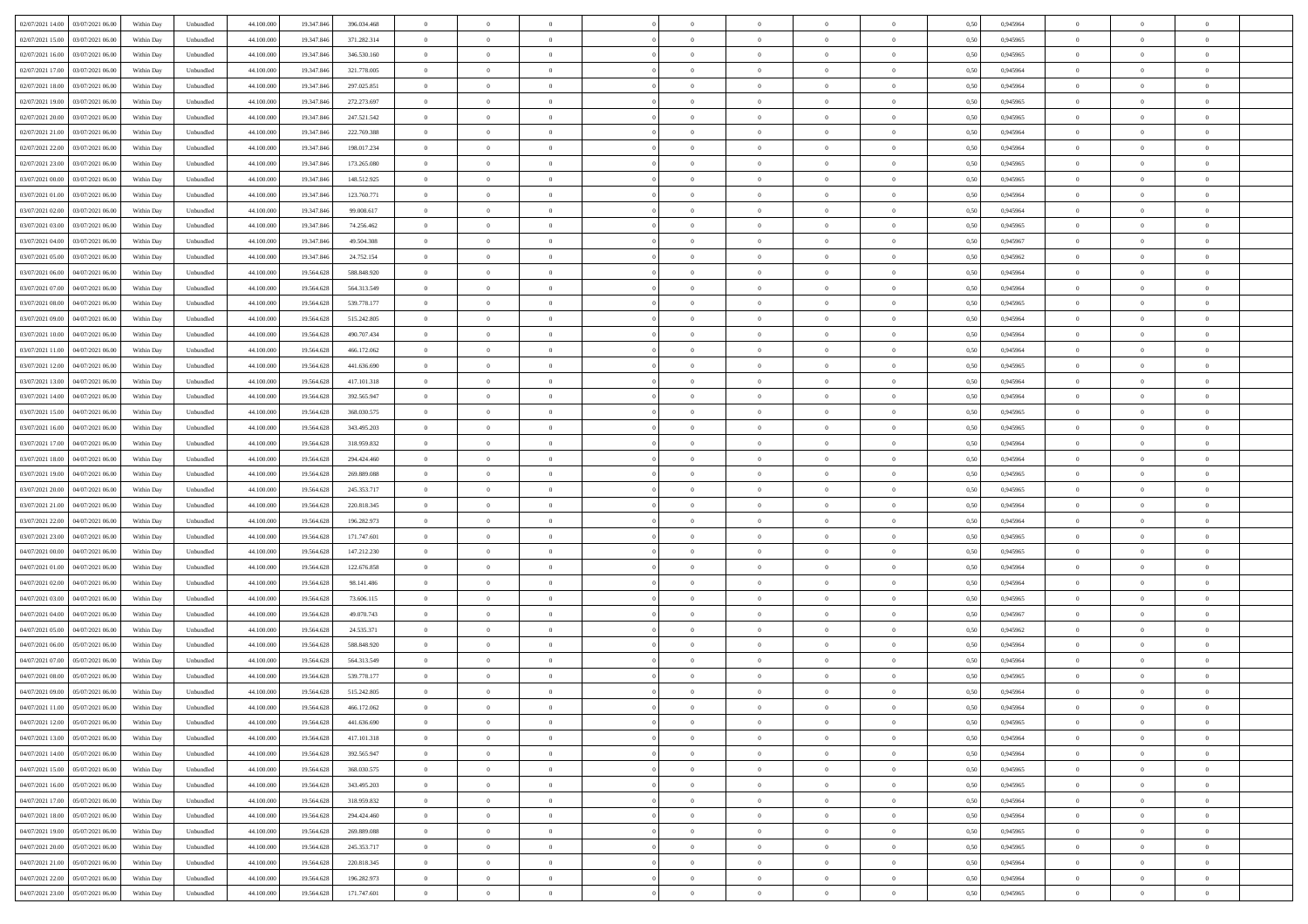| 05/07/2021 00:00 05/07/2021 06:00            | Within Day | Unbundled                   | 44.100.000 | 19.564.628 | 147.212.230 | $\overline{0}$ | $\theta$       |                | $\overline{0}$ | $\theta$       |                | $\theta$       | 0,50 | 0,945965 | $\theta$       | $\theta$       | $\overline{0}$ |  |
|----------------------------------------------|------------|-----------------------------|------------|------------|-------------|----------------|----------------|----------------|----------------|----------------|----------------|----------------|------|----------|----------------|----------------|----------------|--|
| 05/07/2021 01:00<br>05/07/2021 06.00         | Within Day | Unbundled                   | 44.100.00  | 19.564.62  | 122.676.858 | $\bf{0}$       | $\overline{0}$ | $\bf{0}$       | $\overline{0}$ | $\bf{0}$       | $\overline{0}$ | $\bf{0}$       | 0,50 | 0,945964 | $\,$ 0 $\,$    | $\bf{0}$       | $\overline{0}$ |  |
| 05/07/2021 02:00<br>05/07/2021 06:00         | Within Day | Unbundled                   | 44,100,000 | 19.564.628 | 98.141.486  | $\overline{0}$ | $\bf{0}$       | $\overline{0}$ | $\bf{0}$       | $\bf{0}$       | $\overline{0}$ | $\bf{0}$       | 0.50 | 0.945964 | $\bf{0}$       | $\overline{0}$ | $\overline{0}$ |  |
| 05/07/2021 03:00<br>05/07/2021 06:00         | Within Day | Unbundled                   | 44.100.000 | 19.564.628 | 73.606.115  | $\overline{0}$ | $\overline{0}$ | $\overline{0}$ | $\theta$       | $\theta$       | $\overline{0}$ | $\bf{0}$       | 0,50 | 0,945965 | $\theta$       | $\theta$       | $\overline{0}$ |  |
| 05/07/2021 04:00<br>05/07/2021 06.00         | Within Day | Unbundled                   | 44.100.00  | 19.564.628 | 49.070.743  | $\overline{0}$ | $\overline{0}$ | $\overline{0}$ | $\overline{0}$ | $\theta$       | $\overline{0}$ | $\bf{0}$       | 0,50 | 0,945967 | $\,$ 0 $\,$    | $\bf{0}$       | $\overline{0}$ |  |
|                                              |            |                             |            |            |             |                |                |                |                |                | $\theta$       |                |      |          |                |                |                |  |
| 05/07/2021 05:00<br>05/07/2021 06:00         | Within Day | Unbundled                   | 44,100,000 | 19.564.628 | 24.535.371  | $\overline{0}$ | $\overline{0}$ | $\overline{0}$ | $\bf{0}$       | $\overline{0}$ |                | $\bf{0}$       | 0.50 | 0.945962 | $\bf{0}$       | $\theta$       | $\overline{0}$ |  |
| 05/07/2021 06:00<br>06/07/2021 06:00         | Within Day | Unbundled                   | 44.100.000 | 21.515.672 | 542.023.881 | $\overline{0}$ | $\overline{0}$ | $\overline{0}$ | $\overline{0}$ | $\overline{0}$ | $\overline{0}$ | $\bf{0}$       | 0,50 | 0,945964 | $\theta$       | $\theta$       | $\overline{0}$ |  |
| 05/07/2021 07:00<br>06/07/2021 06.00         | Within Day | Unbundled                   | 44.100.00  | 21.515.67  | 519.439.553 | $\overline{0}$ | $\overline{0}$ | $\overline{0}$ | $\overline{0}$ | $\overline{0}$ | $\overline{0}$ | $\bf{0}$       | 0,50 | 0,945964 | $\,$ 0 $\,$    | $\bf{0}$       | $\overline{0}$ |  |
| 05/07/2021 08:00<br>06/07/2021 06:00         | Within Day | Unbundled                   | 44,100,00  | 21.515.67  | 496.855.225 | $\overline{0}$ | $\bf{0}$       | $\overline{0}$ | $\bf{0}$       | $\overline{0}$ | $\overline{0}$ | $\bf{0}$       | 0.50 | 0.945965 | $\bf{0}$       | $\theta$       | $\overline{0}$ |  |
| 05/07/2021 09:00<br>06/07/2021 06:00         | Within Day | Unbundled                   | 44.100.000 | 21.515.672 | 474.270.896 | $\overline{0}$ | $\bf{0}$       | $\overline{0}$ | $\overline{0}$ | $\theta$       | $\overline{0}$ | $\bf{0}$       | 0,50 | 0,945964 | $\,$ 0 $\,$    | $\theta$       | $\overline{0}$ |  |
| 05/07/2021 10:00<br>06/07/2021 06.00         | Within Day | Unbundled                   | 44.100.00  | 21.515.67  | 451.686.568 | $\bf{0}$       | $\overline{0}$ | $\bf{0}$       | $\bf{0}$       | $\bf{0}$       | $\overline{0}$ | $\bf{0}$       | 0,50 | 0,945964 | $\,$ 0 $\,$    | $\bf{0}$       | $\overline{0}$ |  |
| 05/07/2021 11:00<br>06/07/2021 06:00         | Within Day | Unbundled                   | 44,100,000 | 21.515.672 | 429.102.239 | $\overline{0}$ | $\bf{0}$       | $\overline{0}$ | $\bf{0}$       | $\bf{0}$       | $\overline{0}$ | $\bf{0}$       | 0.50 | 0.945964 | $\bf{0}$       | $\overline{0}$ | $\bf{0}$       |  |
| 05/07/2021 12:00<br>06/07/2021 06:00         | Within Day | Unbundled                   | 44.100.000 | 21.515.672 | 406.517.911 | $\overline{0}$ | $\overline{0}$ | $\overline{0}$ | $\overline{0}$ | $\theta$       | $\overline{0}$ | $\overline{0}$ | 0,50 | 0,945965 | $\theta$       | $\theta$       | $\overline{0}$ |  |
|                                              |            |                             |            |            |             |                |                |                |                |                |                |                |      |          |                |                |                |  |
| 05/07/2021 13:00<br>06/07/2021 06.00         | Within Day | Unbundled                   | 44.100.00  | 21.515.67  | 383.933.583 | $\bf{0}$       | $\overline{0}$ | $\bf{0}$       | $\overline{0}$ | $\bf{0}$       | $\overline{0}$ | $\bf{0}$       | 0,50 | 0,945964 | $\,$ 0 $\,$    | $\bf{0}$       | $\overline{0}$ |  |
| 05/07/2021 14:00<br>06/07/2021 06:00         | Within Day | Unbundled                   | 44,100,00  | 21.515.672 | 361.349.254 | $\overline{0}$ | $\overline{0}$ | $\overline{0}$ | $\bf{0}$       | $\theta$       | $\Omega$       | $\bf{0}$       | 0.50 | 0.945964 | $\theta$       | $\theta$       | $\overline{0}$ |  |
| 05/07/2021 15:00<br>06/07/2021 06:00         | Within Day | Unbundled                   | 44.100.000 | 21.515.672 | 338.764.926 | $\overline{0}$ | $\overline{0}$ | $\overline{0}$ | $\overline{0}$ | $\overline{0}$ | $\overline{0}$ | $\bf{0}$       | 0,50 | 0,945965 | $\theta$       | $\theta$       | $\overline{0}$ |  |
| 05/07/2021 16:00<br>06/07/2021 06.00         | Within Day | Unbundled                   | 44.100.00  | 21.515.67  | 316.180.597 | $\bf{0}$       | $\overline{0}$ | $\overline{0}$ | $\overline{0}$ | $\theta$       | $\overline{0}$ | $\bf{0}$       | 0,50 | 0,945965 | $\,$ 0 $\,$    | $\bf{0}$       | $\overline{0}$ |  |
| 05/07/2021 17:00<br>06/07/2021 06:00         | Within Day | Unbundled                   | 44,100,00  | 21.515.67  | 293.596.269 | $\overline{0}$ | $\overline{0}$ | $\overline{0}$ | $\bf{0}$       | $\overline{0}$ | $\overline{0}$ | $\bf{0}$       | 0.50 | 0.945964 | $\bf{0}$       | $\overline{0}$ | $\overline{0}$ |  |
| 05/07/2021 18:00<br>06/07/2021 06:00         | Within Day | Unbundled                   | 44.100.000 | 21.515.672 | 271.011.940 | $\overline{0}$ | $\overline{0}$ | $\overline{0}$ | $\overline{0}$ | $\overline{0}$ | $\overline{0}$ | $\bf{0}$       | 0,50 | 0,945964 | $\,$ 0 $\,$    | $\theta$       | $\overline{0}$ |  |
| 05/07/2021 19:00<br>06/07/2021 06.00         | Within Day | Unbundled                   | 44.100.00  | 21.515.67  | 248.427.612 | $\bf{0}$       | $\overline{0}$ | $\bf{0}$       | $\bf{0}$       | $\overline{0}$ | $\overline{0}$ | $\bf{0}$       | 0,50 | 0,945965 | $\,$ 0 $\,$    | $\bf{0}$       | $\overline{0}$ |  |
|                                              |            |                             |            |            |             |                |                |                |                |                |                |                |      |          |                |                |                |  |
| 05/07/2021 20:00<br>06/07/2021 06:00         | Within Day | Unbundled                   | 44,100,000 | 21.515.672 | 225.843.284 | $\overline{0}$ | $\bf{0}$       | $\overline{0}$ | $\bf{0}$       | $\bf{0}$       | $\overline{0}$ | $\bf{0}$       | 0.50 | 0.945965 | $\bf{0}$       | $\overline{0}$ | $\overline{0}$ |  |
| 05/07/2021 21:00<br>06/07/2021 06:00         | Within Day | Unbundled                   | 44.100.000 | 21.515.672 | 203.258.955 | $\overline{0}$ | $\overline{0}$ | $\overline{0}$ | $\theta$       | $\theta$       | $\overline{0}$ | $\bf{0}$       | 0,50 | 0,945964 | $\theta$       | $\theta$       | $\overline{0}$ |  |
| 05/07/2021 22.00<br>06/07/2021 06.00         | Within Day | Unbundled                   | 44.100.00  | 21.515.67  | 180.674.627 | $\bf{0}$       | $\overline{0}$ | $\bf{0}$       | $\bf{0}$       | $\bf{0}$       | $\overline{0}$ | $\bf{0}$       | 0,50 | 0,945964 | $\,$ 0 $\,$    | $\bf{0}$       | $\overline{0}$ |  |
| 05/07/2021 23:00<br>06/07/2021 06:00         | Within Day | Unbundled                   | 44,100,00  | 21.515.67  | 158,090.298 | $\overline{0}$ | $\overline{0}$ | $\overline{0}$ | $\overline{0}$ | $\overline{0}$ | $\Omega$       | $\bf{0}$       | 0.50 | 0.945965 | $\bf{0}$       | $\theta$       | $\overline{0}$ |  |
| 06/07/2021 00:00<br>06/07/2021 06:00         | Within Day | Unbundled                   | 44.100.000 | 21.515.672 | 135.505.970 | $\overline{0}$ | $\overline{0}$ | $\overline{0}$ | $\overline{0}$ | $\overline{0}$ | $\overline{0}$ | $\bf{0}$       | 0,50 | 0,945965 | $\theta$       | $\theta$       | $\overline{0}$ |  |
| 06/07/2021 01:00<br>06/07/2021 06.00         | Within Day | Unbundled                   | 44.100.00  | 21.515.67  | 112.921.642 | $\bf{0}$       | $\theta$       | $\bf{0}$       | $\overline{0}$ | $\bf{0}$       | $\overline{0}$ | $\bf{0}$       | 0,50 | 0,945964 | $\,$ 0 $\,$    | $\bf{0}$       | $\overline{0}$ |  |
| 06/07/2021 02:00<br>06/07/2021 06:00         | Within Day | Unbundled                   | 44,100,00  | 21.515.67  | 90.337.313  | $\overline{0}$ | $\bf{0}$       | $\overline{0}$ | $\bf{0}$       | $\overline{0}$ | $\overline{0}$ | $\bf{0}$       | 0.50 | 0.945964 | $\bf{0}$       | $\overline{0}$ | $\overline{0}$ |  |
| 06/07/2021 03:00<br>06/07/2021 06:00         | Within Day | Unbundled                   | 44.100.000 | 21.515.672 | 67.752.985  | $\overline{0}$ | $\overline{0}$ | $\overline{0}$ | $\overline{0}$ | $\overline{0}$ | $\overline{0}$ | $\bf{0}$       | 0,50 | 0,945965 | $\theta$       | $\theta$       | $\overline{0}$ |  |
|                                              |            |                             |            |            |             |                |                |                |                |                |                |                |      |          |                |                |                |  |
| 06/07/2021 04:00<br>06/07/2021 06.00         | Within Day | Unbundled                   | 44.100.00  | 21.515.67  | 45.168.656  | $\bf{0}$       | $\bf{0}$       | $\bf{0}$       | $\bf{0}$       | $\overline{0}$ | $\overline{0}$ | $\bf{0}$       | 0,50 | 0,945967 | $\,$ 0 $\,$    | $\bf{0}$       | $\overline{0}$ |  |
| 06/07/2021 05:00<br>06/07/2021 06:00         | Within Day | Unbundled                   | 44,100,000 | 21.515.67  | 22.584.328  | $\overline{0}$ | $\bf{0}$       | $\overline{0}$ | $\bf{0}$       | $\bf{0}$       | $\overline{0}$ | $\bf{0}$       | 0.50 | 0.945962 | $\bf{0}$       | $\overline{0}$ | $\overline{0}$ |  |
| 06/07/2021 06:00<br>07/07/2021 06:00         | Within Day | Unbundled                   | 44.100.000 | 21.624.06  | 539.422.490 | $\overline{0}$ | $\overline{0}$ | $\overline{0}$ | $\overline{0}$ | $\overline{0}$ | $\overline{0}$ | $\bf{0}$       | 0.5( | 0.945964 | $\theta$       | $\theta$       | $\overline{0}$ |  |
| 06/07/2021 07:00<br>07/07/2021 06.00         | Within Day | Unbundled                   | 44.100.00  | 21.624.06  | 516.946.553 | $\bf{0}$       | $\overline{0}$ | $\bf{0}$       | $\overline{0}$ | $\overline{0}$ | $\overline{0}$ | $\bf{0}$       | 0,50 | 0,945964 | $\,$ 0 $\,$    | $\bf{0}$       | $\overline{0}$ |  |
| 06/07/2021 08:00<br>07/07/2021 06:00         | Within Day | Unbundled                   | 44,100,00  | 21.624.063 | 494.470.616 | $\overline{0}$ | $\overline{0}$ | $\overline{0}$ | $\bf{0}$       | $\bf{0}$       | $\Omega$       | $\bf{0}$       | 0.50 | 0.945965 | $\,$ 0 $\,$    | $\theta$       | $\overline{0}$ |  |
| 06/07/2021 09:00<br>07/07/2021 06:00         | Within Dav | Unbundled                   | 44.100.000 | 21.624.063 | 471.994.679 | $\overline{0}$ | $\overline{0}$ | $\overline{0}$ | $\overline{0}$ | $\overline{0}$ | $\overline{0}$ | $\overline{0}$ | 0.5( | 0,945964 | $\theta$       | $\theta$       | $\overline{0}$ |  |
| 06/07/2021 10:00<br>07/07/2021 06.00         | Within Day | Unbundled                   | 44.100.00  | 21.624.06  | 449.518.742 | $\bf{0}$       | $\overline{0}$ | $\bf{0}$       | $\bf{0}$       | $\bf{0}$       | $\overline{0}$ | $\bf{0}$       | 0,50 | 0,945964 | $\,$ 0 $\,$    | $\bf{0}$       | $\overline{0}$ |  |
| 06/07/2021 11:00<br>07/07/2021 06:00         | Within Day | Unbundled                   | 44,100,00  | 21.624.06  | 427.042.805 | $\overline{0}$ | $\bf{0}$       | $\overline{0}$ | $\bf{0}$       | $\overline{0}$ | $\overline{0}$ | $\bf{0}$       | 0.50 | 0.945964 | $\bf{0}$       | $\overline{0}$ | $\overline{0}$ |  |
| 06/07/2021 12:00<br>07/07/2021 06:00         | Within Dav | Unbundled                   | 44.100.000 | 21.624.06  | 404.566.868 | $\overline{0}$ | $\overline{0}$ | $\overline{0}$ | $\overline{0}$ | $\overline{0}$ | $\overline{0}$ | $\overline{0}$ | 0.50 | 0,945965 | $\theta$       | $\theta$       | $\overline{0}$ |  |
|                                              |            |                             |            |            |             |                |                |                |                |                |                |                |      |          |                |                |                |  |
| 06/07/2021 13:00<br>07/07/2021 06.00         | Within Day | Unbundled                   | 44.100.00  | 21.624.06  | 382.090.931 | $\bf{0}$       | $\bf{0}$       | $\bf{0}$       | $\bf{0}$       | $\overline{0}$ | $\overline{0}$ | $\bf{0}$       | 0,50 | 0,945964 | $\,$ 0 $\,$    | $\bf{0}$       | $\overline{0}$ |  |
| 06/07/2021 14:00<br>07/07/2021 06:00         | Within Day | Unbundled                   | 44,100,000 | 21.624.063 | 359.614.993 | $\overline{0}$ | $\bf{0}$       | $\overline{0}$ | $\bf{0}$       | $\bf{0}$       | $\overline{0}$ | $\bf{0}$       | 0.50 | 0.945964 | $\bf{0}$       | $\overline{0}$ | $\overline{0}$ |  |
| 06/07/2021 15:00<br>07/07/2021 06:00         | Within Dav | Unbundled                   | 44.100.000 | 21.624.063 | 337.139.056 | $\overline{0}$ | $\overline{0}$ | $\overline{0}$ | $\overline{0}$ | $\overline{0}$ | $\overline{0}$ | $\bf{0}$       | 0.50 | 0,945965 | $\theta$       | $\theta$       | $\overline{0}$ |  |
| 06/07/2021 16:00<br>07/07/2021 06.00         | Within Day | Unbundled                   | 44.100.00  | 21.624.06  | 314.663.119 | $\bf{0}$       | $\overline{0}$ | $\bf{0}$       | $\overline{0}$ | $\,$ 0 $\,$    | $\overline{0}$ | $\bf{0}$       | 0,50 | 0,945965 | $\,$ 0 $\,$    | $\bf{0}$       | $\overline{0}$ |  |
| 06/07/2021 17:00<br>07/07/2021 06:00         | Within Day | Unbundled                   | 44,100,00  | 21.624.06  | 292.187.182 | $\overline{0}$ | $\overline{0}$ | $\Omega$       | $\overline{0}$ | $\overline{0}$ | $\theta$       | $\bf{0}$       | 0.50 | 0.945964 | $\,$ 0 $\,$    | $\theta$       | $\overline{0}$ |  |
| 06/07/2021 18:00<br>07/07/2021 06:00         | Within Dav | Unbundled                   | 44.100.000 | 21.624.06  | 269.711.245 | $\overline{0}$ | $\overline{0}$ | $\Omega$       | $\overline{0}$ | $\theta$       | $\Omega$       | $\overline{0}$ | 0.5( | 0,945964 | $\theta$       | $\theta$       | $\overline{0}$ |  |
| 06/07/2021 19:00<br>07/07/2021 06:00         | Within Day | Unbundled                   | 44.100.000 | 21.624.06  | 247.235.308 | $\bf{0}$       | $\bf{0}$       | $\bf{0}$       | $\bf{0}$       | $\bf{0}$       | $\overline{0}$ | $\bf{0}$       | 0,50 | 0,945965 | $\,$ 0 $\,$    | $\bf{0}$       | $\overline{0}$ |  |
| $06/07/2021\ 20.00 \qquad 07/07/2021\ 06.00$ | Within Day | $\ensuremath{\mathsf{Unb}}$ | 44.100.000 | 21.624.063 | 224.759.371 | $\overline{0}$ | $\Omega$       |                | $\overline{0}$ |                |                |                | 0,50 | 0.945965 | $\theta$       | $\overline{0}$ |                |  |
|                                              |            |                             |            |            |             |                |                |                |                |                |                |                |      |          |                |                |                |  |
| 06/07/2021 21:00 07/07/2021 06:00            | Within Day | Unbundled                   | 44.100.000 | 21.624.063 | 202.283.434 | $\overline{0}$ | $\overline{0}$ | $\Omega$       | $\theta$       | $\overline{0}$ | $\overline{0}$ | $\bf{0}$       | 0,50 | 0,945964 | $\theta$       | $\theta$       | $\overline{0}$ |  |
| 06/07/2021 22:00<br>07/07/2021 06:00         | Within Day | Unbundled                   | 44.100.00  | 21.624.063 | 179.807.496 | $\overline{0}$ | $\bf{0}$       | $\overline{0}$ | $\overline{0}$ | $\bf{0}$       | $\overline{0}$ | $\bf{0}$       | 0,50 | 0,945964 | $\bf{0}$       | $\overline{0}$ | $\bf{0}$       |  |
| 06/07/2021 23:00 07/07/2021 06:00            | Within Day | Unbundled                   | 44,100,000 | 21.624.063 | 157.331.559 | $\overline{0}$ | $\bf{0}$       | $\overline{0}$ | $\overline{0}$ | $\mathbf{0}$   | $\overline{0}$ | $\bf{0}$       | 0.50 | 0.945965 | $\mathbf{0}$   | $\bf{0}$       | $\,$ 0 $\,$    |  |
| 07/07/2021 00:00 07/07/2021 06:00            | Within Day | Unbundled                   | 44.100.000 | 21.624.063 | 134.855.622 | $\overline{0}$ | $\overline{0}$ | $\overline{0}$ | $\overline{0}$ | $\overline{0}$ | $\overline{0}$ | $\bf{0}$       | 0,50 | 0,945965 | $\theta$       | $\theta$       | $\overline{0}$ |  |
| 07/07/2021 01:00<br>07/07/2021 06:00         | Within Day | Unbundled                   | 44.100.000 | 21.624.063 | 112.379.685 | $\overline{0}$ | $\bf{0}$       | $\overline{0}$ | $\overline{0}$ | $\overline{0}$ | $\overline{0}$ | $\bf{0}$       | 0,50 | 0,945964 | $\overline{0}$ | $\overline{0}$ | $\overline{0}$ |  |
| 07/07/2021 02:00 07/07/2021 06:00            | Within Day | Unbundled                   | 44,100,000 | 21.624.063 | 89,903,748  | $\overline{0}$ | $\bf{0}$       | $\overline{0}$ | $\overline{0}$ | $\overline{0}$ | $\overline{0}$ | $\bf{0}$       | 0.50 | 0.945964 | $\,$ 0 $\,$    | $\theta$       | $\overline{0}$ |  |
| 07/07/2021 03:00<br>07/07/2021 06:00         | Within Dav | Unbundled                   | 44.100.000 | 21.624.063 | 67.427.811  | $\overline{0}$ | $\overline{0}$ | $\overline{0}$ | $\overline{0}$ | $\overline{0}$ | $\overline{0}$ | $\bf{0}$       | 0.50 | 0,945965 | $\overline{0}$ | $\theta$       | $\overline{0}$ |  |
| 07/07/2021 06:00<br>07/07/2021 04:00         | Within Day | Unbundled                   | 44.100.00  | 21.624.063 | 44.951.874  | $\overline{0}$ | $\overline{0}$ | $\overline{0}$ | $\overline{0}$ | $\bf{0}$       | $\overline{0}$ | $\bf{0}$       | 0,50 | 0,945967 | $\bf{0}$       | $\overline{0}$ | $\overline{0}$ |  |
|                                              |            |                             |            |            |             |                |                |                |                |                |                |                |      |          |                |                |                |  |
| 07/07/2021 05:00 07/07/2021 06:00            | Within Day | Unbundled                   | 44,100,000 | 21.624.063 | 22.475.937  | $\overline{0}$ | $\overline{0}$ | $\overline{0}$ | $\overline{0}$ | $\bf{0}$       | $\overline{0}$ | $\bf{0}$       | 0.50 | 0.945962 | $\overline{0}$ | $\bf{0}$       | $\,$ 0         |  |
| 07/07/2021 06:00 08/07/2021 06:00            | Within Dav | Unbundled                   | 44.100.000 | 22.382.802 | 521.212.753 | $\overline{0}$ | $\overline{0}$ | $\overline{0}$ | $\overline{0}$ | $\overline{0}$ | $\overline{0}$ | $\bf{0}$       | 0,50 | 0,945964 | $\overline{0}$ | $\theta$       | $\overline{0}$ |  |
| 07/07/2021 07:00<br>08/07/2021 06:00         | Within Day | Unbundled                   | 44.100.00  | 22.382.802 | 499.495.555 | $\overline{0}$ | $\bf{0}$       | $\overline{0}$ | $\bf{0}$       | $\overline{0}$ | $\bf{0}$       | $\bf{0}$       | 0,50 | 0,945964 | $\bf{0}$       | $\bf{0}$       | $\bf{0}$       |  |
| 07/07/2021 08:00 08/07/2021 06:00            | Within Day | Unbundled                   | 44.100.000 | 22.382.802 | 477.778.357 | $\overline{0}$ | $\bf{0}$       | $\overline{0}$ | $\overline{0}$ | $\,$ 0 $\,$    | $\overline{0}$ | $\bf{0}$       | 0,50 | 0,945965 | $\overline{0}$ | $\,$ 0 $\,$    | $\,$ 0 $\,$    |  |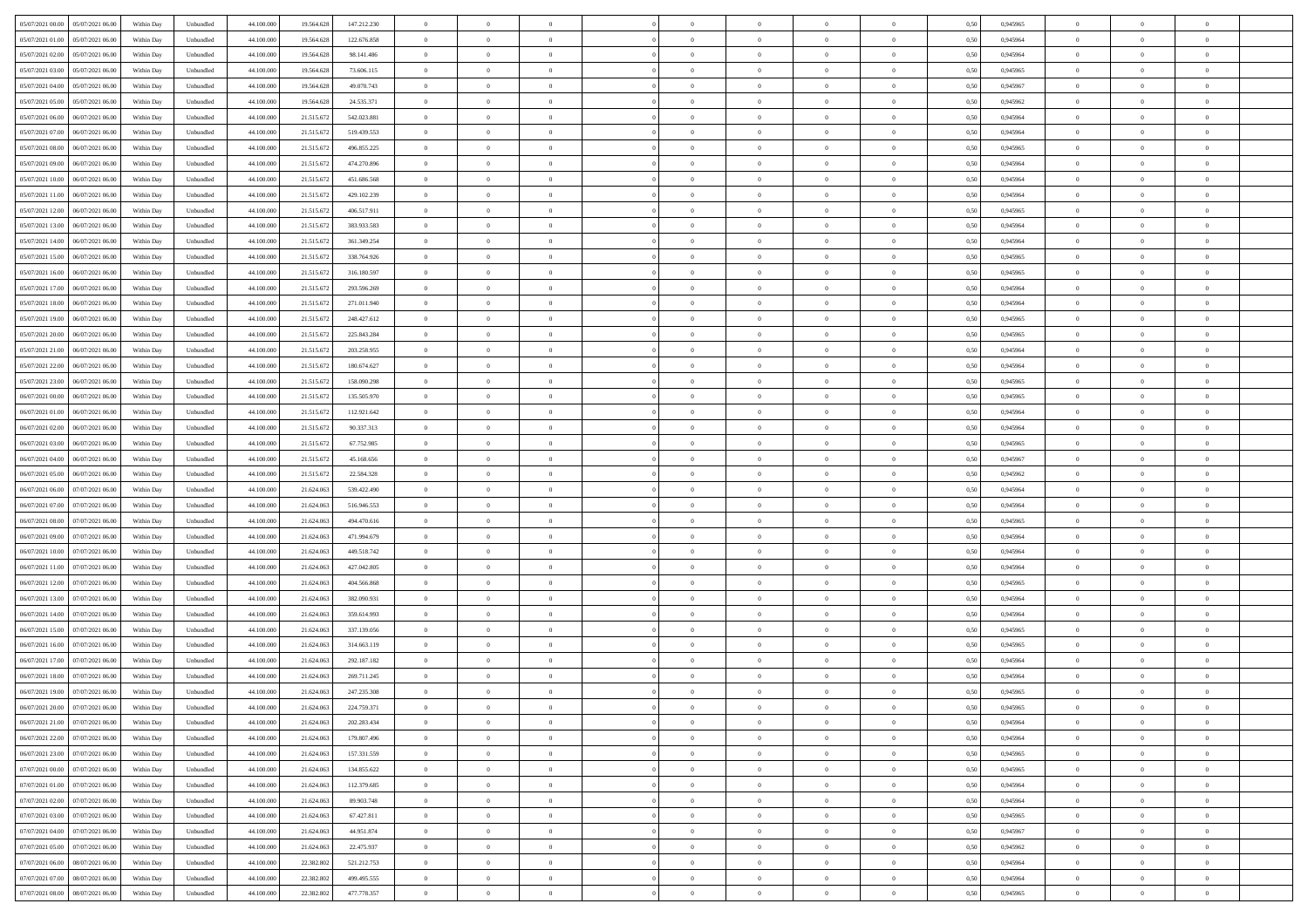|                                                |            |                             |            |            |               | $\overline{0}$ | $\overline{0}$ |                | $\overline{0}$ | $\theta$       |                | $\theta$       |      |          | $\theta$       | $\theta$       | $\overline{0}$ |  |
|------------------------------------------------|------------|-----------------------------|------------|------------|---------------|----------------|----------------|----------------|----------------|----------------|----------------|----------------|------|----------|----------------|----------------|----------------|--|
| 07/07/2021 09:00   08/07/2021 06:00            | Within Day | Unbundled                   | 44.100.000 | 22.382.802 | 456.061.159   |                |                |                |                |                |                |                | 0,50 | 0,945964 |                |                |                |  |
| 07/07/2021 10:00<br>08/07/2021 06:00           | Within Day | Unbundled                   | 44.100.00  | 22.382.80  | 434.343.961   | $\bf{0}$       | $\overline{0}$ | $\overline{0}$ | $\overline{0}$ | $\theta$       | $\overline{0}$ | $\bf{0}$       | 0,50 | 0,945964 | $\theta$       | $\bf{0}$       | $\overline{0}$ |  |
| 07/07/2021 11:00<br>08/07/2021 06:00           | Within Day | Unbundled                   | 44,100,000 | 22.382.802 | 412.626.763   | $\overline{0}$ | $\bf{0}$       | $\overline{0}$ | $\bf{0}$       | $\bf{0}$       | $\overline{0}$ | $\bf{0}$       | 0.50 | 0.945964 | $\bf{0}$       | $\overline{0}$ | $\overline{0}$ |  |
| 07/07/2021 12:00<br>08/07/2021 06:00           | Within Day | Unbundled                   | 44.100.000 | 22.382.802 | 390.909.565   | $\overline{0}$ | $\overline{0}$ | $\overline{0}$ | $\theta$       | $\theta$       | $\overline{0}$ | $\overline{0}$ | 0,50 | 0,945965 | $\theta$       | $\theta$       | $\overline{0}$ |  |
|                                                |            |                             |            |            |               |                |                |                |                |                |                |                |      |          |                |                |                |  |
| 07/07/2021 13:00<br>08/07/2021 06:00           | Within Day | Unbundled                   | 44.100.00  | 22.382.802 | 369.192.367   | $\overline{0}$ | $\theta$       | $\overline{0}$ | $\overline{0}$ | $\theta$       | $\overline{0}$ | $\bf{0}$       | 0,50 | 0,945964 | $\,$ 0 $\,$    | $\theta$       | $\overline{0}$ |  |
| 07/07/2021 14:00<br>08/07/2021 06:00           | Within Day | Unbundled                   | 44,100,000 | 22.382.802 | 347,475,169   | $\overline{0}$ | $\overline{0}$ | $\overline{0}$ | $\overline{0}$ | $\overline{0}$ | $\Omega$       | $\bf{0}$       | 0.50 | 0.945964 | $\bf{0}$       | $\overline{0}$ | $\overline{0}$ |  |
| 07/07/2021 15:00<br>08/07/2021 06:00           | Within Day | Unbundled                   | 44.100.000 | 22.382.802 | 325.757.970   | $\overline{0}$ | $\overline{0}$ | $\overline{0}$ | $\overline{0}$ | $\overline{0}$ | $\overline{0}$ | $\bf{0}$       | 0,50 | 0,945965 | $\theta$       | $\theta$       | $\overline{0}$ |  |
|                                                |            |                             |            |            |               |                |                |                |                |                |                |                |      |          |                |                |                |  |
| 07/07/2021 16:00<br>08/07/2021 06:00           | Within Day | Unbundled                   | 44.100.00  | 22.382.802 | 304.040.772   | $\overline{0}$ | $\overline{0}$ | $\overline{0}$ | $\overline{0}$ | $\theta$       | $\overline{0}$ | $\bf{0}$       | 0,50 | 0,945965 | $\,$ 0 $\,$    | $\bf{0}$       | $\overline{0}$ |  |
| 07/07/2021 17:00<br>08/07/2021 06:00           | Within Day | Unbundled                   | 44,100,00  | 22.382.802 | 282.323.574   | $\overline{0}$ | $\overline{0}$ | $\overline{0}$ | $\bf{0}$       | $\overline{0}$ | $\overline{0}$ | $\bf{0}$       | 0.50 | 0.945964 | $\,$ 0 $\,$    | $\theta$       | $\overline{0}$ |  |
| 07/07/2021 18:00<br>08/07/2021 06:00           | Within Day | Unbundled                   | 44.100.000 | 22.382.802 | 260.606.376   | $\overline{0}$ | $\bf{0}$       | $\overline{0}$ | $\overline{0}$ | $\theta$       | $\overline{0}$ | $\bf{0}$       | 0,50 | 0,945964 | $\theta$       | $\theta$       | $\overline{0}$ |  |
| 07/07/2021 19:00<br>08/07/2021 06:00           | Within Day | Unbundled                   | 44.100.00  | 22.382.802 | 238.889.178   | $\bf{0}$       | $\overline{0}$ | $\bf{0}$       | $\overline{0}$ | $\bf{0}$       | $\overline{0}$ | $\bf{0}$       | 0,50 | 0,945965 | $\,$ 0 $\,$    | $\bf{0}$       | $\overline{0}$ |  |
| 08/07/2021 06:00                               |            |                             | 44,100,000 | 22.382.802 |               |                | $\overline{0}$ |                |                |                | $\overline{0}$ |                |      | 0.945965 |                | $\overline{0}$ |                |  |
| 07/07/2021 20:00                               | Within Day | Unbundled                   |            |            | 217.171.980   | $\overline{0}$ |                | $\overline{0}$ | $\bf{0}$       | $\bf{0}$       |                | $\bf{0}$       | 0.50 |          | $\bf{0}$       |                | $\overline{0}$ |  |
| 07/07/2021 21:00<br>08/07/2021 06:00           | Within Day | Unbundled                   | 44.100.000 | 22.382.802 | 195.454.782   | $\overline{0}$ | $\overline{0}$ | $\overline{0}$ | $\overline{0}$ | $\theta$       | $\overline{0}$ | $\overline{0}$ | 0,50 | 0,945964 | $\theta$       | $\theta$       | $\overline{0}$ |  |
| 07/07/2021 22.00<br>08/07/2021 06:00           | Within Day | Unbundled                   | 44.100.00  | 22.382.802 | 173.737.584   | $\bf{0}$       | $\theta$       | $\bf{0}$       | $\overline{0}$ | $\theta$       | $\overline{0}$ | $\bf{0}$       | 0,50 | 0,945964 | $\bf{0}$       | $\bf{0}$       | $\overline{0}$ |  |
| 07/07/2021 23:00<br>08/07/2021 06:00           | Within Day | Unbundled                   | 44,100,00  | 22.382.802 | 152,020,386   | $\overline{0}$ | $\overline{0}$ | $\overline{0}$ | $\bf{0}$       | $\theta$       | $\theta$       | $\bf{0}$       | 0.50 | 0.945965 | $\theta$       | $\overline{0}$ | $\overline{0}$ |  |
| 08/07/2021 00:00<br>08/07/2021 06:00           | Within Day | Unbundled                   | 44.100.000 | 22.382.802 | 130.303.188   | $\overline{0}$ | $\overline{0}$ | $\overline{0}$ | $\overline{0}$ | $\overline{0}$ | $\overline{0}$ | $\bf{0}$       | 0,50 | 0,945965 | $\theta$       | $\theta$       | $\overline{0}$ |  |
|                                                |            |                             |            |            |               |                |                |                |                |                |                |                |      |          |                |                |                |  |
| 08/07/2021 01:00<br>08/07/2021 06:00           | Within Day | Unbundled                   | 44.100.00  | 22.382.802 | 108.585.990   | $\overline{0}$ | $\overline{0}$ | $\overline{0}$ | $\overline{0}$ | $\theta$       | $\overline{0}$ | $\bf{0}$       | 0,50 | 0,945964 | $\,$ 0 $\,$    | $\theta$       | $\overline{0}$ |  |
| 08/07/2021 02:00<br>08/07/2021 06:00           | Within Day | Unbundled                   | 44,100,00  | 22,382,802 | 86,868,792    | $\overline{0}$ | $\overline{0}$ | $\overline{0}$ | $\bf{0}$       | $\overline{0}$ | $\overline{0}$ | $\bf{0}$       | 0.50 | 0.945964 | $\bf{0}$       | $\overline{0}$ | $\overline{0}$ |  |
| 08/07/2021 03:00<br>08/07/2021 06:00           | Within Day | Unbundled                   | 44.100.000 | 22.382.802 | 65.151.594    | $\overline{0}$ | $\overline{0}$ | $\overline{0}$ | $\overline{0}$ | $\theta$       | $\overline{0}$ | $\bf{0}$       | 0,50 | 0,945965 | $\,$ 0 $\,$    | $\theta$       | $\overline{0}$ |  |
| 08/07/2021 04:00<br>08/07/2021 06:00           | Within Day | Unbundled                   | 44.100.00  | 22.382.802 | 43.434.396    | $\bf{0}$       | $\overline{0}$ | $\bf{0}$       | $\bf{0}$       | $\overline{0}$ | $\overline{0}$ | $\bf{0}$       | 0,50 | 0,945967 | $\,$ 0 $\,$    | $\bf{0}$       | $\overline{0}$ |  |
| 08/07/2021 06:00                               |            |                             | 44,100,000 |            |               |                |                |                |                |                | $\overline{0}$ |                |      | 0.945962 |                | $\overline{0}$ |                |  |
| 08/07/2021 05:00                               | Within Day | Unbundled                   |            | 22.382.802 | 21.717.198    | $\overline{0}$ | $\bf{0}$       | $\overline{0}$ | $\bf{0}$       | $\overline{0}$ |                | $\bf{0}$       | 0.50 |          | $\bf{0}$       |                | $\overline{0}$ |  |
| 08/07/2021 06:00<br>09/07/2021 06:00           | Within Day | Unbundled                   | 44.100.000 | 23.228.254 | 500.921.903   | $\overline{0}$ | $\overline{0}$ | $\overline{0}$ | $\theta$       | $\theta$       | $\overline{0}$ | $\bf{0}$       | 0,50 | 0,945964 | $\theta$       | $\theta$       | $\overline{0}$ |  |
| 08/07/2021 07:00<br>09/07/2021 06.00           | Within Day | Unbundled                   | 44.100.00  | 23.228.25  | 480.050.157   | $\bf{0}$       | $\overline{0}$ | $\bf{0}$       | $\bf{0}$       | $\theta$       | $\overline{0}$ | $\bf{0}$       | 0,50 | 0,945964 | $\,$ 0 $\,$    | $\bf{0}$       | $\overline{0}$ |  |
| 08/07/2021 08:00<br>09/07/2021 06:00           | Within Day | Unbundled                   | 44,100,00  | 23.228.25  | 459.178.411   | $\overline{0}$ | $\overline{0}$ | $\overline{0}$ | $\overline{0}$ | $\overline{0}$ | $\Omega$       | $\bf{0}$       | 0.50 | 0.945965 | $\bf{0}$       | $\theta$       | $\overline{0}$ |  |
| 08/07/2021 09:00<br>09/07/2021 06:00           | Within Day | Unbundled                   | 44.100.000 | 23.228.254 | 438.306.665   | $\overline{0}$ | $\overline{0}$ | $\overline{0}$ | $\overline{0}$ | $\overline{0}$ | $\overline{0}$ | $\bf{0}$       | 0,50 | 0,945964 | $\theta$       | $\theta$       | $\overline{0}$ |  |
|                                                |            |                             |            |            |               |                |                |                |                |                |                |                |      |          |                |                |                |  |
| 08/07/2021 10:00<br>09/07/2021 06.00           | Within Day | Unbundled                   | 44.100.00  | 23.228.25  | 417.434.919   | $\bf{0}$       | $\overline{0}$ | $\overline{0}$ | $\overline{0}$ | $\theta$       | $\overline{0}$ | $\bf{0}$       | 0,50 | 0,945964 | $\,$ 0 $\,$    | $\bf{0}$       | $\overline{0}$ |  |
| 08/07/2021 11:00<br>09/07/2021 06:00           | Within Day | Unbundled                   | 44,100,00  | 23.228.25  | 396, 563, 173 | $\overline{0}$ | $\overline{0}$ | $\overline{0}$ | $\bf{0}$       | $\overline{0}$ | $\overline{0}$ | $\bf{0}$       | 0.50 | 0.945964 | $\bf{0}$       | $\theta$       | $\overline{0}$ |  |
| 08/07/2021 12:00<br>09/07/2021 06:00           | Within Day | Unbundled                   | 44.100.000 | 23.228.254 | 375.691.427   | $\overline{0}$ | $\overline{0}$ | $\overline{0}$ | $\overline{0}$ | $\theta$       | $\overline{0}$ | $\bf{0}$       | 0,50 | 0,945965 | $\theta$       | $\theta$       | $\overline{0}$ |  |
| 08/07/2021 13:00<br>09/07/2021 06.00           | Within Day | Unbundled                   | 44.100.00  | 23.228.254 | 354.819.681   | $\bf{0}$       | $\bf{0}$       | $\bf{0}$       | $\bf{0}$       | $\overline{0}$ | $\overline{0}$ | $\bf{0}$       | 0,50 | 0,945964 | $\,$ 0 $\,$    | $\bf{0}$       | $\overline{0}$ |  |
| 08/07/2021 14:00<br>09/07/2021 06:00           | Within Day | Unbundled                   | 44,100,000 | 23.228.254 | 333.947.935   | $\overline{0}$ | $\overline{0}$ | $\overline{0}$ | $\bf{0}$       | $\bf{0}$       | $\overline{0}$ | $\bf{0}$       | 0.50 | 0.945964 | $\bf{0}$       | $\overline{0}$ | $\overline{0}$ |  |
|                                                |            |                             |            |            |               |                |                |                |                |                |                |                |      |          |                |                |                |  |
| 08/07/2021 15:00<br>09/07/2021 06:00           | Within Day | Unbundled                   | 44.100.000 | 23.228.25  | 313.076.189   | $\overline{0}$ | $\overline{0}$ | $\overline{0}$ | $\overline{0}$ | $\overline{0}$ | $\overline{0}$ | $\bf{0}$       | 0.50 | 0.945965 | $\theta$       | $\theta$       | $\overline{0}$ |  |
| 08/07/2021 16:00<br>09/07/2021 06.00           | Within Day | Unbundled                   | 44.100.00  | 23.228.25  | 292.204.443   | $\bf{0}$       | $\overline{0}$ | $\bf{0}$       | $\overline{0}$ | $\overline{0}$ | $\overline{0}$ | $\bf{0}$       | 0,50 | 0,945965 | $\,$ 0 $\,$    | $\bf{0}$       | $\overline{0}$ |  |
| 08/07/2021 17:00<br>09/07/2021 06:00           | Within Day | Unbundled                   | 44,100,00  | 23.228.254 | 271.332.697   | $\overline{0}$ | $\overline{0}$ | $\overline{0}$ | $\bf{0}$       | $\theta$       | $\theta$       | $\bf{0}$       | 0.50 | 0.945964 | $\theta$       | $\overline{0}$ | $\overline{0}$ |  |
| 08/07/2021 18:00<br>09/07/2021 06:00           | Within Dav | Unbundled                   | 44.100.000 | 23.228.254 | 250.460.951   | $\overline{0}$ | $\theta$       | $\Omega$       | $\overline{0}$ | $\overline{0}$ | $\overline{0}$ | $\overline{0}$ | 0.5( | 0,945964 | $\theta$       | $\theta$       | $\overline{0}$ |  |
| 08/07/2021 19:00<br>09/07/2021 06.00           | Within Day | Unbundled                   | 44.100.00  | 23.228.25  | 229.589.205   | $\bf{0}$       | $\overline{0}$ | $\bf{0}$       | $\overline{0}$ | $\bf{0}$       | $\overline{0}$ | $\bf{0}$       | 0,50 | 0,945965 | $\,$ 0 $\,$    | $\bf{0}$       | $\overline{0}$ |  |
|                                                |            |                             |            |            |               |                |                |                |                |                |                |                |      |          |                |                |                |  |
| 08/07/2021 20:00<br>09/07/2021 06:00           | Within Day | Unbundled                   | 44,100,00  | 23.228.25  | 208,717.459   | $\overline{0}$ | $\overline{0}$ | $\overline{0}$ | $\bf{0}$       | $\overline{0}$ | $\overline{0}$ | $\bf{0}$       | 0.50 | 0.945965 | $\bf{0}$       | $\theta$       | $\overline{0}$ |  |
| 08/07/2021 21:00<br>09/07/2021 06:00           | Within Dav | Unbundled                   | 44.100.000 | 23.228.254 | 187.845.713   | $\overline{0}$ | $\overline{0}$ | $\overline{0}$ | $\overline{0}$ | $\overline{0}$ | $\overline{0}$ | $\overline{0}$ | 0.50 | 0,945964 | $\theta$       | $\theta$       | $\overline{0}$ |  |
| 08/07/2021 22:00<br>09/07/2021 06.00           | Within Day | Unbundled                   | 44.100.00  | 23.228.25  | 166.973.967   | $\bf{0}$       | $\bf{0}$       | $\bf{0}$       | $\bf{0}$       | $\overline{0}$ | $\overline{0}$ | $\bf{0}$       | 0,50 | 0,945964 | $\,$ 0 $\,$    | $\bf{0}$       | $\overline{0}$ |  |
| 08/07/2021 23:00<br>09/07/2021 06:00           | Within Day | Unbundled                   | 44,100,000 | 23.228.254 | 146.102.221   | $\overline{0}$ | $\bf{0}$       | $\overline{0}$ | $\bf{0}$       | $\bf{0}$       | $\overline{0}$ | $\bf{0}$       | 0.50 | 0.945965 | $\bf{0}$       | $\overline{0}$ | $\overline{0}$ |  |
| 09/07/2021 00:00<br>09/07/2021 06:00           | Within Day | Unbundled                   | 44.100.000 | 23.228.254 | 125.230.475   | $\overline{0}$ | $\overline{0}$ | $\Omega$       | $\overline{0}$ | $\overline{0}$ | $\overline{0}$ | $\bf{0}$       | 0.50 | 0,945965 | $\theta$       | $\theta$       | $\overline{0}$ |  |
|                                                |            |                             |            |            |               |                |                |                |                |                |                |                |      |          |                |                |                |  |
| 09/07/2021 01:00<br>09/07/2021 06.00           | Within Day | Unbundled                   | 44.100.00  | 23.228.254 | 104.358.729   | $\bf{0}$       | $\overline{0}$ | $\bf{0}$       | $\overline{0}$ | $\overline{0}$ | $\overline{0}$ | $\bf{0}$       | 0,50 | 0,945964 | $\,$ 0 $\,$    | $\bf{0}$       | $\overline{0}$ |  |
| 09/07/2021 02:00<br>09/07/2021 06:00           | Within Day | Unbundled                   | 44,100,00  | 23.228.25  | 83,486,983    | $\overline{0}$ | $\overline{0}$ | $\Omega$       | $\overline{0}$ | $\overline{0}$ | $\theta$       | $\bf{0}$       | 0.50 | 0.945964 | $\bf{0}$       | $\overline{0}$ | $\overline{0}$ |  |
| 09/07/2021 03:00<br>09/07/2021 06:00           | Within Dav | Unbundled                   | 44.100.000 | 23.228.25  | 62.615.237    | $\overline{0}$ | $\overline{0}$ | $\Omega$       | $\overline{0}$ | $\theta$       | $\Omega$       | $\overline{0}$ | 0.5( | 0,945965 | $\theta$       | $\theta$       | $\overline{0}$ |  |
| 09/07/2021 04:00<br>09/07/2021 06:00           | Within Day | Unbundled                   | 44.100.000 | 23.228.25  | 41.743.491    | $\bf{0}$       | $\bf{0}$       | $\bf{0}$       | $\bf{0}$       | $\bf{0}$       | $\overline{0}$ | $\bf{0}$       | 0,50 | 0,945967 | $\,$ 0 $\,$    | $\bf{0}$       | $\overline{0}$ |  |
| $09/07/2021\; 05.00 \qquad 09/07/2021\; 06.00$ | Within Day | $\ensuremath{\mathsf{Unb}}$ | 44.100.000 | 23.228.254 | 20.871.745    | $\overline{0}$ | $\Omega$       |                | $\overline{0}$ |                |                |                | 0,50 | 0,945962 | $\theta$       | $\overline{0}$ |                |  |
|                                                |            |                             |            |            |               |                |                |                |                |                |                |                |      |          |                |                |                |  |
| 09/07/2021 06:00 10/07/2021 06:00              | Within Day | Unbundled                   | 44.100.000 | 22.556.228 | 517.050.527   | $\overline{0}$ | $\overline{0}$ | $\Omega$       | $\theta$       | $\overline{0}$ | $\overline{0}$ | $\bf{0}$       | 0,50 | 0,945964 | $\theta$       | $\theta$       | $\overline{0}$ |  |
| 09/07/2021 07:00<br>10/07/2021 06:00           | Within Day | Unbundled                   | 44.100.00  | 22.556.228 | 495.506.755   | $\overline{0}$ | $\bf{0}$       | $\overline{0}$ | $\overline{0}$ | $\bf{0}$       | $\overline{0}$ | $\bf{0}$       | 0,50 | 0,945964 | $\bf{0}$       | $\overline{0}$ | $\bf{0}$       |  |
| 09/07/2021 08:00 10/07/2021 06:00              | Within Day | Unbundled                   | 44,100,000 | 22.556.228 | 473.962.983   | $\overline{0}$ | $\bf{0}$       | $\overline{0}$ | $\overline{0}$ | $\mathbf{0}$   | $\overline{0}$ | $\bf{0}$       | 0.50 | 0.945965 | $\mathbf{0}$   | $\bf{0}$       | $\,$ 0 $\,$    |  |
| 09/07/2021 09:00<br>10/07/2021 06:00           | Within Dav | Unbundled                   | 44.100.000 | 22.556.228 | 452.419.211   | $\overline{0}$ | $\overline{0}$ | $\overline{0}$ | $\overline{0}$ | $\overline{0}$ | $\overline{0}$ | $\bf{0}$       | 0,50 | 0,945964 | $\theta$       | $\theta$       | $\overline{0}$ |  |
|                                                |            |                             |            |            |               |                | $\bf{0}$       |                |                | $\overline{0}$ |                |                |      |          | $\overline{0}$ | $\overline{0}$ | $\overline{0}$ |  |
| 09/07/2021 10:00<br>10/07/2021 06:00           | Within Day | Unbundled                   | 44.100.000 | 22.556.228 | 430.875.439   | $\overline{0}$ |                | $\overline{0}$ | $\overline{0}$ |                | $\bf{0}$       | $\bf{0}$       | 0,50 | 0,945964 |                |                |                |  |
| 10/07/2021 06:00<br>09/07/2021 11:00           | Within Day | Unbundled                   | 44,100,000 | 22.556.228 | 409.331.667   | $\overline{0}$ | $\bf{0}$       | $\overline{0}$ | $\overline{0}$ | $\overline{0}$ | $\overline{0}$ | $\bf{0}$       | 0.50 | 0.945964 | $\,$ 0 $\,$    | $\theta$       | $\bf{0}$       |  |
| 09/07/2021 12:00<br>10/07/2021 06:00           | Within Dav | Unbundled                   | 44.100.000 | 22.556.228 | 387.787.895   | $\overline{0}$ | $\overline{0}$ | $\overline{0}$ | $\overline{0}$ | $\overline{0}$ | $\overline{0}$ | $\bf{0}$       | 0.50 | 0,945965 | $\overline{0}$ | $\theta$       | $\overline{0}$ |  |
| 09/07/2021 13:00<br>10/07/2021 06:00           | Within Day | Unbundled                   | 44.100.00  | 22.556.228 | 366.244.123   | $\overline{0}$ | $\overline{0}$ | $\overline{0}$ | $\overline{0}$ | $\bf{0}$       | $\overline{0}$ | $\bf{0}$       | 0,50 | 0,945964 | $\bf{0}$       | $\overline{0}$ | $\overline{0}$ |  |
| 09/07/2021 14:00<br>10/07/2021 06:00           | Within Day | Unbundled                   | 44,100,000 | 22.556.228 | 344,700,351   | $\overline{0}$ | $\overline{0}$ | $\overline{0}$ | $\overline{0}$ | $\bf{0}$       | $\overline{0}$ | $\bf{0}$       | 0.50 | 0.945964 | $\overline{0}$ | $\bf{0}$       | $\,$ 0         |  |
|                                                |            |                             |            |            |               |                |                |                |                |                |                |                |      |          |                |                |                |  |
| 09/07/2021 15:00<br>10/07/2021 06:00           | Within Dav | Unbundled                   | 44.100.000 | 22.556.228 | 323.156.579   | $\overline{0}$ | $\overline{0}$ | $\overline{0}$ | $\overline{0}$ | $\overline{0}$ | $\overline{0}$ | $\bf{0}$       | 0,50 | 0,945965 | $\overline{0}$ | $\theta$       | $\overline{0}$ |  |
| 09/07/2021 16:00<br>10/07/2021 06:00           | Within Day | Unbundled                   | 44.100.00  | 22.556.228 | 301.612.807   | $\overline{0}$ | $\bf{0}$       | $\overline{0}$ | $\bf{0}$       | $\overline{0}$ | $\overline{0}$ | $\bf{0}$       | 0,50 | 0,945965 | $\bf{0}$       | $\bf{0}$       | $\bf{0}$       |  |
| 09/07/2021 17:00 10/07/2021 06:00              | Within Day | Unbundled                   | 44.100.000 | 22.556.228 | 280.069.035   | $\overline{0}$ | $\bf{0}$       | $\overline{0}$ | $\overline{0}$ | $\,$ 0 $\,$    | $\overline{0}$ | $\bf{0}$       | 0,50 | 0,945964 | $\overline{0}$ | $\,$ 0 $\,$    | $\,$ 0 $\,$    |  |
|                                                |            |                             |            |            |               |                |                |                |                |                |                |                |      |          |                |                |                |  |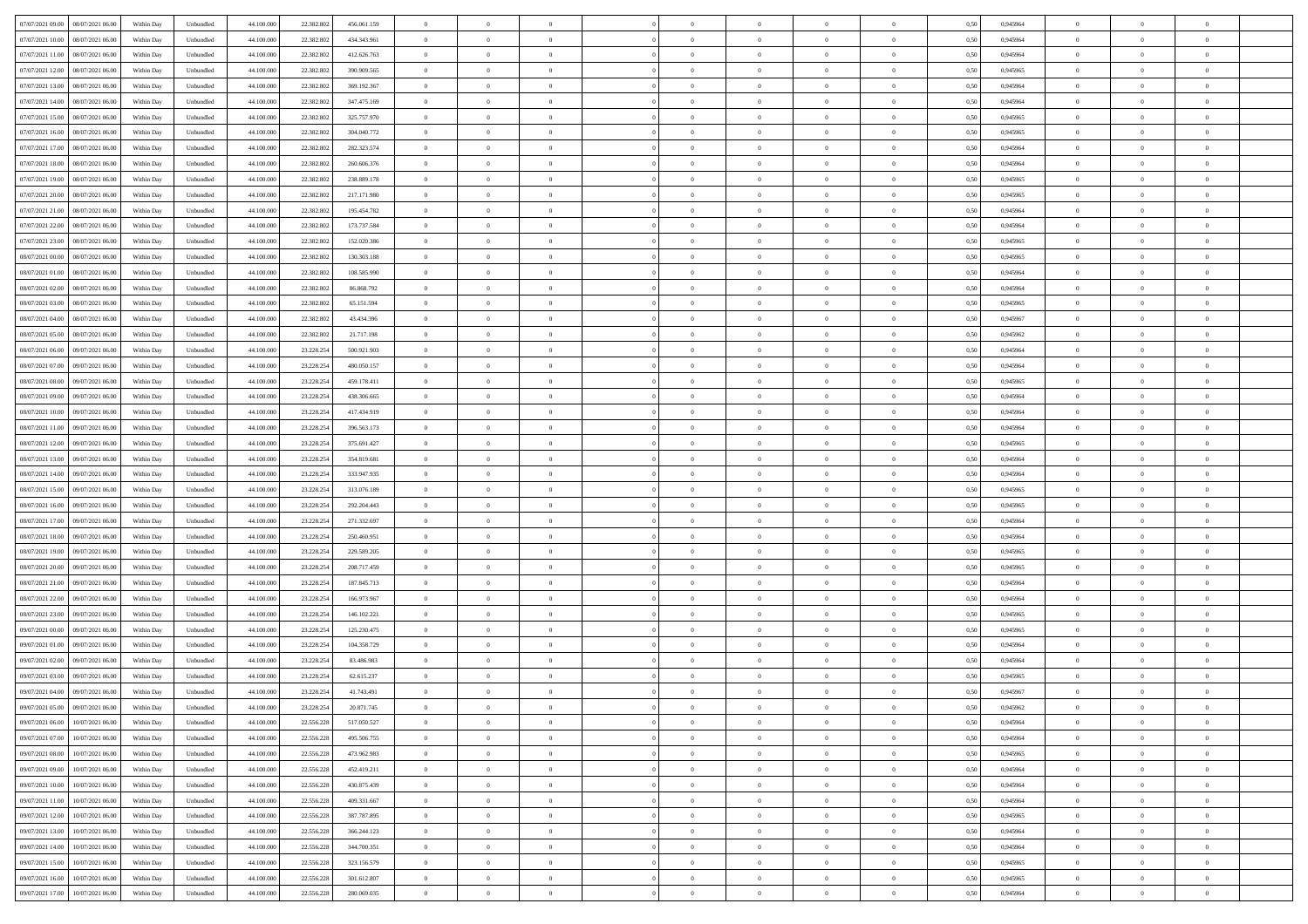| 10/07/2021 06:00<br>Within Day<br>Unbundled<br>44.100.00<br>22.556.228<br>236.981.491<br>$\bf{0}$<br>$\overline{0}$<br>$\overline{0}$<br>$\bf{0}$<br>0,50<br>0,945965<br>$\,$ 0 $\,$<br>$\bf{0}$<br>$\overline{0}$<br>$\bf{0}$<br>$\bf{0}$<br>$\overline{0}$<br>10/07/2021 06:00<br>Unbundled<br>44,100,000<br>22.556.228<br>215.437.719<br>$\overline{0}$<br>$\bf{0}$<br>$\bf{0}$<br>$\overline{0}$<br>$\bf{0}$<br>0.945965<br>$\bf{0}$<br>$\overline{0}$<br>$\bf{0}$<br>Within Day<br>$\overline{0}$<br>$\bf{0}$<br>0.50<br>09/07/2021 21:00<br>10/07/2021 06:00<br>$\overline{0}$<br>$\theta$<br>$\theta$<br>Within Day<br>Unbundled<br>44.100.000<br>22.556.228<br>193.893.947<br>$\overline{0}$<br>$\overline{0}$<br>$\theta$<br>$\theta$<br>$\overline{0}$<br>$\bf{0}$<br>0,50<br>0,945964<br>$\overline{0}$<br>10/07/2021 06:00<br>Within Day<br>Unbundled<br>44.100.00<br>22.556.228<br>172.350.175<br>$\bf{0}$<br>0,50<br>0,945964<br>$\,$ 0 $\,$<br>$\bf{0}$<br>$\bf{0}$<br>$\overline{0}$<br>$\bf{0}$<br>$\overline{0}$<br>$\theta$<br>$\overline{0}$<br>$\overline{0}$<br>10/07/2021 06:00<br>44,100,000<br>22.556.228<br>$\overline{0}$<br>$\theta$<br>$\bf{0}$<br>$\theta$<br>$\overline{0}$<br>Within Day<br>Unbundled<br>150.806.403<br>$\overline{0}$<br>$\overline{0}$<br>$\overline{0}$<br>$\overline{0}$<br>0.50<br>0.945965<br>$\bf{0}$<br>10/07/2021 00:00<br>10/07/2021 06:00<br>Within Day<br>Unbundled<br>44.100.000<br>22.556.228<br>129.262.631<br>$\overline{0}$<br>$\overline{0}$<br>$\overline{0}$<br>$\overline{0}$<br>$\overline{0}$<br>$\overline{0}$<br>$\bf{0}$<br>0,50<br>0,945965<br>$\theta$<br>$\theta$<br>$\overline{0}$<br>10/07/2021 06:00<br>Within Day<br>Unbundled<br>44.100.00<br>22.556.228<br>107.718.859<br>$\overline{0}$<br>$\overline{0}$<br>$\overline{0}$<br>$\bf{0}$<br>0,50<br>0,945964<br>$\,$ 0 $\,$<br>$\bf{0}$<br>$\overline{0}$<br>$\bf{0}$<br>$\bf{0}$<br>$\overline{0}$<br>10/07/2021 06:00<br>44,100,00<br>$\overline{0}$<br>$\bf{0}$<br>$\overline{0}$<br>$\overline{0}$<br>$\bf{0}$<br>$\bf{0}$<br>$\overline{0}$<br>$\overline{0}$<br>Within Day<br>Unbundled<br>22.556.228<br>86.175.087<br>$\overline{0}$<br>$\bf{0}$<br>0.50<br>0.945964<br>10/07/2021 06:00<br>$\theta$<br>Within Day<br>Unbundled<br>44.100.000<br>22.556.228<br>64.631.315<br>$\overline{0}$<br>$\bf{0}$<br>$\overline{0}$<br>$\overline{0}$<br>$\overline{0}$<br>$\overline{0}$<br>$\bf{0}$<br>0,50<br>0,945965<br>$\theta$<br>$\overline{0}$<br>10/07/2021 04:00<br>10/07/2021 06:00<br>Within Day<br>Unbundled<br>44.100.00<br>22.556.228<br>43.087.543<br>$\overline{0}$<br>$\bf{0}$<br>$\bf{0}$<br>0,50<br>0,945967<br>$\,$ 0 $\,$<br>$\bf{0}$<br>$\overline{0}$<br>$\bf{0}$<br>$\bf{0}$<br>$\overline{0}$<br>$\overline{0}$<br>10/07/2021 06:00<br>Unbundled<br>44,100,000<br>22.556.228<br>21.543.771<br>$\overline{0}$<br>$\bf{0}$<br>$\bf{0}$<br>$\overline{0}$<br>$\bf{0}$<br>0.945962<br>$\bf{0}$<br>$\overline{0}$<br>$\bf{0}$<br>Within Day<br>$\overline{0}$<br>$\bf{0}$<br>0.50<br>11/07/2021 06:00<br>44.100.000<br>$\overline{0}$<br>$\theta$<br>$\theta$<br>Within Day<br>Unbundled<br>22.382.802<br>521.212.753<br>$\overline{0}$<br>$\overline{0}$<br>$\overline{0}$<br>$\theta$<br>$\overline{0}$<br>$\overline{0}$<br>0,50<br>0,945964<br>$\overline{0}$<br>11/07/2021 06:00<br>Within Day<br>Unbundled<br>44.100.00<br>22.382.802<br>499.495.555<br>$\bf{0}$<br>0,50<br>0,945964<br>$\,$ 0 $\,$<br>$\bf{0}$<br>$\overline{0}$<br>$\bf{0}$<br>$\overline{0}$<br>$\bf{0}$<br>$\overline{0}$<br>$\theta$<br>$\overline{0}$<br>10/07/2021 08:00<br>11/07/2021 06:00<br>44,100,00<br>22.382.802<br>477.778.357<br>$\overline{0}$<br>$\bf{0}$<br>$\theta$<br>$\overline{0}$<br>Within Day<br>Unbundled<br>$\overline{0}$<br>$\overline{0}$<br>$\overline{0}$<br>$\bf{0}$<br>$\Omega$<br>0.50<br>0.945965<br>$\theta$<br>10/07/2021 09:00<br>11/07/2021 06:00<br>Within Day<br>Unbundled<br>44.100.000<br>22.382.802<br>456.061.159<br>$\overline{0}$<br>$\overline{0}$<br>$\overline{0}$<br>$\overline{0}$<br>$\overline{0}$<br>$\overline{0}$<br>$\bf{0}$<br>0,50<br>0,945964<br>$\theta$<br>$\theta$<br>$\overline{0}$<br>11/07/2021 06:00<br>Within Day<br>Unbundled<br>44.100.00<br>22.382.802<br>434.343.961<br>$\bf{0}$<br>$\overline{0}$<br>$\bf{0}$<br>$\overline{0}$<br>$\bf{0}$<br>0,50<br>0,945964<br>$\,$ 0 $\,$<br>$\bf{0}$<br>$\overline{0}$<br>$\overline{0}$<br>$\overline{0}$<br>11/07/2021 06:00<br>44,100,00<br>$\overline{0}$<br>$\bf{0}$<br>$\overline{0}$<br>$\overline{0}$<br>$\bf{0}$<br>$\bf{0}$<br>$\overline{0}$<br>$\bf{0}$<br>Within Day<br>Unbundled<br>22,382.802<br>412.626.763<br>$\overline{0}$<br>$\bf{0}$<br>0.50<br>0.945964<br>11/07/2021 06:00<br>Within Day<br>Unbundled<br>44.100.000<br>22.382.802<br>390.909.565<br>$\overline{0}$<br>$\overline{0}$<br>$\overline{0}$<br>$\theta$<br>$\overline{0}$<br>$\overline{0}$<br>$\bf{0}$<br>0,50<br>0,945965<br>$\,$ 0 $\,$<br>$\theta$<br>$\overline{0}$<br>11/07/2021 06:00<br>Within Day<br>Unbundled<br>44.100.00<br>22.382.802<br>369.192.367<br>$\bf{0}$<br>$\bf{0}$<br>$\overline{0}$<br>$\overline{0}$<br>$\bf{0}$<br>0,50<br>0,945964<br>$\,$ 0 $\,$<br>$\bf{0}$<br>$\overline{0}$<br>$\bf{0}$<br>$\bf{0}$<br>11/07/2021 06:00<br>Unbundled<br>44,100,000<br>22.382.802<br>347,475,169<br>$\overline{0}$<br>$\bf{0}$<br>$\bf{0}$<br>$\overline{0}$<br>$\bf{0}$<br>0.945964<br>$\bf{0}$<br>$\overline{0}$<br>$\bf{0}$<br>Within Day<br>$\overline{0}$<br>$\bf{0}$<br>0.50<br>11/07/2021 06:00<br>44.100.000<br>$\overline{0}$<br>$\theta$<br>$\theta$<br>Within Day<br>Unbundled<br>22.382.802<br>325.757.970<br>$\overline{0}$<br>$\overline{0}$<br>$\theta$<br>$\theta$<br>$\overline{0}$<br>$\bf{0}$<br>0,50<br>0,945965<br>$\overline{0}$<br>11/07/2021 06:00<br>Within Day<br>Unbundled<br>44.100.00<br>22.382.802<br>304.040.772<br>$\overline{0}$<br>$\,$ 0 $\,$<br>$\bf{0}$<br>0,50<br>0,945965<br>$\,$ 0 $\,$<br>$\bf{0}$<br>$\overline{0}$<br>$\bf{0}$<br>$\bf{0}$<br>$\bf{0}$<br>$\overline{0}$<br>10/07/2021 17:00<br>11/07/2021 06:00<br>44,100,00<br>282.323.574<br>$\overline{0}$<br>$\bf{0}$<br>$\theta$<br>$\overline{0}$<br>Within Day<br>Unbundled<br>22,382.802<br>$\overline{0}$<br>$\overline{0}$<br>$\overline{0}$<br>$\overline{0}$<br>$\Omega$<br>0.50<br>0.945964<br>$\bf{0}$<br>11/07/2021 06:00<br>Within Day<br>Unbundled<br>44.100.000<br>22.382.802<br>260.606.376<br>$\overline{0}$<br>$\overline{0}$<br>$\overline{0}$<br>$\overline{0}$<br>$\overline{0}$<br>$\overline{0}$<br>$\bf{0}$<br>0,50<br>0,945964<br>$\theta$<br>$\theta$<br>$\overline{0}$<br>11/07/2021 06:00<br>Within Day<br>Unbundled<br>44.100.00<br>22.382.80<br>238.889.178<br>$\bf{0}$<br>$\overline{0}$<br>$\bf{0}$<br>$\bf{0}$<br>$\overline{0}$<br>$\bf{0}$<br>0,50<br>0,945965<br>$\,$ 0 $\,$<br>$\bf{0}$<br>$\overline{0}$<br>$\overline{0}$<br>11/07/2021 06:00<br>217.171.980<br>$\overline{0}$<br>$\bf{0}$<br>$\overline{0}$<br>$\overline{0}$<br>$\bf{0}$<br>$\bf{0}$<br>$\overline{0}$<br>$\overline{0}$<br>Within Day<br>Unbundled<br>44,100,00<br>22,382,802<br>$\overline{0}$<br>$\bf{0}$<br>0.50<br>0.945965<br>10/07/2021 21:00<br>11/07/2021 06:00<br>Within Day<br>Unbundled<br>44.100.000<br>22.382.802<br>195.454.782<br>$\overline{0}$<br>$\overline{0}$<br>$\overline{0}$<br>$\theta$<br>$\overline{0}$<br>$\overline{0}$<br>$\bf{0}$<br>0,50<br>0,945964<br>$\theta$<br>$\theta$<br>$\overline{0}$<br>11/07/2021 06:00<br>Within Day<br>Unbundled<br>44.100.00<br>22.382.802<br>173.737.584<br>$\bf{0}$<br>$\bf{0}$<br>$\overline{0}$<br>$\overline{0}$<br>$\bf{0}$<br>0,50<br>0,945964<br>$\,$ 0 $\,$<br>$\bf{0}$<br>$\overline{0}$<br>$\bf{0}$<br>$\bf{0}$<br>11/07/2021 06:00<br>Unbundled<br>44,100,000<br>22.382.802<br>152,020,386<br>$\overline{0}$<br>$\bf{0}$<br>$\bf{0}$<br>$\overline{0}$<br>$\bf{0}$<br>0.945965<br>$\bf{0}$<br>$\overline{0}$<br>$\bf{0}$<br>Within Day<br>$\overline{0}$<br>$\bf{0}$<br>0.50<br>11/07/2021 06:00<br>44.100.000<br>$\overline{0}$<br>$\overline{0}$<br>$\bf{0}$<br>$\theta$<br>$\theta$<br>$\overline{0}$<br>Within Day<br>Unbundled<br>22.382.802<br>130.303.188<br>$\overline{0}$<br>$\overline{0}$<br>$\overline{0}$<br>$\overline{0}$<br>0.50<br>0.945965<br>11/07/2021 06:00<br>Within Day<br>Unbundled<br>44.100.00<br>22.382.80<br>108.585.990<br>$\overline{0}$<br>$\,$ 0 $\,$<br>$\overline{0}$<br>$\bf{0}$<br>0,50<br>0,945964<br>$\,$ 0 $\,$<br>$\bf{0}$<br>$\overline{0}$<br>$\bf{0}$<br>$\bf{0}$<br>$\bf{0}$<br>11/07/2021 02:00<br>11/07/2021 06:00<br>44,100,00<br>22.382.802<br>$\overline{0}$<br>$\,$ 0 $\,$<br>$\theta$<br>$\overline{0}$<br>Within Day<br>Unbundled<br>86,868,792<br>$\overline{0}$<br>$\overline{0}$<br>$\overline{0}$<br>$\bf{0}$<br>$\Omega$<br>$\bf{0}$<br>0.50<br>0.945964<br>11/07/2021 06:00<br>44.100.000<br>22.382.802<br>65.151.594<br>$\overline{0}$<br>$\overline{0}$<br>0,945965<br>$\theta$<br>$\theta$<br>$\overline{0}$<br>Within Dav<br>Unbundled<br>$\overline{0}$<br>$\overline{0}$<br>$\overline{0}$<br>$\overline{0}$<br>$\overline{0}$<br>0.5(<br>11/07/2021 06:00<br>Within Day<br>Unbundled<br>44.100.00<br>22.382.80<br>43.434.396<br>$\bf{0}$<br>$\overline{0}$<br>$\bf{0}$<br>$\bf{0}$<br>$\overline{0}$<br>$\bf{0}$<br>0,50<br>0,945967<br>$\,$ 0 $\,$<br>$\bf{0}$<br>$\overline{0}$<br>$\overline{0}$<br>11/07/2021 06:00<br>Unbundled<br>44,100,00<br>21.717.198<br>$\overline{0}$<br>$\bf{0}$<br>$\overline{0}$<br>$\overline{0}$<br>$\bf{0}$<br>$\bf{0}$<br>$\overline{0}$<br>$\overline{0}$<br>Within Day<br>22,382,802<br>$\overline{0}$<br>$\bf{0}$<br>0.50<br>0.945962<br>11/07/2021 06:00<br>12/07/2021 06:00<br>44.100.000<br>521.212.753<br>$\overline{0}$<br>0,945964<br>$\theta$<br>$\theta$<br>$\overline{0}$<br>Within Dav<br>Unbundled<br>22.382.802<br>$\overline{0}$<br>$\overline{0}$<br>$\overline{0}$<br>$\overline{0}$<br>$\overline{0}$<br>$\overline{0}$<br>0.50<br>12/07/2021 06:00<br>Within Day<br>Unbundled<br>44.100.00<br>22.382.80<br>499.495.555<br>$\bf{0}$<br>$\bf{0}$<br>$\bf{0}$<br>$\overline{0}$<br>$\overline{0}$<br>$\bf{0}$<br>0,50<br>0,945964<br>$\,$ 0 $\,$<br>$\bf{0}$<br>$\overline{0}$<br>$\bf{0}$<br>12/07/2021 06:00<br>Unbundled<br>44,100,000<br>22.382.802<br>477.778.357<br>$\overline{0}$<br>$\bf{0}$<br>$\bf{0}$<br>$\overline{0}$<br>$\bf{0}$<br>0.945965<br>$\bf{0}$<br>$\overline{0}$<br>$\bf{0}$<br>Within Day<br>$\overline{0}$<br>$\bf{0}$<br>0.50<br>12/07/2021 06:00<br>44.100.000<br>22.382.802<br>$\overline{0}$<br>$\overline{0}$<br>$\overline{0}$<br>$\bf{0}$<br>0,945964<br>$\theta$<br>$\theta$<br>$\overline{0}$<br>Within Dav<br>Unbundled<br>456.061.159<br>$\overline{0}$<br>$\overline{0}$<br>$\overline{0}$<br>0.50<br>12/07/2021 06:00<br>Within Day<br>Unbundled<br>44.100.00<br>22.382.802<br>412.626.763<br>$\bf{0}$<br>$\overline{0}$<br>$\bf{0}$<br>$\,$ 0 $\,$<br>$\overline{0}$<br>$\bf{0}$<br>0,50<br>0,945964<br>$\,$ 0 $\,$<br>$\bf{0}$<br>$\overline{0}$<br>$\bf{0}$<br>11/07/2021 12:00<br>12/07/2021 06:00<br>44,100,00<br>$\,$ 0 $\,$<br>$\theta$<br>Within Day<br>Unbundled<br>22.382.802<br>390.909.565<br>$\overline{0}$<br>$\overline{0}$<br>$\Omega$<br>$\overline{0}$<br>$\overline{0}$<br>$\Omega$<br>$\bf{0}$<br>0.50<br>0.945965<br>$\overline{0}$<br>12/07/2021 06:00<br>44.100.000<br>369.192.367<br>$\overline{0}$<br>0,945964<br>$\theta$<br>$\theta$<br>Within Dav<br>Unbundled<br>22.382.802<br>$\overline{0}$<br>$\theta$<br>$\Omega$<br>$\overline{0}$<br>0.5(<br>$\overline{0}$<br>$\Omega$<br>$\overline{0}$<br>12/07/2021 06:00<br>Within Day<br>Unbundled<br>44.100.000<br>22.382.80<br>347.475.169<br>$\bf{0}$<br>$\bf{0}$<br>$\bf{0}$<br>$\bf{0}$<br>$\overline{0}$<br>$\bf{0}$<br>0,50<br>0,945964<br>$\,$ 0 $\,$<br>$\bf{0}$<br>$\overline{0}$<br>$\bf{0}$<br>Unbundled<br>44.100.000<br>22.382.802<br>Within Day<br>325.757.970<br>0,50<br>0.945965<br>$\bf{0}$<br>$\theta$<br>$\overline{0}$<br>$\theta$<br>$\overline{0}$ |                                               |            |           |            |            |             |                |                |                |                |                |                |             |      |          |                |                |                |  |
|------------------------------------------------------------------------------------------------------------------------------------------------------------------------------------------------------------------------------------------------------------------------------------------------------------------------------------------------------------------------------------------------------------------------------------------------------------------------------------------------------------------------------------------------------------------------------------------------------------------------------------------------------------------------------------------------------------------------------------------------------------------------------------------------------------------------------------------------------------------------------------------------------------------------------------------------------------------------------------------------------------------------------------------------------------------------------------------------------------------------------------------------------------------------------------------------------------------------------------------------------------------------------------------------------------------------------------------------------------------------------------------------------------------------------------------------------------------------------------------------------------------------------------------------------------------------------------------------------------------------------------------------------------------------------------------------------------------------------------------------------------------------------------------------------------------------------------------------------------------------------------------------------------------------------------------------------------------------------------------------------------------------------------------------------------------------------------------------------------------------------------------------------------------------------------------------------------------------------------------------------------------------------------------------------------------------------------------------------------------------------------------------------------------------------------------------------------------------------------------------------------------------------------------------------------------------------------------------------------------------------------------------------------------------------------------------------------------------------------------------------------------------------------------------------------------------------------------------------------------------------------------------------------------------------------------------------------------------------------------------------------------------------------------------------------------------------------------------------------------------------------------------------------------------------------------------------------------------------------------------------------------------------------------------------------------------------------------------------------------------------------------------------------------------------------------------------------------------------------------------------------------------------------------------------------------------------------------------------------------------------------------------------------------------------------------------------------------------------------------------------------------------------------------------------------------------------------------------------------------------------------------------------------------------------------------------------------------------------------------------------------------------------------------------------------------------------------------------------------------------------------------------------------------------------------------------------------------------------------------------------------------------------------------------------------------------------------------------------------------------------------------------------------------------------------------------------------------------------------------------------------------------------------------------------------------------------------------------------------------------------------------------------------------------------------------------------------------------------------------------------------------------------------------------------------------------------------------------------------------------------------------------------------------------------------------------------------------------------------------------------------------------------------------------------------------------------------------------------------------------------------------------------------------------------------------------------------------------------------------------------------------------------------------------------------------------------------------------------------------------------------------------------------------------------------------------------------------------------------------------------------------------------------------------------------------------------------------------------------------------------------------------------------------------------------------------------------------------------------------------------------------------------------------------------------------------------------------------------------------------------------------------------------------------------------------------------------------------------------------------------------------------------------------------------------------------------------------------------------------------------------------------------------------------------------------------------------------------------------------------------------------------------------------------------------------------------------------------------------------------------------------------------------------------------------------------------------------------------------------------------------------------------------------------------------------------------------------------------------------------------------------------------------------------------------------------------------------------------------------------------------------------------------------------------------------------------------------------------------------------------------------------------------------------------------------------------------------------------------------------------------------------------------------------------------------------------------------------------------------------------------------------------------------------------------------------------------------------------------------------------------------------------------------------------------------------------------------------------------------------------------------------------------------------------------------------------------------------------------------------------------------------------------------------------------------------------------------------------------------------------------------------------------------------------------------------------------------------------------------------------------------------------------------------------------------------------------------------------------------------------------------------------------------------------------------------------------------------------------------------------------------------------------------------------------------------------------------------------------------------------------------------------------------------------------------------------------------------------------------------------------------------------------------------------------------------------------------------------------------------------------------------------------------------------------------------------------------------------------------------------------------------------------------------------------------------------------------------------------------------------------------------------------------------------------------------------------------------------------------------------------------------------------------------------------------------------------------------------------------------------------------------------------------------------------------------------------------------------------------------------------------------------------------------------------------------------------------------------------------------------------------------------------------------------------------------------------------------------------------------------------------------------------------------------------------------------------------------------------------------------------------------------------------------------------------------------------------------------------------------------------------------------------------------------------------------------------------------------------------------------------------------------------------------------------------------------------------------------------------------------------------------------------------------------------------------------------------------------------------------------------------------------------------------------------------------------------------------------------------------------------------------------------------------------------------------------------------------------------------------------------------------------------------------------------------------------------------------------------------------------------------------------------------------------------------------------------------------------------------------------------------------------------------------------------------------------------------------------------------------------------------------------------------------------------------------------------------------------------------------------------------------------------------------------------------------------------------------------------------------------------------------------------------------------------------------------------------------------------------------------------------------------------------------------------------------------------------------------------------------------------------------------------------------------------------------------------------------------------------------------------------------------------------------------------------------------------------------------------------------------------------------------------------------------------------------------------------------------------------------------------------------------------------------------------------------------------------------------------------------------------------------------------------------------------------------------------------------------------------------------------------------------------------------------------------------------------------------------------------------------------------------------------------------------------------------------------------------------------------------------------------------------------------------------------------------------------------------------------------------------------------------------------------------|-----------------------------------------------|------------|-----------|------------|------------|-------------|----------------|----------------|----------------|----------------|----------------|----------------|-------------|------|----------|----------------|----------------|----------------|--|
|                                                                                                                                                                                                                                                                                                                                                                                                                                                                                                                                                                                                                                                                                                                                                                                                                                                                                                                                                                                                                                                                                                                                                                                                                                                                                                                                                                                                                                                                                                                                                                                                                                                                                                                                                                                                                                                                                                                                                                                                                                                                                                                                                                                                                                                                                                                                                                                                                                                                                                                                                                                                                                                                                                                                                                                                                                                                                                                                                                                                                                                                                                                                                                                                                                                                                                                                                                                                                                                                                                                                                                                                                                                                                                                                                                                                                                                                                                                                                                                                                                                                                                                                                                                                                                                                                                                                                                                                                                                                                                                                                                                                                                                                                                                                                                                                                                                                                                                                                                                                                                                                                                                                                                                                                                                                                                                                                                                                                                                                                                                                                                                                                                                                                                                                                                                                                                                                                                                                                                                                                                                                                                                                                                                                                                                                                                                                                                                                                                                                                                                                                                                                                                                                                                                                                                                                                                                                                                                                                                                                                                                                                                                                                                                                                                                                                                                                                                                                                                                                                                                                                                                                                                                                                                                                                                                                                                                                                                                                                                                                                                                                                                                                                                                                                                                                                                                                                                                                                                                                                                                                                                                                                                                                                                                                                                                                                                                                                                                                                                                                                                                                                                                                                                                                                                                                                                                                                                                                                                                                                                                                                                                                                                                                                                                                                                                                                                                                                                                                                                                                                                                                                                                                                                                                                                                                                                                                                                                                                                                                                                                                                                                                                                                                                                                                                                                                                                                                                                                                                                                                                                                                                                                                                                                                                                                                                                                                                                                                                                                                                                                                                                                                                                                                                                                                                                                                                                                                                                                                                                                                                                                | 09/07/2021 18:00<br>10/07/2021 06:00          | Within Day | Unbundled | 44.100.000 | 22.556.228 | 258.525.263 | $\overline{0}$ | $\overline{0}$ |                | $\overline{0}$ | $\theta$       |                | $\theta$    | 0,50 | 0,945964 | $\theta$       | $\theta$       | $\overline{0}$ |  |
|                                                                                                                                                                                                                                                                                                                                                                                                                                                                                                                                                                                                                                                                                                                                                                                                                                                                                                                                                                                                                                                                                                                                                                                                                                                                                                                                                                                                                                                                                                                                                                                                                                                                                                                                                                                                                                                                                                                                                                                                                                                                                                                                                                                                                                                                                                                                                                                                                                                                                                                                                                                                                                                                                                                                                                                                                                                                                                                                                                                                                                                                                                                                                                                                                                                                                                                                                                                                                                                                                                                                                                                                                                                                                                                                                                                                                                                                                                                                                                                                                                                                                                                                                                                                                                                                                                                                                                                                                                                                                                                                                                                                                                                                                                                                                                                                                                                                                                                                                                                                                                                                                                                                                                                                                                                                                                                                                                                                                                                                                                                                                                                                                                                                                                                                                                                                                                                                                                                                                                                                                                                                                                                                                                                                                                                                                                                                                                                                                                                                                                                                                                                                                                                                                                                                                                                                                                                                                                                                                                                                                                                                                                                                                                                                                                                                                                                                                                                                                                                                                                                                                                                                                                                                                                                                                                                                                                                                                                                                                                                                                                                                                                                                                                                                                                                                                                                                                                                                                                                                                                                                                                                                                                                                                                                                                                                                                                                                                                                                                                                                                                                                                                                                                                                                                                                                                                                                                                                                                                                                                                                                                                                                                                                                                                                                                                                                                                                                                                                                                                                                                                                                                                                                                                                                                                                                                                                                                                                                                                                                                                                                                                                                                                                                                                                                                                                                                                                                                                                                                                                                                                                                                                                                                                                                                                                                                                                                                                                                                                                                                                                                                                                                                                                                                                                                                                                                                                                                                                                                                                                                                                                | 09/07/2021 19:00                              |            |           |            |            |             |                |                |                |                |                |                |             |      |          |                |                |                |  |
|                                                                                                                                                                                                                                                                                                                                                                                                                                                                                                                                                                                                                                                                                                                                                                                                                                                                                                                                                                                                                                                                                                                                                                                                                                                                                                                                                                                                                                                                                                                                                                                                                                                                                                                                                                                                                                                                                                                                                                                                                                                                                                                                                                                                                                                                                                                                                                                                                                                                                                                                                                                                                                                                                                                                                                                                                                                                                                                                                                                                                                                                                                                                                                                                                                                                                                                                                                                                                                                                                                                                                                                                                                                                                                                                                                                                                                                                                                                                                                                                                                                                                                                                                                                                                                                                                                                                                                                                                                                                                                                                                                                                                                                                                                                                                                                                                                                                                                                                                                                                                                                                                                                                                                                                                                                                                                                                                                                                                                                                                                                                                                                                                                                                                                                                                                                                                                                                                                                                                                                                                                                                                                                                                                                                                                                                                                                                                                                                                                                                                                                                                                                                                                                                                                                                                                                                                                                                                                                                                                                                                                                                                                                                                                                                                                                                                                                                                                                                                                                                                                                                                                                                                                                                                                                                                                                                                                                                                                                                                                                                                                                                                                                                                                                                                                                                                                                                                                                                                                                                                                                                                                                                                                                                                                                                                                                                                                                                                                                                                                                                                                                                                                                                                                                                                                                                                                                                                                                                                                                                                                                                                                                                                                                                                                                                                                                                                                                                                                                                                                                                                                                                                                                                                                                                                                                                                                                                                                                                                                                                                                                                                                                                                                                                                                                                                                                                                                                                                                                                                                                                                                                                                                                                                                                                                                                                                                                                                                                                                                                                                                                                                                                                                                                                                                                                                                                                                                                                                                                                                                                                                                                | 09/07/2021 20:00                              |            |           |            |            |             |                |                |                |                |                |                |             |      |          |                |                |                |  |
|                                                                                                                                                                                                                                                                                                                                                                                                                                                                                                                                                                                                                                                                                                                                                                                                                                                                                                                                                                                                                                                                                                                                                                                                                                                                                                                                                                                                                                                                                                                                                                                                                                                                                                                                                                                                                                                                                                                                                                                                                                                                                                                                                                                                                                                                                                                                                                                                                                                                                                                                                                                                                                                                                                                                                                                                                                                                                                                                                                                                                                                                                                                                                                                                                                                                                                                                                                                                                                                                                                                                                                                                                                                                                                                                                                                                                                                                                                                                                                                                                                                                                                                                                                                                                                                                                                                                                                                                                                                                                                                                                                                                                                                                                                                                                                                                                                                                                                                                                                                                                                                                                                                                                                                                                                                                                                                                                                                                                                                                                                                                                                                                                                                                                                                                                                                                                                                                                                                                                                                                                                                                                                                                                                                                                                                                                                                                                                                                                                                                                                                                                                                                                                                                                                                                                                                                                                                                                                                                                                                                                                                                                                                                                                                                                                                                                                                                                                                                                                                                                                                                                                                                                                                                                                                                                                                                                                                                                                                                                                                                                                                                                                                                                                                                                                                                                                                                                                                                                                                                                                                                                                                                                                                                                                                                                                                                                                                                                                                                                                                                                                                                                                                                                                                                                                                                                                                                                                                                                                                                                                                                                                                                                                                                                                                                                                                                                                                                                                                                                                                                                                                                                                                                                                                                                                                                                                                                                                                                                                                                                                                                                                                                                                                                                                                                                                                                                                                                                                                                                                                                                                                                                                                                                                                                                                                                                                                                                                                                                                                                                                                                                                                                                                                                                                                                                                                                                                                                                                                                                                                                                                                |                                               |            |           |            |            |             |                |                |                |                |                |                |             |      |          |                |                |                |  |
|                                                                                                                                                                                                                                                                                                                                                                                                                                                                                                                                                                                                                                                                                                                                                                                                                                                                                                                                                                                                                                                                                                                                                                                                                                                                                                                                                                                                                                                                                                                                                                                                                                                                                                                                                                                                                                                                                                                                                                                                                                                                                                                                                                                                                                                                                                                                                                                                                                                                                                                                                                                                                                                                                                                                                                                                                                                                                                                                                                                                                                                                                                                                                                                                                                                                                                                                                                                                                                                                                                                                                                                                                                                                                                                                                                                                                                                                                                                                                                                                                                                                                                                                                                                                                                                                                                                                                                                                                                                                                                                                                                                                                                                                                                                                                                                                                                                                                                                                                                                                                                                                                                                                                                                                                                                                                                                                                                                                                                                                                                                                                                                                                                                                                                                                                                                                                                                                                                                                                                                                                                                                                                                                                                                                                                                                                                                                                                                                                                                                                                                                                                                                                                                                                                                                                                                                                                                                                                                                                                                                                                                                                                                                                                                                                                                                                                                                                                                                                                                                                                                                                                                                                                                                                                                                                                                                                                                                                                                                                                                                                                                                                                                                                                                                                                                                                                                                                                                                                                                                                                                                                                                                                                                                                                                                                                                                                                                                                                                                                                                                                                                                                                                                                                                                                                                                                                                                                                                                                                                                                                                                                                                                                                                                                                                                                                                                                                                                                                                                                                                                                                                                                                                                                                                                                                                                                                                                                                                                                                                                                                                                                                                                                                                                                                                                                                                                                                                                                                                                                                                                                                                                                                                                                                                                                                                                                                                                                                                                                                                                                                                                                                                                                                                                                                                                                                                                                                                                                                                                                                                                                                                |                                               |            |           |            |            |             |                |                |                |                |                |                |             |      |          |                |                |                |  |
|                                                                                                                                                                                                                                                                                                                                                                                                                                                                                                                                                                                                                                                                                                                                                                                                                                                                                                                                                                                                                                                                                                                                                                                                                                                                                                                                                                                                                                                                                                                                                                                                                                                                                                                                                                                                                                                                                                                                                                                                                                                                                                                                                                                                                                                                                                                                                                                                                                                                                                                                                                                                                                                                                                                                                                                                                                                                                                                                                                                                                                                                                                                                                                                                                                                                                                                                                                                                                                                                                                                                                                                                                                                                                                                                                                                                                                                                                                                                                                                                                                                                                                                                                                                                                                                                                                                                                                                                                                                                                                                                                                                                                                                                                                                                                                                                                                                                                                                                                                                                                                                                                                                                                                                                                                                                                                                                                                                                                                                                                                                                                                                                                                                                                                                                                                                                                                                                                                                                                                                                                                                                                                                                                                                                                                                                                                                                                                                                                                                                                                                                                                                                                                                                                                                                                                                                                                                                                                                                                                                                                                                                                                                                                                                                                                                                                                                                                                                                                                                                                                                                                                                                                                                                                                                                                                                                                                                                                                                                                                                                                                                                                                                                                                                                                                                                                                                                                                                                                                                                                                                                                                                                                                                                                                                                                                                                                                                                                                                                                                                                                                                                                                                                                                                                                                                                                                                                                                                                                                                                                                                                                                                                                                                                                                                                                                                                                                                                                                                                                                                                                                                                                                                                                                                                                                                                                                                                                                                                                                                                                                                                                                                                                                                                                                                                                                                                                                                                                                                                                                                                                                                                                                                                                                                                                                                                                                                                                                                                                                                                                                                                                                                                                                                                                                                                                                                                                                                                                                                                                                                                                                                | 09/07/2021 22.00                              |            |           |            |            |             |                |                |                |                |                |                |             |      |          |                |                |                |  |
|                                                                                                                                                                                                                                                                                                                                                                                                                                                                                                                                                                                                                                                                                                                                                                                                                                                                                                                                                                                                                                                                                                                                                                                                                                                                                                                                                                                                                                                                                                                                                                                                                                                                                                                                                                                                                                                                                                                                                                                                                                                                                                                                                                                                                                                                                                                                                                                                                                                                                                                                                                                                                                                                                                                                                                                                                                                                                                                                                                                                                                                                                                                                                                                                                                                                                                                                                                                                                                                                                                                                                                                                                                                                                                                                                                                                                                                                                                                                                                                                                                                                                                                                                                                                                                                                                                                                                                                                                                                                                                                                                                                                                                                                                                                                                                                                                                                                                                                                                                                                                                                                                                                                                                                                                                                                                                                                                                                                                                                                                                                                                                                                                                                                                                                                                                                                                                                                                                                                                                                                                                                                                                                                                                                                                                                                                                                                                                                                                                                                                                                                                                                                                                                                                                                                                                                                                                                                                                                                                                                                                                                                                                                                                                                                                                                                                                                                                                                                                                                                                                                                                                                                                                                                                                                                                                                                                                                                                                                                                                                                                                                                                                                                                                                                                                                                                                                                                                                                                                                                                                                                                                                                                                                                                                                                                                                                                                                                                                                                                                                                                                                                                                                                                                                                                                                                                                                                                                                                                                                                                                                                                                                                                                                                                                                                                                                                                                                                                                                                                                                                                                                                                                                                                                                                                                                                                                                                                                                                                                                                                                                                                                                                                                                                                                                                                                                                                                                                                                                                                                                                                                                                                                                                                                                                                                                                                                                                                                                                                                                                                                                                                                                                                                                                                                                                                                                                                                                                                                                                                                                                                                                | 09/07/2021 23:00                              |            |           |            |            |             |                |                |                |                |                |                |             |      |          |                |                |                |  |
|                                                                                                                                                                                                                                                                                                                                                                                                                                                                                                                                                                                                                                                                                                                                                                                                                                                                                                                                                                                                                                                                                                                                                                                                                                                                                                                                                                                                                                                                                                                                                                                                                                                                                                                                                                                                                                                                                                                                                                                                                                                                                                                                                                                                                                                                                                                                                                                                                                                                                                                                                                                                                                                                                                                                                                                                                                                                                                                                                                                                                                                                                                                                                                                                                                                                                                                                                                                                                                                                                                                                                                                                                                                                                                                                                                                                                                                                                                                                                                                                                                                                                                                                                                                                                                                                                                                                                                                                                                                                                                                                                                                                                                                                                                                                                                                                                                                                                                                                                                                                                                                                                                                                                                                                                                                                                                                                                                                                                                                                                                                                                                                                                                                                                                                                                                                                                                                                                                                                                                                                                                                                                                                                                                                                                                                                                                                                                                                                                                                                                                                                                                                                                                                                                                                                                                                                                                                                                                                                                                                                                                                                                                                                                                                                                                                                                                                                                                                                                                                                                                                                                                                                                                                                                                                                                                                                                                                                                                                                                                                                                                                                                                                                                                                                                                                                                                                                                                                                                                                                                                                                                                                                                                                                                                                                                                                                                                                                                                                                                                                                                                                                                                                                                                                                                                                                                                                                                                                                                                                                                                                                                                                                                                                                                                                                                                                                                                                                                                                                                                                                                                                                                                                                                                                                                                                                                                                                                                                                                                                                                                                                                                                                                                                                                                                                                                                                                                                                                                                                                                                                                                                                                                                                                                                                                                                                                                                                                                                                                                                                                                                                                                                                                                                                                                                                                                                                                                                                                                                                                                                                                                                |                                               |            |           |            |            |             |                |                |                |                |                |                |             |      |          |                |                |                |  |
|                                                                                                                                                                                                                                                                                                                                                                                                                                                                                                                                                                                                                                                                                                                                                                                                                                                                                                                                                                                                                                                                                                                                                                                                                                                                                                                                                                                                                                                                                                                                                                                                                                                                                                                                                                                                                                                                                                                                                                                                                                                                                                                                                                                                                                                                                                                                                                                                                                                                                                                                                                                                                                                                                                                                                                                                                                                                                                                                                                                                                                                                                                                                                                                                                                                                                                                                                                                                                                                                                                                                                                                                                                                                                                                                                                                                                                                                                                                                                                                                                                                                                                                                                                                                                                                                                                                                                                                                                                                                                                                                                                                                                                                                                                                                                                                                                                                                                                                                                                                                                                                                                                                                                                                                                                                                                                                                                                                                                                                                                                                                                                                                                                                                                                                                                                                                                                                                                                                                                                                                                                                                                                                                                                                                                                                                                                                                                                                                                                                                                                                                                                                                                                                                                                                                                                                                                                                                                                                                                                                                                                                                                                                                                                                                                                                                                                                                                                                                                                                                                                                                                                                                                                                                                                                                                                                                                                                                                                                                                                                                                                                                                                                                                                                                                                                                                                                                                                                                                                                                                                                                                                                                                                                                                                                                                                                                                                                                                                                                                                                                                                                                                                                                                                                                                                                                                                                                                                                                                                                                                                                                                                                                                                                                                                                                                                                                                                                                                                                                                                                                                                                                                                                                                                                                                                                                                                                                                                                                                                                                                                                                                                                                                                                                                                                                                                                                                                                                                                                                                                                                                                                                                                                                                                                                                                                                                                                                                                                                                                                                                                                                                                                                                                                                                                                                                                                                                                                                                                                                                                                                                                                |                                               |            |           |            |            |             |                |                |                |                |                |                |             |      |          |                |                |                |  |
|                                                                                                                                                                                                                                                                                                                                                                                                                                                                                                                                                                                                                                                                                                                                                                                                                                                                                                                                                                                                                                                                                                                                                                                                                                                                                                                                                                                                                                                                                                                                                                                                                                                                                                                                                                                                                                                                                                                                                                                                                                                                                                                                                                                                                                                                                                                                                                                                                                                                                                                                                                                                                                                                                                                                                                                                                                                                                                                                                                                                                                                                                                                                                                                                                                                                                                                                                                                                                                                                                                                                                                                                                                                                                                                                                                                                                                                                                                                                                                                                                                                                                                                                                                                                                                                                                                                                                                                                                                                                                                                                                                                                                                                                                                                                                                                                                                                                                                                                                                                                                                                                                                                                                                                                                                                                                                                                                                                                                                                                                                                                                                                                                                                                                                                                                                                                                                                                                                                                                                                                                                                                                                                                                                                                                                                                                                                                                                                                                                                                                                                                                                                                                                                                                                                                                                                                                                                                                                                                                                                                                                                                                                                                                                                                                                                                                                                                                                                                                                                                                                                                                                                                                                                                                                                                                                                                                                                                                                                                                                                                                                                                                                                                                                                                                                                                                                                                                                                                                                                                                                                                                                                                                                                                                                                                                                                                                                                                                                                                                                                                                                                                                                                                                                                                                                                                                                                                                                                                                                                                                                                                                                                                                                                                                                                                                                                                                                                                                                                                                                                                                                                                                                                                                                                                                                                                                                                                                                                                                                                                                                                                                                                                                                                                                                                                                                                                                                                                                                                                                                                                                                                                                                                                                                                                                                                                                                                                                                                                                                                                                                                                                                                                                                                                                                                                                                                                                                                                                                                                                                                                                                                | 10/07/2021 01:00                              |            |           |            |            |             |                |                |                |                |                |                |             |      |          |                |                |                |  |
|                                                                                                                                                                                                                                                                                                                                                                                                                                                                                                                                                                                                                                                                                                                                                                                                                                                                                                                                                                                                                                                                                                                                                                                                                                                                                                                                                                                                                                                                                                                                                                                                                                                                                                                                                                                                                                                                                                                                                                                                                                                                                                                                                                                                                                                                                                                                                                                                                                                                                                                                                                                                                                                                                                                                                                                                                                                                                                                                                                                                                                                                                                                                                                                                                                                                                                                                                                                                                                                                                                                                                                                                                                                                                                                                                                                                                                                                                                                                                                                                                                                                                                                                                                                                                                                                                                                                                                                                                                                                                                                                                                                                                                                                                                                                                                                                                                                                                                                                                                                                                                                                                                                                                                                                                                                                                                                                                                                                                                                                                                                                                                                                                                                                                                                                                                                                                                                                                                                                                                                                                                                                                                                                                                                                                                                                                                                                                                                                                                                                                                                                                                                                                                                                                                                                                                                                                                                                                                                                                                                                                                                                                                                                                                                                                                                                                                                                                                                                                                                                                                                                                                                                                                                                                                                                                                                                                                                                                                                                                                                                                                                                                                                                                                                                                                                                                                                                                                                                                                                                                                                                                                                                                                                                                                                                                                                                                                                                                                                                                                                                                                                                                                                                                                                                                                                                                                                                                                                                                                                                                                                                                                                                                                                                                                                                                                                                                                                                                                                                                                                                                                                                                                                                                                                                                                                                                                                                                                                                                                                                                                                                                                                                                                                                                                                                                                                                                                                                                                                                                                                                                                                                                                                                                                                                                                                                                                                                                                                                                                                                                                                                                                                                                                                                                                                                                                                                                                                                                                                                                                                                                                                | 10/07/2021 02:00                              |            |           |            |            |             |                |                |                |                |                |                |             |      |          |                |                |                |  |
|                                                                                                                                                                                                                                                                                                                                                                                                                                                                                                                                                                                                                                                                                                                                                                                                                                                                                                                                                                                                                                                                                                                                                                                                                                                                                                                                                                                                                                                                                                                                                                                                                                                                                                                                                                                                                                                                                                                                                                                                                                                                                                                                                                                                                                                                                                                                                                                                                                                                                                                                                                                                                                                                                                                                                                                                                                                                                                                                                                                                                                                                                                                                                                                                                                                                                                                                                                                                                                                                                                                                                                                                                                                                                                                                                                                                                                                                                                                                                                                                                                                                                                                                                                                                                                                                                                                                                                                                                                                                                                                                                                                                                                                                                                                                                                                                                                                                                                                                                                                                                                                                                                                                                                                                                                                                                                                                                                                                                                                                                                                                                                                                                                                                                                                                                                                                                                                                                                                                                                                                                                                                                                                                                                                                                                                                                                                                                                                                                                                                                                                                                                                                                                                                                                                                                                                                                                                                                                                                                                                                                                                                                                                                                                                                                                                                                                                                                                                                                                                                                                                                                                                                                                                                                                                                                                                                                                                                                                                                                                                                                                                                                                                                                                                                                                                                                                                                                                                                                                                                                                                                                                                                                                                                                                                                                                                                                                                                                                                                                                                                                                                                                                                                                                                                                                                                                                                                                                                                                                                                                                                                                                                                                                                                                                                                                                                                                                                                                                                                                                                                                                                                                                                                                                                                                                                                                                                                                                                                                                                                                                                                                                                                                                                                                                                                                                                                                                                                                                                                                                                                                                                                                                                                                                                                                                                                                                                                                                                                                                                                                                                                                                                                                                                                                                                                                                                                                                                                                                                                                                                                                                                | 10/07/2021 03:00                              |            |           |            |            |             |                |                |                |                |                |                |             |      |          |                |                |                |  |
|                                                                                                                                                                                                                                                                                                                                                                                                                                                                                                                                                                                                                                                                                                                                                                                                                                                                                                                                                                                                                                                                                                                                                                                                                                                                                                                                                                                                                                                                                                                                                                                                                                                                                                                                                                                                                                                                                                                                                                                                                                                                                                                                                                                                                                                                                                                                                                                                                                                                                                                                                                                                                                                                                                                                                                                                                                                                                                                                                                                                                                                                                                                                                                                                                                                                                                                                                                                                                                                                                                                                                                                                                                                                                                                                                                                                                                                                                                                                                                                                                                                                                                                                                                                                                                                                                                                                                                                                                                                                                                                                                                                                                                                                                                                                                                                                                                                                                                                                                                                                                                                                                                                                                                                                                                                                                                                                                                                                                                                                                                                                                                                                                                                                                                                                                                                                                                                                                                                                                                                                                                                                                                                                                                                                                                                                                                                                                                                                                                                                                                                                                                                                                                                                                                                                                                                                                                                                                                                                                                                                                                                                                                                                                                                                                                                                                                                                                                                                                                                                                                                                                                                                                                                                                                                                                                                                                                                                                                                                                                                                                                                                                                                                                                                                                                                                                                                                                                                                                                                                                                                                                                                                                                                                                                                                                                                                                                                                                                                                                                                                                                                                                                                                                                                                                                                                                                                                                                                                                                                                                                                                                                                                                                                                                                                                                                                                                                                                                                                                                                                                                                                                                                                                                                                                                                                                                                                                                                                                                                                                                                                                                                                                                                                                                                                                                                                                                                                                                                                                                                                                                                                                                                                                                                                                                                                                                                                                                                                                                                                                                                                                                                                                                                                                                                                                                                                                                                                                                                                                                                                                                                                |                                               |            |           |            |            |             |                |                |                |                |                |                |             |      |          |                |                |                |  |
|                                                                                                                                                                                                                                                                                                                                                                                                                                                                                                                                                                                                                                                                                                                                                                                                                                                                                                                                                                                                                                                                                                                                                                                                                                                                                                                                                                                                                                                                                                                                                                                                                                                                                                                                                                                                                                                                                                                                                                                                                                                                                                                                                                                                                                                                                                                                                                                                                                                                                                                                                                                                                                                                                                                                                                                                                                                                                                                                                                                                                                                                                                                                                                                                                                                                                                                                                                                                                                                                                                                                                                                                                                                                                                                                                                                                                                                                                                                                                                                                                                                                                                                                                                                                                                                                                                                                                                                                                                                                                                                                                                                                                                                                                                                                                                                                                                                                                                                                                                                                                                                                                                                                                                                                                                                                                                                                                                                                                                                                                                                                                                                                                                                                                                                                                                                                                                                                                                                                                                                                                                                                                                                                                                                                                                                                                                                                                                                                                                                                                                                                                                                                                                                                                                                                                                                                                                                                                                                                                                                                                                                                                                                                                                                                                                                                                                                                                                                                                                                                                                                                                                                                                                                                                                                                                                                                                                                                                                                                                                                                                                                                                                                                                                                                                                                                                                                                                                                                                                                                                                                                                                                                                                                                                                                                                                                                                                                                                                                                                                                                                                                                                                                                                                                                                                                                                                                                                                                                                                                                                                                                                                                                                                                                                                                                                                                                                                                                                                                                                                                                                                                                                                                                                                                                                                                                                                                                                                                                                                                                                                                                                                                                                                                                                                                                                                                                                                                                                                                                                                                                                                                                                                                                                                                                                                                                                                                                                                                                                                                                                                                                                                                                                                                                                                                                                                                                                                                                                                                                                                                                                                                |                                               |            |           |            |            |             |                |                |                |                |                |                |             |      |          |                |                |                |  |
|                                                                                                                                                                                                                                                                                                                                                                                                                                                                                                                                                                                                                                                                                                                                                                                                                                                                                                                                                                                                                                                                                                                                                                                                                                                                                                                                                                                                                                                                                                                                                                                                                                                                                                                                                                                                                                                                                                                                                                                                                                                                                                                                                                                                                                                                                                                                                                                                                                                                                                                                                                                                                                                                                                                                                                                                                                                                                                                                                                                                                                                                                                                                                                                                                                                                                                                                                                                                                                                                                                                                                                                                                                                                                                                                                                                                                                                                                                                                                                                                                                                                                                                                                                                                                                                                                                                                                                                                                                                                                                                                                                                                                                                                                                                                                                                                                                                                                                                                                                                                                                                                                                                                                                                                                                                                                                                                                                                                                                                                                                                                                                                                                                                                                                                                                                                                                                                                                                                                                                                                                                                                                                                                                                                                                                                                                                                                                                                                                                                                                                                                                                                                                                                                                                                                                                                                                                                                                                                                                                                                                                                                                                                                                                                                                                                                                                                                                                                                                                                                                                                                                                                                                                                                                                                                                                                                                                                                                                                                                                                                                                                                                                                                                                                                                                                                                                                                                                                                                                                                                                                                                                                                                                                                                                                                                                                                                                                                                                                                                                                                                                                                                                                                                                                                                                                                                                                                                                                                                                                                                                                                                                                                                                                                                                                                                                                                                                                                                                                                                                                                                                                                                                                                                                                                                                                                                                                                                                                                                                                                                                                                                                                                                                                                                                                                                                                                                                                                                                                                                                                                                                                                                                                                                                                                                                                                                                                                                                                                                                                                                                                                                                                                                                                                                                                                                                                                                                                                                                                                                                                                                                                | 10/07/2021 05:00                              |            |           |            |            |             |                |                |                |                |                |                |             |      |          |                |                |                |  |
|                                                                                                                                                                                                                                                                                                                                                                                                                                                                                                                                                                                                                                                                                                                                                                                                                                                                                                                                                                                                                                                                                                                                                                                                                                                                                                                                                                                                                                                                                                                                                                                                                                                                                                                                                                                                                                                                                                                                                                                                                                                                                                                                                                                                                                                                                                                                                                                                                                                                                                                                                                                                                                                                                                                                                                                                                                                                                                                                                                                                                                                                                                                                                                                                                                                                                                                                                                                                                                                                                                                                                                                                                                                                                                                                                                                                                                                                                                                                                                                                                                                                                                                                                                                                                                                                                                                                                                                                                                                                                                                                                                                                                                                                                                                                                                                                                                                                                                                                                                                                                                                                                                                                                                                                                                                                                                                                                                                                                                                                                                                                                                                                                                                                                                                                                                                                                                                                                                                                                                                                                                                                                                                                                                                                                                                                                                                                                                                                                                                                                                                                                                                                                                                                                                                                                                                                                                                                                                                                                                                                                                                                                                                                                                                                                                                                                                                                                                                                                                                                                                                                                                                                                                                                                                                                                                                                                                                                                                                                                                                                                                                                                                                                                                                                                                                                                                                                                                                                                                                                                                                                                                                                                                                                                                                                                                                                                                                                                                                                                                                                                                                                                                                                                                                                                                                                                                                                                                                                                                                                                                                                                                                                                                                                                                                                                                                                                                                                                                                                                                                                                                                                                                                                                                                                                                                                                                                                                                                                                                                                                                                                                                                                                                                                                                                                                                                                                                                                                                                                                                                                                                                                                                                                                                                                                                                                                                                                                                                                                                                                                                                                                                                                                                                                                                                                                                                                                                                                                                                                                                                                                                                | 10/07/2021 06:00                              |            |           |            |            |             |                |                |                |                |                |                |             |      |          |                |                |                |  |
|                                                                                                                                                                                                                                                                                                                                                                                                                                                                                                                                                                                                                                                                                                                                                                                                                                                                                                                                                                                                                                                                                                                                                                                                                                                                                                                                                                                                                                                                                                                                                                                                                                                                                                                                                                                                                                                                                                                                                                                                                                                                                                                                                                                                                                                                                                                                                                                                                                                                                                                                                                                                                                                                                                                                                                                                                                                                                                                                                                                                                                                                                                                                                                                                                                                                                                                                                                                                                                                                                                                                                                                                                                                                                                                                                                                                                                                                                                                                                                                                                                                                                                                                                                                                                                                                                                                                                                                                                                                                                                                                                                                                                                                                                                                                                                                                                                                                                                                                                                                                                                                                                                                                                                                                                                                                                                                                                                                                                                                                                                                                                                                                                                                                                                                                                                                                                                                                                                                                                                                                                                                                                                                                                                                                                                                                                                                                                                                                                                                                                                                                                                                                                                                                                                                                                                                                                                                                                                                                                                                                                                                                                                                                                                                                                                                                                                                                                                                                                                                                                                                                                                                                                                                                                                                                                                                                                                                                                                                                                                                                                                                                                                                                                                                                                                                                                                                                                                                                                                                                                                                                                                                                                                                                                                                                                                                                                                                                                                                                                                                                                                                                                                                                                                                                                                                                                                                                                                                                                                                                                                                                                                                                                                                                                                                                                                                                                                                                                                                                                                                                                                                                                                                                                                                                                                                                                                                                                                                                                                                                                                                                                                                                                                                                                                                                                                                                                                                                                                                                                                                                                                                                                                                                                                                                                                                                                                                                                                                                                                                                                                                                                                                                                                                                                                                                                                                                                                                                                                                                                                                                                                                | 10/07/2021 07:00                              |            |           |            |            |             |                |                |                |                |                |                |             |      |          |                |                |                |  |
|                                                                                                                                                                                                                                                                                                                                                                                                                                                                                                                                                                                                                                                                                                                                                                                                                                                                                                                                                                                                                                                                                                                                                                                                                                                                                                                                                                                                                                                                                                                                                                                                                                                                                                                                                                                                                                                                                                                                                                                                                                                                                                                                                                                                                                                                                                                                                                                                                                                                                                                                                                                                                                                                                                                                                                                                                                                                                                                                                                                                                                                                                                                                                                                                                                                                                                                                                                                                                                                                                                                                                                                                                                                                                                                                                                                                                                                                                                                                                                                                                                                                                                                                                                                                                                                                                                                                                                                                                                                                                                                                                                                                                                                                                                                                                                                                                                                                                                                                                                                                                                                                                                                                                                                                                                                                                                                                                                                                                                                                                                                                                                                                                                                                                                                                                                                                                                                                                                                                                                                                                                                                                                                                                                                                                                                                                                                                                                                                                                                                                                                                                                                                                                                                                                                                                                                                                                                                                                                                                                                                                                                                                                                                                                                                                                                                                                                                                                                                                                                                                                                                                                                                                                                                                                                                                                                                                                                                                                                                                                                                                                                                                                                                                                                                                                                                                                                                                                                                                                                                                                                                                                                                                                                                                                                                                                                                                                                                                                                                                                                                                                                                                                                                                                                                                                                                                                                                                                                                                                                                                                                                                                                                                                                                                                                                                                                                                                                                                                                                                                                                                                                                                                                                                                                                                                                                                                                                                                                                                                                                                                                                                                                                                                                                                                                                                                                                                                                                                                                                                                                                                                                                                                                                                                                                                                                                                                                                                                                                                                                                                                                                                                                                                                                                                                                                                                                                                                                                                                                                                                                                                                                |                                               |            |           |            |            |             |                |                |                |                |                |                |             |      |          |                |                |                |  |
|                                                                                                                                                                                                                                                                                                                                                                                                                                                                                                                                                                                                                                                                                                                                                                                                                                                                                                                                                                                                                                                                                                                                                                                                                                                                                                                                                                                                                                                                                                                                                                                                                                                                                                                                                                                                                                                                                                                                                                                                                                                                                                                                                                                                                                                                                                                                                                                                                                                                                                                                                                                                                                                                                                                                                                                                                                                                                                                                                                                                                                                                                                                                                                                                                                                                                                                                                                                                                                                                                                                                                                                                                                                                                                                                                                                                                                                                                                                                                                                                                                                                                                                                                                                                                                                                                                                                                                                                                                                                                                                                                                                                                                                                                                                                                                                                                                                                                                                                                                                                                                                                                                                                                                                                                                                                                                                                                                                                                                                                                                                                                                                                                                                                                                                                                                                                                                                                                                                                                                                                                                                                                                                                                                                                                                                                                                                                                                                                                                                                                                                                                                                                                                                                                                                                                                                                                                                                                                                                                                                                                                                                                                                                                                                                                                                                                                                                                                                                                                                                                                                                                                                                                                                                                                                                                                                                                                                                                                                                                                                                                                                                                                                                                                                                                                                                                                                                                                                                                                                                                                                                                                                                                                                                                                                                                                                                                                                                                                                                                                                                                                                                                                                                                                                                                                                                                                                                                                                                                                                                                                                                                                                                                                                                                                                                                                                                                                                                                                                                                                                                                                                                                                                                                                                                                                                                                                                                                                                                                                                                                                                                                                                                                                                                                                                                                                                                                                                                                                                                                                                                                                                                                                                                                                                                                                                                                                                                                                                                                                                                                                                                                                                                                                                                                                                                                                                                                                                                                                                                                                                                                                                |                                               |            |           |            |            |             |                |                |                |                |                |                |             |      |          |                |                |                |  |
|                                                                                                                                                                                                                                                                                                                                                                                                                                                                                                                                                                                                                                                                                                                                                                                                                                                                                                                                                                                                                                                                                                                                                                                                                                                                                                                                                                                                                                                                                                                                                                                                                                                                                                                                                                                                                                                                                                                                                                                                                                                                                                                                                                                                                                                                                                                                                                                                                                                                                                                                                                                                                                                                                                                                                                                                                                                                                                                                                                                                                                                                                                                                                                                                                                                                                                                                                                                                                                                                                                                                                                                                                                                                                                                                                                                                                                                                                                                                                                                                                                                                                                                                                                                                                                                                                                                                                                                                                                                                                                                                                                                                                                                                                                                                                                                                                                                                                                                                                                                                                                                                                                                                                                                                                                                                                                                                                                                                                                                                                                                                                                                                                                                                                                                                                                                                                                                                                                                                                                                                                                                                                                                                                                                                                                                                                                                                                                                                                                                                                                                                                                                                                                                                                                                                                                                                                                                                                                                                                                                                                                                                                                                                                                                                                                                                                                                                                                                                                                                                                                                                                                                                                                                                                                                                                                                                                                                                                                                                                                                                                                                                                                                                                                                                                                                                                                                                                                                                                                                                                                                                                                                                                                                                                                                                                                                                                                                                                                                                                                                                                                                                                                                                                                                                                                                                                                                                                                                                                                                                                                                                                                                                                                                                                                                                                                                                                                                                                                                                                                                                                                                                                                                                                                                                                                                                                                                                                                                                                                                                                                                                                                                                                                                                                                                                                                                                                                                                                                                                                                                                                                                                                                                                                                                                                                                                                                                                                                                                                                                                                                                                                                                                                                                                                                                                                                                                                                                                                                                                                                                                                                                |                                               |            |           |            |            |             |                |                |                |                |                |                |             |      |          |                |                |                |  |
|                                                                                                                                                                                                                                                                                                                                                                                                                                                                                                                                                                                                                                                                                                                                                                                                                                                                                                                                                                                                                                                                                                                                                                                                                                                                                                                                                                                                                                                                                                                                                                                                                                                                                                                                                                                                                                                                                                                                                                                                                                                                                                                                                                                                                                                                                                                                                                                                                                                                                                                                                                                                                                                                                                                                                                                                                                                                                                                                                                                                                                                                                                                                                                                                                                                                                                                                                                                                                                                                                                                                                                                                                                                                                                                                                                                                                                                                                                                                                                                                                                                                                                                                                                                                                                                                                                                                                                                                                                                                                                                                                                                                                                                                                                                                                                                                                                                                                                                                                                                                                                                                                                                                                                                                                                                                                                                                                                                                                                                                                                                                                                                                                                                                                                                                                                                                                                                                                                                                                                                                                                                                                                                                                                                                                                                                                                                                                                                                                                                                                                                                                                                                                                                                                                                                                                                                                                                                                                                                                                                                                                                                                                                                                                                                                                                                                                                                                                                                                                                                                                                                                                                                                                                                                                                                                                                                                                                                                                                                                                                                                                                                                                                                                                                                                                                                                                                                                                                                                                                                                                                                                                                                                                                                                                                                                                                                                                                                                                                                                                                                                                                                                                                                                                                                                                                                                                                                                                                                                                                                                                                                                                                                                                                                                                                                                                                                                                                                                                                                                                                                                                                                                                                                                                                                                                                                                                                                                                                                                                                                                                                                                                                                                                                                                                                                                                                                                                                                                                                                                                                                                                                                                                                                                                                                                                                                                                                                                                                                                                                                                                                                                                                                                                                                                                                                                                                                                                                                                                                                                                                                                                                | 10/07/2021 10:00                              |            |           |            |            |             |                |                |                |                |                |                |             |      |          |                |                |                |  |
|                                                                                                                                                                                                                                                                                                                                                                                                                                                                                                                                                                                                                                                                                                                                                                                                                                                                                                                                                                                                                                                                                                                                                                                                                                                                                                                                                                                                                                                                                                                                                                                                                                                                                                                                                                                                                                                                                                                                                                                                                                                                                                                                                                                                                                                                                                                                                                                                                                                                                                                                                                                                                                                                                                                                                                                                                                                                                                                                                                                                                                                                                                                                                                                                                                                                                                                                                                                                                                                                                                                                                                                                                                                                                                                                                                                                                                                                                                                                                                                                                                                                                                                                                                                                                                                                                                                                                                                                                                                                                                                                                                                                                                                                                                                                                                                                                                                                                                                                                                                                                                                                                                                                                                                                                                                                                                                                                                                                                                                                                                                                                                                                                                                                                                                                                                                                                                                                                                                                                                                                                                                                                                                                                                                                                                                                                                                                                                                                                                                                                                                                                                                                                                                                                                                                                                                                                                                                                                                                                                                                                                                                                                                                                                                                                                                                                                                                                                                                                                                                                                                                                                                                                                                                                                                                                                                                                                                                                                                                                                                                                                                                                                                                                                                                                                                                                                                                                                                                                                                                                                                                                                                                                                                                                                                                                                                                                                                                                                                                                                                                                                                                                                                                                                                                                                                                                                                                                                                                                                                                                                                                                                                                                                                                                                                                                                                                                                                                                                                                                                                                                                                                                                                                                                                                                                                                                                                                                                                                                                                                                                                                                                                                                                                                                                                                                                                                                                                                                                                                                                                                                                                                                                                                                                                                                                                                                                                                                                                                                                                                                                                                                                                                                                                                                                                                                                                                                                                                                                                                                                                                                                                | 10/07/2021 11:00                              |            |           |            |            |             |                |                |                |                |                |                |             |      |          |                |                |                |  |
|                                                                                                                                                                                                                                                                                                                                                                                                                                                                                                                                                                                                                                                                                                                                                                                                                                                                                                                                                                                                                                                                                                                                                                                                                                                                                                                                                                                                                                                                                                                                                                                                                                                                                                                                                                                                                                                                                                                                                                                                                                                                                                                                                                                                                                                                                                                                                                                                                                                                                                                                                                                                                                                                                                                                                                                                                                                                                                                                                                                                                                                                                                                                                                                                                                                                                                                                                                                                                                                                                                                                                                                                                                                                                                                                                                                                                                                                                                                                                                                                                                                                                                                                                                                                                                                                                                                                                                                                                                                                                                                                                                                                                                                                                                                                                                                                                                                                                                                                                                                                                                                                                                                                                                                                                                                                                                                                                                                                                                                                                                                                                                                                                                                                                                                                                                                                                                                                                                                                                                                                                                                                                                                                                                                                                                                                                                                                                                                                                                                                                                                                                                                                                                                                                                                                                                                                                                                                                                                                                                                                                                                                                                                                                                                                                                                                                                                                                                                                                                                                                                                                                                                                                                                                                                                                                                                                                                                                                                                                                                                                                                                                                                                                                                                                                                                                                                                                                                                                                                                                                                                                                                                                                                                                                                                                                                                                                                                                                                                                                                                                                                                                                                                                                                                                                                                                                                                                                                                                                                                                                                                                                                                                                                                                                                                                                                                                                                                                                                                                                                                                                                                                                                                                                                                                                                                                                                                                                                                                                                                                                                                                                                                                                                                                                                                                                                                                                                                                                                                                                                                                                                                                                                                                                                                                                                                                                                                                                                                                                                                                                                                                                                                                                                                                                                                                                                                                                                                                                                                                                                                                                                                | 10/07/2021 12:00                              |            |           |            |            |             |                |                |                |                |                |                |             |      |          |                |                |                |  |
|                                                                                                                                                                                                                                                                                                                                                                                                                                                                                                                                                                                                                                                                                                                                                                                                                                                                                                                                                                                                                                                                                                                                                                                                                                                                                                                                                                                                                                                                                                                                                                                                                                                                                                                                                                                                                                                                                                                                                                                                                                                                                                                                                                                                                                                                                                                                                                                                                                                                                                                                                                                                                                                                                                                                                                                                                                                                                                                                                                                                                                                                                                                                                                                                                                                                                                                                                                                                                                                                                                                                                                                                                                                                                                                                                                                                                                                                                                                                                                                                                                                                                                                                                                                                                                                                                                                                                                                                                                                                                                                                                                                                                                                                                                                                                                                                                                                                                                                                                                                                                                                                                                                                                                                                                                                                                                                                                                                                                                                                                                                                                                                                                                                                                                                                                                                                                                                                                                                                                                                                                                                                                                                                                                                                                                                                                                                                                                                                                                                                                                                                                                                                                                                                                                                                                                                                                                                                                                                                                                                                                                                                                                                                                                                                                                                                                                                                                                                                                                                                                                                                                                                                                                                                                                                                                                                                                                                                                                                                                                                                                                                                                                                                                                                                                                                                                                                                                                                                                                                                                                                                                                                                                                                                                                                                                                                                                                                                                                                                                                                                                                                                                                                                                                                                                                                                                                                                                                                                                                                                                                                                                                                                                                                                                                                                                                                                                                                                                                                                                                                                                                                                                                                                                                                                                                                                                                                                                                                                                                                                                                                                                                                                                                                                                                                                                                                                                                                                                                                                                                                                                                                                                                                                                                                                                                                                                                                                                                                                                                                                                                                                                                                                                                                                                                                                                                                                                                                                                                                                                                                                                                                |                                               |            |           |            |            |             |                |                |                |                |                |                |             |      |          |                |                |                |  |
|                                                                                                                                                                                                                                                                                                                                                                                                                                                                                                                                                                                                                                                                                                                                                                                                                                                                                                                                                                                                                                                                                                                                                                                                                                                                                                                                                                                                                                                                                                                                                                                                                                                                                                                                                                                                                                                                                                                                                                                                                                                                                                                                                                                                                                                                                                                                                                                                                                                                                                                                                                                                                                                                                                                                                                                                                                                                                                                                                                                                                                                                                                                                                                                                                                                                                                                                                                                                                                                                                                                                                                                                                                                                                                                                                                                                                                                                                                                                                                                                                                                                                                                                                                                                                                                                                                                                                                                                                                                                                                                                                                                                                                                                                                                                                                                                                                                                                                                                                                                                                                                                                                                                                                                                                                                                                                                                                                                                                                                                                                                                                                                                                                                                                                                                                                                                                                                                                                                                                                                                                                                                                                                                                                                                                                                                                                                                                                                                                                                                                                                                                                                                                                                                                                                                                                                                                                                                                                                                                                                                                                                                                                                                                                                                                                                                                                                                                                                                                                                                                                                                                                                                                                                                                                                                                                                                                                                                                                                                                                                                                                                                                                                                                                                                                                                                                                                                                                                                                                                                                                                                                                                                                                                                                                                                                                                                                                                                                                                                                                                                                                                                                                                                                                                                                                                                                                                                                                                                                                                                                                                                                                                                                                                                                                                                                                                                                                                                                                                                                                                                                                                                                                                                                                                                                                                                                                                                                                                                                                                                                                                                                                                                                                                                                                                                                                                                                                                                                                                                                                                                                                                                                                                                                                                                                                                                                                                                                                                                                                                                                                                                                                                                                                                                                                                                                                                                                                                                                                                                                                                                                                                | 10/07/2021 13:00                              |            |           |            |            |             |                |                |                |                |                |                |             |      |          |                |                |                |  |
|                                                                                                                                                                                                                                                                                                                                                                                                                                                                                                                                                                                                                                                                                                                                                                                                                                                                                                                                                                                                                                                                                                                                                                                                                                                                                                                                                                                                                                                                                                                                                                                                                                                                                                                                                                                                                                                                                                                                                                                                                                                                                                                                                                                                                                                                                                                                                                                                                                                                                                                                                                                                                                                                                                                                                                                                                                                                                                                                                                                                                                                                                                                                                                                                                                                                                                                                                                                                                                                                                                                                                                                                                                                                                                                                                                                                                                                                                                                                                                                                                                                                                                                                                                                                                                                                                                                                                                                                                                                                                                                                                                                                                                                                                                                                                                                                                                                                                                                                                                                                                                                                                                                                                                                                                                                                                                                                                                                                                                                                                                                                                                                                                                                                                                                                                                                                                                                                                                                                                                                                                                                                                                                                                                                                                                                                                                                                                                                                                                                                                                                                                                                                                                                                                                                                                                                                                                                                                                                                                                                                                                                                                                                                                                                                                                                                                                                                                                                                                                                                                                                                                                                                                                                                                                                                                                                                                                                                                                                                                                                                                                                                                                                                                                                                                                                                                                                                                                                                                                                                                                                                                                                                                                                                                                                                                                                                                                                                                                                                                                                                                                                                                                                                                                                                                                                                                                                                                                                                                                                                                                                                                                                                                                                                                                                                                                                                                                                                                                                                                                                                                                                                                                                                                                                                                                                                                                                                                                                                                                                                                                                                                                                                                                                                                                                                                                                                                                                                                                                                                                                                                                                                                                                                                                                                                                                                                                                                                                                                                                                                                                                                                                                                                                                                                                                                                                                                                                                                                                                                                                                                                                                | 10/07/2021 14:00                              |            |           |            |            |             |                |                |                |                |                |                |             |      |          |                |                |                |  |
|                                                                                                                                                                                                                                                                                                                                                                                                                                                                                                                                                                                                                                                                                                                                                                                                                                                                                                                                                                                                                                                                                                                                                                                                                                                                                                                                                                                                                                                                                                                                                                                                                                                                                                                                                                                                                                                                                                                                                                                                                                                                                                                                                                                                                                                                                                                                                                                                                                                                                                                                                                                                                                                                                                                                                                                                                                                                                                                                                                                                                                                                                                                                                                                                                                                                                                                                                                                                                                                                                                                                                                                                                                                                                                                                                                                                                                                                                                                                                                                                                                                                                                                                                                                                                                                                                                                                                                                                                                                                                                                                                                                                                                                                                                                                                                                                                                                                                                                                                                                                                                                                                                                                                                                                                                                                                                                                                                                                                                                                                                                                                                                                                                                                                                                                                                                                                                                                                                                                                                                                                                                                                                                                                                                                                                                                                                                                                                                                                                                                                                                                                                                                                                                                                                                                                                                                                                                                                                                                                                                                                                                                                                                                                                                                                                                                                                                                                                                                                                                                                                                                                                                                                                                                                                                                                                                                                                                                                                                                                                                                                                                                                                                                                                                                                                                                                                                                                                                                                                                                                                                                                                                                                                                                                                                                                                                                                                                                                                                                                                                                                                                                                                                                                                                                                                                                                                                                                                                                                                                                                                                                                                                                                                                                                                                                                                                                                                                                                                                                                                                                                                                                                                                                                                                                                                                                                                                                                                                                                                                                                                                                                                                                                                                                                                                                                                                                                                                                                                                                                                                                                                                                                                                                                                                                                                                                                                                                                                                                                                                                                                                                                                                                                                                                                                                                                                                                                                                                                                                                                                                                                                                | 10/07/2021 15:00                              |            |           |            |            |             |                |                |                |                |                |                |             |      |          |                |                |                |  |
|                                                                                                                                                                                                                                                                                                                                                                                                                                                                                                                                                                                                                                                                                                                                                                                                                                                                                                                                                                                                                                                                                                                                                                                                                                                                                                                                                                                                                                                                                                                                                                                                                                                                                                                                                                                                                                                                                                                                                                                                                                                                                                                                                                                                                                                                                                                                                                                                                                                                                                                                                                                                                                                                                                                                                                                                                                                                                                                                                                                                                                                                                                                                                                                                                                                                                                                                                                                                                                                                                                                                                                                                                                                                                                                                                                                                                                                                                                                                                                                                                                                                                                                                                                                                                                                                                                                                                                                                                                                                                                                                                                                                                                                                                                                                                                                                                                                                                                                                                                                                                                                                                                                                                                                                                                                                                                                                                                                                                                                                                                                                                                                                                                                                                                                                                                                                                                                                                                                                                                                                                                                                                                                                                                                                                                                                                                                                                                                                                                                                                                                                                                                                                                                                                                                                                                                                                                                                                                                                                                                                                                                                                                                                                                                                                                                                                                                                                                                                                                                                                                                                                                                                                                                                                                                                                                                                                                                                                                                                                                                                                                                                                                                                                                                                                                                                                                                                                                                                                                                                                                                                                                                                                                                                                                                                                                                                                                                                                                                                                                                                                                                                                                                                                                                                                                                                                                                                                                                                                                                                                                                                                                                                                                                                                                                                                                                                                                                                                                                                                                                                                                                                                                                                                                                                                                                                                                                                                                                                                                                                                                                                                                                                                                                                                                                                                                                                                                                                                                                                                                                                                                                                                                                                                                                                                                                                                                                                                                                                                                                                                                                                                                                                                                                                                                                                                                                                                                                                                                                                                                                                                                                | 10/07/2021 16:00                              |            |           |            |            |             |                |                |                |                |                |                |             |      |          |                |                |                |  |
|                                                                                                                                                                                                                                                                                                                                                                                                                                                                                                                                                                                                                                                                                                                                                                                                                                                                                                                                                                                                                                                                                                                                                                                                                                                                                                                                                                                                                                                                                                                                                                                                                                                                                                                                                                                                                                                                                                                                                                                                                                                                                                                                                                                                                                                                                                                                                                                                                                                                                                                                                                                                                                                                                                                                                                                                                                                                                                                                                                                                                                                                                                                                                                                                                                                                                                                                                                                                                                                                                                                                                                                                                                                                                                                                                                                                                                                                                                                                                                                                                                                                                                                                                                                                                                                                                                                                                                                                                                                                                                                                                                                                                                                                                                                                                                                                                                                                                                                                                                                                                                                                                                                                                                                                                                                                                                                                                                                                                                                                                                                                                                                                                                                                                                                                                                                                                                                                                                                                                                                                                                                                                                                                                                                                                                                                                                                                                                                                                                                                                                                                                                                                                                                                                                                                                                                                                                                                                                                                                                                                                                                                                                                                                                                                                                                                                                                                                                                                                                                                                                                                                                                                                                                                                                                                                                                                                                                                                                                                                                                                                                                                                                                                                                                                                                                                                                                                                                                                                                                                                                                                                                                                                                                                                                                                                                                                                                                                                                                                                                                                                                                                                                                                                                                                                                                                                                                                                                                                                                                                                                                                                                                                                                                                                                                                                                                                                                                                                                                                                                                                                                                                                                                                                                                                                                                                                                                                                                                                                                                                                                                                                                                                                                                                                                                                                                                                                                                                                                                                                                                                                                                                                                                                                                                                                                                                                                                                                                                                                                                                                                                                                                                                                                                                                                                                                                                                                                                                                                                                                                                                                                                |                                               |            |           |            |            |             |                |                |                |                |                |                |             |      |          |                |                |                |  |
|                                                                                                                                                                                                                                                                                                                                                                                                                                                                                                                                                                                                                                                                                                                                                                                                                                                                                                                                                                                                                                                                                                                                                                                                                                                                                                                                                                                                                                                                                                                                                                                                                                                                                                                                                                                                                                                                                                                                                                                                                                                                                                                                                                                                                                                                                                                                                                                                                                                                                                                                                                                                                                                                                                                                                                                                                                                                                                                                                                                                                                                                                                                                                                                                                                                                                                                                                                                                                                                                                                                                                                                                                                                                                                                                                                                                                                                                                                                                                                                                                                                                                                                                                                                                                                                                                                                                                                                                                                                                                                                                                                                                                                                                                                                                                                                                                                                                                                                                                                                                                                                                                                                                                                                                                                                                                                                                                                                                                                                                                                                                                                                                                                                                                                                                                                                                                                                                                                                                                                                                                                                                                                                                                                                                                                                                                                                                                                                                                                                                                                                                                                                                                                                                                                                                                                                                                                                                                                                                                                                                                                                                                                                                                                                                                                                                                                                                                                                                                                                                                                                                                                                                                                                                                                                                                                                                                                                                                                                                                                                                                                                                                                                                                                                                                                                                                                                                                                                                                                                                                                                                                                                                                                                                                                                                                                                                                                                                                                                                                                                                                                                                                                                                                                                                                                                                                                                                                                                                                                                                                                                                                                                                                                                                                                                                                                                                                                                                                                                                                                                                                                                                                                                                                                                                                                                                                                                                                                                                                                                                                                                                                                                                                                                                                                                                                                                                                                                                                                                                                                                                                                                                                                                                                                                                                                                                                                                                                                                                                                                                                                                                                                                                                                                                                                                                                                                                                                                                                                                                                                                                                                                |                                               |            |           |            |            |             |                |                |                |                |                |                |             |      |          |                |                |                |  |
|                                                                                                                                                                                                                                                                                                                                                                                                                                                                                                                                                                                                                                                                                                                                                                                                                                                                                                                                                                                                                                                                                                                                                                                                                                                                                                                                                                                                                                                                                                                                                                                                                                                                                                                                                                                                                                                                                                                                                                                                                                                                                                                                                                                                                                                                                                                                                                                                                                                                                                                                                                                                                                                                                                                                                                                                                                                                                                                                                                                                                                                                                                                                                                                                                                                                                                                                                                                                                                                                                                                                                                                                                                                                                                                                                                                                                                                                                                                                                                                                                                                                                                                                                                                                                                                                                                                                                                                                                                                                                                                                                                                                                                                                                                                                                                                                                                                                                                                                                                                                                                                                                                                                                                                                                                                                                                                                                                                                                                                                                                                                                                                                                                                                                                                                                                                                                                                                                                                                                                                                                                                                                                                                                                                                                                                                                                                                                                                                                                                                                                                                                                                                                                                                                                                                                                                                                                                                                                                                                                                                                                                                                                                                                                                                                                                                                                                                                                                                                                                                                                                                                                                                                                                                                                                                                                                                                                                                                                                                                                                                                                                                                                                                                                                                                                                                                                                                                                                                                                                                                                                                                                                                                                                                                                                                                                                                                                                                                                                                                                                                                                                                                                                                                                                                                                                                                                                                                                                                                                                                                                                                                                                                                                                                                                                                                                                                                                                                                                                                                                                                                                                                                                                                                                                                                                                                                                                                                                                                                                                                                                                                                                                                                                                                                                                                                                                                                                                                                                                                                                                                                                                                                                                                                                                                                                                                                                                                                                                                                                                                                                                                                                                                                                                                                                                                                                                                                                                                                                                                                                                                                                                | 10/07/2021 18:00                              |            |           |            |            |             |                |                |                |                |                |                |             |      |          |                |                |                |  |
|                                                                                                                                                                                                                                                                                                                                                                                                                                                                                                                                                                                                                                                                                                                                                                                                                                                                                                                                                                                                                                                                                                                                                                                                                                                                                                                                                                                                                                                                                                                                                                                                                                                                                                                                                                                                                                                                                                                                                                                                                                                                                                                                                                                                                                                                                                                                                                                                                                                                                                                                                                                                                                                                                                                                                                                                                                                                                                                                                                                                                                                                                                                                                                                                                                                                                                                                                                                                                                                                                                                                                                                                                                                                                                                                                                                                                                                                                                                                                                                                                                                                                                                                                                                                                                                                                                                                                                                                                                                                                                                                                                                                                                                                                                                                                                                                                                                                                                                                                                                                                                                                                                                                                                                                                                                                                                                                                                                                                                                                                                                                                                                                                                                                                                                                                                                                                                                                                                                                                                                                                                                                                                                                                                                                                                                                                                                                                                                                                                                                                                                                                                                                                                                                                                                                                                                                                                                                                                                                                                                                                                                                                                                                                                                                                                                                                                                                                                                                                                                                                                                                                                                                                                                                                                                                                                                                                                                                                                                                                                                                                                                                                                                                                                                                                                                                                                                                                                                                                                                                                                                                                                                                                                                                                                                                                                                                                                                                                                                                                                                                                                                                                                                                                                                                                                                                                                                                                                                                                                                                                                                                                                                                                                                                                                                                                                                                                                                                                                                                                                                                                                                                                                                                                                                                                                                                                                                                                                                                                                                                                                                                                                                                                                                                                                                                                                                                                                                                                                                                                                                                                                                                                                                                                                                                                                                                                                                                                                                                                                                                                                                                                                                                                                                                                                                                                                                                                                                                                                                                                                                                                                                | 10/07/2021 19:00                              |            |           |            |            |             |                |                |                |                |                |                |             |      |          |                |                |                |  |
|                                                                                                                                                                                                                                                                                                                                                                                                                                                                                                                                                                                                                                                                                                                                                                                                                                                                                                                                                                                                                                                                                                                                                                                                                                                                                                                                                                                                                                                                                                                                                                                                                                                                                                                                                                                                                                                                                                                                                                                                                                                                                                                                                                                                                                                                                                                                                                                                                                                                                                                                                                                                                                                                                                                                                                                                                                                                                                                                                                                                                                                                                                                                                                                                                                                                                                                                                                                                                                                                                                                                                                                                                                                                                                                                                                                                                                                                                                                                                                                                                                                                                                                                                                                                                                                                                                                                                                                                                                                                                                                                                                                                                                                                                                                                                                                                                                                                                                                                                                                                                                                                                                                                                                                                                                                                                                                                                                                                                                                                                                                                                                                                                                                                                                                                                                                                                                                                                                                                                                                                                                                                                                                                                                                                                                                                                                                                                                                                                                                                                                                                                                                                                                                                                                                                                                                                                                                                                                                                                                                                                                                                                                                                                                                                                                                                                                                                                                                                                                                                                                                                                                                                                                                                                                                                                                                                                                                                                                                                                                                                                                                                                                                                                                                                                                                                                                                                                                                                                                                                                                                                                                                                                                                                                                                                                                                                                                                                                                                                                                                                                                                                                                                                                                                                                                                                                                                                                                                                                                                                                                                                                                                                                                                                                                                                                                                                                                                                                                                                                                                                                                                                                                                                                                                                                                                                                                                                                                                                                                                                                                                                                                                                                                                                                                                                                                                                                                                                                                                                                                                                                                                                                                                                                                                                                                                                                                                                                                                                                                                                                                                                                                                                                                                                                                                                                                                                                                                                                                                                                                                                                                                | 10/07/2021 20:00                              |            |           |            |            |             |                |                |                |                |                |                |             |      |          |                |                |                |  |
|                                                                                                                                                                                                                                                                                                                                                                                                                                                                                                                                                                                                                                                                                                                                                                                                                                                                                                                                                                                                                                                                                                                                                                                                                                                                                                                                                                                                                                                                                                                                                                                                                                                                                                                                                                                                                                                                                                                                                                                                                                                                                                                                                                                                                                                                                                                                                                                                                                                                                                                                                                                                                                                                                                                                                                                                                                                                                                                                                                                                                                                                                                                                                                                                                                                                                                                                                                                                                                                                                                                                                                                                                                                                                                                                                                                                                                                                                                                                                                                                                                                                                                                                                                                                                                                                                                                                                                                                                                                                                                                                                                                                                                                                                                                                                                                                                                                                                                                                                                                                                                                                                                                                                                                                                                                                                                                                                                                                                                                                                                                                                                                                                                                                                                                                                                                                                                                                                                                                                                                                                                                                                                                                                                                                                                                                                                                                                                                                                                                                                                                                                                                                                                                                                                                                                                                                                                                                                                                                                                                                                                                                                                                                                                                                                                                                                                                                                                                                                                                                                                                                                                                                                                                                                                                                                                                                                                                                                                                                                                                                                                                                                                                                                                                                                                                                                                                                                                                                                                                                                                                                                                                                                                                                                                                                                                                                                                                                                                                                                                                                                                                                                                                                                                                                                                                                                                                                                                                                                                                                                                                                                                                                                                                                                                                                                                                                                                                                                                                                                                                                                                                                                                                                                                                                                                                                                                                                                                                                                                                                                                                                                                                                                                                                                                                                                                                                                                                                                                                                                                                                                                                                                                                                                                                                                                                                                                                                                                                                                                                                                                                                                                                                                                                                                                                                                                                                                                                                                                                                                                                                                                                |                                               |            |           |            |            |             |                |                |                |                |                |                |             |      |          |                |                |                |  |
|                                                                                                                                                                                                                                                                                                                                                                                                                                                                                                                                                                                                                                                                                                                                                                                                                                                                                                                                                                                                                                                                                                                                                                                                                                                                                                                                                                                                                                                                                                                                                                                                                                                                                                                                                                                                                                                                                                                                                                                                                                                                                                                                                                                                                                                                                                                                                                                                                                                                                                                                                                                                                                                                                                                                                                                                                                                                                                                                                                                                                                                                                                                                                                                                                                                                                                                                                                                                                                                                                                                                                                                                                                                                                                                                                                                                                                                                                                                                                                                                                                                                                                                                                                                                                                                                                                                                                                                                                                                                                                                                                                                                                                                                                                                                                                                                                                                                                                                                                                                                                                                                                                                                                                                                                                                                                                                                                                                                                                                                                                                                                                                                                                                                                                                                                                                                                                                                                                                                                                                                                                                                                                                                                                                                                                                                                                                                                                                                                                                                                                                                                                                                                                                                                                                                                                                                                                                                                                                                                                                                                                                                                                                                                                                                                                                                                                                                                                                                                                                                                                                                                                                                                                                                                                                                                                                                                                                                                                                                                                                                                                                                                                                                                                                                                                                                                                                                                                                                                                                                                                                                                                                                                                                                                                                                                                                                                                                                                                                                                                                                                                                                                                                                                                                                                                                                                                                                                                                                                                                                                                                                                                                                                                                                                                                                                                                                                                                                                                                                                                                                                                                                                                                                                                                                                                                                                                                                                                                                                                                                                                                                                                                                                                                                                                                                                                                                                                                                                                                                                                                                                                                                                                                                                                                                                                                                                                                                                                                                                                                                                                                                                                                                                                                                                                                                                                                                                                                                                                                                                                                                                                                |                                               |            |           |            |            |             |                |                |                |                |                |                |             |      |          |                |                |                |  |
|                                                                                                                                                                                                                                                                                                                                                                                                                                                                                                                                                                                                                                                                                                                                                                                                                                                                                                                                                                                                                                                                                                                                                                                                                                                                                                                                                                                                                                                                                                                                                                                                                                                                                                                                                                                                                                                                                                                                                                                                                                                                                                                                                                                                                                                                                                                                                                                                                                                                                                                                                                                                                                                                                                                                                                                                                                                                                                                                                                                                                                                                                                                                                                                                                                                                                                                                                                                                                                                                                                                                                                                                                                                                                                                                                                                                                                                                                                                                                                                                                                                                                                                                                                                                                                                                                                                                                                                                                                                                                                                                                                                                                                                                                                                                                                                                                                                                                                                                                                                                                                                                                                                                                                                                                                                                                                                                                                                                                                                                                                                                                                                                                                                                                                                                                                                                                                                                                                                                                                                                                                                                                                                                                                                                                                                                                                                                                                                                                                                                                                                                                                                                                                                                                                                                                                                                                                                                                                                                                                                                                                                                                                                                                                                                                                                                                                                                                                                                                                                                                                                                                                                                                                                                                                                                                                                                                                                                                                                                                                                                                                                                                                                                                                                                                                                                                                                                                                                                                                                                                                                                                                                                                                                                                                                                                                                                                                                                                                                                                                                                                                                                                                                                                                                                                                                                                                                                                                                                                                                                                                                                                                                                                                                                                                                                                                                                                                                                                                                                                                                                                                                                                                                                                                                                                                                                                                                                                                                                                                                                                                                                                                                                                                                                                                                                                                                                                                                                                                                                                                                                                                                                                                                                                                                                                                                                                                                                                                                                                                                                                                                                                                                                                                                                                                                                                                                                                                                                                                                                                                                                                                                | 10/07/2021 22:00                              |            |           |            |            |             |                |                |                |                |                |                |             |      |          |                |                |                |  |
|                                                                                                                                                                                                                                                                                                                                                                                                                                                                                                                                                                                                                                                                                                                                                                                                                                                                                                                                                                                                                                                                                                                                                                                                                                                                                                                                                                                                                                                                                                                                                                                                                                                                                                                                                                                                                                                                                                                                                                                                                                                                                                                                                                                                                                                                                                                                                                                                                                                                                                                                                                                                                                                                                                                                                                                                                                                                                                                                                                                                                                                                                                                                                                                                                                                                                                                                                                                                                                                                                                                                                                                                                                                                                                                                                                                                                                                                                                                                                                                                                                                                                                                                                                                                                                                                                                                                                                                                                                                                                                                                                                                                                                                                                                                                                                                                                                                                                                                                                                                                                                                                                                                                                                                                                                                                                                                                                                                                                                                                                                                                                                                                                                                                                                                                                                                                                                                                                                                                                                                                                                                                                                                                                                                                                                                                                                                                                                                                                                                                                                                                                                                                                                                                                                                                                                                                                                                                                                                                                                                                                                                                                                                                                                                                                                                                                                                                                                                                                                                                                                                                                                                                                                                                                                                                                                                                                                                                                                                                                                                                                                                                                                                                                                                                                                                                                                                                                                                                                                                                                                                                                                                                                                                                                                                                                                                                                                                                                                                                                                                                                                                                                                                                                                                                                                                                                                                                                                                                                                                                                                                                                                                                                                                                                                                                                                                                                                                                                                                                                                                                                                                                                                                                                                                                                                                                                                                                                                                                                                                                                                                                                                                                                                                                                                                                                                                                                                                                                                                                                                                                                                                                                                                                                                                                                                                                                                                                                                                                                                                                                                                                                                                                                                                                                                                                                                                                                                                                                                                                                                                                                                                | 10/07/2021 23:00                              |            |           |            |            |             |                |                |                |                |                |                |             |      |          |                |                |                |  |
|                                                                                                                                                                                                                                                                                                                                                                                                                                                                                                                                                                                                                                                                                                                                                                                                                                                                                                                                                                                                                                                                                                                                                                                                                                                                                                                                                                                                                                                                                                                                                                                                                                                                                                                                                                                                                                                                                                                                                                                                                                                                                                                                                                                                                                                                                                                                                                                                                                                                                                                                                                                                                                                                                                                                                                                                                                                                                                                                                                                                                                                                                                                                                                                                                                                                                                                                                                                                                                                                                                                                                                                                                                                                                                                                                                                                                                                                                                                                                                                                                                                                                                                                                                                                                                                                                                                                                                                                                                                                                                                                                                                                                                                                                                                                                                                                                                                                                                                                                                                                                                                                                                                                                                                                                                                                                                                                                                                                                                                                                                                                                                                                                                                                                                                                                                                                                                                                                                                                                                                                                                                                                                                                                                                                                                                                                                                                                                                                                                                                                                                                                                                                                                                                                                                                                                                                                                                                                                                                                                                                                                                                                                                                                                                                                                                                                                                                                                                                                                                                                                                                                                                                                                                                                                                                                                                                                                                                                                                                                                                                                                                                                                                                                                                                                                                                                                                                                                                                                                                                                                                                                                                                                                                                                                                                                                                                                                                                                                                                                                                                                                                                                                                                                                                                                                                                                                                                                                                                                                                                                                                                                                                                                                                                                                                                                                                                                                                                                                                                                                                                                                                                                                                                                                                                                                                                                                                                                                                                                                                                                                                                                                                                                                                                                                                                                                                                                                                                                                                                                                                                                                                                                                                                                                                                                                                                                                                                                                                                                                                                                                                                                                                                                                                                                                                                                                                                                                                                                                                                                                                                                                                | 11/07/2021 00:00                              |            |           |            |            |             |                |                |                |                |                |                |             |      |          |                |                |                |  |
|                                                                                                                                                                                                                                                                                                                                                                                                                                                                                                                                                                                                                                                                                                                                                                                                                                                                                                                                                                                                                                                                                                                                                                                                                                                                                                                                                                                                                                                                                                                                                                                                                                                                                                                                                                                                                                                                                                                                                                                                                                                                                                                                                                                                                                                                                                                                                                                                                                                                                                                                                                                                                                                                                                                                                                                                                                                                                                                                                                                                                                                                                                                                                                                                                                                                                                                                                                                                                                                                                                                                                                                                                                                                                                                                                                                                                                                                                                                                                                                                                                                                                                                                                                                                                                                                                                                                                                                                                                                                                                                                                                                                                                                                                                                                                                                                                                                                                                                                                                                                                                                                                                                                                                                                                                                                                                                                                                                                                                                                                                                                                                                                                                                                                                                                                                                                                                                                                                                                                                                                                                                                                                                                                                                                                                                                                                                                                                                                                                                                                                                                                                                                                                                                                                                                                                                                                                                                                                                                                                                                                                                                                                                                                                                                                                                                                                                                                                                                                                                                                                                                                                                                                                                                                                                                                                                                                                                                                                                                                                                                                                                                                                                                                                                                                                                                                                                                                                                                                                                                                                                                                                                                                                                                                                                                                                                                                                                                                                                                                                                                                                                                                                                                                                                                                                                                                                                                                                                                                                                                                                                                                                                                                                                                                                                                                                                                                                                                                                                                                                                                                                                                                                                                                                                                                                                                                                                                                                                                                                                                                                                                                                                                                                                                                                                                                                                                                                                                                                                                                                                                                                                                                                                                                                                                                                                                                                                                                                                                                                                                                                                                                                                                                                                                                                                                                                                                                                                                                                                                                                                                                                                | 11/07/2021 01:00                              |            |           |            |            |             |                |                |                |                |                |                |             |      |          |                |                |                |  |
|                                                                                                                                                                                                                                                                                                                                                                                                                                                                                                                                                                                                                                                                                                                                                                                                                                                                                                                                                                                                                                                                                                                                                                                                                                                                                                                                                                                                                                                                                                                                                                                                                                                                                                                                                                                                                                                                                                                                                                                                                                                                                                                                                                                                                                                                                                                                                                                                                                                                                                                                                                                                                                                                                                                                                                                                                                                                                                                                                                                                                                                                                                                                                                                                                                                                                                                                                                                                                                                                                                                                                                                                                                                                                                                                                                                                                                                                                                                                                                                                                                                                                                                                                                                                                                                                                                                                                                                                                                                                                                                                                                                                                                                                                                                                                                                                                                                                                                                                                                                                                                                                                                                                                                                                                                                                                                                                                                                                                                                                                                                                                                                                                                                                                                                                                                                                                                                                                                                                                                                                                                                                                                                                                                                                                                                                                                                                                                                                                                                                                                                                                                                                                                                                                                                                                                                                                                                                                                                                                                                                                                                                                                                                                                                                                                                                                                                                                                                                                                                                                                                                                                                                                                                                                                                                                                                                                                                                                                                                                                                                                                                                                                                                                                                                                                                                                                                                                                                                                                                                                                                                                                                                                                                                                                                                                                                                                                                                                                                                                                                                                                                                                                                                                                                                                                                                                                                                                                                                                                                                                                                                                                                                                                                                                                                                                                                                                                                                                                                                                                                                                                                                                                                                                                                                                                                                                                                                                                                                                                                                                                                                                                                                                                                                                                                                                                                                                                                                                                                                                                                                                                                                                                                                                                                                                                                                                                                                                                                                                                                                                                                                                                                                                                                                                                                                                                                                                                                                                                                                                                                                                                                |                                               |            |           |            |            |             |                |                |                |                |                |                |             |      |          |                |                |                |  |
|                                                                                                                                                                                                                                                                                                                                                                                                                                                                                                                                                                                                                                                                                                                                                                                                                                                                                                                                                                                                                                                                                                                                                                                                                                                                                                                                                                                                                                                                                                                                                                                                                                                                                                                                                                                                                                                                                                                                                                                                                                                                                                                                                                                                                                                                                                                                                                                                                                                                                                                                                                                                                                                                                                                                                                                                                                                                                                                                                                                                                                                                                                                                                                                                                                                                                                                                                                                                                                                                                                                                                                                                                                                                                                                                                                                                                                                                                                                                                                                                                                                                                                                                                                                                                                                                                                                                                                                                                                                                                                                                                                                                                                                                                                                                                                                                                                                                                                                                                                                                                                                                                                                                                                                                                                                                                                                                                                                                                                                                                                                                                                                                                                                                                                                                                                                                                                                                                                                                                                                                                                                                                                                                                                                                                                                                                                                                                                                                                                                                                                                                                                                                                                                                                                                                                                                                                                                                                                                                                                                                                                                                                                                                                                                                                                                                                                                                                                                                                                                                                                                                                                                                                                                                                                                                                                                                                                                                                                                                                                                                                                                                                                                                                                                                                                                                                                                                                                                                                                                                                                                                                                                                                                                                                                                                                                                                                                                                                                                                                                                                                                                                                                                                                                                                                                                                                                                                                                                                                                                                                                                                                                                                                                                                                                                                                                                                                                                                                                                                                                                                                                                                                                                                                                                                                                                                                                                                                                                                                                                                                                                                                                                                                                                                                                                                                                                                                                                                                                                                                                                                                                                                                                                                                                                                                                                                                                                                                                                                                                                                                                                                                                                                                                                                                                                                                                                                                                                                                                                                                                                                                                                |                                               |            |           |            |            |             |                |                |                |                |                |                |             |      |          |                |                |                |  |
|                                                                                                                                                                                                                                                                                                                                                                                                                                                                                                                                                                                                                                                                                                                                                                                                                                                                                                                                                                                                                                                                                                                                                                                                                                                                                                                                                                                                                                                                                                                                                                                                                                                                                                                                                                                                                                                                                                                                                                                                                                                                                                                                                                                                                                                                                                                                                                                                                                                                                                                                                                                                                                                                                                                                                                                                                                                                                                                                                                                                                                                                                                                                                                                                                                                                                                                                                                                                                                                                                                                                                                                                                                                                                                                                                                                                                                                                                                                                                                                                                                                                                                                                                                                                                                                                                                                                                                                                                                                                                                                                                                                                                                                                                                                                                                                                                                                                                                                                                                                                                                                                                                                                                                                                                                                                                                                                                                                                                                                                                                                                                                                                                                                                                                                                                                                                                                                                                                                                                                                                                                                                                                                                                                                                                                                                                                                                                                                                                                                                                                                                                                                                                                                                                                                                                                                                                                                                                                                                                                                                                                                                                                                                                                                                                                                                                                                                                                                                                                                                                                                                                                                                                                                                                                                                                                                                                                                                                                                                                                                                                                                                                                                                                                                                                                                                                                                                                                                                                                                                                                                                                                                                                                                                                                                                                                                                                                                                                                                                                                                                                                                                                                                                                                                                                                                                                                                                                                                                                                                                                                                                                                                                                                                                                                                                                                                                                                                                                                                                                                                                                                                                                                                                                                                                                                                                                                                                                                                                                                                                                                                                                                                                                                                                                                                                                                                                                                                                                                                                                                                                                                                                                                                                                                                                                                                                                                                                                                                                                                                                                                                                                                                                                                                                                                                                                                                                                                                                                                                                                                                                                                                | 11/07/2021 03:00                              |            |           |            |            |             |                |                |                |                |                |                |             |      |          |                |                |                |  |
|                                                                                                                                                                                                                                                                                                                                                                                                                                                                                                                                                                                                                                                                                                                                                                                                                                                                                                                                                                                                                                                                                                                                                                                                                                                                                                                                                                                                                                                                                                                                                                                                                                                                                                                                                                                                                                                                                                                                                                                                                                                                                                                                                                                                                                                                                                                                                                                                                                                                                                                                                                                                                                                                                                                                                                                                                                                                                                                                                                                                                                                                                                                                                                                                                                                                                                                                                                                                                                                                                                                                                                                                                                                                                                                                                                                                                                                                                                                                                                                                                                                                                                                                                                                                                                                                                                                                                                                                                                                                                                                                                                                                                                                                                                                                                                                                                                                                                                                                                                                                                                                                                                                                                                                                                                                                                                                                                                                                                                                                                                                                                                                                                                                                                                                                                                                                                                                                                                                                                                                                                                                                                                                                                                                                                                                                                                                                                                                                                                                                                                                                                                                                                                                                                                                                                                                                                                                                                                                                                                                                                                                                                                                                                                                                                                                                                                                                                                                                                                                                                                                                                                                                                                                                                                                                                                                                                                                                                                                                                                                                                                                                                                                                                                                                                                                                                                                                                                                                                                                                                                                                                                                                                                                                                                                                                                                                                                                                                                                                                                                                                                                                                                                                                                                                                                                                                                                                                                                                                                                                                                                                                                                                                                                                                                                                                                                                                                                                                                                                                                                                                                                                                                                                                                                                                                                                                                                                                                                                                                                                                                                                                                                                                                                                                                                                                                                                                                                                                                                                                                                                                                                                                                                                                                                                                                                                                                                                                                                                                                                                                                                                                                                                                                                                                                                                                                                                                                                                                                                                                                                                                                                | 11/07/2021 04:00                              |            |           |            |            |             |                |                |                |                |                |                |             |      |          |                |                |                |  |
|                                                                                                                                                                                                                                                                                                                                                                                                                                                                                                                                                                                                                                                                                                                                                                                                                                                                                                                                                                                                                                                                                                                                                                                                                                                                                                                                                                                                                                                                                                                                                                                                                                                                                                                                                                                                                                                                                                                                                                                                                                                                                                                                                                                                                                                                                                                                                                                                                                                                                                                                                                                                                                                                                                                                                                                                                                                                                                                                                                                                                                                                                                                                                                                                                                                                                                                                                                                                                                                                                                                                                                                                                                                                                                                                                                                                                                                                                                                                                                                                                                                                                                                                                                                                                                                                                                                                                                                                                                                                                                                                                                                                                                                                                                                                                                                                                                                                                                                                                                                                                                                                                                                                                                                                                                                                                                                                                                                                                                                                                                                                                                                                                                                                                                                                                                                                                                                                                                                                                                                                                                                                                                                                                                                                                                                                                                                                                                                                                                                                                                                                                                                                                                                                                                                                                                                                                                                                                                                                                                                                                                                                                                                                                                                                                                                                                                                                                                                                                                                                                                                                                                                                                                                                                                                                                                                                                                                                                                                                                                                                                                                                                                                                                                                                                                                                                                                                                                                                                                                                                                                                                                                                                                                                                                                                                                                                                                                                                                                                                                                                                                                                                                                                                                                                                                                                                                                                                                                                                                                                                                                                                                                                                                                                                                                                                                                                                                                                                                                                                                                                                                                                                                                                                                                                                                                                                                                                                                                                                                                                                                                                                                                                                                                                                                                                                                                                                                                                                                                                                                                                                                                                                                                                                                                                                                                                                                                                                                                                                                                                                                                                                                                                                                                                                                                                                                                                                                                                                                                                                                                                                                                | 11/07/2021 05:00                              |            |           |            |            |             |                |                |                |                |                |                |             |      |          |                |                |                |  |
|                                                                                                                                                                                                                                                                                                                                                                                                                                                                                                                                                                                                                                                                                                                                                                                                                                                                                                                                                                                                                                                                                                                                                                                                                                                                                                                                                                                                                                                                                                                                                                                                                                                                                                                                                                                                                                                                                                                                                                                                                                                                                                                                                                                                                                                                                                                                                                                                                                                                                                                                                                                                                                                                                                                                                                                                                                                                                                                                                                                                                                                                                                                                                                                                                                                                                                                                                                                                                                                                                                                                                                                                                                                                                                                                                                                                                                                                                                                                                                                                                                                                                                                                                                                                                                                                                                                                                                                                                                                                                                                                                                                                                                                                                                                                                                                                                                                                                                                                                                                                                                                                                                                                                                                                                                                                                                                                                                                                                                                                                                                                                                                                                                                                                                                                                                                                                                                                                                                                                                                                                                                                                                                                                                                                                                                                                                                                                                                                                                                                                                                                                                                                                                                                                                                                                                                                                                                                                                                                                                                                                                                                                                                                                                                                                                                                                                                                                                                                                                                                                                                                                                                                                                                                                                                                                                                                                                                                                                                                                                                                                                                                                                                                                                                                                                                                                                                                                                                                                                                                                                                                                                                                                                                                                                                                                                                                                                                                                                                                                                                                                                                                                                                                                                                                                                                                                                                                                                                                                                                                                                                                                                                                                                                                                                                                                                                                                                                                                                                                                                                                                                                                                                                                                                                                                                                                                                                                                                                                                                                                                                                                                                                                                                                                                                                                                                                                                                                                                                                                                                                                                                                                                                                                                                                                                                                                                                                                                                                                                                                                                                                                                                                                                                                                                                                                                                                                                                                                                                                                                                                                                                                |                                               |            |           |            |            |             |                |                |                |                |                |                |             |      |          |                |                |                |  |
|                                                                                                                                                                                                                                                                                                                                                                                                                                                                                                                                                                                                                                                                                                                                                                                                                                                                                                                                                                                                                                                                                                                                                                                                                                                                                                                                                                                                                                                                                                                                                                                                                                                                                                                                                                                                                                                                                                                                                                                                                                                                                                                                                                                                                                                                                                                                                                                                                                                                                                                                                                                                                                                                                                                                                                                                                                                                                                                                                                                                                                                                                                                                                                                                                                                                                                                                                                                                                                                                                                                                                                                                                                                                                                                                                                                                                                                                                                                                                                                                                                                                                                                                                                                                                                                                                                                                                                                                                                                                                                                                                                                                                                                                                                                                                                                                                                                                                                                                                                                                                                                                                                                                                                                                                                                                                                                                                                                                                                                                                                                                                                                                                                                                                                                                                                                                                                                                                                                                                                                                                                                                                                                                                                                                                                                                                                                                                                                                                                                                                                                                                                                                                                                                                                                                                                                                                                                                                                                                                                                                                                                                                                                                                                                                                                                                                                                                                                                                                                                                                                                                                                                                                                                                                                                                                                                                                                                                                                                                                                                                                                                                                                                                                                                                                                                                                                                                                                                                                                                                                                                                                                                                                                                                                                                                                                                                                                                                                                                                                                                                                                                                                                                                                                                                                                                                                                                                                                                                                                                                                                                                                                                                                                                                                                                                                                                                                                                                                                                                                                                                                                                                                                                                                                                                                                                                                                                                                                                                                                                                                                                                                                                                                                                                                                                                                                                                                                                                                                                                                                                                                                                                                                                                                                                                                                                                                                                                                                                                                                                                                                                                                                                                                                                                                                                                                                                                                                                                                                                                                                                                                                                |                                               |            |           |            |            |             |                |                |                |                |                |                |             |      |          |                |                |                |  |
|                                                                                                                                                                                                                                                                                                                                                                                                                                                                                                                                                                                                                                                                                                                                                                                                                                                                                                                                                                                                                                                                                                                                                                                                                                                                                                                                                                                                                                                                                                                                                                                                                                                                                                                                                                                                                                                                                                                                                                                                                                                                                                                                                                                                                                                                                                                                                                                                                                                                                                                                                                                                                                                                                                                                                                                                                                                                                                                                                                                                                                                                                                                                                                                                                                                                                                                                                                                                                                                                                                                                                                                                                                                                                                                                                                                                                                                                                                                                                                                                                                                                                                                                                                                                                                                                                                                                                                                                                                                                                                                                                                                                                                                                                                                                                                                                                                                                                                                                                                                                                                                                                                                                                                                                                                                                                                                                                                                                                                                                                                                                                                                                                                                                                                                                                                                                                                                                                                                                                                                                                                                                                                                                                                                                                                                                                                                                                                                                                                                                                                                                                                                                                                                                                                                                                                                                                                                                                                                                                                                                                                                                                                                                                                                                                                                                                                                                                                                                                                                                                                                                                                                                                                                                                                                                                                                                                                                                                                                                                                                                                                                                                                                                                                                                                                                                                                                                                                                                                                                                                                                                                                                                                                                                                                                                                                                                                                                                                                                                                                                                                                                                                                                                                                                                                                                                                                                                                                                                                                                                                                                                                                                                                                                                                                                                                                                                                                                                                                                                                                                                                                                                                                                                                                                                                                                                                                                                                                                                                                                                                                                                                                                                                                                                                                                                                                                                                                                                                                                                                                                                                                                                                                                                                                                                                                                                                                                                                                                                                                                                                                                                                                                                                                                                                                                                                                                                                                                                                                                                                                                                                                                | 11/07/2021 07:00                              |            |           |            |            |             |                |                |                |                |                |                |             |      |          |                |                |                |  |
|                                                                                                                                                                                                                                                                                                                                                                                                                                                                                                                                                                                                                                                                                                                                                                                                                                                                                                                                                                                                                                                                                                                                                                                                                                                                                                                                                                                                                                                                                                                                                                                                                                                                                                                                                                                                                                                                                                                                                                                                                                                                                                                                                                                                                                                                                                                                                                                                                                                                                                                                                                                                                                                                                                                                                                                                                                                                                                                                                                                                                                                                                                                                                                                                                                                                                                                                                                                                                                                                                                                                                                                                                                                                                                                                                                                                                                                                                                                                                                                                                                                                                                                                                                                                                                                                                                                                                                                                                                                                                                                                                                                                                                                                                                                                                                                                                                                                                                                                                                                                                                                                                                                                                                                                                                                                                                                                                                                                                                                                                                                                                                                                                                                                                                                                                                                                                                                                                                                                                                                                                                                                                                                                                                                                                                                                                                                                                                                                                                                                                                                                                                                                                                                                                                                                                                                                                                                                                                                                                                                                                                                                                                                                                                                                                                                                                                                                                                                                                                                                                                                                                                                                                                                                                                                                                                                                                                                                                                                                                                                                                                                                                                                                                                                                                                                                                                                                                                                                                                                                                                                                                                                                                                                                                                                                                                                                                                                                                                                                                                                                                                                                                                                                                                                                                                                                                                                                                                                                                                                                                                                                                                                                                                                                                                                                                                                                                                                                                                                                                                                                                                                                                                                                                                                                                                                                                                                                                                                                                                                                                                                                                                                                                                                                                                                                                                                                                                                                                                                                                                                                                                                                                                                                                                                                                                                                                                                                                                                                                                                                                                                                                                                                                                                                                                                                                                                                                                                                                                                                                                                                                                                | 11/07/2021 08:00                              |            |           |            |            |             |                |                |                |                |                |                |             |      |          |                |                |                |  |
|                                                                                                                                                                                                                                                                                                                                                                                                                                                                                                                                                                                                                                                                                                                                                                                                                                                                                                                                                                                                                                                                                                                                                                                                                                                                                                                                                                                                                                                                                                                                                                                                                                                                                                                                                                                                                                                                                                                                                                                                                                                                                                                                                                                                                                                                                                                                                                                                                                                                                                                                                                                                                                                                                                                                                                                                                                                                                                                                                                                                                                                                                                                                                                                                                                                                                                                                                                                                                                                                                                                                                                                                                                                                                                                                                                                                                                                                                                                                                                                                                                                                                                                                                                                                                                                                                                                                                                                                                                                                                                                                                                                                                                                                                                                                                                                                                                                                                                                                                                                                                                                                                                                                                                                                                                                                                                                                                                                                                                                                                                                                                                                                                                                                                                                                                                                                                                                                                                                                                                                                                                                                                                                                                                                                                                                                                                                                                                                                                                                                                                                                                                                                                                                                                                                                                                                                                                                                                                                                                                                                                                                                                                                                                                                                                                                                                                                                                                                                                                                                                                                                                                                                                                                                                                                                                                                                                                                                                                                                                                                                                                                                                                                                                                                                                                                                                                                                                                                                                                                                                                                                                                                                                                                                                                                                                                                                                                                                                                                                                                                                                                                                                                                                                                                                                                                                                                                                                                                                                                                                                                                                                                                                                                                                                                                                                                                                                                                                                                                                                                                                                                                                                                                                                                                                                                                                                                                                                                                                                                                                                                                                                                                                                                                                                                                                                                                                                                                                                                                                                                                                                                                                                                                                                                                                                                                                                                                                                                                                                                                                                                                                                                                                                                                                                                                                                                                                                                                                                                                                                                                                                                                | 11/07/2021 09:00                              |            |           |            |            |             |                |                |                |                |                |                |             |      |          |                |                |                |  |
|                                                                                                                                                                                                                                                                                                                                                                                                                                                                                                                                                                                                                                                                                                                                                                                                                                                                                                                                                                                                                                                                                                                                                                                                                                                                                                                                                                                                                                                                                                                                                                                                                                                                                                                                                                                                                                                                                                                                                                                                                                                                                                                                                                                                                                                                                                                                                                                                                                                                                                                                                                                                                                                                                                                                                                                                                                                                                                                                                                                                                                                                                                                                                                                                                                                                                                                                                                                                                                                                                                                                                                                                                                                                                                                                                                                                                                                                                                                                                                                                                                                                                                                                                                                                                                                                                                                                                                                                                                                                                                                                                                                                                                                                                                                                                                                                                                                                                                                                                                                                                                                                                                                                                                                                                                                                                                                                                                                                                                                                                                                                                                                                                                                                                                                                                                                                                                                                                                                                                                                                                                                                                                                                                                                                                                                                                                                                                                                                                                                                                                                                                                                                                                                                                                                                                                                                                                                                                                                                                                                                                                                                                                                                                                                                                                                                                                                                                                                                                                                                                                                                                                                                                                                                                                                                                                                                                                                                                                                                                                                                                                                                                                                                                                                                                                                                                                                                                                                                                                                                                                                                                                                                                                                                                                                                                                                                                                                                                                                                                                                                                                                                                                                                                                                                                                                                                                                                                                                                                                                                                                                                                                                                                                                                                                                                                                                                                                                                                                                                                                                                                                                                                                                                                                                                                                                                                                                                                                                                                                                                                                                                                                                                                                                                                                                                                                                                                                                                                                                                                                                                                                                                                                                                                                                                                                                                                                                                                                                                                                                                                                                                                                                                                                                                                                                                                                                                                                                                                                                                                                                                                                                | 11/07/2021 11:00                              |            |           |            |            |             |                |                |                |                |                |                |             |      |          |                |                |                |  |
|                                                                                                                                                                                                                                                                                                                                                                                                                                                                                                                                                                                                                                                                                                                                                                                                                                                                                                                                                                                                                                                                                                                                                                                                                                                                                                                                                                                                                                                                                                                                                                                                                                                                                                                                                                                                                                                                                                                                                                                                                                                                                                                                                                                                                                                                                                                                                                                                                                                                                                                                                                                                                                                                                                                                                                                                                                                                                                                                                                                                                                                                                                                                                                                                                                                                                                                                                                                                                                                                                                                                                                                                                                                                                                                                                                                                                                                                                                                                                                                                                                                                                                                                                                                                                                                                                                                                                                                                                                                                                                                                                                                                                                                                                                                                                                                                                                                                                                                                                                                                                                                                                                                                                                                                                                                                                                                                                                                                                                                                                                                                                                                                                                                                                                                                                                                                                                                                                                                                                                                                                                                                                                                                                                                                                                                                                                                                                                                                                                                                                                                                                                                                                                                                                                                                                                                                                                                                                                                                                                                                                                                                                                                                                                                                                                                                                                                                                                                                                                                                                                                                                                                                                                                                                                                                                                                                                                                                                                                                                                                                                                                                                                                                                                                                                                                                                                                                                                                                                                                                                                                                                                                                                                                                                                                                                                                                                                                                                                                                                                                                                                                                                                                                                                                                                                                                                                                                                                                                                                                                                                                                                                                                                                                                                                                                                                                                                                                                                                                                                                                                                                                                                                                                                                                                                                                                                                                                                                                                                                                                                                                                                                                                                                                                                                                                                                                                                                                                                                                                                                                                                                                                                                                                                                                                                                                                                                                                                                                                                                                                                                                                                                                                                                                                                                                                                                                                                                                                                                                                                                                                                                                |                                               |            |           |            |            |             |                |                |                |                |                |                |             |      |          |                |                |                |  |
|                                                                                                                                                                                                                                                                                                                                                                                                                                                                                                                                                                                                                                                                                                                                                                                                                                                                                                                                                                                                                                                                                                                                                                                                                                                                                                                                                                                                                                                                                                                                                                                                                                                                                                                                                                                                                                                                                                                                                                                                                                                                                                                                                                                                                                                                                                                                                                                                                                                                                                                                                                                                                                                                                                                                                                                                                                                                                                                                                                                                                                                                                                                                                                                                                                                                                                                                                                                                                                                                                                                                                                                                                                                                                                                                                                                                                                                                                                                                                                                                                                                                                                                                                                                                                                                                                                                                                                                                                                                                                                                                                                                                                                                                                                                                                                                                                                                                                                                                                                                                                                                                                                                                                                                                                                                                                                                                                                                                                                                                                                                                                                                                                                                                                                                                                                                                                                                                                                                                                                                                                                                                                                                                                                                                                                                                                                                                                                                                                                                                                                                                                                                                                                                                                                                                                                                                                                                                                                                                                                                                                                                                                                                                                                                                                                                                                                                                                                                                                                                                                                                                                                                                                                                                                                                                                                                                                                                                                                                                                                                                                                                                                                                                                                                                                                                                                                                                                                                                                                                                                                                                                                                                                                                                                                                                                                                                                                                                                                                                                                                                                                                                                                                                                                                                                                                                                                                                                                                                                                                                                                                                                                                                                                                                                                                                                                                                                                                                                                                                                                                                                                                                                                                                                                                                                                                                                                                                                                                                                                                                                                                                                                                                                                                                                                                                                                                                                                                                                                                                                                                                                                                                                                                                                                                                                                                                                                                                                                                                                                                                                                                                                                                                                                                                                                                                                                                                                                                                                                                                                                                                                                                |                                               |            |           |            |            |             |                |                |                |                |                |                |             |      |          |                |                |                |  |
|                                                                                                                                                                                                                                                                                                                                                                                                                                                                                                                                                                                                                                                                                                                                                                                                                                                                                                                                                                                                                                                                                                                                                                                                                                                                                                                                                                                                                                                                                                                                                                                                                                                                                                                                                                                                                                                                                                                                                                                                                                                                                                                                                                                                                                                                                                                                                                                                                                                                                                                                                                                                                                                                                                                                                                                                                                                                                                                                                                                                                                                                                                                                                                                                                                                                                                                                                                                                                                                                                                                                                                                                                                                                                                                                                                                                                                                                                                                                                                                                                                                                                                                                                                                                                                                                                                                                                                                                                                                                                                                                                                                                                                                                                                                                                                                                                                                                                                                                                                                                                                                                                                                                                                                                                                                                                                                                                                                                                                                                                                                                                                                                                                                                                                                                                                                                                                                                                                                                                                                                                                                                                                                                                                                                                                                                                                                                                                                                                                                                                                                                                                                                                                                                                                                                                                                                                                                                                                                                                                                                                                                                                                                                                                                                                                                                                                                                                                                                                                                                                                                                                                                                                                                                                                                                                                                                                                                                                                                                                                                                                                                                                                                                                                                                                                                                                                                                                                                                                                                                                                                                                                                                                                                                                                                                                                                                                                                                                                                                                                                                                                                                                                                                                                                                                                                                                                                                                                                                                                                                                                                                                                                                                                                                                                                                                                                                                                                                                                                                                                                                                                                                                                                                                                                                                                                                                                                                                                                                                                                                                                                                                                                                                                                                                                                                                                                                                                                                                                                                                                                                                                                                                                                                                                                                                                                                                                                                                                                                                                                                                                                                                                                                                                                                                                                                                                                                                                                                                                                                                                                                                                                | 11/07/2021 13:00                              |            |           |            |            |             |                |                |                |                |                |                |             |      |          |                |                |                |  |
|                                                                                                                                                                                                                                                                                                                                                                                                                                                                                                                                                                                                                                                                                                                                                                                                                                                                                                                                                                                                                                                                                                                                                                                                                                                                                                                                                                                                                                                                                                                                                                                                                                                                                                                                                                                                                                                                                                                                                                                                                                                                                                                                                                                                                                                                                                                                                                                                                                                                                                                                                                                                                                                                                                                                                                                                                                                                                                                                                                                                                                                                                                                                                                                                                                                                                                                                                                                                                                                                                                                                                                                                                                                                                                                                                                                                                                                                                                                                                                                                                                                                                                                                                                                                                                                                                                                                                                                                                                                                                                                                                                                                                                                                                                                                                                                                                                                                                                                                                                                                                                                                                                                                                                                                                                                                                                                                                                                                                                                                                                                                                                                                                                                                                                                                                                                                                                                                                                                                                                                                                                                                                                                                                                                                                                                                                                                                                                                                                                                                                                                                                                                                                                                                                                                                                                                                                                                                                                                                                                                                                                                                                                                                                                                                                                                                                                                                                                                                                                                                                                                                                                                                                                                                                                                                                                                                                                                                                                                                                                                                                                                                                                                                                                                                                                                                                                                                                                                                                                                                                                                                                                                                                                                                                                                                                                                                                                                                                                                                                                                                                                                                                                                                                                                                                                                                                                                                                                                                                                                                                                                                                                                                                                                                                                                                                                                                                                                                                                                                                                                                                                                                                                                                                                                                                                                                                                                                                                                                                                                                                                                                                                                                                                                                                                                                                                                                                                                                                                                                                                                                                                                                                                                                                                                                                                                                                                                                                                                                                                                                                                                                                                                                                                                                                                                                                                                                                                                                                                                                                                                                                                                | 11/07/2021 14:00                              |            |           |            |            |             |                |                |                |                |                |                |             |      |          |                |                |                |  |
|                                                                                                                                                                                                                                                                                                                                                                                                                                                                                                                                                                                                                                                                                                                                                                                                                                                                                                                                                                                                                                                                                                                                                                                                                                                                                                                                                                                                                                                                                                                                                                                                                                                                                                                                                                                                                                                                                                                                                                                                                                                                                                                                                                                                                                                                                                                                                                                                                                                                                                                                                                                                                                                                                                                                                                                                                                                                                                                                                                                                                                                                                                                                                                                                                                                                                                                                                                                                                                                                                                                                                                                                                                                                                                                                                                                                                                                                                                                                                                                                                                                                                                                                                                                                                                                                                                                                                                                                                                                                                                                                                                                                                                                                                                                                                                                                                                                                                                                                                                                                                                                                                                                                                                                                                                                                                                                                                                                                                                                                                                                                                                                                                                                                                                                                                                                                                                                                                                                                                                                                                                                                                                                                                                                                                                                                                                                                                                                                                                                                                                                                                                                                                                                                                                                                                                                                                                                                                                                                                                                                                                                                                                                                                                                                                                                                                                                                                                                                                                                                                                                                                                                                                                                                                                                                                                                                                                                                                                                                                                                                                                                                                                                                                                                                                                                                                                                                                                                                                                                                                                                                                                                                                                                                                                                                                                                                                                                                                                                                                                                                                                                                                                                                                                                                                                                                                                                                                                                                                                                                                                                                                                                                                                                                                                                                                                                                                                                                                                                                                                                                                                                                                                                                                                                                                                                                                                                                                                                                                                                                                                                                                                                                                                                                                                                                                                                                                                                                                                                                                                                                                                                                                                                                                                                                                                                                                                                                                                                                                                                                                                                                                                                                                                                                                                                                                                                                                                                                                                                                                                                                                                                | $11/07/2021\ 15.00\quad \  12/07/2021\ 06.00$ |            |           |            |            |             |                |                |                |                |                |                |             |      |          |                |                |                |  |
| Within Day<br>Unbundled<br>44.100.000<br>22.382.802<br>304.040.772<br>$\overline{0}$<br>$\overline{0}$<br>$\overline{0}$<br>$\overline{0}$<br>$\bf{0}$<br>0,50<br>0,945965<br>$\theta$<br>$\theta$<br>$\overline{0}$<br>$\Omega$<br>$\theta$                                                                                                                                                                                                                                                                                                                                                                                                                                                                                                                                                                                                                                                                                                                                                                                                                                                                                                                                                                                                                                                                                                                                                                                                                                                                                                                                                                                                                                                                                                                                                                                                                                                                                                                                                                                                                                                                                                                                                                                                                                                                                                                                                                                                                                                                                                                                                                                                                                                                                                                                                                                                                                                                                                                                                                                                                                                                                                                                                                                                                                                                                                                                                                                                                                                                                                                                                                                                                                                                                                                                                                                                                                                                                                                                                                                                                                                                                                                                                                                                                                                                                                                                                                                                                                                                                                                                                                                                                                                                                                                                                                                                                                                                                                                                                                                                                                                                                                                                                                                                                                                                                                                                                                                                                                                                                                                                                                                                                                                                                                                                                                                                                                                                                                                                                                                                                                                                                                                                                                                                                                                                                                                                                                                                                                                                                                                                                                                                                                                                                                                                                                                                                                                                                                                                                                                                                                                                                                                                                                                                                                                                                                                                                                                                                                                                                                                                                                                                                                                                                                                                                                                                                                                                                                                                                                                                                                                                                                                                                                                                                                                                                                                                                                                                                                                                                                                                                                                                                                                                                                                                                                                                                                                                                                                                                                                                                                                                                                                                                                                                                                                                                                                                                                                                                                                                                                                                                                                                                                                                                                                                                                                                                                                                                                                                                                                                                                                                                                                                                                                                                                                                                                                                                                                                                                                                                                                                                                                                                                                                                                                                                                                                                                                                                                                                                                                                                                                                                                                                                                                                                                                                                                                                                                                                                                                                                                                                                                                                                                                                                                                                                                                                                                                                                                                                                                                                   | 11/07/2021 16:00 12/07/2021 06:00             |            |           |            |            |             |                |                |                |                |                |                |             |      |          |                |                |                |  |
|                                                                                                                                                                                                                                                                                                                                                                                                                                                                                                                                                                                                                                                                                                                                                                                                                                                                                                                                                                                                                                                                                                                                                                                                                                                                                                                                                                                                                                                                                                                                                                                                                                                                                                                                                                                                                                                                                                                                                                                                                                                                                                                                                                                                                                                                                                                                                                                                                                                                                                                                                                                                                                                                                                                                                                                                                                                                                                                                                                                                                                                                                                                                                                                                                                                                                                                                                                                                                                                                                                                                                                                                                                                                                                                                                                                                                                                                                                                                                                                                                                                                                                                                                                                                                                                                                                                                                                                                                                                                                                                                                                                                                                                                                                                                                                                                                                                                                                                                                                                                                                                                                                                                                                                                                                                                                                                                                                                                                                                                                                                                                                                                                                                                                                                                                                                                                                                                                                                                                                                                                                                                                                                                                                                                                                                                                                                                                                                                                                                                                                                                                                                                                                                                                                                                                                                                                                                                                                                                                                                                                                                                                                                                                                                                                                                                                                                                                                                                                                                                                                                                                                                                                                                                                                                                                                                                                                                                                                                                                                                                                                                                                                                                                                                                                                                                                                                                                                                                                                                                                                                                                                                                                                                                                                                                                                                                                                                                                                                                                                                                                                                                                                                                                                                                                                                                                                                                                                                                                                                                                                                                                                                                                                                                                                                                                                                                                                                                                                                                                                                                                                                                                                                                                                                                                                                                                                                                                                                                                                                                                                                                                                                                                                                                                                                                                                                                                                                                                                                                                                                                                                                                                                                                                                                                                                                                                                                                                                                                                                                                                                                                                                                                                                                                                                                                                                                                                                                                                                                                                                                                                                                |                                               |            |           |            |            |             |                |                |                |                |                |                |             |      |          |                |                |                |  |
|                                                                                                                                                                                                                                                                                                                                                                                                                                                                                                                                                                                                                                                                                                                                                                                                                                                                                                                                                                                                                                                                                                                                                                                                                                                                                                                                                                                                                                                                                                                                                                                                                                                                                                                                                                                                                                                                                                                                                                                                                                                                                                                                                                                                                                                                                                                                                                                                                                                                                                                                                                                                                                                                                                                                                                                                                                                                                                                                                                                                                                                                                                                                                                                                                                                                                                                                                                                                                                                                                                                                                                                                                                                                                                                                                                                                                                                                                                                                                                                                                                                                                                                                                                                                                                                                                                                                                                                                                                                                                                                                                                                                                                                                                                                                                                                                                                                                                                                                                                                                                                                                                                                                                                                                                                                                                                                                                                                                                                                                                                                                                                                                                                                                                                                                                                                                                                                                                                                                                                                                                                                                                                                                                                                                                                                                                                                                                                                                                                                                                                                                                                                                                                                                                                                                                                                                                                                                                                                                                                                                                                                                                                                                                                                                                                                                                                                                                                                                                                                                                                                                                                                                                                                                                                                                                                                                                                                                                                                                                                                                                                                                                                                                                                                                                                                                                                                                                                                                                                                                                                                                                                                                                                                                                                                                                                                                                                                                                                                                                                                                                                                                                                                                                                                                                                                                                                                                                                                                                                                                                                                                                                                                                                                                                                                                                                                                                                                                                                                                                                                                                                                                                                                                                                                                                                                                                                                                                                                                                                                                                                                                                                                                                                                                                                                                                                                                                                                                                                                                                                                                                                                                                                                                                                                                                                                                                                                                                                                                                                                                                                                                                                                                                                                                                                                                                                                                                                                                                                                                                                                                                                                | 11/07/2021 17:00                              |            |           |            |            |             |                |                |                |                |                |                |             |      |          |                |                |                |  |
| 12/07/2021 06:00<br>Within Day<br>Unbundled<br>44.100.00<br>22.382.802<br>282.323.574<br>$\overline{0}$<br>$\bf{0}$<br>$\overline{0}$<br>$\overline{0}$<br>$\bf{0}$<br>$\overline{0}$<br>$\bf{0}$<br>0,50<br>0,945964<br>$\bf{0}$<br>$\overline{0}$<br>$\bf{0}$                                                                                                                                                                                                                                                                                                                                                                                                                                                                                                                                                                                                                                                                                                                                                                                                                                                                                                                                                                                                                                                                                                                                                                                                                                                                                                                                                                                                                                                                                                                                                                                                                                                                                                                                                                                                                                                                                                                                                                                                                                                                                                                                                                                                                                                                                                                                                                                                                                                                                                                                                                                                                                                                                                                                                                                                                                                                                                                                                                                                                                                                                                                                                                                                                                                                                                                                                                                                                                                                                                                                                                                                                                                                                                                                                                                                                                                                                                                                                                                                                                                                                                                                                                                                                                                                                                                                                                                                                                                                                                                                                                                                                                                                                                                                                                                                                                                                                                                                                                                                                                                                                                                                                                                                                                                                                                                                                                                                                                                                                                                                                                                                                                                                                                                                                                                                                                                                                                                                                                                                                                                                                                                                                                                                                                                                                                                                                                                                                                                                                                                                                                                                                                                                                                                                                                                                                                                                                                                                                                                                                                                                                                                                                                                                                                                                                                                                                                                                                                                                                                                                                                                                                                                                                                                                                                                                                                                                                                                                                                                                                                                                                                                                                                                                                                                                                                                                                                                                                                                                                                                                                                                                                                                                                                                                                                                                                                                                                                                                                                                                                                                                                                                                                                                                                                                                                                                                                                                                                                                                                                                                                                                                                                                                                                                                                                                                                                                                                                                                                                                                                                                                                                                                                                                                                                                                                                                                                                                                                                                                                                                                                                                                                                                                                                                                                                                                                                                                                                                                                                                                                                                                                                                                                                                                                                                                                                                                                                                                                                                                                                                                                                                                                                                                                                                                                                                | 11/07/2021 18:00 12/07/2021 06:00             | Within Day | Unbundled | 44,100,000 | 22.382.802 | 260.606.376 | $\overline{0}$ | $\bf{0}$       | $\overline{0}$ | $\overline{0}$ | $\mathbf{0}$   | $\overline{0}$ | $\,$ 0 $\,$ | 0.50 | 0.945964 | $\overline{0}$ | $\bf{0}$       | $\,$ 0 $\,$    |  |
|                                                                                                                                                                                                                                                                                                                                                                                                                                                                                                                                                                                                                                                                                                                                                                                                                                                                                                                                                                                                                                                                                                                                                                                                                                                                                                                                                                                                                                                                                                                                                                                                                                                                                                                                                                                                                                                                                                                                                                                                                                                                                                                                                                                                                                                                                                                                                                                                                                                                                                                                                                                                                                                                                                                                                                                                                                                                                                                                                                                                                                                                                                                                                                                                                                                                                                                                                                                                                                                                                                                                                                                                                                                                                                                                                                                                                                                                                                                                                                                                                                                                                                                                                                                                                                                                                                                                                                                                                                                                                                                                                                                                                                                                                                                                                                                                                                                                                                                                                                                                                                                                                                                                                                                                                                                                                                                                                                                                                                                                                                                                                                                                                                                                                                                                                                                                                                                                                                                                                                                                                                                                                                                                                                                                                                                                                                                                                                                                                                                                                                                                                                                                                                                                                                                                                                                                                                                                                                                                                                                                                                                                                                                                                                                                                                                                                                                                                                                                                                                                                                                                                                                                                                                                                                                                                                                                                                                                                                                                                                                                                                                                                                                                                                                                                                                                                                                                                                                                                                                                                                                                                                                                                                                                                                                                                                                                                                                                                                                                                                                                                                                                                                                                                                                                                                                                                                                                                                                                                                                                                                                                                                                                                                                                                                                                                                                                                                                                                                                                                                                                                                                                                                                                                                                                                                                                                                                                                                                                                                                                                                                                                                                                                                                                                                                                                                                                                                                                                                                                                                                                                                                                                                                                                                                                                                                                                                                                                                                                                                                                                                                                                                                                                                                                                                                                                                                                                                                                                                                                                                                                                                                | 11/07/2021 19:00 12/07/2021 06:00             | Within Day | Unbundled | 44.100.000 | 22.382.802 | 238.889.178 | $\overline{0}$ | $\overline{0}$ | $\overline{0}$ | $\overline{0}$ | $\overline{0}$ | $\overline{0}$ | $\bf{0}$    | 0,50 | 0,945965 | $\theta$       | $\theta$       | $\overline{0}$ |  |
|                                                                                                                                                                                                                                                                                                                                                                                                                                                                                                                                                                                                                                                                                                                                                                                                                                                                                                                                                                                                                                                                                                                                                                                                                                                                                                                                                                                                                                                                                                                                                                                                                                                                                                                                                                                                                                                                                                                                                                                                                                                                                                                                                                                                                                                                                                                                                                                                                                                                                                                                                                                                                                                                                                                                                                                                                                                                                                                                                                                                                                                                                                                                                                                                                                                                                                                                                                                                                                                                                                                                                                                                                                                                                                                                                                                                                                                                                                                                                                                                                                                                                                                                                                                                                                                                                                                                                                                                                                                                                                                                                                                                                                                                                                                                                                                                                                                                                                                                                                                                                                                                                                                                                                                                                                                                                                                                                                                                                                                                                                                                                                                                                                                                                                                                                                                                                                                                                                                                                                                                                                                                                                                                                                                                                                                                                                                                                                                                                                                                                                                                                                                                                                                                                                                                                                                                                                                                                                                                                                                                                                                                                                                                                                                                                                                                                                                                                                                                                                                                                                                                                                                                                                                                                                                                                                                                                                                                                                                                                                                                                                                                                                                                                                                                                                                                                                                                                                                                                                                                                                                                                                                                                                                                                                                                                                                                                                                                                                                                                                                                                                                                                                                                                                                                                                                                                                                                                                                                                                                                                                                                                                                                                                                                                                                                                                                                                                                                                                                                                                                                                                                                                                                                                                                                                                                                                                                                                                                                                                                                                                                                                                                                                                                                                                                                                                                                                                                                                                                                                                                                                                                                                                                                                                                                                                                                                                                                                                                                                                                                                                                                                                                                                                                                                                                                                                                                                                                                                                                                                                                                                                                | 11/07/2021 20:00                              |            |           |            |            |             |                |                |                |                |                |                |             |      |          |                |                |                |  |
|                                                                                                                                                                                                                                                                                                                                                                                                                                                                                                                                                                                                                                                                                                                                                                                                                                                                                                                                                                                                                                                                                                                                                                                                                                                                                                                                                                                                                                                                                                                                                                                                                                                                                                                                                                                                                                                                                                                                                                                                                                                                                                                                                                                                                                                                                                                                                                                                                                                                                                                                                                                                                                                                                                                                                                                                                                                                                                                                                                                                                                                                                                                                                                                                                                                                                                                                                                                                                                                                                                                                                                                                                                                                                                                                                                                                                                                                                                                                                                                                                                                                                                                                                                                                                                                                                                                                                                                                                                                                                                                                                                                                                                                                                                                                                                                                                                                                                                                                                                                                                                                                                                                                                                                                                                                                                                                                                                                                                                                                                                                                                                                                                                                                                                                                                                                                                                                                                                                                                                                                                                                                                                                                                                                                                                                                                                                                                                                                                                                                                                                                                                                                                                                                                                                                                                                                                                                                                                                                                                                                                                                                                                                                                                                                                                                                                                                                                                                                                                                                                                                                                                                                                                                                                                                                                                                                                                                                                                                                                                                                                                                                                                                                                                                                                                                                                                                                                                                                                                                                                                                                                                                                                                                                                                                                                                                                                                                                                                                                                                                                                                                                                                                                                                                                                                                                                                                                                                                                                                                                                                                                                                                                                                                                                                                                                                                                                                                                                                                                                                                                                                                                                                                                                                                                                                                                                                                                                                                                                                                                                                                                                                                                                                                                                                                                                                                                                                                                                                                                                                                                                                                                                                                                                                                                                                                                                                                                                                                                                                                                                                                                                                                                                                                                                                                                                                                                                                                                                                                                                                                                                                                |                                               |            |           |            |            |             |                |                |                |                |                |                |             |      |          |                |                |                |  |
| 12/07/2021 06:00<br>Within Day<br>Unbundled<br>44.100.000<br>22.382.802<br>217.171.980<br>$\overline{0}$<br>$\bf{0}$<br>$\overline{0}$<br>$\overline{0}$<br>$\overline{0}$<br>$\bf{0}$<br>$\bf{0}$<br>0,50<br>0,945965<br>$\bf{0}$<br>$\overline{0}$<br>$\overline{0}$                                                                                                                                                                                                                                                                                                                                                                                                                                                                                                                                                                                                                                                                                                                                                                                                                                                                                                                                                                                                                                                                                                                                                                                                                                                                                                                                                                                                                                                                                                                                                                                                                                                                                                                                                                                                                                                                                                                                                                                                                                                                                                                                                                                                                                                                                                                                                                                                                                                                                                                                                                                                                                                                                                                                                                                                                                                                                                                                                                                                                                                                                                                                                                                                                                                                                                                                                                                                                                                                                                                                                                                                                                                                                                                                                                                                                                                                                                                                                                                                                                                                                                                                                                                                                                                                                                                                                                                                                                                                                                                                                                                                                                                                                                                                                                                                                                                                                                                                                                                                                                                                                                                                                                                                                                                                                                                                                                                                                                                                                                                                                                                                                                                                                                                                                                                                                                                                                                                                                                                                                                                                                                                                                                                                                                                                                                                                                                                                                                                                                                                                                                                                                                                                                                                                                                                                                                                                                                                                                                                                                                                                                                                                                                                                                                                                                                                                                                                                                                                                                                                                                                                                                                                                                                                                                                                                                                                                                                                                                                                                                                                                                                                                                                                                                                                                                                                                                                                                                                                                                                                                                                                                                                                                                                                                                                                                                                                                                                                                                                                                                                                                                                                                                                                                                                                                                                                                                                                                                                                                                                                                                                                                                                                                                                                                                                                                                                                                                                                                                                                                                                                                                                                                                                                                                                                                                                                                                                                                                                                                                                                                                                                                                                                                                                                                                                                                                                                                                                                                                                                                                                                                                                                                                                                                                                                                                                                                                                                                                                                                                                                                                                                                                                                                                                                                                                         |                                               |            |           |            |            |             |                |                |                |                |                |                |             |      |          |                |                |                |  |
| 12/07/2021 06:00<br>$\,$ 0 $\,$<br>$\,$ 0<br>Within Day<br>Unbundled<br>44,100,000<br>22.382.802<br>195.454.782<br>$\overline{0}$<br>$\bf{0}$<br>$\overline{0}$<br>$\overline{0}$<br>$\overline{0}$<br>$\overline{0}$<br>$\bf{0}$<br>0.50<br>0.945964<br>$\theta$                                                                                                                                                                                                                                                                                                                                                                                                                                                                                                                                                                                                                                                                                                                                                                                                                                                                                                                                                                                                                                                                                                                                                                                                                                                                                                                                                                                                                                                                                                                                                                                                                                                                                                                                                                                                                                                                                                                                                                                                                                                                                                                                                                                                                                                                                                                                                                                                                                                                                                                                                                                                                                                                                                                                                                                                                                                                                                                                                                                                                                                                                                                                                                                                                                                                                                                                                                                                                                                                                                                                                                                                                                                                                                                                                                                                                                                                                                                                                                                                                                                                                                                                                                                                                                                                                                                                                                                                                                                                                                                                                                                                                                                                                                                                                                                                                                                                                                                                                                                                                                                                                                                                                                                                                                                                                                                                                                                                                                                                                                                                                                                                                                                                                                                                                                                                                                                                                                                                                                                                                                                                                                                                                                                                                                                                                                                                                                                                                                                                                                                                                                                                                                                                                                                                                                                                                                                                                                                                                                                                                                                                                                                                                                                                                                                                                                                                                                                                                                                                                                                                                                                                                                                                                                                                                                                                                                                                                                                                                                                                                                                                                                                                                                                                                                                                                                                                                                                                                                                                                                                                                                                                                                                                                                                                                                                                                                                                                                                                                                                                                                                                                                                                                                                                                                                                                                                                                                                                                                                                                                                                                                                                                                                                                                                                                                                                                                                                                                                                                                                                                                                                                                                                                                                                                                                                                                                                                                                                                                                                                                                                                                                                                                                                                                                                                                                                                                                                                                                                                                                                                                                                                                                                                                                                                                                                                                                                                                                                                                                                                                                                                                                                                                                                                                                                                                              | 11/07/2021 22:00<br>12/07/2021 06:00          | Within Dav | Unbundled | 44.100.000 | 22.382.802 | 173.737.584 | $\overline{0}$ | $\overline{0}$ | $\overline{0}$ | $\overline{0}$ | $\overline{0}$ | $\overline{0}$ | $\bf{0}$    | 0.50 | 0,945964 | $\overline{0}$ | $\theta$       | $\overline{0}$ |  |
|                                                                                                                                                                                                                                                                                                                                                                                                                                                                                                                                                                                                                                                                                                                                                                                                                                                                                                                                                                                                                                                                                                                                                                                                                                                                                                                                                                                                                                                                                                                                                                                                                                                                                                                                                                                                                                                                                                                                                                                                                                                                                                                                                                                                                                                                                                                                                                                                                                                                                                                                                                                                                                                                                                                                                                                                                                                                                                                                                                                                                                                                                                                                                                                                                                                                                                                                                                                                                                                                                                                                                                                                                                                                                                                                                                                                                                                                                                                                                                                                                                                                                                                                                                                                                                                                                                                                                                                                                                                                                                                                                                                                                                                                                                                                                                                                                                                                                                                                                                                                                                                                                                                                                                                                                                                                                                                                                                                                                                                                                                                                                                                                                                                                                                                                                                                                                                                                                                                                                                                                                                                                                                                                                                                                                                                                                                                                                                                                                                                                                                                                                                                                                                                                                                                                                                                                                                                                                                                                                                                                                                                                                                                                                                                                                                                                                                                                                                                                                                                                                                                                                                                                                                                                                                                                                                                                                                                                                                                                                                                                                                                                                                                                                                                                                                                                                                                                                                                                                                                                                                                                                                                                                                                                                                                                                                                                                                                                                                                                                                                                                                                                                                                                                                                                                                                                                                                                                                                                                                                                                                                                                                                                                                                                                                                                                                                                                                                                                                                                                                                                                                                                                                                                                                                                                                                                                                                                                                                                                                                                                                                                                                                                                                                                                                                                                                                                                                                                                                                                                                                                                                                                                                                                                                                                                                                                                                                                                                                                                                                                                                                                                                                                                                                                                                                                                                                                                                                                                                                                                                                                                                                | 12/07/2021 06:00<br>11/07/2021 23:00          | Within Day | Unbundled | 44.100.000 | 22.382.802 | 152.020.386 | $\overline{0}$ | $\overline{0}$ | $\overline{0}$ | $\overline{0}$ | $\overline{0}$ | $\overline{0}$ | $\bf{0}$    | 0,50 | 0,945965 | $\bf{0}$       | $\overline{0}$ | $\overline{0}$ |  |
|                                                                                                                                                                                                                                                                                                                                                                                                                                                                                                                                                                                                                                                                                                                                                                                                                                                                                                                                                                                                                                                                                                                                                                                                                                                                                                                                                                                                                                                                                                                                                                                                                                                                                                                                                                                                                                                                                                                                                                                                                                                                                                                                                                                                                                                                                                                                                                                                                                                                                                                                                                                                                                                                                                                                                                                                                                                                                                                                                                                                                                                                                                                                                                                                                                                                                                                                                                                                                                                                                                                                                                                                                                                                                                                                                                                                                                                                                                                                                                                                                                                                                                                                                                                                                                                                                                                                                                                                                                                                                                                                                                                                                                                                                                                                                                                                                                                                                                                                                                                                                                                                                                                                                                                                                                                                                                                                                                                                                                                                                                                                                                                                                                                                                                                                                                                                                                                                                                                                                                                                                                                                                                                                                                                                                                                                                                                                                                                                                                                                                                                                                                                                                                                                                                                                                                                                                                                                                                                                                                                                                                                                                                                                                                                                                                                                                                                                                                                                                                                                                                                                                                                                                                                                                                                                                                                                                                                                                                                                                                                                                                                                                                                                                                                                                                                                                                                                                                                                                                                                                                                                                                                                                                                                                                                                                                                                                                                                                                                                                                                                                                                                                                                                                                                                                                                                                                                                                                                                                                                                                                                                                                                                                                                                                                                                                                                                                                                                                                                                                                                                                                                                                                                                                                                                                                                                                                                                                                                                                                                                                                                                                                                                                                                                                                                                                                                                                                                                                                                                                                                                                                                                                                                                                                                                                                                                                                                                                                                                                                                                                                                                                                                                                                                                                                                                                                                                                                                                                                                                                                                                                                                | 12/07/2021 00:00                              |            | Unbundled | 44,100,000 | 22.382.802 | 130.303.188 |                | $\overline{0}$ | $\overline{0}$ |                |                | $\overline{0}$ |             | 0.50 | 0.945965 |                |                | $\,$ 0         |  |
|                                                                                                                                                                                                                                                                                                                                                                                                                                                                                                                                                                                                                                                                                                                                                                                                                                                                                                                                                                                                                                                                                                                                                                                                                                                                                                                                                                                                                                                                                                                                                                                                                                                                                                                                                                                                                                                                                                                                                                                                                                                                                                                                                                                                                                                                                                                                                                                                                                                                                                                                                                                                                                                                                                                                                                                                                                                                                                                                                                                                                                                                                                                                                                                                                                                                                                                                                                                                                                                                                                                                                                                                                                                                                                                                                                                                                                                                                                                                                                                                                                                                                                                                                                                                                                                                                                                                                                                                                                                                                                                                                                                                                                                                                                                                                                                                                                                                                                                                                                                                                                                                                                                                                                                                                                                                                                                                                                                                                                                                                                                                                                                                                                                                                                                                                                                                                                                                                                                                                                                                                                                                                                                                                                                                                                                                                                                                                                                                                                                                                                                                                                                                                                                                                                                                                                                                                                                                                                                                                                                                                                                                                                                                                                                                                                                                                                                                                                                                                                                                                                                                                                                                                                                                                                                                                                                                                                                                                                                                                                                                                                                                                                                                                                                                                                                                                                                                                                                                                                                                                                                                                                                                                                                                                                                                                                                                                                                                                                                                                                                                                                                                                                                                                                                                                                                                                                                                                                                                                                                                                                                                                                                                                                                                                                                                                                                                                                                                                                                                                                                                                                                                                                                                                                                                                                                                                                                                                                                                                                                                                                                                                                                                                                                                                                                                                                                                                                                                                                                                                                                                                                                                                                                                                                                                                                                                                                                                                                                                                                                                                                                                                                                                                                                                                                                                                                                                                                                                                                                                                                                                                                                |                                               |            |           |            |            |             |                |                |                |                |                |                |             |      |          |                |                |                |  |
| 12/07/2021 06:00<br>$\overline{0}$<br>$\mathbf{0}$<br>$\bf{0}$<br>Within Day<br>$\overline{0}$<br>$\overline{0}$<br>$\bf{0}$                                                                                                                                                                                                                                                                                                                                                                                                                                                                                                                                                                                                                                                                                                                                                                                                                                                                                                                                                                                                                                                                                                                                                                                                                                                                                                                                                                                                                                                                                                                                                                                                                                                                                                                                                                                                                                                                                                                                                                                                                                                                                                                                                                                                                                                                                                                                                                                                                                                                                                                                                                                                                                                                                                                                                                                                                                                                                                                                                                                                                                                                                                                                                                                                                                                                                                                                                                                                                                                                                                                                                                                                                                                                                                                                                                                                                                                                                                                                                                                                                                                                                                                                                                                                                                                                                                                                                                                                                                                                                                                                                                                                                                                                                                                                                                                                                                                                                                                                                                                                                                                                                                                                                                                                                                                                                                                                                                                                                                                                                                                                                                                                                                                                                                                                                                                                                                                                                                                                                                                                                                                                                                                                                                                                                                                                                                                                                                                                                                                                                                                                                                                                                                                                                                                                                                                                                                                                                                                                                                                                                                                                                                                                                                                                                                                                                                                                                                                                                                                                                                                                                                                                                                                                                                                                                                                                                                                                                                                                                                                                                                                                                                                                                                                                                                                                                                                                                                                                                                                                                                                                                                                                                                                                                                                                                                                                                                                                                                                                                                                                                                                                                                                                                                                                                                                                                                                                                                                                                                                                                                                                                                                                                                                                                                                                                                                                                                                                                                                                                                                                                                                                                                                                                                                                                                                                                                                                                                                                                                                                                                                                                                                                                                                                                                                                                                                                                                                                                                                                                                                                                                                                                                                                                                                                                                                                                                                                                                                                                                                                                                                                                                                                                                                                                                                                                                                                                                                                                                                   |                                               |            |           |            |            |             |                |                |                |                |                |                |             |      |          |                |                |                |  |
| Unbundled<br>44.100.000<br>22.382.802<br>108.585.990<br>$\overline{0}$<br>$\overline{0}$<br>$\overline{0}$<br>$\overline{0}$<br>$\overline{0}$<br>$\bf{0}$<br>0,50<br>0,945964<br>$\overline{0}$<br>$\theta$<br>$\overline{0}$<br>Within Dav<br>$\overline{0}$                                                                                                                                                                                                                                                                                                                                                                                                                                                                                                                                                                                                                                                                                                                                                                                                                                                                                                                                                                                                                                                                                                                                                                                                                                                                                                                                                                                                                                                                                                                                                                                                                                                                                                                                                                                                                                                                                                                                                                                                                                                                                                                                                                                                                                                                                                                                                                                                                                                                                                                                                                                                                                                                                                                                                                                                                                                                                                                                                                                                                                                                                                                                                                                                                                                                                                                                                                                                                                                                                                                                                                                                                                                                                                                                                                                                                                                                                                                                                                                                                                                                                                                                                                                                                                                                                                                                                                                                                                                                                                                                                                                                                                                                                                                                                                                                                                                                                                                                                                                                                                                                                                                                                                                                                                                                                                                                                                                                                                                                                                                                                                                                                                                                                                                                                                                                                                                                                                                                                                                                                                                                                                                                                                                                                                                                                                                                                                                                                                                                                                                                                                                                                                                                                                                                                                                                                                                                                                                                                                                                                                                                                                                                                                                                                                                                                                                                                                                                                                                                                                                                                                                                                                                                                                                                                                                                                                                                                                                                                                                                                                                                                                                                                                                                                                                                                                                                                                                                                                                                                                                                                                                                                                                                                                                                                                                                                                                                                                                                                                                                                                                                                                                                                                                                                                                                                                                                                                                                                                                                                                                                                                                                                                                                                                                                                                                                                                                                                                                                                                                                                                                                                                                                                                                                                                                                                                                                                                                                                                                                                                                                                                                                                                                                                                                                                                                                                                                                                                                                                                                                                                                                                                                                                                                                                                                                                                                                                                                                                                                                                                                                                                                                                                                                                                                                                                                 | 12/07/2021 02:00<br>12/07/2021 06:00          | Within Day | Unbundled | 44.100.00  | 22.382.802 | 86.868.792  | $\overline{0}$ | $\bf{0}$       | $\overline{0}$ | $\bf{0}$       | $\overline{0}$ | $\bf{0}$       | $\bf{0}$    | 0,50 | 0,945964 | $\bf{0}$       | $\bf{0}$       | $\bf{0}$       |  |
|                                                                                                                                                                                                                                                                                                                                                                                                                                                                                                                                                                                                                                                                                                                                                                                                                                                                                                                                                                                                                                                                                                                                                                                                                                                                                                                                                                                                                                                                                                                                                                                                                                                                                                                                                                                                                                                                                                                                                                                                                                                                                                                                                                                                                                                                                                                                                                                                                                                                                                                                                                                                                                                                                                                                                                                                                                                                                                                                                                                                                                                                                                                                                                                                                                                                                                                                                                                                                                                                                                                                                                                                                                                                                                                                                                                                                                                                                                                                                                                                                                                                                                                                                                                                                                                                                                                                                                                                                                                                                                                                                                                                                                                                                                                                                                                                                                                                                                                                                                                                                                                                                                                                                                                                                                                                                                                                                                                                                                                                                                                                                                                                                                                                                                                                                                                                                                                                                                                                                                                                                                                                                                                                                                                                                                                                                                                                                                                                                                                                                                                                                                                                                                                                                                                                                                                                                                                                                                                                                                                                                                                                                                                                                                                                                                                                                                                                                                                                                                                                                                                                                                                                                                                                                                                                                                                                                                                                                                                                                                                                                                                                                                                                                                                                                                                                                                                                                                                                                                                                                                                                                                                                                                                                                                                                                                                                                                                                                                                                                                                                                                                                                                                                                                                                                                                                                                                                                                                                                                                                                                                                                                                                                                                                                                                                                                                                                                                                                                                                                                                                                                                                                                                                                                                                                                                                                                                                                                                                                                                                                                                                                                                                                                                                                                                                                                                                                                                                                                                                                                                                                                                                                                                                                                                                                                                                                                                                                                                                                                                                                                                                                                                                                                                                                                                                                                                                                                                                                                                                                                                                                                                | 12/07/2021 03:00 12/07/2021 06:00             | Within Day | Unbundled | 44.100.000 | 22.382.802 | 65.151.594  | $\overline{0}$ | $\bf{0}$       | $\overline{0}$ | $\overline{0}$ | $\,$ 0 $\,$    | $\overline{0}$ | $\bf{0}$    | 0,50 | 0,945965 | $\overline{0}$ | $\,$ 0 $\,$    | $\,$ 0 $\,$    |  |
|                                                                                                                                                                                                                                                                                                                                                                                                                                                                                                                                                                                                                                                                                                                                                                                                                                                                                                                                                                                                                                                                                                                                                                                                                                                                                                                                                                                                                                                                                                                                                                                                                                                                                                                                                                                                                                                                                                                                                                                                                                                                                                                                                                                                                                                                                                                                                                                                                                                                                                                                                                                                                                                                                                                                                                                                                                                                                                                                                                                                                                                                                                                                                                                                                                                                                                                                                                                                                                                                                                                                                                                                                                                                                                                                                                                                                                                                                                                                                                                                                                                                                                                                                                                                                                                                                                                                                                                                                                                                                                                                                                                                                                                                                                                                                                                                                                                                                                                                                                                                                                                                                                                                                                                                                                                                                                                                                                                                                                                                                                                                                                                                                                                                                                                                                                                                                                                                                                                                                                                                                                                                                                                                                                                                                                                                                                                                                                                                                                                                                                                                                                                                                                                                                                                                                                                                                                                                                                                                                                                                                                                                                                                                                                                                                                                                                                                                                                                                                                                                                                                                                                                                                                                                                                                                                                                                                                                                                                                                                                                                                                                                                                                                                                                                                                                                                                                                                                                                                                                                                                                                                                                                                                                                                                                                                                                                                                                                                                                                                                                                                                                                                                                                                                                                                                                                                                                                                                                                                                                                                                                                                                                                                                                                                                                                                                                                                                                                                                                                                                                                                                                                                                                                                                                                                                                                                                                                                                                                                                                                                                                                                                                                                                                                                                                                                                                                                                                                                                                                                                                                                                                                                                                                                                                                                                                                                                                                                                                                                                                                                                                                                                                                                                                                                                                                                                                                                                                                                                                                                                                                                                                |                                               |            |           |            |            |             |                |                |                |                |                |                |             |      |          |                |                |                |  |
|                                                                                                                                                                                                                                                                                                                                                                                                                                                                                                                                                                                                                                                                                                                                                                                                                                                                                                                                                                                                                                                                                                                                                                                                                                                                                                                                                                                                                                                                                                                                                                                                                                                                                                                                                                                                                                                                                                                                                                                                                                                                                                                                                                                                                                                                                                                                                                                                                                                                                                                                                                                                                                                                                                                                                                                                                                                                                                                                                                                                                                                                                                                                                                                                                                                                                                                                                                                                                                                                                                                                                                                                                                                                                                                                                                                                                                                                                                                                                                                                                                                                                                                                                                                                                                                                                                                                                                                                                                                                                                                                                                                                                                                                                                                                                                                                                                                                                                                                                                                                                                                                                                                                                                                                                                                                                                                                                                                                                                                                                                                                                                                                                                                                                                                                                                                                                                                                                                                                                                                                                                                                                                                                                                                                                                                                                                                                                                                                                                                                                                                                                                                                                                                                                                                                                                                                                                                                                                                                                                                                                                                                                                                                                                                                                                                                                                                                                                                                                                                                                                                                                                                                                                                                                                                                                                                                                                                                                                                                                                                                                                                                                                                                                                                                                                                                                                                                                                                                                                                                                                                                                                                                                                                                                                                                                                                                                                                                                                                                                                                                                                                                                                                                                                                                                                                                                                                                                                                                                                                                                                                                                                                                                                                                                                                                                                                                                                                                                                                                                                                                                                                                                                                                                                                                                                                                                                                                                                                                                                                                                                                                                                                                                                                                                                                                                                                                                                                                                                                                                                                                                                                                                                                                                                                                                                                                                                                                                                                                                                                                                                                                                                                                                                                                                                                                                                                                                                                                                                                                                                                                                                                |                                               |            |           |            |            |             |                |                |                |                |                |                |             |      |          |                |                |                |  |
|                                                                                                                                                                                                                                                                                                                                                                                                                                                                                                                                                                                                                                                                                                                                                                                                                                                                                                                                                                                                                                                                                                                                                                                                                                                                                                                                                                                                                                                                                                                                                                                                                                                                                                                                                                                                                                                                                                                                                                                                                                                                                                                                                                                                                                                                                                                                                                                                                                                                                                                                                                                                                                                                                                                                                                                                                                                                                                                                                                                                                                                                                                                                                                                                                                                                                                                                                                                                                                                                                                                                                                                                                                                                                                                                                                                                                                                                                                                                                                                                                                                                                                                                                                                                                                                                                                                                                                                                                                                                                                                                                                                                                                                                                                                                                                                                                                                                                                                                                                                                                                                                                                                                                                                                                                                                                                                                                                                                                                                                                                                                                                                                                                                                                                                                                                                                                                                                                                                                                                                                                                                                                                                                                                                                                                                                                                                                                                                                                                                                                                                                                                                                                                                                                                                                                                                                                                                                                                                                                                                                                                                                                                                                                                                                                                                                                                                                                                                                                                                                                                                                                                                                                                                                                                                                                                                                                                                                                                                                                                                                                                                                                                                                                                                                                                                                                                                                                                                                                                                                                                                                                                                                                                                                                                                                                                                                                                                                                                                                                                                                                                                                                                                                                                                                                                                                                                                                                                                                                                                                                                                                                                                                                                                                                                                                                                                                                                                                                                                                                                                                                                                                                                                                                                                                                                                                                                                                                                                                                                                                                                                                                                                                                                                                                                                                                                                                                                                                                                                                                                                                                                                                                                                                                                                                                                                                                                                                                                                                                                                                                                                                                                                                                                                                                                                                                                                                                                                                                                                                                                                                                                                |                                               |            |           |            |            |             |                |                |                |                |                |                |             |      |          |                |                |                |  |
|                                                                                                                                                                                                                                                                                                                                                                                                                                                                                                                                                                                                                                                                                                                                                                                                                                                                                                                                                                                                                                                                                                                                                                                                                                                                                                                                                                                                                                                                                                                                                                                                                                                                                                                                                                                                                                                                                                                                                                                                                                                                                                                                                                                                                                                                                                                                                                                                                                                                                                                                                                                                                                                                                                                                                                                                                                                                                                                                                                                                                                                                                                                                                                                                                                                                                                                                                                                                                                                                                                                                                                                                                                                                                                                                                                                                                                                                                                                                                                                                                                                                                                                                                                                                                                                                                                                                                                                                                                                                                                                                                                                                                                                                                                                                                                                                                                                                                                                                                                                                                                                                                                                                                                                                                                                                                                                                                                                                                                                                                                                                                                                                                                                                                                                                                                                                                                                                                                                                                                                                                                                                                                                                                                                                                                                                                                                                                                                                                                                                                                                                                                                                                                                                                                                                                                                                                                                                                                                                                                                                                                                                                                                                                                                                                                                                                                                                                                                                                                                                                                                                                                                                                                                                                                                                                                                                                                                                                                                                                                                                                                                                                                                                                                                                                                                                                                                                                                                                                                                                                                                                                                                                                                                                                                                                                                                                                                                                                                                                                                                                                                                                                                                                                                                                                                                                                                                                                                                                                                                                                                                                                                                                                                                                                                                                                                                                                                                                                                                                                                                                                                                                                                                                                                                                                                                                                                                                                                                                                                                                                                                                                                                                                                                                                                                                                                                                                                                                                                                                                                                                                                                                                                                                                                                                                                                                                                                                                                                                                                                                                                                                                                                                                                                                                                                                                                                                                                                                                                                                                                                                                                                |                                               |            |           |            |            |             |                |                |                |                |                |                |             |      |          |                |                |                |  |
|                                                                                                                                                                                                                                                                                                                                                                                                                                                                                                                                                                                                                                                                                                                                                                                                                                                                                                                                                                                                                                                                                                                                                                                                                                                                                                                                                                                                                                                                                                                                                                                                                                                                                                                                                                                                                                                                                                                                                                                                                                                                                                                                                                                                                                                                                                                                                                                                                                                                                                                                                                                                                                                                                                                                                                                                                                                                                                                                                                                                                                                                                                                                                                                                                                                                                                                                                                                                                                                                                                                                                                                                                                                                                                                                                                                                                                                                                                                                                                                                                                                                                                                                                                                                                                                                                                                                                                                                                                                                                                                                                                                                                                                                                                                                                                                                                                                                                                                                                                                                                                                                                                                                                                                                                                                                                                                                                                                                                                                                                                                                                                                                                                                                                                                                                                                                                                                                                                                                                                                                                                                                                                                                                                                                                                                                                                                                                                                                                                                                                                                                                                                                                                                                                                                                                                                                                                                                                                                                                                                                                                                                                                                                                                                                                                                                                                                                                                                                                                                                                                                                                                                                                                                                                                                                                                                                                                                                                                                                                                                                                                                                                                                                                                                                                                                                                                                                                                                                                                                                                                                                                                                                                                                                                                                                                                                                                                                                                                                                                                                                                                                                                                                                                                                                                                                                                                                                                                                                                                                                                                                                                                                                                                                                                                                                                                                                                                                                                                                                                                                                                                                                                                                                                                                                                                                                                                                                                                                                                                                                                                                                                                                                                                                                                                                                                                                                                                                                                                                                                                                                                                                                                                                                                                                                                                                                                                                                                                                                                                                                                                                                                                                                                                                                                                                                                                                                                                                                                                                                                                                                                                                |                                               |            |           |            |            |             |                |                |                |                |                |                |             |      |          |                |                |                |  |
|                                                                                                                                                                                                                                                                                                                                                                                                                                                                                                                                                                                                                                                                                                                                                                                                                                                                                                                                                                                                                                                                                                                                                                                                                                                                                                                                                                                                                                                                                                                                                                                                                                                                                                                                                                                                                                                                                                                                                                                                                                                                                                                                                                                                                                                                                                                                                                                                                                                                                                                                                                                                                                                                                                                                                                                                                                                                                                                                                                                                                                                                                                                                                                                                                                                                                                                                                                                                                                                                                                                                                                                                                                                                                                                                                                                                                                                                                                                                                                                                                                                                                                                                                                                                                                                                                                                                                                                                                                                                                                                                                                                                                                                                                                                                                                                                                                                                                                                                                                                                                                                                                                                                                                                                                                                                                                                                                                                                                                                                                                                                                                                                                                                                                                                                                                                                                                                                                                                                                                                                                                                                                                                                                                                                                                                                                                                                                                                                                                                                                                                                                                                                                                                                                                                                                                                                                                                                                                                                                                                                                                                                                                                                                                                                                                                                                                                                                                                                                                                                                                                                                                                                                                                                                                                                                                                                                                                                                                                                                                                                                                                                                                                                                                                                                                                                                                                                                                                                                                                                                                                                                                                                                                                                                                                                                                                                                                                                                                                                                                                                                                                                                                                                                                                                                                                                                                                                                                                                                                                                                                                                                                                                                                                                                                                                                                                                                                                                                                                                                                                                                                                                                                                                                                                                                                                                                                                                                                                                                                                                                                                                                                                                                                                                                                                                                                                                                                                                                                                                                                                                                                                                                                                                                                                                                                                                                                                                                                                                                                                                                                                                                                                                                                                                                                                                                                                                                                                                                                                                                                                                                                                |                                               |            |           |            |            |             |                |                |                |                |                |                |             |      |          |                |                |                |  |
|                                                                                                                                                                                                                                                                                                                                                                                                                                                                                                                                                                                                                                                                                                                                                                                                                                                                                                                                                                                                                                                                                                                                                                                                                                                                                                                                                                                                                                                                                                                                                                                                                                                                                                                                                                                                                                                                                                                                                                                                                                                                                                                                                                                                                                                                                                                                                                                                                                                                                                                                                                                                                                                                                                                                                                                                                                                                                                                                                                                                                                                                                                                                                                                                                                                                                                                                                                                                                                                                                                                                                                                                                                                                                                                                                                                                                                                                                                                                                                                                                                                                                                                                                                                                                                                                                                                                                                                                                                                                                                                                                                                                                                                                                                                                                                                                                                                                                                                                                                                                                                                                                                                                                                                                                                                                                                                                                                                                                                                                                                                                                                                                                                                                                                                                                                                                                                                                                                                                                                                                                                                                                                                                                                                                                                                                                                                                                                                                                                                                                                                                                                                                                                                                                                                                                                                                                                                                                                                                                                                                                                                                                                                                                                                                                                                                                                                                                                                                                                                                                                                                                                                                                                                                                                                                                                                                                                                                                                                                                                                                                                                                                                                                                                                                                                                                                                                                                                                                                                                                                                                                                                                                                                                                                                                                                                                                                                                                                                                                                                                                                                                                                                                                                                                                                                                                                                                                                                                                                                                                                                                                                                                                                                                                                                                                                                                                                                                                                                                                                                                                                                                                                                                                                                                                                                                                                                                                                                                                                                                                                                                                                                                                                                                                                                                                                                                                                                                                                                                                                                                                                                                                                                                                                                                                                                                                                                                                                                                                                                                                                                                                                                                                                                                                                                                                                                                                                                                                                                                                                                                                                                                |                                               |            |           |            |            |             |                |                |                |                |                |                |             |      |          |                |                |                |  |
|                                                                                                                                                                                                                                                                                                                                                                                                                                                                                                                                                                                                                                                                                                                                                                                                                                                                                                                                                                                                                                                                                                                                                                                                                                                                                                                                                                                                                                                                                                                                                                                                                                                                                                                                                                                                                                                                                                                                                                                                                                                                                                                                                                                                                                                                                                                                                                                                                                                                                                                                                                                                                                                                                                                                                                                                                                                                                                                                                                                                                                                                                                                                                                                                                                                                                                                                                                                                                                                                                                                                                                                                                                                                                                                                                                                                                                                                                                                                                                                                                                                                                                                                                                                                                                                                                                                                                                                                                                                                                                                                                                                                                                                                                                                                                                                                                                                                                                                                                                                                                                                                                                                                                                                                                                                                                                                                                                                                                                                                                                                                                                                                                                                                                                                                                                                                                                                                                                                                                                                                                                                                                                                                                                                                                                                                                                                                                                                                                                                                                                                                                                                                                                                                                                                                                                                                                                                                                                                                                                                                                                                                                                                                                                                                                                                                                                                                                                                                                                                                                                                                                                                                                                                                                                                                                                                                                                                                                                                                                                                                                                                                                                                                                                                                                                                                                                                                                                                                                                                                                                                                                                                                                                                                                                                                                                                                                                                                                                                                                                                                                                                                                                                                                                                                                                                                                                                                                                                                                                                                                                                                                                                                                                                                                                                                                                                                                                                                                                                                                                                                                                                                                                                                                                                                                                                                                                                                                                                                                                                                                                                                                                                                                                                                                                                                                                                                                                                                                                                                                                                                                                                                                                                                                                                                                                                                                                                                                                                                                                                                                                                                                                                                                                                                                                                                                                                                                                                                                                                                                                                                                                                |                                               |            |           |            |            |             |                |                |                |                |                |                |             |      |          |                |                |                |  |
|                                                                                                                                                                                                                                                                                                                                                                                                                                                                                                                                                                                                                                                                                                                                                                                                                                                                                                                                                                                                                                                                                                                                                                                                                                                                                                                                                                                                                                                                                                                                                                                                                                                                                                                                                                                                                                                                                                                                                                                                                                                                                                                                                                                                                                                                                                                                                                                                                                                                                                                                                                                                                                                                                                                                                                                                                                                                                                                                                                                                                                                                                                                                                                                                                                                                                                                                                                                                                                                                                                                                                                                                                                                                                                                                                                                                                                                                                                                                                                                                                                                                                                                                                                                                                                                                                                                                                                                                                                                                                                                                                                                                                                                                                                                                                                                                                                                                                                                                                                                                                                                                                                                                                                                                                                                                                                                                                                                                                                                                                                                                                                                                                                                                                                                                                                                                                                                                                                                                                                                                                                                                                                                                                                                                                                                                                                                                                                                                                                                                                                                                                                                                                                                                                                                                                                                                                                                                                                                                                                                                                                                                                                                                                                                                                                                                                                                                                                                                                                                                                                                                                                                                                                                                                                                                                                                                                                                                                                                                                                                                                                                                                                                                                                                                                                                                                                                                                                                                                                                                                                                                                                                                                                                                                                                                                                                                                                                                                                                                                                                                                                                                                                                                                                                                                                                                                                                                                                                                                                                                                                                                                                                                                                                                                                                                                                                                                                                                                                                                                                                                                                                                                                                                                                                                                                                                                                                                                                                                                                                                                                                                                                                                                                                                                                                                                                                                                                                                                                                                                                                                                                                                                                                                                                                                                                                                                                                                                                                                                                                                                                                                                                                                                                                                                                                                                                                                                                                                                                                                                                                                                                                | 11/07/2021 21:00                              |            |           |            |            |             |                |                |                |                |                |                |             |      |          |                |                |                |  |
|                                                                                                                                                                                                                                                                                                                                                                                                                                                                                                                                                                                                                                                                                                                                                                                                                                                                                                                                                                                                                                                                                                                                                                                                                                                                                                                                                                                                                                                                                                                                                                                                                                                                                                                                                                                                                                                                                                                                                                                                                                                                                                                                                                                                                                                                                                                                                                                                                                                                                                                                                                                                                                                                                                                                                                                                                                                                                                                                                                                                                                                                                                                                                                                                                                                                                                                                                                                                                                                                                                                                                                                                                                                                                                                                                                                                                                                                                                                                                                                                                                                                                                                                                                                                                                                                                                                                                                                                                                                                                                                                                                                                                                                                                                                                                                                                                                                                                                                                                                                                                                                                                                                                                                                                                                                                                                                                                                                                                                                                                                                                                                                                                                                                                                                                                                                                                                                                                                                                                                                                                                                                                                                                                                                                                                                                                                                                                                                                                                                                                                                                                                                                                                                                                                                                                                                                                                                                                                                                                                                                                                                                                                                                                                                                                                                                                                                                                                                                                                                                                                                                                                                                                                                                                                                                                                                                                                                                                                                                                                                                                                                                                                                                                                                                                                                                                                                                                                                                                                                                                                                                                                                                                                                                                                                                                                                                                                                                                                                                                                                                                                                                                                                                                                                                                                                                                                                                                                                                                                                                                                                                                                                                                                                                                                                                                                                                                                                                                                                                                                                                                                                                                                                                                                                                                                                                                                                                                                                                                                                                                                                                                                                                                                                                                                                                                                                                                                                                                                                                                                                                                                                                                                                                                                                                                                                                                                                                                                                                                                                                                                                                                                                                                                                                                                                                                                                                                                                                                                                                                                                                                                                |                                               |            |           |            |            |             |                |                |                |                |                |                |             |      |          |                |                |                |  |
|                                                                                                                                                                                                                                                                                                                                                                                                                                                                                                                                                                                                                                                                                                                                                                                                                                                                                                                                                                                                                                                                                                                                                                                                                                                                                                                                                                                                                                                                                                                                                                                                                                                                                                                                                                                                                                                                                                                                                                                                                                                                                                                                                                                                                                                                                                                                                                                                                                                                                                                                                                                                                                                                                                                                                                                                                                                                                                                                                                                                                                                                                                                                                                                                                                                                                                                                                                                                                                                                                                                                                                                                                                                                                                                                                                                                                                                                                                                                                                                                                                                                                                                                                                                                                                                                                                                                                                                                                                                                                                                                                                                                                                                                                                                                                                                                                                                                                                                                                                                                                                                                                                                                                                                                                                                                                                                                                                                                                                                                                                                                                                                                                                                                                                                                                                                                                                                                                                                                                                                                                                                                                                                                                                                                                                                                                                                                                                                                                                                                                                                                                                                                                                                                                                                                                                                                                                                                                                                                                                                                                                                                                                                                                                                                                                                                                                                                                                                                                                                                                                                                                                                                                                                                                                                                                                                                                                                                                                                                                                                                                                                                                                                                                                                                                                                                                                                                                                                                                                                                                                                                                                                                                                                                                                                                                                                                                                                                                                                                                                                                                                                                                                                                                                                                                                                                                                                                                                                                                                                                                                                                                                                                                                                                                                                                                                                                                                                                                                                                                                                                                                                                                                                                                                                                                                                                                                                                                                                                                                                                                                                                                                                                                                                                                                                                                                                                                                                                                                                                                                                                                                                                                                                                                                                                                                                                                                                                                                                                                                                                                                                                                                                                                                                                                                                                                                                                                                                                                                                                                                                                                                                |                                               |            |           |            |            |             |                |                |                |                |                |                |             |      |          |                |                |                |  |
|                                                                                                                                                                                                                                                                                                                                                                                                                                                                                                                                                                                                                                                                                                                                                                                                                                                                                                                                                                                                                                                                                                                                                                                                                                                                                                                                                                                                                                                                                                                                                                                                                                                                                                                                                                                                                                                                                                                                                                                                                                                                                                                                                                                                                                                                                                                                                                                                                                                                                                                                                                                                                                                                                                                                                                                                                                                                                                                                                                                                                                                                                                                                                                                                                                                                                                                                                                                                                                                                                                                                                                                                                                                                                                                                                                                                                                                                                                                                                                                                                                                                                                                                                                                                                                                                                                                                                                                                                                                                                                                                                                                                                                                                                                                                                                                                                                                                                                                                                                                                                                                                                                                                                                                                                                                                                                                                                                                                                                                                                                                                                                                                                                                                                                                                                                                                                                                                                                                                                                                                                                                                                                                                                                                                                                                                                                                                                                                                                                                                                                                                                                                                                                                                                                                                                                                                                                                                                                                                                                                                                                                                                                                                                                                                                                                                                                                                                                                                                                                                                                                                                                                                                                                                                                                                                                                                                                                                                                                                                                                                                                                                                                                                                                                                                                                                                                                                                                                                                                                                                                                                                                                                                                                                                                                                                                                                                                                                                                                                                                                                                                                                                                                                                                                                                                                                                                                                                                                                                                                                                                                                                                                                                                                                                                                                                                                                                                                                                                                                                                                                                                                                                                                                                                                                                                                                                                                                                                                                                                                                                                                                                                                                                                                                                                                                                                                                                                                                                                                                                                                                                                                                                                                                                                                                                                                                                                                                                                                                                                                                                                                                                                                                                                                                                                                                                                                                                                                                                                                                                                                                                                                |                                               |            |           |            |            |             |                |                |                |                |                |                |             |      |          |                |                |                |  |
|                                                                                                                                                                                                                                                                                                                                                                                                                                                                                                                                                                                                                                                                                                                                                                                                                                                                                                                                                                                                                                                                                                                                                                                                                                                                                                                                                                                                                                                                                                                                                                                                                                                                                                                                                                                                                                                                                                                                                                                                                                                                                                                                                                                                                                                                                                                                                                                                                                                                                                                                                                                                                                                                                                                                                                                                                                                                                                                                                                                                                                                                                                                                                                                                                                                                                                                                                                                                                                                                                                                                                                                                                                                                                                                                                                                                                                                                                                                                                                                                                                                                                                                                                                                                                                                                                                                                                                                                                                                                                                                                                                                                                                                                                                                                                                                                                                                                                                                                                                                                                                                                                                                                                                                                                                                                                                                                                                                                                                                                                                                                                                                                                                                                                                                                                                                                                                                                                                                                                                                                                                                                                                                                                                                                                                                                                                                                                                                                                                                                                                                                                                                                                                                                                                                                                                                                                                                                                                                                                                                                                                                                                                                                                                                                                                                                                                                                                                                                                                                                                                                                                                                                                                                                                                                                                                                                                                                                                                                                                                                                                                                                                                                                                                                                                                                                                                                                                                                                                                                                                                                                                                                                                                                                                                                                                                                                                                                                                                                                                                                                                                                                                                                                                                                                                                                                                                                                                                                                                                                                                                                                                                                                                                                                                                                                                                                                                                                                                                                                                                                                                                                                                                                                                                                                                                                                                                                                                                                                                                                                                                                                                                                                                                                                                                                                                                                                                                                                                                                                                                                                                                                                                                                                                                                                                                                                                                                                                                                                                                                                                                                                                                                                                                                                                                                                                                                                                                                                                                                                                                                                                                                |                                               |            |           |            |            |             |                |                |                |                |                |                |             |      |          |                |                |                |  |
|                                                                                                                                                                                                                                                                                                                                                                                                                                                                                                                                                                                                                                                                                                                                                                                                                                                                                                                                                                                                                                                                                                                                                                                                                                                                                                                                                                                                                                                                                                                                                                                                                                                                                                                                                                                                                                                                                                                                                                                                                                                                                                                                                                                                                                                                                                                                                                                                                                                                                                                                                                                                                                                                                                                                                                                                                                                                                                                                                                                                                                                                                                                                                                                                                                                                                                                                                                                                                                                                                                                                                                                                                                                                                                                                                                                                                                                                                                                                                                                                                                                                                                                                                                                                                                                                                                                                                                                                                                                                                                                                                                                                                                                                                                                                                                                                                                                                                                                                                                                                                                                                                                                                                                                                                                                                                                                                                                                                                                                                                                                                                                                                                                                                                                                                                                                                                                                                                                                                                                                                                                                                                                                                                                                                                                                                                                                                                                                                                                                                                                                                                                                                                                                                                                                                                                                                                                                                                                                                                                                                                                                                                                                                                                                                                                                                                                                                                                                                                                                                                                                                                                                                                                                                                                                                                                                                                                                                                                                                                                                                                                                                                                                                                                                                                                                                                                                                                                                                                                                                                                                                                                                                                                                                                                                                                                                                                                                                                                                                                                                                                                                                                                                                                                                                                                                                                                                                                                                                                                                                                                                                                                                                                                                                                                                                                                                                                                                                                                                                                                                                                                                                                                                                                                                                                                                                                                                                                                                                                                                                                                                                                                                                                                                                                                                                                                                                                                                                                                                                                                                                                                                                                                                                                                                                                                                                                                                                                                                                                                                                                                                                                                                                                                                                                                                                                                                                                                                                                                                                                                                                                                                |                                               |            |           |            |            |             |                |                |                |                |                |                |             |      |          |                |                |                |  |
|                                                                                                                                                                                                                                                                                                                                                                                                                                                                                                                                                                                                                                                                                                                                                                                                                                                                                                                                                                                                                                                                                                                                                                                                                                                                                                                                                                                                                                                                                                                                                                                                                                                                                                                                                                                                                                                                                                                                                                                                                                                                                                                                                                                                                                                                                                                                                                                                                                                                                                                                                                                                                                                                                                                                                                                                                                                                                                                                                                                                                                                                                                                                                                                                                                                                                                                                                                                                                                                                                                                                                                                                                                                                                                                                                                                                                                                                                                                                                                                                                                                                                                                                                                                                                                                                                                                                                                                                                                                                                                                                                                                                                                                                                                                                                                                                                                                                                                                                                                                                                                                                                                                                                                                                                                                                                                                                                                                                                                                                                                                                                                                                                                                                                                                                                                                                                                                                                                                                                                                                                                                                                                                                                                                                                                                                                                                                                                                                                                                                                                                                                                                                                                                                                                                                                                                                                                                                                                                                                                                                                                                                                                                                                                                                                                                                                                                                                                                                                                                                                                                                                                                                                                                                                                                                                                                                                                                                                                                                                                                                                                                                                                                                                                                                                                                                                                                                                                                                                                                                                                                                                                                                                                                                                                                                                                                                                                                                                                                                                                                                                                                                                                                                                                                                                                                                                                                                                                                                                                                                                                                                                                                                                                                                                                                                                                                                                                                                                                                                                                                                                                                                                                                                                                                                                                                                                                                                                                                                                                                                                                                                                                                                                                                                                                                                                                                                                                                                                                                                                                                                                                                                                                                                                                                                                                                                                                                                                                                                                                                                                                                                                                                                                                                                                                                                                                                                                                                                                                                                                                                                                                                | 12/07/2021 01:00 12/07/2021 06:00             |            |           |            |            |             |                |                |                |                |                |                |             |      |          |                |                |                |  |
|                                                                                                                                                                                                                                                                                                                                                                                                                                                                                                                                                                                                                                                                                                                                                                                                                                                                                                                                                                                                                                                                                                                                                                                                                                                                                                                                                                                                                                                                                                                                                                                                                                                                                                                                                                                                                                                                                                                                                                                                                                                                                                                                                                                                                                                                                                                                                                                                                                                                                                                                                                                                                                                                                                                                                                                                                                                                                                                                                                                                                                                                                                                                                                                                                                                                                                                                                                                                                                                                                                                                                                                                                                                                                                                                                                                                                                                                                                                                                                                                                                                                                                                                                                                                                                                                                                                                                                                                                                                                                                                                                                                                                                                                                                                                                                                                                                                                                                                                                                                                                                                                                                                                                                                                                                                                                                                                                                                                                                                                                                                                                                                                                                                                                                                                                                                                                                                                                                                                                                                                                                                                                                                                                                                                                                                                                                                                                                                                                                                                                                                                                                                                                                                                                                                                                                                                                                                                                                                                                                                                                                                                                                                                                                                                                                                                                                                                                                                                                                                                                                                                                                                                                                                                                                                                                                                                                                                                                                                                                                                                                                                                                                                                                                                                                                                                                                                                                                                                                                                                                                                                                                                                                                                                                                                                                                                                                                                                                                                                                                                                                                                                                                                                                                                                                                                                                                                                                                                                                                                                                                                                                                                                                                                                                                                                                                                                                                                                                                                                                                                                                                                                                                                                                                                                                                                                                                                                                                                                                                                                                                                                                                                                                                                                                                                                                                                                                                                                                                                                                                                                                                                                                                                                                                                                                                                                                                                                                                                                                                                                                                                                                                                                                                                                                                                                                                                                                                                                                                                                                                                                                                                |                                               |            |           |            |            |             |                |                |                |                |                |                |             |      |          |                |                |                |  |
|                                                                                                                                                                                                                                                                                                                                                                                                                                                                                                                                                                                                                                                                                                                                                                                                                                                                                                                                                                                                                                                                                                                                                                                                                                                                                                                                                                                                                                                                                                                                                                                                                                                                                                                                                                                                                                                                                                                                                                                                                                                                                                                                                                                                                                                                                                                                                                                                                                                                                                                                                                                                                                                                                                                                                                                                                                                                                                                                                                                                                                                                                                                                                                                                                                                                                                                                                                                                                                                                                                                                                                                                                                                                                                                                                                                                                                                                                                                                                                                                                                                                                                                                                                                                                                                                                                                                                                                                                                                                                                                                                                                                                                                                                                                                                                                                                                                                                                                                                                                                                                                                                                                                                                                                                                                                                                                                                                                                                                                                                                                                                                                                                                                                                                                                                                                                                                                                                                                                                                                                                                                                                                                                                                                                                                                                                                                                                                                                                                                                                                                                                                                                                                                                                                                                                                                                                                                                                                                                                                                                                                                                                                                                                                                                                                                                                                                                                                                                                                                                                                                                                                                                                                                                                                                                                                                                                                                                                                                                                                                                                                                                                                                                                                                                                                                                                                                                                                                                                                                                                                                                                                                                                                                                                                                                                                                                                                                                                                                                                                                                                                                                                                                                                                                                                                                                                                                                                                                                                                                                                                                                                                                                                                                                                                                                                                                                                                                                                                                                                                                                                                                                                                                                                                                                                                                                                                                                                                                                                                                                                                                                                                                                                                                                                                                                                                                                                                                                                                                                                                                                                                                                                                                                                                                                                                                                                                                                                                                                                                                                                                                                                                                                                                                                                                                                                                                                                                                                                                                                                                                                                                                |                                               |            |           |            |            |             |                |                |                |                |                |                |             |      |          |                |                |                |  |
|                                                                                                                                                                                                                                                                                                                                                                                                                                                                                                                                                                                                                                                                                                                                                                                                                                                                                                                                                                                                                                                                                                                                                                                                                                                                                                                                                                                                                                                                                                                                                                                                                                                                                                                                                                                                                                                                                                                                                                                                                                                                                                                                                                                                                                                                                                                                                                                                                                                                                                                                                                                                                                                                                                                                                                                                                                                                                                                                                                                                                                                                                                                                                                                                                                                                                                                                                                                                                                                                                                                                                                                                                                                                                                                                                                                                                                                                                                                                                                                                                                                                                                                                                                                                                                                                                                                                                                                                                                                                                                                                                                                                                                                                                                                                                                                                                                                                                                                                                                                                                                                                                                                                                                                                                                                                                                                                                                                                                                                                                                                                                                                                                                                                                                                                                                                                                                                                                                                                                                                                                                                                                                                                                                                                                                                                                                                                                                                                                                                                                                                                                                                                                                                                                                                                                                                                                                                                                                                                                                                                                                                                                                                                                                                                                                                                                                                                                                                                                                                                                                                                                                                                                                                                                                                                                                                                                                                                                                                                                                                                                                                                                                                                                                                                                                                                                                                                                                                                                                                                                                                                                                                                                                                                                                                                                                                                                                                                                                                                                                                                                                                                                                                                                                                                                                                                                                                                                                                                                                                                                                                                                                                                                                                                                                                                                                                                                                                                                                                                                                                                                                                                                                                                                                                                                                                                                                                                                                                                                                                                                                                                                                                                                                                                                                                                                                                                                                                                                                                                                                                                                                                                                                                                                                                                                                                                                                                                                                                                                                                                                                                                                                                                                                                                                                                                                                                                                                                                                                                                                                                                                                                |                                               |            |           |            |            |             |                |                |                |                |                |                |             |      |          |                |                |                |  |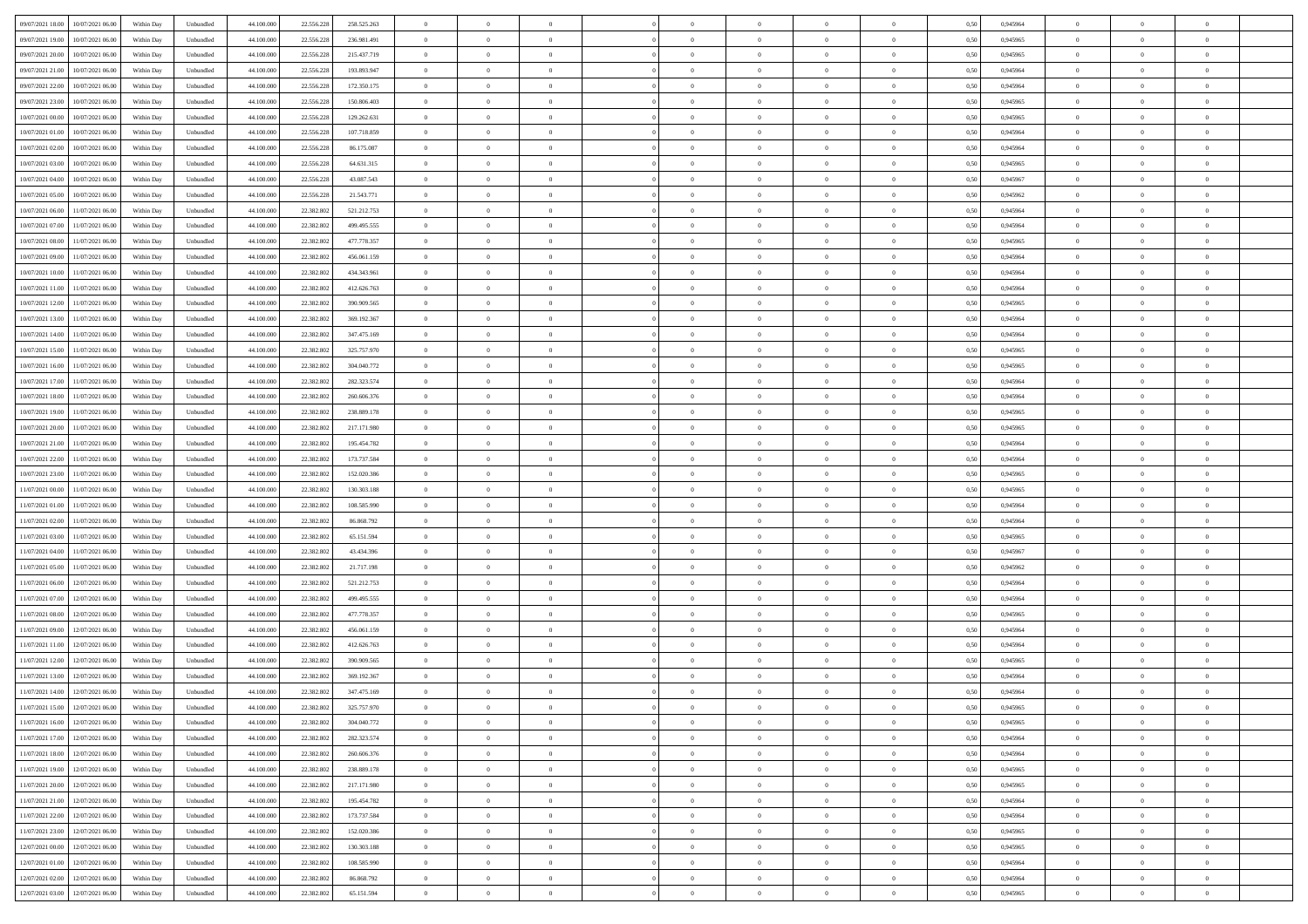| 12/07/2021 04:00 12/07/2021 06:00            | Within Day | Unbundled                   | 44.100.000 | 22.382.802 | 43.434.396  | $\overline{0}$ | $\overline{0}$ |                | $\overline{0}$ | $\theta$       |                | $\theta$       | 0,50 | 0,945967 | $\theta$       | $\theta$       | $\overline{0}$ |  |
|----------------------------------------------|------------|-----------------------------|------------|------------|-------------|----------------|----------------|----------------|----------------|----------------|----------------|----------------|------|----------|----------------|----------------|----------------|--|
| 12/07/2021 05:00<br>12/07/2021 06:00         | Within Day | Unbundled                   | 44.100.00  | 22.382.80  | 21.717.198  | $\bf{0}$       | $\bf{0}$       | $\bf{0}$       | $\overline{0}$ | $\overline{0}$ | $\overline{0}$ | $\bf{0}$       | 0,50 | 0,945962 | $\,$ 0 $\,$    | $\bf{0}$       | $\overline{0}$ |  |
| 12/07/2021 06:00<br>13/07/2021 06:00         | Within Day | Unbundled                   | 44,100,000 | 22.382.802 | 521.212.753 | $\overline{0}$ | $\bf{0}$       | $\overline{0}$ | $\bf{0}$       | $\bf{0}$       | $\overline{0}$ | $\bf{0}$       | 0.50 | 0.945964 | $\bf{0}$       | $\overline{0}$ | $\overline{0}$ |  |
| 12/07/2021 07:00<br>13/07/2021 06:00         |            |                             |            |            |             | $\overline{0}$ | $\overline{0}$ | $\overline{0}$ | $\theta$       | $\theta$       | $\overline{0}$ |                |      |          | $\theta$       | $\theta$       | $\overline{0}$ |  |
|                                              | Within Day | Unbundled                   | 44.100.000 | 22.382.802 | 499.495.555 |                |                |                |                |                |                | $\bf{0}$       | 0,50 | 0,945964 |                |                |                |  |
| 12/07/2021 08:00<br>13/07/2021 06:00         | Within Day | Unbundled                   | 44.100.00  | 22.382.802 | 477.778.357 | $\bf{0}$       | $\overline{0}$ | $\bf{0}$       | $\overline{0}$ | $\theta$       | $\overline{0}$ | $\bf{0}$       | 0,50 | 0,945965 | $\,$ 0 $\,$    | $\bf{0}$       | $\overline{0}$ |  |
| 12/07/2021 09:00<br>13/07/2021 06:00         | Within Day | Unbundled                   | 44,100,000 | 22.382.802 | 456.061.159 | $\overline{0}$ | $\overline{0}$ | $\overline{0}$ | $\bf{0}$       | $\overline{0}$ | $\theta$       | $\bf{0}$       | 0.50 | 0.945964 | $\bf{0}$       | $\theta$       | $\overline{0}$ |  |
| 12/07/2021 10:00<br>13/07/2021 06:00         | Within Day | Unbundled                   | 44.100.000 | 22.382.802 | 434.343.961 | $\overline{0}$ | $\overline{0}$ | $\overline{0}$ | $\overline{0}$ | $\overline{0}$ | $\overline{0}$ | $\bf{0}$       | 0,50 | 0,945964 | $\theta$       | $\theta$       | $\overline{0}$ |  |
|                                              |            |                             |            |            |             |                |                |                |                |                |                |                |      |          |                |                |                |  |
| 12/07/2021 11:00<br>13/07/2021 06:00         | Within Day | Unbundled                   | 44.100.00  | 22.382.80  | 412.626.763 | $\bf{0}$       | $\overline{0}$ | $\bf{0}$       | $\overline{0}$ | $\overline{0}$ | $\overline{0}$ | $\bf{0}$       | 0,50 | 0,945964 | $\,$ 0 $\,$    | $\bf{0}$       | $\overline{0}$ |  |
| 12/07/2021 12:00<br>13/07/2021 06:00         | Within Day | Unbundled                   | 44,100,00  | 22.382.802 | 390.909.565 | $\overline{0}$ | $\bf{0}$       | $\overline{0}$ | $\bf{0}$       | $\overline{0}$ | $\overline{0}$ | $\bf{0}$       | 0.50 | 0.945965 | $\bf{0}$       | $\overline{0}$ | $\overline{0}$ |  |
| 12/07/2021 13:00<br>13/07/2021 06:00         | Within Day | Unbundled                   | 44.100.000 | 22.382.802 | 369.192.367 | $\overline{0}$ | $\bf{0}$       | $\overline{0}$ | $\overline{0}$ | $\overline{0}$ | $\overline{0}$ | $\bf{0}$       | 0,50 | 0,945964 | $\,$ 0 $\,$    | $\bf{0}$       | $\overline{0}$ |  |
| 12/07/2021 14:00<br>13/07/2021 06:00         | Within Day | Unbundled                   | 44.100.00  | 22.382.802 | 347.475.169 | $\bf{0}$       | $\overline{0}$ | $\bf{0}$       | $\bf{0}$       | $\bf{0}$       | $\overline{0}$ | $\bf{0}$       | 0,50 | 0,945964 | $\,$ 0 $\,$    | $\bf{0}$       | $\overline{0}$ |  |
|                                              |            |                             |            |            |             |                |                |                |                |                |                |                |      |          |                |                |                |  |
| 12/07/2021 15:00<br>13/07/2021 06:00         | Within Day | Unbundled                   | 44,100,000 | 22.382.802 | 325,757,970 | $\overline{0}$ | $\bf{0}$       | $\overline{0}$ | $\bf{0}$       | $\bf{0}$       | $\overline{0}$ | $\bf{0}$       | 0.50 | 0.945965 | $\bf{0}$       | $\overline{0}$ | $\bf{0}$       |  |
| 12/07/2021 16:00<br>13/07/2021 06:00         | Within Day | Unbundled                   | 44.100.000 | 22.382.802 | 304.040.772 | $\overline{0}$ | $\overline{0}$ | $\overline{0}$ | $\overline{0}$ | $\theta$       | $\overline{0}$ | $\bf{0}$       | 0,50 | 0,945965 | $\,$ 0 $\,$    | $\theta$       | $\overline{0}$ |  |
| 12/07/2021 17:00<br>13/07/2021 06:00         | Within Day | Unbundled                   | 44.100.00  | 22.382.802 | 282.323.574 | $\bf{0}$       | $\overline{0}$ | $\bf{0}$       | $\overline{0}$ | $\theta$       | $\overline{0}$ | $\bf{0}$       | 0,50 | 0,945964 | $\bf{0}$       | $\bf{0}$       | $\overline{0}$ |  |
| 12/07/2021 18:00<br>13/07/2021 06:00         | Within Day | Unbundled                   | 44,100,00  | 22.382.802 | 260,606,376 | $\overline{0}$ | $\overline{0}$ | $\overline{0}$ | $\bf{0}$       | $\overline{0}$ | $\theta$       | $\bf{0}$       | 0.50 | 0.945964 | $\theta$       | $\theta$       | $\overline{0}$ |  |
| 12/07/2021 19:00<br>13/07/2021 06:00         | Within Day | Unbundled                   | 44.100.000 | 22.382.802 | 238.889.178 | $\overline{0}$ | $\overline{0}$ | $\overline{0}$ | $\overline{0}$ | $\overline{0}$ | $\overline{0}$ | $\bf{0}$       | 0,50 | 0,945965 | $\theta$       | $\theta$       | $\overline{0}$ |  |
|                                              |            |                             |            |            |             |                |                |                |                |                |                |                |      |          |                |                |                |  |
| 12/07/2021 20:00<br>13/07/2021 06:00         | Within Day | Unbundled                   | 44.100.00  | 22.382.802 | 217.171.980 | $\bf{0}$       | $\overline{0}$ | $\bf{0}$       | $\overline{0}$ | $\bf{0}$       | $\overline{0}$ | $\bf{0}$       | 0,50 | 0,945965 | $\,$ 0 $\,$    | $\bf{0}$       | $\overline{0}$ |  |
| 12/07/2021 21:00<br>13/07/2021 06:00         | Within Day | Unbundled                   | 44,100,00  | 22.382.802 | 195.454.782 | $\overline{0}$ | $\bf{0}$       | $\overline{0}$ | $\bf{0}$       | $\overline{0}$ | $\overline{0}$ | $\bf{0}$       | 0.50 | 0.945964 | $\bf{0}$       | $\overline{0}$ | $\overline{0}$ |  |
| 12/07/2021 22:00<br>13/07/2021 06:00         | Within Day | Unbundled                   | 44.100.000 | 22.382.802 | 173.737.584 | $\overline{0}$ | $\bf{0}$       | $\overline{0}$ | $\overline{0}$ | $\overline{0}$ | $\overline{0}$ | $\bf{0}$       | 0,50 | 0,945964 | $\,$ 0 $\,$    | $\bf{0}$       | $\overline{0}$ |  |
| 12/07/2021 23:00<br>13/07/2021 06:00         | Within Day | Unbundled                   | 44.100.00  | 22.382.802 | 152.020.386 | $\bf{0}$       | $\bf{0}$       | $\bf{0}$       | $\bf{0}$       | $\overline{0}$ | $\overline{0}$ | $\bf{0}$       | 0,50 | 0,945965 | $\,$ 0 $\,$    | $\bf{0}$       | $\overline{0}$ |  |
|                                              |            |                             |            |            |             |                |                |                |                |                |                |                |      |          |                |                |                |  |
| 13/07/2021 00:00<br>13/07/2021 06:00         | Within Day | Unbundled                   | 44,100,000 | 22.382.802 | 130.303.188 | $\overline{0}$ | $\bf{0}$       | $\overline{0}$ | $\bf{0}$       | $\bf{0}$       | $\overline{0}$ | $\bf{0}$       | 0.50 | 0.945965 | $\bf{0}$       | $\overline{0}$ | $\bf{0}$       |  |
| 13/07/2021 01:00<br>13/07/2021 06:00         | Within Day | Unbundled                   | 44.100.000 | 22.382.802 | 108.585.990 | $\overline{0}$ | $\overline{0}$ | $\overline{0}$ | $\theta$       | $\theta$       | $\overline{0}$ | $\bf{0}$       | 0,50 | 0,945964 | $\theta$       | $\theta$       | $\overline{0}$ |  |
| 13/07/2021 02:00<br>13/07/2021 06:00         | Within Day | Unbundled                   | 44.100.00  | 22.382.802 | 86.868.792  | $\bf{0}$       | $\overline{0}$ | $\bf{0}$       | $\bf{0}$       | $\overline{0}$ | $\overline{0}$ | $\bf{0}$       | 0,50 | 0,945964 | $\,$ 0 $\,$    | $\bf{0}$       | $\overline{0}$ |  |
| 13/07/2021 03:00<br>13/07/2021 06:00         | Within Day | Unbundled                   | 44,100,00  | 22.382.802 | 65.151.594  | $\overline{0}$ | $\overline{0}$ | $\overline{0}$ | $\overline{0}$ | $\overline{0}$ | $\theta$       | $\bf{0}$       | 0.50 | 0.945965 | $\bf{0}$       | $\theta$       | $\overline{0}$ |  |
| 13/07/2021 04:00<br>13/07/2021 06:00         | Within Day | Unbundled                   | 44.100.000 | 22.382.802 | 43.434.396  | $\overline{0}$ | $\overline{0}$ | $\overline{0}$ | $\overline{0}$ | $\overline{0}$ | $\overline{0}$ | $\bf{0}$       | 0,50 | 0,945967 | $\theta$       | $\theta$       | $\overline{0}$ |  |
|                                              |            |                             |            |            |             |                |                |                |                |                |                |                |      |          |                |                |                |  |
| 13/07/2021 05:00<br>13/07/2021 06:00         | Within Day | Unbundled                   | 44.100.00  | 22.382.80  | 21.717.198  | $\bf{0}$       | $\overline{0}$ | $\bf{0}$       | $\overline{0}$ | $\bf{0}$       | $\overline{0}$ | $\bf{0}$       | 0,50 | 0,945962 | $\,$ 0 $\,$    | $\bf{0}$       | $\overline{0}$ |  |
| 13/07/2021 06:00<br>14/07/2021 06:00         | Within Day | Unbundled                   | 44,100,000 | 22.707.976 | 513.408.580 | $\overline{0}$ | $\bf{0}$       | $\overline{0}$ | $\bf{0}$       | $\overline{0}$ | $\overline{0}$ | $\bf{0}$       | 0.50 | 0.945964 | $\bf{0}$       | $\overline{0}$ | $\overline{0}$ |  |
| 13/07/2021 07:00<br>14/07/2021 06:00         | Within Day | Unbundled                   | 44.100.000 | 22.707.976 | 492.016.556 | $\overline{0}$ | $\overline{0}$ | $\overline{0}$ | $\theta$       | $\overline{0}$ | $\overline{0}$ | $\bf{0}$       | 0,50 | 0,945964 | $\theta$       | $\theta$       | $\overline{0}$ |  |
| 13/07/2021 08:00<br>14/07/2021 06.00         | Within Day | Unbundled                   | 44.100.00  | 22.707.97  | 470.624.532 | $\bf{0}$       | $\bf{0}$       | $\bf{0}$       | $\bf{0}$       | $\overline{0}$ | $\overline{0}$ | $\bf{0}$       | 0,50 | 0,945965 | $\,$ 0 $\,$    | $\bf{0}$       | $\overline{0}$ |  |
| 14/07/2021 06:00                             |            |                             | 44,100,000 | 22.707.976 | 449.232.507 |                |                |                |                |                | $\overline{0}$ |                |      | 0.945964 |                |                |                |  |
| 13/07/2021 09:00                             | Within Day | Unbundled                   |            |            |             | $\overline{0}$ | $\bf{0}$       | $\overline{0}$ | $\bf{0}$       | $\bf{0}$       |                | $\bf{0}$       | 0.50 |          | $\bf{0}$       | $\overline{0}$ | $\bf{0}$       |  |
| 13/07/2021 10:00<br>14/07/2021 06:00         | Within Day | Unbundled                   | 44.100.000 | 22.707.976 | 427.840.483 | $\overline{0}$ | $\overline{0}$ | $\overline{0}$ | $\overline{0}$ | $\overline{0}$ | $\overline{0}$ | $\bf{0}$       | 0.5( | 0.945964 | $\theta$       | $\theta$       | $\overline{0}$ |  |
| 13/07/2021 11:00<br>14/07/2021 06.00         | Within Day | Unbundled                   | 44.100.00  | 22.707.97  | 406.448.459 | $\bf{0}$       | $\overline{0}$ | $\bf{0}$       | $\bf{0}$       | $\,$ 0 $\,$    | $\overline{0}$ | $\bf{0}$       | 0,50 | 0,945964 | $\,$ 0 $\,$    | $\bf{0}$       | $\overline{0}$ |  |
| 13/07/2021 12:00<br>14/07/2021 06:00         | Within Day | Unbundled                   | 44,100,000 | 22.707.976 | 385.056.435 | $\overline{0}$ | $\overline{0}$ | $\overline{0}$ | $\bf{0}$       | $\overline{0}$ | $\Omega$       | $\bf{0}$       | 0.50 | 0.945965 | $\,$ 0 $\,$    | $\theta$       | $\overline{0}$ |  |
| 13/07/2021 13:00<br>14/07/2021 06:00         | Within Dav | Unbundled                   | 44.100.000 | 22.707.976 | 363,664,411 | $\overline{0}$ | $\overline{0}$ | $\overline{0}$ | $\overline{0}$ | $\overline{0}$ | $\overline{0}$ | $\overline{0}$ | 0.50 | 0,945964 | $\theta$       | $\theta$       | $\overline{0}$ |  |
|                                              |            |                             |            |            |             |                |                |                |                |                |                |                |      |          |                |                |                |  |
| 13/07/2021 14:00<br>14/07/2021 06.00         | Within Day | Unbundled                   | 44.100.00  | 22.707.97  | 342.272.386 | $\bf{0}$       | $\overline{0}$ | $\bf{0}$       | $\bf{0}$       | $\bf{0}$       | $\overline{0}$ | $\bf{0}$       | 0,50 | 0,945964 | $\,$ 0 $\,$    | $\bf{0}$       | $\overline{0}$ |  |
| 13/07/2021 15:00<br>14/07/2021 06:00         | Within Day | Unbundled                   | 44,100,00  | 22,707.97  | 320.880.362 | $\overline{0}$ | $\bf{0}$       | $\overline{0}$ | $\bf{0}$       | $\overline{0}$ | $\overline{0}$ | $\bf{0}$       | 0.50 | 0.945965 | $\bf{0}$       | $\overline{0}$ | $\overline{0}$ |  |
| 13/07/2021 16:00<br>14/07/2021 06:00         | Within Dav | Unbundled                   | 44.100.000 | 22.707.976 | 299.488.338 | $\overline{0}$ | $\overline{0}$ | $\overline{0}$ | $\overline{0}$ | $\overline{0}$ | $\overline{0}$ | $\overline{0}$ | 0.50 | 0,945965 | $\theta$       | $\theta$       | $\overline{0}$ |  |
| 13/07/2021 17:00<br>14/07/2021 06.00         | Within Day | Unbundled                   | 44.100.00  | 22.707.97  | 278.096.314 | $\bf{0}$       | $\bf{0}$       | $\bf{0}$       | $\bf{0}$       | $\overline{0}$ | $\overline{0}$ | $\bf{0}$       | 0,50 | 0,945964 | $\,$ 0 $\,$    | $\bf{0}$       | $\overline{0}$ |  |
| 13/07/2021 18:00<br>14/07/2021 06:00         | Within Day | Unbundled                   | 44,100,000 | 22.707.976 | 256.704.290 | $\overline{0}$ | $\bf{0}$       | $\overline{0}$ | $\bf{0}$       | $\bf{0}$       | $\overline{0}$ | $\bf{0}$       | 0.50 | 0.945964 | $\bf{0}$       | $\overline{0}$ | $\overline{0}$ |  |
|                                              |            |                             |            |            |             |                |                |                |                |                |                |                |      |          |                |                |                |  |
| 13/07/2021 19:00<br>14/07/2021 06:00         | Within Dav | Unbundled                   | 44.100.000 | 22.707.976 | 235.312.266 | $\overline{0}$ | $\overline{0}$ | $\overline{0}$ | $\overline{0}$ | $\overline{0}$ | $\overline{0}$ | $\bf{0}$       | 0.50 | 0.945965 | $\theta$       | $\theta$       | $\overline{0}$ |  |
| 13/07/2021 20:00<br>14/07/2021 06.00         | Within Day | Unbundled                   | 44.100.00  | 22.707.97  | 213.920.241 | $\bf{0}$       | $\overline{0}$ | $\bf{0}$       | $\bf{0}$       | $\overline{0}$ | $\overline{0}$ | $\bf{0}$       | 0,50 | 0,945965 | $\,$ 0 $\,$    | $\bf{0}$       | $\overline{0}$ |  |
| 13/07/2021 21:00<br>14/07/2021 06:00         | Within Day | Unbundled                   | 44,100,00  | 22,707.97  | 192.528.217 | $\overline{0}$ | $\overline{0}$ | $\overline{0}$ | $\bf{0}$       | $\overline{0}$ | $\Omega$       | $\bf{0}$       | 0.50 | 0.945964 | $\,$ 0 $\,$    | $\theta$       | $\overline{0}$ |  |
| 13/07/2021 22:00<br>14/07/2021 06:00         | Within Dav | Unbundled                   | 44.100.000 | 22.707.976 | 171.136.193 | $\overline{0}$ | $\overline{0}$ | $\Omega$       | $\overline{0}$ | $\theta$       | $\overline{0}$ | $\overline{0}$ | 0.5( | 0,945964 | $\theta$       | $\theta$       | $\overline{0}$ |  |
| 13/07/2021 23:00<br>14/07/2021 06.00         | Within Day | Unbundled                   | 44.100.000 | 22.707.97  | 149.744.169 | $\bf{0}$       | $\bf{0}$       | $\bf{0}$       | $\bf{0}$       | $\bf{0}$       | $\overline{0}$ | $\bf{0}$       | 0,50 | 0,945965 | $\,$ 0 $\,$    | $\bf{0}$       | $\overline{0}$ |  |
|                                              |            |                             | 44.100.000 |            |             |                |                |                |                |                |                |                |      | 0.945965 |                |                |                |  |
| $14/07/2021\ 00.00 \qquad 14/07/2021\ 06.00$ | Within Day | $\ensuremath{\mathsf{Unb}}$ |            | 22.707.976 | 128.352.145 | $\bf{0}$       | $\theta$       |                | $\overline{0}$ |                |                |                | 0,50 |          | $\theta$       | $\bf{0}$       |                |  |
| 14/07/2021 01:00 14/07/2021 06:00            | Within Day | Unbundled                   | 44.100.000 | 22.707.976 | 106.960.120 | $\overline{0}$ | $\theta$       | $\Omega$       | $\theta$       | $\overline{0}$ | $\overline{0}$ | $\bf{0}$       | 0,50 | 0,945964 | $\theta$       | $\theta$       | $\overline{0}$ |  |
| 14/07/2021 02:00<br>14/07/2021 06.00         | Within Day | Unbundled                   | 44.100.00  | 22.707.97  | 85.568.096  | $\overline{0}$ | $\bf{0}$       | $\overline{0}$ | $\overline{0}$ | $\bf{0}$       | $\overline{0}$ | $\bf{0}$       | 0,50 | 0,945964 | $\bf{0}$       | $\overline{0}$ | $\bf{0}$       |  |
| 14/07/2021 03:00 14/07/2021 06:00            | Within Day | Unbundled                   | 44,100,000 | 22.707.976 | 64.176.072  | $\overline{0}$ | $\bf{0}$       | $\overline{0}$ | $\overline{0}$ | $\mathbf{0}$   | $\overline{0}$ | $\bf{0}$       | 0.50 | 0.945965 | $\mathbf{0}$   | $\bf{0}$       | $\,$ 0 $\,$    |  |
| 14/07/2021 04:00 14/07/2021 06:00            | Within Day | Unbundled                   | 44.100.000 | 22.707.976 | 42.784.048  | $\overline{0}$ | $\overline{0}$ | $\overline{0}$ | $\overline{0}$ | $\overline{0}$ | $\overline{0}$ | $\bf{0}$       | 0,50 | 0,945967 | $\theta$       | $\theta$       | $\overline{0}$ |  |
|                                              |            |                             |            |            |             |                |                |                |                |                |                |                |      |          |                |                |                |  |
| 14/07/2021 05:00<br>14/07/2021 06.00         | Within Day | Unbundled                   | 44.100.000 | 22.707.976 | 21.392.024  | $\overline{0}$ | $\bf{0}$       | $\overline{0}$ | $\overline{0}$ | $\overline{0}$ | $\bf{0}$       | $\bf{0}$       | 0,50 | 0,945962 | $\bf{0}$       | $\overline{0}$ | $\overline{0}$ |  |
| 14/07/2021 06:00<br>15/07/2021 06:00         | Within Day | Unbundled                   | 44,100,000 | 22.599.585 | 516.009.971 | $\overline{0}$ | $\bf{0}$       | $\overline{0}$ | $\overline{0}$ | $\overline{0}$ | $\overline{0}$ | $\bf{0}$       | 0.50 | 0.945964 | $\,$ 0 $\,$    | $\theta$       | $\,$ 0         |  |
| 14/07/2021 07:00<br>15/07/2021 06:00         | Within Dav | Unbundled                   | 44.100.000 | 22.599.585 | 494.509.556 | $\overline{0}$ | $\overline{0}$ | $\overline{0}$ | $\overline{0}$ | $\overline{0}$ | $\overline{0}$ | $\bf{0}$       | 0.50 | 0,945964 | $\overline{0}$ | $\theta$       | $\overline{0}$ |  |
| 15/07/2021 06:00<br>14/07/2021 08:00         | Within Day | Unbundled                   | 44.100.00  | 22.599.585 | 473.009.140 | $\overline{0}$ | $\bf{0}$       | $\overline{0}$ | $\overline{0}$ | $\bf{0}$       | $\overline{0}$ | $\bf{0}$       | 0,50 | 0,945965 | $\bf{0}$       | $\overline{0}$ | $\overline{0}$ |  |
|                                              |            |                             |            |            |             |                |                |                |                |                |                |                |      |          |                |                |                |  |
| 14/07/2021 09:00<br>15/07/2021 06:00         | Within Day | Unbundled                   | 44,100,000 | 22,599.585 | 451.508.725 | $\overline{0}$ | $\overline{0}$ | $\overline{0}$ | $\overline{0}$ | $\bf{0}$       | $\overline{0}$ | $\bf{0}$       | 0.50 | 0.945964 | $\overline{0}$ | $\bf{0}$       | $\,$ 0         |  |
| 14/07/2021 10:00 15/07/2021 06:00            | Within Dav | Unbundled                   | 44.100.000 | 22.599.585 | 430.008.309 | $\overline{0}$ | $\overline{0}$ | $\overline{0}$ | $\overline{0}$ | $\overline{0}$ | $\overline{0}$ | $\bf{0}$       | 0,50 | 0,945964 | $\overline{0}$ | $\theta$       | $\overline{0}$ |  |
| 14/07/2021 11:00<br>15/07/2021 06:00         | Within Day | Unbundled                   | 44.100.00  | 22.599.585 | 408.507.894 | $\overline{0}$ | $\bf{0}$       | $\overline{0}$ | $\bf{0}$       | $\overline{0}$ | $\overline{0}$ | $\bf{0}$       | 0,50 | 0,945964 | $\bf{0}$       | $\bf{0}$       | $\overline{0}$ |  |
| 14/07/2021 12:00 15/07/2021 06:00            | Within Day | Unbundled                   | 44.100.000 | 22.599.585 | 387.007.478 | $\overline{0}$ | $\bf{0}$       | $\overline{0}$ | $\overline{0}$ | $\,$ 0 $\,$    | $\overline{0}$ | $\bf{0}$       | 0,50 | 0,945965 | $\overline{0}$ | $\,$ 0 $\,$    | $\,$ 0 $\,$    |  |
|                                              |            |                             |            |            |             |                |                |                |                |                |                |                |      |          |                |                |                |  |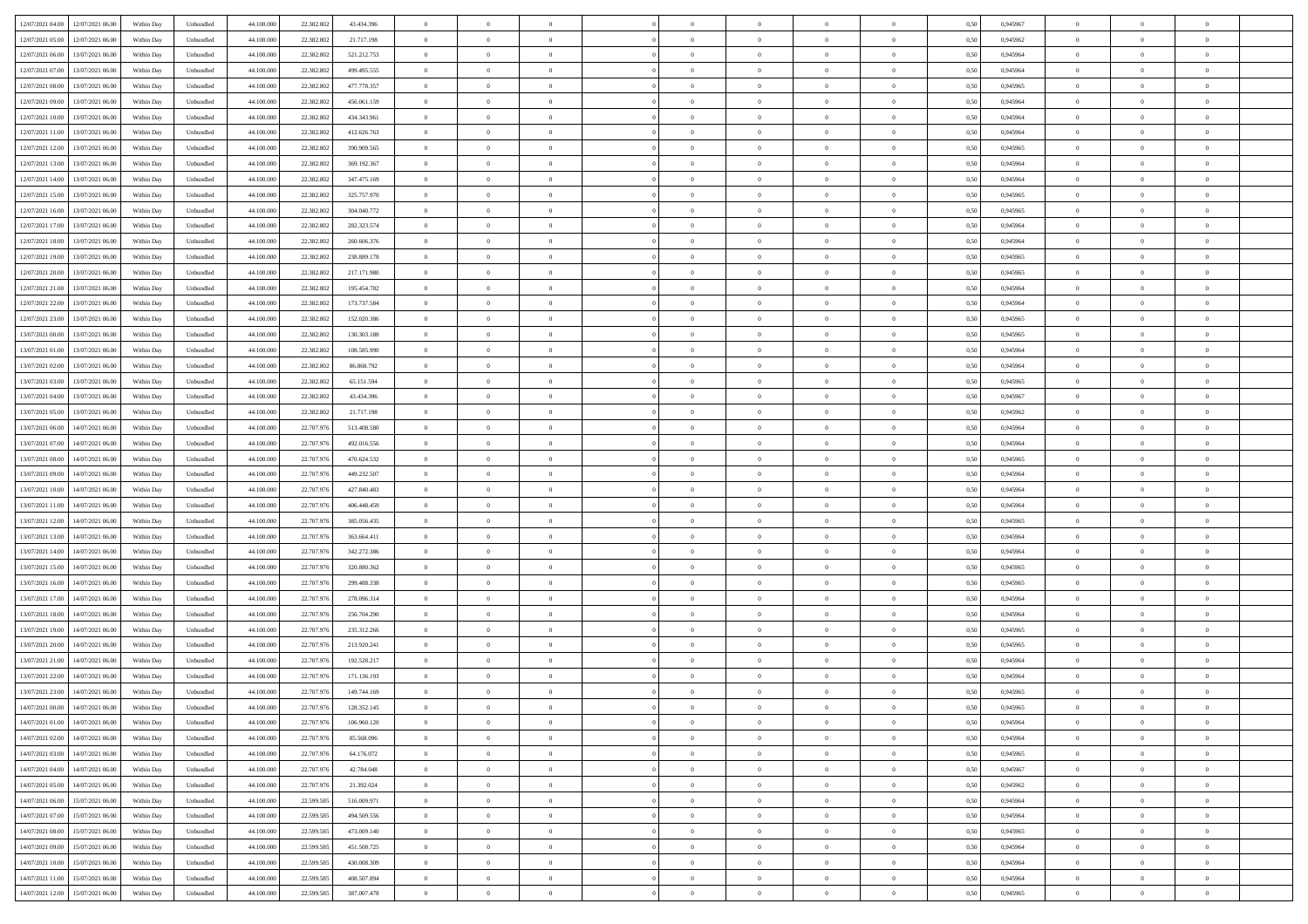| 14/07/2021 13:00 15/07/2021 06:00          |            |                             | 44.100.000 |            |             | $\overline{0}$ | $\overline{0}$ |                | $\overline{0}$ | $\theta$       |                | $\theta$       |      | 0,945964 | $\theta$       | $\theta$       | $\overline{0}$ |  |
|--------------------------------------------|------------|-----------------------------|------------|------------|-------------|----------------|----------------|----------------|----------------|----------------|----------------|----------------|------|----------|----------------|----------------|----------------|--|
|                                            | Within Day | Unbundled                   |            | 22.599.585 | 365.507.063 |                |                |                |                |                |                |                | 0,50 |          |                |                |                |  |
| 14/07/2021 14:00<br>15/07/2021 06:00       | Within Day | Unbundled                   | 44.100.00  | 22.599.58  | 344.006.647 | $\bf{0}$       | $\overline{0}$ | $\bf{0}$       | $\overline{0}$ | $\bf{0}$       | $\overline{0}$ | $\bf{0}$       | 0,50 | 0,945964 | $\,$ 0 $\,$    | $\bf{0}$       | $\overline{0}$ |  |
| 14/07/2021 15:00<br>15/07/2021 06:00       | Within Day | Unbundled                   | 44,100,000 | 22.599.585 | 322.506.232 | $\overline{0}$ | $\bf{0}$       | $\overline{0}$ | $\bf{0}$       | $\bf{0}$       | $\overline{0}$ | $\bf{0}$       | 0.50 | 0.945965 | $\bf{0}$       | $\overline{0}$ | $\overline{0}$ |  |
| 14/07/2021 16:00<br>15/07/2021 06:00       | Within Day | Unbundled                   | 44.100.000 | 22.599.585 | 301.005.816 | $\overline{0}$ | $\overline{0}$ | $\overline{0}$ | $\theta$       | $\theta$       | $\overline{0}$ | $\bf{0}$       | 0,50 | 0,945965 | $\theta$       | $\theta$       | $\overline{0}$ |  |
|                                            |            |                             |            |            |             |                |                |                |                |                |                |                |      |          |                |                |                |  |
| 14/07/2021 17:00<br>15/07/2021 06:00       | Within Day | Unbundled                   | 44.100.00  | 22.599.585 | 279.505.401 | $\bf{0}$       | $\theta$       | $\bf{0}$       | $\overline{0}$ | $\theta$       | $\overline{0}$ | $\bf{0}$       | 0,50 | 0,945964 | $\bf{0}$       | $\bf{0}$       | $\overline{0}$ |  |
| 14/07/2021 18:00<br>15/07/2021 06:00       | Within Day | Unbundled                   | 44,100,000 | 22.599.58  | 258.004.985 | $\overline{0}$ | $\overline{0}$ | $\overline{0}$ | $\overline{0}$ | $\overline{0}$ | $\theta$       | $\bf{0}$       | 0.50 | 0.945964 | $\bf{0}$       | $\theta$       | $\overline{0}$ |  |
| 14/07/2021 19:00<br>15/07/2021 06:00       | Within Day | Unbundled                   | 44.100.000 | 22.599.585 | 236.504.570 | $\overline{0}$ | $\overline{0}$ | $\overline{0}$ | $\overline{0}$ | $\overline{0}$ | $\overline{0}$ | $\bf{0}$       | 0,50 | 0,945965 | $\theta$       | $\theta$       | $\overline{0}$ |  |
| 14/07/2021 20:00<br>15/07/2021 06:00       | Within Day | Unbundled                   | 44.100.00  | 22.599.58  | 215.004.154 | $\bf{0}$       | $\overline{0}$ | $\overline{0}$ | $\overline{0}$ | $\theta$       | $\overline{0}$ | $\bf{0}$       | 0,50 | 0,945965 | $\,$ 0 $\,$    | $\bf{0}$       | $\overline{0}$ |  |
| 15/07/2021 06:00                           |            | Unbundled                   | 44,100,00  |            |             | $\overline{0}$ |                |                |                |                | $\overline{0}$ |                |      |          |                | $\overline{0}$ |                |  |
| 14/07/2021 21:00                           | Within Day |                             |            | 22.599.58  | 193.503.739 |                | $\bf{0}$       | $\overline{0}$ | $\bf{0}$       | $\overline{0}$ |                | $\bf{0}$       | 0.50 | 0.945964 | $\bf{0}$       |                | $\overline{0}$ |  |
| 14/07/2021 22:00<br>15/07/2021 06:00       | Within Day | Unbundled                   | 44.100.000 | 22.599.585 | 172.003.323 | $\overline{0}$ | $\bf{0}$       | $\overline{0}$ | $\overline{0}$ | $\overline{0}$ | $\overline{0}$ | $\bf{0}$       | 0,50 | 0,945964 | $\theta$       | $\theta$       | $\overline{0}$ |  |
| 14/07/2021 23:00<br>15/07/2021 06:00       | Within Day | Unbundled                   | 44.100.00  | 22.599.585 | 150.502.908 | $\bf{0}$       | $\overline{0}$ | $\bf{0}$       | $\overline{0}$ | $\bf{0}$       | $\overline{0}$ | $\bf{0}$       | 0,50 | 0,945965 | $\,$ 0 $\,$    | $\bf{0}$       | $\overline{0}$ |  |
| 15/07/2021 00:00<br>15/07/2021 06:00       | Within Day | Unbundled                   | 44,100,000 | 22.599.585 | 129.002.492 | $\overline{0}$ | $\bf{0}$       | $\overline{0}$ | $\bf{0}$       | $\bf{0}$       | $\overline{0}$ | $\bf{0}$       | 0.50 | 0.945965 | $\bf{0}$       | $\overline{0}$ | $\bf{0}$       |  |
| 15/07/2021 01:00<br>15/07/2021 06:00       | Within Day | Unbundled                   | 44.100.000 | 22.599.585 | 107.502.077 | $\overline{0}$ | $\overline{0}$ | $\overline{0}$ | $\overline{0}$ | $\theta$       | $\overline{0}$ | $\overline{0}$ | 0,50 | 0,945964 | $\theta$       | $\theta$       | $\overline{0}$ |  |
|                                            |            |                             |            |            |             |                |                |                |                |                |                |                |      |          |                |                |                |  |
| 15/07/2021 02:00<br>15/07/2021 06:00       | Within Day | Unbundled                   | 44.100.00  | 22.599.58  | 86.001.661  | $\bf{0}$       | $\overline{0}$ | $\bf{0}$       | $\overline{0}$ | $\theta$       | $\overline{0}$ | $\bf{0}$       | 0,50 | 0,945964 | $\bf{0}$       | $\bf{0}$       | $\overline{0}$ |  |
| 15/07/2021 03:00<br>15/07/2021 06:00       | Within Day | Unbundled                   | 44,100,00  | 22.599.58  | 64.501.246  | $\overline{0}$ | $\overline{0}$ | $\overline{0}$ | $\bf{0}$       | $\theta$       | $\Omega$       | $\bf{0}$       | 0.50 | 0.945965 | $\theta$       | $\theta$       | $\overline{0}$ |  |
| 15/07/2021 04:00<br>15/07/2021 06:00       | Within Day | Unbundled                   | 44.100.000 | 22.599.585 | 43.000.830  | $\overline{0}$ | $\overline{0}$ | $\overline{0}$ | $\overline{0}$ | $\overline{0}$ | $\overline{0}$ | $\bf{0}$       | 0,50 | 0,945967 | $\theta$       | $\theta$       | $\overline{0}$ |  |
| 15/07/2021 05:00<br>15/07/2021 06:00       | Within Day | Unbundled                   | 44.100.00  | 22.599.585 | 21.500.415  | $\bf{0}$       | $\overline{0}$ | $\overline{0}$ | $\overline{0}$ | $\bf{0}$       | $\overline{0}$ | $\bf{0}$       | 0,50 | 0,945962 | $\,$ 0 $\,$    | $\bf{0}$       | $\overline{0}$ |  |
| 15/07/2021 06:00<br>16/07/2021 06:00       |            | Unbundled                   | 44,100,00  | 22.599.58  | 516,009.971 |                | $\bf{0}$       | $\overline{0}$ |                | $\overline{0}$ | $\overline{0}$ |                | 0.50 | 0.945964 | $\bf{0}$       | $\overline{0}$ | $\overline{0}$ |  |
|                                            | Within Day |                             |            |            |             | $\overline{0}$ |                |                | $\bf{0}$       |                |                | $\bf{0}$       |      |          |                |                |                |  |
| 15/07/2021 07:00<br>16/07/2021 06:00       | Within Day | Unbundled                   | 44.100.000 | 22.599.585 | 494.509.556 | $\overline{0}$ | $\overline{0}$ | $\overline{0}$ | $\overline{0}$ | $\overline{0}$ | $\overline{0}$ | $\bf{0}$       | 0,50 | 0,945964 | $\,$ 0 $\,$    | $\theta$       | $\overline{0}$ |  |
| 15/07/2021 08:00<br>16/07/2021 06:00       | Within Day | Unbundled                   | 44.100.00  | 22.599.585 | 473.009.140 | $\bf{0}$       | $\bf{0}$       | $\bf{0}$       | $\bf{0}$       | $\overline{0}$ | $\overline{0}$ | $\bf{0}$       | 0,50 | 0,945965 | $\,$ 0 $\,$    | $\bf{0}$       | $\overline{0}$ |  |
| 15/07/2021 09:00<br>16/07/2021 06:00       | Within Day | Unbundled                   | 44,100,000 | 22.599.585 | 451.508.725 | $\overline{0}$ | $\bf{0}$       | $\overline{0}$ | $\bf{0}$       | $\bf{0}$       | $\overline{0}$ | $\bf{0}$       | 0.50 | 0.945964 | $\bf{0}$       | $\overline{0}$ | $\overline{0}$ |  |
| 15/07/2021 10:00<br>16/07/2021 06:00       | Within Day | Unbundled                   | 44.100.000 | 22.599.585 | 430.008.309 | $\overline{0}$ | $\overline{0}$ | $\overline{0}$ | $\theta$       | $\theta$       | $\overline{0}$ | $\bf{0}$       | 0,50 | 0,945964 | $\theta$       | $\theta$       | $\overline{0}$ |  |
|                                            |            |                             |            |            |             |                | $\overline{0}$ |                |                | $\bf{0}$       | $\overline{0}$ |                |      |          | $\,$ 0 $\,$    | $\bf{0}$       | $\overline{0}$ |  |
| 15/07/2021 11:00<br>16/07/2021 06:00       | Within Day | Unbundled                   | 44.100.00  | 22.599.585 | 408.507.894 | $\bf{0}$       |                | $\bf{0}$       | $\bf{0}$       |                |                | $\bf{0}$       | 0,50 | 0,945964 |                |                |                |  |
| 15/07/2021 12:00<br>16/07/2021 06:00       | Within Day | Unbundled                   | 44,100,00  | 22.599.58  | 387.007.478 | $\overline{0}$ | $\overline{0}$ | $\overline{0}$ | $\overline{0}$ | $\overline{0}$ | $\Omega$       | $\bf{0}$       | 0.50 | 0.945965 | $\bf{0}$       | $\theta$       | $\overline{0}$ |  |
| 15/07/2021 13:00<br>16/07/2021 06:00       | Within Day | Unbundled                   | 44.100.000 | 22.599.585 | 365.507.063 | $\overline{0}$ | $\overline{0}$ | $\overline{0}$ | $\overline{0}$ | $\overline{0}$ | $\overline{0}$ | $\bf{0}$       | 0,50 | 0,945964 | $\theta$       | $\theta$       | $\overline{0}$ |  |
| 15/07/2021 14:00<br>16/07/2021 06:00       | Within Day | Unbundled                   | 44.100.00  | 22.599.585 | 344.006.647 | $\bf{0}$       | $\overline{0}$ | $\bf{0}$       | $\overline{0}$ | $\bf{0}$       | $\overline{0}$ | $\bf{0}$       | 0,50 | 0,945964 | $\,$ 0 $\,$    | $\bf{0}$       | $\overline{0}$ |  |
| 15/07/2021 15:00<br>16/07/2021 06:00       | Within Day | Unbundled                   | 44,100,00  | 22.599.58  | 322.506.232 | $\overline{0}$ | $\bf{0}$       | $\overline{0}$ | $\bf{0}$       | $\overline{0}$ | $\overline{0}$ | $\bf{0}$       | 0.50 | 0.945965 | $\bf{0}$       | $\overline{0}$ | $\overline{0}$ |  |
|                                            |            |                             |            |            |             |                |                |                |                |                |                |                |      |          |                |                |                |  |
| 15/07/2021 16:00<br>16/07/2021 06:00       | Within Day | Unbundled                   | 44.100.000 | 22.599.585 | 301.005.816 | $\overline{0}$ | $\overline{0}$ | $\overline{0}$ | $\overline{0}$ | $\overline{0}$ | $\overline{0}$ | $\bf{0}$       | 0,50 | 0,945965 | $\theta$       | $\theta$       | $\overline{0}$ |  |
| 15/07/2021 17:00<br>16/07/2021 06:00       | Within Day | Unbundled                   | 44.100.00  | 22.599.585 | 279.505.401 | $\bf{0}$       | $\bf{0}$       | $\bf{0}$       | $\bf{0}$       | $\overline{0}$ | $\overline{0}$ | $\bf{0}$       | 0,50 | 0,945964 | $\,$ 0 $\,$    | $\bf{0}$       | $\overline{0}$ |  |
| 15/07/2021 18:00<br>16/07/2021 06:00       | Within Day | Unbundled                   | 44,100,000 | 22.599.58  | 258,004.985 | $\overline{0}$ | $\bf{0}$       | $\overline{0}$ | $\bf{0}$       | $\bf{0}$       | $\overline{0}$ | $\bf{0}$       | 0.50 | 0.945964 | $\bf{0}$       | $\overline{0}$ | $\overline{0}$ |  |
| 15/07/2021 19:00<br>16/07/2021 06:00       | Within Day | Unbundled                   | 44.100.000 | 22.599.58  | 236,504.570 | $\overline{0}$ | $\overline{0}$ | $\overline{0}$ | $\overline{0}$ | $\overline{0}$ | $\overline{0}$ | $\bf{0}$       | 0.5( | 0.945965 | $\theta$       | $\theta$       | $\overline{0}$ |  |
| 15/07/2021 20:00<br>16/07/2021 06:00       | Within Day | Unbundled                   | 44.100.00  | 22.599.58  | 215.004.154 | $\bf{0}$       | $\overline{0}$ | $\bf{0}$       | $\overline{0}$ | $\overline{0}$ | $\overline{0}$ | $\bf{0}$       | 0,50 | 0,945965 | $\,$ 0 $\,$    | $\bf{0}$       | $\overline{0}$ |  |
|                                            |            |                             |            |            |             |                |                |                |                |                |                |                |      |          |                |                |                |  |
| 15/07/2021 21:00<br>16/07/2021 06:00       | Within Day | Unbundled                   | 44,100,00  | 22.599.585 | 193.503.739 | $\overline{0}$ | $\overline{0}$ | $\overline{0}$ | $\bf{0}$       | $\bf{0}$       | $\Omega$       | $\bf{0}$       | 0.50 | 0.945964 | $\bf{0}$       | $\theta$       | $\overline{0}$ |  |
| 15/07/2021 22:00<br>16/07/2021 06:00       | Within Dav | Unbundled                   | 44.100.000 | 22.599.585 | 172.003.323 | $\overline{0}$ | $\overline{0}$ | $\overline{0}$ | $\overline{0}$ | $\overline{0}$ | $\overline{0}$ | $\overline{0}$ | 0.50 | 0,945964 | $\theta$       | $\theta$       | $\overline{0}$ |  |
| 15/07/2021 23:00<br>16/07/2021 06:00       | Within Day | Unbundled                   | 44.100.00  | 22.599.585 | 150.502.908 | $\bf{0}$       | $\overline{0}$ | $\bf{0}$       | $\overline{0}$ | $\bf{0}$       | $\overline{0}$ | $\bf{0}$       | 0,50 | 0,945965 | $\,$ 0 $\,$    | $\bf{0}$       | $\overline{0}$ |  |
| 16/07/2021 00:00<br>16/07/2021 06:00       | Within Day | Unbundled                   | 44,100,00  | 22.599.58  | 129.002.492 | $\overline{0}$ | $\bf{0}$       | $\overline{0}$ | $\bf{0}$       | $\overline{0}$ | $\overline{0}$ | $\bf{0}$       | 0.50 | 0.945965 | $\bf{0}$       | $\overline{0}$ | $\overline{0}$ |  |
| 16/07/2021 01:00<br>16/07/2021 06:00       | Within Dav | Unbundled                   | 44.100.000 | 22.599.585 | 107.502.077 | $\overline{0}$ | $\overline{0}$ | $\overline{0}$ | $\overline{0}$ | $\overline{0}$ | $\overline{0}$ | $\overline{0}$ | 0.50 | 0,945964 | $\theta$       | $\theta$       | $\overline{0}$ |  |
|                                            |            |                             |            |            |             |                |                |                |                |                |                |                |      |          |                |                |                |  |
| 16/07/2021 02:00<br>16/07/2021 06:00       | Within Day | Unbundled                   | 44.100.00  | 22.599.585 | 86.001.661  | $\bf{0}$       | $\bf{0}$       | $\bf{0}$       | $\bf{0}$       | $\overline{0}$ | $\overline{0}$ | $\bf{0}$       | 0,50 | 0,945964 | $\,$ 0 $\,$    | $\bf{0}$       | $\overline{0}$ |  |
| 16/07/2021 03:00<br>16/07/2021 06:00       | Within Day | Unbundled                   | 44,100,000 | 22.599.585 | 64.501.246  | $\overline{0}$ | $\bf{0}$       | $\overline{0}$ | $\bf{0}$       | $\bf{0}$       | $\overline{0}$ | $\bf{0}$       | 0.50 | 0.945965 | $\bf{0}$       | $\overline{0}$ | $\overline{0}$ |  |
| 16/07/2021 04:00<br>16/07/2021 06:00       | Within Dav | Unbundled                   | 44.100.000 | 22.599.585 | 43.000.830  | $\overline{0}$ | $\overline{0}$ | $\overline{0}$ | $\overline{0}$ | $\overline{0}$ | $\overline{0}$ | $\bf{0}$       | 0.50 | 0.945967 | $\theta$       | $\theta$       | $\overline{0}$ |  |
| 16/07/2021 05:00<br>16/07/2021 06:00       | Within Day | Unbundled                   | 44.100.00  | 22.599.585 | 21.500.415  | $\bf{0}$       | $\overline{0}$ | $\bf{0}$       | $\overline{0}$ | $\overline{0}$ | $\overline{0}$ | $\bf{0}$       | 0,50 | 0,945962 | $\,$ 0 $\,$    | $\bf{0}$       | $\overline{0}$ |  |
| 16/07/2021 06:00<br>17/07/2021 06:00       | Within Day | Unbundled                   | 44,100,00  | 22,707.97  | 513.408.580 | $\overline{0}$ | $\overline{0}$ | $\overline{0}$ | $\overline{0}$ | $\bf{0}$       | $\theta$       | $\bf{0}$       | 0.50 | 0.945964 | $\,$ 0 $\,$    | $\theta$       | $\overline{0}$ |  |
|                                            |            |                             |            |            |             |                |                |                |                |                |                |                |      |          |                |                |                |  |
| 16/07/2021 07:00<br>17/07/2021 06:00       | Within Dav | Unbundled                   | 44.100.000 | 22.707.976 | 492.016.556 | $\overline{0}$ | $\overline{0}$ | $\Omega$       | $\overline{0}$ | $\theta$       | $\Omega$       | $\overline{0}$ | 0.5( | 0,945964 | $\theta$       | $\theta$       | $\overline{0}$ |  |
| 16/07/2021 08:00<br>17/07/2021 06:00       | Within Day | Unbundled                   | 44.100.000 | 22.707.97  | 470.624.532 | $\bf{0}$       | $\bf{0}$       | $\bf{0}$       | $\bf{0}$       | $\bf{0}$       | $\overline{0}$ | $\bf{0}$       | 0,50 | 0,945965 | $\,$ 0 $\,$    | $\bf{0}$       | $\overline{0}$ |  |
| $16/07/2021\;09.00\qquad17/07/2021\;06.00$ | Within Day | $\ensuremath{\mathsf{Unb}}$ | 44.100.000 | 22.707.976 | 449.232.507 | $\overline{0}$ | $\theta$       |                | $\overline{0}$ |                |                |                | 0,50 | 0.945964 | $\theta$       | $\overline{0}$ |                |  |
| 16/07/2021 10:00 17/07/2021 06:00          | Within Day | Unbundled                   | 44.100.000 | 22.707.976 | 427.840.483 | $\overline{0}$ | $\theta$       | $\Omega$       | $\theta$       | $\overline{0}$ | $\overline{0}$ | $\bf{0}$       | 0,50 | 0,945964 | $\theta$       | $\theta$       | $\overline{0}$ |  |
| 16/07/2021 11:00<br>17/07/2021 06:00       | Within Day | Unbundled                   | 44.100.00  | 22.707.97  | 406.448.459 | $\overline{0}$ | $\bf{0}$       | $\overline{0}$ | $\overline{0}$ | $\bf{0}$       | $\overline{0}$ | $\bf{0}$       | 0,50 | 0,945964 | $\bf{0}$       | $\overline{0}$ | $\bf{0}$       |  |
|                                            |            |                             |            |            |             |                |                |                |                |                |                |                |      |          |                |                |                |  |
| 16/07/2021 12:00 17/07/2021 06:00          | Within Day | Unbundled                   | 44,100,000 | 22.707.976 | 385.056.435 | $\overline{0}$ | $\bf{0}$       | $\overline{0}$ | $\overline{0}$ | $\overline{0}$ | $\overline{0}$ | $\bf{0}$       | 0.50 | 0.945965 | $\mathbf{0}$   | $\bf{0}$       | $\,$ 0 $\,$    |  |
| 16/07/2021 13:00 17/07/2021 06:00          | Within Day | Unbundled                   | 44.100.000 | 22.707.976 | 363.664.411 | $\overline{0}$ | $\overline{0}$ | $\overline{0}$ | $\overline{0}$ | $\overline{0}$ | $\overline{0}$ | $\bf{0}$       | 0,50 | 0,945964 | $\theta$       | $\theta$       | $\overline{0}$ |  |
| 16/07/2021 14:00<br>17/07/2021 06:00       | Within Day | Unbundled                   | 44.100.000 | 22.707.976 | 342.272.386 | $\overline{0}$ | $\bf{0}$       | $\overline{0}$ | $\bf{0}$       | $\overline{0}$ | $\bf{0}$       | $\bf{0}$       | 0,50 | 0,945964 | $\overline{0}$ | $\bf{0}$       | $\overline{0}$ |  |
| 16/07/2021 15:00<br>17/07/2021 06:00       | Within Day | Unbundled                   | 44,100,000 | 22,707.976 | 320.880.362 | $\overline{0}$ | $\bf{0}$       | $\overline{0}$ | $\overline{0}$ | $\overline{0}$ | $\overline{0}$ | $\bf{0}$       | 0.50 | 0.945965 | $\,$ 0 $\,$    | $\theta$       | $\,$ 0         |  |
|                                            |            |                             |            |            |             |                |                |                |                |                |                |                |      |          |                |                |                |  |
| 16/07/2021 16:00<br>17/07/2021 06:00       | Within Dav | Unbundled                   | 44.100.000 | 22.707.976 | 299.488.338 | $\overline{0}$ | $\overline{0}$ | $\overline{0}$ | $\overline{0}$ | $\overline{0}$ | $\overline{0}$ | $\bf{0}$       | 0.50 | 0,945965 | $\overline{0}$ | $\theta$       | $\overline{0}$ |  |
| 17/07/2021 06:00<br>16/07/2021 17:00       | Within Day | Unbundled                   | 44.100.00  | 22.707.97  | 278.096.314 | $\overline{0}$ | $\overline{0}$ | $\overline{0}$ | $\overline{0}$ | $\bf{0}$       | $\overline{0}$ | $\bf{0}$       | 0,50 | 0,945964 | $\bf{0}$       | $\overline{0}$ | $\overline{0}$ |  |
| 16/07/2021 18:00<br>17/07/2021 06:00       | Within Day | Unbundled                   | 44,100,000 | 22,707.976 | 256,704.290 | $\overline{0}$ | $\overline{0}$ | $\overline{0}$ | $\overline{0}$ | $\bf{0}$       | $\overline{0}$ | $\bf{0}$       | 0.50 | 0.945964 | $\overline{0}$ | $\,$ 0 $\,$    | $\,$ 0         |  |
| 16/07/2021 19:00 17/07/2021 06:00          | Within Dav | Unbundled                   | 44.100.000 | 22.707.976 | 235.312.266 | $\overline{0}$ | $\overline{0}$ | $\overline{0}$ | $\overline{0}$ | $\overline{0}$ | $\overline{0}$ | $\bf{0}$       | 0,50 | 0,945965 | $\overline{0}$ | $\theta$       | $\overline{0}$ |  |
| 16/07/2021 20:00<br>17/07/2021 06:00       | Within Day | Unbundled                   | 44.100.00  | 22.707.97  | 213.920.241 | $\overline{0}$ | $\bf{0}$       | $\overline{0}$ | $\bf{0}$       | $\overline{0}$ | $\bf{0}$       | $\bf{0}$       | 0,50 | 0,945965 | $\bf{0}$       | $\bf{0}$       | $\overline{0}$ |  |
|                                            |            |                             |            |            |             |                |                |                |                |                |                |                |      |          |                |                |                |  |
| 16/07/2021 21:00 17/07/2021 06:00          | Within Day | Unbundled                   | 44.100.000 | 22.707.976 | 192.528.217 | $\overline{0}$ | $\bf{0}$       | $\overline{0}$ | $\overline{0}$ | $\,$ 0 $\,$    | $\overline{0}$ | $\bf{0}$       | 0,50 | 0,945964 | $\overline{0}$ | $\,$ 0 $\,$    | $\,$ 0 $\,$    |  |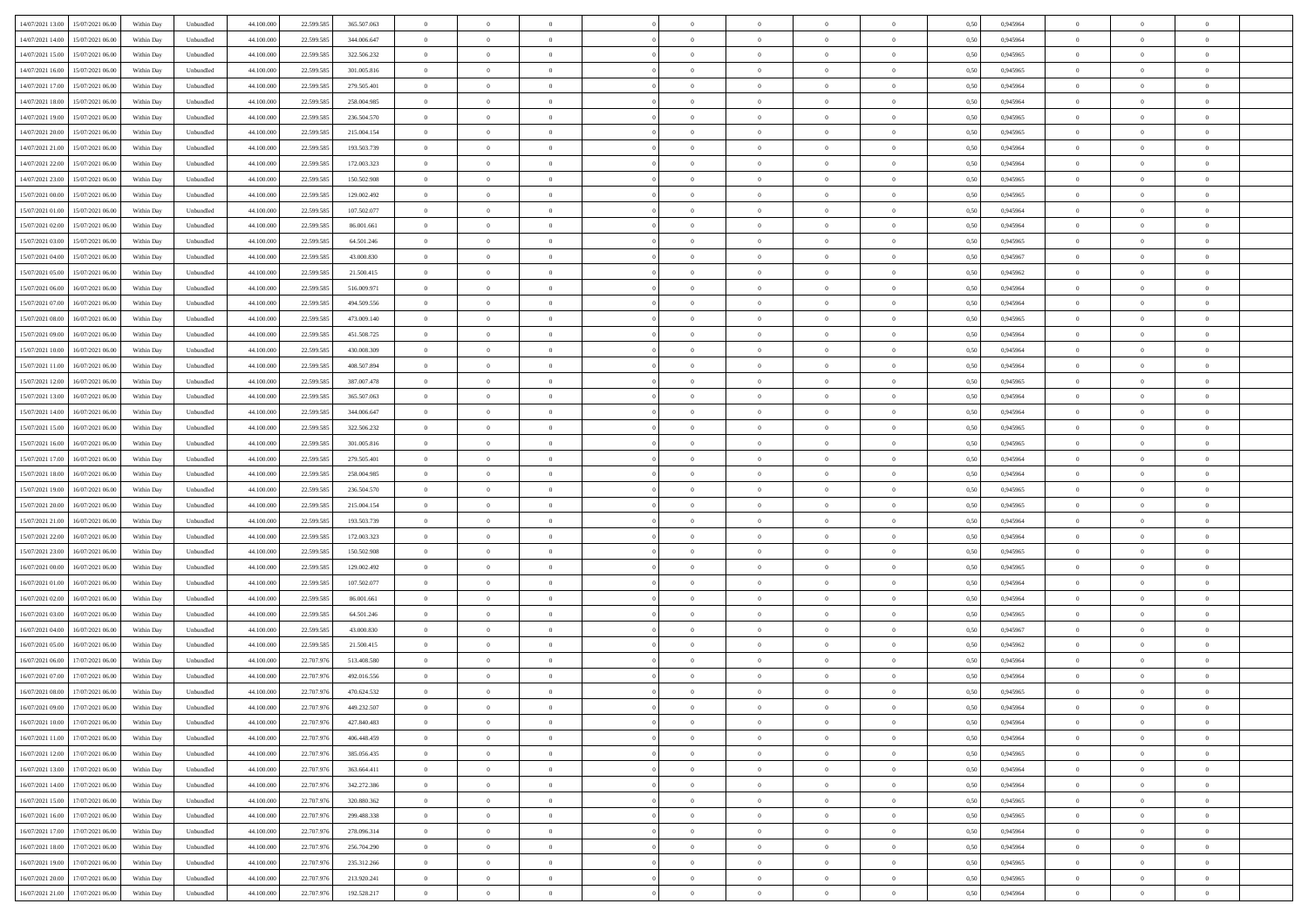| 16/07/2021 22:00<br>17/07/2021 06:00         | Within Day | Unbundled                   | 44.100.000 | 22.707.976 | 171.136.193 | $\overline{0}$ | $\theta$       |                | $\overline{0}$ | $\theta$       |                | $\theta$       | 0,50 | 0,945964 | $\theta$       | $\theta$       | $\overline{0}$ |  |
|----------------------------------------------|------------|-----------------------------|------------|------------|-------------|----------------|----------------|----------------|----------------|----------------|----------------|----------------|------|----------|----------------|----------------|----------------|--|
| 16/07/2021 23:00<br>17/07/2021 06:00         | Within Day | Unbundled                   | 44.100.00  | 22.707.97  | 149.744.169 | $\bf{0}$       | $\overline{0}$ | $\bf{0}$       | $\overline{0}$ | $\bf{0}$       | $\overline{0}$ | $\bf{0}$       | 0,50 | 0,945965 | $\,$ 0 $\,$    | $\bf{0}$       | $\overline{0}$ |  |
| 17/07/2021 00:00<br>17/07/2021 06:00         | Within Day | Unbundled                   | 44,100,000 | 22.707.976 | 128.352.145 | $\overline{0}$ | $\bf{0}$       | $\overline{0}$ | $\bf{0}$       | $\bf{0}$       | $\overline{0}$ | $\bf{0}$       | 0.50 | 0.945965 | $\bf{0}$       | $\overline{0}$ | $\overline{0}$ |  |
| 17/07/2021 01:00<br>17/07/2021 06:00         | Within Day | Unbundled                   | 44.100.000 | 22.707.976 | 106.960.120 | $\overline{0}$ | $\overline{0}$ | $\overline{0}$ | $\theta$       | $\theta$       | $\overline{0}$ | $\bf{0}$       | 0,50 | 0,945964 | $\theta$       | $\theta$       | $\overline{0}$ |  |
| 17/07/2021 02:00<br>17/07/2021 06:00         | Within Day | Unbundled                   | 44.100.00  | 22.707.97  | 85.568.096  | $\bf{0}$       | $\theta$       | $\bf{0}$       | $\overline{0}$ | $\theta$       | $\overline{0}$ | $\bf{0}$       | 0,50 | 0,945964 | $\,$ 0 $\,$    | $\bf{0}$       | $\overline{0}$ |  |
|                                              |            |                             |            |            |             |                |                |                |                |                |                |                |      |          |                |                |                |  |
| 17/07/2021 03:00<br>17/07/2021 06:00         | Within Day | Unbundled                   | 44,100,000 | 22.707.976 | 64.176.072  | $\overline{0}$ | $\overline{0}$ | $\overline{0}$ | $\bf{0}$       | $\overline{0}$ | $\theta$       | $\bf{0}$       | 0.50 | 0.945965 | $\bf{0}$       | $\theta$       | $\overline{0}$ |  |
| 17/07/2021 04:00<br>17/07/2021 06:00         | Within Day | Unbundled                   | 44.100.000 | 22.707.976 | 42.784.048  | $\overline{0}$ | $\overline{0}$ | $\overline{0}$ | $\overline{0}$ | $\overline{0}$ | $\overline{0}$ | $\bf{0}$       | 0,50 | 0,945967 | $\theta$       | $\theta$       | $\overline{0}$ |  |
| 17/07/2021 05:00<br>17/07/2021 06:00         | Within Day | Unbundled                   | 44.100.00  | 22.707.97  | 21.392.024  | $\bf{0}$       | $\overline{0}$ | $\overline{0}$ | $\overline{0}$ | $\overline{0}$ | $\overline{0}$ | $\bf{0}$       | 0,50 | 0,945962 | $\,$ 0 $\,$    | $\bf{0}$       | $\overline{0}$ |  |
| 17/07/2021 06:00<br>18/07/2021 06:00         | Within Day | Unbundled                   | 44,100,00  | 22,707.97  | 513.408.580 | $\overline{0}$ | $\bf{0}$       | $\overline{0}$ | $\bf{0}$       | $\overline{0}$ | $\overline{0}$ | $\bf{0}$       | 0.50 | 0.945964 | $\bf{0}$       | $\theta$       | $\overline{0}$ |  |
| 17/07/2021 07:00<br>18/07/2021 06:00         | Within Day | Unbundled                   | 44.100.000 | 22.707.976 | 492.016.556 | $\bf{0}$       | $\bf{0}$       | $\overline{0}$ | $\overline{0}$ | $\theta$       | $\overline{0}$ | $\bf{0}$       | 0,50 | 0,945964 | $\,$ 0 $\,$    | $\theta$       | $\overline{0}$ |  |
| 17/07/2021 08:00<br>18/07/2021 06:00         | Within Day | Unbundled                   | 44.100.00  | 22.707.97  | 470.624.532 | $\bf{0}$       | $\overline{0}$ | $\bf{0}$       | $\bf{0}$       | $\bf{0}$       | $\overline{0}$ | $\bf{0}$       | 0,50 | 0,945965 | $\,$ 0 $\,$    | $\bf{0}$       | $\overline{0}$ |  |
| 17/07/2021 09:00<br>18/07/2021 06:00         | Within Day | Unbundled                   | 44,100,000 | 22.707.976 | 449.232.507 | $\overline{0}$ | $\bf{0}$       | $\overline{0}$ | $\bf{0}$       | $\bf{0}$       | $\overline{0}$ | $\bf{0}$       | 0.50 | 0.945964 | $\bf{0}$       | $\overline{0}$ | $\overline{0}$ |  |
|                                              |            |                             |            |            |             | $\overline{0}$ | $\overline{0}$ | $\overline{0}$ | $\overline{0}$ | $\theta$       | $\overline{0}$ | $\overline{0}$ |      |          | $\theta$       | $\theta$       | $\overline{0}$ |  |
| 17/07/2021 10:00<br>18/07/2021 06:00         | Within Day | Unbundled                   | 44.100.000 | 22.707.976 | 427.840.483 |                |                |                |                |                |                |                | 0,50 | 0,945964 |                |                |                |  |
| 17/07/2021 11:00<br>18/07/2021 06:00         | Within Day | Unbundled                   | 44.100.00  | 22.707.97  | 406.448.459 | $\bf{0}$       | $\theta$       | $\bf{0}$       | $\overline{0}$ | $\bf{0}$       | $\overline{0}$ | $\bf{0}$       | 0,50 | 0,945964 | $\bf{0}$       | $\bf{0}$       | $\overline{0}$ |  |
| 17/07/2021 12:00<br>18/07/2021 06:00         | Within Day | Unbundled                   | 44,100,00  | 22,707.97  | 385.056.435 | $\overline{0}$ | $\overline{0}$ | $\overline{0}$ | $\bf{0}$       | $\theta$       | $\Omega$       | $\bf{0}$       | 0.50 | 0.945965 | $\theta$       | $\overline{0}$ | $\overline{0}$ |  |
| 17/07/2021 13:00<br>18/07/2021 06:00         | Within Day | Unbundled                   | 44.100.000 | 22.707.976 | 363.664.411 | $\overline{0}$ | $\overline{0}$ | $\overline{0}$ | $\overline{0}$ | $\overline{0}$ | $\overline{0}$ | $\bf{0}$       | 0,50 | 0,945964 | $\theta$       | $\theta$       | $\overline{0}$ |  |
| 17/07/2021 14:00<br>18/07/2021 06:00         | Within Day | Unbundled                   | 44.100.00  | 22.707.97  | 342.272.386 | $\bf{0}$       | $\overline{0}$ | $\overline{0}$ | $\overline{0}$ | $\bf{0}$       | $\overline{0}$ | $\bf{0}$       | 0,50 | 0,945964 | $\,$ 0 $\,$    | $\bf{0}$       | $\overline{0}$ |  |
| 17/07/2021 15:00<br>18/07/2021 06:00         | Within Day | Unbundled                   | 44,100,00  | 22,707.97  | 320.880.362 | $\overline{0}$ | $\bf{0}$       | $\overline{0}$ | $\bf{0}$       | $\overline{0}$ | $\overline{0}$ | $\bf{0}$       | 0.50 | 0.945965 | $\bf{0}$       | $\overline{0}$ | $\overline{0}$ |  |
| 17/07/2021 16:00<br>18/07/2021 06:00         | Within Day | Unbundled                   | 44.100.000 | 22.707.976 | 299.488.338 | $\overline{0}$ | $\overline{0}$ | $\overline{0}$ | $\overline{0}$ | $\overline{0}$ | $\overline{0}$ | $\bf{0}$       | 0,50 | 0,945965 | $\,$ 0 $\,$    | $\theta$       | $\overline{0}$ |  |
| 18/07/2021 06:00                             | Within Day | Unbundled                   | 44.100.00  | 22.707.97  |             | $\bf{0}$       | $\overline{0}$ | $\bf{0}$       | $\bf{0}$       | $\overline{0}$ | $\overline{0}$ | $\bf{0}$       | 0,50 | 0,945964 | $\,$ 0 $\,$    | $\bf{0}$       | $\overline{0}$ |  |
| 17/07/2021 17:00                             |            |                             |            |            | 278.096.314 |                |                |                |                |                |                |                |      |          |                |                |                |  |
| 17/07/2021 18:00<br>18/07/2021 06:00         | Within Day | Unbundled                   | 44,100,000 | 22.707.976 | 256.704.290 | $\overline{0}$ | $\bf{0}$       | $\overline{0}$ | $\bf{0}$       | $\bf{0}$       | $\overline{0}$ | $\bf{0}$       | 0.50 | 0.945964 | $\bf{0}$       | $\overline{0}$ | $\overline{0}$ |  |
| 17/07/2021 19:00<br>18/07/2021 06:00         | Within Day | Unbundled                   | 44.100.000 | 22.707.976 | 235.312.266 | $\overline{0}$ | $\overline{0}$ | $\overline{0}$ | $\theta$       | $\theta$       | $\overline{0}$ | $\bf{0}$       | 0,50 | 0,945965 | $\theta$       | $\theta$       | $\overline{0}$ |  |
| 17/07/2021 20:00<br>18/07/2021 06:00         | Within Day | Unbundled                   | 44.100.00  | 22.707.97  | 213.920.241 | $\bf{0}$       | $\overline{0}$ | $\bf{0}$       | $\bf{0}$       | $\bf{0}$       | $\overline{0}$ | $\bf{0}$       | 0,50 | 0,945965 | $\,$ 0 $\,$    | $\bf{0}$       | $\overline{0}$ |  |
| 17/07/2021 21:00<br>18/07/2021 06:00         | Within Day | Unbundled                   | 44,100,00  | 22,707.97  | 192.528.217 | $\overline{0}$ | $\overline{0}$ | $\overline{0}$ | $\overline{0}$ | $\overline{0}$ | $\Omega$       | $\bf{0}$       | 0.50 | 0.945964 | $\bf{0}$       | $\theta$       | $\overline{0}$ |  |
| 17/07/2021 22.00<br>18/07/2021 06:00         | Within Day | Unbundled                   | 44.100.000 | 22.707.976 | 171.136.193 | $\overline{0}$ | $\overline{0}$ | $\overline{0}$ | $\overline{0}$ | $\overline{0}$ | $\overline{0}$ | $\bf{0}$       | 0,50 | 0,945964 | $\theta$       | $\theta$       | $\overline{0}$ |  |
| 17/07/2021 23:00<br>18/07/2021 06:00         | Within Day | Unbundled                   | 44.100.00  | 22.707.97  | 149.744.169 | $\bf{0}$       | $\theta$       | $\bf{0}$       | $\overline{0}$ | $\bf{0}$       | $\overline{0}$ | $\bf{0}$       | 0,50 | 0,945965 | $\,$ 0 $\,$    | $\bf{0}$       | $\overline{0}$ |  |
| 18/07/2021 00:00<br>18/07/2021 06:00         | Within Day | Unbundled                   | 44,100,00  | 22.707.976 | 128.352.145 | $\overline{0}$ | $\bf{0}$       | $\overline{0}$ | $\bf{0}$       | $\overline{0}$ | $\overline{0}$ | $\bf{0}$       | 0.50 | 0.945965 | $\bf{0}$       | $\theta$       | $\overline{0}$ |  |
| 18/07/2021 01:00<br>18/07/2021 06:00         | Within Day | Unbundled                   | 44.100.000 | 22.707.976 | 106.960.120 | $\overline{0}$ | $\overline{0}$ | $\overline{0}$ | $\overline{0}$ | $\overline{0}$ | $\overline{0}$ | $\bf{0}$       | 0,50 | 0,945964 | $\theta$       | $\theta$       | $\overline{0}$ |  |
|                                              |            |                             |            |            |             |                |                |                |                |                |                |                |      |          |                |                |                |  |
| 18/07/2021 02:00<br>18/07/2021 06:00         | Within Day | Unbundled                   | 44.100.00  | 22.707.97  | 85.568.096  | $\bf{0}$       | $\bf{0}$       | $\bf{0}$       | $\bf{0}$       | $\overline{0}$ | $\overline{0}$ | $\bf{0}$       | 0,50 | 0,945964 | $\,$ 0 $\,$    | $\bf{0}$       | $\overline{0}$ |  |
| 18/07/2021 03:00<br>18/07/2021 06:00         | Within Day | Unbundled                   | 44,100,000 | 22.707.976 | 64.176.072  | $\overline{0}$ | $\bf{0}$       | $\overline{0}$ | $\bf{0}$       | $\bf{0}$       | $\overline{0}$ | $\bf{0}$       | 0.50 | 0.945965 | $\bf{0}$       | $\overline{0}$ | $\overline{0}$ |  |
| 18/07/2021 04:00<br>18/07/2021 06:00         | Within Day | Unbundled                   | 44.100.000 | 22.707.976 | 42,784,048  | $\overline{0}$ | $\overline{0}$ | $\overline{0}$ | $\overline{0}$ | $\overline{0}$ | $\overline{0}$ | $\bf{0}$       | 0.5( | 0.945967 | $\theta$       | $\theta$       | $\overline{0}$ |  |
| 18/07/2021 05:00<br>18/07/2021 06:00         | Within Day | Unbundled                   | 44.100.00  | 22.707.97  | 21.392.024  | $\bf{0}$       | $\overline{0}$ | $\bf{0}$       | $\overline{0}$ | $\,$ 0 $\,$    | $\overline{0}$ | $\bf{0}$       | 0,50 | 0,945962 | $\,$ 0 $\,$    | $\bf{0}$       | $\overline{0}$ |  |
| 18/07/2021 06:00<br>19/07/2021 06:00         | Within Day | Unbundled                   | 44,100,000 | 22.707.976 | 513.408.580 | $\overline{0}$ | $\overline{0}$ | $\overline{0}$ | $\bf{0}$       | $\bf{0}$       | $\Omega$       | $\bf{0}$       | 0.50 | 0.945964 | $\bf{0}$       | $\overline{0}$ | $\overline{0}$ |  |
| 18/07/2021 07:00<br>19/07/2021 06:00         | Within Dav | Unbundled                   | 44.100.000 | 22.707.976 | 492.016.556 | $\overline{0}$ | $\overline{0}$ | $\overline{0}$ | $\overline{0}$ | $\overline{0}$ | $\overline{0}$ | $\overline{0}$ | 0.5( | 0,945964 | $\theta$       | $\theta$       | $\overline{0}$ |  |
| 18/07/2021 08:00<br>19/07/2021 06:00         | Within Day | Unbundled                   | 44.100.00  | 22.707.97  | 470.624.532 | $\bf{0}$       | $\overline{0}$ | $\bf{0}$       | $\bf{0}$       | $\bf{0}$       | $\overline{0}$ | $\bf{0}$       | 0,50 | 0,945965 | $\,$ 0 $\,$    | $\bf{0}$       | $\overline{0}$ |  |
| 18/07/2021 09:00<br>19/07/2021 06:00         | Within Day | Unbundled                   | 44,100,00  | 22,707.97  | 449.232.507 | $\overline{0}$ | $\bf{0}$       | $\overline{0}$ | $\bf{0}$       | $\overline{0}$ | $\overline{0}$ | $\bf{0}$       | 0.50 | 0.945964 | $\bf{0}$       | $\overline{0}$ | $\overline{0}$ |  |
| 18/07/2021 11:00<br>19/07/2021 06:00         | Within Dav | Unbundled                   | 44.100.000 | 22.707.976 | 406,448,459 | $\overline{0}$ | $\overline{0}$ | $\overline{0}$ | $\overline{0}$ | $\overline{0}$ | $\overline{0}$ | $\overline{0}$ | 0.50 | 0,945964 | $\theta$       | $\theta$       | $\overline{0}$ |  |
|                                              |            |                             |            |            |             |                |                |                |                |                |                |                |      |          |                |                |                |  |
| 18/07/2021 12:00<br>19/07/2021 06:00         | Within Day | Unbundled                   | 44.100.00  | 22.707.97  | 385.056.435 | $\bf{0}$       | $\bf{0}$       | $\bf{0}$       | $\bf{0}$       | $\overline{0}$ | $\overline{0}$ | $\bf{0}$       | 0,50 | 0,945965 | $\,$ 0 $\,$    | $\bf{0}$       | $\overline{0}$ |  |
| 18/07/2021 13:00<br>19/07/2021 06:00         | Within Day | Unbundled                   | 44,100,000 | 22.707.976 | 363.664.411 | $\overline{0}$ | $\bf{0}$       | $\overline{0}$ | $\bf{0}$       | $\bf{0}$       | $\overline{0}$ | $\bf{0}$       | 0.50 | 0.945964 | $\bf{0}$       | $\overline{0}$ | $\overline{0}$ |  |
| 18/07/2021 14:00<br>19/07/2021 06:00         | Within Dav | Unbundled                   | 44.100.000 | 22.707.976 | 342.272.386 | $\overline{0}$ | $\overline{0}$ | $\overline{0}$ | $\overline{0}$ | $\overline{0}$ | $\overline{0}$ | $\bf{0}$       | 0.50 | 0,945964 | $\theta$       | $\theta$       | $\overline{0}$ |  |
| 18/07/2021 15:00<br>19/07/2021 06:00         | Within Day | Unbundled                   | 44.100.00  | 22.707.97  | 320.880.362 | $\bf{0}$       | $\overline{0}$ | $\bf{0}$       | $\bf{0}$       | $\overline{0}$ | $\overline{0}$ | $\bf{0}$       | 0,50 | 0,945965 | $\,$ 0 $\,$    | $\bf{0}$       | $\overline{0}$ |  |
| 18/07/2021 16:00<br>19/07/2021 06:00         | Within Day | Unbundled                   | 44,100,00  | 22,707.97  | 299.488.338 | $\overline{0}$ | $\overline{0}$ | $\Omega$       | $\overline{0}$ | $\overline{0}$ | $\theta$       | $\bf{0}$       | 0.50 | 0.945965 | $\bf{0}$       | $\overline{0}$ | $\overline{0}$ |  |
| 18/07/2021 17:00<br>19/07/2021 06:00         | Within Dav | Unbundled                   | 44.100.000 | 22.707.976 | 278,096.314 | $\overline{0}$ | $\overline{0}$ | $\Omega$       | $\overline{0}$ | $\theta$       | $\Omega$       | $\overline{0}$ | 0.5( | 0,945964 | $\theta$       | $\theta$       | $\overline{0}$ |  |
| 18/07/2021 18:00<br>19/07/2021 06:00         | Within Day | Unbundled                   | 44.100.000 | 22.707.97  | 256.704.290 | $\bf{0}$       | $\bf{0}$       | $\bf{0}$       | $\bf{0}$       | $\bf{0}$       | $\overline{0}$ | $\bf{0}$       | 0,50 | 0,945964 | $\,$ 0 $\,$    | $\bf{0}$       | $\overline{0}$ |  |
| $18/07/2021\ 19.00 \qquad 19/07/2021\ 06.00$ | Within Day | $\ensuremath{\mathsf{Unb}}$ | 44.100.000 | 22.707.976 | 235.312.266 | $\overline{0}$ | $\Omega$       |                | $\overline{0}$ |                |                |                | 0,50 | 0.945965 | $\theta$       | $\overline{0}$ |                |  |
|                                              |            |                             |            |            |             |                |                |                |                |                |                |                |      |          |                |                |                |  |
| 18/07/2021 20:00 19/07/2021 06:00            | Within Day | Unbundled                   | 44.100.000 | 22.707.976 | 213.920.241 | $\overline{0}$ | $\overline{0}$ | $\Omega$       | $\theta$       | $\overline{0}$ | $\overline{0}$ | $\bf{0}$       | 0,50 | 0,945965 | $\theta$       | $\theta$       | $\overline{0}$ |  |
| 18/07/2021 21:00<br>19/07/2021 06:00         | Within Day | Unbundled                   | 44.100.00  | 22.707.97  | 192.528.217 | $\overline{0}$ | $\bf{0}$       | $\overline{0}$ | $\overline{0}$ | $\bf{0}$       | $\overline{0}$ | $\bf{0}$       | 0,50 | 0,945964 | $\bf{0}$       | $\overline{0}$ | $\bf{0}$       |  |
| 18/07/2021 22:00 19/07/2021 06:00            | Within Day | Unbundled                   | 44,100,000 | 22.707.976 | 171.136.193 | $\overline{0}$ | $\bf{0}$       | $\overline{0}$ | $\overline{0}$ | $\mathbf{0}$   | $\overline{0}$ | $\,$ 0 $\,$    | 0.50 | 0.945964 | $\overline{0}$ | $\bf{0}$       | $\,$ 0 $\,$    |  |
| 18/07/2021 23:00 19/07/2021 06:00            | Within Day | Unbundled                   | 44.100.000 | 22.707.976 | 149.744.169 | $\overline{0}$ | $\overline{0}$ | $\overline{0}$ | $\overline{0}$ | $\overline{0}$ | $\overline{0}$ | $\bf{0}$       | 0,50 | 0,945965 | $\theta$       | $\theta$       | $\overline{0}$ |  |
| 19/07/2021 00:00<br>19/07/2021 06:00         | Within Day | Unbundled                   | 44.100.000 | 22.707.976 | 128.352.145 | $\overline{0}$ | $\bf{0}$       | $\overline{0}$ | $\overline{0}$ | $\overline{0}$ | $\overline{0}$ | $\bf{0}$       | 0,50 | 0,945965 | $\bf{0}$       | $\overline{0}$ | $\overline{0}$ |  |
| 19/07/2021 01:00<br>19/07/2021 06:00         | Within Day | Unbundled                   | 44,100,000 | 22,707.976 | 106.960.120 | $\overline{0}$ | $\bf{0}$       | $\overline{0}$ | $\overline{0}$ | $\overline{0}$ | $\overline{0}$ | $\bf{0}$       | 0.50 | 0.945964 | $\,$ 0 $\,$    | $\theta$       | $\overline{0}$ |  |
| 19/07/2021 02:00<br>19/07/2021 06:00         | Within Dav | Unbundled                   | 44.100.000 | 22.707.976 | 85.568.096  | $\overline{0}$ | $\overline{0}$ | $\overline{0}$ | $\overline{0}$ | $\overline{0}$ | $\overline{0}$ | $\bf{0}$       | 0.50 | 0,945964 | $\overline{0}$ | $\theta$       | $\overline{0}$ |  |
| 19/07/2021 03:00<br>19/07/2021 06:00         | Within Day | Unbundled                   | 44.100.000 | 22.707.97  | 64.176.072  | $\overline{0}$ | $\overline{0}$ | $\overline{0}$ | $\overline{0}$ | $\bf{0}$       | $\overline{0}$ | $\bf{0}$       | 0,50 | 0,945965 | $\bf{0}$       | $\overline{0}$ | $\overline{0}$ |  |
|                                              |            |                             |            |            |             |                |                |                |                |                |                |                |      |          |                |                |                |  |
| 19/07/2021 04:00<br>19/07/2021 06:00         | Within Day | Unbundled                   | 44,100,000 | 22,707.976 | 42,784,048  | $\overline{0}$ | $\overline{0}$ | $\overline{0}$ | $\overline{0}$ | $\bf{0}$       | $\overline{0}$ | $\bf{0}$       | 0.50 | 0.945967 | $\overline{0}$ | $\bf{0}$       | $\,$ 0         |  |
| 19/07/2021 05:00<br>19/07/2021 06:00         | Within Dav | Unbundled                   | 44.100.000 | 22.707.976 | 21.392.024  | $\overline{0}$ | $\overline{0}$ | $\overline{0}$ | $\overline{0}$ | $\overline{0}$ | $\overline{0}$ | $\bf{0}$       | 0,50 | 0,945962 | $\overline{0}$ | $\theta$       | $\overline{0}$ |  |
| 19/07/2021 06:00<br>20/07/2021 06:00         | Within Day | Unbundled                   | 44.100.00  | 22.707.97  | 513.408.580 | $\overline{0}$ | $\bf{0}$       | $\overline{0}$ | $\bf{0}$       | $\overline{0}$ | $\overline{0}$ | $\bf{0}$       | 0,50 | 0,945964 | $\bf{0}$       | $\bf{0}$       | $\bf{0}$       |  |
| 19/07/2021 07:00 20/07/2021 06:00            | Within Day | Unbundled                   | 44.100.000 | 22.707.976 | 492.016.556 | $\overline{0}$ | $\bf{0}$       | $\overline{0}$ | $\overline{0}$ | $\,$ 0 $\,$    | $\overline{0}$ | $\bf{0}$       | 0,50 | 0,945964 | $\overline{0}$ | $\,$ 0 $\,$    | $\,$ 0 $\,$    |  |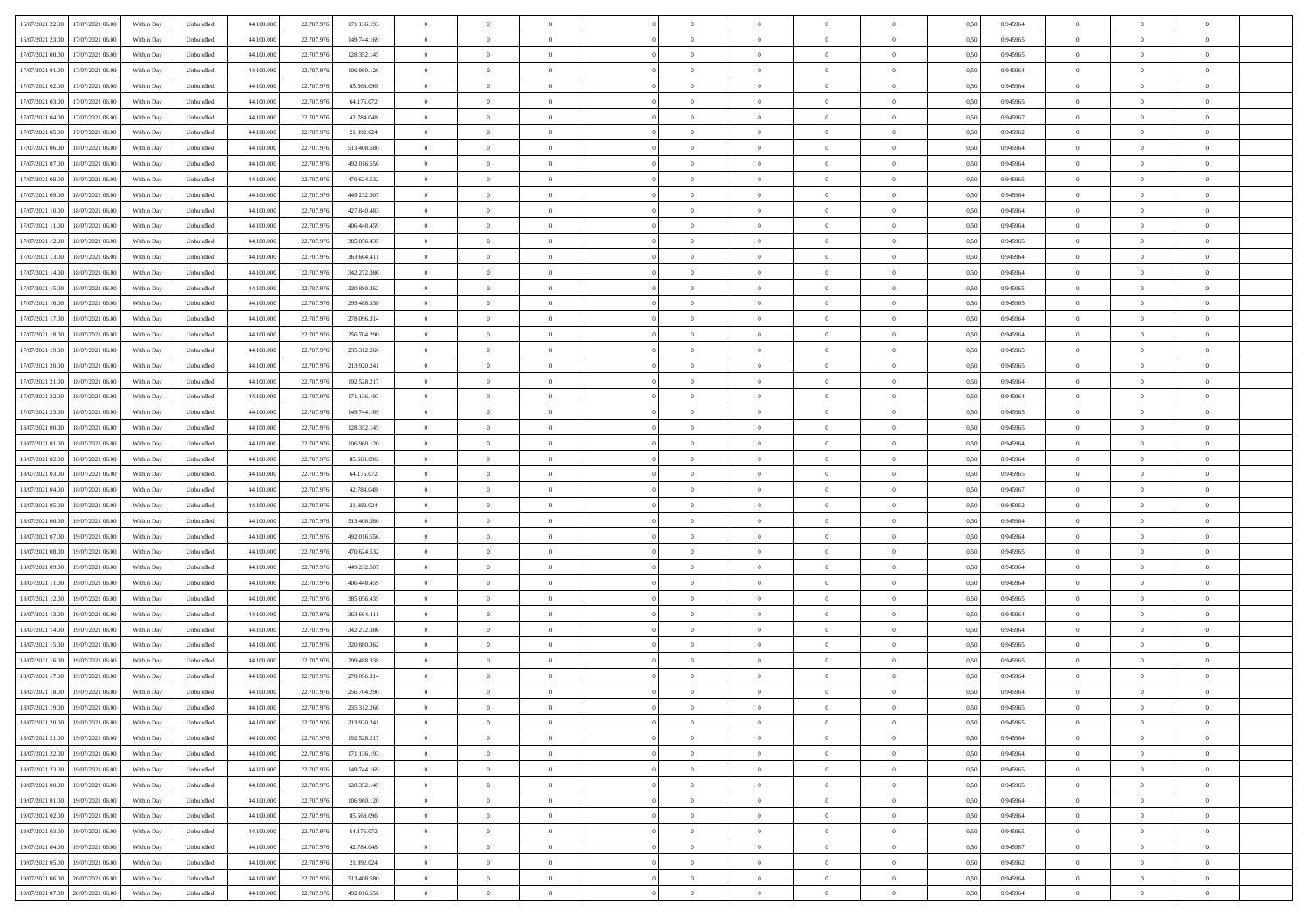| 19/07/2021 08:00<br>20/07/2021 06:00 | Within Day | Unbundled | 44.100.000 | 22.707.976 | 470.624.532 | $\overline{0}$ | $\overline{0}$ | $\overline{0}$ | $\theta$       | $\theta$       |                | $\overline{0}$ | 0,50 | 0,945965 | $\theta$       | $\theta$       | $\theta$       |  |
|--------------------------------------|------------|-----------|------------|------------|-------------|----------------|----------------|----------------|----------------|----------------|----------------|----------------|------|----------|----------------|----------------|----------------|--|
|                                      |            |           |            |            |             |                |                |                |                |                |                |                |      |          |                |                |                |  |
| 19/07/2021 09:00<br>20/07/2021 06.00 | Within Day | Unbundled | 44.100.00  | 22.707.976 | 449.232.507 | $\overline{0}$ | $\overline{0}$ | $\overline{0}$ | $\,$ 0 $\,$    | $\bf{0}$       | $\overline{0}$ | $\bf{0}$       | 0,50 | 0,945964 | $\theta$       | $\theta$       | $\overline{0}$ |  |
| 19/07/2021 10:00<br>20/07/2021 06:00 | Within Day | Unbundled | 44,100,000 | 22.707.976 | 427.840.483 | $\overline{0}$ | $\overline{0}$ | $\overline{0}$ | $\bf{0}$       | $\bf{0}$       | $\overline{0}$ | $\mathbf{0}$   | 0.50 | 0.945964 | $\bf{0}$       | $\overline{0}$ | $\overline{0}$ |  |
| 19/07/2021 11:00<br>20/07/2021 06:00 | Within Day | Unbundled | 44.100.000 | 22.707.976 | 406.448.459 | $\overline{0}$ | $\overline{0}$ | $\overline{0}$ | $\overline{0}$ | $\overline{0}$ | $\overline{0}$ | $\bf{0}$       | 0,50 | 0,945964 | $\theta$       | $\theta$       | $\overline{0}$ |  |
| 19/07/2021 12:00<br>20/07/2021 06.00 | Within Day | Unbundled | 44.100.000 | 22.707.976 | 385.056.435 | $\overline{0}$ | $\overline{0}$ | $\bf{0}$       | $\overline{0}$ | $\overline{0}$ | $\overline{0}$ | $\bf{0}$       | 0,50 | 0,945965 | $\,$ 0 $\,$    | $\theta$       | $\overline{0}$ |  |
| 19/07/2021 13:00<br>20/07/2021 06:00 | Within Day | Unbundled | 44,100,000 | 22.707.976 | 363,664,411 | $\overline{0}$ | $\overline{0}$ | $\overline{0}$ | $\overline{0}$ | $\overline{0}$ | $\Omega$       | $\overline{0}$ | 0.50 | 0.945964 | $\theta$       | $\overline{0}$ | $\overline{0}$ |  |
| 19/07/2021 14:00<br>20/07/2021 06:00 | Within Day | Unbundled | 44.100.000 | 22.707.976 | 342.272.386 | $\overline{0}$ | $\overline{0}$ | $\overline{0}$ | $\overline{0}$ | $\overline{0}$ | $\overline{0}$ | $\bf{0}$       | 0,50 | 0,945964 | $\theta$       | $\theta$       | $\overline{0}$ |  |
|                                      |            |           |            |            |             |                |                |                |                |                |                |                |      |          |                |                |                |  |
| 19/07/2021 15:00<br>20/07/2021 06.00 | Within Day | Unbundled | 44.100.000 | 22.707.976 | 320.880.362 | $\overline{0}$ | $\overline{0}$ | $\overline{0}$ | $\bf{0}$       | $\overline{0}$ | $\overline{0}$ | $\bf{0}$       | 0,50 | 0,945965 | $\,$ 0 $\,$    | $\bf{0}$       | $\overline{0}$ |  |
| 19/07/2021 16:00<br>20/07/2021 06:00 | Within Day | Unbundled | 44,100,000 | 22.707.976 | 299.488.338 | $\overline{0}$ | $\overline{0}$ | $\overline{0}$ | $\overline{0}$ | $\overline{0}$ | $\overline{0}$ | $\mathbf{0}$   | 0.50 | 0.945965 | $\theta$       | $\theta$       | $\overline{0}$ |  |
| 19/07/2021 17.00<br>20/07/2021 06:00 | Within Day | Unbundled | 44.100.000 | 22.707.976 | 278.096.314 | $\overline{0}$ | $\overline{0}$ | $\overline{0}$ | $\overline{0}$ | $\overline{0}$ | $\overline{0}$ | $\bf{0}$       | 0,50 | 0,945964 | $\theta$       | $\theta$       | $\overline{0}$ |  |
| 19/07/2021 18:00<br>20/07/2021 06.00 | Within Day | Unbundled | 44.100.000 | 22.707.976 | 256.704.290 | $\overline{0}$ | $\overline{0}$ | $\bf{0}$       | $\bf{0}$       | $\bf{0}$       | $\overline{0}$ | $\bf{0}$       | 0,50 | 0,945964 | $\,$ 0 $\,$    | $\theta$       | $\overline{0}$ |  |
| 19/07/2021 19:00<br>20/07/2021 06:00 | Within Day | Unbundled | 44,100,000 | 22.707.976 | 235.312.266 | $\overline{0}$ | $\overline{0}$ | $\overline{0}$ | $\bf{0}$       | $\bf{0}$       | $\overline{0}$ | $\mathbf{0}$   | 0.50 | 0.945965 | $\bf{0}$       | $\overline{0}$ | $\bf{0}$       |  |
| 19/07/2021 20.00<br>20/07/2021 06:00 | Within Day | Unbundled | 44.100.000 | 22.707.976 | 213.920.241 | $\overline{0}$ | $\overline{0}$ | $\overline{0}$ | $\overline{0}$ | $\overline{0}$ | $\overline{0}$ | $\bf{0}$       | 0,50 | 0,945965 | $\theta$       | $\theta$       | $\overline{0}$ |  |
|                                      |            |           |            |            |             |                |                |                |                |                |                |                |      |          |                |                |                |  |
| 19/07/2021 21.00<br>20/07/2021 06.00 | Within Day | Unbundled | 44.100.000 | 22.707.976 | 192.528.217 | $\overline{0}$ | $\overline{0}$ | $\bf{0}$       | $\bf{0}$       | $\overline{0}$ | $\overline{0}$ | $\bf{0}$       | 0,50 | 0,945964 | $\,$ 0 $\,$    | $\bf{0}$       | $\overline{0}$ |  |
| 19/07/2021 22.00<br>20/07/2021 06:00 | Within Day | Unbundled | 44,100,000 | 22.707.976 | 171.136.193 | $\overline{0}$ | $\overline{0}$ | $\overline{0}$ | $\overline{0}$ | $\overline{0}$ | $\Omega$       | $\mathbf{0}$   | 0.50 | 0.945964 | $\theta$       | $\overline{0}$ | $\overline{0}$ |  |
| 19/07/2021 23.00<br>20/07/2021 06:00 | Within Day | Unbundled | 44.100.000 | 22.707.976 | 149.744.169 | $\overline{0}$ | $\overline{0}$ | $\overline{0}$ | $\overline{0}$ | $\overline{0}$ | $\overline{0}$ | $\bf{0}$       | 0,50 | 0,945965 | $\theta$       | $\theta$       | $\overline{0}$ |  |
| 20/07/2021 00:00<br>20/07/2021 06.00 | Within Day | Unbundled | 44.100.000 | 22.707.976 | 128.352.145 | $\overline{0}$ | $\overline{0}$ | $\overline{0}$ | $\overline{0}$ | $\overline{0}$ | $\overline{0}$ | $\bf{0}$       | 0,50 | 0,945965 | $\,$ 0 $\,$    | $\theta$       | $\overline{0}$ |  |
| 20/07/2021 01:00<br>20/07/2021 06:00 | Within Day | Unbundled | 44,100,000 | 22.707.976 | 106.960.120 | $\overline{0}$ | $\overline{0}$ | $\overline{0}$ | $\overline{0}$ | $\overline{0}$ | $\overline{0}$ | $\mathbf{0}$   | 0.50 | 0.945964 | $\bf{0}$       | $\theta$       | $\overline{0}$ |  |
| 20/07/2021 02:00<br>20/07/2021 06:00 |            |           | 44.100.000 |            |             | $\overline{0}$ | $\overline{0}$ |                | $\overline{0}$ | $\overline{0}$ | $\overline{0}$ | $\bf{0}$       |      |          | $\theta$       | $\theta$       | $\overline{0}$ |  |
|                                      | Within Day | Unbundled |            | 22.707.976 | 85.568.096  |                |                | $\overline{0}$ |                |                |                |                | 0,50 | 0,945964 |                |                |                |  |
| 20/07/2021 03:00<br>20/07/2021 06.00 | Within Day | Unbundled | 44.100.000 | 22.707.976 | 64.176.072  | $\overline{0}$ | $\overline{0}$ | $\overline{0}$ | $\bf{0}$       | $\bf{0}$       | $\overline{0}$ | $\bf{0}$       | 0,50 | 0,945965 | $\,$ 0 $\,$    | $\bf{0}$       | $\overline{0}$ |  |
| 20/07/2021 04:00<br>20/07/2021 06:00 | Within Day | Unbundled | 44,100,000 | 22.707.976 | 42.784.048  | $\overline{0}$ | $\overline{0}$ | $\overline{0}$ | $\bf{0}$       | $\bf{0}$       | $\overline{0}$ | $\mathbf{0}$   | 0.50 | 0.945967 | $\bf{0}$       | $\theta$       | $\overline{0}$ |  |
| 20/07/2021 05:00<br>20/07/2021 06:00 | Within Day | Unbundled | 44.100.000 | 22.707.976 | 21.392.024  | $\overline{0}$ | $\overline{0}$ | $\overline{0}$ | $\overline{0}$ | $\overline{0}$ | $\overline{0}$ | $\bf{0}$       | 0,50 | 0,945962 | $\theta$       | $\theta$       | $\overline{0}$ |  |
| 20/07/2021 06:00<br>21/07/2021 06.00 | Within Day | Unbundled | 44.100.000 | 22.707.976 | 513.408.580 | $\overline{0}$ | $\overline{0}$ | $\bf{0}$       | $\bf{0}$       | $\overline{0}$ | $\overline{0}$ | $\bf{0}$       | 0,50 | 0,945964 | $\,$ 0 $\,$    | $\theta$       | $\overline{0}$ |  |
| 20/07/2021 07.00<br>21/07/2021 06:00 | Within Day | Unbundled | 44,100,000 | 22,707.976 | 492.016.556 | $\overline{0}$ | $\overline{0}$ | $\overline{0}$ | $\overline{0}$ | $\overline{0}$ | $\Omega$       | $\mathbf{0}$   | 0.50 | 0.945964 | $\theta$       | $\theta$       | $\overline{0}$ |  |
| 20/07/2021 08:00<br>21/07/2021 06:00 | Within Day | Unbundled | 44.100.000 | 22.707.976 | 470.624.532 | $\overline{0}$ | $\overline{0}$ | $\overline{0}$ | $\overline{0}$ | $\overline{0}$ | $\overline{0}$ | $\bf{0}$       | 0,50 | 0,945965 | $\theta$       | $\theta$       | $\overline{0}$ |  |
|                                      |            |           |            |            |             |                |                |                |                |                |                |                |      |          |                |                |                |  |
| 20/07/2021 09:00<br>21/07/2021 06.00 | Within Day | Unbundled | 44.100.000 | 22.707.976 | 449.232.507 | $\overline{0}$ | $\overline{0}$ | $\overline{0}$ | $\overline{0}$ | $\overline{0}$ | $\overline{0}$ | $\bf{0}$       | 0,50 | 0,945964 | $\,$ 0 $\,$    | $\theta$       | $\overline{0}$ |  |
| 20/07/2021 10:00<br>21/07/2021 06:00 | Within Day | Unbundled | 44,100,000 | 22.707.976 | 427.840.483 | $\overline{0}$ | $\overline{0}$ | $\overline{0}$ | $\overline{0}$ | $\overline{0}$ | $\overline{0}$ | $\mathbf{0}$   | 0.50 | 0.945964 | $\theta$       | $\theta$       | $\overline{0}$ |  |
| 20/07/2021 11:00<br>21/07/2021 06:00 | Within Day | Unbundled | 44.100.000 | 22.707.976 | 406.448.459 | $\overline{0}$ | $\overline{0}$ | $\overline{0}$ | $\overline{0}$ | $\overline{0}$ | $\overline{0}$ | $\bf{0}$       | 0,50 | 0,945964 | $\theta$       | $\theta$       | $\overline{0}$ |  |
| 20/07/2021 12:00<br>21/07/2021 06.00 | Within Day | Unbundled | 44.100.000 | 22.707.976 | 385.056.435 | $\overline{0}$ | $\overline{0}$ | $\overline{0}$ | $\overline{0}$ | $\bf{0}$       | $\overline{0}$ | $\bf{0}$       | 0,50 | 0,945965 | $\,$ 0 $\,$    | $\bf{0}$       | $\overline{0}$ |  |
| 20/07/2021 13:00<br>21/07/2021 06:00 | Within Day | Unbundled | 44,100,000 | 22,707.976 | 363.664.411 | $\overline{0}$ | $\overline{0}$ | $\overline{0}$ | $\bf{0}$       | $\bf{0}$       | $\overline{0}$ | $\mathbf{0}$   | 0.50 | 0.945964 | $\bf{0}$       | $\overline{0}$ | $\bf{0}$       |  |
| 20/07/2021 14:00<br>21/07/2021 06:00 | Within Day | Unbundled | 44.100.000 | 22.707.976 | 342.272.386 | $\overline{0}$ | $\overline{0}$ | $\overline{0}$ | $\overline{0}$ | $\overline{0}$ | $\overline{0}$ | $\overline{0}$ | 0.50 | 0.945964 | $\theta$       | $\theta$       | $\overline{0}$ |  |
|                                      |            |           |            |            |             |                | $\overline{0}$ |                |                | $\overline{0}$ | $\overline{0}$ |                |      |          |                |                | $\overline{0}$ |  |
| 20/07/2021 15:00<br>21/07/2021 06.00 | Within Day | Unbundled | 44.100.000 | 22.707.976 | 320.880.362 | $\overline{0}$ |                | $\overline{0}$ | $\bf{0}$       |                |                | $\bf{0}$       | 0,50 | 0,945965 | $\,$ 0 $\,$    | $\bf{0}$       |                |  |
| 20/07/2021 16:00<br>21/07/2021 06:00 | Within Day | Unbundled | 44,100,000 | 22.707.976 | 299.488.338 | $\overline{0}$ | $\overline{0}$ | $\overline{0}$ | $\overline{0}$ | $\overline{0}$ | $\overline{0}$ | $\overline{0}$ | 0.50 | 0.945965 | $\theta$       | $\overline{0}$ | $\overline{0}$ |  |
| 20/07/2021 17:00<br>21/07/2021 06:00 | Within Day | Unbundled | 44.100.000 | 22.707.976 | 278.096.314 | $\overline{0}$ | $\overline{0}$ | $\overline{0}$ | $\overline{0}$ | $\overline{0}$ | $\Omega$       | $\overline{0}$ | 0.50 | 0,945964 | $\theta$       | $\theta$       | $\overline{0}$ |  |
| 20/07/2021 18:00<br>21/07/2021 06.00 | Within Day | Unbundled | 44.100.000 | 22.707.976 | 256.704.290 | $\overline{0}$ | $\overline{0}$ | $\overline{0}$ | $\bf{0}$       | $\overline{0}$ | $\overline{0}$ | $\bf{0}$       | 0,50 | 0,945964 | $\,$ 0 $\,$    | $\theta$       | $\overline{0}$ |  |
| 20/07/2021 19:00<br>21/07/2021 06:00 | Within Day | Unbundled | 44,100,000 | 22.707.976 | 235.312.266 | $\overline{0}$ | $\overline{0}$ | $\overline{0}$ | $\overline{0}$ | $\overline{0}$ | $\overline{0}$ | $\mathbf{0}$   | 0.50 | 0.945965 | $\,$ 0 $\,$    | $\theta$       | $\overline{0}$ |  |
| 20/07/2021 20:00<br>21/07/2021 06:00 | Within Day | Unbundled | 44.100.000 | 22.707.976 | 213.920.241 | $\overline{0}$ | $\overline{0}$ | $\overline{0}$ | $\overline{0}$ | $\overline{0}$ | $\overline{0}$ | $\overline{0}$ | 0.50 | 0,945965 | $\theta$       | $\theta$       | $\overline{0}$ |  |
| 20/07/2021 21:00<br>21/07/2021 06.0  | Within Day | Unbundled | 44.100.000 | 22.707.976 | 192.528.217 | $\overline{0}$ | $\overline{0}$ | $\overline{0}$ | $\,$ 0 $\,$    | $\bf{0}$       | $\overline{0}$ | $\bf{0}$       | 0,50 | 0,945964 | $\,$ 0 $\,$    | $\bf{0}$       | $\overline{0}$ |  |
|                                      |            |           |            |            |             |                |                |                |                |                |                |                |      |          |                |                |                |  |
| 20/07/2021 22.00<br>21/07/2021 06:00 | Within Day | Unbundled | 44,100,000 | 22.707.976 | 171.136.193 | $\overline{0}$ | $\overline{0}$ | $\overline{0}$ | $\bf{0}$       | $\bf{0}$       | $\overline{0}$ | $\mathbf{0}$   | 0.50 | 0.945964 | $\bf{0}$       | $\overline{0}$ | $\overline{0}$ |  |
| 20/07/2021 23:00<br>21/07/2021 06:00 | Within Day | Unbundled | 44.100.000 | 22.707.976 | 149.744.169 | $\overline{0}$ | $\overline{0}$ | $\overline{0}$ | $\overline{0}$ | $\overline{0}$ | $\Omega$       | $\overline{0}$ | 0.50 | 0,945965 | $\theta$       | $\theta$       | $\overline{0}$ |  |
| 21/07/2021 00:00<br>21/07/2021 06.00 | Within Day | Unbundled | 44.100.000 | 22.707.976 | 128.352.145 | $\overline{0}$ | $\overline{0}$ | $\overline{0}$ | $\bf{0}$       | $\overline{0}$ | $\overline{0}$ | $\bf{0}$       | 0,50 | 0,945965 | $\,$ 0 $\,$    | $\bf{0}$       | $\overline{0}$ |  |
| 21/07/2021 01:00<br>21/07/2021 06:00 | Within Day | Unbundled | 44,100,000 | 22.707.976 | 106.960.120 | $\overline{0}$ | $\overline{0}$ | $\overline{0}$ | $\overline{0}$ | $\overline{0}$ | $\theta$       | $\overline{0}$ | 0.50 | 0.945964 | $\bf{0}$       | $\overline{0}$ | $\overline{0}$ |  |
| 21/07/2021 02:00<br>21/07/2021 06:00 | Within Day | Unbundled | 44.100.000 | 22.707.976 | 85,568,096  | $\overline{0}$ | $\overline{0}$ | $\overline{0}$ | $\overline{0}$ | $\overline{0}$ | $\theta$       | $\overline{0}$ | 0.5( | 0,945964 | $\theta$       | $\theta$       | $\overline{0}$ |  |
| 21/07/2021 03:00<br>21/07/2021 06.00 | Within Day | Unbundled | 44.100.000 | 22.707.976 | 64.176.072  | $\overline{0}$ | $\overline{0}$ | $\bf{0}$       | $\overline{0}$ | $\bf{0}$       | $\overline{0}$ | $\bf{0}$       | 0,50 | 0,945965 | $\,$ 0 $\,$    | $\bf{0}$       | $\overline{0}$ |  |
|                                      | Within Day |           | 44.100.000 | 22.707.976 | 42.784.048  |                |                |                |                |                |                | $\Omega$       | 0,50 | 0.945967 |                |                |                |  |
| 21/07/2021 04:00 21/07/2021 06:00    |            | Unbundled |            |            |             | $\bf{0}$       | $\,0\,$        |                | $\bf{0}$       |                |                |                |      |          | $\theta$       | $\overline{0}$ |                |  |
| 21/07/2021 05:00 21/07/2021 06:00    | Within Dav | Unbundled | 44.100.000 | 22.707.976 | 21.392.024  | $\overline{0}$ | $\overline{0}$ | $\overline{0}$ | $\overline{0}$ | $\overline{0}$ | $\overline{0}$ | $\overline{0}$ | 0,50 | 0,945962 | $\theta$       | $\theta$       | $\overline{0}$ |  |
| 21/07/2021 06:00<br>22/07/2021 06.00 | Within Day | Unbundled | 44.100.000 | 24.550.628 | 469.184.932 | $\overline{0}$ | $\overline{0}$ | $\overline{0}$ | $\bf{0}$       | $\overline{0}$ | $\overline{0}$ | $\mathbf{0}$   | 0,50 | 0,945964 | $\bf{0}$       | $\overline{0}$ | $\bf{0}$       |  |
| 21/07/2021 07:00 22/07/2021 06:00    | Within Day | Unbundled | 44.100.000 | 24.550.628 | 449.635.560 | $\overline{0}$ | $\overline{0}$ | $\overline{0}$ | $\overline{0}$ | $\bf{0}$       | $\overline{0}$ | $\mathbf{0}$   | 0.50 | 0.945964 | $\overline{0}$ | $\bf{0}$       | $\overline{0}$ |  |
| 21/07/2021 08:00<br>22/07/2021 06:00 | Within Dav | Unbundled | 44.100.000 | 24.550.628 | 430.086.188 | $\overline{0}$ | $\overline{0}$ | $\overline{0}$ | $\overline{0}$ | $\overline{0}$ | $\overline{0}$ | $\mathbf{0}$   | 0,50 | 0,945965 | $\theta$       | $\theta$       | $\overline{0}$ |  |
| 21/07/2021 09:00<br>22/07/2021 06.00 | Within Day | Unbundled | 44.100.000 | 24.550.628 | 410.536.815 | $\overline{0}$ | $\overline{0}$ | $\overline{0}$ | $\bf{0}$       | $\bf{0}$       | $\overline{0}$ | $\mathbf{0}$   | 0,50 | 0,945964 | $\overline{0}$ | $\bf{0}$       | $\overline{0}$ |  |
|                                      |            |           |            |            |             |                |                |                |                |                |                |                |      |          |                |                | $\overline{0}$ |  |
| 21/07/2021 10:00<br>22/07/2021 06:00 | Within Day | Unbundled | 44.100.000 | 24,550,628 | 390.987.443 | $\overline{0}$ | $\overline{0}$ | $\overline{0}$ | $\bf{0}$       | $\overline{0}$ | $\overline{0}$ | $\mathbf{0}$   | 0.50 | 0.945964 | $\,$ 0 $\,$    | $\theta$       |                |  |
| 21/07/2021 11:00<br>22/07/2021 06:00 | Within Day | Unbundled | 44.100.000 | 24.550.628 | 371.438.071 | $\overline{0}$ | $\overline{0}$ | $\overline{0}$ | $\overline{0}$ | $\overline{0}$ | $\overline{0}$ | $\mathbf{0}$   | 0,50 | 0,945964 | $\overline{0}$ | $\theta$       | $\overline{0}$ |  |
| 22/07/2021 06:00<br>21/07/2021 12:00 | Within Day | Unbundled | 44.100.000 | 24.550.628 | 351.888.699 | $\overline{0}$ | $\overline{0}$ | $\overline{0}$ | $\bf{0}$       | $\overline{0}$ | $\overline{0}$ | $\,$ 0 $\,$    | 0,50 | 0,945965 | $\bf{0}$       | $\bf{0}$       | $\overline{0}$ |  |
| 21/07/2021 13:00<br>22/07/2021 06:00 | Within Day | Unbundled | 44,100,000 | 24.550.628 | 332.339.327 | $\overline{0}$ | $\overline{0}$ | $\overline{0}$ | $\bf{0}$       | $\bf{0}$       | $\overline{0}$ | $\,$ 0 $\,$    | 0.50 | 0.945964 | $\overline{0}$ | $\bf{0}$       | $\,$ 0         |  |
| 21/07/2021 14:00<br>22/07/2021 06:00 | Within Dav | Unbundled | 44.100.000 | 24.550.628 | 312.789.955 | $\overline{0}$ | $\overline{0}$ | $\overline{0}$ | $\overline{0}$ | $\overline{0}$ | $\overline{0}$ | $\mathbf{0}$   | 0,50 | 0,945964 | $\overline{0}$ | $\theta$       | $\overline{0}$ |  |
| 21/07/2021 15:00<br>22/07/2021 06.0  | Within Day | Unbundled | 44.100.000 | 24.550.628 | 293.240.582 | $\overline{0}$ | $\overline{0}$ | $\overline{0}$ | $\overline{0}$ | $\bf{0}$       | $\overline{0}$ | $\mathbf{0}$   | 0,50 | 0,945965 | $\bf{0}$       | $\bf{0}$       | $\overline{0}$ |  |
|                                      |            |           |            |            |             |                |                |                |                |                |                |                |      |          |                |                |                |  |
| 21/07/2021 16:00 22/07/2021 06:00    | Within Day | Unbundled | 44.100.000 | 24.550.628 | 273.691.210 | $\,$ 0 $\,$    | $\overline{0}$ | $\overline{0}$ | $\bf{0}$       | $\,$ 0         | $\overline{0}$ | $\,$ 0 $\,$    | 0,50 | 0,945965 | $\overline{0}$ | $\,$ 0 $\,$    | $\,$ 0 $\,$    |  |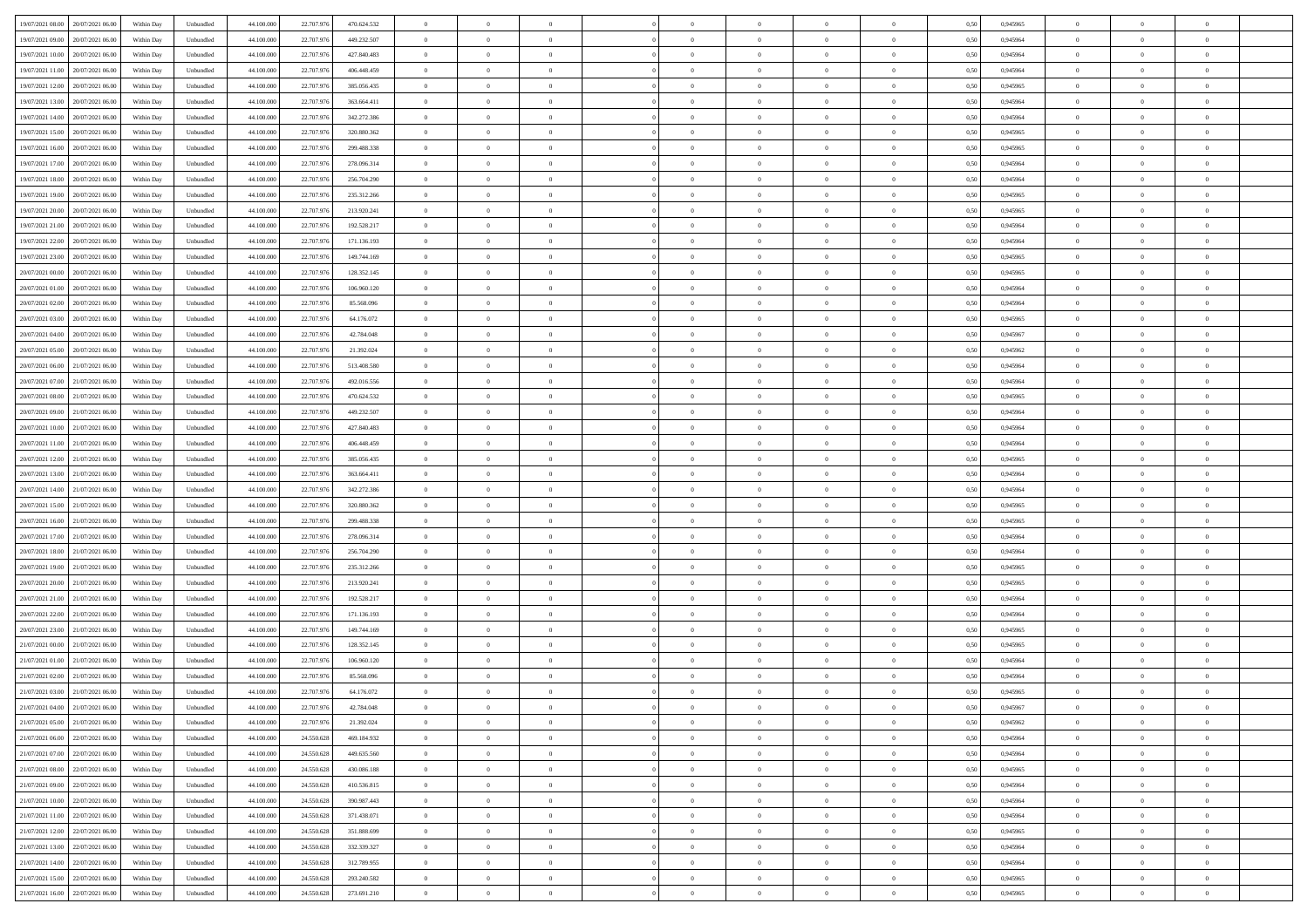| 21/07/2021 17:00 22/07/2021 06:00            | Within Day | Unbundled                   | 44.100.000 | 24.550.628 | 254.141.838 | $\overline{0}$ | $\theta$       |                | $\overline{0}$ | $\theta$       |                | $\theta$       | 0,50 | 0,945964 | $\theta$       | $\theta$       | $\overline{0}$ |  |
|----------------------------------------------|------------|-----------------------------|------------|------------|-------------|----------------|----------------|----------------|----------------|----------------|----------------|----------------|------|----------|----------------|----------------|----------------|--|
| 21/07/2021 18:00<br>22/07/2021 06.00         | Within Day | Unbundled                   | 44.100.00  | 24.550.628 | 234.592.466 | $\bf{0}$       | $\bf{0}$       | $\bf{0}$       | $\overline{0}$ | $\overline{0}$ | $\overline{0}$ | $\bf{0}$       | 0,50 | 0,945964 | $\,$ 0 $\,$    | $\bf{0}$       | $\overline{0}$ |  |
| 21/07/2021 19:00<br>22/07/2021 06:00         | Within Day | Unbundled                   | 44,100,000 | 24.550.628 | 215.043.094 | $\overline{0}$ | $\bf{0}$       | $\overline{0}$ | $\bf{0}$       | $\bf{0}$       | $\overline{0}$ | $\bf{0}$       | 0.50 | 0.945965 | $\bf{0}$       | $\overline{0}$ | $\overline{0}$ |  |
| 21/07/2021 20:00<br>22/07/2021 06:00         |            |                             | 44.100.000 |            |             | $\overline{0}$ | $\overline{0}$ | $\overline{0}$ | $\theta$       | $\theta$       | $\overline{0}$ |                |      |          | $\theta$       | $\theta$       | $\overline{0}$ |  |
|                                              | Within Day | Unbundled                   |            | 24.550.628 | 195.493.721 |                |                |                |                |                |                | $\bf{0}$       | 0,50 | 0,945965 |                |                |                |  |
| 21/07/2021 21:00<br>22/07/2021 06.00         | Within Day | Unbundled                   | 44.100.00  | 24.550.628 | 175.944.349 | $\bf{0}$       | $\overline{0}$ | $\bf{0}$       | $\overline{0}$ | $\theta$       | $\overline{0}$ | $\bf{0}$       | 0,50 | 0,945964 | $\,$ 0 $\,$    | $\bf{0}$       | $\overline{0}$ |  |
| 21/07/2021 22:00<br>22/07/2021 06:00         | Within Day | Unbundled                   | 44,100,000 | 24.550.628 | 156,394.977 | $\overline{0}$ | $\overline{0}$ | $\overline{0}$ | $\bf{0}$       | $\overline{0}$ | $\theta$       | $\bf{0}$       | 0.50 | 0.945964 | $\,$ 0 $\,$    | $\theta$       | $\overline{0}$ |  |
| 21/07/2021 23:00<br>22/07/2021 06:00         | Within Day | Unbundled                   | 44.100.000 | 24.550.628 | 136.845.605 | $\overline{0}$ | $\overline{0}$ | $\overline{0}$ | $\overline{0}$ | $\overline{0}$ | $\overline{0}$ | $\bf{0}$       | 0,50 | 0,945965 | $\theta$       | $\theta$       | $\overline{0}$ |  |
|                                              |            |                             |            |            |             |                |                |                |                |                |                |                |      |          |                |                |                |  |
| 22/07/2021 00:00<br>22/07/2021 06.00         | Within Day | Unbundled                   | 44.100.00  | 24.550.628 | 117.296.233 | $\bf{0}$       | $\overline{0}$ | $\bf{0}$       | $\overline{0}$ | $\overline{0}$ | $\overline{0}$ | $\bf{0}$       | 0,50 | 0,945965 | $\,$ 0 $\,$    | $\bf{0}$       | $\overline{0}$ |  |
| 22/07/2021 01:00<br>22/07/2021 06:00         | Within Day | Unbundled                   | 44,100,00  | 24.550.628 | 97.746.860  | $\overline{0}$ | $\bf{0}$       | $\overline{0}$ | $\bf{0}$       | $\overline{0}$ | $\overline{0}$ | $\bf{0}$       | 0.50 | 0.945964 | $\bf{0}$       | $\overline{0}$ | $\overline{0}$ |  |
| 22/07/2021 02:00<br>22/07/2021 06:00         | Within Day | Unbundled                   | 44.100.000 | 24.550.628 | 78.197.488  | $\overline{0}$ | $\bf{0}$       | $\overline{0}$ | $\overline{0}$ | $\overline{0}$ | $\overline{0}$ | $\bf{0}$       | 0,50 | 0,945964 | $\,$ 0 $\,$    | $\theta$       | $\overline{0}$ |  |
|                                              |            |                             |            |            |             |                |                |                |                |                |                |                |      |          |                |                |                |  |
| 22/07/2021 03:00<br>22/07/2021 06.00         | Within Day | Unbundled                   | 44.100.00  | 24.550.628 | 58.648.116  | $\bf{0}$       | $\overline{0}$ | $\bf{0}$       | $\bf{0}$       | $\bf{0}$       | $\overline{0}$ | $\bf{0}$       | 0,50 | 0,945965 | $\,$ 0 $\,$    | $\bf{0}$       | $\overline{0}$ |  |
| 22/07/2021 04:00<br>22/07/2021 06:00         | Within Day | Unbundled                   | 44,100,000 | 24.550.628 | 39,098,744  | $\overline{0}$ | $\bf{0}$       | $\overline{0}$ | $\bf{0}$       | $\bf{0}$       | $\overline{0}$ | $\bf{0}$       | 0.50 | 0.945967 | $\bf{0}$       | $\overline{0}$ | $\bf{0}$       |  |
| 22/07/2021 05:00<br>22/07/2021 06:00         | Within Day | Unbundled                   | 44.100.000 | 24.550.628 | 19.549.372  | $\overline{0}$ | $\overline{0}$ | $\overline{0}$ | $\overline{0}$ | $\theta$       | $\overline{0}$ | $\overline{0}$ | 0,50 | 0,945962 | $\theta$       | $\theta$       | $\overline{0}$ |  |
| 22/07/2021 06:00<br>23/07/2021 06.00         | Within Day | Unbundled                   | 44.100.00  | 24.550.628 | 469.184.932 | $\bf{0}$       | $\overline{0}$ | $\bf{0}$       | $\overline{0}$ | $\theta$       | $\overline{0}$ | $\bf{0}$       | 0,50 | 0,945964 | $\,$ 0 $\,$    | $\bf{0}$       | $\overline{0}$ |  |
|                                              |            |                             |            |            |             |                |                |                |                |                |                |                |      |          |                |                |                |  |
| 22/07/2021 07:00<br>23/07/2021 06:00         | Within Day | Unbundled                   | 44,100,00  | 24.550.628 | 449.635.560 | $\overline{0}$ | $\overline{0}$ | $\overline{0}$ | $\bf{0}$       | $\overline{0}$ | $\theta$       | $\bf{0}$       | 0.50 | 0.945964 | $\,$ 0 $\,$    | $\theta$       | $\overline{0}$ |  |
| 22/07/2021 08:00<br>23/07/2021 06:00         | Within Day | Unbundled                   | 44.100.000 | 24.550.628 | 430.086.188 | $\overline{0}$ | $\overline{0}$ | $\overline{0}$ | $\overline{0}$ | $\overline{0}$ | $\overline{0}$ | $\bf{0}$       | 0,50 | 0,945965 | $\theta$       | $\theta$       | $\overline{0}$ |  |
| 22/07/2021 09:00<br>23/07/2021 06.00         | Within Day | Unbundled                   | 44.100.00  | 24.550.628 | 410.536.815 | $\bf{0}$       | $\overline{0}$ | $\bf{0}$       | $\overline{0}$ | $\bf{0}$       | $\overline{0}$ | $\bf{0}$       | 0,50 | 0,945964 | $\,$ 0 $\,$    | $\bf{0}$       | $\overline{0}$ |  |
| 22/07/2021 10:00<br>23/07/2021 06:00         | Within Day | Unbundled                   | 44,100,00  | 24.550.628 | 390.987.443 | $\overline{0}$ | $\bf{0}$       | $\overline{0}$ | $\bf{0}$       | $\overline{0}$ | $\overline{0}$ | $\bf{0}$       | 0.50 | 0.945964 | $\bf{0}$       | $\overline{0}$ | $\overline{0}$ |  |
|                                              |            |                             |            |            |             |                |                |                |                |                |                |                |      |          |                |                |                |  |
| 22/07/2021 11:00<br>23/07/2021 06:00         | Within Day | Unbundled                   | 44.100.000 | 24.550.628 | 371.438.071 | $\overline{0}$ | $\overline{0}$ | $\overline{0}$ | $\overline{0}$ | $\overline{0}$ | $\overline{0}$ | $\bf{0}$       | 0,50 | 0,945964 | $\,$ 0 $\,$    | $\theta$       | $\overline{0}$ |  |
| 22/07/2021 12:00<br>23/07/2021 06.00         | Within Day | Unbundled                   | 44.100.00  | 24.550.628 | 351.888.699 | $\bf{0}$       | $\bf{0}$       | $\bf{0}$       | $\bf{0}$       | $\overline{0}$ | $\overline{0}$ | $\bf{0}$       | 0,50 | 0,945965 | $\,$ 0 $\,$    | $\bf{0}$       | $\overline{0}$ |  |
| 22/07/2021 13:00<br>23/07/2021 06:00         | Within Day | Unbundled                   | 44,100,000 | 24,550,628 | 332.339.327 | $\overline{0}$ | $\bf{0}$       | $\overline{0}$ | $\bf{0}$       | $\bf{0}$       | $\overline{0}$ | $\bf{0}$       | 0.50 | 0.945964 | $\bf{0}$       | $\overline{0}$ | $\bf{0}$       |  |
| 22/07/2021 14:00<br>23/07/2021 06:00         | Within Day | Unbundled                   | 44.100.000 | 24.550.628 | 312.789.955 | $\overline{0}$ | $\overline{0}$ | $\overline{0}$ | $\theta$       | $\theta$       | $\overline{0}$ | $\bf{0}$       | 0,50 | 0,945964 | $\theta$       | $\theta$       | $\overline{0}$ |  |
|                                              |            |                             |            |            |             |                |                |                |                |                |                |                |      |          |                |                |                |  |
| 22/07/2021 15:00<br>23/07/2021 06.00         | Within Day | Unbundled                   | 44.100.00  | 24.550.628 | 293.240.582 | $\bf{0}$       | $\overline{0}$ | $\bf{0}$       | $\bf{0}$       | $\overline{0}$ | $\overline{0}$ | $\bf{0}$       | 0,50 | 0,945965 | $\,$ 0 $\,$    | $\bf{0}$       | $\overline{0}$ |  |
| 22/07/2021 16:00<br>23/07/2021 06:00         | Within Day | Unbundled                   | 44,100,00  | 24.550.628 | 273.691.210 | $\overline{0}$ | $\overline{0}$ | $\overline{0}$ | $\overline{0}$ | $\overline{0}$ | $\theta$       | $\bf{0}$       | 0.50 | 0.945965 | $\,$ 0 $\,$    | $\theta$       | $\overline{0}$ |  |
| 22/07/2021 17:00<br>23/07/2021 06:00         | Within Day | Unbundled                   | 44.100.000 | 24.550.628 | 254.141.838 | $\overline{0}$ | $\overline{0}$ | $\overline{0}$ | $\overline{0}$ | $\overline{0}$ | $\overline{0}$ | $\bf{0}$       | 0,50 | 0,945964 | $\theta$       | $\theta$       | $\overline{0}$ |  |
| 22/07/2021 18:00<br>23/07/2021 06.00         | Within Day | Unbundled                   | 44.100.00  | 24.550.628 | 234.592.466 | $\bf{0}$       | $\overline{0}$ | $\bf{0}$       | $\overline{0}$ | $\bf{0}$       | $\overline{0}$ | $\bf{0}$       | 0,50 | 0,945964 | $\,$ 0 $\,$    | $\bf{0}$       | $\overline{0}$ |  |
|                                              |            |                             |            |            |             |                |                |                |                |                |                |                |      |          |                |                |                |  |
| 22/07/2021 19:00<br>23/07/2021 06:00         | Within Day | Unbundled                   | 44,100,000 | 24.550.628 | 215.043.094 | $\overline{0}$ | $\bf{0}$       | $\overline{0}$ | $\bf{0}$       | $\overline{0}$ | $\overline{0}$ | $\bf{0}$       | 0.50 | 0.945965 | $\bf{0}$       | $\overline{0}$ | $\overline{0}$ |  |
| 22/07/2021 20:00<br>23/07/2021 06:00         | Within Day | Unbundled                   | 44.100.000 | 24.550.628 | 195.493.721 | $\overline{0}$ | $\overline{0}$ | $\overline{0}$ | $\overline{0}$ | $\overline{0}$ | $\overline{0}$ | $\bf{0}$       | 0,50 | 0,945965 | $\theta$       | $\theta$       | $\overline{0}$ |  |
| 22/07/2021 21:00<br>23/07/2021 06.00         | Within Day | Unbundled                   | 44.100.00  | 24.550.628 | 175.944.349 | $\bf{0}$       | $\bf{0}$       | $\bf{0}$       | $\bf{0}$       | $\overline{0}$ | $\overline{0}$ | $\bf{0}$       | 0,50 | 0,945964 | $\,$ 0 $\,$    | $\bf{0}$       | $\overline{0}$ |  |
| 22/07/2021 22:00<br>23/07/2021 06:00         | Within Day | Unbundled                   | 44,100,000 | 24.550.628 | 156,394.977 | $\overline{0}$ | $\bf{0}$       | $\overline{0}$ | $\bf{0}$       | $\bf{0}$       | $\overline{0}$ | $\bf{0}$       | 0.50 | 0.945964 | $\bf{0}$       | $\overline{0}$ | $\bf{0}$       |  |
|                                              |            |                             |            |            |             |                |                |                |                |                |                |                |      |          |                |                |                |  |
| 22/07/2021 23:00<br>23/07/2021 06:00         | Within Day | Unbundled                   | 44.100.000 | 24.550.628 | 136,845,605 | $\overline{0}$ | $\overline{0}$ | $\overline{0}$ | $\overline{0}$ | $\overline{0}$ | $\overline{0}$ | $\bf{0}$       | 0.50 | 0.945965 | $\theta$       | $\theta$       | $\overline{0}$ |  |
| 23/07/2021 00:00<br>23/07/2021 06.00         | Within Day | Unbundled                   | 44.100.00  | 24.550.628 | 117.296.233 | $\bf{0}$       | $\overline{0}$ | $\bf{0}$       | $\bf{0}$       | $\,$ 0 $\,$    | $\overline{0}$ | $\bf{0}$       | 0,50 | 0,945965 | $\,$ 0 $\,$    | $\bf{0}$       | $\overline{0}$ |  |
| 23/07/2021 01:00<br>23/07/2021 06:00         | Within Day | Unbundled                   | 44,100,000 | 24.550.628 | 97.746.860  | $\overline{0}$ | $\overline{0}$ | $\overline{0}$ | $\bf{0}$       | $\overline{0}$ | $\overline{0}$ | $\bf{0}$       | 0.50 | 0.945964 | $\,$ 0 $\,$    | $\theta$       | $\overline{0}$ |  |
| 23/07/2021 02:00<br>23/07/2021 06:00         | Within Dav | Unbundled                   | 44.100.000 | 24.550.628 | 78.197.488  | $\overline{0}$ | $\overline{0}$ | $\overline{0}$ | $\overline{0}$ | $\overline{0}$ | $\overline{0}$ | $\overline{0}$ | 0.5( | 0,945964 | $\theta$       | $\theta$       | $\overline{0}$ |  |
|                                              |            |                             |            |            |             |                |                |                |                |                |                |                |      |          |                |                |                |  |
| 23/07/2021 03:00<br>23/07/2021 06.00         | Within Day | Unbundled                   | 44.100.00  | 24.550.628 | 58.648.116  | $\bf{0}$       | $\bf{0}$       | $\bf{0}$       | $\bf{0}$       | $\bf{0}$       | $\overline{0}$ | $\bf{0}$       | 0,50 | 0,945965 | $\,$ 0 $\,$    | $\bf{0}$       | $\overline{0}$ |  |
| 23/07/2021 04:00<br>23/07/2021 06:00         | Within Day | Unbundled                   | 44,100,00  | 24.550.628 | 39,098,744  | $\overline{0}$ | $\bf{0}$       | $\overline{0}$ | $\bf{0}$       | $\overline{0}$ | $\overline{0}$ | $\bf{0}$       | 0.50 | 0.945967 | $\bf{0}$       | $\overline{0}$ | $\overline{0}$ |  |
| 23/07/2021 05:00<br>23/07/2021 06:00         | Within Dav | Unbundled                   | 44.100.000 | 24.550.628 | 19.549.372  | $\overline{0}$ | $\overline{0}$ | $\overline{0}$ | $\overline{0}$ | $\overline{0}$ | $\overline{0}$ | $\overline{0}$ | 0.50 | 0,945962 | $\theta$       | $\theta$       | $\overline{0}$ |  |
| 23/07/2021 06:00<br>24/07/2021 06.00         | Within Day | Unbundled                   | 44.100.00  | 24.442.23  | 471.786.323 | $\bf{0}$       | $\bf{0}$       | $\bf{0}$       | $\bf{0}$       | $\overline{0}$ | $\overline{0}$ | $\bf{0}$       | 0,50 | 0,945964 | $\,$ 0 $\,$    | $\bf{0}$       | $\overline{0}$ |  |
|                                              |            |                             |            |            |             |                |                |                |                |                |                |                |      |          |                |                |                |  |
| 23/07/2021 07:00<br>24/07/2021 06:00         | Within Day | Unbundled                   | 44,100,000 | 24.442.236 | 452.128.560 | $\overline{0}$ | $\bf{0}$       | $\overline{0}$ | $\bf{0}$       | $\bf{0}$       | $\overline{0}$ | $\bf{0}$       | 0.50 | 0.945964 | $\bf{0}$       | $\overline{0}$ | $\bf{0}$       |  |
| 23/07/2021 08:00<br>24/07/2021 06:00         | Within Dav | Unbundled                   | 44.100.000 | 24.442.236 | 432.470.796 | $\overline{0}$ | $\overline{0}$ | $\overline{0}$ | $\overline{0}$ | $\overline{0}$ | $\overline{0}$ | $\bf{0}$       | 0.50 | 0,945965 | $\theta$       | $\theta$       | $\overline{0}$ |  |
| 23/07/2021 09:00<br>24/07/2021 06.00         | Within Day | Unbundled                   | 44.100.00  | 24.442.23  | 412.813.033 | $\bf{0}$       | $\bf{0}$       | $\bf{0}$       | $\bf{0}$       | $\overline{0}$ | $\overline{0}$ | $\bf{0}$       | 0,50 | 0,945964 | $\,$ 0 $\,$    | $\bf{0}$       | $\overline{0}$ |  |
| 23/07/2021 10:00<br>24/07/2021 06:00         | Within Day | Unbundled                   | 44,100,00  | 24.442.23  | 393.155.269 | $\overline{0}$ | $\overline{0}$ | $\overline{0}$ | $\overline{0}$ | $\overline{0}$ | $\Omega$       | $\bf{0}$       | 0.50 | 0.945964 | $\bf{0}$       | $\theta$       | $\overline{0}$ |  |
| 23/07/2021 11:00<br>24/07/2021 06:00         | Within Dav | Unbundled                   | 44.100.000 | 24.442.23  | 373.497.506 | $\overline{0}$ | $\overline{0}$ | $\Omega$       |                | $\theta$       | $\Omega$       | $\overline{0}$ | 0.5( | 0,945964 | $\theta$       | $\theta$       | $\overline{0}$ |  |
|                                              |            |                             |            |            |             |                |                |                | $\overline{0}$ |                |                |                |      |          |                |                |                |  |
| 23/07/2021 12:00<br>24/07/2021 06:00         | Within Day | Unbundled                   | 44.100.000 | 24.442.23  | 353.839.742 | $\bf{0}$       | $\bf{0}$       | $\bf{0}$       | $\bf{0}$       | $\bf{0}$       | $\overline{0}$ | $\bf{0}$       | 0,50 | 0,945965 | $\,$ 0 $\,$    | $\bf{0}$       | $\overline{0}$ |  |
| $23/07/2021\ 13.00 \qquad 24/07/2021\ 06.00$ | Within Day | $\ensuremath{\mathsf{Unb}}$ | 44.100.000 | 24.442.236 | 334.181.979 | $\bf{0}$       | $\theta$       |                | $\overline{0}$ |                |                |                | 0,50 | 0.945964 | $\bf{0}$       | $\bf{0}$       |                |  |
| 23/07/2021 14:00 24/07/2021 06:00            | Within Day | Unbundled                   | 44.100.000 | 24.442.236 | 314.524.215 | $\overline{0}$ | $\theta$       | $\Omega$       | $\theta$       | $\overline{0}$ | $\overline{0}$ | $\bf{0}$       | 0,50 | 0,945964 | $\theta$       | $\theta$       | $\overline{0}$ |  |
|                                              |            |                             |            |            |             |                |                |                |                |                |                |                |      |          |                |                |                |  |
| 23/07/2021 15:00<br>24/07/2021 06:00         | Within Day | Unbundled                   | 44.100.00  | 24.442.236 | 294.866.452 | $\overline{0}$ | $\bf{0}$       | $\overline{0}$ | $\overline{0}$ | $\bf{0}$       | $\overline{0}$ | $\bf{0}$       | 0,50 | 0,945965 | $\bf{0}$       | $\overline{0}$ | $\bf{0}$       |  |
| 23/07/2021 16:00 24/07/2021 06:00            | Within Day | Unbundled                   | 44,100,000 | 24.442.236 | 275.208.688 | $\overline{0}$ | $\bf{0}$       | $\overline{0}$ | $\overline{0}$ | $\overline{0}$ | $\overline{0}$ | $\,$ 0 $\,$    | 0.50 | 0.945965 | $\mathbf{0}$   | $\bf{0}$       | $\,$ 0 $\,$    |  |
| 23/07/2021 18:00 24/07/2021 06:00            | Within Day | Unbundled                   | 44.100.000 | 24.442.236 | 235.893.161 | $\overline{0}$ | $\overline{0}$ | $\overline{0}$ | $\overline{0}$ | $\overline{0}$ | $\overline{0}$ | $\bf{0}$       | 0,50 | 0,945964 | $\theta$       | $\theta$       | $\overline{0}$ |  |
| 23/07/2021 19:00<br>24/07/2021 06:00         | Within Day | Unbundled                   | 44.100.000 | 24.442.236 | 216.235.398 | $\overline{0}$ | $\bf{0}$       | $\overline{0}$ | $\bf{0}$       | $\overline{0}$ | $\overline{0}$ | $\bf{0}$       | 0,50 | 0,945965 | $\overline{0}$ | $\bf{0}$       | $\overline{0}$ |  |
|                                              |            |                             |            |            |             |                |                |                |                |                |                |                |      |          |                |                |                |  |
| 23/07/2021 20:00<br>24/07/2021 06:00         | Within Day | Unbundled                   | 44,100,000 | 24.442.236 | 196.577.634 | $\overline{0}$ | $\bf{0}$       | $\overline{0}$ | $\overline{0}$ | $\overline{0}$ | $\overline{0}$ | $\bf{0}$       | 0.50 | 0.945965 | $\,$ 0 $\,$    | $\theta$       | $\overline{0}$ |  |
| 23/07/2021 21:00<br>24/07/2021 06:00         | Within Dav | Unbundled                   | 44.100.000 | 24.442.236 | 176.919.871 | $\overline{0}$ | $\overline{0}$ | $\overline{0}$ | $\overline{0}$ | $\overline{0}$ | $\overline{0}$ | $\bf{0}$       | 0.50 | 0,945964 | $\overline{0}$ | $\theta$       | $\overline{0}$ |  |
| 23/07/2021 22:00<br>24/07/2021 06:00         | Within Day | Unbundled                   | 44.100.00  | 24.442.236 | 157.262.107 | $\overline{0}$ | $\overline{0}$ | $\overline{0}$ | $\overline{0}$ | $\bf{0}$       | $\overline{0}$ | $\bf{0}$       | 0,50 | 0,945964 | $\bf{0}$       | $\bf{0}$       | $\overline{0}$ |  |
| 23/07/2021 23:00<br>24/07/2021 06:00         | Within Day | Unbundled                   | 44,100,000 | 24.442.236 | 137.604.344 | $\overline{0}$ | $\overline{0}$ | $\overline{0}$ | $\overline{0}$ | $\bf{0}$       | $\overline{0}$ | $\bf{0}$       | 0.50 | 0.945965 | $\overline{0}$ | $\,$ 0 $\,$    | $\,$ 0         |  |
|                                              |            |                             |            |            |             |                |                |                |                |                |                |                |      |          |                |                |                |  |
| 24/07/2021 00:00 24/07/2021 06:00            | Within Dav | Unbundled                   | 44.100.000 | 24.442.236 | 117.946.580 | $\overline{0}$ | $\overline{0}$ | $\overline{0}$ | $\overline{0}$ | $\overline{0}$ | $\overline{0}$ | $\bf{0}$       | 0,50 | 0,945965 | $\theta$       | $\theta$       | $\overline{0}$ |  |
| 24/07/2021 01:00<br>24/07/2021 06.00         | Within Day | Unbundled                   | 44.100.00  | 24.442.236 | 98.288.817  | $\overline{0}$ | $\bf{0}$       | $\overline{0}$ | $\bf{0}$       | $\overline{0}$ | $\overline{0}$ | $\bf{0}$       | 0,50 | 0,945964 | $\bf{0}$       | $\bf{0}$       | $\overline{0}$ |  |
| 24/07/2021 02:00 24/07/2021 06:00            | Within Day | Unbundled                   | 44.100.000 | 24.442.236 | 78.631.053  | $\overline{0}$ | $\bf{0}$       | $\overline{0}$ | $\overline{0}$ | $\,$ 0 $\,$    | $\overline{0}$ | $\bf{0}$       | 0,50 | 0,945964 | $\overline{0}$ | $\,$ 0 $\,$    | $\,$ 0 $\,$    |  |
|                                              |            |                             |            |            |             |                |                |                |                |                |                |                |      |          |                |                |                |  |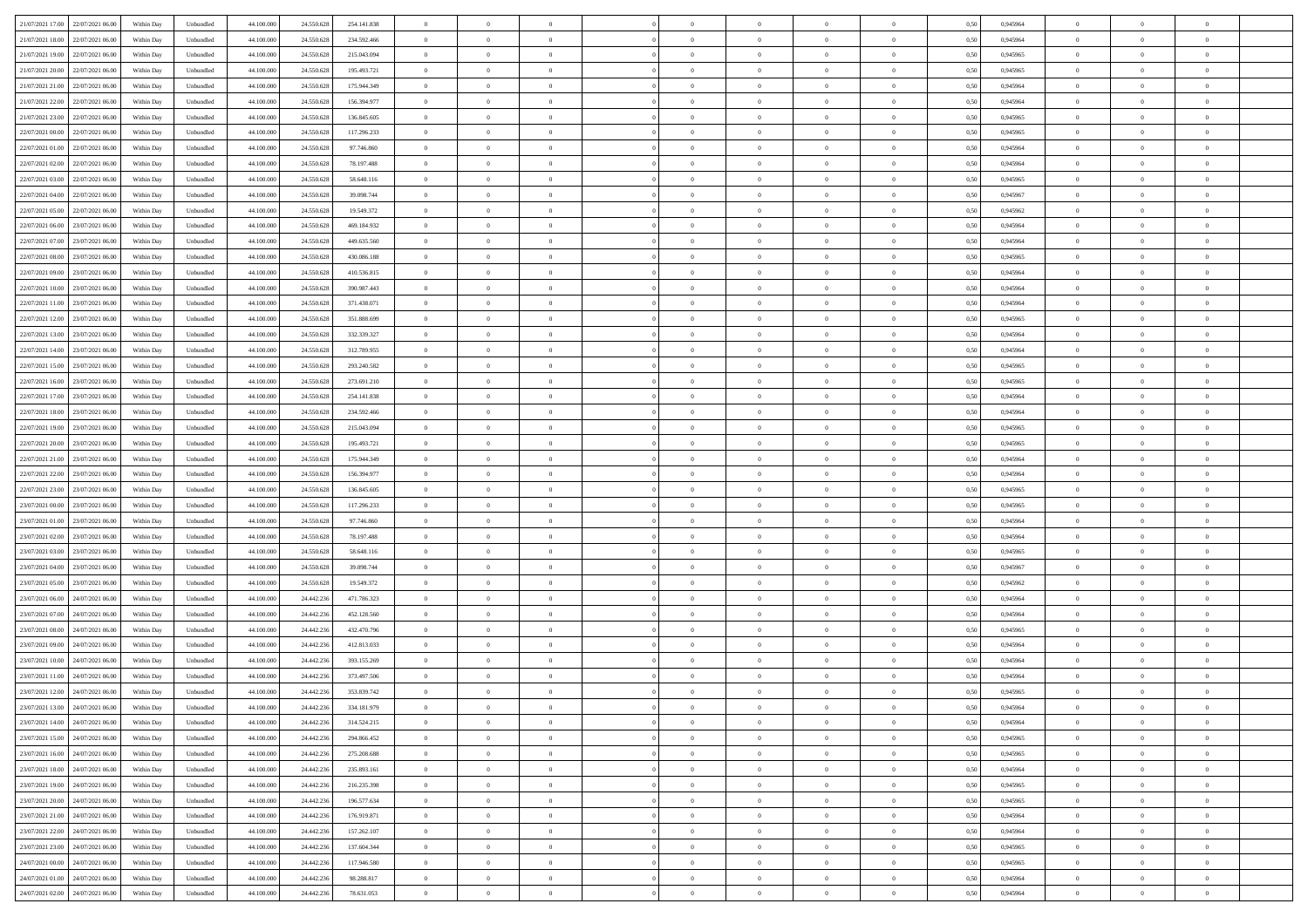| 24/07/2021 03:00 24/07/2021 06:00     | Within Day | Unbundled                   | 44.100.000 | 24.442.236 | 58.973.290    | $\overline{0}$ | $\theta$       |                | $\overline{0}$ | $\theta$       |                | $\theta$       | 0,50 | 0,945965 | $\theta$       | $\theta$       | $\overline{0}$ |  |
|---------------------------------------|------------|-----------------------------|------------|------------|---------------|----------------|----------------|----------------|----------------|----------------|----------------|----------------|------|----------|----------------|----------------|----------------|--|
| 24/07/2021 04:00<br>24/07/2021 06.00  | Within Day | Unbundled                   | 44.100.00  | 24.442.23  | 39.315.526    | $\bf{0}$       | $\overline{0}$ | $\bf{0}$       | $\overline{0}$ | $\overline{0}$ | $\overline{0}$ | $\bf{0}$       | 0,50 | 0,945967 | $\,$ 0 $\,$    | $\bf{0}$       | $\overline{0}$ |  |
| 24/07/2021 05:00<br>24/07/2021 06:00  | Within Day | Unbundled                   | 44,100,000 | 24.442.236 | 19.657.763    | $\overline{0}$ | $\bf{0}$       | $\overline{0}$ | $\bf{0}$       | $\bf{0}$       | $\overline{0}$ | $\bf{0}$       | 0.50 | 0.945962 | $\bf{0}$       | $\overline{0}$ | $\overline{0}$ |  |
| 24/07/2021 06:00<br>25/07/2021 06:00  | Within Day | Unbundled                   | 44.100.000 | 25.840.484 | 438.228.379   | $\overline{0}$ | $\overline{0}$ | $\overline{0}$ | $\theta$       | $\theta$       | $\overline{0}$ | $\bf{0}$       | 0,50 | 0,945964 | $\theta$       | $\theta$       | $\overline{0}$ |  |
|                                       |            |                             |            |            |               |                |                |                |                |                |                |                |      |          |                |                |                |  |
| 24/07/2021 07:00<br>25/07/2021 06.00  | Within Day | Unbundled                   | 44.100.00  | 25.840.48  | 419.968.863   | $\overline{0}$ | $\overline{0}$ | $\bf{0}$       | $\overline{0}$ | $\theta$       | $\overline{0}$ | $\bf{0}$       | 0,50 | 0,945964 | $\,$ 0 $\,$    | $\bf{0}$       | $\overline{0}$ |  |
| 24/07/2021 08:00<br>25/07/2021 06:00  | Within Day | Unbundled                   | 44,100,000 | 25.840.48  | 401.709.347   | $\overline{0}$ | $\overline{0}$ | $\overline{0}$ | $\overline{0}$ | $\overline{0}$ | $\theta$       | $\bf{0}$       | 0.50 | 0.945965 | $\bf{0}$       | $\theta$       | $\overline{0}$ |  |
| 24/07/2021 09:00<br>25/07/2021 06:00  | Within Day | Unbundled                   | 44.100.000 | 25.840.484 | 383.449.831   | $\overline{0}$ | $\overline{0}$ | $\overline{0}$ | $\overline{0}$ | $\overline{0}$ | $\overline{0}$ | $\bf{0}$       | 0,50 | 0,945964 | $\theta$       | $\theta$       | $\overline{0}$ |  |
| 24/07/2021 10:00<br>25/07/2021 06.00  | Within Day | Unbundled                   | 44.100.00  | 25.840.48  | 365.190.315   | $\overline{0}$ | $\overline{0}$ | $\overline{0}$ | $\overline{0}$ | $\overline{0}$ | $\overline{0}$ | $\bf{0}$       | 0,50 | 0,945964 | $\,$ 0 $\,$    | $\bf{0}$       | $\overline{0}$ |  |
| 24/07/2021 11:00<br>25/07/2021 06:00  | Within Day | Unbundled                   | 44,100,00  | 25.840.48  | 346.930.800   | $\overline{0}$ | $\bf{0}$       | $\overline{0}$ | $\bf{0}$       | $\overline{0}$ | $\overline{0}$ | $\bf{0}$       | 0.50 | 0.945964 | $\bf{0}$       | $\overline{0}$ | $\overline{0}$ |  |
|                                       |            |                             |            |            |               |                |                |                |                |                |                |                |      |          |                |                |                |  |
| 24/07/2021 12:00<br>25/07/2021 06:00  | Within Day | Unbundled                   | 44.100.000 | 25.840.484 | 328.671.284   | $\overline{0}$ | $\bf{0}$       | $\overline{0}$ | $\overline{0}$ | $\overline{0}$ | $\overline{0}$ | $\bf{0}$       | 0,50 | 0,945965 | $\,$ 0 $\,$    | $\theta$       | $\overline{0}$ |  |
| 24/07/2021 13:00<br>25/07/2021 06.00  | Within Day | Unbundled                   | 44.100.00  | 25.840.484 | 310.411.768   | $\bf{0}$       | $\overline{0}$ | $\bf{0}$       | $\bf{0}$       | $\bf{0}$       | $\overline{0}$ | $\bf{0}$       | 0,50 | 0,945964 | $\,$ 0 $\,$    | $\bf{0}$       | $\overline{0}$ |  |
| 24/07/2021 14:00<br>25/07/2021 06:00  | Within Day | Unbundled                   | 44,100,000 | 25,840,484 | 292.152.252   | $\overline{0}$ | $\bf{0}$       | $\overline{0}$ | $\bf{0}$       | $\bf{0}$       | $\overline{0}$ | $\bf{0}$       | 0.50 | 0.945964 | $\bf{0}$       | $\overline{0}$ | $\bf{0}$       |  |
| 24/07/2021 15:00<br>25/07/2021 06:00  | Within Day | Unbundled                   | 44.100.000 | 25.840.484 | 273.892.736   | $\overline{0}$ | $\overline{0}$ | $\overline{0}$ | $\overline{0}$ | $\theta$       | $\overline{0}$ | $\overline{0}$ | 0,50 | 0,945965 | $\theta$       | $\theta$       | $\overline{0}$ |  |
| 24/07/2021 16:00<br>25/07/2021 06.00  | Within Day | Unbundled                   | 44.100.00  | 25.840.48  | 255.633.221   | $\bf{0}$       | $\overline{0}$ | $\bf{0}$       | $\overline{0}$ | $\theta$       | $\overline{0}$ | $\bf{0}$       | 0,50 | 0,945965 | $\,$ 0 $\,$    | $\bf{0}$       | $\overline{0}$ |  |
|                                       |            |                             |            |            |               |                |                |                |                |                |                |                |      |          |                |                |                |  |
| 24/07/2021 17:00<br>25/07/2021 06:00  | Within Day | Unbundled                   | 44,100,00  | 25.840.48  | 237, 373, 705 | $\overline{0}$ | $\overline{0}$ | $\overline{0}$ | $\bf{0}$       | $\theta$       | $\Omega$       | $\bf{0}$       | 0.50 | 0.945964 | $\theta$       | $\theta$       | $\overline{0}$ |  |
| 24/07/2021 18:00<br>25/07/2021 06:00  | Within Day | Unbundled                   | 44.100.000 | 25.840.484 | 219.114.189   | $\overline{0}$ | $\overline{0}$ | $\overline{0}$ | $\overline{0}$ | $\overline{0}$ | $\overline{0}$ | $\bf{0}$       | 0,50 | 0,945964 | $\theta$       | $\theta$       | $\overline{0}$ |  |
| 24/07/2021 19:00<br>25/07/2021 06.00  | Within Day | Unbundled                   | 44.100.00  | 25.840.48  | 200.854.673   | $\bf{0}$       | $\overline{0}$ | $\overline{0}$ | $\overline{0}$ | $\theta$       | $\overline{0}$ | $\bf{0}$       | 0,50 | 0,945965 | $\,$ 0 $\,$    | $\bf{0}$       | $\overline{0}$ |  |
| 24/07/2021 20:00<br>25/07/2021 06:00  | Within Day | Unbundled                   | 44,100,00  | 25.840.48  | 182.595.157   | $\overline{0}$ | $\bf{0}$       | $\overline{0}$ | $\bf{0}$       | $\overline{0}$ | $\overline{0}$ | $\bf{0}$       | 0.50 | 0.945965 | $\bf{0}$       | $\overline{0}$ | $\overline{0}$ |  |
| 24/07/2021 21:00<br>25/07/2021 06:00  | Within Day | Unbundled                   | 44.100.000 | 25.840.484 | 164.335.642   | $\overline{0}$ | $\overline{0}$ | $\overline{0}$ | $\overline{0}$ | $\overline{0}$ | $\overline{0}$ | $\bf{0}$       | 0,50 | 0,945964 | $\,$ 0 $\,$    | $\theta$       | $\overline{0}$ |  |
| 24/07/2021 22.00<br>25/07/2021 06.00  | Within Day | Unbundled                   | 44.100.00  | 25.840.48  | 146.076.126   | $\bf{0}$       | $\bf{0}$       | $\bf{0}$       | $\bf{0}$       | $\overline{0}$ | $\overline{0}$ | $\bf{0}$       | 0,50 | 0,945964 | $\,$ 0 $\,$    | $\bf{0}$       | $\overline{0}$ |  |
| 25/07/2021 06:00                      |            |                             | 44,100,000 | 25,840,484 | 127.816.610   |                |                |                |                |                | $\overline{0}$ |                |      | 0.945965 |                |                |                |  |
| 24/07/2021 23:00                      | Within Day | Unbundled                   |            |            |               | $\overline{0}$ | $\bf{0}$       | $\overline{0}$ | $\bf{0}$       | $\bf{0}$       |                | $\bf{0}$       | 0.50 |          | $\bf{0}$       | $\overline{0}$ | $\overline{0}$ |  |
| 25/07/2021 00:00<br>25/07/2021 06:00  | Within Day | Unbundled                   | 44.100.000 | 25.840.484 | 109.557.094   | $\overline{0}$ | $\overline{0}$ | $\overline{0}$ | $\theta$       | $\theta$       | $\overline{0}$ | $\bf{0}$       | 0,50 | 0,945965 | $\theta$       | $\theta$       | $\overline{0}$ |  |
| 25/07/2021 01:00<br>25/07/2021 06.00  | Within Day | Unbundled                   | 44.100.00  | 25.840.48  | 91.297.578    | $\bf{0}$       | $\overline{0}$ | $\bf{0}$       | $\bf{0}$       | $\bf{0}$       | $\overline{0}$ | $\bf{0}$       | 0,50 | 0,945964 | $\,$ 0 $\,$    | $\bf{0}$       | $\overline{0}$ |  |
| 25/07/2021 02:00<br>25/07/2021 06:00  | Within Day | Unbundled                   | 44,100,00  | 25.840.48  | 73.038.063    | $\overline{0}$ | $\overline{0}$ | $\overline{0}$ | $\overline{0}$ | $\overline{0}$ | $\Omega$       | $\bf{0}$       | 0.50 | 0.945964 | $\bf{0}$       | $\theta$       | $\overline{0}$ |  |
| 25/07/2021 03:00<br>25/07/2021 06:00  | Within Day | Unbundled                   | 44.100.000 | 25.840.484 | 54.778.547    | $\overline{0}$ | $\overline{0}$ | $\overline{0}$ | $\overline{0}$ | $\overline{0}$ | $\overline{0}$ | $\bf{0}$       | 0,50 | 0,945965 | $\theta$       | $\theta$       | $\overline{0}$ |  |
| 25/07/2021 04:00<br>25/07/2021 06.00  | Within Day | Unbundled                   | 44.100.00  | 25.840.48  | 36.519.031    | $\bf{0}$       | $\theta$       | $\bf{0}$       | $\overline{0}$ | $\bf{0}$       | $\overline{0}$ | $\bf{0}$       | 0,50 | 0,945967 | $\,$ 0 $\,$    | $\bf{0}$       | $\overline{0}$ |  |
| 25/07/2021 05:00<br>25/07/2021 06:00  | Within Day | Unbundled                   | 44,100,00  | 25.840.48  | 18.259.515    | $\overline{0}$ | $\bf{0}$       | $\overline{0}$ | $\bf{0}$       | $\overline{0}$ | $\overline{0}$ | $\bf{0}$       | 0.50 | 0.945962 | $\bf{0}$       | $\overline{0}$ | $\overline{0}$ |  |
|                                       |            |                             |            |            |               | $\overline{0}$ | $\overline{0}$ | $\overline{0}$ | $\overline{0}$ | $\overline{0}$ | $\overline{0}$ |                |      |          | $\theta$       | $\theta$       | $\overline{0}$ |  |
| 25/07/2021 06:00<br>26/07/2021 06:00  | Within Day | Unbundled                   | 44.100.000 | 25.840.484 | 438.228.379   |                |                |                |                |                |                | $\bf{0}$       | 0,50 | 0,945964 |                |                |                |  |
| 25/07/2021 07:00<br>26/07/2021 06.00  | Within Day | Unbundled                   | 44.100.00  | 25.840.48  | 419.968.863   | $\bf{0}$       | $\bf{0}$       | $\bf{0}$       | $\bf{0}$       | $\overline{0}$ | $\overline{0}$ | $\bf{0}$       | 0,50 | 0,945964 | $\,$ 0 $\,$    | $\bf{0}$       | $\overline{0}$ |  |
| 25/07/2021 08:00<br>26/07/2021 06:00  | Within Day | Unbundled                   | 44,100,000 | 25,840,484 | 401.709.347   | $\overline{0}$ | $\bf{0}$       | $\overline{0}$ | $\bf{0}$       | $\bf{0}$       | $\overline{0}$ | $\bf{0}$       | 0.50 | 0.945965 | $\bf{0}$       | $\overline{0}$ | $\bf{0}$       |  |
| 25/07/2021 09:00<br>26/07/2021 06:00  | Within Day | Unbundled                   | 44.100.000 | 25.840.48  | 383,449,831   | $\overline{0}$ | $\overline{0}$ | $\overline{0}$ | $\overline{0}$ | $\overline{0}$ | $\overline{0}$ | $\bf{0}$       | 0.50 | 0.945964 | $\theta$       | $\theta$       | $\overline{0}$ |  |
| 25/07/2021 11:00<br>26/07/2021 06.00  | Within Day | Unbundled                   | 44.100.00  | 25.840.48  | 346.930.800   | $\bf{0}$       | $\overline{0}$ | $\bf{0}$       | $\overline{0}$ | $\overline{0}$ | $\overline{0}$ | $\bf{0}$       | 0,50 | 0,945964 | $\,$ 0 $\,$    | $\bf{0}$       | $\overline{0}$ |  |
| 25/07/2021 12:00<br>26/07/2021 06:00  | Within Day | Unbundled                   | 44,100,00  | 25,840,484 | 328.671.284   | $\overline{0}$ | $\overline{0}$ | $\overline{0}$ | $\bf{0}$       | $\overline{0}$ | $\Omega$       | $\bf{0}$       | 0.50 | 0.945965 | $\,$ 0 $\,$    | $\theta$       | $\overline{0}$ |  |
| 25/07/2021 13:00<br>26/07/2021 06:00  | Within Dav | Unbundled                   | 44.100.000 | 25.840.484 | 310.411.768   | $\overline{0}$ | $\overline{0}$ | $\overline{0}$ | $\overline{0}$ | $\overline{0}$ | $\overline{0}$ | $\overline{0}$ | 0.5( | 0,945964 | $\theta$       | $\theta$       | $\overline{0}$ |  |
|                                       |            |                             |            |            |               |                |                |                |                |                |                |                |      |          |                |                |                |  |
| 25/07/2021 14:00<br>26/07/2021 06.00  | Within Day | Unbundled                   | 44.100.00  | 25.840.48  | 292.152.252   | $\bf{0}$       | $\overline{0}$ | $\bf{0}$       | $\bf{0}$       | $\bf{0}$       | $\overline{0}$ | $\bf{0}$       | 0,50 | 0,945964 | $\,$ 0 $\,$    | $\bf{0}$       | $\overline{0}$ |  |
| 25/07/2021 15:00<br>26/07/2021 06:00  | Within Day | Unbundled                   | 44,100,00  | 25.840.48  | 273.892.736   | $\overline{0}$ | $\bf{0}$       | $\overline{0}$ | $\bf{0}$       | $\overline{0}$ | $\overline{0}$ | $\bf{0}$       | 0.50 | 0.945965 | $\bf{0}$       | $\overline{0}$ | $\overline{0}$ |  |
| 25/07/2021 16:00<br>26/07/2021 06:00  | Within Dav | Unbundled                   | 44.100.000 | 25.840.48  | 255.633.221   | $\overline{0}$ | $\overline{0}$ | $\overline{0}$ | $\overline{0}$ | $\overline{0}$ | $\overline{0}$ | $\overline{0}$ | 0.50 | 0,945965 | $\theta$       | $\theta$       | $\overline{0}$ |  |
| 25/07/2021 17:00<br>26/07/2021 06.00  | Within Day | Unbundled                   | 44.100.00  | 25.840.48  | 237.373.705   | $\bf{0}$       | $\bf{0}$       | $\bf{0}$       | $\bf{0}$       | $\overline{0}$ | $\overline{0}$ | $\bf{0}$       | 0,50 | 0,945964 | $\,$ 0 $\,$    | $\bf{0}$       | $\overline{0}$ |  |
| 25/07/2021 18:00<br>26/07/2021 06:00  | Within Day | Unbundled                   | 44,100,000 | 25,840,484 | 219.114.189   | $\overline{0}$ | $\bf{0}$       | $\overline{0}$ | $\bf{0}$       | $\bf{0}$       | $\overline{0}$ | $\bf{0}$       | 0.50 | 0.945964 | $\bf{0}$       | $\overline{0}$ | $\overline{0}$ |  |
| 25/07/2021 19:00<br>26/07/2021 06:00  | Within Dav | Unbundled                   | 44.100.000 | 25.840.484 | 200.854.673   | $\overline{0}$ | $\overline{0}$ | $\overline{0}$ | $\overline{0}$ | $\overline{0}$ | $\overline{0}$ | $\bf{0}$       | 0.50 | 0,945965 | $\theta$       | $\theta$       | $\overline{0}$ |  |
|                                       |            |                             |            |            |               | $\bf{0}$       | $\overline{0}$ | $\bf{0}$       | $\overline{0}$ | $\,$ 0 $\,$    | $\overline{0}$ |                |      |          | $\,$ 0 $\,$    | $\bf{0}$       | $\overline{0}$ |  |
| 25/07/2021 20:00<br>26/07/2021 06.00  | Within Day | Unbundled                   | 44.100.00  | 25.840.48  | 182.595.157   |                |                |                |                |                |                | $\bf{0}$       | 0,50 | 0,945965 |                |                |                |  |
| 25/07/2021 21:00<br>26/07/2021 06:00  | Within Day | Unbundled                   | 44,100,00  | 25.840.48  | 164.335.642   | $\overline{0}$ | $\overline{0}$ | $\Omega$       | $\overline{0}$ | $\overline{0}$ | $\theta$       | $\bf{0}$       | 0.50 | 0.945964 | $\,$ 0 $\,$    | $\theta$       | $\overline{0}$ |  |
| 25/07/2021 22:00<br>26/07/2021 06:00  | Within Dav | Unbundled                   | 44.100.000 | 25.840.48  | 146.076.126   | $\overline{0}$ | $\overline{0}$ | $\Omega$       | $\overline{0}$ | $\theta$       | $\Omega$       | $\overline{0}$ | 0.5( | 0,945964 | $\theta$       | $\theta$       | $\overline{0}$ |  |
| 25/07/2021 23:00<br>26/07/2021 06.00  | Within Day | Unbundled                   | 44.100.000 | 25.840.48  | 127.816.610   | $\bf{0}$       | $\bf{0}$       | $\bf{0}$       | $\bf{0}$       | $\bf{0}$       | $\overline{0}$ | $\bf{0}$       | 0,50 | 0,945965 | $\,$ 0 $\,$    | $\bf{0}$       | $\overline{0}$ |  |
| $26/07/2021$ 00.00 $26/07/2021$ 06.00 | Within Day | $\ensuremath{\mathsf{Unb}}$ | 44.100.000 | 25.840.484 | 109.557.094   | $\bf{0}$       | $\theta$       |                | $\overline{0}$ |                |                |                | 0,50 | 0.945965 | $\theta$       | $\overline{0}$ |                |  |
| 26/07/2021 01:00 26/07/2021 06:00     | Within Day | Unbundled                   | 44.100.000 | 25.840.484 | 91.297.578    | $\overline{0}$ | $\theta$       | $\Omega$       | $\theta$       | $\overline{0}$ | $\overline{0}$ | $\bf{0}$       | 0,50 | 0,945964 | $\theta$       | $\theta$       | $\overline{0}$ |  |
| 26/07/2021 02:00<br>26/07/2021 06:00  | Within Day | Unbundled                   | 44.100.00  | 25.840.484 | 73.038.063    | $\overline{0}$ | $\bf{0}$       | $\overline{0}$ | $\overline{0}$ | $\bf{0}$       | $\overline{0}$ | $\bf{0}$       | 0,50 | 0,945964 | $\bf{0}$       | $\overline{0}$ | $\bf{0}$       |  |
|                                       |            |                             |            |            |               |                |                |                |                |                |                |                |      |          |                |                |                |  |
| 26/07/2021 03:00<br>26/07/2021 06:00  | Within Day | Unbundled                   | 44,100,000 | 25.840.484 | 54.778.547    | $\overline{0}$ | $\bf{0}$       | $\overline{0}$ | $\overline{0}$ | $\mathbf{0}$   | $\overline{0}$ | $\,$ 0 $\,$    | 0.50 | 0.945965 | $\mathbf{0}$   | $\bf{0}$       | $\,$ 0 $\,$    |  |
| 26/07/2021 04:00 26/07/2021 06:00     | Within Dav | Unbundled                   | 44.100.000 | 25.840.484 | 36.519.031    | $\overline{0}$ | $\overline{0}$ | $\overline{0}$ | $\overline{0}$ | $\overline{0}$ | $\overline{0}$ | $\bf{0}$       | 0,50 | 0,945967 | $\theta$       | $\theta$       | $\overline{0}$ |  |
| 26/07/2021 05:00<br>26/07/2021 06:00  | Within Day | Unbundled                   | 44.100.000 | 25.840.484 | 18.259.515    | $\overline{0}$ | $\bf{0}$       | $\overline{0}$ | $\overline{0}$ | $\overline{0}$ | $\overline{0}$ | $\bf{0}$       | 0,50 | 0,945962 | $\bf{0}$       | $\overline{0}$ | $\overline{0}$ |  |
| 27/07/2021 06:00<br>26/07/2021 06:00  | Within Day | Unbundled                   | 44,100,000 | 25.851.323 | 437.968.239   | $\overline{0}$ | $\bf{0}$       | $\overline{0}$ | $\overline{0}$ | $\overline{0}$ | $\overline{0}$ | $\bf{0}$       | 0.50 | 0.945964 | $\,$ 0 $\,$    | $\theta$       | $\overline{0}$ |  |
| 26/07/2021 07:00<br>27/07/2021 06:00  | Within Dav | Unbundled                   | 44.100.000 | 25.851.323 | 419.719.563   | $\overline{0}$ | $\overline{0}$ | $\overline{0}$ | $\overline{0}$ | $\overline{0}$ | $\overline{0}$ | $\bf{0}$       | 0.50 | 0,945964 | $\overline{0}$ | $\theta$       | $\overline{0}$ |  |
| 26/07/2021 08:00<br>27/07/2021 06:00  | Within Day | Unbundled                   | 44.100.00  | 25.851.323 | 401.470.886   | $\overline{0}$ | $\bf{0}$       | $\overline{0}$ | $\overline{0}$ | $\bf{0}$       | $\overline{0}$ | $\bf{0}$       | 0,50 | 0,945965 | $\bf{0}$       | $\overline{0}$ | $\,$ 0         |  |
|                                       |            | Unbundled                   | 44,100,000 | 25.851.323 | 383.222.209   |                | $\overline{0}$ | $\overline{0}$ |                |                | $\overline{0}$ |                | 0.50 | 0.945964 |                |                | $\,$ 0         |  |
| 26/07/2021 09:00 27/07/2021 06:00     | Within Day |                             |            |            |               | $\overline{0}$ |                |                | $\overline{0}$ | $\bf{0}$       |                | $\bf{0}$       |      |          | $\overline{0}$ | $\bf{0}$       |                |  |
| 26/07/2021 10:00 27/07/2021 06:00     | Within Dav | Unbundled                   | 44.100.000 | 25.851.323 | 364.973.533   | $\overline{0}$ | $\overline{0}$ | $\overline{0}$ | $\overline{0}$ | $\overline{0}$ | $\overline{0}$ | $\bf{0}$       | 0,50 | 0,945964 | $\overline{0}$ | $\theta$       | $\overline{0}$ |  |
| 26/07/2021 11:00<br>27/07/2021 06:00  | Within Day | Unbundled                   | 44.100.00  | 25.851.323 | 346.724.856   | $\overline{0}$ | $\bf{0}$       | $\overline{0}$ | $\bf{0}$       | $\overline{0}$ | $\overline{0}$ | $\bf{0}$       | 0,50 | 0,945964 | $\bf{0}$       | $\bf{0}$       | $\bf{0}$       |  |
| 26/07/2021 12:00 27/07/2021 06:00     | Within Day | Unbundled                   | 44.100.000 | 25.851.323 | 328.476.179   | $\overline{0}$ | $\bf{0}$       | $\overline{0}$ | $\overline{0}$ | $\,$ 0 $\,$    | $\overline{0}$ | $\bf{0}$       | 0,50 | 0,945965 | $\overline{0}$ | $\,$ 0 $\,$    | $\,$ 0 $\,$    |  |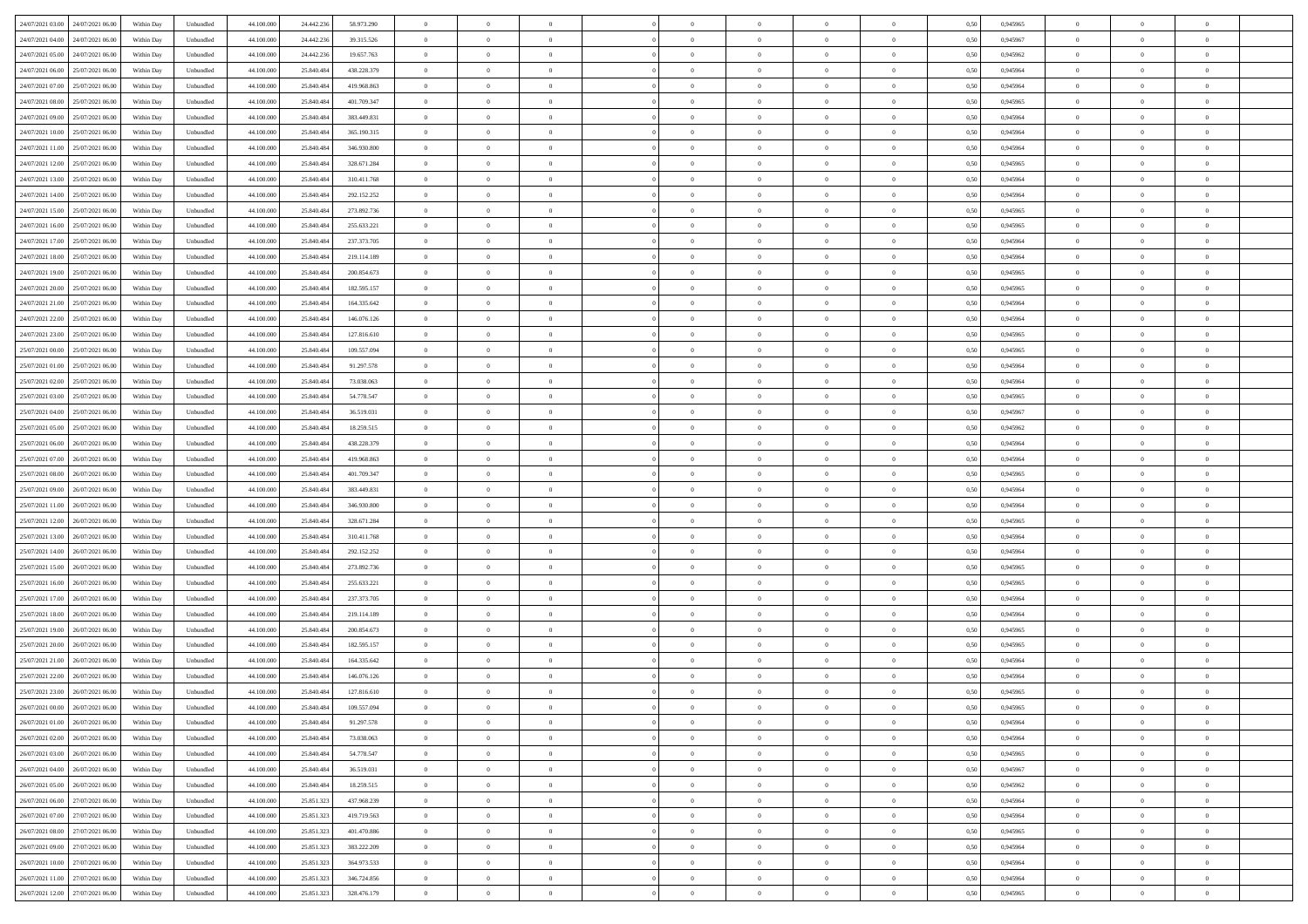|                                      |            |                   |            |            |             | $\overline{0}$ | $\theta$       |                | $\overline{0}$ | $\theta$       |                | $\theta$       |      |          | $\theta$       | $\theta$       | $\overline{0}$ |  |
|--------------------------------------|------------|-------------------|------------|------------|-------------|----------------|----------------|----------------|----------------|----------------|----------------|----------------|------|----------|----------------|----------------|----------------|--|
| 26/07/2021 13:00 27/07/2021 06:00    | Within Day | Unbundled         | 44.100.000 | 25.851.323 | 310.227.503 |                |                |                |                |                |                |                | 0,50 | 0,945964 |                |                |                |  |
| 26/07/2021 14:00<br>27/07/2021 06.00 | Within Day | Unbundled         | 44.100.00  | 25.851.32  | 291.978.826 | $\bf{0}$       | $\overline{0}$ | $\bf{0}$       | $\overline{0}$ | $\overline{0}$ | $\overline{0}$ | $\bf{0}$       | 0,50 | 0,945964 | $\,$ 0 $\,$    | $\bf{0}$       | $\overline{0}$ |  |
| 26/07/2021 15:00<br>27/07/2021 06:00 | Within Day | Unbundled         | 44,100,000 | 25.851.323 | 273.730.149 | $\overline{0}$ | $\bf{0}$       | $\overline{0}$ | $\bf{0}$       | $\bf{0}$       | $\overline{0}$ | $\bf{0}$       | 0.50 | 0.945965 | $\bf{0}$       | $\overline{0}$ | $\overline{0}$ |  |
| 26/07/2021 16:00<br>27/07/2021 06:00 | Within Day | Unbundled         | 44.100.000 | 25.851.323 | 255.481.473 | $\overline{0}$ | $\overline{0}$ | $\overline{0}$ | $\theta$       | $\theta$       | $\overline{0}$ | $\bf{0}$       | 0,50 | 0,945965 | $\theta$       | $\theta$       | $\overline{0}$ |  |
|                                      |            |                   |            |            |             |                |                |                |                |                |                |                |      |          |                |                |                |  |
| 26/07/2021 17:00<br>27/07/2021 06.00 | Within Day | Unbundled         | 44.100.00  | 25.851.32  | 237.232.796 | $\bf{0}$       | $\overline{0}$ | $\bf{0}$       | $\overline{0}$ | $\theta$       | $\overline{0}$ | $\bf{0}$       | 0,50 | 0,945964 | $\,$ 0 $\,$    | $\bf{0}$       | $\overline{0}$ |  |
| 26/07/2021 18:00<br>27/07/2021 06:00 | Within Day | Unbundled         | 44,100,000 | 25.851.32  | 218.984.119 | $\overline{0}$ | $\overline{0}$ | $\overline{0}$ | $\bf{0}$       | $\overline{0}$ | $\theta$       | $\bf{0}$       | 0.50 | 0.945964 | $\bf{0}$       | $\theta$       | $\overline{0}$ |  |
| 26/07/2021 19:00<br>27/07/2021 06:00 | Within Day | Unbundled         | 44.100.000 | 25.851.323 | 200.735.443 | $\overline{0}$ | $\overline{0}$ | $\overline{0}$ | $\overline{0}$ | $\overline{0}$ | $\overline{0}$ | $\bf{0}$       | 0,50 | 0,945965 | $\theta$       | $\theta$       | $\overline{0}$ |  |
|                                      |            |                   |            |            |             |                |                |                |                |                |                |                |      |          |                |                |                |  |
| 26/07/2021 20:00<br>27/07/2021 06.00 | Within Day | Unbundled         | 44.100.00  | 25.851.32  | 182.486.766 | $\bf{0}$       | $\overline{0}$ | $\bf{0}$       | $\overline{0}$ | $\overline{0}$ | $\overline{0}$ | $\bf{0}$       | 0,50 | 0,945965 | $\,$ 0 $\,$    | $\bf{0}$       | $\overline{0}$ |  |
| 26/07/2021 21:00<br>27/07/2021 06:00 | Within Day | Unbundled         | 44,100,00  | 25.851.32  | 164.238.089 | $\overline{0}$ | $\bf{0}$       | $\overline{0}$ | $\bf{0}$       | $\overline{0}$ | $\overline{0}$ | $\bf{0}$       | 0.50 | 0.945964 | $\bf{0}$       | $\overline{0}$ | $\overline{0}$ |  |
| 26/07/2021 22:00<br>27/07/2021 06:00 | Within Day | Unbundled         | 44.100.000 | 25.851.323 | 145.989.413 | $\overline{0}$ | $\bf{0}$       | $\overline{0}$ | $\overline{0}$ | $\overline{0}$ | $\overline{0}$ | $\bf{0}$       | 0,50 | 0,945964 | $\theta$       | $\theta$       | $\overline{0}$ |  |
| 26/07/2021 23:00<br>27/07/2021 06.00 | Within Day | Unbundled         | 44.100.00  | 25.851.323 | 127.740.736 | $\bf{0}$       | $\overline{0}$ | $\bf{0}$       | $\overline{0}$ | $\bf{0}$       | $\overline{0}$ | $\bf{0}$       | 0,50 | 0,945965 | $\,$ 0 $\,$    | $\bf{0}$       | $\overline{0}$ |  |
|                                      |            |                   |            |            |             |                |                |                |                |                |                |                |      |          |                |                |                |  |
| 27/07/2021 00:00<br>27/07/2021 06:00 | Within Day | Unbundled         | 44,100,000 | 25.851.32  | 109.492.059 | $\overline{0}$ | $\bf{0}$       | $\overline{0}$ | $\bf{0}$       | $\bf{0}$       | $\overline{0}$ | $\bf{0}$       | 0.50 | 0.945965 | $\bf{0}$       | $\overline{0}$ | $\bf{0}$       |  |
| 27/07/2021 01:00<br>27/07/2021 06:00 | Within Day | Unbundled         | 44.100.000 | 25.851.323 | 91.243.383  | $\overline{0}$ | $\overline{0}$ | $\overline{0}$ | $\overline{0}$ | $\theta$       | $\overline{0}$ | $\overline{0}$ | 0,50 | 0,945964 | $\theta$       | $\theta$       | $\overline{0}$ |  |
| 27/07/2021 02:00<br>27/07/2021 06.00 | Within Day | Unbundled         | 44.100.00  | 25.851.32  | 72.994.706  | $\bf{0}$       | $\overline{0}$ | $\bf{0}$       | $\overline{0}$ | $\theta$       | $\overline{0}$ | $\bf{0}$       | 0,50 | 0,945964 | $\bf{0}$       | $\bf{0}$       | $\overline{0}$ |  |
| 27/07/2021 03:00<br>27/07/2021 06:00 | Within Day | Unbundled         | 44,100,000 | 25.851.32  | 54,746,029  | $\overline{0}$ | $\overline{0}$ | $\overline{0}$ | $\bf{0}$       | $\overline{0}$ | $\theta$       | $\bf{0}$       | 0.50 | 0.945965 | $\theta$       | $\theta$       | $\overline{0}$ |  |
|                                      |            |                   |            |            |             | $\overline{0}$ | $\overline{0}$ | $\overline{0}$ | $\overline{0}$ | $\overline{0}$ | $\overline{0}$ |                |      |          | $\theta$       | $\theta$       | $\overline{0}$ |  |
| 27/07/2021 04:00<br>27/07/2021 06:00 | Within Day | Unbundled         | 44.100.000 | 25.851.323 | 36.497.353  |                |                |                |                |                |                | $\bf{0}$       | 0,50 | 0,945967 |                |                |                |  |
| 27/07/2021 05:00<br>27/07/2021 06.00 | Within Day | Unbundled         | 44.100.00  | 25.851.32  | 18.248.676  | $\bf{0}$       | $\overline{0}$ | $\bf{0}$       | $\overline{0}$ | $\bf{0}$       | $\overline{0}$ | $\bf{0}$       | 0,50 | 0,945962 | $\,$ 0 $\,$    | $\bf{0}$       | $\overline{0}$ |  |
| 27/07/2021 06:00<br>28/07/2021 06:00 | Within Day | Unbundled         | 44,100,00  | 25.873.00  | 437.447.961 | $\overline{0}$ | $\bf{0}$       | $\overline{0}$ | $\bf{0}$       | $\overline{0}$ | $\overline{0}$ | $\bf{0}$       | 0.50 | 0.945964 | $\bf{0}$       | $\overline{0}$ | $\overline{0}$ |  |
| 27/07/2021 07:00<br>28/07/2021 06:00 | Within Day | Unbundled         | 44.100.000 | 25.873.002 | 419.220.963 | $\overline{0}$ | $\overline{0}$ | $\overline{0}$ | $\overline{0}$ | $\overline{0}$ | $\overline{0}$ | $\bf{0}$       | 0,50 | 0,945964 | $\,$ 0 $\,$    | $\theta$       | $\overline{0}$ |  |
| 27/07/2021 08:00<br>28/07/2021 06.00 | Within Day | Unbundled         | 44.100.00  | 25.873.002 | 400.993.964 | $\bf{0}$       | $\bf{0}$       | $\bf{0}$       | $\bf{0}$       | $\overline{0}$ | $\overline{0}$ | $\bf{0}$       | 0,50 | 0,945965 | $\,$ 0 $\,$    | $\bf{0}$       | $\overline{0}$ |  |
|                                      |            |                   |            |            |             |                |                |                |                |                |                |                |      |          |                |                |                |  |
| 27/07/2021 09:00<br>28/07/2021 06:00 | Within Day | Unbundled         | 44,100,000 | 25.873.002 | 382.766.966 | $\overline{0}$ | $\bf{0}$       | $\overline{0}$ | $\bf{0}$       | $\bf{0}$       | $\overline{0}$ | $\bf{0}$       | 0.50 | 0.945964 | $\bf{0}$       | $\overline{0}$ | $\bf{0}$       |  |
| 27/07/2021 10:00<br>28/07/2021 06:00 | Within Day | Unbundled         | 44.100.000 | 25.873.002 | 364.539.968 | $\overline{0}$ | $\overline{0}$ | $\overline{0}$ | $\theta$       | $\theta$       | $\overline{0}$ | $\bf{0}$       | 0,50 | 0,945964 | $\theta$       | $\theta$       | $\overline{0}$ |  |
| 27/07/2021 11:00<br>28/07/2021 06.00 | Within Day | Unbundled         | 44.100.00  | 25.873.002 | 346.312.969 | $\bf{0}$       | $\overline{0}$ | $\bf{0}$       | $\bf{0}$       | $\bf{0}$       | $\overline{0}$ | $\bf{0}$       | 0,50 | 0,945964 | $\,$ 0 $\,$    | $\bf{0}$       | $\overline{0}$ |  |
| 27/07/2021 12:00<br>28/07/2021 06:00 | Within Day | Unbundled         | 44,100,000 | 25.873.00  | 328,085,971 | $\overline{0}$ | $\overline{0}$ | $\overline{0}$ | $\overline{0}$ | $\overline{0}$ | $\theta$       | $\bf{0}$       | 0.50 | 0.945965 | $\bf{0}$       | $\theta$       | $\overline{0}$ |  |
|                                      |            |                   |            |            |             |                |                |                |                |                |                |                |      |          |                |                |                |  |
| 27/07/2021 13:00<br>28/07/2021 06:00 | Within Day | Unbundled         | 44.100.000 | 25.873.002 | 309.858.972 | $\overline{0}$ | $\overline{0}$ | $\overline{0}$ | $\overline{0}$ | $\overline{0}$ | $\overline{0}$ | $\bf{0}$       | 0,50 | 0,945964 | $\theta$       | $\theta$       | $\overline{0}$ |  |
| 27/07/2021 14:00<br>28/07/2021 06.00 | Within Day | Unbundled         | 44.100.00  | 25.873.00  | 291.631.974 | $\bf{0}$       | $\overline{0}$ | $\bf{0}$       | $\overline{0}$ | $\bf{0}$       | $\overline{0}$ | $\bf{0}$       | 0,50 | 0,945964 | $\,$ 0 $\,$    | $\bf{0}$       | $\overline{0}$ |  |
| 27/07/2021 15:00<br>28/07/2021 06:00 | Within Day | Unbundled         | 44,100,000 | 25.873.00  | 273.404.976 | $\overline{0}$ | $\bf{0}$       | $\overline{0}$ | $\bf{0}$       | $\overline{0}$ | $\overline{0}$ | $\bf{0}$       | 0.50 | 0.945965 | $\bf{0}$       | $\overline{0}$ | $\overline{0}$ |  |
| 27/07/2021 16:00<br>28/07/2021 06:00 | Within Day | Unbundled         | 44.100.000 | 25.873.002 | 255.177.977 | $\overline{0}$ | $\overline{0}$ | $\overline{0}$ | $\overline{0}$ | $\overline{0}$ | $\overline{0}$ | $\bf{0}$       | 0,50 | 0,945965 | $\theta$       | $\theta$       | $\overline{0}$ |  |
|                                      |            |                   |            |            |             |                |                |                |                |                |                |                |      |          |                |                |                |  |
| 27/07/2021 17:00<br>28/07/2021 06.00 | Within Day | Unbundled         | 44.100.00  | 25.873.002 | 236.950.979 | $\bf{0}$       | $\bf{0}$       | $\bf{0}$       | $\bf{0}$       | $\overline{0}$ | $\overline{0}$ | $\bf{0}$       | 0,50 | 0,945964 | $\,$ 0 $\,$    | $\bf{0}$       | $\overline{0}$ |  |
| 27/07/2021 18:00<br>28/07/2021 06:00 | Within Day | Unbundled         | 44,100,000 | 25,873,002 | 218.723.980 | $\overline{0}$ | $\bf{0}$       | $\overline{0}$ | $\bf{0}$       | $\bf{0}$       | $\overline{0}$ | $\bf{0}$       | 0.50 | 0.945964 | $\bf{0}$       | $\overline{0}$ | $\bf{0}$       |  |
| 27/07/2021 19:00<br>28/07/2021 06:00 | Within Day | Unbundled         | 44.100.000 | 25.873.00  | 200.496.982 | $\overline{0}$ | $\overline{0}$ | $\overline{0}$ | $\overline{0}$ | $\overline{0}$ | $\overline{0}$ | $\bf{0}$       | 0.50 | 0.945965 | $\theta$       | $\theta$       | $\overline{0}$ |  |
| 27/07/2021 20:00<br>28/07/2021 06.00 | Within Day | Unbundled         | 44.100.00  | 25.873.00  | 182.269.984 | $\bf{0}$       | $\overline{0}$ | $\bf{0}$       | $\bf{0}$       | $\,$ 0 $\,$    | $\overline{0}$ | $\bf{0}$       | 0,50 | 0,945965 | $\,$ 0 $\,$    | $\bf{0}$       | $\overline{0}$ |  |
| 27/07/2021 21:00<br>28/07/2021 06:00 | Within Day | Unbundled         | 44,100,000 | 25.873.00  | 164.042.985 | $\overline{0}$ | $\overline{0}$ | $\overline{0}$ | $\bf{0}$       | $\overline{0}$ | $\overline{0}$ | $\bf{0}$       | 0.50 | 0.945964 | $\,$ 0 $\,$    | $\theta$       | $\overline{0}$ |  |
|                                      |            |                   |            |            |             |                |                |                |                |                |                |                |      |          |                |                |                |  |
| 27/07/2021 22.00<br>28/07/2021 06:00 | Within Dav | Unbundled         | 44.100.000 | 25.873.002 | 145.815.987 | $\overline{0}$ | $\overline{0}$ | $\overline{0}$ | $\overline{0}$ | $\overline{0}$ | $\overline{0}$ | $\overline{0}$ | 0.50 | 0,945964 | $\theta$       | $\theta$       | $\overline{0}$ |  |
| 27/07/2021 23:00<br>28/07/2021 06:00 | Within Day | Unbundled         | 44.100.00  | 25.873.00  | 127.588.988 | $\bf{0}$       | $\overline{0}$ | $\bf{0}$       | $\bf{0}$       | $\bf{0}$       | $\overline{0}$ | $\bf{0}$       | 0,50 | 0,945965 | $\,$ 0 $\,$    | $\bf{0}$       | $\overline{0}$ |  |
| 28/07/2021 00:00<br>28/07/2021 06:00 | Within Day | Unbundled         | 44,100,00  | 25,873,002 | 109.361.990 | $\overline{0}$ | $\bf{0}$       | $\overline{0}$ | $\bf{0}$       | $\overline{0}$ | $\overline{0}$ | $\bf{0}$       | 0.50 | 0.945965 | $\bf{0}$       | $\overline{0}$ | $\overline{0}$ |  |
| 28/07/2021 01:00<br>28/07/2021 06:00 | Within Dav | Unbundled         | 44.100.000 | 25.873.002 | 91.134.992  | $\overline{0}$ | $\overline{0}$ | $\overline{0}$ | $\overline{0}$ | $\overline{0}$ | $\overline{0}$ | $\overline{0}$ | 0.50 | 0,945964 | $\theta$       | $\theta$       | $\overline{0}$ |  |
|                                      |            |                   |            |            |             |                |                |                |                |                |                |                |      |          |                |                |                |  |
| 28/07/2021 02:00<br>28/07/2021 06.00 | Within Day | Unbundled         | 44.100.00  | 25.873.002 | 72.907.993  | $\bf{0}$       | $\bf{0}$       | $\bf{0}$       | $\bf{0}$       | $\overline{0}$ | $\overline{0}$ | $\bf{0}$       | 0,50 | 0,945964 | $\,$ 0 $\,$    | $\bf{0}$       | $\overline{0}$ |  |
| 28/07/2021 03:00<br>28/07/2021 06:00 | Within Day | Unbundled         | 44,100,000 | 25,873,002 | 54,680,995  | $\overline{0}$ | $\bf{0}$       | $\overline{0}$ | $\bf{0}$       | $\bf{0}$       | $\overline{0}$ | $\bf{0}$       | 0.50 | 0.945965 | $\bf{0}$       | $\overline{0}$ | $\overline{0}$ |  |
| 28/07/2021 04:00<br>28/07/2021 06:00 | Within Dav | Unbundled         | 44.100.000 | 25.873.002 | 36.453.996  | $\overline{0}$ | $\overline{0}$ | $\overline{0}$ | $\overline{0}$ | $\overline{0}$ | $\overline{0}$ | $\bf{0}$       | 0.50 | 0.945967 | $\theta$       | $\theta$       | $\overline{0}$ |  |
| 28/07/2021 05:00<br>28/07/2021 06.00 | Within Day | Unbundled         | 44.100.00  | 25.873.002 | 18.226.998  | $\bf{0}$       | $\overline{0}$ | $\bf{0}$       | $\bf{0}$       | $\overline{0}$ | $\overline{0}$ | $\bf{0}$       | 0,50 | 0,945962 | $\,$ 0 $\,$    | $\bf{0}$       | $\overline{0}$ |  |
| 28/07/2021 06:00<br>29/07/2021 06:00 | Within Day | Unbundled         | 44,100,000 | 26.826.84  | 414.555.720 | $\overline{0}$ | $\overline{0}$ | $\overline{0}$ | $\bf{0}$       | $\overline{0}$ | $\Omega$       | $\bf{0}$       | 0.50 | 0.945964 | $\bf{0}$       | $\theta$       | $\overline{0}$ |  |
|                                      |            |                   |            |            |             |                |                |                |                |                |                |                |      |          |                |                |                |  |
| 28/07/2021 07:00<br>29/07/2021 06:00 | Within Dav | Unbundled         | 44.100.000 | 26.826.845 | 397.282.565 | $\overline{0}$ | $\overline{0}$ | $\Omega$       | $\overline{0}$ | $\theta$       | $\Omega$       | $\overline{0}$ | 0.5( | 0,945964 | $\theta$       | $\theta$       | $\overline{0}$ |  |
| 28/07/2021 10:00<br>29/07/2021 06.00 | Within Day | Unbundled         | 44.100.000 | 26.826.845 | 345.463.100 | $\bf{0}$       | $\bf{0}$       | $\bf{0}$       | $\overline{0}$ | $\bf{0}$       | $\overline{0}$ | $\bf{0}$       | 0,50 | 0,945964 | $\,$ 0 $\,$    | $\bf{0}$       | $\overline{0}$ |  |
| 28/07/2021 11:00 29/07/2021 06:00    | Within Day | ${\sf Unbundred}$ | 44.100.000 | 26.826.845 | 328.189.945 | $\bf{0}$       | $\theta$       |                | $\overline{0}$ |                |                |                | 0,50 | 0.945964 | $\bf{0}$       | $\overline{0}$ |                |  |
| 28/07/2021 12:00 29/07/2021 06:00    | Within Day | Unbundled         | 44.100.000 | 26.826.845 | 310.916.790 | $\overline{0}$ | $\theta$       | $\Omega$       | $\theta$       | $\overline{0}$ | $\overline{0}$ | $\bf{0}$       | 0,50 | 0,945965 | $\theta$       | $\theta$       | $\overline{0}$ |  |
|                                      |            |                   |            |            |             |                |                |                |                |                |                |                |      |          |                |                |                |  |
| 28/07/2021 13:00<br>29/07/2021 06.00 | Within Day | Unbundled         | 44.100.00  | 26.826.845 | 293.643.635 | $\overline{0}$ | $\bf{0}$       | $\overline{0}$ | $\overline{0}$ | $\bf{0}$       | $\overline{0}$ | $\bf{0}$       | 0,50 | 0,945964 | $\bf{0}$       | $\overline{0}$ | $\bf{0}$       |  |
| 28/07/2021 14:00 29/07/2021 06:00    | Within Day | Unbundled         | 44,100,000 | 26.826.845 | 276.370.480 | $\overline{0}$ | $\bf{0}$       | $\overline{0}$ | $\overline{0}$ | $\mathbf{0}$   | $\overline{0}$ | $\bf{0}$       | 0.50 | 0.945964 | $\mathbf{0}$   | $\bf{0}$       | $\,$ 0 $\,$    |  |
| 28/07/2021 15:00 29/07/2021 06:00    | Within Dav | Unbundled         | 44.100.000 | 26.826.845 | 259.097.325 | $\overline{0}$ | $\overline{0}$ | $\overline{0}$ | $\overline{0}$ | $\overline{0}$ | $\overline{0}$ | $\bf{0}$       | 0,50 | 0,945965 | $\theta$       | $\theta$       | $\overline{0}$ |  |
| 28/07/2021 16:00<br>29/07/2021 06.00 | Within Day | Unbundled         | 44.100.000 | 26.826.845 | 241.824.170 | $\overline{0}$ | $\bf{0}$       | $\overline{0}$ | $\bf{0}$       | $\overline{0}$ | $\overline{0}$ | $\bf{0}$       | 0,50 | 0,945965 | $\overline{0}$ | $\overline{0}$ | $\overline{0}$ |  |
| 28/07/2021 17:00<br>29/07/2021 06:00 | Within Day | Unbundled         | 44,100,000 | 26.826.845 | 224.551.015 | $\overline{0}$ | $\bf{0}$       | $\overline{0}$ | $\overline{0}$ | $\overline{0}$ | $\overline{0}$ | $\bf{0}$       | 0.50 | 0.945964 | $\,$ 0 $\,$    | $\theta$       | $\bf{0}$       |  |
|                                      |            |                   |            |            |             |                |                |                |                |                |                |                |      |          |                |                |                |  |
| 28/07/2021 18:00<br>29/07/2021 06:00 | Within Dav | Unbundled         | 44.100.000 | 26.826.845 | 207.277.860 | $\overline{0}$ | $\overline{0}$ | $\overline{0}$ | $\overline{0}$ | $\overline{0}$ | $\overline{0}$ | $\bf{0}$       | 0.50 | 0,945964 | $\overline{0}$ | $\theta$       | $\overline{0}$ |  |
| 28/07/2021 19:00<br>29/07/2021 06.00 | Within Day | Unbundled         | 44.100.00  | 26.826.845 | 190.004.705 | $\overline{0}$ | $\overline{0}$ | $\overline{0}$ | $\overline{0}$ | $\bf{0}$       | $\overline{0}$ | $\bf{0}$       | 0,50 | 0,945965 | $\bf{0}$       | $\overline{0}$ | $\overline{0}$ |  |
| 29/07/2021 06:00<br>28/07/2021 20:00 | Within Day | Unbundled         | 44,100,000 | 26,826,845 | 172.731.550 | $\overline{0}$ | $\overline{0}$ | $\overline{0}$ | $\overline{0}$ | $\bf{0}$       | $\overline{0}$ | $\bf{0}$       | 0.50 | 0.945965 | $\overline{0}$ | $\bf{0}$       | $\,$ 0         |  |
| 28/07/2021 21:00 29/07/2021 06:00    | Within Dav | Unbundled         | 44.100.000 | 26.826.845 | 155.458.395 | $\overline{0}$ | $\overline{0}$ | $\overline{0}$ | $\overline{0}$ | $\overline{0}$ | $\overline{0}$ | $\bf{0}$       | 0,50 | 0,945964 | $\overline{0}$ | $\theta$       | $\overline{0}$ |  |
|                                      |            |                   |            |            |             |                |                |                |                |                |                |                |      |          |                |                |                |  |
| 28/07/2021 22:00<br>29/07/2021 06.00 | Within Day | Unbundled         | 44.100.00  | 26.826.845 | 138.185.240 | $\overline{0}$ | $\bf{0}$       | $\overline{0}$ | $\bf{0}$       | $\overline{0}$ | $\overline{0}$ | $\bf{0}$       | 0,50 | 0,945964 | $\bf{0}$       | $\bf{0}$       | $\overline{0}$ |  |
| 28/07/2021 23:00 29/07/2021 06:00    | Within Day | Unbundled         | 44.100.000 | 26.826.845 | 120.912.085 | $\overline{0}$ | $\bf{0}$       | $\overline{0}$ | $\overline{0}$ | $\,$ 0 $\,$    | $\overline{0}$ | $\bf{0}$       | 0,50 | 0,945965 | $\overline{0}$ | $\,$ 0 $\,$    | $\,$ 0 $\,$    |  |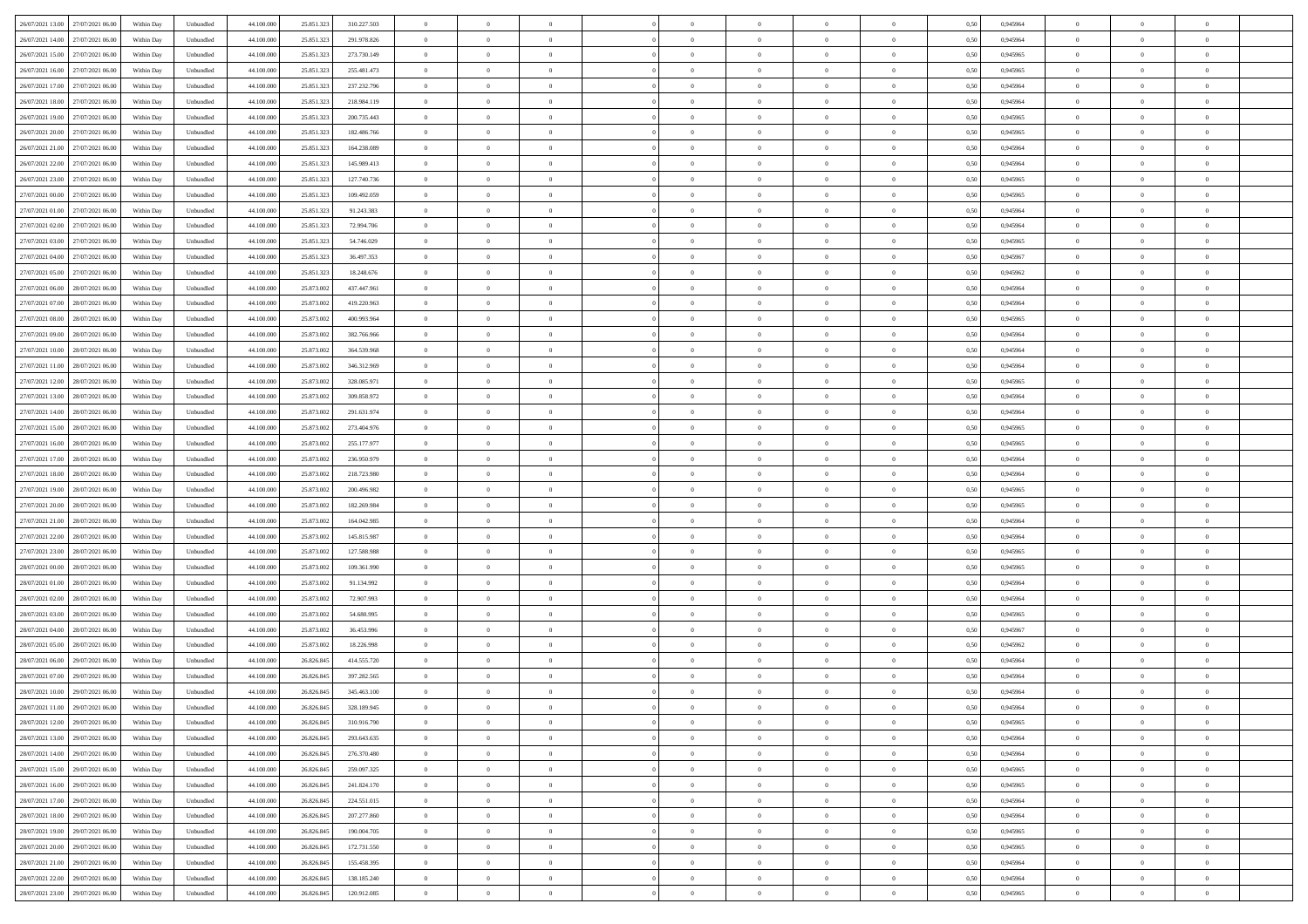| 29/07/2021 06:00<br>29/07/2021 00:00 | Within Day               | Unbundled | 44.100.000 | 26.826.845 | 103.638.930  |                                  |                |                |                |                |                |                | 0,50 | 0,945965 |                                  |                                  |                |  |
|--------------------------------------|--------------------------|-----------|------------|------------|--------------|----------------------------------|----------------|----------------|----------------|----------------|----------------|----------------|------|----------|----------------------------------|----------------------------------|----------------|--|
| 29/07/2021 01:00<br>29/07/2021 06:00 | Within Day               | Unbundled | 44,100,000 | 26.826.845 | 86, 365, 775 | $\overline{0}$                   | $\overline{0}$ | $\overline{0}$ | $\overline{0}$ | $\bf{0}$       | $\overline{0}$ | $\overline{0}$ | 0.50 | 0.945964 | $\overline{0}$                   | $\Omega$                         | $\theta$       |  |
| 29/07/2021 02:00<br>29/07/2021 06:00 | Within Dav               | Unbundled | 44.100.000 | 26.826.845 | 69.092.620   | $\overline{0}$                   | $\overline{0}$ | $\Omega$       | $\theta$       | $\overline{0}$ | $\overline{0}$ | $\theta$       | 0,50 | 0,945964 | $\overline{0}$                   | $\Omega$                         |                |  |
| 29/07/2021 03:00<br>29/07/2021 06.00 | Within Day               | Unbundled | 44.100.00  | 26.826.845 | 51.819.465   | $\overline{0}$                   | $\overline{0}$ | $\overline{0}$ | $\Omega$       | $\bf{0}$       | $\overline{0}$ | $\overline{0}$ | 0,50 | 0,945965 | $\overline{0}$                   | $\overline{0}$                   | $\theta$       |  |
| 29/07/2021 04:00<br>29/07/2021 06:00 | Within Day               | Unbundled | 44,100,000 | 26.826.845 | 34,546,310   | $\overline{0}$                   | $\overline{0}$ | $\overline{0}$ | $\overline{0}$ | $\bf{0}$       | $\overline{0}$ | $\mathbf{0}$   | 0.50 | 0.945967 | $\overline{0}$                   | $\Omega$                         | $\theta$       |  |
| 29/07/2021 05:00<br>29/07/2021 06:00 | Within Dav               | Unbundled | 44.100.000 | 26.826.845 | 17.273.155   | $\overline{0}$                   | $\overline{0}$ | $\overline{0}$ | $\theta$       | $\overline{0}$ | $\overline{0}$ | $\theta$       | 0.50 | 0,945962 | $\overline{0}$                   | $\overline{0}$                   | $\theta$       |  |
| 29/07/2021 06:00<br>30/07/2021 06:00 | Within Day               | Unbundled | 44.100.000 | 26.809.502 | 414.971.943  | $\overline{0}$                   | $\overline{0}$ | $\overline{0}$ | $\Omega$       | $\overline{0}$ | $\bf{0}$       | $\overline{0}$ | 0,50 | 0,945964 | $\overline{0}$                   | $\overline{0}$                   | $\theta$       |  |
| 29/07/2021 07:00<br>30/07/2021 06:00 | Within Day               | Unbundled | 44,100,000 | 26,809,502 | 397.681.445  | $\overline{0}$                   | $\overline{0}$ | $\overline{0}$ | $\overline{0}$ | $\bf{0}$       | $\overline{0}$ | $\overline{0}$ | 0.50 | 0.945964 | $\overline{0}$                   | $\Omega$                         | $\theta$       |  |
| 29/07/2021 08:00<br>30/07/2021 06:00 | Within Dav               | Unbundled | 44.100.000 | 26.809.502 | 380.390.947  | $\overline{0}$                   | $\overline{0}$ | $\Omega$       | $\theta$       | $\overline{0}$ | $\overline{0}$ | $\theta$       | 0,50 | 0,945965 | $\overline{0}$                   | $\overline{0}$                   | $\theta$       |  |
| 29/07/2021 09:00<br>30/07/2021 06:00 | Within Day               | Unbundled | 44.100.00  | 26.809.502 | 363.100.450  | $\overline{0}$                   | $\overline{0}$ | $\overline{0}$ | $\overline{0}$ | $\bf{0}$       | $\overline{0}$ | $\bf{0}$       | 0,50 | 0,945964 | $\overline{0}$                   | $\overline{0}$                   | $\bf{0}$       |  |
| 29/07/2021 10:00<br>30/07/2021 06:00 | Within Day               | Unbundled | 44,100,000 | 26.809.502 | 345.809.952  | $\overline{0}$                   | $\overline{0}$ | $\overline{0}$ | $\overline{0}$ | $\bf{0}$       | $\overline{0}$ | $\mathbf{0}$   | 0.50 | 0.945964 | $\overline{0}$                   | $\overline{0}$                   | $\overline{0}$ |  |
| 29/07/2021 11:00<br>30/07/2021 06:00 | Within Day               | Unbundled | 44.100.000 | 26.809.502 | 328.519.454  | $\overline{0}$                   | $\overline{0}$ | $\Omega$       | $\theta$       | $\overline{0}$ | $\overline{0}$ | $\theta$       | 0,50 | 0,945964 | $\overline{0}$                   | $\overline{0}$                   | $\theta$       |  |
| 29/07/2021 12:00<br>30/07/2021 06:00 | Within Day               | Unbundled | 44.100.000 | 26.809.502 | 311.228.957  | $\overline{0}$                   | $\overline{0}$ | $\overline{0}$ | $\Omega$       | $\overline{0}$ | $\bf{0}$       | $\overline{0}$ | 0,50 | 0,945965 | $\overline{0}$                   | $\overline{0}$                   | $\sqrt{2}$     |  |
| 29/07/2021 13:00<br>30/07/2021 06:00 | Within Day               | Unbundled | 44,100,000 | 26,809,502 | 293.938.459  | $\overline{0}$                   | $\overline{0}$ | $\overline{0}$ | $\Omega$       | $\bf{0}$       | $\overline{0}$ | $\bf{0}$       | 0.50 | 0.945964 | $\overline{0}$                   | $\Omega$                         | $\theta$       |  |
| 29/07/2021 14:00<br>30/07/2021 06:00 | Within Dav               | Unbundled | 44.100.000 | 26.809.502 | 276.647.962  | $\overline{0}$                   | $\overline{0}$ | $\Omega$       | $\theta$       | $\overline{0}$ | $\overline{0}$ | $\theta$       | 0,50 | 0,945964 | $\overline{0}$                   | $\overline{0}$                   | $\theta$       |  |
| 29/07/2021 15:00<br>30/07/2021 06:00 | Within Day               | Unbundled | 44.100.00  | 26.809.502 | 259.357.464  | $\overline{0}$                   | $\overline{0}$ | $\overline{0}$ | $\theta$       | $\bf{0}$       | $\overline{0}$ | $\overline{0}$ | 0,50 | 0,945965 | $\overline{0}$                   | $\bf{0}$                         | $\theta$       |  |
| 29/07/2021 16:00<br>30/07/2021 06:00 |                          | Unbundled | 44,100,000 | 26.809.502 | 242.066.966  |                                  | $\overline{0}$ | $\overline{0}$ | $\overline{0}$ | $\bf{0}$       | $\overline{0}$ | $\mathbf{0}$   | 0.50 | 0.945965 |                                  | $\overline{0}$                   | $\bf{0}$       |  |
| 29/07/2021 17:00<br>30/07/2021 06:00 | Within Day<br>Within Day | Unbundled | 44.100.000 | 26.809.502 | 224.776.469  | $\overline{0}$<br>$\overline{0}$ | $\overline{0}$ | $\Omega$       | $\theta$       | $\overline{0}$ | $\overline{0}$ | $\theta$       | 0,50 | 0,945964 | $\overline{0}$<br>$\overline{0}$ |                                  | $\theta$       |  |
|                                      |                          |           |            |            |              | $\overline{0}$                   | $\overline{0}$ | $\overline{0}$ | $\Omega$       | $\overline{0}$ | $\overline{0}$ | $\overline{0}$ |      |          |                                  | $\overline{0}$<br>$\overline{0}$ | $\theta$       |  |
| 29/07/2021 18:00<br>30/07/2021 06:00 | Within Day               | Unbundled | 44.100.00  | 26.809.502 | 207.485.971  |                                  |                |                |                |                |                |                | 0,50 | 0,945964 | $\overline{0}$                   |                                  |                |  |
| 29/07/2021 19:00<br>30/07/2021 06:00 | Within Day               | Unbundled | 44,100,000 | 26.809.502 | 190.195.473  | $\overline{0}$                   | $\overline{0}$ | $\overline{0}$ | $\overline{0}$ | $\bf{0}$       | $\overline{0}$ | $\overline{0}$ | 0.50 | 0.945965 | $\overline{0}$                   | $\Omega$                         | $\theta$       |  |
| 29/07/2021 20:00<br>30/07/2021 06:00 | Within Dav               | Unbundled | 44.100.000 | 26.809.502 | 172.904.976  | $\overline{0}$                   | $\overline{0}$ | $\Omega$       | $\theta$       | $\overline{0}$ | $\overline{0}$ | $\theta$       | 0.50 | 0,945965 | $\overline{0}$                   | $\overline{0}$                   | $\theta$       |  |
| 29/07/2021 21:00<br>30/07/2021 06:00 | Within Day               | Unbundled | 44.100.000 | 26.809.502 | 155.614.478  | $\overline{0}$                   | $\overline{0}$ | $\overline{0}$ | $\theta$       | $\overline{0}$ | $\bf{0}$       | $\overline{0}$ | 0,50 | 0,945964 | $\overline{0}$                   | $\overline{0}$                   | $\theta$       |  |
| 29/07/2021 22.00<br>30/07/2021 06:00 | Within Day               | Unbundled | 44,100,000 | 26.809.502 | 138.323.981  | $\overline{0}$                   | $\overline{0}$ | $\overline{0}$ | $\overline{0}$ | $\bf{0}$       | $\overline{0}$ | $\mathbf{0}$   | 0.50 | 0.945964 | $\overline{0}$                   | $\Omega$                         | $\bf{0}$       |  |
| 29/07/2021 23:00<br>30/07/2021 06:00 | Within Dav               | Unbundled | 44.100.000 | 26.809.502 | 121.033.483  | $\overline{0}$                   | $\overline{0}$ | $\Omega$       | $\theta$       | $\overline{0}$ | $\overline{0}$ | $\theta$       | 0,50 | 0,945965 | $\overline{0}$                   | $\overline{0}$                   | $\theta$       |  |
| 30/07/2021 00:00<br>30/07/2021 06:00 | Within Day               | Unbundled | 44.100.00  | 26.809.502 | 103.742.985  | $\overline{0}$                   | $\overline{0}$ | $\overline{0}$ | $\Omega$       | $\bf{0}$       | $\overline{0}$ | $\overline{0}$ | 0,50 | 0,945965 | $\overline{0}$                   | $\overline{0}$                   | $\theta$       |  |
| 30/07/2021 01:00<br>30/07/2021 06:00 | Within Day               | Unbundled | 44,100,000 | 26.809.502 | 86.452.488   | $\overline{0}$                   | $\overline{0}$ | $\overline{0}$ | $\overline{0}$ | $\bf{0}$       | $\overline{0}$ | $\mathbf{0}$   | 0.50 | 0.945964 | $\overline{0}$                   | $\overline{0}$                   | $\bf{0}$       |  |
| 30/07/2021 02:00<br>30/07/2021 06:00 | Within Dav               | Unbundled | 44.100.000 | 26.809.502 | 69.161.990   | $\overline{0}$                   | $\overline{0}$ | $\Omega$       | $\theta$       | $\overline{0}$ | $\overline{0}$ | $\theta$       | 0,50 | 0,945964 | $\overline{0}$                   | $\overline{0}$                   |                |  |
| 30/07/2021 03:00<br>30/07/2021 06:00 | Within Day               | Unbundled | 44.100.000 | 26.809.502 | 51.871.492   | $\overline{0}$                   | $\overline{0}$ | $\overline{0}$ | $\Omega$       | $\overline{0}$ | $\overline{0}$ | $\overline{0}$ | 0,50 | 0,945965 | $\overline{0}$                   | $\overline{0}$                   | $\theta$       |  |
| 30/07/2021 04:00<br>30/07/2021 06:00 | Within Day               | Unbundled | 44,100,000 | 26,809.502 | 34.580.995   | $\overline{0}$                   | $\overline{0}$ | $\overline{0}$ | $\overline{0}$ | $\bf{0}$       | $\overline{0}$ | $\overline{0}$ | 0.50 | 0.945967 | $\overline{0}$                   | $\Omega$                         | $\theta$       |  |
| 30/07/2021 05:00<br>30/07/2021 06:00 | Within Dav               | Unbundled | 44.100.000 | 26.809.502 | 17.290.497   | $\overline{0}$                   | $\overline{0}$ | $\Omega$       | $\Omega$       | $\overline{0}$ | $\overline{0}$ | $\theta$       | 0,50 | 0,945962 | $\overline{0}$                   | $\overline{0}$                   | $\theta$       |  |
| 30/07/2021 06:00<br>31/07/2021 06:00 | Within Day               | Unbundled | 44.100.000 | 25.996.568 | 434.482.375  | $\overline{0}$                   | $\overline{0}$ | $\overline{0}$ |                | $\overline{0}$ | $\overline{0}$ | $\overline{0}$ | 0,50 | 0,945964 | $\overline{0}$                   | $\overline{0}$                   |                |  |
| 30/07/2021 07:00<br>31/07/2021 06:00 | Within Day               | Unbundled | 44,100,000 | 25,996,568 | 416.378.943  | $\overline{0}$                   | $\overline{0}$ | $\overline{0}$ | $\overline{0}$ | $\bf{0}$       | $\overline{0}$ | $\mathbf{0}$   | 0.50 | 0.945964 | $\overline{0}$                   | $\overline{0}$                   | $\bf{0}$       |  |
| 30/07/2021 08:00<br>31/07/2021 06:00 | Within Dav               | Unbundled | 44.100.000 | 25.996.568 | 398.275.511  | $\overline{0}$                   | $\overline{0}$ | $\Omega$       | $\theta$       | $\overline{0}$ | $\overline{0}$ | $\theta$       | 0,50 | 0,945965 | $\overline{0}$                   | $\overline{0}$                   | $\theta$       |  |
| 30/07/2021 09:00<br>31/07/2021 06:00 | Within Day               | Unbundled | 44.100.000 | 25.996.568 | 380.172.078  | $\overline{0}$                   | $\overline{0}$ | $\overline{0}$ |                | $\overline{0}$ | $\theta$       | $\overline{0}$ | 0,50 | 0,945964 | $\theta$                         | $\overline{0}$                   |                |  |
| 30/07/2021 10:00<br>31/07/2021 06:00 | Within Day               | Unbundled | 44,100,000 | 25.996.568 | 362.068.646  | $\overline{0}$                   | $\overline{0}$ | $\overline{0}$ | $\overline{0}$ | $\bf{0}$       | $\overline{0}$ | $\mathbf{0}$   | 0.50 | 0.945964 | $\overline{0}$                   | $\Omega$                         | $\theta$       |  |
| 30/07/2021 11:00<br>31/07/2021 06:00 | Within Dav               | Unbundled | 44.100.000 | 25.996.568 | 343.965.214  | $\overline{0}$                   | $\overline{0}$ | $\overline{0}$ | $\theta$       | $\overline{0}$ | $\overline{0}$ | $\theta$       | 0.50 | 0.945964 | $\overline{0}$                   | $\overline{0}$                   | $\theta$       |  |
| 30/07/2021 12:00<br>31/07/2021 06:00 | Within Day               | Unbundled | 44.100.000 | 25.996.568 | 325.861.781  | $\overline{0}$                   | $\overline{0}$ | $\overline{0}$ |                | $\overline{0}$ | $\overline{0}$ | $\overline{0}$ | 0,50 | 0,945965 | $\overline{0}$                   | $\overline{0}$                   |                |  |
| 30/07/2021 13:00<br>31/07/2021 06:00 | Within Day               | Unbundled | 44,100,000 | 25.996.568 | 307.758.349  | $\overline{0}$                   | $\overline{0}$ | $\overline{0}$ | $\overline{0}$ | $\bf{0}$       | $\overline{0}$ | $\mathbf{0}$   | 0.50 | 0.945964 | $\overline{0}$                   | $\overline{0}$                   | $\bf{0}$       |  |
| 30/07/2021 14:00<br>31/07/2021 06:00 | Within Dav               | Unbundled | 44.100.000 | 25.996.568 | 289.654.917  | $\overline{0}$                   | $\overline{0}$ | $\Omega$       | $\theta$       | $\overline{0}$ | $\overline{0}$ | $\theta$       | 0,50 | 0,945964 | $\overline{0}$                   | $\overline{0}$                   | $\theta$       |  |
| 30/07/2021 15:00<br>31/07/2021 06:00 | Within Day               | Unbundled | 44.100.000 | 25.996.568 | 271.551.484  | $\overline{0}$                   | $\overline{0}$ | $\overline{0}$ |                | $\overline{0}$ | $\overline{0}$ | $\overline{0}$ | 0,50 | 0,945965 | $\overline{0}$                   | $\overline{0}$                   |                |  |
| 30/07/2021 16:00<br>31/07/2021 06:00 | Within Day               | Unbundled | 44,100,000 | 25,996,568 | 253.448.052  | $\overline{0}$                   | $\overline{0}$ | $\overline{0}$ | $\overline{0}$ | $\mathbf{0}$   | $\overline{0}$ | $\mathbf{0}$   | 0.50 | 0.945965 | $\overline{0}$                   | $\overline{0}$                   | $\bf{0}$       |  |
| 30/07/2021 17:00<br>31/07/2021 06:00 | Within Dav               | Unbundled | 44.100.000 | 25.996.568 | 235.344.620  | $\overline{0}$                   | $\overline{0}$ | $\Omega$       | $\theta$       | $\overline{0}$ | $\overline{0}$ | $\theta$       | 0.50 | 0,945964 | $\overline{0}$                   | $\overline{0}$                   |                |  |
| 30/07/2021 18:00<br>31/07/2021 06:00 | Within Day               | Unbundled | 44.100.000 | 25.996.568 | 217.241.187  | $\overline{0}$                   | $\overline{0}$ | $\overline{0}$ |                | $\theta$       | $\theta$       |                | 0,50 | 0,945964 | $\theta$                         | $\overline{0}$                   |                |  |
| 30/07/2021 19:00<br>31/07/2021 06:00 | Within Day               | Unbundled | 44,100,000 | 25.996.568 | 199.137.755  | $\overline{0}$                   | $\overline{0}$ | $\overline{0}$ | $\Omega$       | $\bf{0}$       | $\theta$       | $\bf{0}$       | 0.50 | 0.945965 | $\overline{0}$                   | $\Omega$                         | $^{\circ}$     |  |
| 30/07/2021 20:00 31/07/2021 06:00    | Within Day               | Unbundled | 44.100.000 | 25.996.568 | 181.034.323  | $\overline{0}$                   | $\overline{0}$ | $\theta$       | $\Omega$       | $\theta$       | $\Omega$       |                | 0,50 | 0,945965 | $\overline{0}$                   | $\Omega$                         |                |  |
| 30/07/2021 21:00 31/07/2021 06:00    | Within Day               | Unbundled | 44.100.000 | 25.996.568 | 162.930.890  | $\overline{0}$                   | $\overline{0}$ | $\overline{0}$ |                | $\overline{0}$ | $\overline{0}$ | $\overline{0}$ | 0,50 | 0,945964 | $\overline{0}$                   | $\overline{0}$                   |                |  |
| 30/07/2021 22:00<br>31/07/2021 06:00 | Within Day               | Unbundled | 44.100.000 | 25,996,568 | 144.827.458  | $\overline{0}$                   | $\overline{0}$ | $\overline{0}$ | $\overline{0}$ | $\mathbf{0}$   | $\overline{0}$ | $\mathbf{0}$   | 0.50 | 0.945964 | $\overline{0}$                   | $\overline{0}$                   | $\overline{0}$ |  |
| 30/07/2021 23:00 31/07/2021 06:00    | Within Day               | Unbundled | 44.100.000 | 25.996.568 | 126.724.026  | $\overline{0}$                   | $\overline{0}$ | $\overline{0}$ | $\overline{0}$ | $\overline{0}$ | $\overline{0}$ | $\overline{0}$ | 0,50 | 0,945965 | $\overline{0}$                   | $\overline{0}$                   | $\overline{0}$ |  |
| 31/07/2021 00:00<br>31/07/2021 06:00 | Within Day               | Unbundled | 44.100.000 | 25.996.568 | 108.620.593  | $\overline{0}$                   | $\overline{0}$ | $\overline{0}$ | $\overline{0}$ | $\,$ 0         | $\,$ 0 $\,$    | $\overline{0}$ | 0,50 | 0,945965 | $\overline{0}$                   | $\overline{0}$                   | $\overline{0}$ |  |
| 31/07/2021 01:00 31/07/2021 06:00    | Within Day               | Unbundled | 44,100,000 | 25.996.568 | 90.517.161   | $\bf{0}$                         | $\overline{0}$ | $\overline{0}$ | $\overline{0}$ | $\mathbf{0}$   | $\overline{0}$ | $\bf{0}$       | 0.50 | 0.945964 | $\overline{0}$                   | $\overline{0}$                   | $\overline{0}$ |  |
| 31/07/2021 02:00 31/07/2021 06:00    | Within Day               | Unbundled | 44.100.000 | 25.996.568 | 72.413.729   | $\overline{0}$                   | $\overline{0}$ | $\overline{0}$ | $\overline{0}$ | $\overline{0}$ | $\overline{0}$ | $\bf{0}$       | 0,50 | 0,945964 | $\overline{0}$                   | $\overline{0}$                   | $\overline{0}$ |  |
| 31/07/2021 03:00<br>31/07/2021 06:00 | Within Day               | Unbundled | 44.100.000 | 25.996.568 | 54.310.296   | $\overline{0}$                   | $\overline{0}$ | $\overline{0}$ | $\overline{0}$ | $\,$ 0         | $\overline{0}$ | $\overline{0}$ | 0,50 | 0,945965 | $\overline{0}$                   | $\overline{0}$                   | $\overline{0}$ |  |
| 31/07/2021 04:00<br>31/07/2021 06:00 | Within Day               | Unbundled | 44.100.000 | 25.996.568 | 36.206.864   | $\overline{0}$                   | $\overline{0}$ | $\overline{0}$ | $\overline{0}$ | $\mathbf{0}$   | $\overline{0}$ | $\overline{0}$ | 0.50 | 0.945967 | $\overline{0}$                   | $\overline{0}$                   | $\overline{0}$ |  |
| 31/07/2021 06:00 01/08/2021 06:00    | Within Day               | Unbundled | 44.100.000 | 26.230.693 | 428.863.371  | $\overline{0}$                   | $\overline{0}$ | $\overline{0}$ | $\overline{0}$ | $\mathbf{0}$   | $\overline{0}$ | $\bf{0}$       | 0,50 | 0,945964 | $\overline{0}$                   | $\overline{0}$                   | $\bf{0}$       |  |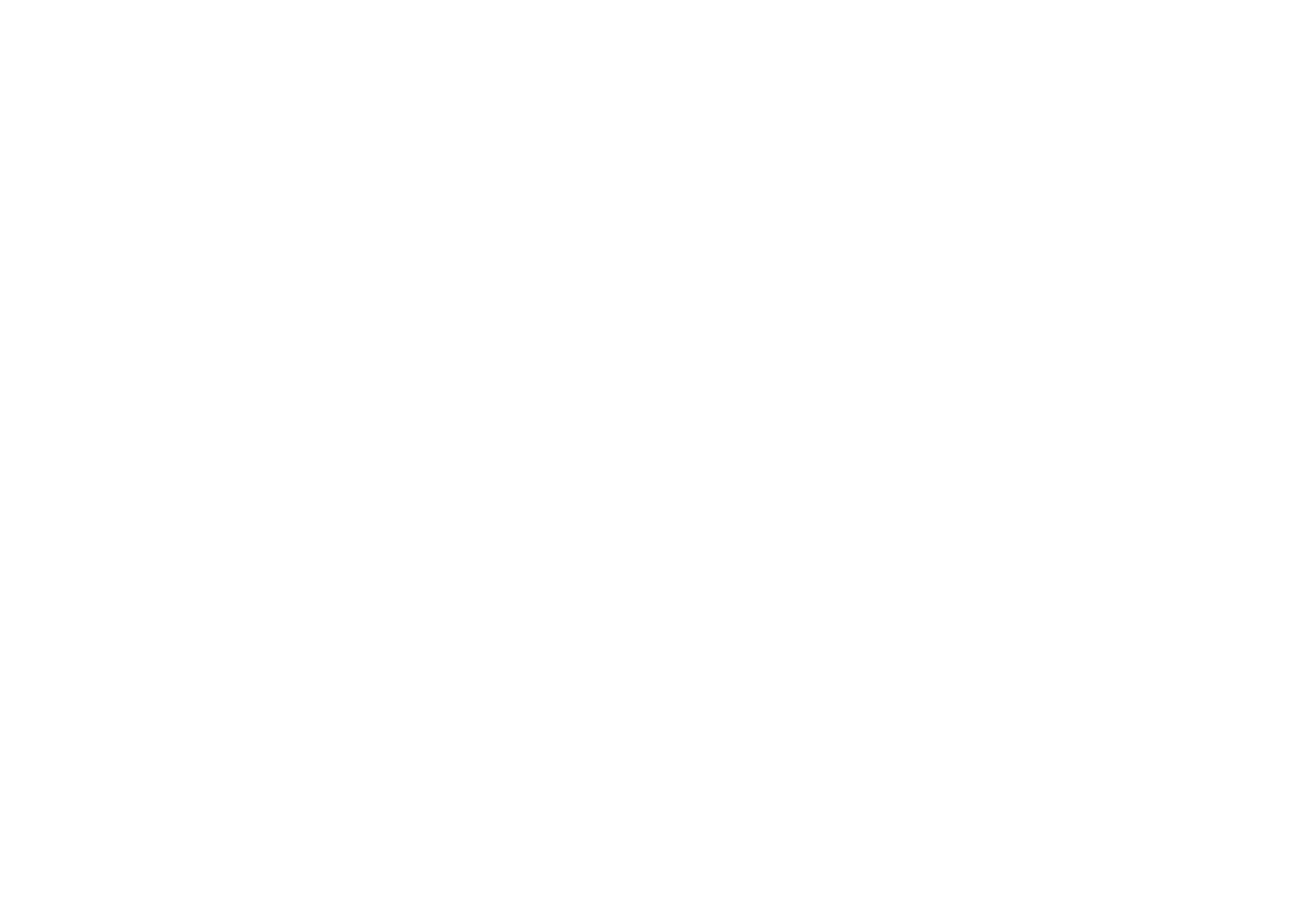## **SNAM RETE GAS**

**Transportation capacity at Entry Point interconnected with foreign pipelines**

**Update to 30/07/2021 of offered and assigned capacity in auction day-ahead and within-day**

**Thermal Year 2020/2021**

(Values in Ncm/day (0° C; 1,01325 bar) - 1 Scm=0,94794378 Ncm; Prices in c/Ncm)

**Entry Point**

**MELENDUGNO**

| Timeframe        |                  |                     |                                 |                             | Assigned                        | <b>Offered capacity</b> |                |                | Assigned capacity | Day-Ahead                                |                         | <b>Total Prices</b>              |                                  |                                           |                     |                         | <b>SRG</b> Prices                |                                  |                                              |             |
|------------------|------------------|---------------------|---------------------------------|-----------------------------|---------------------------------|-------------------------|----------------|----------------|-------------------|------------------------------------------|-------------------------|----------------------------------|----------------------------------|-------------------------------------------|---------------------|-------------------------|----------------------------------|----------------------------------|----------------------------------------------|-------------|
| From             | To               | <b>Auction type</b> | <b>Offered</b><br>capacity type | Transportati<br>on capacity | capacity<br>(before<br>auction) | Firm                    | Interruptible  | Firm           | Interruptible     | Interrupted<br>Capacity<br>Interruptible | Reserve price -<br>Firm | <b>Auction premium</b><br>- Firm | Reserve price -<br>Interruptible | <b>Auction premium</b><br>- Interruptible | <b>Split factor</b> | Reserve price -<br>Firm | <b>Auction</b><br>premium - Firm | Reserve price -<br>Interruptible | <b>Auction</b><br>premium -<br>Interruptible | <b>Note</b> |
| 01/07/2021 06:00 | 02/07/2021 06:00 | Day Ahead           | Unbundled                       | 46.521.74                   | 18.587.026                      | 26.136.891              | 277.703        | 108,150        | $\Omega$          |                                          | $\Omega$                | $\theta$                         | $\Omega$                         | $\theta$                                  | 0.50                | 0,215213                | $\overline{0}$                   | 0,215213                         | $\theta$                                     |             |
| 01/07/2021 06:00 | 02/07/2021 06:00 | Day Ahead           | Bundled                         | 46.521.74                   | 18.587.026                      | 1.797.829               | $\mathbf{0}$   | $\theta$       | $\Omega$          |                                          | $\Omega$                | $\theta$                         | $\theta$                         | $\theta$                                  | 0,50                | 0,215213                | $\overline{0}$                   | 0,215213                         | $\mathbf{0}$                                 |             |
| 02/07/2021 06:00 | 03/07/2021 06:00 | Day Ahead           | Unbundled                       | 46.521.746                  | 18.587.026                      | 26.136.891              | 277,703        | 1.823.304      | $\theta$          |                                          | $\theta$                | $\theta$                         | $\theta$                         | $\theta$                                  | 0.50                | 0,215213                | $\overline{0}$                   | 0.215213                         | $\theta$                                     |             |
| 02/07/2021 06:00 | 03/07/2021 06:00 | Day Ahead           | Bundled                         | 46.521.746                  | 18,587,026                      | 1.797.829               | $\overline{0}$ | $\theta$       | $\overline{0}$    |                                          | $\overline{0}$          | $\overline{0}$                   | $\overline{0}$                   | $\overline{0}$                            | 0.50                | 0.215213                | $\overline{0}$                   | 0.215213                         | $\overline{0}$                               |             |
| 03/07/2021 06:00 | 04/07/2021 06.0  | Day Ahead           | Bundled                         | 46.521.74                   | 18.587.026                      | 1.797.829               | $\overline{0}$ | $\overline{0}$ | $\theta$          |                                          | $\theta$                | $\theta$                         | $\overline{0}$                   | $\overline{0}$                            | 0,50                | 0,215213                | $\overline{0}$                   | 0,215213                         | $\mathbf{0}$                                 |             |
| 03/07/2021 06:00 | 04/07/2021 06:00 | Day Ahead           | Unbundled                       | 46.521.746                  | 18.587.026                      | 26.136.891              | 706.492        | 2.051.991      | $\Omega$          |                                          | $\Omega$                | $\theta$                         | $\Omega$                         | $\overline{0}$                            | 0,50                | 0,215213                | $\overline{0}$                   | 0,215213                         | $\Omega$                                     |             |
| 04/07/2021 06:00 | 05/07/2021 06.00 | Day Ahead           | Bundled                         | 46.521.746                  | 18.587.026                      | 1.797.829               | $\overline{0}$ | $\Omega$       | $\Omega$          |                                          | $\Omega$                | $\theta$                         | $\overline{0}$                   | $\Omega$                                  | 0,50                | 0,215213                | $\overline{0}$                   | 0,215213                         | $\Omega$                                     |             |
| 04/07/2021 06:00 | 05/07/2021 06:00 | Day Ahead           | Unbundled                       | 46.521.74                   | 18.587.026                      | 26.136.891              | 1.182.924      | 2.051.991      | $\Omega$          |                                          | $\Omega$                |                                  | $\Omega$                         | $\theta$                                  | 0,50                | 0,215213                | $\Omega$                         | 0,215213                         | $\theta$                                     |             |
| 05/07/2021 06:00 | 06/07/2021 06:00 | Day Ahead           | Bundled                         | 46.521.746                  | 18.587.026                      | 1.797.829               | $\overline{0}$ | $\overline{0}$ | $\theta$          |                                          | $\theta$                | $\Omega$                         | $\overline{0}$                   | $\theta$                                  | 0,50                | 0,215213                | $\overline{0}$                   | 0,215213                         | $\theta$                                     |             |
| 05/07/2021 06:00 | 06/07/2021 06:00 | Day Ahead           | Unbundled                       | 46.521.746                  | 18.587.026                      | 26.136.891              | 15.823.723     | 4.110.176      | $\theta$          |                                          | $\theta$                | $\theta$                         | $\theta$                         | $\theta$                                  | 0.50                | 0,215213                | $\theta$                         | 0,215213                         | $\theta$                                     |             |
| 06/07/2021 06:00 | 07/07/2021 06:00 | Day Ahead           | Unbundled                       | 46.521.746                  | 18,587,026                      | 25.027.600              | 282.096        | 4.224.520      | $\theta$          |                                          | $\theta$                | $\theta$                         | $\overline{0}$                   | $\mathbf{0}$                              | 0.50                | 0.215213                | $\overline{0}$                   | 0.215213                         | $\theta$                                     |             |
| 06/07/2021 06:00 | 07/07/2021 06:00 | Day Ahead           | Bundled                         | 46.521.74                   | 18.587.026                      | 2.907.120               | $\overline{0}$ | $\overline{0}$ | $\Omega$          |                                          | $\Omega$                | $\theta$                         | $\overline{0}$                   | $\overline{0}$                            | 0,50                | 0,215213                | $\overline{0}$                   | 0,215213                         | $\Omega$                                     |             |
| 07/07/2021 06:00 | 08/07/2021 06:00 | Day Ahead           | Unbundled                       | 46.521.746                  | 18.587.026                      | 25.027.600              | 282.096        | 5.024.925      | $\Omega$          |                                          | $\Omega$                | $\theta$                         | $\overline{0}$                   | $\mathbf{0}$                              | 0,50                | 0,215213                | $\overline{0}$                   | 0,215213                         | $\theta$                                     |             |
| 07/07/2021 06:00 | 08/07/2021 06:00 | Day Ahead           | Bundled                         | 46.521.746                  | 18,587,026                      | 2.907.120               | $\theta$       | $\theta$       | $\Omega$          |                                          | $\theta$                | $\theta$                         | $\Omega$                         | $\theta$                                  | 0.50                | 0,215213                | $\overline{0}$                   | 0,215213                         | $\theta$                                     |             |
| 08/07/2021 06:00 | 09/07/2021 06.0  | Day Ahead           | Bundled                         | 46.521.74                   | 18.587.026                      | 2.907.120               | $\mathbf{0}$   | $\theta$       | $\Omega$          |                                          | $\Omega$                | $\theta$                         | $\overline{0}$                   | $\mathbf{0}$                              | 0,50                | 0,215213                | $\overline{0}$                   | 0,215213                         | $\mathbf{0}$                                 |             |
| 08/07/2021 06:00 | 09/07/2021 06:00 | Day Ahead           | Unbundled                       | 46.521.746                  | 18.587.026                      | 25.027.600              | 282.096        | 5.916.804      | $\theta$          |                                          | $\Omega$                | $\theta$                         | $\theta$                         | $\theta$                                  | 0.50                | 0,215213                | $\overline{0}$                   | 0.215213                         | $\theta$                                     |             |
| 09/07/2021 06:00 | 10/07/2021 06:00 | Day Ahead           | Bundled                         | 46.521.746                  | 18,587,026                      | 2.907.120               | $\overline{0}$ | $\Omega$       | $\Omega$          |                                          | $\Omega$                | $\theta$                         | $\overline{0}$                   | $\theta$                                  | 0.50                | 0,215213                | $\overline{0}$                   | 0.215213                         | $\theta$                                     |             |
| 09/07/2021 06:00 | 10/07/2021 06.00 | Day Ahead           | Unbundled                       | 46.521.74                   | 18.587.026                      | 25.027.600              | 282.096        | 5.207.874      | $\theta$          |                                          | $\theta$                | $\theta$                         | $\overline{0}$                   | $\mathbf{0}$                              | 0.50                | 0,215213                | $\overline{0}$                   | 0.215213                         | $\theta$                                     |             |
| 10/07/2021 06:00 | 11/07/2021 06:00 | Day Ahead           | Bundled                         | 46.521.746                  | 18.587.026                      | 2.907.120               | $\overline{0}$ | $\overline{0}$ | $\theta$          |                                          | $\Omega$                | $\theta$                         | $\overline{0}$                   | $\overline{0}$                            | 0,50                | 0,215213                | $\overline{0}$                   | 0,215213                         | $\mathbf{0}$                                 |             |
| 10/07/2021 06:00 | 11/07/2021 06:00 | Day Ahead           | Unbundled                       | 46.521.746                  | 18.587.026                      | 25.027.600              | 2.378.395      | 5.024.925      | $\Omega$          |                                          | $\Omega$                | $\theta$                         | $\overline{0}$                   | $\Omega$                                  | 0,50                | 0,215213                | $\overline{0}$                   | 0,215213                         | $\Omega$                                     |             |
| 11/07/2021 06:00 | 12/07/2021 06:00 | Day Ahead           | Unbundled                       | 46.521.74                   | 18.587.026                      | 25.027.600              | 2.378.395      | 5.024.925      | $\Omega$          |                                          | $\Omega$                |                                  | $\Omega$                         | $\theta$                                  | 0,50                | 0,215213                | $\Omega$                         | 0,215213                         | $\theta$                                     |             |
| 11/07/2021 06:00 | 12/07/2021 06:00 | Day Ahead           | Bundled                         | 46.521.746                  | 18.587.026                      | 2.907.120               | $\overline{0}$ | $\overline{0}$ | $\theta$          |                                          | $\overline{0}$          | $\sqrt{2}$                       | $\overline{0}$                   | $\overline{0}$                            | 0,50                | 0,215213                | $\overline{0}$                   | 0,215213                         | $\mathbf{0}$                                 |             |
| 12/07/2021 06:00 | 13/07/2021 06:00 | Day Ahead           | Bundled                         | 46.521.746                  | 18.587.026                      | 2.907.120               | $\overline{0}$ | $\theta$       | $\theta$          |                                          | $\Omega$                | $\theta$                         | $\overline{0}$                   | $\overline{0}$                            | 0,50                | 0,215213                | $\overline{0}$                   | 0,215213                         | $\mathbf{0}$                                 |             |
| 12/07/2021 06:00 | 13/07/2021 06:00 | Day Ahead           | Unbundled                       | 46.521.746                  | 18,587,026                      | 25.027.600              | 282.096        | 5.024.925      | $\Omega$          |                                          | $\Omega$                |                                  | $\Omega$                         | $\theta$                                  | 0.50                | 0.215213                | $\theta$                         | 0.215213                         | $\theta$                                     |             |
| 13/07/2021 06:00 | 14/07/2021 06.00 | Day Ahead           | Bundled                         | 46.521.74                   | 18.587.026                      | 2.907.120               | $\overline{0}$ | $\overline{0}$ | $\overline{0}$    |                                          | $\Omega$                | $\theta$                         | $\overline{0}$                   | $\overline{0}$                            | 0.50                | 0,215213                | $\overline{0}$                   | 0,215213                         | $\Omega$                                     |             |
| 13/07/2021 06:00 | 14/07/2021 06:00 | Day Ahead           | Unbundled                       | 46.521.746                  | 18.587.026                      | 25.027.600              | 1.794.699      | 5.367.955      | $\theta$          |                                          | $\theta$                | $\theta$                         | $\overline{0}$                   | $\mathbf{0}$                              | 0,50                | 0,215213                | $\overline{0}$                   | 0,215213                         | $\mathbf{0}$                                 |             |
| 14/07/2021 06:00 | 15/07/2021 06:00 | Day Ahead           | <b>Bundled</b>                  | 46.521.746                  | 18,587,026                      | 2.907.120               | $\overline{0}$ | $\Omega$       | $\Omega$          |                                          | $\Omega$                | $\theta$                         | $\Omega$                         | $\Omega$                                  | 0.50                | 0,215213                | $\overline{0}$                   | 0,215213                         | $\Omega$                                     |             |
| 14/07/2021 06:00 | 15/07/2021 06.0  | Day Ahead           | Unbundled                       | 46.521.74                   | 18.587.026                      | 25.027.600              | 282.096        | 5.253.612      | $\theta$          |                                          | $\Omega$                | $\theta$                         | $\overline{0}$                   | $\theta$                                  | 0,50                | 0,215213                | $\overline{0}$                   | 0,215213                         | $\mathbf{0}$                                 |             |
| 15/07/2021 06:00 | 16/07/2021 06:00 | Day Ahead           | Unbundled                       | 46.521.746                  | 18.587.026                      | 25.027.600              | 282.096        | 5.253.612      | $\Omega$          |                                          | $\Omega$                | $\theta$                         | $\overline{0}$                   | $\overline{0}$                            | 0,50                | 0,215213                | $\overline{0}$                   | 0,215213                         | $\Omega$                                     |             |
| 15/07/2021 06:00 | 16/07/2021 06:00 | Day Ahead           | Bundled                         | 46.521.746                  | 18.587.026                      | 2.907.120               | $\overline{0}$ | $\Omega$       | $\theta$          |                                          | $\Omega$                | $\theta$                         | $\theta$                         | $\Omega$                                  | 0.50                | 0,215213                | $\overline{0}$                   | 0,215213                         | $\Omega$                                     |             |
| 16/07/2021 06:00 | 7/07/2021 06:00  | Day Ahead           | Bundled                         | 46.521.74                   | 18.587.026                      | 2.907.120               | $\overline{0}$ | $\theta$       | $\theta$          |                                          | $\theta$                | $\theta$                         | $\theta$                         | $\theta$                                  | 0.50                | 0,215213                | $\theta$                         | 0.215213                         | $\theta$                                     |             |
| 16/07/2021 06:00 | 17/07/2021 06:00 | Day Ahead           | Unbundled                       | 46.521.746                  | 18.587.026                      | 25.027.600              | 282.096        | 5.367.955      | $\theta$          |                                          | $\theta$                | $\theta$                         | $\overline{0}$                   | $\overline{0}$                            | 0,50                | 0,215213                | $\overline{0}$                   | 0,215213                         | $\mathbf{0}$                                 |             |
| 17/07/2021 06:00 | 18/07/2021 06:00 | Day Ahead           | Unbundled                       | 46.521.746                  | 18.587.026                      | 25.027.600              | 282.096        | 5.367.955      | $\Omega$          |                                          | $\Omega$                | $\theta$                         | $\overline{0}$                   | $\Omega$                                  | 0,50                | 0,215213                | $\overline{0}$                   | 0,215213                         | $\Omega$                                     |             |
| 17/07/2021 06:00 | 18/07/2021 06:00 | Day Ahead           | Bundled                         | 46.521.74                   | 18.587.026                      | 2.907.120               | $\Omega$       |                | $\theta$          |                                          | $\Omega$                |                                  | $\Omega$                         | $\theta$                                  | 0,50                | 0,215213                | $\Omega$                         | 0,215213                         | $\theta$                                     |             |
| 18/07/2021 06:00 | 19/07/2021 06.0  | Day Ahead           | Bundled                         | 46.521.746                  | 18.587.026                      | 2.907.120               | $\overline{0}$ | $\overline{0}$ | $\theta$          |                                          | $\Omega$                | $\theta$                         | $\overline{0}$                   | $\overline{0}$                            | 0,50                | 0,215213                | $\overline{0}$                   | 0,215213                         | $\overline{0}$                               |             |
| 18/07/2021 06:00 | 19/07/2021 06:00 | Day Ahead           | Unbundled                       | 46.521.746                  | 18.587.026                      | 25.027.600              | 282.096        | 5.367.955      | $\theta$          |                                          | $\Omega$                | $\theta$                         | $\overline{0}$                   | $\mathbf{0}$                              | 0,50                | 0,215213                | $\overline{0}$                   | 0,215213                         | $\mathbf{0}$                                 |             |
| 19/07/2021 06:00 | 20/07/2021 06:00 | Day Ahead           | Bundled                         | 46.521.746                  | 18,587,026                      | 2.907.120               | $\theta$       |                | $\Omega$          |                                          | $\Omega$                |                                  | $\Omega$                         |                                           | 0.50                | 0.215213                | $\theta$                         | 0.215213                         | $\theta$                                     |             |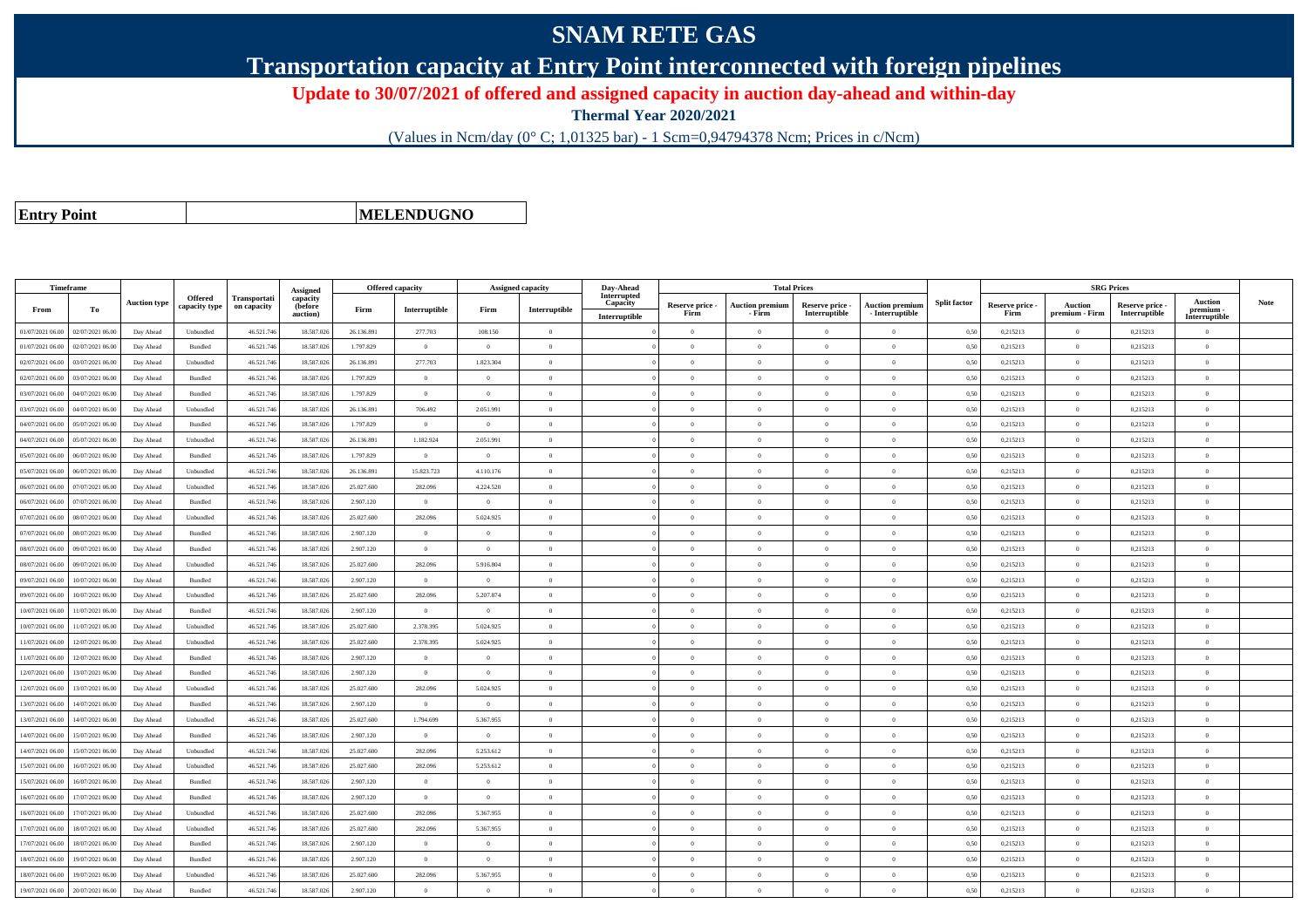| 19/07/2021 06:00                  | 20/07/2021 06:00 | Day Ahead  | Unbundled | 46.521.746 | 18.587.026 | 25.027.600  | 18.587.026     | 5.367.955      |                |                | $\overline{0}$ | $\overline{0}$ | $\overline{0}$ | 0,50 | 0,215213 | $\overline{0}$ | 0,215213       | $\overline{0}$ |  |
|-----------------------------------|------------------|------------|-----------|------------|------------|-------------|----------------|----------------|----------------|----------------|----------------|----------------|----------------|------|----------|----------------|----------------|----------------|--|
| 20/07/2021 06:00                  | 21/07/2021 06.00 | Day Ahead  | Bundled   | 46.521.746 | 18.587.026 | 2.907.120   | $\overline{0}$ | $\overline{0}$ | $\overline{0}$ | $\Omega$       | $\bf{0}$       | $\overline{0}$ | $\bf{0}$       | 0,50 | 0,215213 | $\bf{0}$       | 0,215213       | $\,$ 0         |  |
|                                   |                  |            |           |            |            |             |                |                |                |                |                |                |                |      |          |                |                |                |  |
| 20/07/2021 06:00                  | 21/07/2021 06:00 | Day Ahead  | Unbundled | 46.521.746 | 18.587.026 | 25.027.600  | 18.587.026     | $\overline{0}$ | $\overline{0}$ | $\overline{0}$ | $\,$ 0         | $\overline{0}$ | $\mathbf{0}$   | 0.50 | 0,215213 | $\overline{0}$ | 0,215213       | $\bf{0}$       |  |
| 21/07/2021 06:00                  | 22/07/2021 06:00 | Day Ahead  | Bundled   | 46.521.746 | 18.587.026 | 2.907.120   | $\overline{0}$ | $\overline{0}$ | $\overline{0}$ | $\overline{0}$ | $\bf{0}$       | $\overline{0}$ | $\theta$       | 0,50 | 0,215213 | $\,0\,$        | 0,215213       | $\overline{0}$ |  |
| 21/07/2021 06:00                  | 22/07/2021 06.00 | Day Ahead  | Unbundled | 46.521.746 | 18.587.026 | 25.027.600  | 282.096        | 7.311.796      | $\Omega$       |                | $\bf{0}$       | $\overline{0}$ | $\bf{0}$       | 0,50 | 0,215213 | $\bf{0}$       | 0,215213       | $\overline{0}$ |  |
| 22/07/2021 06:00                  | 23/07/2021 06:00 | Day Ahead  | Unbundled | 46.521.746 | 18.587.026 | 25.027.600  | 282.096        | 7.311.796      | $\overline{0}$ | $\Omega$       | $\bf{0}$       | $\overline{0}$ | $\bf{0}$       | 0.50 | 0,215213 | $\,$ 0         | 0.215213       | $\bf{0}$       |  |
| 22/07/2021 06:00                  | 23/07/2021 06:00 | Day Ahead  | Bundled   | 46.521.746 | 18.587.026 | 2.907.120   | $\overline{0}$ | $\overline{0}$ | $\overline{0}$ | $\overline{0}$ | $\bf{0}$       | $\overline{0}$ | $\theta$       | 0,50 | 0,215213 | $\,$ 0 $\,$    | 0,215213       | $\overline{0}$ |  |
| 23/07/2021 06:00                  | 24/07/2021 06.00 | Day Ahead  | Bundled   | 46.521.746 | 18.587.026 | 2.907.120   | $\overline{0}$ | $\overline{0}$ | $\overline{0}$ |                | $\bf{0}$       | $\overline{0}$ | $\bf{0}$       | 0,50 | 0,215213 | $\bf{0}$       | 0,215213       | $\bf{0}$       |  |
| 23/07/2021 06:00                  | 24/07/2021 06:00 | Day Ahead  | Unbundled | 46.521.746 | 18.587.026 | 25.027.600  | 282.096        | 7.197.452      | $\overline{0}$ | $\Omega$       | $\overline{0}$ | $\overline{0}$ | $\bf{0}$       | 0.50 | 0,215213 | $\bf{0}$       | 0.215213       | $\bf{0}$       |  |
| 24/07/2021 06:00                  | 25/07/2021 06:00 | Day Ahead  | Bundled   | 46.521.746 | 18.587.026 | 2.907.120   | $\overline{0}$ | 1.341.712      | $\overline{0}$ | 139,322050     | $\bf{0}$       | $\overline{0}$ | $\bf{0}$       | 0,50 | 0,215213 | $\bf{0}$       | 0,215213       | $\overline{0}$ |  |
| 24/07/2021 06:00                  | 25/07/2021 06.00 | Day Ahead  | Unbundled | 46.521.746 | 18.587.026 | 25.027.600  | 1.234.959      | 7.330.772      | $\overline{0}$ | $\Omega$       | $\bf{0}$       | $\overline{0}$ | $\bf{0}$       | 0,50 | 0,215213 | $\bf{0}$       | 0,215213       | $\,$ 0         |  |
|                                   |                  |            |           |            |            |             |                |                |                |                |                |                |                |      |          |                |                |                |  |
| 25/07/2021 06:00                  | 26/07/2021 06:00 | Day Ahead  | Bundled   | 46.521.746 | 18.587.026 | 2.907.120   | $\overline{0}$ | 1.341.712      | $\overline{0}$ | 139,322050     | $\bf{0}$       | $\overline{0}$ | $\overline{0}$ | 0.50 | 0,215213 | $\,$ 0 $\,$    | 0.215213       | $\bf{0}$       |  |
| 25/07/2021 06:00                  | 26/07/2021 06:00 | Day Ahead  | Unbundled | 46.521.746 | 18.587.026 | 25.027.600  | 1.039.860      | 7.330.772      | $\overline{0}$ | $\overline{0}$ | $\overline{0}$ | $\overline{0}$ | $\theta$       | 0,50 | 0,215213 | $\,$ 0 $\,$    | 0,215213       | $\overline{0}$ |  |
| 26/07/2021 06:00                  | 27/07/2021 06.00 | Day Ahead  | Bundled   | 46.521.746 | 18.587.026 | 2.907.120   | $\overline{0}$ | 1.353.147      | $\overline{0}$ | 139,322050     | $\bf{0}$       | $\overline{0}$ | $\bf{0}$       | 0,50 | 0,215213 | $\bf{0}$       | 0,215213       | $\overline{0}$ |  |
| 26/07/2021 06:00                  | 27/07/2021 06:00 | Day Ahead  | Unbundled | 46.521.746 | 18.587.026 | 25.027.600  | 282.096        | 7.330.772      | $\overline{0}$ | $\Omega$       | $\bf{0}$       | $\overline{0}$ | $\bf{0}$       | 0.50 | 0,215213 | $\bf{0}$       | 0.215213       | $\bf{0}$       |  |
| 27/07/2021 06:00                  | 28/07/2021 06:00 | Day Ahead  | Bundled   | 46.521.746 | 18.587.026 | 2.907.120   | $\overline{0}$ | 1.376.016      | $\overline{0}$ | 139,322050     | $\overline{0}$ | $\overline{0}$ | $\theta$       | 0,50 | 0,215213 | $\,$ 0 $\,$    | 0,215213       | $\overline{0}$ |  |
| 27/07/2021 06:00                  | 28/07/2021 06.00 | Day Ahead  | Unbundled | 46.521.746 | 18.587.026 | 25.027.600  | 282.096        | 7.330.772      | $\overline{0}$ |                | $\bf{0}$       | $\overline{0}$ | $\bf{0}$       | 0,50 | 0,215213 | $\bf{0}$       | 0,215213       | $\bf{0}$       |  |
| 28/07/2021 06:00                  | 29/07/2021 06:00 | Day Ahead  | Unbundled | 46.521.746 | 18.587.026 | 22.239.858  | 282.096        | 7.330.772      | $\overline{0}$ | $\Omega$       | $\overline{0}$ | $\overline{0}$ | $\bf{0}$       | 0.50 | 0.215213 | $\bf{0}$       | 0.215213       | $\bf{0}$       |  |
| 28/07/2021 06:00                  | 29/07/2021 06:00 | Day Ahead  | Bundled   | 46.521.746 | 18.587.026 | 5.694.862   | $\overline{0}$ | 2.382.239      | $\overline{0}$ | 139,322050     | $\bf{0}$       | $\overline{0}$ | $\bf{0}$       | 0,50 | 0,215213 | $\,$ 0 $\,$    | 0,215213       | $\overline{0}$ |  |
|                                   |                  |            |           |            |            |             |                |                | $\overline{0}$ | $\overline{0}$ | $\overline{0}$ |                | $\bf{0}$       |      |          | $\bf{0}$       |                | $\,$ 0         |  |
| 29/07/2021 06.00                  | 30/07/2021 06.00 | Day Ahead  | Unbundled | 46.521.746 | 18.587.026 | 22.239.858  | 282.096        | 7.330.772      |                |                |                | $\overline{0}$ |                | 0,50 | 0,215213 |                | 0,215213       |                |  |
| 29/07/2021 06:00                  | 30/07/2021 06:00 | Day Ahead  | Bundled   | 46.521.746 | 18.587.026 | 5.694.862   | $\overline{0}$ | 2.363.944      | $\overline{0}$ | 139,322050     | $\bf{0}$       | $\overline{0}$ | $\mathbf{0}$   | 0.50 | 0,215213 | $\,$ 0 $\,$    | 0.215213       | $\bf{0}$       |  |
| 30/07/2021 06:00                  | 31/07/2021 06:00 | Day Ahead  | Unbundled | 46.521.746 | 18.587.026 | 22.239.858  | 1.139.673      | 7.330.772      | $\overline{0}$ | $\overline{0}$ | $\overline{0}$ | $\overline{0}$ | $\theta$       | 0.50 | 0,215213 | $\,$ 0 $\,$    | 0,215213       | $\overline{0}$ |  |
| 30/07/2021 06:00                  | 31/07/2021 06.00 | Day Ahead  | Bundled   | 46.521.746 | 18.587.026 | 5.694.862   | $\overline{0}$ | 1.506.368      | $\overline{0}$ | 139,322050     | $\bf{0}$       | $\overline{0}$ | $\bf{0}$       | 0,50 | 0,215213 | $\bf{0}$       | 0,215213       | $\bf{0}$       |  |
| 31/07/2021 06:00                  | 01/08/2021 06:00 | Day Ahead  | Unbundled | 46.521.746 | 18.587.026 | 22.239.858  | 891.928        | 7.330.772      | $\Omega$       | $\mathbf{0}$   | $\overline{0}$ | $\overline{0}$ | $\bf{0}$       | 0.50 | 0,215213 | $\bf{0}$       | 0.215213       | $\bf{0}$       |  |
| 31/07/2021 06:00                  | 01/08/2021 06:00 | Day Ahead  | Bundled   | 46.521.746 | 18.587.026 | 5.694.862   | $\overline{0}$ | 1.753.350      | $\overline{0}$ | 139,322050     | $\overline{0}$ | $\overline{0}$ | $\theta$       | 0,50 | 0,215213 | $\,$ 0 $\,$    | 0,215213       | $\overline{0}$ |  |
| 01/07/2021 06:00                  | 02/07/2021 06.00 | Within Day | Unbundled | 46.521.746 | 18.695.176 | 667.837.673 | $\overline{0}$ | $\overline{0}$ | $\overline{0}$ |                | $\bf{0}$       | $\overline{0}$ | $\bf{0}$       | 0,50 | 0,896721 | $\bf{0}$       | $\overline{0}$ | $\bf{0}$       |  |
| 01/07/2021 07:00                  | 02/07/2021 06:00 | Within Day | Unbundled | 46.521.746 | 18.695.176 | 640 011 104 | $\overline{0}$ | $\overline{0}$ | $\overline{0}$ | $\overline{0}$ | $\overline{0}$ | $\overline{0}$ | $\bf{0}$       | 0.50 | 0.896721 | $\bf{0}$       | $\overline{0}$ | $\bf{0}$       |  |
| 01/07/2021 08:00                  | 02/07/2021 06:00 | Within Day | Unbundled | 46.521.746 | 18.695.176 | 612.184.534 | $\overline{0}$ | $\overline{0}$ | $\overline{0}$ | $\overline{0}$ | $\bf{0}$       | $\overline{0}$ | $\bf{0}$       | 0,50 | 0,896721 | $\,$ 0 $\,$    | $\overline{0}$ | $\overline{0}$ |  |
|                                   |                  |            |           |            |            |             |                |                |                |                |                |                |                |      |          |                |                |                |  |
| 01/07/2021 09:00                  | 02/07/2021 06.00 | Within Day | Unbundled | 46.521.746 | 18.695.176 | 584.357.964 | $\overline{0}$ | $\overline{0}$ | $\overline{0}$ | $\overline{0}$ | $\bf{0}$       | $\overline{0}$ | $\bf{0}$       | 0,50 | 0,896721 | $\bf{0}$       | $\bf{0}$       | $\bf{0}$       |  |
| 01/07/2021 10:00                  | 02/07/2021 06:00 | Within Day | Unbundled | 46.521.746 | 18.695.176 | 556.531.395 | $\overline{0}$ | $\overline{0}$ | $\overline{0}$ | $\overline{0}$ | $\,$ 0         | $\overline{0}$ | $\overline{0}$ | 0.50 | 0.896721 | $\bf{0}$       | $\bf{0}$       | $\bf{0}$       |  |
| 01/07/2021 11:00                  | 02/07/2021 06:00 | Within Dav | Unbundled | 46.521.746 | 18.695.176 | 528.704.825 | $\overline{0}$ | $\overline{0}$ | $\overline{0}$ | $\Omega$       | $\theta$       | $\overline{0}$ | $\bf{0}$       | 0,50 | 0,896721 | $\mathbf{0}$   | $\overline{0}$ | $\overline{0}$ |  |
| 01/07/2021 12:00                  | 02/07/2021 06.00 | Within Day | Unbundled | 46.521.746 | 18.695.176 | 500.878.255 | $\overline{0}$ | $\bf{0}$       | $\overline{0}$ |                | $\bf{0}$       | $\overline{0}$ | $\bf{0}$       | 0,50 | 0,896721 | $\bf{0}$       | $\overline{0}$ | $\,$ 0         |  |
| 01/07/2021 13:00                  | 02/07/2021 06:00 | Within Day | Unbundled | 46.521.746 | 18.695.176 | 473.051.685 | $\overline{0}$ | $\overline{0}$ | $\overline{0}$ | $\Omega$       | $\bf{0}$       | $\overline{0}$ | $\bf{0}$       | 0.50 | 0,896721 | $\bf{0}$       | $\overline{0}$ | $\bf{0}$       |  |
| 01/07/2021 14:00                  | 02/07/2021 06:00 | Within Dav | Unbundled | 46.521.746 | 18.695.176 | 445.225.116 | $\overline{0}$ | $\overline{0}$ | $\theta$       | $\Omega$       | $\theta$       | $\overline{0}$ | $\bf{0}$       | 0,50 | 0,896721 | $\mathbf{0}$   | $\theta$       | $\overline{0}$ |  |
| 01/07/2021 15:00                  | 02/07/2021 06.00 | Within Day | Unbundled | 46.521.746 | 18.695.176 | 417.398.546 | $\overline{0}$ | $\bf{0}$       | $\overline{0}$ |                | $\bf{0}$       | $\overline{0}$ | $\bf{0}$       | 0,50 | 0,896721 | $\bf{0}$       | $\overline{0}$ | $\bf{0}$       |  |
| 01/07/2021 16:00                  | 02/07/2021 06:00 | Within Day | Unbundled | 46.521.746 | 18.695.176 | 389.571.975 | $\overline{0}$ | $\overline{0}$ | $\overline{0}$ | $\overline{0}$ | $\bf{0}$       | $\overline{0}$ | $\bf{0}$       | 0.50 | 0.896721 | $\bf{0}$       | $\overline{0}$ | $\bf{0}$       |  |
| 01/07/2021 17:00                  | 02/07/2021 06:00 | Within Dav | Unbundled | 46.521.746 | 18.695.176 | 361.745.406 | $\overline{0}$ | $\overline{0}$ | $\overline{0}$ | $\Omega$       | $\overline{0}$ | $\overline{0}$ | $\bf{0}$       | 0,50 | 0,896721 | $\mathbf{0}$   | $\overline{0}$ | $\overline{0}$ |  |
| 01/07/2021 18:00                  | 02/07/2021 06.00 | Within Day | Unbundled | 46.521.746 | 18.695.17  | 333.918.836 | $\overline{0}$ | $\overline{0}$ | $\overline{0}$ | $\overline{0}$ | $\overline{0}$ | $\overline{0}$ | $\bf{0}$       | 0,50 | 0,896721 | $\bf{0}$       | $\overline{0}$ | $\bf{0}$       |  |
|                                   |                  |            |           |            |            |             |                |                |                |                |                |                |                |      |          |                |                |                |  |
| 01/07/2021 19:00                  | 02/07/2021 06:00 | Within Day | Unbundled | 46.521.746 | 18.695.176 | 306.092.266 | $\overline{0}$ | $\overline{0}$ | $\overline{0}$ | $\overline{0}$ | $\,$ 0         | $\overline{0}$ | $\mathbf{0}$   | 0.50 | 0.896721 | $\,$ 0 $\,$    | $\bf{0}$       | $\bf{0}$       |  |
| 01/07/2021 20:00                  | 02/07/2021 06:00 | Within Dav | Unbundled | 46.521.746 | 18.695.176 | 278.265.697 | $\overline{0}$ | $\overline{0}$ | $\Omega$       | $\Omega$       | $\theta$       | $\overline{0}$ | $\bf{0}$       | 0,50 | 0,896722 | $\mathbf{0}$   | $\theta$       | $\overline{0}$ |  |
| 01/07/2021 21:00                  | 02/07/2021 06.00 | Within Day | Unbundled | 46.521.746 | 18.695.176 | 250.439.127 | $\overline{0}$ | $\overline{0}$ | $\overline{0}$ |                | $\bf{0}$       | $\overline{0}$ | $\bf{0}$       | 0,50 | 0,896721 | $\bf{0}$       | $\overline{0}$ | $\bf{0}$       |  |
| 01/07/2021 22.00                  | 02/07/2021 06:00 | Within Day | Unbundled | 46.521.746 | 18.695.17  | 222.612.557 | $\overline{0}$ | $\overline{0}$ | $\overline{0}$ | $\Omega$       | $\bf{0}$       | $\overline{0}$ | $\bf{0}$       | 0.50 | 0,896721 | $\bf{0}$       | $\overline{0}$ | $\bf{0}$       |  |
| 01/07/2021 23:00                  | 02/07/2021 06:00 | Within Dav | Unbundled | 46.521.746 | 18.695.176 | 194.785.987 | $\overline{0}$ | $\Omega$       | $\theta$       | $\Omega$       | $\overline{0}$ | $\overline{0}$ | $\theta$       | 0.50 | 0,896721 | $\mathbf{0}$   | $\overline{0}$ | $\overline{0}$ |  |
| 02/07/2021 00:00                  | 02/07/2021 06:00 | Within Day | Unbundled | 46.521.746 | 18.695.176 | 166.959.418 | $\overline{0}$ | $\bf{0}$       | $\overline{0}$ |                | $\bf{0}$       | $\overline{0}$ | $\bf{0}$       | 0,50 | 0,896722 | $\bf{0}$       | $\overline{0}$ | $\bf{0}$       |  |
| 02/07/2021 01:00                  | 02/07/2021 06:00 | Within Day | Unbundled | 46.521.746 | 18.695.176 | 139.132.848 | $\bf{0}$       | $\overline{0}$ |                |                |                |                |                | 0,50 | 0,896721 | $\Omega$       |                |                |  |
| 02/07/2021 02:00                  | 02/07/2021 06:00 | Within Day | Unbundled | 46.521.746 | 18.695.176 | 111.306.278 | $\Omega$       | $\overline{0}$ | $\overline{0}$ | $\Omega$       | $\theta$       | $\overline{0}$ | $\mathbf{0}$   | 0,50 | 0,896721 | $\mathbf{0}$   | $\theta$       | $\bf{0}$       |  |
| 02/07/2021 03:00                  | 02/07/2021 06:00 | Within Day | Unbundled | 46.521.746 | 18.695.176 | 83.479.709  | $\overline{0}$ | $\bf{0}$       | $\overline{0}$ | $\overline{0}$ | $\bf{0}$       | $\overline{0}$ | $\bf{0}$       | 0,50 | 0,896722 | $\bf{0}$       | $\bf{0}$       | $\bf{0}$       |  |
|                                   |                  |            |           |            |            |             |                |                |                |                |                |                |                |      |          |                |                |                |  |
| 02/07/2021 04:00                  | 02/07/2021 06:00 | Within Day | Unbundled | 46.521.746 | 18.695.176 | 55.653.139  | $\overline{0}$ | $\overline{0}$ | $\overline{0}$ | $\overline{0}$ | $\,$ 0 $\,$    | $\overline{0}$ | $\bf{0}$       | 0.50 | 0.896724 | $\overline{0}$ | $\overline{0}$ | $\,$ 0 $\,$    |  |
| 02/07/2021 05:00                  | 02/07/2021 06:00 | Within Day | Unbundled | 46.521.746 | 18.695.176 | 27.826.569  | $\overline{0}$ | $\overline{0}$ | $\overline{0}$ | $\Omega$       | $\theta$       | $\overline{0}$ | $\bf{0}$       | 0,50 | 0,896718 | $\overline{0}$ | $\theta$       | $\bf{0}$       |  |
| 02/07/2021 06:00                  | 03/07/2021 06:00 | Within Day | Unbundled | 46.521.746 | 20.410.331 | 626.673.982 | $\overline{0}$ | $\overline{0}$ | $\overline{0}$ | $\overline{0}$ | $\overline{0}$ | $\overline{0}$ | $\bf{0}$       | 0,50 | 0,896721 | $\,$ 0 $\,$    | $\bf{0}$       | $\bf{0}$       |  |
| 02/07/2021 07:00                  | 03/07/2021 06:00 | Within Day | Unbundled | 46.521.746 | 20.410.331 | 600.562.565 | $\overline{0}$ | $\overline{0}$ | $\overline{0}$ | $\overline{0}$ | $\overline{0}$ | $\overline{0}$ | $\mathbf{0}$   | 0.50 | 0,896721 | $\,0\,$        | $\overline{0}$ | $\bf{0}$       |  |
| 02/07/2021 08:00                  | 03/07/2021 06:00 | Within Day | Unbundled | 46.521.746 | 20.410.331 | 574.451.149 | $\overline{0}$ | $\overline{0}$ | $\overline{0}$ | $\overline{0}$ | $\overline{0}$ | $\overline{0}$ | $\overline{0}$ | 0,50 | 0,896721 | $\overline{0}$ | $\theta$       | $\bf{0}$       |  |
| 02/07/2021 09:00                  | 03/07/2021 06:00 | Within Day | Unbundled | 46.521.746 | 20.410.331 | 548.339.734 | $\overline{0}$ | $\,$ 0 $\,$    | $\overline{0}$ | $\overline{0}$ | $\,$ 0         | $\overline{0}$ | $\bf{0}$       | 0,50 | 0,896721 | $\,$ 0 $\,$    | $\overline{0}$ | $\bf{0}$       |  |
| 02/07/2021 10:00                  | 03/07/2021 06:00 | Within Day | Unbundled | 46.521.746 | 20.410.331 | 522.228.317 | $\overline{0}$ | $\overline{0}$ | $\overline{0}$ | $\overline{0}$ | $\,$ 0 $\,$    | $\overline{0}$ | $\mathbf{0}$   | 0.50 | 0.896721 | $\overline{0}$ | $\bf{0}$       | $\bf{0}$       |  |
| 02/07/2021 11:00                  | 03/07/2021 06:00 | Within Day | Unbundled | 46.521.746 | 20.410.331 | 496.116.902 | $\overline{0}$ | $\overline{0}$ | $\overline{0}$ | $\Omega$       | $\overline{0}$ | $\overline{0}$ | $\overline{0}$ | 0,50 | 0,896721 | $\overline{0}$ | $\theta$       | $\bf{0}$       |  |
|                                   |                  |            |           |            |            |             |                |                |                |                |                |                |                |      |          |                |                |                |  |
| 02/07/2021 12:00                  | 03/07/2021 06.00 | Within Day | Unbundled | 46.521.746 | 20.410.331 | 470.005.486 | $\overline{0}$ | $\bf{0}$       | $\overline{0}$ | $\overline{0}$ | $\bf{0}$       | $\overline{0}$ | $\bf{0}$       | 0,50 | 0,896721 | $\bf{0}$       | $\bf{0}$       | $\bf{0}$       |  |
| 02/07/2021 13:00 03/07/2021 06:00 |                  | Within Day | Unbundled | 46.521.746 | 20.410.331 | 443.894.069 | $\overline{0}$ | $\,$ 0 $\,$    | $\overline{0}$ | $\overline{0}$ | $\,$ 0 $\,$    | $\overline{0}$ | $\mathbf{0}$   | 0,50 | 0,896721 | $\,$ 0 $\,$    | $\,$ 0 $\,$    | $\bf{0}$       |  |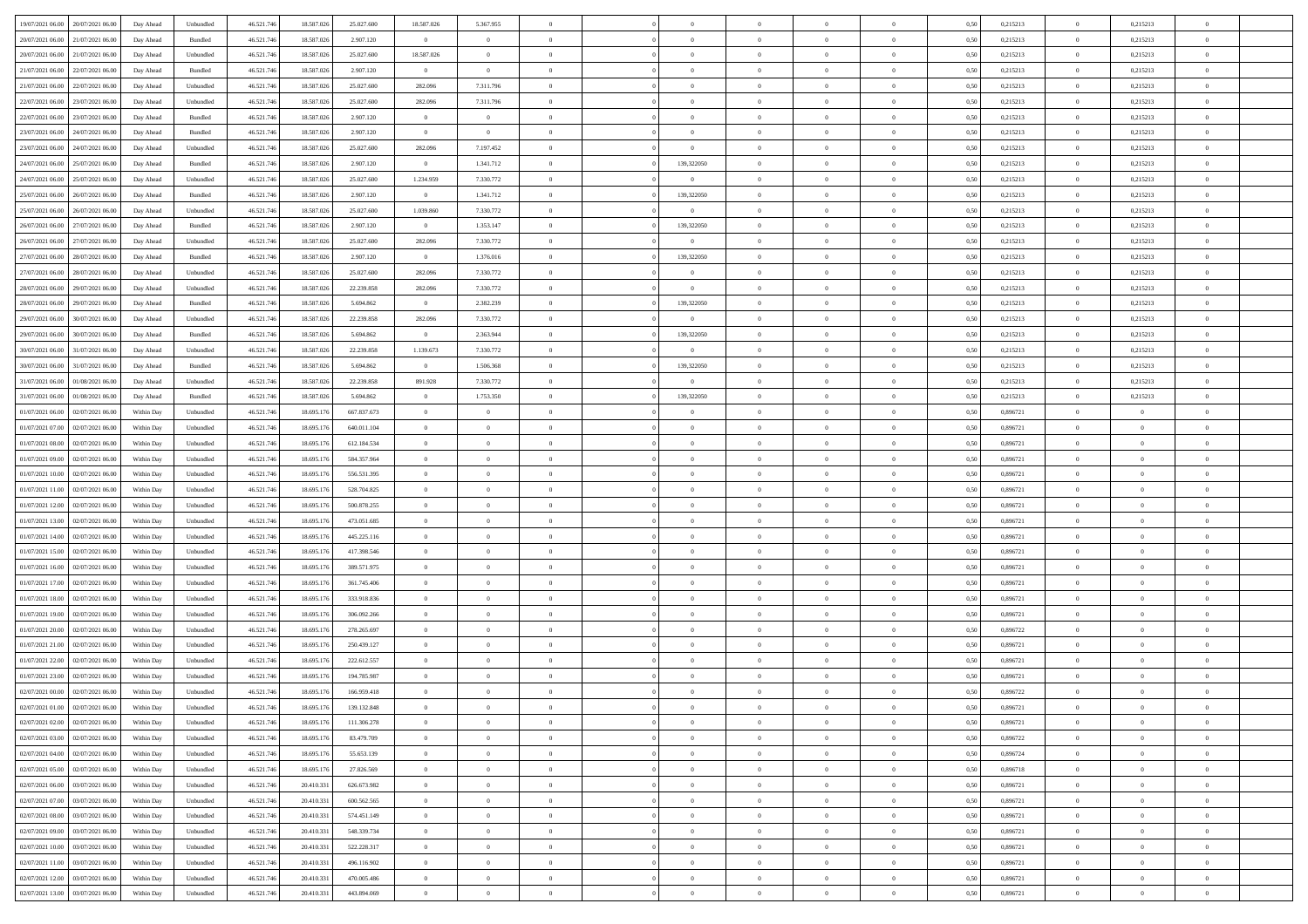| 02/07/2021 14:00 03/07/2021 06:00            | Within Day | Unbundled                   | 46.521.74  | 20.410.331 | 417.782.654   | $\overline{0}$ | $\theta$       |                | $\overline{0}$ | $\theta$       |                | $\theta$       | 0,50 | 0,896721 | $\theta$       | $\theta$       | $\overline{0}$ |  |
|----------------------------------------------|------------|-----------------------------|------------|------------|---------------|----------------|----------------|----------------|----------------|----------------|----------------|----------------|------|----------|----------------|----------------|----------------|--|
| 02/07/2021 15:00<br>03/07/2021 06.00         | Within Day | Unbundled                   | 46.521.74  | 20.410.33  | 391.671.238   | $\bf{0}$       | $\bf{0}$       | $\bf{0}$       | $\overline{0}$ | $\overline{0}$ | $\overline{0}$ | $\bf{0}$       | 0,50 | 0,896721 | $\,$ 0 $\,$    | $\bf{0}$       | $\overline{0}$ |  |
| 02/07/2021 16:00<br>03/07/2021 06:00         | Within Day | Unbundled                   | 46.521.746 | 20.410.33  | 365.559.823   | $\overline{0}$ | $\bf{0}$       | $\overline{0}$ | $\bf{0}$       | $\bf{0}$       | $\overline{0}$ | $\bf{0}$       | 0.50 | 0.896721 | $\bf{0}$       | $\overline{0}$ | $\overline{0}$ |  |
| 02/07/2021 17:00<br>03/07/2021 06:00         |            |                             | 46.521.74  |            |               | $\overline{0}$ | $\overline{0}$ | $\overline{0}$ | $\theta$       | $\theta$       | $\overline{0}$ | $\bf{0}$       |      | 0,896721 | $\theta$       | $\theta$       | $\overline{0}$ |  |
|                                              | Within Day | Unbundled                   |            | 20.410.331 | 339.448.406   |                |                |                |                |                |                |                | 0,50 |          |                |                |                |  |
| 02/07/2021 18:00<br>03/07/2021 06.00         | Within Day | Unbundled                   | 46.521.74  | 20.410.33  | 313.336.990   | $\bf{0}$       | $\overline{0}$ | $\bf{0}$       | $\overline{0}$ | $\theta$       | $\overline{0}$ | $\bf{0}$       | 0,50 | 0,896721 | $\,$ 0 $\,$    | $\bf{0}$       | $\overline{0}$ |  |
| 02/07/2021 19:00<br>03/07/2021 06:00         | Within Day | Unbundled                   | 46.521.746 | 20.410.33  | 287.225.575   | $\overline{0}$ | $\overline{0}$ | $\overline{0}$ | $\bf{0}$       | $\overline{0}$ | $\theta$       | $\bf{0}$       | 0.50 | 0.896721 | $\,$ 0 $\,$    | $\theta$       | $\overline{0}$ |  |
| 02/07/2021 20:00<br>03/07/2021 06:00         | Within Day | Unbundled                   | 46.521.74  | 20.410.331 | 261.114.158   | $\overline{0}$ | $\overline{0}$ | $\overline{0}$ | $\overline{0}$ | $\overline{0}$ | $\overline{0}$ | $\bf{0}$       | 0,50 | 0,896722 | $\theta$       | $\theta$       | $\overline{0}$ |  |
|                                              |            |                             |            |            |               |                |                |                |                |                |                |                |      |          |                |                |                |  |
| 02/07/2021 21:00<br>03/07/2021 06.00         | Within Day | Unbundled                   | 46.521.74  | 20.410.33  | 235.002.742   | $\bf{0}$       | $\overline{0}$ | $\bf{0}$       | $\overline{0}$ | $\overline{0}$ | $\overline{0}$ | $\bf{0}$       | 0,50 | 0,896721 | $\,$ 0 $\,$    | $\bf{0}$       | $\overline{0}$ |  |
| 02/07/2021 22:00<br>03/07/2021 06:00         | Within Day | Unbundled                   | 46.521.74  | 20.410.33  | 208.891.327   | $\overline{0}$ | $\bf{0}$       | $\overline{0}$ | $\bf{0}$       | $\overline{0}$ | $\overline{0}$ | $\bf{0}$       | 0.50 | 0.896721 | $\bf{0}$       | $\overline{0}$ | $\overline{0}$ |  |
| 02/07/2021 23:00<br>03/07/2021 06:00         | Within Day | Unbundled                   | 46.521.74  | 20.410.331 | 182.779.911   | $\overline{0}$ | $\bf{0}$       | $\overline{0}$ | $\overline{0}$ | $\overline{0}$ | $\overline{0}$ | $\bf{0}$       | 0,50 | 0,896721 | $\,$ 0 $\,$    | $\bf{0}$       | $\overline{0}$ |  |
| 03/07/2021 00:00<br>03/07/2021 06.00         | Within Day | Unbundled                   | 46.521.74  | 20.410.33  | 156.668.495   | $\bf{0}$       | $\overline{0}$ | $\bf{0}$       | $\bf{0}$       | $\bf{0}$       | $\overline{0}$ | $\bf{0}$       | 0,50 | 0,896722 | $\,$ 0 $\,$    | $\bf{0}$       | $\overline{0}$ |  |
|                                              |            |                             |            |            |               |                |                |                |                |                |                |                |      |          |                |                |                |  |
| 03/07/2021 01:00<br>03/07/2021 06:00         | Within Day | Unbundled                   | 46.521.746 | 20.410.33  | 130.557.079   | $\overline{0}$ | $\bf{0}$       | $\overline{0}$ | $\bf{0}$       | $\bf{0}$       | $\overline{0}$ | $\bf{0}$       | 0.50 | 0.896721 | $\bf{0}$       | $\overline{0}$ | $\bf{0}$       |  |
| 03/07/2021 02:00<br>03/07/2021 06:00         | Within Day | Unbundled                   | 46.521.74  | 20.410.331 | 104.445.663   | $\overline{0}$ | $\overline{0}$ | $\overline{0}$ | $\overline{0}$ | $\theta$       | $\overline{0}$ | $\overline{0}$ | 0,50 | 0,896721 | $\theta$       | $\theta$       | $\overline{0}$ |  |
| 03/07/2021 03:00<br>03/07/2021 06.00         | Within Day | Unbundled                   | 46.521.74  | 20.410.33  | 78.334.247    | $\bf{0}$       | $\overline{0}$ | $\bf{0}$       | $\overline{0}$ | $\theta$       | $\overline{0}$ | $\bf{0}$       | 0,50 | 0,896722 | $\bf{0}$       | $\bf{0}$       | $\overline{0}$ |  |
| 03/07/2021 04:00<br>03/07/2021 06:00         | Within Day | Unbundled                   | 46.521.74  | 20.410.33  | 52.222.831    | $\overline{0}$ | $\overline{0}$ | $\overline{0}$ | $\bf{0}$       | $\overline{0}$ | $\Omega$       | $\bf{0}$       | 0.50 | 0.896724 | $\,$ 0 $\,$    | $\theta$       | $\overline{0}$ |  |
| 03/07/2021 05:00<br>03/07/2021 06:00         | Within Day | Unbundled                   | 46.521.74  | 20.410.331 | 26.111.416    | $\overline{0}$ | $\overline{0}$ | $\overline{0}$ | $\overline{0}$ | $\overline{0}$ | $\overline{0}$ | $\bf{0}$       | 0,50 | 0,896718 | $\theta$       | $\theta$       | $\overline{0}$ |  |
|                                              |            |                             |            |            |               |                |                |                |                |                |                |                |      |          |                |                |                |  |
| 03/07/2021 06:00<br>04/07/2021 06.00         | Within Day | Unbundled                   | 46.521.74  | 20.639.01  | 621.185.488   | $\bf{0}$       | $\overline{0}$ | $\overline{0}$ | $\overline{0}$ | $\bf{0}$       | $\overline{0}$ | $\bf{0}$       | 0,50 | 0,896721 | $\,$ 0 $\,$    | $\bf{0}$       | $\overline{0}$ |  |
| 03/07/2021 07:00<br>04/07/2021 06:00         | Within Day | Unbundled                   | 46.521.74  | 20.639.01  | 595.302.760   | $\overline{0}$ | $\bf{0}$       | $\overline{0}$ | $\bf{0}$       | $\overline{0}$ | $\overline{0}$ | $\bf{0}$       | 0.50 | 0.896721 | $\bf{0}$       | $\overline{0}$ | $\overline{0}$ |  |
| 03/07/2021 08:00<br>04/07/2021 06:00         | Within Day | Unbundled                   | 46.521.74  | 20.639.017 | 569.420.031   | $\bf{0}$       | $\overline{0}$ | $\overline{0}$ | $\overline{0}$ | $\overline{0}$ | $\overline{0}$ | $\bf{0}$       | 0,50 | 0,896721 | $\,$ 0 $\,$    | $\bf{0}$       | $\overline{0}$ |  |
| 03/07/2021 09:00<br>04/07/2021 06.00         | Within Day | Unbundled                   | 46.521.74  | 20.639.01  | 543.537.302   | $\bf{0}$       | $\bf{0}$       | $\bf{0}$       | $\bf{0}$       | $\overline{0}$ | $\overline{0}$ | $\bf{0}$       | 0,50 | 0,896721 | $\,$ 0 $\,$    | $\bf{0}$       | $\overline{0}$ |  |
|                                              |            |                             |            |            |               |                |                |                |                |                |                |                |      |          |                |                |                |  |
| 03/07/2021 10:00<br>04/07/2021 06:00         | Within Day | Unbundled                   | 46.521.746 | 20.639.017 | 517.654.574   | $\overline{0}$ | $\bf{0}$       | $\overline{0}$ | $\bf{0}$       | $\bf{0}$       | $\overline{0}$ | $\bf{0}$       | 0.50 | 0.896721 | $\bf{0}$       | $\overline{0}$ | $\bf{0}$       |  |
| 03/07/2021 11:00<br>04/07/2021 06:00         | Within Day | Unbundled                   | 46.521.74  | 20.639.017 | 491.771.845   | $\overline{0}$ | $\overline{0}$ | $\overline{0}$ | $\theta$       | $\theta$       | $\overline{0}$ | $\bf{0}$       | 0,50 | 0,896721 | $\theta$       | $\theta$       | $\overline{0}$ |  |
| 03/07/2021 12:00<br>04/07/2021 06.00         | Within Day | Unbundled                   | 46.521.74  | 20.639.01  | 465.889.116   | $\bf{0}$       | $\overline{0}$ | $\bf{0}$       | $\bf{0}$       | $\overline{0}$ | $\overline{0}$ | $\bf{0}$       | 0,50 | 0,896721 | $\,$ 0 $\,$    | $\bf{0}$       | $\overline{0}$ |  |
| 03/07/2021 13:00<br>04/07/2021 06:00         | Within Day | Unbundled                   | 46.521.74  | 20.639.01  | 440,006,387   | $\overline{0}$ | $\overline{0}$ | $\overline{0}$ | $\overline{0}$ | $\overline{0}$ | $\Omega$       | $\bf{0}$       | 0.50 | 0.896721 | $\,$ 0 $\,$    | $\theta$       | $\overline{0}$ |  |
| 03/07/2021 14:00<br>04/07/2021 06:00         | Within Day | Unbundled                   | 46.521.74  | 20.639.017 | 414.123.659   | $\overline{0}$ | $\overline{0}$ | $\overline{0}$ | $\overline{0}$ | $\overline{0}$ | $\overline{0}$ | $\bf{0}$       | 0,50 | 0,896721 | $\theta$       | $\theta$       | $\overline{0}$ |  |
|                                              |            |                             |            |            |               |                |                |                |                |                |                |                |      |          |                |                |                |  |
| 03/07/2021 15:00<br>04/07/2021 06.00         | Within Day | Unbundled                   | 46.521.74  | 20.639.01  | 388.240.930   | $\bf{0}$       | $\overline{0}$ | $\bf{0}$       | $\overline{0}$ | $\bf{0}$       | $\overline{0}$ | $\bf{0}$       | 0,50 | 0,896721 | $\,$ 0 $\,$    | $\bf{0}$       | $\overline{0}$ |  |
| 03/07/2021 16:00<br>04/07/2021 06:00         | Within Day | Unbundled                   | 46.521.74  | 20.639.017 | 362.358.201   | $\overline{0}$ | $\bf{0}$       | $\overline{0}$ | $\bf{0}$       | $\overline{0}$ | $\overline{0}$ | $\bf{0}$       | 0.50 | 0.896721 | $\bf{0}$       | $\overline{0}$ | $\overline{0}$ |  |
| 03/07/2021 17:00<br>04/07/2021 06:00         | Within Day | Unbundled                   | 46.521.74  | 20.639.017 | 336.475.473   | $\overline{0}$ | $\overline{0}$ | $\overline{0}$ | $\overline{0}$ | $\overline{0}$ | $\overline{0}$ | $\bf{0}$       | 0,50 | 0,896721 | $\theta$       | $\theta$       | $\overline{0}$ |  |
| 03/07/2021 18:00<br>04/07/2021 06.00         | Within Day | Unbundled                   | 46.521.74  | 20.639.01  | 310.592.744   | $\bf{0}$       | $\bf{0}$       | $\bf{0}$       | $\bf{0}$       | $\overline{0}$ | $\overline{0}$ | $\bf{0}$       | 0,50 | 0,896721 | $\,$ 0 $\,$    | $\bf{0}$       | $\overline{0}$ |  |
|                                              |            |                             |            |            |               |                |                |                |                |                |                |                |      |          |                |                |                |  |
| 03/07/2021 19:00<br>04/07/2021 06:00         | Within Day | Unbundled                   | 46.521.74  | 20.639.017 | 284.710.015   | $\overline{0}$ | $\bf{0}$       | $\overline{0}$ | $\bf{0}$       | $\bf{0}$       | $\overline{0}$ | $\bf{0}$       | 0.50 | 0.896721 | $\bf{0}$       | $\overline{0}$ | $\bf{0}$       |  |
| 03/07/2021 20:00<br>04/07/2021 06:00         | Within Day | Unbundled                   | 46.521.74  | 20.639.017 | 258.827.287   | $\overline{0}$ | $\overline{0}$ | $\overline{0}$ | $\overline{0}$ | $\overline{0}$ | $\overline{0}$ | $\bf{0}$       | 0.5( | 0,896722 | $\theta$       | $\theta$       | $\overline{0}$ |  |
| 03/07/2021 21:00<br>04/07/2021 06.00         | Within Day | Unbundled                   | 46.521.74  | 20.639.01  | 232.944.558   | $\bf{0}$       | $\overline{0}$ | $\bf{0}$       | $\bf{0}$       | $\,$ 0 $\,$    | $\overline{0}$ | $\bf{0}$       | 0,50 | 0,896721 | $\,$ 0 $\,$    | $\bf{0}$       | $\overline{0}$ |  |
| 03/07/2021 22.00<br>04/07/2021 06:00         | Within Day | Unbundled                   | 46.521.746 | 20.639.017 | 207.061.829   | $\overline{0}$ | $\overline{0}$ | $\overline{0}$ | $\bf{0}$       | $\overline{0}$ | $\Omega$       | $\bf{0}$       | 0.50 | 0,896721 | $\,$ 0 $\,$    | $\theta$       | $\overline{0}$ |  |
| 03/07/2021 23:00<br>04/07/2021 06:00         | Within Dav | Unbundled                   | 46.521.74  | 20.639.017 | 181.179.100   | $\overline{0}$ | $\overline{0}$ | $\overline{0}$ | $\overline{0}$ | $\overline{0}$ | $\overline{0}$ | $\overline{0}$ | 0.5( | 0,896721 | $\theta$       | $\theta$       | $\overline{0}$ |  |
|                                              |            |                             |            |            |               |                |                |                |                |                |                |                |      |          |                |                |                |  |
| 04/07/2021 00:00<br>04/07/2021 06.00         | Within Day | Unbundled                   | 46.521.74  | 20.639.01  | 155.296.372   | $\bf{0}$       | $\overline{0}$ | $\bf{0}$       | $\bf{0}$       | $\bf{0}$       | $\overline{0}$ | $\bf{0}$       | 0,50 | 0,896722 | $\,$ 0 $\,$    | $\bf{0}$       | $\overline{0}$ |  |
| 04/07/2021 01:00<br>04/07/2021 06:00         | Within Day | Unbundled                   | 46.521.74  | 20.639.01  | 129.413.643   | $\overline{0}$ | $\bf{0}$       | $\overline{0}$ | $\bf{0}$       | $\overline{0}$ | $\overline{0}$ | $\bf{0}$       | 0.50 | 0.896721 | $\bf{0}$       | $\overline{0}$ | $\overline{0}$ |  |
| 04/07/2021 02:00<br>04/07/2021 06:00         | Within Dav | Unbundled                   | 46.521.74  | 20.639.017 | 103.530.914   | $\overline{0}$ | $\overline{0}$ | $\overline{0}$ | $\overline{0}$ | $\overline{0}$ | $\overline{0}$ | $\overline{0}$ | 0.50 | 0,896721 | $\theta$       | $\theta$       | $\overline{0}$ |  |
| 04/07/2021 03:00<br>04/07/2021 06.00         | Within Day | Unbundled                   | 46.521.74  | 20.639.01  | 77.648.186    | $\bf{0}$       | $\bf{0}$       | $\bf{0}$       | $\bf{0}$       | $\overline{0}$ | $\overline{0}$ | $\bf{0}$       | 0,50 | 0,896722 | $\,$ 0 $\,$    | $\bf{0}$       | $\overline{0}$ |  |
| 04/07/2021 06:00                             |            |                             |            | 20.639.017 |               |                |                |                |                |                | $\overline{0}$ |                |      | 0.896724 |                |                |                |  |
| 04/07/2021 04:00                             | Within Day | Unbundled                   | 46.521.746 |            | 51.765.457    | $\overline{0}$ | $\bf{0}$       | $\overline{0}$ | $\bf{0}$       | $\bf{0}$       |                | $\bf{0}$       | 0.50 |          | $\bf{0}$       | $\overline{0}$ | $\bf{0}$       |  |
| 04/07/2021 05:00<br>04/07/2021 06:00         | Within Day | Unbundled                   | 46.521.74  | 20.639.017 | 25.882.728    | $\overline{0}$ | $\overline{0}$ | $\overline{0}$ | $\overline{0}$ | $\overline{0}$ | $\overline{0}$ | $\bf{0}$       | 0.50 | 0,896718 | $\theta$       | $\theta$       | $\overline{0}$ |  |
| 04/07/2021 06:00<br>05/07/2021 06.00         | Within Day | Unbundled                   | 46.521.74  | 20.639.01  | 621.185.488   | $\bf{0}$       | $\overline{0}$ | $\bf{0}$       | $\bf{0}$       | $\overline{0}$ | $\overline{0}$ | $\bf{0}$       | 0,50 | 0,896721 | $\,$ 0 $\,$    | $\bf{0}$       | $\overline{0}$ |  |
| 04/07/2021 07:00<br>05/07/2021 06:00         | Within Day | Unbundled                   | 46.521.74  | 20.639.017 | 595.302.760   | $\overline{0}$ | $\overline{0}$ | $\overline{0}$ | $\bf{0}$       | $\overline{0}$ | $\Omega$       | $\bf{0}$       | 0.50 | 0,896721 | $\bf{0}$       | $\theta$       | $\overline{0}$ |  |
| 04/07/2021 08:00<br>05/07/2021 06:00         | Within Dav | Unbundled                   | 46.521.74  | 20.639.017 | 569.420.031   | $\overline{0}$ | $\overline{0}$ | $\Omega$       | $\overline{0}$ | $\theta$       | $\Omega$       | $\overline{0}$ | 0.5( | 0,896721 | $\theta$       | $\theta$       | $\overline{0}$ |  |
|                                              |            |                             |            |            |               |                |                |                |                |                |                |                |      |          |                |                |                |  |
| 04/07/2021 09:00<br>05/07/2021 06:00         | Within Day | Unbundled                   | 46.521.74  | 20.639.01  | 543.537.302   | $\bf{0}$       | $\bf{0}$       | $\bf{0}$       | $\bf{0}$       | $\bf{0}$       | $\overline{0}$ | $\bf{0}$       | 0,50 | 0,896721 | $\,$ 0 $\,$    | $\bf{0}$       | $\overline{0}$ |  |
| $04/07/2021\ 11.00 \qquad 05/07/2021\ 06.00$ | Within Day | $\ensuremath{\mathsf{Unb}}$ | 46.521.746 | 20.639.017 | 491.771.845   | $\bf{0}$       | $\theta$       |                | $\overline{0}$ |                |                |                | 0,50 | 0,896721 | $\bf{0}$       | $\bf{0}$       |                |  |
| 04/07/2021 12:00 05/07/2021 06:00            | Within Day | Unbundled                   | 46.521.746 | 20.639.017 | 465.889.116   | $\overline{0}$ | $\theta$       | $\Omega$       | $\theta$       | $\overline{0}$ | $\overline{0}$ | $\bf{0}$       | 0,50 | 0,896721 | $\theta$       | $\theta$       | $\overline{0}$ |  |
| 04/07/2021 13:00<br>05/07/2021 06:00         | Within Day | Unbundled                   | 46.521.74  | 20.639.017 | 440.006.387   | $\overline{0}$ | $\bf{0}$       | $\overline{0}$ | $\overline{0}$ | $\bf{0}$       | $\overline{0}$ | $\bf{0}$       | 0,50 | 0,896721 | $\bf{0}$       | $\overline{0}$ | $\bf{0}$       |  |
| 04/07/2021 14:00 05/07/2021 06:00            | Within Day | Unbundled                   | 46.521.746 | 20.639.017 | 414.123.659   | $\overline{0}$ | $\bf{0}$       | $\overline{0}$ | $\overline{0}$ | $\overline{0}$ | $\overline{0}$ | $\bf{0}$       | 0.50 | 0.896721 | $\mathbf{0}$   | $\bf{0}$       | $\,$ 0 $\,$    |  |
|                                              |            |                             |            |            |               |                |                |                |                |                |                |                |      |          |                |                |                |  |
| 04/07/2021 15:00  05/07/2021 06:00           | Within Day | Unbundled                   | 46.521.746 | 20.639.017 | 388.240.930   | $\overline{0}$ | $\overline{0}$ | $\overline{0}$ | $\overline{0}$ | $\overline{0}$ | $\overline{0}$ | $\bf{0}$       | 0,50 | 0,896721 | $\theta$       | $\theta$       | $\overline{0}$ |  |
| 04/07/2021 16:00<br>05/07/2021 06:00         | Within Day | Unbundled                   | 46.521.74  | 20.639.017 | 362.358.201   | $\overline{0}$ | $\bf{0}$       | $\overline{0}$ | $\bf{0}$       | $\overline{0}$ | $\overline{0}$ | $\bf{0}$       | 0,50 | 0,896721 | $\overline{0}$ | $\bf{0}$       | $\overline{0}$ |  |
| 04/07/2021 17:00  05/07/2021 06:00           | Within Day | Unbundled                   | 46.521.746 | 20.639.017 | 336, 475, 473 | $\overline{0}$ | $\bf{0}$       | $\overline{0}$ | $\overline{0}$ | $\overline{0}$ | $\overline{0}$ | $\bf{0}$       | 0.50 | 0.896721 | $\,$ 0 $\,$    | $\theta$       | $\overline{0}$ |  |
| 04/07/2021 18:00 05/07/2021 06:00            | Within Day | Unbundled                   | 46.521.746 | 20.639.017 | 310.592.744   | $\overline{0}$ | $\overline{0}$ | $\overline{0}$ | $\overline{0}$ | $\overline{0}$ | $\overline{0}$ | $\bf{0}$       | 0.50 | 0,896721 | $\overline{0}$ | $\theta$       | $\overline{0}$ |  |
|                                              |            |                             |            |            |               |                |                |                |                |                |                |                |      |          |                |                |                |  |
| 05/07/2021 06:00<br>04/07/2021 19:00         | Within Day | Unbundled                   | 46.521.74  | 20.639.017 | 284.710.015   | $\overline{0}$ | $\bf{0}$       | $\overline{0}$ | $\overline{0}$ | $\bf{0}$       | $\overline{0}$ | $\bf{0}$       | 0,50 | 0,896721 | $\bf{0}$       | $\bf{0}$       | $\overline{0}$ |  |
| 04/07/2021 20:00 05/07/2021 06:00            | Within Day | Unbundled                   | 46.521.746 | 20.639.017 | 258.827.287   | $\overline{0}$ | $\overline{0}$ | $\overline{0}$ | $\overline{0}$ | $\bf{0}$       | $\overline{0}$ | $\bf{0}$       | 0.50 | 0.896722 | $\overline{0}$ | $\,$ 0 $\,$    | $\,$ 0         |  |
| 04/07/2021 21:00 05/07/2021 06:00            | Within Dav | Unbundled                   | 46.521.746 | 20.639.017 | 232.944.558   | $\overline{0}$ | $\overline{0}$ | $\overline{0}$ | $\overline{0}$ | $\overline{0}$ | $\overline{0}$ | $\bf{0}$       | 0,50 | 0,896721 | $\overline{0}$ | $\theta$       | $\overline{0}$ |  |
| 04/07/2021 22:00<br>05/07/2021 06:00         | Within Day | Unbundled                   | 46.521.74  | 20.639.01  | 207.061.829   | $\overline{0}$ | $\bf{0}$       | $\overline{0}$ | $\bf{0}$       | $\overline{0}$ | $\overline{0}$ | $\bf{0}$       | 0,50 | 0,896721 | $\bf{0}$       | $\bf{0}$       | $\overline{0}$ |  |
|                                              |            |                             |            |            |               |                |                |                |                |                |                |                |      |          |                |                |                |  |
| 04/07/2021 23:00 05/07/2021 06:00            | Within Day | Unbundled                   | 46.521.746 | 20.639.017 | 181.179.100   | $\overline{0}$ | $\bf{0}$       | $\overline{0}$ | $\overline{0}$ | $\,$ 0 $\,$    | $\overline{0}$ | $\bf{0}$       | 0,50 | 0,896721 | $\overline{0}$ | $\,$ 0 $\,$    | $\,$ 0 $\,$    |  |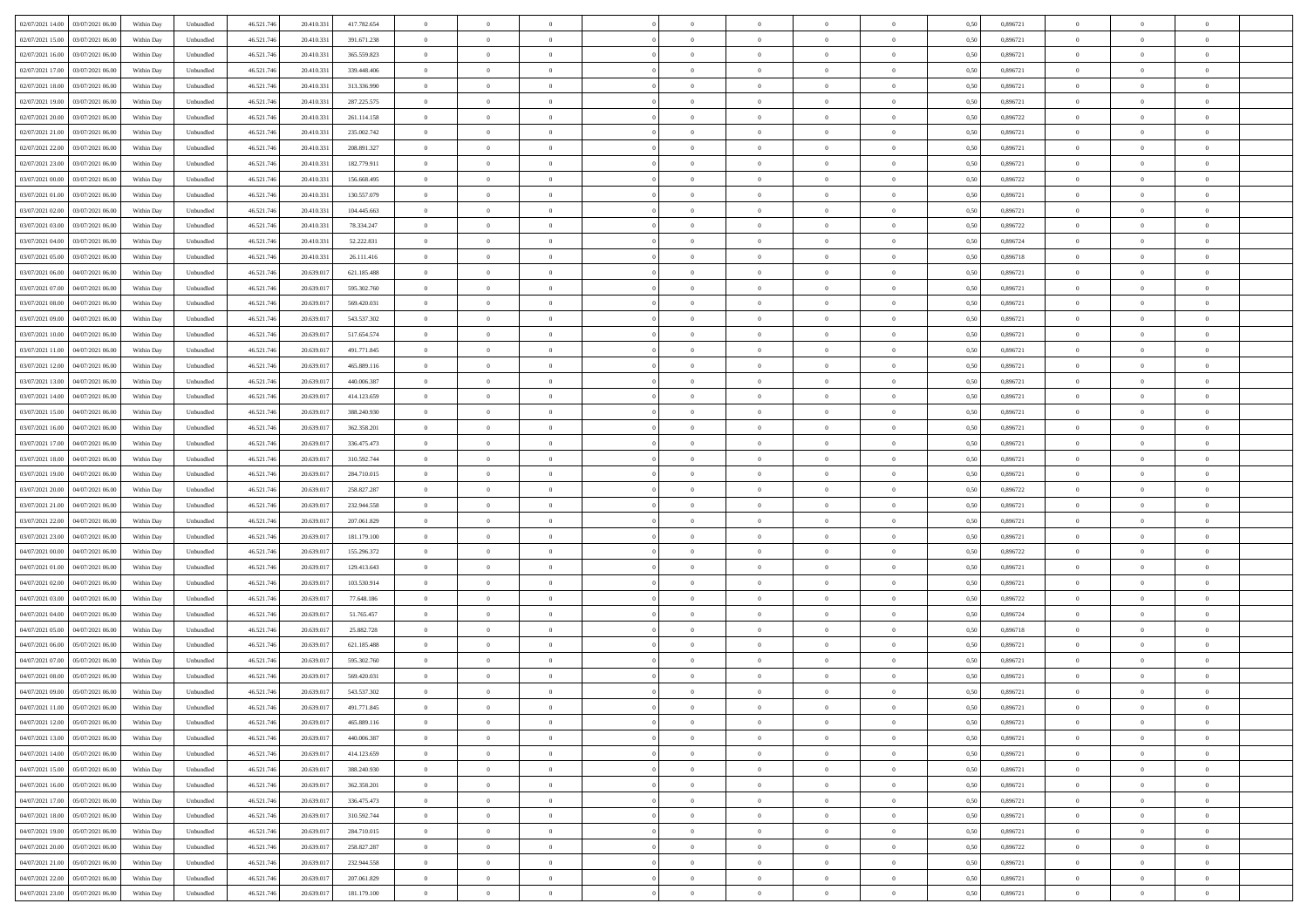| 05/07/2021 00:00 05/07/2021 06:00            | Within Day | Unbundled                   | 46.521.74  | 20.639.017 | 155.296.372 | $\overline{0}$ | $\theta$       |                | $\overline{0}$ | $\theta$       |                | $\theta$       | 0,50 | 0,896722 | $\theta$       | $\theta$       | $\overline{0}$ |  |
|----------------------------------------------|------------|-----------------------------|------------|------------|-------------|----------------|----------------|----------------|----------------|----------------|----------------|----------------|------|----------|----------------|----------------|----------------|--|
| 05/07/2021 01:00<br>05/07/2021 06.00         | Within Day | Unbundled                   | 46.521.74  | 20.639.01  | 129.413.643 | $\bf{0}$       | $\overline{0}$ | $\bf{0}$       | $\overline{0}$ | $\bf{0}$       | $\overline{0}$ | $\bf{0}$       | 0,50 | 0,896721 | $\,$ 0 $\,$    | $\bf{0}$       | $\overline{0}$ |  |
| 05/07/2021 02:00<br>05/07/2021 06:00         | Within Day | Unbundled                   | 46.521.746 | 20.639.017 | 103.530.914 | $\overline{0}$ | $\bf{0}$       | $\overline{0}$ | $\bf{0}$       | $\bf{0}$       | $\overline{0}$ | $\bf{0}$       | 0.50 | 0.896721 | $\bf{0}$       | $\overline{0}$ | $\overline{0}$ |  |
| 05/07/2021 03:00<br>05/07/2021 06:00         | Within Day | Unbundled                   | 46.521.74  | 20.639.017 | 77.648.186  | $\overline{0}$ | $\overline{0}$ | $\overline{0}$ | $\theta$       | $\theta$       | $\overline{0}$ | $\overline{0}$ | 0,50 | 0,896722 | $\theta$       | $\theta$       | $\overline{0}$ |  |
| 05/07/2021 04:00<br>05/07/2021 06.00         | Within Day | Unbundled                   | 46.521.74  | 20.639.01  | 51.765.457  | $\overline{0}$ | $\overline{0}$ | $\bf{0}$       | $\overline{0}$ | $\theta$       | $\overline{0}$ | $\bf{0}$       | 0,50 | 0,896724 | $\,$ 0 $\,$    | $\bf{0}$       | $\overline{0}$ |  |
| 05/07/2021 05:00<br>05/07/2021 06:00         | Within Day | Unbundled                   | 46.521.74  | 20.639.017 | 25.882.728  | $\overline{0}$ | $\overline{0}$ | $\overline{0}$ | $\overline{0}$ | $\overline{0}$ | $\theta$       | $\bf{0}$       | 0.50 | 0.896718 | $\bf{0}$       | $\theta$       | $\overline{0}$ |  |
| 05/07/2021 06:00<br>06/07/2021 06:00         | Within Day | Unbundled                   | 46.521.74  | 22.697.203 | 571.789.058 | $\overline{0}$ | $\overline{0}$ | $\overline{0}$ | $\overline{0}$ | $\overline{0}$ | $\overline{0}$ | $\bf{0}$       | 0,50 | 0,896721 | $\theta$       | $\theta$       | $\overline{0}$ |  |
|                                              |            |                             |            |            |             |                |                |                |                |                |                |                |      |          |                |                |                |  |
| 05/07/2021 07:00<br>06/07/2021 06.00         | Within Day | Unbundled                   | 46.521.74  | 22.697.20  | 547.964.514 | $\overline{0}$ | $\overline{0}$ | $\overline{0}$ | $\overline{0}$ | $\overline{0}$ | $\overline{0}$ | $\bf{0}$       | 0,50 | 0,896721 | $\,$ 0 $\,$    | $\bf{0}$       | $\overline{0}$ |  |
| 05/07/2021 08:00<br>06/07/2021 06:00         | Within Day | Unbundled                   | 46.521.74  | 22.697.203 | 524.139.971 | $\overline{0}$ | $\bf{0}$       | $\overline{0}$ | $\bf{0}$       | $\overline{0}$ | $\overline{0}$ | $\bf{0}$       | 0.50 | 0.896721 | $\bf{0}$       | $\theta$       | $\overline{0}$ |  |
| 05/07/2021 09:00<br>06/07/2021 06:00         | Within Day | Unbundled                   | 46.521.74  | 22.697.203 | 500.315.426 | $\overline{0}$ | $\bf{0}$       | $\overline{0}$ | $\overline{0}$ | $\theta$       | $\overline{0}$ | $\bf{0}$       | 0,50 | 0,896721 | $\,$ 0 $\,$    | $\theta$       | $\overline{0}$ |  |
| 05/07/2021 10:00<br>06/07/2021 06.00         | Within Day | Unbundled                   | 46.521.74  | 22.697.20  | 476.490.882 | $\bf{0}$       | $\overline{0}$ | $\bf{0}$       | $\overline{0}$ | $\bf{0}$       | $\overline{0}$ | $\bf{0}$       | 0,50 | 0,896721 | $\,$ 0 $\,$    | $\bf{0}$       | $\overline{0}$ |  |
| 05/07/2021 11:00<br>06/07/2021 06:00         | Within Day | Unbundled                   | 46.521.746 | 22.697.203 | 452.666.337 | $\overline{0}$ | $\bf{0}$       | $\overline{0}$ | $\bf{0}$       | $\bf{0}$       | $\overline{0}$ | $\bf{0}$       | 0.50 | 0.896721 | $\bf{0}$       | $\overline{0}$ | $\bf{0}$       |  |
| 05/07/2021 12:00<br>06/07/2021 06:00         | Within Day | Unbundled                   | 46.521.74  | 22.697.203 | 428.841.794 | $\overline{0}$ | $\overline{0}$ | $\overline{0}$ | $\overline{0}$ | $\theta$       | $\overline{0}$ | $\overline{0}$ | 0,50 | 0,896721 | $\theta$       | $\theta$       | $\overline{0}$ |  |
| 05/07/2021 13:00<br>06/07/2021 06.00         | Within Day | Unbundled                   | 46.521.74  | 22.697.20  | 405.017.250 | $\bf{0}$       | $\theta$       | $\bf{0}$       | $\overline{0}$ | $\theta$       | $\overline{0}$ | $\bf{0}$       | 0,50 | 0,896721 | $\bf{0}$       | $\bf{0}$       | $\overline{0}$ |  |
| 05/07/2021 14:00<br>06/07/2021 06:00         | Within Day | Unbundled                   | 46.521.74  | 22.697.20  | 381.192.705 | $\overline{0}$ | $\overline{0}$ | $\overline{0}$ | $\bf{0}$       | $\theta$       | $\Omega$       | $\bf{0}$       | 0.50 | 0,896721 | $\bf{0}$       | $\theta$       | $\overline{0}$ |  |
| 05/07/2021 15:00<br>06/07/2021 06:00         | Within Day | Unbundled                   | 46.521.74  | 22.697.203 | 357.368.162 | $\overline{0}$ | $\overline{0}$ | $\overline{0}$ | $\overline{0}$ | $\overline{0}$ | $\overline{0}$ | $\bf{0}$       | 0,50 | 0,896721 | $\theta$       | $\theta$       | $\overline{0}$ |  |
|                                              |            |                             |            |            |             |                |                |                |                |                |                |                |      |          |                |                |                |  |
| 05/07/2021 16:00<br>06/07/2021 06.00         | Within Day | Unbundled                   | 46.521.74  | 22.697.20  | 333.543.617 | $\bf{0}$       | $\overline{0}$ | $\overline{0}$ | $\overline{0}$ | $\theta$       | $\overline{0}$ | $\bf{0}$       | 0,50 | 0,896721 | $\,$ 0 $\,$    | $\bf{0}$       | $\overline{0}$ |  |
| 05/07/2021 17:00<br>06/07/2021 06:00         | Within Day | Unbundled                   | 46.521.74  | 22.697.203 | 309.719.073 | $\overline{0}$ | $\bf{0}$       | $\overline{0}$ | $\bf{0}$       | $\overline{0}$ | $\overline{0}$ | $\bf{0}$       | 0.50 | 0.896721 | $\bf{0}$       | $\overline{0}$ | $\overline{0}$ |  |
| 05/07/2021 18:00<br>06/07/2021 06:00         | Within Day | Unbundled                   | 46.521.74  | 22.697.203 | 285.894.528 | $\overline{0}$ | $\overline{0}$ | $\overline{0}$ | $\overline{0}$ | $\overline{0}$ | $\overline{0}$ | $\bf{0}$       | 0,50 | 0,896721 | $\,$ 0 $\,$    | $\theta$       | $\overline{0}$ |  |
| 05/07/2021 19:00<br>06/07/2021 06.00         | Within Day | Unbundled                   | 46.521.74  | 22.697.20  | 262.069.985 | $\bf{0}$       | $\overline{0}$ | $\bf{0}$       | $\bf{0}$       | $\overline{0}$ | $\overline{0}$ | $\bf{0}$       | 0,50 | 0,896721 | $\,$ 0 $\,$    | $\bf{0}$       | $\overline{0}$ |  |
| 05/07/2021 20:00<br>06/07/2021 06:00         | Within Day | Unbundled                   | 46.521.746 | 22.697.203 | 238.245.441 | $\overline{0}$ | $\bf{0}$       | $\overline{0}$ | $\bf{0}$       | $\bf{0}$       | $\overline{0}$ | $\bf{0}$       | 0.50 | 0.896722 | $\bf{0}$       | $\overline{0}$ | $\overline{0}$ |  |
| 05/07/2021 21:00<br>06/07/2021 06:00         | Within Day | Unbundled                   | 46.521.74  | 22.697.203 | 214.420.896 | $\overline{0}$ | $\overline{0}$ | $\overline{0}$ | $\theta$       | $\theta$       | $\overline{0}$ | $\bf{0}$       | 0,50 | 0,896721 | $\theta$       | $\theta$       | $\overline{0}$ |  |
| 05/07/2021 22.00<br>06/07/2021 06.00         | Within Day | Unbundled                   | 46.521.74  | 22.697.20  | 190.596.353 | $\bf{0}$       | $\overline{0}$ | $\bf{0}$       | $\bf{0}$       | $\bf{0}$       | $\overline{0}$ | $\bf{0}$       | 0,50 | 0,896721 | $\,$ 0 $\,$    | $\bf{0}$       | $\overline{0}$ |  |
| 05/07/2021 23:00<br>06/07/2021 06:00         | Within Day | Unbundled                   | 46.521.74  | 22.697.203 | 166,771,808 | $\overline{0}$ | $\overline{0}$ | $\overline{0}$ | $\overline{0}$ | $\overline{0}$ | $\Omega$       | $\bf{0}$       | 0.50 | 0.896721 | $\,$ 0 $\,$    | $\theta$       | $\overline{0}$ |  |
| 06/07/2021 00:00<br>06/07/2021 06:00         | Within Day | Unbundled                   | 46.521.74  | 22.697.203 | 142.947.264 | $\overline{0}$ | $\overline{0}$ | $\overline{0}$ | $\overline{0}$ | $\overline{0}$ | $\overline{0}$ | $\bf{0}$       | 0,50 | 0,896722 | $\theta$       | $\theta$       | $\overline{0}$ |  |
|                                              |            |                             |            |            |             |                | $\theta$       | $\bf{0}$       | $\overline{0}$ | $\bf{0}$       | $\overline{0}$ | $\bf{0}$       |      |          | $\,$ 0 $\,$    | $\bf{0}$       | $\overline{0}$ |  |
| 06/07/2021 01:00<br>06/07/2021 06.00         | Within Day | Unbundled                   | 46.521.74  | 22.697.20  | 119.122.721 | $\bf{0}$       |                |                |                |                |                |                | 0,50 | 0,896721 |                |                |                |  |
| 06/07/2021 02:00<br>06/07/2021 06:00         | Within Day | Unbundled                   | 46.521.74  | 22.697.203 | 95.298.176  | $\overline{0}$ | $\bf{0}$       | $\overline{0}$ | $\bf{0}$       | $\overline{0}$ | $\overline{0}$ | $\bf{0}$       | 0.50 | 0.896721 | $\bf{0}$       | $\overline{0}$ | $\overline{0}$ |  |
| 06/07/2021 03:00<br>06/07/2021 06:00         | Within Day | Unbundled                   | 46.521.74  | 22.697.203 | 71.473.632  | $\overline{0}$ | $\overline{0}$ | $\overline{0}$ | $\overline{0}$ | $\overline{0}$ | $\overline{0}$ | $\bf{0}$       | 0,50 | 0,896722 | $\theta$       | $\theta$       | $\overline{0}$ |  |
| 06/07/2021 04:00<br>06/07/2021 06.00         | Within Day | Unbundled                   | 46.521.74  | 22.697.20  | 47.649.087  | $\bf{0}$       | $\bf{0}$       | $\bf{0}$       | $\bf{0}$       | $\overline{0}$ | $\overline{0}$ | $\bf{0}$       | 0,50 | 0,896724 | $\,$ 0 $\,$    | $\bf{0}$       | $\overline{0}$ |  |
| 06/07/2021 05:00<br>06/07/2021 06:00         | Within Day | Unbundled                   | 46.521.746 | 22.697.20  | 23.824.544  | $\overline{0}$ | $\bf{0}$       | $\overline{0}$ | $\bf{0}$       | $\bf{0}$       | $\overline{0}$ | $\bf{0}$       | 0.50 | 0.896718 | $\bf{0}$       | $\overline{0}$ | $\overline{0}$ |  |
| 06/07/2021 06:00<br>07/07/2021 06:00         | Within Day | Unbundled                   | 46.521.74  | 22.811.54  | 569.044.812 | $\overline{0}$ | $\overline{0}$ | $\overline{0}$ | $\overline{0}$ | $\overline{0}$ | $\overline{0}$ | $\bf{0}$       | 0.5( | 0,896721 | $\theta$       | $\theta$       | $\overline{0}$ |  |
| 06/07/2021 07:00<br>07/07/2021 06.00         | Within Day | Unbundled                   | 46.521.74  | 22.811.54  | 545.334.612 | $\bf{0}$       | $\overline{0}$ | $\bf{0}$       | $\overline{0}$ | $\overline{0}$ | $\overline{0}$ | $\bf{0}$       | 0,50 | 0,896721 | $\,$ 0 $\,$    | $\bf{0}$       | $\overline{0}$ |  |
| 06/07/2021 08:00<br>07/07/2021 06:00         | Within Day | Unbundled                   | 46.521.74  | 22.811.546 | 521.624.411 | $\overline{0}$ | $\overline{0}$ | $\overline{0}$ | $\bf{0}$       | $\bf{0}$       | $\Omega$       | $\bf{0}$       | 0.50 | 0,896721 | $\,$ 0 $\,$    | $\theta$       | $\overline{0}$ |  |
| 06/07/2021 09:00<br>07/07/2021 06:00         | Within Dav | Unbundled                   | 46.521.74  | 22.811.546 | 497.914.211 | $\overline{0}$ | $\overline{0}$ | $\overline{0}$ | $\overline{0}$ | $\overline{0}$ | $\overline{0}$ | $\overline{0}$ | 0.5( | 0,896721 | $\theta$       | $\theta$       | $\overline{0}$ |  |
| 06/07/2021 10:00<br>07/07/2021 06.00         | Within Day | Unbundled                   | 46.521.74  | 22.811.54  | 474.204.010 | $\bf{0}$       | $\overline{0}$ | $\bf{0}$       | $\bf{0}$       | $\bf{0}$       | $\overline{0}$ | $\bf{0}$       | 0,50 | 0,896721 | $\,$ 0 $\,$    | $\bf{0}$       | $\overline{0}$ |  |
| 06/07/2021 11:00<br>07/07/2021 06:00         | Within Day | Unbundled                   | 46.521.74  | 22.811.54  | 450.493.810 | $\overline{0}$ | $\bf{0}$       | $\overline{0}$ | $\bf{0}$       | $\overline{0}$ | $\overline{0}$ | $\bf{0}$       | 0.50 | 0.896721 | $\bf{0}$       | $\overline{0}$ | $\overline{0}$ |  |
| 06/07/2021 12:00<br>07/07/2021 06:00         | Within Day | Unbundled                   | 46.521.74  | 22.811.54  | 426,783,609 | $\overline{0}$ | $\overline{0}$ | $\overline{0}$ | $\overline{0}$ | $\overline{0}$ | $\overline{0}$ | $\overline{0}$ | 0.50 | 0,896721 | $\theta$       | $\theta$       | $\overline{0}$ |  |
|                                              |            |                             |            |            |             |                |                |                |                |                |                |                |      |          |                |                |                |  |
| 06/07/2021 13:00<br>07/07/2021 06.00         | Within Day | Unbundled                   | 46.521.74  | 22.811.54  | 403.073.409 | $\bf{0}$       | $\bf{0}$       | $\bf{0}$       | $\bf{0}$       | $\overline{0}$ | $\overline{0}$ | $\bf{0}$       | 0,50 | 0,896721 | $\,$ 0 $\,$    | $\bf{0}$       | $\overline{0}$ |  |
| 06/07/2021 14:00<br>07/07/2021 06:00         | Within Day | Unbundled                   | 46.521.746 | 22.811.546 | 379.363.208 | $\overline{0}$ | $\bf{0}$       | $\overline{0}$ | $\bf{0}$       | $\bf{0}$       | $\overline{0}$ | $\bf{0}$       | 0.50 | 0.896721 | $\bf{0}$       | $\overline{0}$ | $\overline{0}$ |  |
| 06/07/2021 15:00<br>07/07/2021 06:00         | Within Day | Unbundled                   | 46.521.74  | 22.811.546 | 355.653.007 | $\overline{0}$ | $\overline{0}$ | $\overline{0}$ | $\overline{0}$ | $\overline{0}$ | $\overline{0}$ | $\bf{0}$       | 0.50 | 0,896721 | $\theta$       | $\theta$       | $\overline{0}$ |  |
| 06/07/2021 16:00<br>07/07/2021 06.00         | Within Day | Unbundled                   | 46.521.74  | 22.811.54  | 331.942.807 | $\bf{0}$       | $\overline{0}$ | $\bf{0}$       | $\overline{0}$ | $\,$ 0 $\,$    | $\overline{0}$ | $\bf{0}$       | 0,50 | 0,896721 | $\,$ 0 $\,$    | $\bf{0}$       | $\overline{0}$ |  |
| 06/07/2021 17:00<br>07/07/2021 06:00         | Within Day | Unbundled                   | 46.521.74  | 22.811.54  | 308.232.606 | $\overline{0}$ | $\overline{0}$ | $\Omega$       | $\overline{0}$ | $\overline{0}$ | $\theta$       | $\bf{0}$       | 0.50 | 0,896721 | $\bf{0}$       | $\theta$       | $\overline{0}$ |  |
| 06/07/2021 18:00<br>07/07/2021 06:00         | Within Dav | Unbundled                   | 46.521.74  | 22.811.54  | 284.522.406 | $\overline{0}$ | $\overline{0}$ | $\Omega$       | $\overline{0}$ | $\theta$       | $\Omega$       | $\overline{0}$ | 0.5( | 0,896721 | $\theta$       | $\theta$       | $\overline{0}$ |  |
| 06/07/2021 19:00<br>07/07/2021 06:00         | Within Day | Unbundled                   | 46.521.74  | 22.811.54  | 260.812.206 | $\bf{0}$       | $\bf{0}$       | $\bf{0}$       | $\bf{0}$       | $\bf{0}$       | $\overline{0}$ | $\bf{0}$       | 0,50 | 0,896721 | $\,$ 0 $\,$    | $\bf{0}$       | $\overline{0}$ |  |
| $06/07/2021\ 20.00 \qquad 07/07/2021\ 06.00$ | Within Day | $\ensuremath{\mathsf{Unb}}$ | 46.521.746 | 22.811.546 | 237.102.005 | $\bf{0}$       | $\Omega$       |                | $\overline{0}$ |                |                |                | 0,50 | 0,896722 | $\theta$       | $\overline{0}$ |                |  |
| 06/07/2021 21:00 07/07/2021 06:00            | Within Day | Unbundled                   | 46.521.746 | 22.811.546 | 213.391.805 | $\overline{0}$ | $\theta$       | $\Omega$       | $\theta$       | $\overline{0}$ | $\overline{0}$ | $\bf{0}$       | 0,50 | 0,896721 | $\theta$       | $\theta$       | $\overline{0}$ |  |
| 06/07/2021 22:00<br>07/07/2021 06:00         | Within Day | Unbundled                   | 46.521.74  | 22.811.546 | 189.681.603 | $\overline{0}$ | $\bf{0}$       | $\overline{0}$ | $\overline{0}$ | $\bf{0}$       | $\overline{0}$ | $\bf{0}$       | 0,50 | 0,896721 | $\bf{0}$       | $\overline{0}$ | $\bf{0}$       |  |
| 06/07/2021 23:00 07/07/2021 06:00            | Within Day | Unbundled                   | 46.521.746 | 22.811.546 | 165.971.403 | $\overline{0}$ | $\bf{0}$       | $\overline{0}$ | $\overline{0}$ | $\mathbf{0}$   | $\overline{0}$ | $\,$ 0 $\,$    | 0.50 | 0.896721 | $\overline{0}$ | $\bf{0}$       | $\,$ 0 $\,$    |  |
|                                              |            |                             |            |            |             |                |                |                |                |                |                |                |      |          |                |                |                |  |
| 07/07/2021 00:00 07/07/2021 06:00            | Within Day | Unbundled                   | 46.521.746 | 22.811.546 | 142.261.202 | $\overline{0}$ | $\overline{0}$ | $\overline{0}$ | $\overline{0}$ | $\overline{0}$ | $\overline{0}$ | $\bf{0}$       | 0,50 | 0,896722 | $\theta$       | $\theta$       | $\overline{0}$ |  |
| 07/07/2021 01:00<br>07/07/2021 06:00         | Within Day | Unbundled                   | 46.521.74  | 22.811.546 | 118.551.002 | $\overline{0}$ | $\bf{0}$       | $\overline{0}$ | $\overline{0}$ | $\overline{0}$ | $\overline{0}$ | $\bf{0}$       | 0,50 | 0,896721 | $\bf{0}$       | $\bf{0}$       | $\overline{0}$ |  |
| 07/07/2021 02:00 07/07/2021 06:00            | Within Day | Unbundled                   | 46.521.746 | 22.811.546 | 94.840.802  | $\overline{0}$ | $\bf{0}$       | $\overline{0}$ | $\overline{0}$ | $\overline{0}$ | $\overline{0}$ | $\bf{0}$       | 0.50 | 0.896721 | $\,$ 0 $\,$    | $\theta$       | $\overline{0}$ |  |
| 07/07/2021 03:00<br>07/07/2021 06:00         | Within Dav | Unbundled                   | 46.521.746 | 22.811.546 | 71.130.601  | $\overline{0}$ | $\overline{0}$ | $\overline{0}$ | $\overline{0}$ | $\overline{0}$ | $\overline{0}$ | $\bf{0}$       | 0.50 | 0,896722 | $\overline{0}$ | $\theta$       | $\overline{0}$ |  |
| 07/07/2021 06:00<br>07/07/2021 04:00         | Within Day | Unbundled                   | 46.521.74  | 22.811.546 | 47.420.401  | $\overline{0}$ | $\overline{0}$ | $\overline{0}$ | $\overline{0}$ | $\bf{0}$       | $\overline{0}$ | $\bf{0}$       | 0,50 | 0,896724 | $\bf{0}$       | $\overline{0}$ | $\overline{0}$ |  |
| 07/07/2021 05:00 07/07/2021 06:00            | Within Day | Unbundled                   | 46.521.746 | 22,811.546 | 23.710.200  | $\overline{0}$ | $\overline{0}$ | $\overline{0}$ | $\overline{0}$ | $\bf{0}$       | $\overline{0}$ | $\bf{0}$       | 0.50 | 0.896718 | $\mathbf{0}$   | $\bf{0}$       | $\,$ 0         |  |
| 07/07/2021 06:00 08/07/2021 06:00            | Within Dav | Unbundled                   | 46.521.746 | 23.611.951 | 549.835.089 | $\overline{0}$ | $\overline{0}$ | $\overline{0}$ | $\overline{0}$ | $\overline{0}$ | $\overline{0}$ | $\bf{0}$       | 0,50 | 0,896721 | $\overline{0}$ | $\theta$       | $\overline{0}$ |  |
| 07/07/2021 07:00<br>08/07/2021 06:00         | Within Day | Unbundled                   | 46.521.74  | 23.611.95  | 526.925.294 | $\overline{0}$ | $\bf{0}$       | $\overline{0}$ | $\bf{0}$       | $\overline{0}$ | $\overline{0}$ | $\bf{0}$       | 0,50 | 0,896721 | $\bf{0}$       | $\bf{0}$       | $\bf{0}$       |  |
| 07/07/2021 08:00 08/07/2021 06:00            |            | Unbundled                   | 46.521.746 |            | 504.015.499 | $\overline{0}$ | $\bf{0}$       | $\overline{0}$ |                | $\,$ 0 $\,$    | $\overline{0}$ | $\bf{0}$       |      | 0,896721 | $\overline{0}$ | $\,$ 0 $\,$    | $\,$ 0 $\,$    |  |
|                                              | Within Day |                             |            | 23.611.951 |             |                |                |                | $\overline{0}$ |                |                |                | 0,50 |          |                |                |                |  |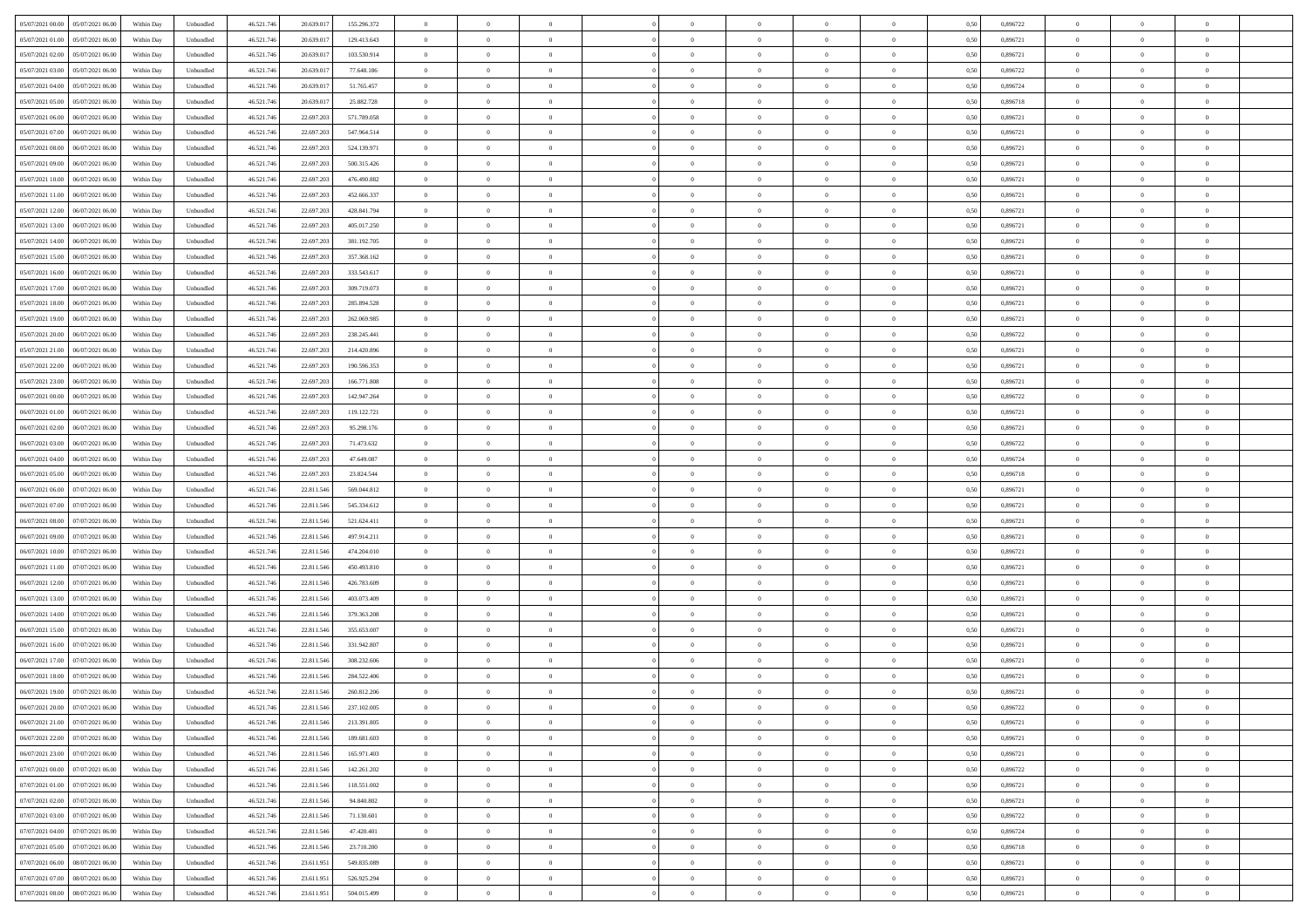|                                                |            |                             |            |            |             | $\overline{0}$ | $\theta$       |                | $\overline{0}$ | $\theta$       |                | $\theta$       |      |          | $\theta$       | $\theta$       | $\overline{0}$ |  |
|------------------------------------------------|------------|-----------------------------|------------|------------|-------------|----------------|----------------|----------------|----------------|----------------|----------------|----------------|------|----------|----------------|----------------|----------------|--|
| 07/07/2021 09:00   08/07/2021 06:00            | Within Day | Unbundled                   | 46.521.74  | 23.611.951 | 481.105.703 |                |                |                |                |                |                |                | 0,50 | 0,896721 |                |                |                |  |
| 07/07/2021 10:00<br>08/07/2021 06:00           | Within Day | Unbundled                   | 46.521.74  | 23.611.95  | 458.195.908 | $\bf{0}$       | $\overline{0}$ | $\overline{0}$ | $\overline{0}$ | $\theta$       | $\overline{0}$ | $\bf{0}$       | 0,50 | 0,896721 | $\,$ 0 $\,$    | $\bf{0}$       | $\overline{0}$ |  |
| 07/07/2021 11:00<br>08/07/2021 06:00           | Within Day | Unbundled                   | 46.521.746 | 23.611.951 | 435.286.113 | $\overline{0}$ | $\bf{0}$       | $\overline{0}$ | $\bf{0}$       | $\bf{0}$       | $\overline{0}$ | $\bf{0}$       | 0.50 | 0.896721 | $\bf{0}$       | $\overline{0}$ | $\overline{0}$ |  |
| 07/07/2021 12:00<br>08/07/2021 06:00           | Within Day | Unbundled                   | 46.521.74  | 23.611.951 | 412.376.317 | $\overline{0}$ | $\overline{0}$ | $\overline{0}$ | $\theta$       | $\theta$       | $\overline{0}$ | $\overline{0}$ | 0,50 | 0,896721 | $\theta$       | $\theta$       | $\overline{0}$ |  |
| 07/07/2021 13:00<br>08/07/2021 06:00           | Within Day | Unbundled                   | 46.521.74  | 23.611.95  | 389.466.522 | $\overline{0}$ | $\theta$       | $\overline{0}$ | $\overline{0}$ | $\theta$       | $\overline{0}$ | $\bf{0}$       | 0,50 | 0,896721 | $\,$ 0 $\,$    | $\theta$       | $\overline{0}$ |  |
|                                                |            |                             |            |            |             |                |                |                |                |                |                |                |      |          |                |                |                |  |
| 07/07/2021 14:00<br>08/07/2021 06:00           | Within Day | Unbundled                   | 46.521.74  | 23.611.951 | 366.556.727 | $\overline{0}$ | $\overline{0}$ | $\overline{0}$ | $\overline{0}$ | $\overline{0}$ | $\Omega$       | $\bf{0}$       | 0.50 | 0.896721 | $\bf{0}$       | $\theta$       | $\overline{0}$ |  |
| 07/07/2021 15:00<br>08/07/2021 06:00           | Within Day | Unbundled                   | 46.521.74  | 23.611.951 | 343.646.930 | $\overline{0}$ | $\overline{0}$ | $\overline{0}$ | $\overline{0}$ | $\theta$       | $\overline{0}$ | $\bf{0}$       | 0,50 | 0,896721 | $\theta$       | $\theta$       | $\overline{0}$ |  |
| 07/07/2021 16:00<br>08/07/2021 06:00           | Within Day | Unbundled                   | 46.521.74  | 23.611.95  | 320.737.135 | $\overline{0}$ | $\overline{0}$ | $\overline{0}$ | $\overline{0}$ | $\theta$       | $\overline{0}$ | $\bf{0}$       | 0,50 | 0,896721 | $\,$ 0 $\,$    | $\bf{0}$       | $\overline{0}$ |  |
| 07/07/2021 17:00<br>08/07/2021 06:00           | Within Day | Unbundled                   | 46.521.74  | 23.611.95  | 297.827.340 | $\overline{0}$ | $\overline{0}$ | $\overline{0}$ | $\bf{0}$       | $\overline{0}$ | $\overline{0}$ | $\bf{0}$       | 0.50 | 0.896721 | $\bf{0}$       | $\theta$       | $\overline{0}$ |  |
| 07/07/2021 18:00<br>08/07/2021 06:00           | Within Day | Unbundled                   | 46.521.74  | 23.611.951 | 274.917.544 | $\overline{0}$ | $\bf{0}$       | $\overline{0}$ | $\overline{0}$ | $\theta$       | $\overline{0}$ | $\bf{0}$       | 0,50 | 0,896721 | $\,$ 0 $\,$    | $\theta$       | $\overline{0}$ |  |
| 07/07/2021 19:00<br>08/07/2021 06:00           | Within Day | Unbundled                   | 46.521.74  | 23.611.95  | 252.007.749 | $\bf{0}$       | $\overline{0}$ | $\bf{0}$       | $\overline{0}$ | $\bf{0}$       | $\overline{0}$ | $\bf{0}$       | 0,50 | 0,896721 | $\,$ 0 $\,$    | $\bf{0}$       | $\overline{0}$ |  |
| 07/07/2021 20:00<br>08/07/2021 06:00           | Within Day | Unbundled                   | 46.521.746 | 23.611.951 | 229.097.953 | $\overline{0}$ | $\overline{0}$ | $\overline{0}$ | $\bf{0}$       | $\bf{0}$       | $\overline{0}$ | $\bf{0}$       | 0.50 | 0.896722 | $\bf{0}$       | $\overline{0}$ | $\overline{0}$ |  |
|                                                |            |                             |            |            |             | $\overline{0}$ | $\overline{0}$ | $\overline{0}$ | $\overline{0}$ | $\theta$       | $\overline{0}$ | $\overline{0}$ |      |          | $\theta$       | $\theta$       | $\overline{0}$ |  |
| 07/07/2021 21:00<br>08/07/2021 06:00           | Within Day | Unbundled                   | 46.521.74  | 23.611.951 | 206.188.158 |                |                |                |                |                |                |                | 0,50 | 0,896721 |                |                |                |  |
| 07/07/2021 22.00<br>08/07/2021 06:00           | Within Day | Unbundled                   | 46.521.74  | 23.611.95  | 183.278.363 | $\bf{0}$       | $\theta$       | $\bf{0}$       | $\overline{0}$ | $\theta$       | $\overline{0}$ | $\bf{0}$       | 0,50 | 0,896721 | $\bf{0}$       | $\bf{0}$       | $\overline{0}$ |  |
| 07/07/2021 23:00<br>08/07/2021 06:00           | Within Day | Unbundled                   | 46.521.74  | 23.611.951 | 160.368.567 | $\overline{0}$ | $\overline{0}$ | $\overline{0}$ | $\bf{0}$       | $\theta$       | $\Omega$       | $\bf{0}$       | 0.50 | 0,896721 | $\theta$       | $\theta$       | $\overline{0}$ |  |
| 08/07/2021 00:00<br>08/07/2021 06:00           | Within Day | Unbundled                   | 46.521.74  | 23.611.951 | 137.458.772 | $\overline{0}$ | $\overline{0}$ | $\overline{0}$ | $\overline{0}$ | $\overline{0}$ | $\overline{0}$ | $\bf{0}$       | 0,50 | 0,896722 | $\theta$       | $\theta$       | $\overline{0}$ |  |
| 08/07/2021 01:00<br>08/07/2021 06:00           | Within Day | Unbundled                   | 46.521.74  | 23.611.95  | 114.548.977 | $\overline{0}$ | $\overline{0}$ | $\overline{0}$ | $\overline{0}$ | $\theta$       | $\overline{0}$ | $\bf{0}$       | 0,50 | 0,896721 | $\,$ 0 $\,$    | $\theta$       | $\overline{0}$ |  |
| 08/07/2021 02:00<br>08/07/2021 06:00           | Within Day | Unbundled                   | 46.521.74  | 23.611.95  | 91.639.181  | $\overline{0}$ | $\overline{0}$ | $\overline{0}$ | $\bf{0}$       | $\overline{0}$ | $\overline{0}$ | $\bf{0}$       | 0.50 | 0.896721 | $\bf{0}$       | $\overline{0}$ | $\overline{0}$ |  |
| 08/07/2021 03:00<br>08/07/2021 06:00           | Within Day | Unbundled                   | 46.521.74  | 23.611.951 | 68.729.386  | $\overline{0}$ | $\overline{0}$ | $\overline{0}$ | $\overline{0}$ | $\theta$       | $\overline{0}$ | $\bf{0}$       | 0,50 | 0,896722 | $\,$ 0 $\,$    | $\theta$       | $\overline{0}$ |  |
| 08/07/2021 04:00<br>08/07/2021 06:00           | Within Day | Unbundled                   | 46.521.74  | 23.611.95  | 45.819.591  | $\bf{0}$       | $\overline{0}$ | $\bf{0}$       | $\bf{0}$       | $\overline{0}$ | $\overline{0}$ | $\bf{0}$       | 0,50 | 0,896724 | $\,$ 0 $\,$    | $\bf{0}$       | $\overline{0}$ |  |
|                                                |            |                             |            |            |             |                |                |                |                |                |                |                |      |          |                |                |                |  |
| 08/07/2021 05:00<br>08/07/2021 06:00           | Within Day | Unbundled                   | 46.521.746 | 23.611.951 | 22.909.795  | $\overline{0}$ | $\bf{0}$       | $\overline{0}$ | $\bf{0}$       | $\bf{0}$       | $\overline{0}$ | $\bf{0}$       | 0.50 | 0.896718 | $\bf{0}$       | $\overline{0}$ | $\overline{0}$ |  |
| 08/07/2021 06:00<br>09/07/2021 06:00           | Within Day | Unbundled                   | 46.521.74  | 24.503.831 | 528.429.970 | $\overline{0}$ | $\overline{0}$ | $\overline{0}$ | $\theta$       | $\theta$       | $\overline{0}$ | $\bf{0}$       | 0,50 | 0,896721 | $\theta$       | $\theta$       | $\overline{0}$ |  |
| 08/07/2021 07:00<br>09/07/2021 06.00           | Within Day | Unbundled                   | 46.521.74  | 24.503.83  | 506.412.054 | $\bf{0}$       | $\overline{0}$ | $\bf{0}$       | $\overline{0}$ | $\theta$       | $\overline{0}$ | $\bf{0}$       | 0,50 | 0,896721 | $\,$ 0 $\,$    | $\bf{0}$       | $\overline{0}$ |  |
| 08/07/2021 08:00<br>09/07/2021 06:00           | Within Day | Unbundled                   | 46.521.74  | 24,503.83  | 484.394.139 | $\overline{0}$ | $\overline{0}$ | $\overline{0}$ | $\overline{0}$ | $\overline{0}$ | $\Omega$       | $\bf{0}$       | 0.50 | 0.896721 | $\bf{0}$       | $\theta$       | $\overline{0}$ |  |
| 08/07/2021 09:00<br>09/07/2021 06:00           | Within Day | Unbundled                   | 46.521.74  | 24.503.831 | 462.376.223 | $\overline{0}$ | $\overline{0}$ | $\overline{0}$ | $\overline{0}$ | $\overline{0}$ | $\overline{0}$ | $\bf{0}$       | 0,50 | 0,896721 | $\theta$       | $\theta$       | $\overline{0}$ |  |
| 08/07/2021 10:00<br>09/07/2021 06.00           | Within Day | Unbundled                   | 46.521.74  | 24.503.83  | 440.358.308 | $\bf{0}$       | $\theta$       | $\overline{0}$ | $\overline{0}$ | $\theta$       | $\overline{0}$ | $\bf{0}$       | 0,50 | 0,896721 | $\,$ 0 $\,$    | $\bf{0}$       | $\overline{0}$ |  |
| 08/07/2021 11:00<br>09/07/2021 06:00           | Within Day | Unbundled                   | 46.521.74  | 24,503.83  | 418.340.393 | $\overline{0}$ | $\bf{0}$       | $\overline{0}$ | $\bf{0}$       | $\overline{0}$ | $\overline{0}$ | $\bf{0}$       | 0.50 | 0.896721 | $\bf{0}$       | $\theta$       | $\overline{0}$ |  |
| 08/07/2021 12:00<br>09/07/2021 06:00           | Within Day | Unbundled                   | 46.521.74  | 24.503.831 | 396.322.477 | $\overline{0}$ | $\overline{0}$ | $\overline{0}$ | $\overline{0}$ | $\theta$       | $\overline{0}$ | $\bf{0}$       | 0,50 | 0,896721 | $\theta$       | $\theta$       | $\overline{0}$ |  |
|                                                |            |                             |            |            |             |                |                |                |                |                |                |                |      |          |                |                |                |  |
| 08/07/2021 13:00<br>09/07/2021 06.00           | Within Day | Unbundled                   | 46.521.74  | 24.503.83  | 374.304.562 | $\bf{0}$       | $\bf{0}$       | $\bf{0}$       | $\bf{0}$       | $\overline{0}$ | $\overline{0}$ | $\bf{0}$       | 0,50 | 0,896721 | $\,$ 0 $\,$    | $\bf{0}$       | $\overline{0}$ |  |
| 08/07/2021 14:00<br>09/07/2021 06:00           | Within Day | Unbundled                   | 46.521.746 | 24.503.831 | 352.286.646 | $\overline{0}$ | $\bf{0}$       | $\overline{0}$ | $\bf{0}$       | $\bf{0}$       | $\overline{0}$ | $\bf{0}$       | 0.50 | 0.896721 | $\bf{0}$       | $\overline{0}$ | $\overline{0}$ |  |
| 08/07/2021 15:00<br>09/07/2021 06:00           | Within Day | Unbundled                   | 46.521.74  | 24.503.831 | 330.268.731 | $\overline{0}$ | $\overline{0}$ | $\overline{0}$ | $\overline{0}$ | $\theta$       | $\overline{0}$ | $\bf{0}$       | 0.5( | 0,896721 | $\theta$       | $\theta$       | $\overline{0}$ |  |
| 08/07/2021 16:00<br>09/07/2021 06.00           | Within Day | Unbundled                   | 46.521.74  | 24.503.83  | 308.250.815 | $\bf{0}$       | $\overline{0}$ | $\bf{0}$       | $\overline{0}$ | $\overline{0}$ | $\overline{0}$ | $\bf{0}$       | 0,50 | 0,896721 | $\,$ 0 $\,$    | $\bf{0}$       | $\overline{0}$ |  |
| 08/07/2021 17:00<br>09/07/2021 06:00           | Within Day | Unbundled                   | 46.521.74  | 24.503.831 | 286.232.900 | $\overline{0}$ | $\overline{0}$ | $\overline{0}$ | $\bf{0}$       | $\theta$       | $\Omega$       | $\bf{0}$       | 0.50 | 0,896721 | $\,$ 0 $\,$    | $\overline{0}$ | $\overline{0}$ |  |
| 08/07/2021 18:00<br>09/07/2021 06:00           | Within Dav | Unbundled                   | 46.521.74  | 24.503.831 | 264.214.984 | $\overline{0}$ | $\overline{0}$ | $\Omega$       | $\overline{0}$ | $\overline{0}$ | $\overline{0}$ | $\overline{0}$ | 0.5( | 0,896721 | $\theta$       | $\theta$       | $\overline{0}$ |  |
| 08/07/2021 19:00<br>09/07/2021 06.00           | Within Day | Unbundled                   | 46.521.74  | 24.503.83  | 242.197.069 | $\bf{0}$       | $\overline{0}$ | $\bf{0}$       | $\overline{0}$ | $\bf{0}$       | $\overline{0}$ | $\bf{0}$       | 0,50 | 0,896721 | $\,$ 0 $\,$    | $\bf{0}$       | $\overline{0}$ |  |
| 08/07/2021 20:00<br>09/07/2021 06:00           | Within Day | Unbundled                   | 46.521.74  | 24.503.83  | 220.179.153 | $\overline{0}$ | $\overline{0}$ | $\overline{0}$ | $\bf{0}$       | $\overline{0}$ | $\overline{0}$ | $\bf{0}$       | 0.50 | 0.896722 | $\bf{0}$       | $\theta$       | $\overline{0}$ |  |
|                                                |            |                             |            |            |             |                |                |                |                |                |                |                |      |          |                |                |                |  |
| 08/07/2021 21:00<br>09/07/2021 06:00           | Within Dav | Unbundled                   | 46.521.74  | 24.503.831 | 198.161.238 | $\overline{0}$ | $\overline{0}$ | $\overline{0}$ | $\overline{0}$ | $\overline{0}$ | $\overline{0}$ | $\overline{0}$ | 0.50 | 0,896721 | $\theta$       | $\theta$       | $\overline{0}$ |  |
| 08/07/2021 22:00<br>09/07/2021 06.00           | Within Day | Unbundled                   | 46.521.74  | 24.503.83  | 176.143.323 | $\bf{0}$       | $\bf{0}$       | $\bf{0}$       | $\bf{0}$       | $\overline{0}$ | $\overline{0}$ | $\bf{0}$       | 0,50 | 0,896721 | $\,$ 0 $\,$    | $\bf{0}$       | $\overline{0}$ |  |
| 08/07/2021 23:00<br>09/07/2021 06:00           | Within Day | Unbundled                   | 46.521.746 | 24.503.831 | 154.125.407 | $\overline{0}$ | $\bf{0}$       | $\overline{0}$ | $\bf{0}$       | $\bf{0}$       | $\overline{0}$ | $\bf{0}$       | 0.50 | 0.896721 | $\bf{0}$       | $\overline{0}$ | $\overline{0}$ |  |
| 09/07/2021 00:00<br>09/07/2021 06:00           | Within Day | Unbundled                   | 46.521.74  | 24.503.831 | 132.107.492 | $\overline{0}$ | $\overline{0}$ | $\Omega$       | $\overline{0}$ | $\overline{0}$ | $\overline{0}$ | $\bf{0}$       | 0.50 | 0,896722 | $\theta$       | $\theta$       | $\overline{0}$ |  |
| 09/07/2021 01:00<br>09/07/2021 06.00           | Within Day | Unbundled                   | 46.521.74  | 24.503.83  | 110.089.576 | $\bf{0}$       | $\overline{0}$ | $\bf{0}$       | $\overline{0}$ | $\overline{0}$ | $\overline{0}$ | $\bf{0}$       | 0,50 | 0,896721 | $\,$ 0 $\,$    | $\bf{0}$       | $\overline{0}$ |  |
| 09/07/2021 02:00<br>09/07/2021 06:00           | Within Day | Unbundled                   | 46.521.74  | 24.503.83  | 88.071.661  | $\overline{0}$ | $\overline{0}$ | $\Omega$       | $\overline{0}$ | $\overline{0}$ | $\theta$       | $\overline{0}$ | 0.50 | 0,896721 | $\,$ 0 $\,$    | $\overline{0}$ | $\overline{0}$ |  |
| 09/07/2021 03:00<br>09/07/2021 06:00           | Within Dav | Unbundled                   | 46.521.74  | 24.503.831 | 66.053.745  | $\overline{0}$ | $\overline{0}$ | $\Omega$       | $\overline{0}$ | $\theta$       | $\Omega$       | $\overline{0}$ | 0.5( | 0,896722 | $\theta$       | $\theta$       | $\overline{0}$ |  |
| 09/07/2021 04:00<br>09/07/2021 06:00           | Within Day | Unbundled                   | 46.521.74  | 24.503.83  | 44.035.830  | $\bf{0}$       | $\bf{0}$       | $\overline{0}$ | $\bf{0}$       | $\bf{0}$       | $\overline{0}$ | $\bf{0}$       | 0,50 | 0,896724 | $\,$ 0 $\,$    | $\bf{0}$       | $\overline{0}$ |  |
| $09/07/2021\; 05.00 \qquad 09/07/2021\; 06.00$ | Within Day | $\ensuremath{\mathsf{Unb}}$ | 46.521.746 | 24.503.831 | 22.017.914  | $\overline{0}$ | $\Omega$       |                | $\overline{0}$ |                |                |                | 0,50 | 0.896718 | $\theta$       | $\overline{0}$ |                |  |
|                                                |            |                             |            |            |             |                |                |                |                |                |                |                |      |          |                |                |                |  |
| 09/07/2021 06:00 10/07/2021 06:00              | Within Day | Unbundled                   | 46.521.746 | 23.794.901 | 545.444.295 | $\overline{0}$ | $\theta$       | $\Omega$       | $\theta$       | $\overline{0}$ | $\overline{0}$ | $\bf{0}$       | 0,50 | 0,896721 | $\theta$       | $\theta$       | $\overline{0}$ |  |
| 09/07/2021 07:00<br>10/07/2021 06:00           | Within Day | Unbundled                   | 46.521.74  | 23.794.901 | 522.717.450 | $\overline{0}$ | $\bf{0}$       | $\overline{0}$ | $\overline{0}$ | $\bf{0}$       | $\overline{0}$ | $\bf{0}$       | 0,50 | 0,896721 | $\bf{0}$       | $\overline{0}$ | $\bf{0}$       |  |
| 09/07/2021 08:00<br>10/07/2021 06:00           | Within Day | Unbundled                   | 46.521.746 | 23.794.901 | 499.990.604 | $\overline{0}$ | $\bf{0}$       | $\overline{0}$ | $\overline{0}$ | $\overline{0}$ | $\overline{0}$ | $\bf{0}$       | 0.50 | 0.896721 | $\overline{0}$ | $\bf{0}$       | $\,$ 0 $\,$    |  |
| 09/07/2021 09:00<br>10/07/2021 06:00           | Within Dav | Unbundled                   | 46.521.746 | 23.794.901 | 477.263.758 | $\overline{0}$ | $\overline{0}$ | $\overline{0}$ | $\overline{0}$ | $\overline{0}$ | $\overline{0}$ | $\bf{0}$       | 0,50 | 0,896721 | $\theta$       | $\theta$       | $\overline{0}$ |  |
| 09/07/2021 10:00<br>10/07/2021 06:00           | Within Day | Unbundled                   | 46.521.74  | 23.794.901 | 454.536.913 | $\overline{0}$ | $\bf{0}$       | $\overline{0}$ | $\bf{0}$       | $\overline{0}$ | $\overline{0}$ | $\bf{0}$       | 0,50 | 0,896721 | $\overline{0}$ | $\bf{0}$       | $\overline{0}$ |  |
| 10/07/2021 06:00<br>09/07/2021 11:00           | Within Day | Unbundled                   | 46.521.746 | 23.794.901 | 431.810.067 | $\overline{0}$ | $\bf{0}$       | $\overline{0}$ | $\overline{0}$ | $\overline{0}$ | $\overline{0}$ | $\bf{0}$       | 0.50 | 0,896721 | $\,$ 0 $\,$    | $\theta$       | $\overline{0}$ |  |
| 09/07/2021 12:00<br>10/07/2021 06:00           | Within Dav | Unbundled                   | 46.521.746 | 23.794.901 | 409.083.221 | $\overline{0}$ | $\overline{0}$ | $\overline{0}$ | $\overline{0}$ | $\overline{0}$ | $\overline{0}$ | $\bf{0}$       | 0.50 | 0,896721 | $\overline{0}$ | $\theta$       | $\overline{0}$ |  |
|                                                |            |                             |            |            |             |                |                |                |                |                |                |                |      |          |                |                |                |  |
| 09/07/2021 13:00<br>10/07/2021 06:00           | Within Day | Unbundled                   | 46.521.74  | 23.794.901 | 386.356.375 | $\overline{0}$ | $\overline{0}$ | $\overline{0}$ | $\overline{0}$ | $\bf{0}$       | $\overline{0}$ | $\bf{0}$       | 0,50 | 0,896721 | $\bf{0}$       | $\bf{0}$       | $\overline{0}$ |  |
| 09/07/2021 14:00<br>10/07/2021 06:00           | Within Day | Unbundled                   | 46.521.746 | 23.794.901 | 363.629.530 | $\overline{0}$ | $\overline{0}$ | $\overline{0}$ | $\overline{0}$ | $\bf{0}$       | $\overline{0}$ | $\bf{0}$       | 0.50 | 0.896721 | $\overline{0}$ | $\,$ 0 $\,$    | $\,$ 0         |  |
| 09/07/2021 15:00<br>10/07/2021 06:00           | Within Dav | Unbundled                   | 46.521.746 | 23.794.901 | 340.902.684 | $\overline{0}$ | $\overline{0}$ | $\overline{0}$ | $\overline{0}$ | $\overline{0}$ | $\overline{0}$ | $\bf{0}$       | 0,50 | 0,896721 | $\overline{0}$ | $\theta$       | $\overline{0}$ |  |
| 09/07/2021 16:00<br>10/07/2021 06:00           | Within Day | Unbundled                   | 46.521.74  | 23.794.90  | 318.175.838 | $\overline{0}$ | $\bf{0}$       | $\overline{0}$ | $\bf{0}$       | $\overline{0}$ | $\overline{0}$ | $\bf{0}$       | 0,50 | 0,896721 | $\bf{0}$       | $\bf{0}$       | $\overline{0}$ |  |
| 09/07/2021 17:00 10/07/2021 06:00              | Within Day | Unbundled                   | 46.521.746 | 23.794.901 | 295.448.993 | $\overline{0}$ | $\bf{0}$       | $\overline{0}$ | $\overline{0}$ | $\,$ 0 $\,$    | $\overline{0}$ | $\bf{0}$       | 0,50 | 0,896721 | $\overline{0}$ | $\,$ 0 $\,$    | $\,$ 0 $\,$    |  |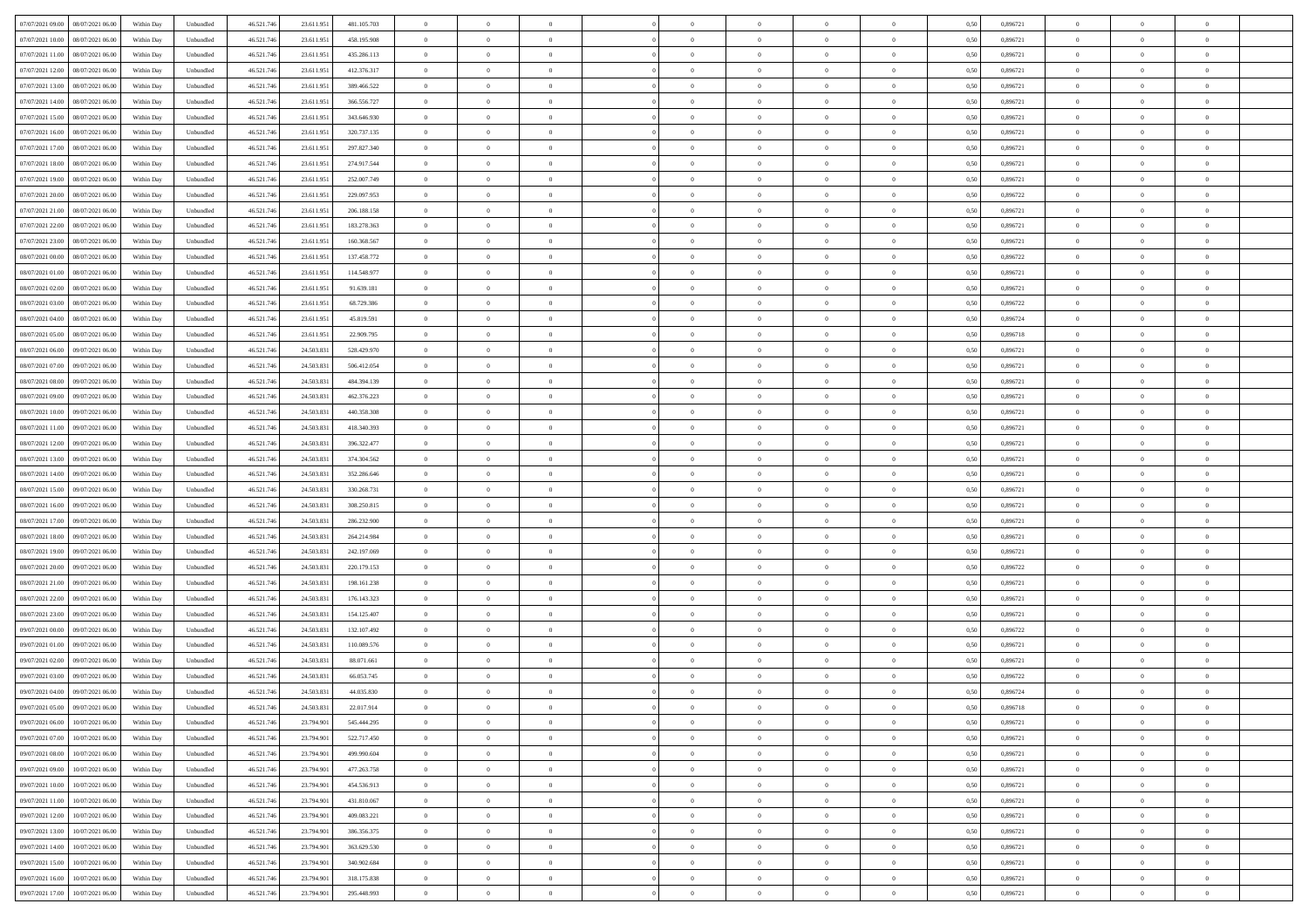| 09/07/2021 18:00 | 10/07/2021 06:00                  | Within Day | Unbundled | 46.521.746 | 23.794.901 | 272.722.147 | $\overline{0}$ | $\theta$       |                | $\overline{0}$ | $\bf{0}$       | $\overline{0}$ | $\theta$       | 0,50 | 0,896721 | $\theta$       | $\theta$       | $\overline{0}$ |  |
|------------------|-----------------------------------|------------|-----------|------------|------------|-------------|----------------|----------------|----------------|----------------|----------------|----------------|----------------|------|----------|----------------|----------------|----------------|--|
|                  |                                   |            |           |            |            |             | $\overline{0}$ | $\overline{0}$ |                |                |                |                |                |      |          |                |                | $\overline{0}$ |  |
| 09/07/2021 19:00 | 10/07/2021 06.00                  | Within Day | Unbundled | 46.521.74  | 23.794.901 | 249.995.301 |                |                | $\overline{0}$ | $\overline{0}$ | $\,$ 0         | $\overline{0}$ | $\bf{0}$       | 0,50 | 0,896721 | $\,$ 0 $\,$    | $\overline{0}$ |                |  |
| 09/07/2021 20:00 | 10/07/2021 06:00                  | Within Day | Unbundled | 46.521.746 | 23.794.901 | 227.268.456 | $\overline{0}$ | $\overline{0}$ | $\overline{0}$ | $\overline{0}$ | $\bf{0}$       | $\overline{0}$ | $\mathbf{0}$   | 0.50 | 0.896722 | $\bf{0}$       | $\overline{0}$ | $\overline{0}$ |  |
| 09/07/2021 21:00 | 10/07/2021 06:00                  | Within Day | Unbundled | 46.521.746 | 23.794.901 | 204.541.610 | $\overline{0}$ | $\overline{0}$ | $\overline{0}$ | $\overline{0}$ | $\bf{0}$       | $\overline{0}$ | $\overline{0}$ | 0,50 | 0,896721 | $\theta$       | $\overline{0}$ | $\overline{0}$ |  |
| 09/07/2021 22.00 | 10/07/2021 06.00                  | Within Day | Unbundled | 46.521.74  | 23.794.901 | 181.814.764 | $\overline{0}$ | $\theta$       | $\overline{0}$ |                | $\overline{0}$ | $\overline{0}$ | $\bf{0}$       | 0,50 | 0,896721 | $\,$ 0 $\,$    | $\overline{0}$ | $\overline{0}$ |  |
| 09/07/2021 23.00 | 10/07/2021 06:00                  | Within Day | Unbundled | 46.521.746 | 23,794.901 | 159.087.919 | $\overline{0}$ | $\overline{0}$ | $\overline{0}$ | $\overline{0}$ | $\bf{0}$       | $\overline{0}$ | $\overline{0}$ | 0.50 | 0.896721 | $\,0\,$        | $\theta$       | $\overline{0}$ |  |
| 10/07/2021 00:00 | 10/07/2021 06:00                  | Within Day | Unbundled | 46.521.746 | 23.794.901 | 136.361.073 | $\overline{0}$ | $\theta$       | $\overline{0}$ | $\overline{0}$ | $\,$ 0         | $\overline{0}$ | $\overline{0}$ | 0,50 | 0,896722 | $\theta$       | $\theta$       | $\overline{0}$ |  |
| 10/07/2021 01:00 | 10/07/2021 06.00                  | Within Day | Unbundled | 46.521.74  | 23.794.901 | 113.634.227 | $\overline{0}$ | $\theta$       | $\overline{0}$ | $\overline{0}$ | $\,$ 0         | $\overline{0}$ | $\bf{0}$       | 0,50 | 0,896721 | $\,$ 0 $\,$    | $\overline{0}$ | $\overline{0}$ |  |
| 10/07/2021 02:00 | 10/07/2021 06:00                  | Within Day | Unbundled | 46.521.746 | 23,794.901 | 90.907.382  | $\overline{0}$ | $\overline{0}$ | $\overline{0}$ | $\overline{0}$ | $\bf{0}$       | $\overline{0}$ | $\bf{0}$       | 0.50 | 0.896721 | $\,0\,$        | $\overline{0}$ | $\overline{0}$ |  |
|                  |                                   |            |           |            |            |             |                |                |                |                |                |                |                |      |          |                |                |                |  |
| 10/07/2021 03:00 | 10/07/2021 06:00                  | Within Day | Unbundled | 46.521.746 | 23.794.901 | 68.180.536  | $\overline{0}$ | $\overline{0}$ | $\overline{0}$ | $\overline{0}$ | $\,$ 0         | $\overline{0}$ | $\bf{0}$       | 0,50 | 0,896722 | $\,$ 0 $\,$    | $\overline{0}$ | $\overline{0}$ |  |
| 10/07/2021 04:00 | 10/07/2021 06.00                  | Within Day | Unbundled | 46.521.74  | 23.794.901 | 45.453.690  | $\overline{0}$ | $\theta$       | $\overline{0}$ | $\overline{0}$ | $\,$ 0         | $\overline{0}$ | $\bf{0}$       | 0,50 | 0,896724 | $\,$ 0 $\,$    | $\overline{0}$ | $\overline{0}$ |  |
| 10/07/2021 05:00 | 10/07/2021 06:00                  | Within Day | Unbundled | 46.521.746 | 23,794.901 | 22.726.845  | $\overline{0}$ | $\overline{0}$ | $\overline{0}$ | $\overline{0}$ | $\bf{0}$       | $\overline{0}$ | $\mathbf{0}$   | 0.50 | 0.896718 | $\bf{0}$       | $\overline{0}$ | $\bf{0}$       |  |
| 10/07/2021 06:00 | 11/07/2021 06:00                  | Within Day | Unbundled | 46.521.746 | 23.611.951 | 549.835.089 | $\overline{0}$ | $\theta$       | $\overline{0}$ | $\overline{0}$ | $\bf{0}$       | $\overline{0}$ | $\mathbf{0}$   | 0,50 | 0,896721 | $\,$ 0 $\,$    | $\overline{0}$ | $\overline{0}$ |  |
| 10/07/2021 07:00 | 11/07/2021 06.00                  | Within Day | Unbundled | 46.521.74  | 23.611.951 | 526.925.294 | $\overline{0}$ | $\theta$       | $\overline{0}$ | $\overline{0}$ | $\overline{0}$ | $\overline{0}$ | $\bf{0}$       | 0,50 | 0,896721 | $\,$ 0 $\,$    | $\overline{0}$ | $\overline{0}$ |  |
| 10/07/2021 08:00 | 11/07/2021 06:00                  | Within Day | Unbundled | 46.521.746 | 23.611.951 | 504.015.499 | $\overline{0}$ | $\overline{0}$ | $\overline{0}$ | $\overline{0}$ | $\,$ 0         | $\overline{0}$ | $\bf{0}$       | 0.50 | 0.896721 | $\theta$       | $\theta$       | $\overline{0}$ |  |
| 10/07/2021 09:00 | 11/07/2021 06:00                  | Within Day | Unbundled | 46.521.746 | 23.611.951 | 481.105.703 | $\overline{0}$ | $\overline{0}$ | $\overline{0}$ | $\overline{0}$ | $\bf{0}$       | $\overline{0}$ | $\overline{0}$ | 0,50 | 0,896721 | $\theta$       | $\theta$       | $\overline{0}$ |  |
|                  |                                   |            |           |            |            |             |                |                |                |                |                |                |                |      |          |                |                |                |  |
| 10/07/2021 10:00 | 1/07/2021 06.00                   | Within Day | Unbundled | 46.521.74  | 23.611.951 | 458.195.908 | $\overline{0}$ | $\theta$       | $\overline{0}$ |                | $\bf{0}$       | $\overline{0}$ | $\bf{0}$       | 0,50 | 0,896721 | $\,$ 0 $\,$    | $\overline{0}$ | $\overline{0}$ |  |
| 10/07/2021 11:00 | 11/07/2021 06:00                  | Within Day | Unbundled | 46.521.74  | 23.611.95  | 435.286.113 | $\overline{0}$ | $\overline{0}$ | $\overline{0}$ | $\overline{0}$ | $\bf{0}$       | $\overline{0}$ | $\bf{0}$       | 0.50 | 0.896721 | $\,0\,$        | $\overline{0}$ | $\overline{0}$ |  |
| 10/07/2021 12:00 | 11/07/2021 06:00                  | Within Day | Unbundled | 46.521.746 | 23.611.951 | 412.376.317 | $\overline{0}$ | $\overline{0}$ | $\overline{0}$ | $\overline{0}$ | $\,$ 0         | $\overline{0}$ | $\overline{0}$ | 0,50 | 0,896721 | $\,$ 0 $\,$    | $\theta$       | $\overline{0}$ |  |
| 10/07/2021 13:00 | 1/07/2021 06.00                   | Within Day | Unbundled | 46.521.74  | 23.611.951 | 389.466.522 | $\bf{0}$       | $\theta$       | $\overline{0}$ | $\overline{0}$ | $\,$ 0         | $\overline{0}$ | $\bf{0}$       | 0,50 | 0,896721 | $\,$ 0 $\,$    | $\overline{0}$ | $\overline{0}$ |  |
| 10/07/2021 14:00 | 11/07/2021 06:00                  | Within Day | Unbundled | 46.521.746 | 23.611.951 | 366.556.727 | $\overline{0}$ | $\overline{0}$ | $\overline{0}$ | $\overline{0}$ | $\bf{0}$       | $\overline{0}$ | $\mathbf{0}$   | 0.50 | 0.896721 | $\bf{0}$       | $\overline{0}$ | $\overline{0}$ |  |
| 10/07/2021 15:00 | 11/07/2021 06:00                  | Within Day | Unbundled | 46.521.746 | 23.611.951 | 343.646.930 | $\overline{0}$ | $\overline{0}$ | $\overline{0}$ | $\overline{0}$ | $\bf{0}$       | $\overline{0}$ | $\overline{0}$ | 0,50 | 0,896721 | $\theta$       | $\overline{0}$ | $\overline{0}$ |  |
| 10/07/2021 16:00 | 11/07/2021 06.00                  | Within Day | Unbundled | 46.521.74  | 23.611.951 | 320.737.135 | $\overline{0}$ | $\theta$       | $\overline{0}$ | $\overline{0}$ | $\,$ 0         | $\overline{0}$ | $\bf{0}$       | 0,50 | 0,896721 | $\,$ 0 $\,$    | $\overline{0}$ | $\overline{0}$ |  |
| 10/07/2021 17:00 | 11/07/2021 06:00                  |            |           |            | 23.611.95  | 297.827.340 |                | $\overline{0}$ | $\overline{0}$ | $\overline{0}$ | $\bf{0}$       | $\overline{0}$ | $\overline{0}$ | 0.50 | 0.896721 | $\,0\,$        | $\theta$       | $\overline{0}$ |  |
|                  |                                   | Within Day | Unbundled | 46.521.746 |            |             | $\overline{0}$ |                |                |                |                |                |                |      |          |                |                |                |  |
| 10/07/2021 18:00 | 11/07/2021 06:00                  | Within Day | Unbundled | 46.521.746 | 23.611.951 | 274.917.544 | $\overline{0}$ | $\theta$       | $\overline{0}$ | $\overline{0}$ | $\bf{0}$       | $\overline{0}$ | $\overline{0}$ | 0,50 | 0,896721 | $\theta$       | $\theta$       | $\overline{0}$ |  |
| 10/07/2021 19:00 | 1/07/2021 06.00                   | Within Day | Unbundled | 46.521.74  | 23.611.95  | 252.007.749 | $\overline{0}$ | $\theta$       | $\overline{0}$ |                | $\bf{0}$       | $\overline{0}$ | $\bf{0}$       | 0,50 | 0,896721 | $\,$ 0 $\,$    | $\overline{0}$ | $\overline{0}$ |  |
| 10/07/2021 20:00 | 11/07/2021 06:00                  | Within Day | Unbundled | 46.521.746 | 23.611.95  | 229.097.953 | $\overline{0}$ | $\overline{0}$ | $\overline{0}$ | $\overline{0}$ | $\bf{0}$       | $\overline{0}$ | $\bf{0}$       | 0.50 | 0.896722 | $\,0\,$        | $\overline{0}$ | $\overline{0}$ |  |
| 10/07/2021 21:00 | 11/07/2021 06:00                  | Within Day | Unbundled | 46.521.746 | 23.611.951 | 206.188.158 | $\overline{0}$ | $\overline{0}$ | $\overline{0}$ | $\overline{0}$ | $\bf{0}$       | $\overline{0}$ | $\bf{0}$       | 0,50 | 0,896721 | $\,$ 0 $\,$    | $\theta$       | $\overline{0}$ |  |
| 10/07/2021 22.00 | 1/07/2021 06.00                   | Within Day | Unbundled | 46.521.74  | 23.611.951 | 183.278.363 | $\bf{0}$       | $\theta$       | $\overline{0}$ | $\overline{0}$ | $\bf{0}$       | $\overline{0}$ | $\bf{0}$       | 0,50 | 0,896721 | $\,$ 0 $\,$    | $\overline{0}$ | $\overline{0}$ |  |
| 10/07/2021 23:00 | 11/07/2021 06:00                  | Within Day | Unbundled | 46.521.746 | 23.611.951 | 160 368 567 | $\overline{0}$ | $\overline{0}$ | $\overline{0}$ | $\overline{0}$ | $\bf{0}$       | $\overline{0}$ | $\mathbf{0}$   | 0.50 | 0.896721 | $\bf{0}$       | $\overline{0}$ | $\bf{0}$       |  |
| 11/07/2021 00:00 | 11/07/2021 06:00                  | Within Dav | Unbundled | 46.521.746 | 23.611.95  | 137.458.772 | $\overline{0}$ | $\overline{0}$ | $\theta$       | $\overline{0}$ | $\mathbf{0}$   | $\overline{0}$ | $\overline{0}$ | 0.50 | 0,896722 | $\theta$       | $\overline{0}$ | $\overline{0}$ |  |
| 11/07/2021 01:00 | 11/07/2021 06.00                  | Within Day | Unbundled | 46.521.74  | 23.611.95  | 114.548.977 | $\overline{0}$ | $\theta$       | $\overline{0}$ | $\overline{0}$ | $\,$ 0         | $\overline{0}$ | $\bf{0}$       | 0,50 | 0,896721 | $\,$ 0 $\,$    | $\overline{0}$ | $\overline{0}$ |  |
|                  |                                   |            |           |            |            |             |                |                |                |                |                |                |                |      |          |                |                |                |  |
| 11/07/2021 02:00 | 11/07/2021 06:00                  | Within Day | Unbundled | 46.521.746 | 23.611.951 | 91.639.181  | $\overline{0}$ | $\overline{0}$ | $\overline{0}$ | $\overline{0}$ | $\bf{0}$       | $\overline{0}$ | $\bf{0}$       | 0.50 | 0.896721 | $\,0\,$        | $\theta$       | $\overline{0}$ |  |
| 11/07/2021 03:00 | 11/07/2021 06:00                  | Within Dav | Unbundled | 46.521.746 | 23.611.951 | 68.729.386  | $\overline{0}$ | $\theta$       | $\Omega$       | $\Omega$       | $\mathbf{0}$   | $\overline{0}$ | $\overline{0}$ | 0.50 | 0,896722 | $\theta$       | $\overline{0}$ | $\overline{0}$ |  |
| 11/07/2021 04:00 | 1/07/2021 06.00                   | Within Day | Unbundled | 46.521.74  | 23.611.951 | 45.819.591  | $\overline{0}$ | $\theta$       | $\overline{0}$ | $\overline{0}$ | $\,$ 0         | $\overline{0}$ | $\bf{0}$       | 0,50 | 0,896724 | $\,$ 0 $\,$    | $\overline{0}$ | $\overline{0}$ |  |
| 11/07/2021 05:00 | 11/07/2021 06:00                  | Within Day | Unbundled | 46.521.74  | 23.611.95  | 22.909.795  | $\overline{0}$ | $\overline{0}$ | $\overline{0}$ | $\overline{0}$ | $\bf{0}$       | $\overline{0}$ | $\bf{0}$       | 0.50 | 0.896718 | $\,0\,$        | $\theta$       | $\overline{0}$ |  |
| 11/07/2021 06:00 | 12/07/2021 06:00                  | Within Dav | Unbundled | 46.521.746 | 23.611.95  | 549.835.089 | $\overline{0}$ | $\overline{0}$ | $\overline{0}$ | $\Omega$       | $\overline{0}$ | $\overline{0}$ | $\overline{0}$ | 0.50 | 0,896721 | $\theta$       | $\overline{0}$ | $\overline{0}$ |  |
| 11/07/2021 07:00 | 12/07/2021 06.00                  | Within Day | Unbundled | 46.521.74  | 23.611.95  | 526.925.294 | $\bf{0}$       | $\overline{0}$ | $\overline{0}$ | $\overline{0}$ | $\bf{0}$       | $\overline{0}$ | $\bf{0}$       | 0,50 | 0,896721 | $\,$ 0 $\,$    | $\overline{0}$ | $\overline{0}$ |  |
| 11/07/2021 08:00 | 12/07/2021 06:00                  | Within Day | Unbundled | 46.521.746 | 23.611.951 | 504.015.499 | $\overline{0}$ | $\overline{0}$ | $\overline{0}$ | $\overline{0}$ | $\bf{0}$       | $\overline{0}$ | $\mathbf{0}$   | 0.50 | 0.896721 | $\,$ 0 $\,$    | $\overline{0}$ | $\overline{0}$ |  |
| 11/07/2021 09:00 | 12/07/2021 06:00                  | Within Dav | Unbundled | 46.521.746 | 23.611.951 | 481.105.703 | $\overline{0}$ | $\overline{0}$ | $\Omega$       | $\Omega$       | $\mathbf{0}$   | $\overline{0}$ | $\overline{0}$ | 0.50 | 0,896721 | $\theta$       | $\overline{0}$ | $\overline{0}$ |  |
| 11/07/2021 11:00 | 12/07/2021 06:00                  | Within Day | Unbundled | 46.521.74  | 23.611.951 | 435.286.113 | $\overline{0}$ | $\theta$       | $\overline{0}$ | $\overline{0}$ | $\,$ 0         | $\overline{0}$ | $\bf{0}$       | 0,50 | 0,896721 | $\,$ 0 $\,$    | $\overline{0}$ | $\overline{0}$ |  |
|                  |                                   |            |           |            |            |             |                |                |                |                |                |                |                |      |          |                |                |                |  |
| 11/07/2021 12:00 | 12/07/2021 06:00                  | Within Day | Unbundled | 46.521.746 | 23.611.951 | 412.376.317 | $\overline{0}$ | $\theta$       | $\overline{0}$ | $\overline{0}$ | $\bf{0}$       | $\Omega$       | $\overline{0}$ | 0.50 | 0.896721 | $\,0\,$        | $\theta$       | $\overline{0}$ |  |
| 11/07/2021 13:00 | 12/07/2021 06:00                  | Within Dav | Unbundled | 46.521.746 | 23.611.95  | 389.466.522 | $\overline{0}$ | $\Omega$       | $\Omega$       | $\Omega$       | $\bf{0}$       | $\overline{0}$ | $\bf{0}$       | 0.50 | 0,896721 | $\theta$       | $\overline{0}$ | $\overline{0}$ |  |
| 11/07/2021 14:00 | 12/07/2021 06:00                  | Within Day | Unbundled | 46.521.746 | 23.611.951 | 366.556.727 | $\overline{0}$ | $\,$ 0 $\,$    | $\overline{0}$ | $\overline{0}$ | $\,$ 0         | $\overline{0}$ | $\bf{0}$       | 0,50 | 0,896721 | $\,$ 0 $\,$    | $\overline{0}$ | $\overline{0}$ |  |
| 11/07/2021 15:00 | 12/07/2021 06:00                  | Within Day | Unbundled | 46.521.746 | 23.611.951 | 343.646.930 | $\bf{0}$       | $\theta$       |                |                |                |                |                | 0,50 | 0,896721 | $\bf{0}$       | $\theta$       |                |  |
| 11/07/2021 16:00 | 12/07/2021 06:00                  | Within Day | Unbundled | 46.521.746 | 23.611.951 | 320.737.135 | $\Omega$       | $\overline{0}$ | $\overline{0}$ | $\Omega$       | $\mathbf{0}$   | $\overline{0}$ | $\overline{0}$ | 0.50 | 0,896721 | $\theta$       | $\theta$       | $\overline{0}$ |  |
| 11/07/2021 17:00 | 12/07/2021 06:00                  | Within Day | Unbundled | 46.521.746 | 23.611.951 | 297.827.340 | $\overline{0}$ | $\overline{0}$ | $\overline{0}$ | $\bf{0}$       | $\overline{0}$ | $\overline{0}$ | $\mathbf{0}$   | 0,50 | 0,896721 | $\bf{0}$       | $\overline{0}$ | $\bf{0}$       |  |
| 11/07/2021 18:00 | 12/07/2021 06:00                  | Within Day | Unbundled | 46.521.746 | 23.611.951 | 274.917.544 | $\overline{0}$ | $\overline{0}$ | $\overline{0}$ | $\overline{0}$ | $\bf{0}$       | $\overline{0}$ | $\mathbf{0}$   | 0.50 | 0,896721 | $\overline{0}$ | $\bf{0}$       | $\bf{0}$       |  |
| 11/07/2021 19:00 | 12/07/2021 06:00                  | Within Day | Unbundled | 46.521.746 | 23.611.951 | 252.007.749 | $\overline{0}$ | $\overline{0}$ | $\overline{0}$ | $\overline{0}$ | $\mathbf{0}$   | $\overline{0}$ | $\overline{0}$ | 0.50 | 0,896721 | $\overline{0}$ | $\theta$       | $\overline{0}$ |  |
|                  |                                   |            |           |            |            |             |                | $\overline{0}$ |                | $\overline{0}$ | $\bf{0}$       |                |                |      |          | $\,0\,$        | $\overline{0}$ | $\overline{0}$ |  |
| 11/07/2021 20:00 | 12/07/2021 06:00                  | Within Day | Unbundled | 46.521.746 | 23.611.951 | 229.097.953 | $\overline{0}$ |                | $\overline{0}$ |                |                | $\overline{0}$ | $\bf{0}$       | 0,50 | 0,896722 |                |                |                |  |
| 11/07/2021 21:00 | 12/07/2021 06:00                  | Within Day | Unbundled | 46.521.746 | 23.611.951 | 206.188.158 | $\overline{0}$ | $\overline{0}$ | $\overline{0}$ | $\overline{0}$ | $\bf{0}$       | $\overline{0}$ | $\mathbf{0}$   | 0.50 | 0.896721 | $\,$ 0 $\,$    | $\theta$       | $\overline{0}$ |  |
| 11/07/2021 22:00 | 12/07/2021 06:00                  | Within Day | Unbundled | 46.521.746 | 23.611.951 | 183.278.363 | $\overline{0}$ | $\overline{0}$ | $\overline{0}$ | $\overline{0}$ | $\overline{0}$ | $\overline{0}$ | $\overline{0}$ | 0.50 | 0,896721 | $\overline{0}$ | $\theta$       | $\overline{0}$ |  |
| 11/07/2021 23:00 | 12/07/2021 06:00                  | Within Day | Unbundled | 46.521.746 | 23.611.951 | 160.368.567 | $\overline{0}$ | $\,$ 0         | $\overline{0}$ | $\bf{0}$       | $\bf{0}$       | $\overline{0}$ | $\bf{0}$       | 0,50 | 0,896721 | $\,$ 0 $\,$    | $\overline{0}$ | $\overline{0}$ |  |
| 12/07/2021 00:00 | 12/07/2021 06:00                  | Within Day | Unbundled | 46.521.746 | 23.611.951 | 137.458.772 | $\overline{0}$ | $\overline{0}$ | $\overline{0}$ | $\overline{0}$ | $\bf{0}$       | $\overline{0}$ | $\mathbf{0}$   | 0.50 | 0.896722 | $\mathbf{0}$   | $\,$ 0 $\,$    | $\overline{0}$ |  |
| 12/07/2021 01:00 | 12/07/2021 06:00                  | Within Day | Unbundled | 46.521.746 | 23.611.951 | 114.548.977 | $\overline{0}$ | $\overline{0}$ | $\overline{0}$ | $\overline{0}$ | $\overline{0}$ | $\overline{0}$ | $\overline{0}$ | 0,50 | 0,896721 | $\overline{0}$ | $\theta$       | $\overline{0}$ |  |
| 12/07/2021 02:00 | 12/07/2021 06:00                  | Within Day | Unbundled | 46.521.746 | 23.611.951 | 91.639.181  | $\overline{0}$ | $\overline{0}$ | $\overline{0}$ | $\bf{0}$       | $\bf{0}$       | $\overline{0}$ | $\bf{0}$       | 0,50 | 0,896721 | $\bf{0}$       | $\,$ 0 $\,$    | $\bf{0}$       |  |
|                  | 12/07/2021 03:00 12/07/2021 06:00 | Within Day | Unbundled | 46.521.746 | 23.611.951 | 68.729.386  | $\overline{0}$ | $\overline{0}$ | $\overline{0}$ | $\overline{0}$ | $\bf{0}$       | $\overline{0}$ | $\,$ 0 $\,$    | 0,50 | 0,896722 | $\overline{0}$ | $\,$ 0 $\,$    | $\,$ 0 $\,$    |  |
|                  |                                   |            |           |            |            |             |                |                |                |                |                |                |                |      |          |                |                |                |  |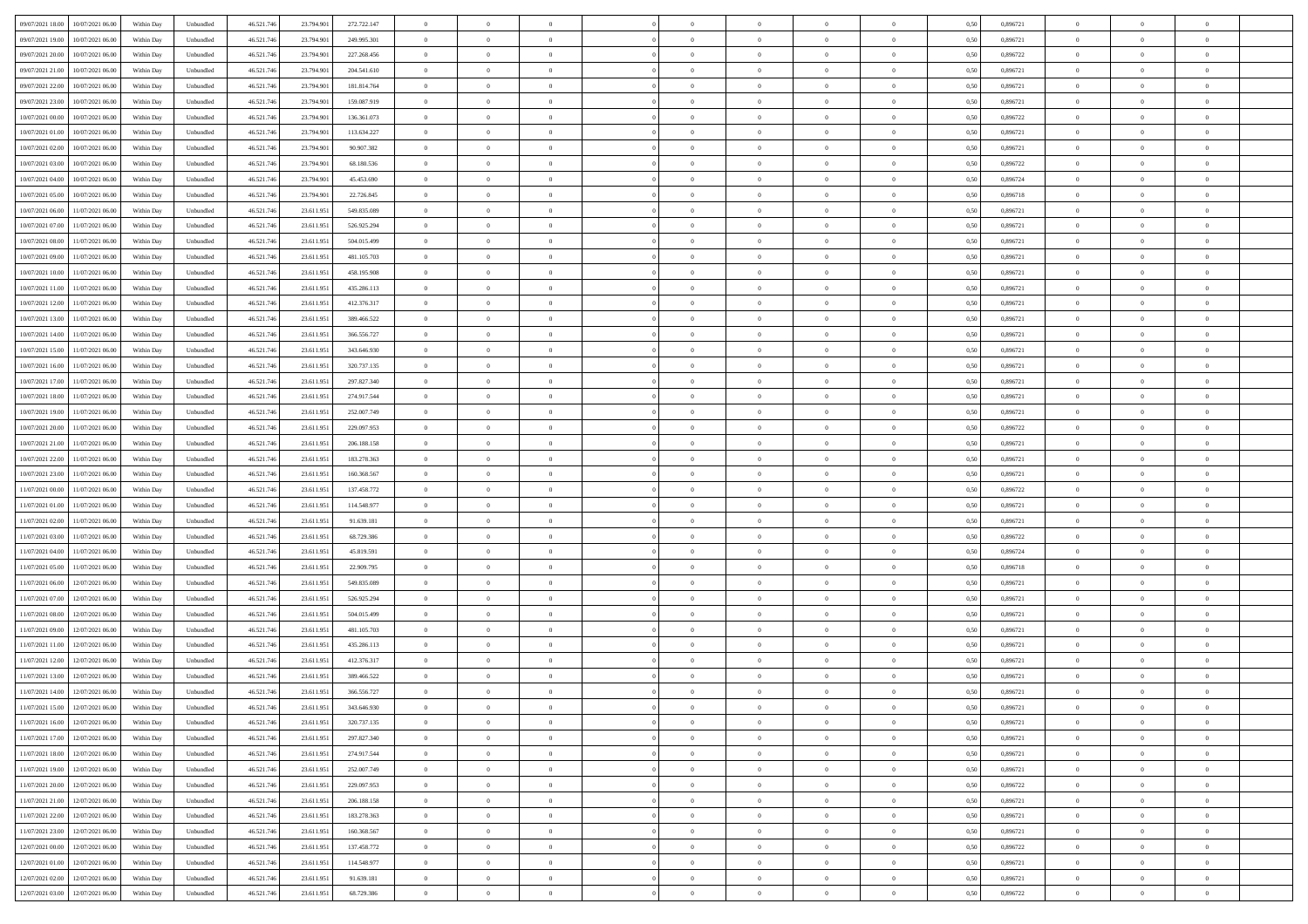| 12/07/2021 04:00                  | 12/07/2021 06:00 | Within Day | Unbundled                   | 46.521.746 | 23.611.951 | 45.819.591  | $\overline{0}$ | $\theta$       |                | $\overline{0}$ | $\bf{0}$       | $\overline{0}$ | $\theta$       | 0,50 | 0,896724 | $\theta$       | $\theta$       | $\overline{0}$           |  |
|-----------------------------------|------------------|------------|-----------------------------|------------|------------|-------------|----------------|----------------|----------------|----------------|----------------|----------------|----------------|------|----------|----------------|----------------|--------------------------|--|
|                                   |                  |            |                             |            |            |             | $\overline{0}$ | $\theta$       | $\overline{0}$ | $\overline{0}$ | $\,$ 0         |                |                |      |          | $\,$ 0 $\,$    | $\overline{0}$ | $\overline{0}$           |  |
| 12/07/2021 05:00                  | 12/07/2021 06:00 | Within Day | Unbundled                   | 46.521.74  | 23.611.951 | 22.909.795  |                |                |                |                |                | $\overline{0}$ | $\bf{0}$       | 0,50 | 0,896718 |                |                |                          |  |
| 12/07/2021 06:00                  | 13/07/2021 06:00 | Within Day | Unbundled                   | 46.521.746 | 23.611.951 | 549.835.089 | $\overline{0}$ | $\overline{0}$ | $\overline{0}$ | $\overline{0}$ | $\bf{0}$       | $\overline{0}$ | $\mathbf{0}$   | 0.50 | 0.896721 | $\bf{0}$       | $\overline{0}$ | $\overline{0}$           |  |
| 12/07/2021 07:00                  | 13/07/2021 06:00 | Within Day | Unbundled                   | 46.521.746 | 23.611.951 | 526.925.294 | $\overline{0}$ | $\overline{0}$ | $\overline{0}$ | $\overline{0}$ | $\bf{0}$       | $\overline{0}$ | $\overline{0}$ | 0,50 | 0,896721 | $\theta$       | $\overline{0}$ | $\overline{0}$           |  |
| 12/07/2021 08:00                  | 13/07/2021 06.00 | Within Day | Unbundled                   | 46.521.74  | 23.611.951 | 504.015.499 | $\overline{0}$ | $\theta$       | $\overline{0}$ |                | $\overline{0}$ | $\overline{0}$ | $\bf{0}$       | 0,50 | 0,896721 | $\,$ 0 $\,$    | $\overline{0}$ | $\overline{0}$           |  |
| 12/07/2021 09:00                  | 13/07/2021 06:00 | Within Day | Unbundled                   | 46.521.746 | 23.611.951 | 481.105.703 | $\overline{0}$ | $\overline{0}$ | $\overline{0}$ | $\overline{0}$ | $\bf{0}$       | $\overline{0}$ | $\overline{0}$ | 0.50 | 0.896721 | $\,0\,$        | $\theta$       | $\overline{0}$           |  |
| 12/07/2021 10:00                  | 13/07/2021 06:00 | Within Day | Unbundled                   | 46.521.746 | 23.611.951 | 458.195.908 | $\overline{0}$ | $\theta$       | $\overline{0}$ | $\overline{0}$ | $\,$ 0         | $\overline{0}$ | $\overline{0}$ | 0,50 | 0,896721 | $\theta$       | $\theta$       | $\overline{0}$           |  |
| 12/07/2021 11:00                  | 13/07/2021 06.00 | Within Day | Unbundled                   | 46.521.74  | 23.611.95  | 435.286.113 | $\overline{0}$ | $\theta$       | $\overline{0}$ |                | $\,$ 0         | $\bf{0}$       | $\bf{0}$       | 0,50 | 0,896721 | $\,$ 0 $\,$    | $\overline{0}$ | $\overline{0}$           |  |
| 12/07/2021 12:00                  | 13/07/2021 06:00 | Within Day | Unbundled                   | 46.521.746 | 23.611.951 | 412.376.317 | $\overline{0}$ | $\overline{0}$ | $\overline{0}$ | $\overline{0}$ | $\bf{0}$       | $\overline{0}$ | $\bf{0}$       | 0.50 | 0.896721 | $\,0\,$        | $\theta$       | $\overline{0}$           |  |
|                                   |                  |            |                             |            |            |             |                |                |                |                |                |                |                |      |          |                |                |                          |  |
| 12/07/2021 13:00                  | 13/07/2021 06:00 | Within Day | Unbundled                   | 46.521.746 | 23.611.951 | 389.466.522 | $\overline{0}$ | $\overline{0}$ | $\overline{0}$ | $\overline{0}$ | $\,$ 0         | $\overline{0}$ | $\bf{0}$       | 0,50 | 0,896721 | $\,$ 0 $\,$    | $\theta$       | $\overline{0}$           |  |
| 12/07/2021 14:00                  | 13/07/2021 06.00 | Within Day | Unbundled                   | 46.521.74  | 23.611.951 | 366.556.727 | $\overline{0}$ | $\theta$       | $\overline{0}$ | $\overline{0}$ | $\,$ 0         | $\overline{0}$ | $\bf{0}$       | 0,50 | 0,896721 | $\,$ 0 $\,$    | $\overline{0}$ | $\overline{0}$           |  |
| 12/07/2021 15:00                  | 13/07/2021 06:00 | Within Day | Unbundled                   | 46.521.746 | 23.611.951 | 343.646.930 | $\overline{0}$ | $\overline{0}$ | $\overline{0}$ | $\overline{0}$ | $\bf{0}$       | $\overline{0}$ | $\mathbf{0}$   | 0.50 | 0.896721 | $\bf{0}$       | $\overline{0}$ | $\bf{0}$                 |  |
| 12/07/2021 16:00                  | 13/07/2021 06:00 | Within Day | Unbundled                   | 46.521.746 | 23.611.951 | 320.737.135 | $\overline{0}$ | $\theta$       | $\overline{0}$ | $\overline{0}$ | $\bf{0}$       | $\overline{0}$ | $\overline{0}$ | 0,50 | 0,896721 | $\,$ 0 $\,$    | $\theta$       | $\overline{0}$           |  |
| 12/07/2021 17:00                  | 13/07/2021 06.00 | Within Day | Unbundled                   | 46.521.74  | 23.611.951 | 297.827.340 | $\overline{0}$ | $\theta$       | $\overline{0}$ |                | $\overline{0}$ | $\overline{0}$ | $\bf{0}$       | 0,50 | 0,896721 | $\,$ 0 $\,$    | $\overline{0}$ | $\overline{0}$           |  |
| 12/07/2021 18:00                  | 13/07/2021 06:00 | Within Day | Unbundled                   | 46.521.746 | 23.611.951 | 274.917.544 | $\overline{0}$ | $\overline{0}$ | $\overline{0}$ | $\overline{0}$ | $\,$ 0         | $\overline{0}$ | $\overline{0}$ | 0.50 | 0.896721 | $\,0\,$        | $\theta$       | $\overline{0}$           |  |
| 12/07/2021 19:00                  | 13/07/2021 06:00 | Within Day | Unbundled                   | 46.521.746 | 23.611.951 | 252.007.749 | $\overline{0}$ | $\theta$       | $\overline{0}$ | $\overline{0}$ | $\bf{0}$       | $\overline{0}$ | $\overline{0}$ | 0,50 | 0,896721 | $\theta$       | $\theta$       | $\overline{0}$           |  |
|                                   |                  |            |                             |            |            |             |                |                |                |                |                |                |                |      |          |                |                |                          |  |
| 12/07/2021 20:00                  | 13/07/2021 06.00 | Within Day | Unbundled                   | 46.521.74  | 23.611.951 | 229.097.953 | $\overline{0}$ | $\theta$       | $\overline{0}$ |                | $\bf{0}$       | $\overline{0}$ | $\bf{0}$       | 0,50 | 0,896722 | $\,$ 0 $\,$    | $\overline{0}$ | $\overline{0}$           |  |
| 12/07/2021 21:00                  | 13/07/2021 06:00 | Within Day | Unbundled                   | 46.521.74  | 23.611.95  | 206.188.158 | $\overline{0}$ | $\overline{0}$ | $\overline{0}$ | $\overline{0}$ | $\bf{0}$       | $\overline{0}$ | $\bf{0}$       | 0.50 | 0.896721 | $\,0\,$        | $\overline{0}$ | $\overline{0}$           |  |
| 12/07/2021 22:00                  | 13/07/2021 06:00 | Within Day | Unbundled                   | 46.521.746 | 23.611.951 | 183.278.363 | $\overline{0}$ | $\overline{0}$ | $\overline{0}$ | $\overline{0}$ | $\,$ 0         | $\overline{0}$ | $\overline{0}$ | 0,50 | 0,896721 | $\,$ 0 $\,$    | $\theta$       | $\overline{0}$           |  |
| 12/07/2021 23:00                  | 13/07/2021 06.00 | Within Day | Unbundled                   | 46.521.74  | 23.611.951 | 160.368.567 | $\overline{0}$ | $\theta$       | $\overline{0}$ | $\overline{0}$ | $\,$ 0         | $\bf{0}$       | $\bf{0}$       | 0,50 | 0,896721 | $\,$ 0 $\,$    | $\overline{0}$ | $\overline{0}$           |  |
| 13/07/2021 00:00                  | 13/07/2021 06:00 | Within Day | Unbundled                   | 46.521.746 | 23.611.951 | 137.458.772 | $\overline{0}$ | $\overline{0}$ | $\overline{0}$ | $\overline{0}$ | $\bf{0}$       | $\overline{0}$ | $\mathbf{0}$   | 0.50 | 0.896722 | $\bf{0}$       | $\overline{0}$ | $\overline{0}$           |  |
| 13/07/2021 01:00                  | 13/07/2021 06:00 | Within Day | Unbundled                   | 46.521.746 | 23.611.951 | 114.548.977 | $\overline{0}$ | $\overline{0}$ | $\overline{0}$ | $\overline{0}$ | $\bf{0}$       | $\overline{0}$ | $\overline{0}$ | 0,50 | 0,896721 | $\theta$       | $\overline{0}$ | $\overline{0}$           |  |
| 13/07/2021 02:00                  | 13/07/2021 06.00 | Within Day | Unbundled                   | 46.521.74  | 23.611.951 | 91.639.181  | $\overline{0}$ | $\theta$       | $\overline{0}$ | $\overline{0}$ | $\,$ 0         | $\overline{0}$ | $\bf{0}$       | 0,50 | 0,896721 | $\,$ 0 $\,$    | $\overline{0}$ | $\overline{0}$           |  |
|                                   | 13/07/2021 06:00 |            |                             |            |            | 68.729.386  |                | $\overline{0}$ |                |                |                | $\overline{0}$ |                |      | 0.896722 |                | $\theta$       | $\overline{0}$           |  |
| 13/07/2021 03:00                  |                  | Within Day | Unbundled                   | 46.521.746 | 23.611.951 |             | $\overline{0}$ |                | $\overline{0}$ | $\overline{0}$ | $\bf{0}$       |                | $\overline{0}$ | 0.50 |          | $\,0\,$        |                |                          |  |
| 13/07/2021 04:00                  | 13/07/2021 06:00 | Within Day | Unbundled                   | 46.521.746 | 23.611.951 | 45.819.591  | $\overline{0}$ | $\theta$       | $\overline{0}$ | $\overline{0}$ | $\bf{0}$       | $\overline{0}$ | $\overline{0}$ | 0,50 | 0,896724 | $\theta$       | $\theta$       | $\overline{0}$           |  |
| 13/07/2021 05:00                  | 13/07/2021 06.00 | Within Day | Unbundled                   | 46.521.74  | 23.611.951 | 22.909.795  | $\overline{0}$ | $\theta$       | $\overline{0}$ |                | $\bf{0}$       | $\overline{0}$ | $\bf{0}$       | 0,50 | 0,896718 | $\,$ 0 $\,$    | $\overline{0}$ | $\overline{0}$           |  |
| 13/07/2021 06:00                  | 14/07/2021 06:00 | Within Day | Unbundled                   | 46.521.746 | 23.954.982 | 541.602.351 | $\overline{0}$ | $\overline{0}$ | $\overline{0}$ | $\overline{0}$ | $\bf{0}$       | $\overline{0}$ | $\bf{0}$       | 0.50 | 0.896721 | $\,0\,$        | $\overline{0}$ | $\overline{0}$           |  |
| 13/07/2021 07:00                  | 14/07/2021 06:00 | Within Day | Unbundled                   | 46.521.746 | 23.954.982 | 519.035.587 | $\overline{0}$ | $\overline{0}$ | $\overline{0}$ | $\overline{0}$ | $\,$ 0         | $\overline{0}$ | $\bf{0}$       | 0,50 | 0,896721 | $\theta$       | $\theta$       | $\overline{0}$           |  |
| 13/07/2021 08:00                  | 14/07/2021 06.00 | Within Day | Unbundled                   | 46.521.74  | 23.954.982 | 496.468.822 | $\overline{0}$ | $\theta$       | $\overline{0}$ | $\overline{0}$ | $\,$ 0         | $\overline{0}$ | $\bf{0}$       | 0,50 | 0,896721 | $\,$ 0 $\,$    | $\overline{0}$ | $\overline{0}$           |  |
| 13/07/2021 09:00                  | 14/07/2021 06:00 | Within Day | Unbundled                   | 46.521.746 | 23.954.982 | 473.902.057 | $\overline{0}$ | $\overline{0}$ | $\overline{0}$ | $\overline{0}$ | $\bf{0}$       | $\overline{0}$ | $\mathbf{0}$   | 0.50 | 0.896721 | $\bf{0}$       | $\overline{0}$ | $\overline{\phantom{a}}$ |  |
| 13/07/2021 10:00                  | 14/07/2021 06:00 | Within Dav | Unbundled                   | 46.521.746 | 23.954.982 | 451.335.292 | $\overline{0}$ | $\overline{0}$ | $\theta$       | $\overline{0}$ | $\mathbf{0}$   | $\overline{0}$ | $\overline{0}$ | 0.50 | 0,896721 | $\theta$       | $\overline{0}$ | $\overline{0}$           |  |
| 13/07/2021 11:00                  | 14/07/2021 06.00 | Within Day | Unbundled                   | 46.521.74  | 23.954.982 | 428.768.528 | $\overline{0}$ | $\theta$       | $\overline{0}$ | $\overline{0}$ | $\bf{0}$       | $\overline{0}$ | $\bf{0}$       | 0,50 | 0,896721 | $\,$ 0 $\,$    | $\overline{0}$ | $\overline{0}$           |  |
|                                   |                  |            |                             |            |            |             |                |                |                |                |                |                |                |      |          |                |                |                          |  |
| 13/07/2021 12:00                  | 14/07/2021 06:00 | Within Day | Unbundled                   | 46.521.746 | 23.954.982 | 406.201.763 | $\overline{0}$ | $\overline{0}$ | $\overline{0}$ | $\overline{0}$ | $\bf{0}$       | $\overline{0}$ | $\bf{0}$       | 0.50 | 0.896721 | $\,0\,$        | $\theta$       | $\overline{0}$           |  |
| 13/07/2021 13:00                  | 14/07/2021 06:00 | Within Dav | Unbundled                   | 46.521.746 | 23.954.982 | 383.634.999 | $\overline{0}$ | $\theta$       | $\Omega$       | $\Omega$       | $\mathbf{0}$   | $\overline{0}$ | $\overline{0}$ | 0.50 | 0,896721 | $\theta$       | $\overline{0}$ | $\overline{0}$           |  |
| 13/07/2021 14:00                  | 14/07/2021 06.00 | Within Day | Unbundled                   | 46.521.74  | 23.954.982 | 361.068.233 | $\overline{0}$ | $\theta$       | $\overline{0}$ |                | $\,$ 0         | $\overline{0}$ | $\bf{0}$       | 0,50 | 0,896721 | $\,$ 0 $\,$    | $\overline{0}$ | $\overline{0}$           |  |
| 13/07/2021 15:00                  | 14/07/2021 06:00 | Within Day | Unbundled                   | 46.521.746 | 23.954.982 | 338,501.469 | $\overline{0}$ | $\overline{0}$ | $\overline{0}$ | $\overline{0}$ | $\bf{0}$       | $\overline{0}$ | $\bf{0}$       | 0.50 | 0.896721 | $\,0\,$        | $\theta$       | $\overline{0}$           |  |
| 13/07/2021 16:00                  | 14/07/2021 06:00 | Within Dav | Unbundled                   | 46.521.746 | 23.954.982 | 315.934.704 | $\overline{0}$ | $\overline{0}$ | $\overline{0}$ | $\Omega$       | $\overline{0}$ | $\overline{0}$ | $\overline{0}$ | 0.50 | 0,896721 | $\theta$       | $\overline{0}$ | $\overline{0}$           |  |
| 13/07/2021 17:00                  | 14/07/2021 06.00 | Within Day | Unbundled                   | 46.521.74  | 23.954.982 | 293.367.940 | $\bf{0}$       | $\overline{0}$ | $\overline{0}$ | $\overline{0}$ | $\bf{0}$       | $\overline{0}$ | $\bf{0}$       | 0,50 | 0,896721 | $\,$ 0 $\,$    | $\overline{0}$ | $\overline{0}$           |  |
| 13/07/2021 18:00                  | 14/07/2021 06:00 | Within Day | Unbundled                   | 46.521.746 | 23.954.982 | 270.801.176 | $\overline{0}$ | $\overline{0}$ | $\overline{0}$ | $\overline{0}$ | $\bf{0}$       | $\overline{0}$ | $\mathbf{0}$   | 0.50 | 0.896721 | $\,$ 0 $\,$    | $\overline{0}$ | $\overline{0}$           |  |
| 13/07/2021 19:00                  | 14/07/2021 06:00 | Within Dav | Unbundled                   | 46.521.746 | 23.954.982 | 248.234.411 | $\overline{0}$ | $\overline{0}$ | $\Omega$       | $\Omega$       | $\mathbf{0}$   | $\overline{0}$ | $\overline{0}$ | 0.50 | 0,896721 | $\theta$       | $\overline{0}$ | $\overline{0}$           |  |
| 13/07/2021 20:00                  | 14/07/2021 06.00 | Within Day | Unbundled                   | 46.521.74  | 23.954.982 | 225.667.646 | $\overline{0}$ | $\theta$       | $\overline{0}$ | $\overline{0}$ | $\,$ 0         | $\overline{0}$ | $\bf{0}$       | 0,50 | 0,896722 | $\,$ 0 $\,$    | $\overline{0}$ | $\overline{0}$           |  |
|                                   |                  |            |                             |            |            |             |                |                |                |                |                |                |                |      |          |                |                |                          |  |
| 13/07/2021 21:00                  | 14/07/2021 06:00 | Within Day | Unbundled                   | 46.521.746 | 23.954.982 | 203.100.881 | $\overline{0}$ | $\theta$       | $\overline{0}$ | $\overline{0}$ | $\bf{0}$       | $\Omega$       | $\overline{0}$ | 0.50 | 0.896721 | $\,0\,$        | $\theta$       | $\overline{0}$           |  |
| 13/07/2021 22:00                  | 14/07/2021 06:00 | Within Dav | Unbundled                   | 46.521.746 | 23.954.98  | 180.534.117 | $\overline{0}$ | $\Omega$       | $\Omega$       | $\Omega$       | $\bf{0}$       | $\overline{0}$ | $\overline{0}$ | 0.50 | 0,896721 | $\theta$       | $\overline{0}$ | $\overline{0}$           |  |
| 13/07/2021 23:00                  | 14/07/2021 06:00 | Within Day | Unbundled                   | 46.521.746 | 23.954.982 | 157.967.352 | $\bf{0}$       | $\overline{0}$ | $\overline{0}$ | $\overline{0}$ | $\,$ 0         | $\overline{0}$ | $\bf{0}$       | 0,50 | 0,896721 | $\,$ 0 $\,$    | $\overline{0}$ | $\overline{0}$           |  |
| 14/07/2021 00:00                  | 14/07/2021 06:00 | Within Day | $\ensuremath{\mathsf{Unb}}$ | 46.521.746 | 23.954.982 | 135.400.588 | $\bf{0}$       | $\theta$       |                |                |                |                |                | 0,50 | 0,896722 | $\bf{0}$       | $\theta$       |                          |  |
| 14/07/2021 01:00                  | 14/07/2021 06:00 | Within Day | Unbundled                   | 46.521.746 | 23.954.982 | 112.833.822 | $\Omega$       | $\overline{0}$ | $\Omega$       | $\Omega$       | $\mathbf{0}$   | $\overline{0}$ | $\mathbf{0}$   | 0.50 | 0,896721 | $\theta$       | $\theta$       | $\overline{0}$           |  |
| 14/07/2021 02:00                  | 14/07/2021 06:00 | Within Day | Unbundled                   | 46.521.746 | 23.954.982 | 90.267.058  | $\bf{0}$       | $\overline{0}$ | $\overline{0}$ | $\bf{0}$       | $\overline{0}$ | $\overline{0}$ | $\mathbf{0}$   | 0,50 | 0,896721 | $\bf{0}$       | $\overline{0}$ | $\bf{0}$                 |  |
| 14/07/2021 03:00                  | 14/07/2021 06:00 | Within Day | Unbundled                   | 46.521.746 | 23.954.982 | 67.700.293  | $\overline{0}$ | $\overline{0}$ | $\overline{0}$ | $\overline{0}$ | $\bf{0}$       | $\overline{0}$ | $\mathbf{0}$   | 0.50 | 0,896722 | $\overline{0}$ | $\bf{0}$       | $\bf{0}$                 |  |
| 14/07/2021 04:00                  | 14/07/2021 06:00 | Within Day | Unbundled                   | 46.521.746 | 23.954.982 | 45.133.529  | $\overline{0}$ | $\overline{0}$ | $\overline{0}$ | $\overline{0}$ | $\mathbf{0}$   | $\overline{0}$ | $\overline{0}$ | 0.50 | 0,896724 | $\overline{0}$ | $\theta$       | $\overline{0}$           |  |
|                                   |                  |            |                             |            |            |             |                |                |                | $\overline{0}$ |                |                |                |      |          |                |                |                          |  |
| 14/07/2021 05:00                  | 14/07/2021 06:00 | Within Day | Unbundled                   | 46.521.746 | 23.954.982 | 22.566.764  | $\bf{0}$       | $\overline{0}$ | $\overline{0}$ |                | $\bf{0}$       | $\bf{0}$       | $\bf{0}$       | 0,50 | 0,896718 | $\,0\,$        | $\overline{0}$ | $\overline{0}$           |  |
| 14/07/2021 06:00                  | 15/07/2021 06:00 | Within Day | Unbundled                   | 46.521.746 | 23,840,639 | 544.346.597 | $\overline{0}$ | $\overline{0}$ | $\overline{0}$ | $\overline{0}$ | $\overline{0}$ | $\overline{0}$ | $\overline{0}$ | 0.50 | 0.896721 | $\,$ 0 $\,$    | $\theta$       | $\overline{0}$           |  |
| 14/07/2021 07:00                  | 15/07/2021 06:00 | Within Day | Unbundled                   | 46.521.746 | 23.840.639 | 521.665.489 | $\overline{0}$ | $\overline{0}$ | $\overline{0}$ | $\overline{0}$ | $\overline{0}$ | $\overline{0}$ | $\overline{0}$ | 0.50 | 0,896721 | $\overline{0}$ | $\theta$       | $\overline{0}$           |  |
| 14/07/2021 08:00                  | 15/07/2021 06:00 | Within Day | Unbundled                   | 46.521.746 | 23.840.639 | 498.984.381 | $\overline{0}$ | $\,$ 0         | $\overline{0}$ | $\bf{0}$       | $\bf{0}$       | $\bf{0}$       | $\bf{0}$       | 0,50 | 0,896721 | $\,$ 0 $\,$    | $\overline{0}$ | $\,$ 0                   |  |
| 14/07/2021 09:00                  | 15/07/2021 06:00 | Within Day | Unbundled                   | 46.521.746 | 23,840,639 | 476.303.273 | $\overline{0}$ | $\overline{0}$ | $\overline{0}$ | $\overline{0}$ | $\bf{0}$       | $\overline{0}$ | $\mathbf{0}$   | 0.50 | 0.896721 | $\mathbf{0}$   | $\,$ 0 $\,$    | $\overline{0}$           |  |
| 14/07/2021 10:00                  | 15/07/2021 06:00 | Within Day | Unbundled                   | 46.521.746 | 23.840.639 | 453.622.164 | $\overline{0}$ | $\overline{0}$ | $\overline{0}$ | $\overline{0}$ | $\overline{0}$ | $\overline{0}$ | $\overline{0}$ | 0,50 | 0,896721 | $\overline{0}$ | $\theta$       | $\overline{0}$           |  |
| 14/07/2021 11:00                  | 15/07/2021 06:00 | Within Day | Unbundled                   | 46.521.746 | 23.840.639 | 430.941.056 | $\overline{0}$ | $\overline{0}$ | $\overline{0}$ | $\overline{0}$ | $\bf{0}$       | $\bf{0}$       | $\bf{0}$       | 0,50 | 0,896721 | $\bf{0}$       | $\overline{0}$ | $\bf{0}$                 |  |
| 14/07/2021 12:00 15/07/2021 06:00 |                  | Within Day | Unbundled                   | 46.521.746 | 23.840.639 | 408.259.948 | $\overline{0}$ | $\overline{0}$ | $\overline{0}$ | $\overline{0}$ | $\bf{0}$       | $\overline{0}$ | $\,$ 0 $\,$    | 0,50 | 0,896721 | $\overline{0}$ | $\,$ 0 $\,$    | $\,$ 0 $\,$              |  |
|                                   |                  |            |                             |            |            |             |                |                |                |                |                |                |                |      |          |                |                |                          |  |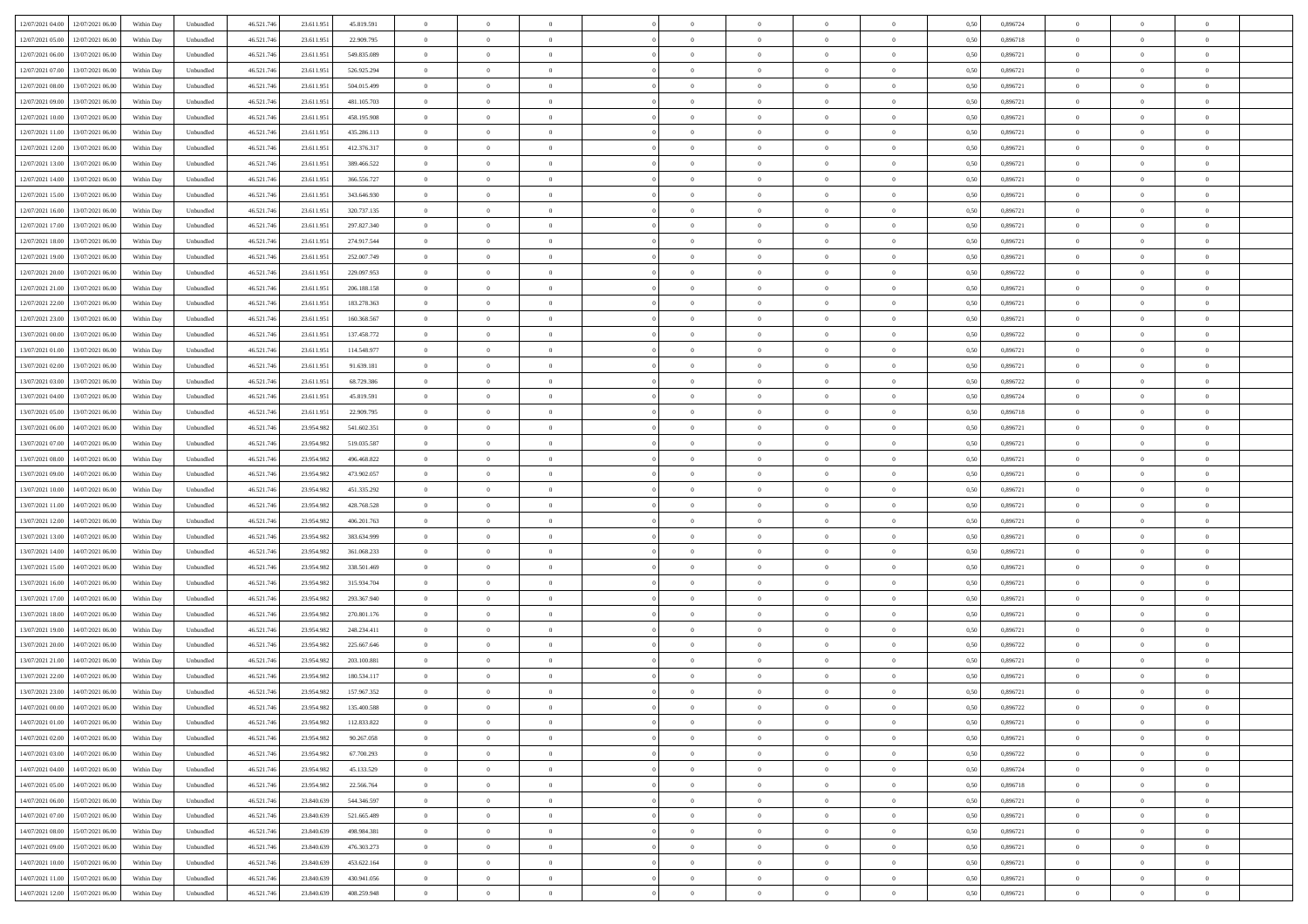|                                             |            |                   |            |            |             | $\overline{0}$ | $\theta$       |                | $\overline{0}$ | $\theta$       |                | $\theta$       |      |          | $\theta$       | $\theta$       | $\overline{0}$ |  |
|---------------------------------------------|------------|-------------------|------------|------------|-------------|----------------|----------------|----------------|----------------|----------------|----------------|----------------|------|----------|----------------|----------------|----------------|--|
| 14/07/2021 13:00 15/07/2021 06:00           | Within Day | Unbundled         | 46.521.74  | 23.840.639 | 385.578.840 |                |                |                |                |                |                |                | 0,50 | 0,896721 |                |                |                |  |
| 14/07/2021 14:00<br>15/07/2021 06:00        | Within Day | Unbundled         | 46.521.74  | 23.840.639 | 362.897.731 | $\bf{0}$       | $\overline{0}$ | $\bf{0}$       | $\overline{0}$ | $\bf{0}$       | $\overline{0}$ | $\bf{0}$       | 0,50 | 0,896721 | $\,$ 0 $\,$    | $\bf{0}$       | $\overline{0}$ |  |
| 14/07/2021 15:00<br>15/07/2021 06:00        | Within Day | Unbundled         | 46.521.746 | 23.840.639 | 340.216.623 | $\overline{0}$ | $\bf{0}$       | $\overline{0}$ | $\bf{0}$       | $\bf{0}$       | $\overline{0}$ | $\bf{0}$       | 0.50 | 0.896721 | $\bf{0}$       | $\overline{0}$ | $\overline{0}$ |  |
| 14/07/2021 16:00<br>15/07/2021 06:00        |            |                   |            |            |             | $\overline{0}$ | $\overline{0}$ | $\overline{0}$ | $\theta$       | $\theta$       | $\overline{0}$ |                |      | 0,896721 | $\theta$       | $\theta$       | $\overline{0}$ |  |
|                                             | Within Day | Unbundled         | 46.521.74  | 23.840.639 | 317.535.515 |                |                |                |                |                |                | $\bf{0}$       | 0,50 |          |                |                |                |  |
| 14/07/2021 17:00<br>15/07/2021 06:00        | Within Day | Unbundled         | 46.521.74  | 23.840.639 | 294.854.407 | $\bf{0}$       | $\overline{0}$ | $\bf{0}$       | $\overline{0}$ | $\theta$       | $\overline{0}$ | $\bf{0}$       | 0,50 | 0,896721 | $\,$ 0 $\,$    | $\bf{0}$       | $\overline{0}$ |  |
| 14/07/2021 18:00<br>15/07/2021 06:00        | Within Day | Unbundled         | 46.521.74  | 23,840,639 | 272.173.298 | $\overline{0}$ | $\overline{0}$ | $\overline{0}$ | $\bf{0}$       | $\overline{0}$ | $\theta$       | $\bf{0}$       | 0.50 | 0,896721 | $\,$ 0 $\,$    | $\theta$       | $\overline{0}$ |  |
| 14/07/2021 19:00<br>15/07/2021 06:00        | Within Day | Unbundled         | 46.521.74  | 23.840.639 | 249.492.190 | $\overline{0}$ | $\overline{0}$ | $\overline{0}$ | $\overline{0}$ | $\overline{0}$ | $\overline{0}$ | $\bf{0}$       | 0,50 | 0,896721 | $\theta$       | $\theta$       | $\overline{0}$ |  |
|                                             |            |                   |            |            |             |                |                |                |                |                |                |                |      |          |                |                |                |  |
| 14/07/2021 20:00<br>15/07/2021 06:00        | Within Day | Unbundled         | 46.521.74  | 23.840.639 | 226.811.082 | $\bf{0}$       | $\overline{0}$ | $\bf{0}$       | $\overline{0}$ | $\bf{0}$       | $\overline{0}$ | $\bf{0}$       | 0,50 | 0,896722 | $\,$ 0 $\,$    | $\bf{0}$       | $\overline{0}$ |  |
| 14/07/2021 21:00<br>15/07/2021 06:00        | Within Day | Unbundled         | 46.521.74  | 23,840,639 | 204.129.974 | $\overline{0}$ | $\bf{0}$       | $\overline{0}$ | $\bf{0}$       | $\overline{0}$ | $\overline{0}$ | $\bf{0}$       | 0.50 | 0.896721 | $\bf{0}$       | $\overline{0}$ | $\overline{0}$ |  |
| 14/07/2021 22:00<br>15/07/2021 06:00        | Within Day | Unbundled         | 46.521.74  | 23.840.639 | 181.448.865 | $\bf{0}$       | $\bf{0}$       | $\overline{0}$ | $\overline{0}$ | $\overline{0}$ | $\overline{0}$ | $\bf{0}$       | 0,50 | 0,896721 | $\,$ 0 $\,$    | $\bf{0}$       | $\overline{0}$ |  |
|                                             |            |                   |            |            |             |                |                |                |                |                |                |                |      |          |                |                |                |  |
| 14/07/2021 23:00<br>15/07/2021 06:00        | Within Day | Unbundled         | 46.521.74  | 23.840.639 | 158.767.757 | $\bf{0}$       | $\overline{0}$ | $\bf{0}$       | $\bf{0}$       | $\bf{0}$       | $\overline{0}$ | $\bf{0}$       | 0,50 | 0,896721 | $\,$ 0 $\,$    | $\bf{0}$       | $\overline{0}$ |  |
| 15/07/2021 00:00<br>15/07/2021 06:00        | Within Day | Unbundled         | 46.521.746 | 23,840,639 | 136,086,649 | $\overline{0}$ | $\bf{0}$       | $\overline{0}$ | $\bf{0}$       | $\bf{0}$       | $\overline{0}$ | $\bf{0}$       | 0.50 | 0.896722 | $\bf{0}$       | $\overline{0}$ | $\bf{0}$       |  |
| 15/07/2021 01:00<br>15/07/2021 06:00        | Within Day | Unbundled         | 46.521.74  | 23.840.639 | 113.405.541 | $\overline{0}$ | $\overline{0}$ | $\overline{0}$ | $\overline{0}$ | $\theta$       | $\overline{0}$ | $\overline{0}$ | 0,50 | 0,896721 | $\,$ 0 $\,$    | $\theta$       | $\overline{0}$ |  |
| 15/07/2021 02:00<br>15/07/2021 06:00        | Within Day | Unbundled         | 46.521.74  | 23.840.639 | 90.724.432  | $\bf{0}$       | $\theta$       | $\bf{0}$       | $\overline{0}$ | $\theta$       | $\overline{0}$ | $\bf{0}$       | 0,50 | 0,896721 | $\bf{0}$       | $\bf{0}$       | $\overline{0}$ |  |
|                                             |            |                   |            |            |             |                |                |                |                |                |                |                |      |          |                |                |                |  |
| 15/07/2021 03:00<br>15/07/2021 06:00        | Within Day | Unbundled         | 46.521.74  | 23.840.639 | 68.043.324  | $\overline{0}$ | $\overline{0}$ | $\overline{0}$ | $\bf{0}$       | $\bf{0}$       | $\Omega$       | $\bf{0}$       | 0.50 | 0,896722 | $\,$ 0 $\,$    | $\theta$       | $\overline{0}$ |  |
| 15/07/2021 04:00<br>15/07/2021 06:00        | Within Day | Unbundled         | 46.521.74  | 23.840.639 | 45.362.215  | $\overline{0}$ | $\overline{0}$ | $\overline{0}$ | $\overline{0}$ | $\overline{0}$ | $\overline{0}$ | $\bf{0}$       | 0,50 | 0,896724 | $\theta$       | $\theta$       | $\overline{0}$ |  |
| 15/07/2021 05:00<br>15/07/2021 06:00        | Within Day | Unbundled         | 46.521.74  | 23.840.639 | 22.681.108  | $\bf{0}$       | $\overline{0}$ | $\overline{0}$ | $\overline{0}$ | $\bf{0}$       | $\overline{0}$ | $\bf{0}$       | 0,50 | 0,896718 | $\,$ 0 $\,$    | $\bf{0}$       | $\overline{0}$ |  |
| 15/07/2021 06:00<br>16/07/2021 06:00        | Within Day | Unbundled         | 46.521.74  | 23.840.639 | 544.346.597 | $\overline{0}$ | $\bf{0}$       | $\overline{0}$ | $\bf{0}$       | $\overline{0}$ | $\overline{0}$ | $\bf{0}$       | 0.50 | 0.896721 | $\bf{0}$       | $\overline{0}$ | $\overline{0}$ |  |
|                                             |            |                   |            |            |             |                |                |                |                |                |                |                |      |          |                |                |                |  |
| 15/07/2021 07:00<br>16/07/2021 06:00        | Within Day | Unbundled         | 46.521.74  | 23.840.639 | 521.665.489 | $\overline{0}$ | $\overline{0}$ | $\overline{0}$ | $\overline{0}$ | $\overline{0}$ | $\overline{0}$ | $\bf{0}$       | 0,50 | 0,896721 | $\,$ 0 $\,$    | $\bf{0}$       | $\overline{0}$ |  |
| 15/07/2021 08:00<br>16/07/2021 06:00        | Within Day | Unbundled         | 46.521.74  | 23.840.639 | 498.984.381 | $\bf{0}$       | $\bf{0}$       | $\bf{0}$       | $\bf{0}$       | $\overline{0}$ | $\overline{0}$ | $\bf{0}$       | 0,50 | 0,896721 | $\,$ 0 $\,$    | $\bf{0}$       | $\overline{0}$ |  |
| 15/07/2021 09:00<br>16/07/2021 06:00        | Within Day | Unbundled         | 46.521.746 | 23,840,639 | 476.303.273 | $\overline{0}$ | $\bf{0}$       | $\overline{0}$ | $\bf{0}$       | $\bf{0}$       | $\overline{0}$ | $\bf{0}$       | 0.50 | 0.896721 | $\bf{0}$       | $\overline{0}$ | $\overline{0}$ |  |
| 15/07/2021 10:00<br>16/07/2021 06:00        | Within Day | Unbundled         | 46.521.74  | 23.840.639 | 453.622.164 | $\overline{0}$ | $\overline{0}$ | $\overline{0}$ | $\theta$       | $\theta$       | $\overline{0}$ | $\bf{0}$       | 0,50 | 0,896721 | $\theta$       | $\theta$       | $\overline{0}$ |  |
|                                             |            |                   |            |            |             |                |                |                |                |                |                |                |      |          |                |                |                |  |
| 15/07/2021 11:00<br>16/07/2021 06:00        | Within Day | Unbundled         | 46.521.74  | 23.840.639 | 430.941.056 | $\bf{0}$       | $\overline{0}$ | $\bf{0}$       | $\bf{0}$       | $\bf{0}$       | $\overline{0}$ | $\bf{0}$       | 0,50 | 0,896721 | $\,$ 0 $\,$    | $\bf{0}$       | $\overline{0}$ |  |
| 15/07/2021 12:00<br>16/07/2021 06:00        | Within Day | Unbundled         | 46.521.74  | 23,840,639 | 408.259.948 | $\overline{0}$ | $\overline{0}$ | $\overline{0}$ | $\overline{0}$ | $\overline{0}$ | $\theta$       | $\bf{0}$       | 0.50 | 0.896721 | $\,$ 0 $\,$    | $\theta$       | $\overline{0}$ |  |
| 15/07/2021 13:00<br>16/07/2021 06:00        | Within Day | Unbundled         | 46.521.74  | 23.840.639 | 385.578.840 | $\overline{0}$ | $\overline{0}$ | $\overline{0}$ | $\overline{0}$ | $\theta$       | $\overline{0}$ | $\bf{0}$       | 0,50 | 0,896721 | $\theta$       | $\theta$       | $\overline{0}$ |  |
| 15/07/2021 14:00<br>16/07/2021 06:00        | Within Day | Unbundled         | 46.521.74  | 23.840.639 | 362.897.731 | $\bf{0}$       | $\theta$       | $\bf{0}$       | $\overline{0}$ | $\theta$       | $\overline{0}$ | $\bf{0}$       | 0,50 | 0,896721 | $\,$ 0 $\,$    | $\bf{0}$       | $\overline{0}$ |  |
|                                             |            |                   |            |            |             |                |                |                |                |                |                |                |      |          |                |                |                |  |
| 15/07/2021 15:00<br>16/07/2021 06:00        | Within Day | Unbundled         | 46.521.74  | 23,840,639 | 340.216.623 | $\overline{0}$ | $\bf{0}$       | $\overline{0}$ | $\bf{0}$       | $\overline{0}$ | $\overline{0}$ | $\bf{0}$       | 0.50 | 0.896721 | $\bf{0}$       | $\overline{0}$ | $\overline{0}$ |  |
| 15/07/2021 16:00<br>16/07/2021 06:00        | Within Day | Unbundled         | 46.521.74  | 23.840.639 | 317.535.515 | $\overline{0}$ | $\overline{0}$ | $\overline{0}$ | $\overline{0}$ | $\overline{0}$ | $\overline{0}$ | $\bf{0}$       | 0,50 | 0,896721 | $\theta$       | $\theta$       | $\overline{0}$ |  |
| 15/07/2021 17:00<br>16/07/2021 06:00        | Within Day | Unbundled         | 46.521.74  | 23.840.639 | 294.854.407 | $\bf{0}$       | $\bf{0}$       | $\bf{0}$       | $\bf{0}$       | $\overline{0}$ | $\overline{0}$ | $\bf{0}$       | 0,50 | 0,896721 | $\,$ 0 $\,$    | $\bf{0}$       | $\overline{0}$ |  |
| 15/07/2021 18:00<br>16/07/2021 06:00        | Within Day | Unbundled         | 46.521.746 | 23,840,639 | 272.173.298 | $\overline{0}$ | $\bf{0}$       | $\overline{0}$ | $\bf{0}$       | $\bf{0}$       | $\overline{0}$ | $\bf{0}$       | 0.50 | 0.896721 | $\bf{0}$       | $\overline{0}$ | $\overline{0}$ |  |
|                                             |            |                   |            |            |             |                |                |                |                |                |                |                |      |          |                |                |                |  |
| 15/07/2021 19:00<br>16/07/2021 06:00        | Within Day | Unbundled         | 46.521.74  | 23,840,639 | 249.492.190 | $\overline{0}$ | $\overline{0}$ | $\overline{0}$ | $\overline{0}$ | $\overline{0}$ | $\overline{0}$ | $\bf{0}$       | 0.5( | 0,896721 | $\theta$       | $\theta$       | $\overline{0}$ |  |
| 15/07/2021 20:00<br>16/07/2021 06:00        | Within Day | Unbundled         | 46.521.74  | 23.840.639 | 226.811.082 | $\bf{0}$       | $\overline{0}$ | $\bf{0}$       | $\overline{0}$ | $\overline{0}$ | $\overline{0}$ | $\bf{0}$       | 0,50 | 0,896722 | $\,$ 0 $\,$    | $\bf{0}$       | $\overline{0}$ |  |
| 15/07/2021 21:00<br>16/07/2021 06:00        | Within Day | Unbundled         | 46.521.74  | 23,840,639 | 204.129.974 | $\overline{0}$ | $\overline{0}$ | $\overline{0}$ | $\bf{0}$       | $\bf{0}$       | $\Omega$       | $\bf{0}$       | 0.50 | 0,896721 | $\,$ 0 $\,$    | $\theta$       | $\overline{0}$ |  |
| 15/07/2021 22:00<br>16/07/2021 06:00        | Within Dav | Unbundled         | 46.521.74  | 23.840.639 | 181.448.865 | $\overline{0}$ | $\overline{0}$ | $\overline{0}$ | $\overline{0}$ | $\overline{0}$ | $\overline{0}$ | $\overline{0}$ | 0.5( | 0,896721 | $\theta$       | $\theta$       | $\overline{0}$ |  |
|                                             |            |                   |            |            |             |                |                |                |                |                |                |                |      |          |                |                |                |  |
| 15/07/2021 23:00<br>16/07/2021 06:00        | Within Day | Unbundled         | 46.521.74  | 23.840.639 | 158.767.757 | $\bf{0}$       | $\overline{0}$ | $\bf{0}$       | $\overline{0}$ | $\bf{0}$       | $\overline{0}$ | $\bf{0}$       | 0,50 | 0,896721 | $\,$ 0 $\,$    | $\bf{0}$       | $\overline{0}$ |  |
| 16/07/2021 00:00<br>16/07/2021 06:00        | Within Day | Unbundled         | 46.521.74  | 23.840.639 | 136.086.649 | $\overline{0}$ | $\bf{0}$       | $\overline{0}$ | $\bf{0}$       | $\overline{0}$ | $\overline{0}$ | $\bf{0}$       | 0.50 | 0.896722 | $\bf{0}$       | $\overline{0}$ | $\overline{0}$ |  |
| 16/07/2021 01:00<br>16/07/2021 06:00        | Within Dav | Unbundled         | 46.521.74  | 23,840,639 | 113.405.541 | $\overline{0}$ | $\overline{0}$ | $\overline{0}$ | $\overline{0}$ | $\overline{0}$ | $\overline{0}$ | $\overline{0}$ | 0.50 | 0,896721 | $\theta$       | $\theta$       | $\overline{0}$ |  |
| 16/07/2021 02:00<br>16/07/2021 06:00        | Within Day | Unbundled         | 46.521.74  | 23.840.639 | 90.724.432  | $\bf{0}$       | $\bf{0}$       | $\bf{0}$       | $\bf{0}$       | $\overline{0}$ | $\overline{0}$ | $\bf{0}$       | 0,50 | 0,896721 | $\,$ 0 $\,$    | $\bf{0}$       | $\overline{0}$ |  |
|                                             |            |                   |            |            |             |                |                |                |                |                |                |                |      |          |                |                |                |  |
| 16/07/2021 03:00<br>16/07/2021 06:00        | Within Day | Unbundled         | 46.521.746 | 23,840,639 | 68.043.324  | $\overline{0}$ | $\bf{0}$       | $\overline{0}$ | $\bf{0}$       | $\bf{0}$       | $\overline{0}$ | $\bf{0}$       | 0.50 | 0.896722 | $\bf{0}$       | $\overline{0}$ | $\overline{0}$ |  |
| 16/07/2021 04:00<br>16/07/2021 06:00        | Within Dav | Unbundled         | 46.521.74  | 23.840.639 | 45.362.215  | $\overline{0}$ | $\overline{0}$ | $\overline{0}$ | $\overline{0}$ | $\theta$       | $\overline{0}$ | $\bf{0}$       | 0.50 | 0,896724 | $\theta$       | $\theta$       | $\overline{0}$ |  |
| 16/07/2021 05:00<br>16/07/2021 06:00        | Within Day | Unbundled         | 46.521.74  | 23.840.639 | 22.681.108  | $\bf{0}$       | $\overline{0}$ | $\bf{0}$       | $\bf{0}$       | $\,$ 0 $\,$    | $\overline{0}$ | $\bf{0}$       | 0,50 | 0,896718 | $\,$ 0 $\,$    | $\bf{0}$       | $\overline{0}$ |  |
| 16/07/2021 06:00<br>17/07/2021 06:00        | Within Day | Unbundled         | 46.521.74  | 23.954.98  | 541.602.351 | $\overline{0}$ | $\overline{0}$ | $\overline{0}$ | $\bf{0}$       | $\overline{0}$ | $\Omega$       | $\bf{0}$       | 0.50 | 0,896721 | $\bf{0}$       | $\theta$       | $\overline{0}$ |  |
|                                             |            |                   |            |            |             |                |                |                |                |                |                |                |      |          |                |                |                |  |
| 16/07/2021 07:00<br>17/07/2021 06:00        | Within Dav | Unbundled         | 46.521.74  | 23.954.982 | 519.035.587 | $\overline{0}$ | $\overline{0}$ | $\Omega$       | $\overline{0}$ | $\theta$       | $\Omega$       | $\overline{0}$ | 0.5( | 0,896721 | $\theta$       | $\theta$       | $\overline{0}$ |  |
| 16/07/2021 08:00<br>17/07/2021 06:00        | Within Day | Unbundled         | 46.521.74  | 23.954.982 | 496.468.822 | $\bf{0}$       | $\bf{0}$       | $\bf{0}$       | $\bf{0}$       | $\bf{0}$       | $\overline{0}$ | $\bf{0}$       | 0,50 | 0,896721 | $\,$ 0 $\,$    | $\bf{0}$       | $\overline{0}$ |  |
| $16/07/2021\;09.00\qquad 17/07/2021\;06.00$ | Within Day | ${\sf Unbundred}$ | 46.521.746 | 23.954.982 | 473.902.057 | $\bf{0}$       | $\theta$       |                | $\overline{0}$ |                |                |                | 0,50 | 0,896721 | $\theta$       | $\overline{0}$ |                |  |
| 16/07/2021 10:00 17/07/2021 06:00           | Within Day | Unbundled         | 46.521.746 | 23.954.982 | 451.335.292 | $\overline{0}$ | $\theta$       | $\Omega$       | $\theta$       | $\overline{0}$ | $\overline{0}$ | $\bf{0}$       | 0,50 | 0,896721 | $\theta$       | $\theta$       | $\overline{0}$ |  |
|                                             |            |                   |            |            |             |                |                |                |                |                |                |                |      |          |                |                |                |  |
| 16/07/2021 11:00<br>17/07/2021 06:00        | Within Day | Unbundled         | 46.521.74  | 23.954.982 | 428.768.528 | $\overline{0}$ | $\bf{0}$       | $\overline{0}$ | $\overline{0}$ | $\bf{0}$       | $\overline{0}$ | $\bf{0}$       | 0,50 | 0,896721 | $\bf{0}$       | $\overline{0}$ | $\bf{0}$       |  |
| 16/07/2021 12:00 17/07/2021 06:00           | Within Day | Unbundled         | 46.521.746 | 23.954.982 | 406.201.763 | $\overline{0}$ | $\bf{0}$       | $\overline{0}$ | $\overline{0}$ | $\overline{0}$ | $\overline{0}$ | $\bf{0}$       | 0.50 | 0.896721 | $\overline{0}$ | $\bf{0}$       | $\,$ 0 $\,$    |  |
| 16/07/2021 13:00 17/07/2021 06:00           | Within Day | Unbundled         | 46.521.746 | 23.954.982 | 383.634.999 | $\overline{0}$ | $\overline{0}$ | $\overline{0}$ | $\overline{0}$ | $\overline{0}$ | $\overline{0}$ | $\bf{0}$       | 0,50 | 0,896721 | $\theta$       | $\theta$       | $\overline{0}$ |  |
| 16/07/2021 14:00<br>17/07/2021 06:00        | Within Day | Unbundled         | 46.521.74  | 23.954.982 | 361.068.233 | $\overline{0}$ | $\bf{0}$       | $\overline{0}$ | $\overline{0}$ | $\overline{0}$ | $\overline{0}$ | $\bf{0}$       | 0,50 | 0,896721 | $\bf{0}$       | $\bf{0}$       | $\overline{0}$ |  |
|                                             |            |                   |            |            |             |                |                |                |                |                |                |                |      |          |                |                |                |  |
| 16/07/2021 15:00<br>17/07/2021 06:00        | Within Day | Unbundled         | 46.521.746 | 23.954.982 | 338,501.469 | $\overline{0}$ | $\bf{0}$       | $\overline{0}$ | $\overline{0}$ | $\overline{0}$ | $\overline{0}$ | $\bf{0}$       | 0.50 | 0,896721 | $\,$ 0 $\,$    | $\theta$       | $\overline{0}$ |  |
| 16/07/2021 16:00<br>17/07/2021 06:00        | Within Dav | Unbundled         | 46.521.746 | 23.954.982 | 315.934.704 | $\overline{0}$ | $\overline{0}$ | $\overline{0}$ | $\overline{0}$ | $\overline{0}$ | $\overline{0}$ | $\bf{0}$       | 0.50 | 0,896721 | $\overline{0}$ | $\theta$       | $\overline{0}$ |  |
| 17/07/2021 06:00<br>16/07/2021 17:00        | Within Day | Unbundled         | 46.521.74  | 23.954.982 | 293.367.940 | $\overline{0}$ | $\overline{0}$ | $\overline{0}$ | $\overline{0}$ | $\bf{0}$       | $\overline{0}$ | $\bf{0}$       | 0,50 | 0,896721 | $\bf{0}$       | $\overline{0}$ | $\overline{0}$ |  |
| 16/07/2021 18:00<br>17/07/2021 06:00        | Within Day | Unbundled         | 46.521.746 | 23.954.982 | 270.801.176 | $\overline{0}$ | $\overline{0}$ | $\overline{0}$ | $\overline{0}$ | $\bf{0}$       | $\overline{0}$ | $\bf{0}$       | 0.50 | 0.896721 | $\mathbf{0}$   | $\bf{0}$       | $\,$ 0         |  |
|                                             |            |                   |            |            |             |                |                |                |                |                |                |                |      |          |                |                |                |  |
| 16/07/2021 19:00 17/07/2021 06:00           | Within Dav | Unbundled         | 46.521.746 | 23.954.982 | 248.234.411 | $\overline{0}$ | $\overline{0}$ | $\overline{0}$ | $\overline{0}$ | $\overline{0}$ | $\overline{0}$ | $\bf{0}$       | 0,50 | 0,896721 | $\overline{0}$ | $\theta$       | $\overline{0}$ |  |
| 16/07/2021 20:00<br>17/07/2021 06:00        | Within Day | Unbundled         | 46.521.74  | 23.954.982 | 225.667.646 | $\overline{0}$ | $\bf{0}$       | $\overline{0}$ | $\bf{0}$       | $\overline{0}$ | $\overline{0}$ | $\bf{0}$       | 0,50 | 0,896722 | $\bf{0}$       | $\bf{0}$       | $\overline{0}$ |  |
| 16/07/2021 21:00 17/07/2021 06:00           | Within Day | Unbundled         | 46.521.746 | 23.954.982 | 203.100.881 | $\overline{0}$ | $\bf{0}$       | $\overline{0}$ | $\overline{0}$ | $\,$ 0 $\,$    | $\overline{0}$ | $\bf{0}$       | 0,50 | 0,896721 | $\overline{0}$ | $\,$ 0 $\,$    | $\,$ 0 $\,$    |  |
|                                             |            |                   |            |            |             |                |                |                |                |                |                |                |      |          |                |                |                |  |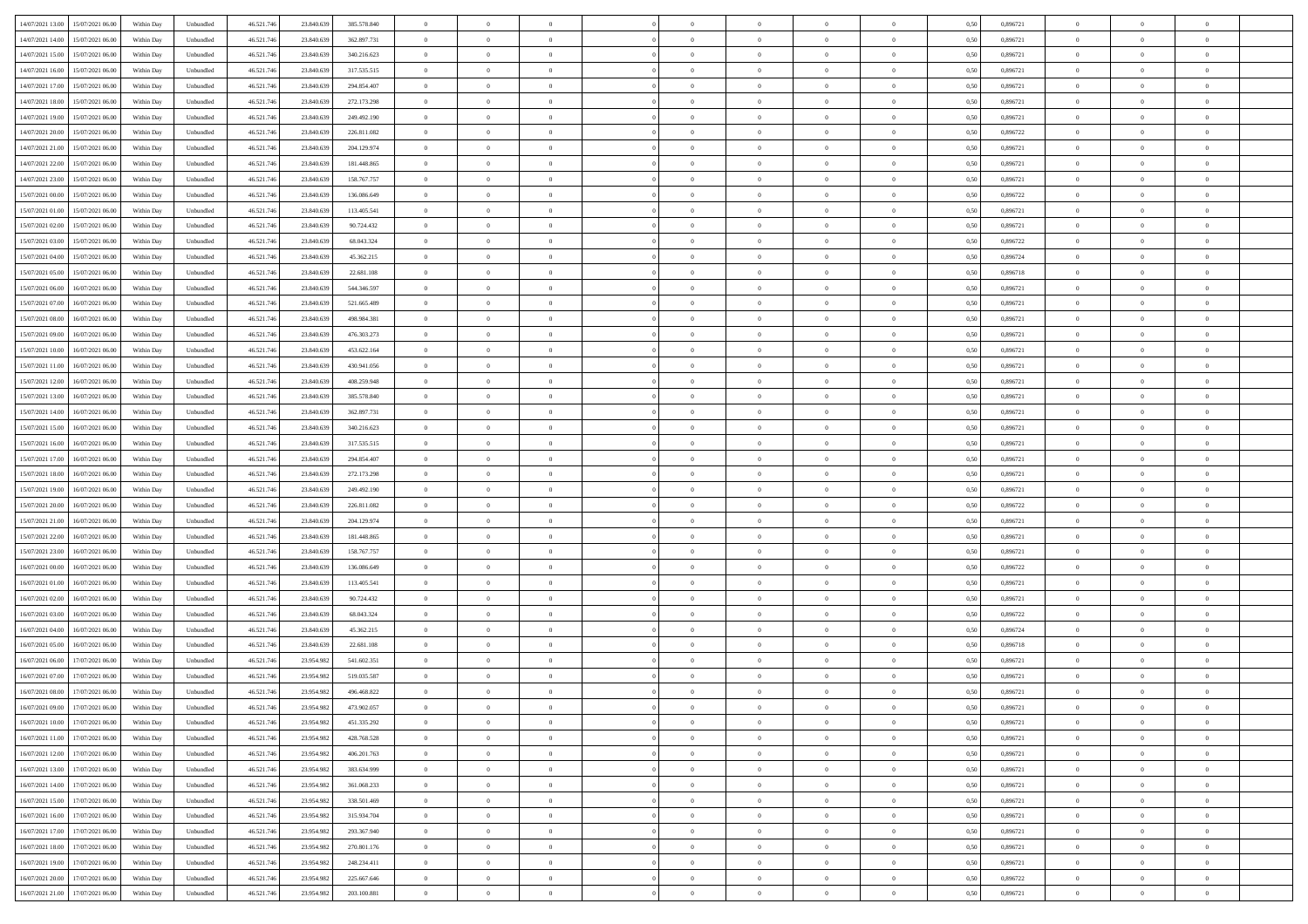| 16/07/2021 22:00<br>17/07/2021 06:00         | Within Day | Unbundled                   | 46.521.74  | 23.954.982 | 180.534.117 | $\overline{0}$ | $\theta$       |                | $\overline{0}$ | $\theta$       |                | $\theta$       | 0,50 | 0,896721 | $\theta$       | $\theta$       | $\overline{0}$ |  |
|----------------------------------------------|------------|-----------------------------|------------|------------|-------------|----------------|----------------|----------------|----------------|----------------|----------------|----------------|------|----------|----------------|----------------|----------------|--|
| 16/07/2021 23:00<br>17/07/2021 06:00         | Within Day | Unbundled                   | 46.521.74  | 23.954.98  | 157.967.352 | $\bf{0}$       | $\overline{0}$ | $\bf{0}$       | $\overline{0}$ | $\bf{0}$       | $\overline{0}$ | $\bf{0}$       | 0,50 | 0,896721 | $\,$ 0 $\,$    | $\bf{0}$       | $\overline{0}$ |  |
| 17/07/2021 00:00<br>17/07/2021 06:00         | Within Day | Unbundled                   | 46.521.746 | 23.954.982 | 135,400,588 | $\overline{0}$ | $\bf{0}$       | $\overline{0}$ | $\bf{0}$       | $\bf{0}$       | $\overline{0}$ | $\bf{0}$       | 0.50 | 0,896722 | $\bf{0}$       | $\overline{0}$ | $\overline{0}$ |  |
|                                              |            |                             |            |            |             | $\overline{0}$ | $\overline{0}$ | $\overline{0}$ | $\theta$       | $\theta$       | $\overline{0}$ |                |      |          | $\theta$       | $\theta$       | $\overline{0}$ |  |
| 17/07/2021 01:00<br>17/07/2021 06:00         | Within Day | Unbundled                   | 46.521.74  | 23.954.982 | 112.833.822 |                |                |                |                |                |                | $\bf{0}$       | 0,50 | 0,896721 |                |                |                |  |
| 17/07/2021 02:00<br>17/07/2021 06:00         | Within Day | Unbundled                   | 46.521.74  | 23.954.98  | 90.267.058  | $\bf{0}$       | $\overline{0}$ | $\bf{0}$       | $\overline{0}$ | $\theta$       | $\overline{0}$ | $\bf{0}$       | 0,50 | 0,896721 | $\,$ 0 $\,$    | $\bf{0}$       | $\overline{0}$ |  |
| 17/07/2021 03:00<br>17/07/2021 06:00         | Within Day | Unbundled                   | 46.521.74  | 23.954.98  | 67.700.293  | $\overline{0}$ | $\overline{0}$ | $\overline{0}$ | $\overline{0}$ | $\overline{0}$ | $\theta$       | $\bf{0}$       | 0.50 | 0.896722 | $\,$ 0 $\,$    | $\theta$       | $\overline{0}$ |  |
| 17/07/2021 04:00<br>17/07/2021 06:00         | Within Day | Unbundled                   | 46.521.74  | 23.954.982 | 45.133.529  | $\overline{0}$ | $\overline{0}$ | $\overline{0}$ | $\overline{0}$ | $\theta$       | $\overline{0}$ | $\bf{0}$       | 0,50 | 0,896724 | $\theta$       | $\theta$       | $\overline{0}$ |  |
|                                              |            |                             |            |            |             |                |                |                |                |                |                |                |      |          |                |                |                |  |
| 17/07/2021 05:00<br>17/07/2021 06:00         | Within Day | Unbundled                   | 46.521.74  | 23.954.98  | 22.566.764  | $\bf{0}$       | $\overline{0}$ | $\overline{0}$ | $\overline{0}$ | $\theta$       | $\overline{0}$ | $\bf{0}$       | 0,50 | 0,896718 | $\,$ 0 $\,$    | $\bf{0}$       | $\overline{0}$ |  |
| 17/07/2021 06:00<br>18/07/2021 06:00         | Within Day | Unbundled                   | 46.521.74  | 23.954.982 | 541.602.351 | $\overline{0}$ | $\bf{0}$       | $\overline{0}$ | $\bf{0}$       | $\overline{0}$ | $\overline{0}$ | $\bf{0}$       | 0.50 | 0.896721 | $\bf{0}$       | $\overline{0}$ | $\overline{0}$ |  |
| 17/07/2021 07:00<br>18/07/2021 06:00         | Within Day | Unbundled                   | 46.521.74  | 23.954.982 | 519.035.587 | $\overline{0}$ | $\bf{0}$       | $\overline{0}$ | $\overline{0}$ | $\overline{0}$ | $\overline{0}$ | $\bf{0}$       | 0,50 | 0,896721 | $\,$ 0 $\,$    | $\theta$       | $\overline{0}$ |  |
| 17/07/2021 08:00<br>18/07/2021 06:00         | Within Day | Unbundled                   | 46.521.74  | 23.954.98  | 496.468.822 | $\bf{0}$       | $\overline{0}$ | $\bf{0}$       | $\overline{0}$ | $\bf{0}$       | $\overline{0}$ | $\bf{0}$       | 0,50 | 0,896721 | $\,$ 0 $\,$    | $\bf{0}$       | $\overline{0}$ |  |
|                                              |            |                             |            |            |             |                |                |                |                |                |                |                |      |          |                |                |                |  |
| 17/07/2021 09:00<br>18/07/2021 06:00         | Within Day | Unbundled                   | 46.521.746 | 23.954.982 | 473.902.057 | $\overline{0}$ | $\bf{0}$       | $\overline{0}$ | $\bf{0}$       | $\bf{0}$       | $\overline{0}$ | $\bf{0}$       | 0.50 | 0.896721 | $\bf{0}$       | $\overline{0}$ | $\bf{0}$       |  |
| 17/07/2021 10:00<br>18/07/2021 06:00         | Within Day | Unbundled                   | 46.521.74  | 23.954.982 | 451.335.292 | $\overline{0}$ | $\overline{0}$ | $\overline{0}$ | $\overline{0}$ | $\theta$       | $\overline{0}$ | $\overline{0}$ | 0,50 | 0,896721 | $\theta$       | $\theta$       | $\overline{0}$ |  |
| 17/07/2021 11:00<br>18/07/2021 06:00         | Within Day | Unbundled                   | 46.521.74  | 23.954.98  | 428.768.528 | $\bf{0}$       | $\theta$       | $\bf{0}$       | $\overline{0}$ | $\theta$       | $\overline{0}$ | $\bf{0}$       | 0,50 | 0,896721 | $\bf{0}$       | $\bf{0}$       | $\overline{0}$ |  |
|                                              |            |                             |            |            |             |                |                |                |                |                |                |                |      |          |                |                |                |  |
| 17/07/2021 12:00<br>18/07/2021 06:00         | Within Day | Unbundled                   | 46.521.74  | 23.954.982 | 406.201.763 | $\overline{0}$ | $\overline{0}$ | $\overline{0}$ | $\bf{0}$       | $\theta$       | $\Omega$       | $\bf{0}$       | 0.50 | 0,896721 | $\theta$       | $\theta$       | $\overline{0}$ |  |
| 17/07/2021 13:00<br>18/07/2021 06:00         | Within Day | Unbundled                   | 46.521.74  | 23.954.982 | 383.634.999 | $\overline{0}$ | $\overline{0}$ | $\overline{0}$ | $\overline{0}$ | $\overline{0}$ | $\overline{0}$ | $\bf{0}$       | 0,50 | 0,896721 | $\theta$       | $\theta$       | $\overline{0}$ |  |
| 17/07/2021 14:00<br>18/07/2021 06:00         | Within Day | Unbundled                   | 46.521.74  | 23.954.98  | 361.068.233 | $\bf{0}$       | $\overline{0}$ | $\overline{0}$ | $\overline{0}$ | $\bf{0}$       | $\overline{0}$ | $\bf{0}$       | 0,50 | 0,896721 | $\,$ 0 $\,$    | $\bf{0}$       | $\overline{0}$ |  |
| 17/07/2021 15:00<br>18/07/2021 06:00         | Within Day | Unbundled                   | 46.521.74  | 23.954.982 | 338.501.469 | $\overline{0}$ | $\bf{0}$       | $\overline{0}$ | $\bf{0}$       | $\overline{0}$ | $\overline{0}$ | $\bf{0}$       | 0.50 | 0.896721 | $\bf{0}$       | $\overline{0}$ | $\overline{0}$ |  |
| 17/07/2021 16:00<br>18/07/2021 06:00         | Within Day | Unbundled                   | 46.521.74  | 23.954.982 | 315.934.704 | $\overline{0}$ | $\overline{0}$ | $\overline{0}$ | $\overline{0}$ | $\overline{0}$ | $\overline{0}$ | $\bf{0}$       | 0,50 | 0,896721 | $\,$ 0 $\,$    | $\theta$       | $\overline{0}$ |  |
|                                              |            |                             |            |            |             |                |                |                |                |                |                |                |      |          |                |                |                |  |
| 17/07/2021 17:00<br>18/07/2021 06:00         | Within Day | Unbundled                   | 46.521.74  | 23.954.98  | 293.367.940 | $\bf{0}$       | $\bf{0}$       | $\bf{0}$       | $\bf{0}$       | $\overline{0}$ | $\overline{0}$ | $\bf{0}$       | 0,50 | 0,896721 | $\,$ 0 $\,$    | $\bf{0}$       | $\overline{0}$ |  |
| 17/07/2021 18:00<br>18/07/2021 06:00         | Within Day | Unbundled                   | 46.521.746 | 23.954.982 | 270.801.176 | $\overline{0}$ | $\bf{0}$       | $\overline{0}$ | $\bf{0}$       | $\bf{0}$       | $\overline{0}$ | $\bf{0}$       | 0.50 | 0.896721 | $\bf{0}$       | $\overline{0}$ | $\bf{0}$       |  |
| 17/07/2021 19:00<br>18/07/2021 06:00         | Within Day | Unbundled                   | 46.521.74  | 23.954.982 | 248.234.411 | $\overline{0}$ | $\overline{0}$ | $\overline{0}$ | $\theta$       | $\theta$       | $\overline{0}$ | $\bf{0}$       | 0,50 | 0,896721 | $\theta$       | $\theta$       | $\overline{0}$ |  |
|                                              |            |                             |            |            |             |                | $\overline{0}$ |                | $\overline{0}$ | $\bf{0}$       | $\overline{0}$ |                |      |          | $\,$ 0 $\,$    | $\bf{0}$       | $\overline{0}$ |  |
| 17/07/2021 20:00<br>18/07/2021 06:00         | Within Day | Unbundled                   | 46.521.74  | 23.954.98  | 225.667.646 | $\bf{0}$       |                | $\bf{0}$       |                |                |                | $\bf{0}$       | 0,50 | 0,896722 |                |                |                |  |
| 17/07/2021 21:00<br>18/07/2021 06:00         | Within Day | Unbundled                   | 46.521.74  | 23.954.982 | 203.100.881 | $\overline{0}$ | $\overline{0}$ | $\overline{0}$ | $\overline{0}$ | $\overline{0}$ | $\Omega$       | $\bf{0}$       | 0.50 | 0.896721 | $\bf{0}$       | $\theta$       | $\overline{0}$ |  |
| 17/07/2021 22:00<br>18/07/2021 06:00         | Within Day | Unbundled                   | 46.521.74  | 23.954.982 | 180.534.117 | $\overline{0}$ | $\overline{0}$ | $\overline{0}$ | $\overline{0}$ | $\overline{0}$ | $\overline{0}$ | $\bf{0}$       | 0,50 | 0,896721 | $\theta$       | $\theta$       | $\overline{0}$ |  |
| 17/07/2021 23:00<br>18/07/2021 06:00         | Within Day | Unbundled                   | 46.521.74  | 23.954.98  | 157.967.352 | $\bf{0}$       | $\theta$       | $\bf{0}$       | $\overline{0}$ | $\bf{0}$       | $\overline{0}$ | $\bf{0}$       | 0,50 | 0,896721 | $\,$ 0 $\,$    | $\bf{0}$       | $\overline{0}$ |  |
| 18/07/2021 00:00<br>18/07/2021 06:00         | Within Day | Unbundled                   | 46.521.74  | 23.954.98  | 135.400.588 | $\overline{0}$ | $\bf{0}$       | $\overline{0}$ | $\bf{0}$       | $\overline{0}$ | $\overline{0}$ | $\bf{0}$       | 0.50 | 0.896722 | $\bf{0}$       | $\overline{0}$ | $\overline{0}$ |  |
|                                              |            |                             |            |            |             |                |                |                |                |                |                |                |      |          |                |                |                |  |
| 18/07/2021 01:00<br>18/07/2021 06:00         | Within Day | Unbundled                   | 46.521.74  | 23.954.982 | 112.833.822 | $\overline{0}$ | $\overline{0}$ | $\overline{0}$ | $\overline{0}$ | $\overline{0}$ | $\overline{0}$ | $\bf{0}$       | 0,50 | 0,896721 | $\theta$       | $\theta$       | $\overline{0}$ |  |
| 18/07/2021 02:00<br>18/07/2021 06:00         | Within Day | Unbundled                   | 46.521.74  | 23.954.98  | 90.267.058  | $\bf{0}$       | $\bf{0}$       | $\bf{0}$       | $\bf{0}$       | $\overline{0}$ | $\overline{0}$ | $\bf{0}$       | 0,50 | 0,896721 | $\,$ 0 $\,$    | $\bf{0}$       | $\overline{0}$ |  |
| 18/07/2021 03:00<br>18/07/2021 06:00         | Within Day | Unbundled                   | 46.521.746 | 23.954.982 | 67.700.293  | $\overline{0}$ | $\bf{0}$       | $\overline{0}$ | $\bf{0}$       | $\bf{0}$       | $\overline{0}$ | $\bf{0}$       | 0.50 | 0.896722 | $\bf{0}$       | $\overline{0}$ | $\bf{0}$       |  |
| 18/07/2021 04:00<br>18/07/2021 06:00         | Within Day | Unbundled                   | 46.521.74  | 23.954.982 | 45.133.529  | $\overline{0}$ | $\overline{0}$ | $\overline{0}$ | $\overline{0}$ | $\overline{0}$ | $\overline{0}$ | $\bf{0}$       | 0.5( | 0,896724 | $\theta$       | $\theta$       | $\overline{0}$ |  |
|                                              |            |                             |            |            |             |                |                |                |                |                |                |                |      |          |                |                |                |  |
| 18/07/2021 05:00<br>18/07/2021 06:00         | Within Day | Unbundled                   | 46.521.74  | 23.954.98  | 22.566.764  | $\bf{0}$       | $\overline{0}$ | $\bf{0}$       | $\overline{0}$ | $\overline{0}$ | $\overline{0}$ | $\bf{0}$       | 0,50 | 0,896718 | $\,$ 0 $\,$    | $\bf{0}$       | $\overline{0}$ |  |
| 18/07/2021 06:00<br>19/07/2021 06:00         | Within Day | Unbundled                   | 46.521.74  | 23.954.982 | 541.602.351 | $\overline{0}$ | $\overline{0}$ | $\overline{0}$ | $\bf{0}$       | $\overline{0}$ | $\Omega$       | $\bf{0}$       | 0.50 | 0,896721 | $\,$ 0 $\,$    | $\theta$       | $\overline{0}$ |  |
| 18/07/2021 07:00<br>19/07/2021 06:00         | Within Dav | Unbundled                   | 46.521.74  | 23.954.982 | 519.035.587 | $\overline{0}$ | $\overline{0}$ | $\overline{0}$ | $\overline{0}$ | $\overline{0}$ | $\overline{0}$ | $\overline{0}$ | 0.5( | 0,896721 | $\theta$       | $\theta$       | $\overline{0}$ |  |
| 18/07/2021 08:00<br>19/07/2021 06:00         | Within Day | Unbundled                   | 46.521.74  | 23.954.98  | 496.468.822 | $\bf{0}$       | $\overline{0}$ | $\bf{0}$       | $\overline{0}$ | $\bf{0}$       | $\overline{0}$ | $\bf{0}$       | 0,50 | 0,896721 | $\,$ 0 $\,$    | $\bf{0}$       | $\overline{0}$ |  |
| 19/07/2021 06:00                             |            | Unbundled                   | 46.521.74  | 23.954.982 | 473.902.057 |                | $\bf{0}$       | $\overline{0}$ |                | $\overline{0}$ | $\overline{0}$ |                | 0.50 | 0.896721 | $\bf{0}$       | $\overline{0}$ | $\overline{0}$ |  |
| 18/07/2021 09:00                             | Within Day |                             |            |            |             | $\overline{0}$ |                |                | $\bf{0}$       |                |                | $\bf{0}$       |      |          |                |                |                |  |
| 18/07/2021 11:00<br>19/07/2021 06:00         | Within Dav | Unbundled                   | 46.521.74  | 23.954.982 | 428.768.528 | $\overline{0}$ | $\overline{0}$ | $\overline{0}$ | $\overline{0}$ | $\overline{0}$ | $\overline{0}$ | $\overline{0}$ | 0.50 | 0,896721 | $\theta$       | $\theta$       | $\overline{0}$ |  |
| 18/07/2021 12:00<br>19/07/2021 06:00         | Within Day | Unbundled                   | 46.521.74  | 23.954.98  | 406.201.763 | $\bf{0}$       | $\bf{0}$       | $\bf{0}$       | $\bf{0}$       | $\overline{0}$ | $\overline{0}$ | $\bf{0}$       | 0,50 | 0,896721 | $\,$ 0 $\,$    | $\bf{0}$       | $\overline{0}$ |  |
| 18/07/2021 13:00<br>19/07/2021 06:00         | Within Day | Unbundled                   | 46.521.746 | 23.954.982 | 383.634.999 | $\overline{0}$ | $\bf{0}$       | $\overline{0}$ | $\bf{0}$       | $\bf{0}$       | $\overline{0}$ | $\bf{0}$       | 0.50 | 0.896721 | $\bf{0}$       | $\overline{0}$ | $\overline{0}$ |  |
| 18/07/2021 14:00<br>19/07/2021 06:00         | Within Dav | Unbundled                   | 46.521.74  | 23.954.982 | 361.068.233 | $\overline{0}$ | $\overline{0}$ | $\overline{0}$ | $\overline{0}$ | $\overline{0}$ | $\overline{0}$ | $\bf{0}$       | 0.50 | 0,896721 | $\theta$       | $\theta$       | $\overline{0}$ |  |
|                                              |            |                             |            |            |             |                |                |                |                |                |                |                |      |          |                |                |                |  |
| 18/07/2021 15:00<br>19/07/2021 06:00         | Within Day | Unbundled                   | 46.521.74  | 23.954.98  | 338.501.469 | $\bf{0}$       | $\overline{0}$ | $\bf{0}$       | $\overline{0}$ | $\overline{0}$ | $\overline{0}$ | $\bf{0}$       | 0,50 | 0,896721 | $\,$ 0 $\,$    | $\bf{0}$       | $\overline{0}$ |  |
| 18/07/2021 16:00<br>19/07/2021 06:00         | Within Day | Unbundled                   | 46.521.74  | 23.954.98  | 315.934.704 | $\overline{0}$ | $\overline{0}$ | $\Omega$       | $\overline{0}$ | $\bf{0}$       | $\theta$       | $\bf{0}$       | 0.50 | 0,896721 | $\,$ 0 $\,$    | $\theta$       | $\overline{0}$ |  |
| 18/07/2021 17:00<br>19/07/2021 06:00         | Within Dav | Unbundled                   | 46.521.74  | 23.954.982 | 293.367.940 | $\overline{0}$ | $\overline{0}$ | $\Omega$       | $\overline{0}$ | $\theta$       | $\Omega$       | $\overline{0}$ | 0.5( | 0,896721 | $\theta$       | $\theta$       | $\overline{0}$ |  |
| 18/07/2021 18:00<br>19/07/2021 06:00         | Within Day | Unbundled                   | 46.521.74  | 23.954.98  | 270.801.176 | $\bf{0}$       | $\bf{0}$       | $\bf{0}$       | $\bf{0}$       | $\bf{0}$       | $\overline{0}$ | $\bf{0}$       | 0,50 | 0,896721 | $\,$ 0 $\,$    | $\bf{0}$       | $\overline{0}$ |  |
|                                              |            |                             |            |            |             |                |                |                |                |                |                |                |      |          |                |                |                |  |
| $18/07/2021\ 19.00 \qquad 19/07/2021\ 06.00$ | Within Day | $\ensuremath{\mathsf{Unb}}$ | 46.521.746 | 23.954.982 | 248.234.411 | $\bf{0}$       | $\theta$       |                | $\overline{0}$ |                |                |                | 0,50 | 0.896721 | $\theta$       | $\overline{0}$ |                |  |
| 18/07/2021 20:00 19/07/2021 06:00            | Within Day | Unbundled                   | 46.521.746 | 23.954.982 | 225.667.646 | $\overline{0}$ | $\theta$       | $\Omega$       | $\theta$       | $\overline{0}$ | $\overline{0}$ | $\bf{0}$       | 0,50 | 0,896722 | $\theta$       | $\theta$       | $\overline{0}$ |  |
| 18/07/2021 21:00<br>19/07/2021 06:00         | Within Day | Unbundled                   | 46.521.74  | 23.954.982 | 203.100.881 | $\overline{0}$ | $\bf{0}$       | $\overline{0}$ | $\overline{0}$ | $\bf{0}$       | $\overline{0}$ | $\bf{0}$       | 0,50 | 0,896721 | $\bf{0}$       | $\overline{0}$ | $\bf{0}$       |  |
| 18/07/2021 22:00 19/07/2021 06:00            | Within Day | Unbundled                   | 46.521.746 | 23.954.982 | 180.534.117 | $\overline{0}$ | $\bf{0}$       | $\overline{0}$ | $\overline{0}$ | $\mathbf{0}$   | $\overline{0}$ | $\bf{0}$       | 0.50 | 0.896721 | $\overline{0}$ | $\bf{0}$       | $\,$ 0 $\,$    |  |
|                                              |            |                             |            |            |             |                |                |                |                |                |                |                |      |          |                |                |                |  |
| 18/07/2021 23:00 19/07/2021 06:00            | Within Day | Unbundled                   | 46.521.746 | 23.954.982 | 157.967.352 | $\overline{0}$ | $\overline{0}$ | $\overline{0}$ | $\overline{0}$ | $\overline{0}$ | $\overline{0}$ | $\bf{0}$       | 0,50 | 0,896721 | $\theta$       | $\theta$       | $\overline{0}$ |  |
| 19/07/2021 00:00<br>19/07/2021 06:00         | Within Day | Unbundled                   | 46.521.74  | 23.954.982 | 135.400.588 | $\overline{0}$ | $\bf{0}$       | $\overline{0}$ | $\overline{0}$ | $\overline{0}$ | $\bf{0}$       | $\bf{0}$       | 0,50 | 0,896722 | $\bf{0}$       | $\overline{0}$ | $\overline{0}$ |  |
| 19/07/2021 01:00<br>19/07/2021 06:00         | Within Day | Unbundled                   | 46.521.746 | 23.954.982 | 112.833.822 | $\overline{0}$ | $\bf{0}$       | $\overline{0}$ | $\overline{0}$ | $\overline{0}$ | $\overline{0}$ | $\bf{0}$       | 0.50 | 0.896721 | $\,$ 0 $\,$    | $\theta$       | $\overline{0}$ |  |
| 19/07/2021 02:00<br>19/07/2021 06:00         | Within Dav | Unbundled                   | 46.521.746 | 23.954.982 | 90.267.058  | $\overline{0}$ | $\overline{0}$ | $\overline{0}$ | $\overline{0}$ | $\overline{0}$ | $\overline{0}$ | $\bf{0}$       | 0.50 | 0,896721 | $\overline{0}$ | $\theta$       | $\overline{0}$ |  |
|                                              |            |                             |            |            |             |                |                |                |                |                |                |                |      |          |                |                |                |  |
| 19/07/2021 03:00<br>19/07/2021 06:00         | Within Day | Unbundled                   | 46.521.74  | 23.954.982 | 67.700.293  | $\overline{0}$ | $\overline{0}$ | $\overline{0}$ | $\overline{0}$ | $\bf{0}$       | $\overline{0}$ | $\bf{0}$       | 0,50 | 0,896722 | $\bf{0}$       | $\overline{0}$ | $\overline{0}$ |  |
| 19/07/2021 04:00<br>19/07/2021 06:00         | Within Day | Unbundled                   | 46.521.746 | 23.954.982 | 45.133.529  | $\overline{0}$ | $\overline{0}$ | $\overline{0}$ | $\overline{0}$ | $\bf{0}$       | $\overline{0}$ | $\bf{0}$       | 0.50 | 0.896724 | $\mathbf{0}$   | $\bf{0}$       | $\,$ 0         |  |
| 19/07/2021 05:00<br>19/07/2021 06:00         | Within Dav | Unbundled                   | 46.521.746 | 23.954.982 | 22.566.764  | $\overline{0}$ | $\overline{0}$ | $\overline{0}$ | $\overline{0}$ | $\overline{0}$ | $\overline{0}$ | $\bf{0}$       | 0,50 | 0,896718 | $\overline{0}$ | $\theta$       | $\overline{0}$ |  |
| 19/07/2021 06:00<br>20/07/2021 06:00         | Within Day | Unbundled                   | 46.521.74  | 23.954.982 | 541.602.351 | $\overline{0}$ | $\bf{0}$       | $\overline{0}$ | $\bf{0}$       | $\overline{0}$ | $\bf{0}$       | $\bf{0}$       | 0,50 | 0,896721 | $\bf{0}$       | $\bf{0}$       | $\bf{0}$       |  |
|                                              |            |                             |            |            |             |                |                |                |                |                |                |                |      |          |                |                |                |  |
| 19/07/2021 07:00 20/07/2021 06:00            | Within Day | Unbundled                   | 46.521.746 | 23.954.982 | 519.035.587 | $\overline{0}$ | $\bf{0}$       | $\overline{0}$ | $\overline{0}$ | $\,$ 0 $\,$    | $\overline{0}$ | $\bf{0}$       | 0,50 | 0,896721 | $\overline{0}$ | $\,$ 0 $\,$    | $\,$ 0 $\,$    |  |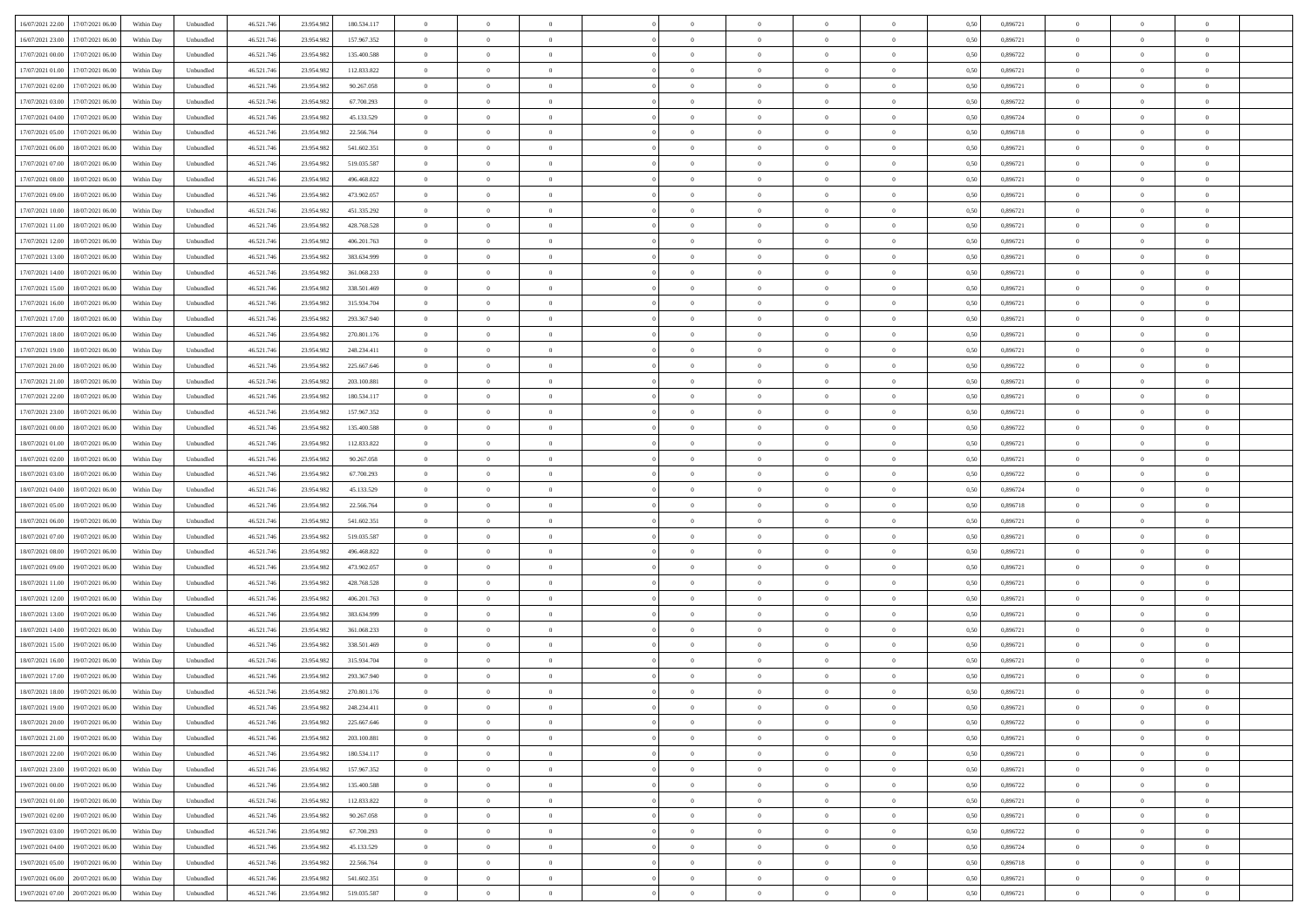| 19/07/2021 08:00 20/07/2021 06:00    | Within Day | Unbundled                   | 46.521.74  | 23.954.982 | 496.468.822 | $\overline{0}$ | $\theta$       |                | $\overline{0}$ | $\theta$       |                | $\theta$       | 0,50 | 0,896721 | $\theta$       | $\theta$       | $\overline{0}$ |  |
|--------------------------------------|------------|-----------------------------|------------|------------|-------------|----------------|----------------|----------------|----------------|----------------|----------------|----------------|------|----------|----------------|----------------|----------------|--|
| 19/07/2021 09:00<br>20/07/2021 06:00 | Within Day | Unbundled                   | 46.521.74  | 23.954.98  | 473.902.057 | $\bf{0}$       | $\overline{0}$ | $\bf{0}$       | $\overline{0}$ | $\overline{0}$ | $\overline{0}$ | $\bf{0}$       | 0,50 | 0,896721 | $\,$ 0 $\,$    | $\bf{0}$       | $\overline{0}$ |  |
| 19/07/2021 10:00<br>20/07/2021 06:00 | Within Day | Unbundled                   | 46.521.746 | 23.954.982 | 451.335.292 | $\overline{0}$ | $\bf{0}$       | $\overline{0}$ | $\bf{0}$       | $\bf{0}$       | $\overline{0}$ | $\bf{0}$       | 0.50 | 0.896721 | $\bf{0}$       | $\overline{0}$ | $\bf{0}$       |  |
| 19/07/2021 11:00<br>20/07/2021 06:00 |            |                             |            |            |             | $\overline{0}$ | $\overline{0}$ | $\overline{0}$ | $\theta$       | $\theta$       | $\overline{0}$ | $\overline{0}$ |      | 0,896721 | $\theta$       | $\theta$       | $\overline{0}$ |  |
|                                      | Within Day | Unbundled                   | 46.521.74  | 23.954.982 | 428.768.528 |                |                |                |                |                |                |                | 0,50 |          |                |                |                |  |
| 19/07/2021 12:00<br>20/07/2021 06:00 | Within Day | Unbundled                   | 46.521.74  | 23.954.98  | 406.201.763 | $\overline{0}$ | $\overline{0}$ | $\bf{0}$       | $\overline{0}$ | $\theta$       | $\overline{0}$ | $\bf{0}$       | 0,50 | 0,896721 | $\,$ 0 $\,$    | $\bf{0}$       | $\overline{0}$ |  |
| 19/07/2021 13:00<br>20/07/2021 06:00 | Within Day | Unbundled                   | 46.521.74  | 23.954.98  | 383.634.999 | $\overline{0}$ | $\overline{0}$ | $\overline{0}$ | $\overline{0}$ | $\overline{0}$ | $\theta$       | $\bf{0}$       | 0.50 | 0.896721 | $\,$ 0 $\,$    | $\theta$       | $\overline{0}$ |  |
| 19/07/2021 14:00<br>20/07/2021 06:00 | Within Day | Unbundled                   | 46.521.74  | 23.954.982 | 361.068.233 | $\overline{0}$ | $\overline{0}$ | $\overline{0}$ | $\overline{0}$ | $\overline{0}$ | $\overline{0}$ | $\bf{0}$       | 0,50 | 0,896721 | $\theta$       | $\theta$       | $\overline{0}$ |  |
|                                      |            |                             |            |            |             |                |                |                |                |                |                |                |      |          |                |                |                |  |
| 19/07/2021 15:00<br>20/07/2021 06:00 | Within Day | Unbundled                   | 46.521.74  | 23.954.98  | 338.501.469 | $\bf{0}$       | $\overline{0}$ | $\overline{0}$ | $\overline{0}$ | $\overline{0}$ | $\overline{0}$ | $\bf{0}$       | 0,50 | 0,896721 | $\,$ 0 $\,$    | $\bf{0}$       | $\overline{0}$ |  |
| 19/07/2021 16:00<br>20/07/2021 06:00 | Within Day | Unbundled                   | 46.521.74  | 23.954.982 | 315.934.704 | $\overline{0}$ | $\bf{0}$       | $\overline{0}$ | $\bf{0}$       | $\overline{0}$ | $\overline{0}$ | $\bf{0}$       | 0.50 | 0.896721 | $\bf{0}$       | $\overline{0}$ | $\overline{0}$ |  |
| 19/07/2021 17:00<br>20/07/2021 06:00 | Within Day | Unbundled                   | 46.521.74  | 23.954.982 | 293.367.940 | $\overline{0}$ | $\bf{0}$       | $\overline{0}$ | $\overline{0}$ | $\overline{0}$ | $\overline{0}$ | $\bf{0}$       | 0,50 | 0,896721 | $\,$ 0 $\,$    | $\theta$       | $\overline{0}$ |  |
| 19/07/2021 18:00<br>20/07/2021 06:00 | Within Day | Unbundled                   | 46.521.74  | 23.954.98  | 270.801.176 | $\bf{0}$       | $\overline{0}$ | $\bf{0}$       | $\overline{0}$ | $\bf{0}$       | $\overline{0}$ | $\bf{0}$       | 0,50 | 0,896721 | $\,$ 0 $\,$    | $\bf{0}$       | $\overline{0}$ |  |
|                                      |            |                             |            |            |             |                |                |                |                |                |                |                |      |          |                |                |                |  |
| 19/07/2021 19:00<br>20/07/2021 06:00 | Within Day | Unbundled                   | 46.521.746 | 23.954.982 | 248.234.411 | $\overline{0}$ | $\bf{0}$       | $\overline{0}$ | $\bf{0}$       | $\bf{0}$       | $\overline{0}$ | $\bf{0}$       | 0.50 | 0.896721 | $\bf{0}$       | $\overline{0}$ | $\bf{0}$       |  |
| 19/07/2021 20:00<br>20/07/2021 06:00 | Within Day | Unbundled                   | 46.521.74  | 23.954.982 | 225.667.646 | $\overline{0}$ | $\overline{0}$ | $\overline{0}$ | $\overline{0}$ | $\theta$       | $\overline{0}$ | $\overline{0}$ | 0,50 | 0,896722 | $\theta$       | $\theta$       | $\overline{0}$ |  |
| 19/07/2021 21:00<br>20/07/2021 06:00 | Within Day | Unbundled                   | 46.521.74  | 23.954.98  | 203.100.881 | $\bf{0}$       | $\overline{0}$ | $\bf{0}$       | $\overline{0}$ | $\theta$       | $\overline{0}$ | $\bf{0}$       | 0,50 | 0,896721 | $\,$ 0 $\,$    | $\bf{0}$       | $\overline{0}$ |  |
|                                      |            |                             |            |            |             |                |                |                |                |                |                |                |      |          |                |                |                |  |
| 19/07/2021 22:00<br>20/07/2021 06:00 | Within Day | Unbundled                   | 46.521.74  | 23.954.982 | 180.534.117 | $\overline{0}$ | $\overline{0}$ | $\overline{0}$ | $\bf{0}$       | $\overline{0}$ | $\Omega$       | $\bf{0}$       | 0.50 | 0,896721 | $\theta$       | $\theta$       | $\overline{0}$ |  |
| 19/07/2021 23:00<br>20/07/2021 06:00 | Within Day | Unbundled                   | 46.521.74  | 23.954.982 | 157.967.352 | $\overline{0}$ | $\overline{0}$ | $\overline{0}$ | $\overline{0}$ | $\overline{0}$ | $\overline{0}$ | $\bf{0}$       | 0,50 | 0,896721 | $\theta$       | $\theta$       | $\overline{0}$ |  |
| 20/07/2021 00:00<br>20/07/2021 06:00 | Within Day | Unbundled                   | 46.521.74  | 23.954.98  | 135.400.588 | $\bf{0}$       | $\overline{0}$ | $\overline{0}$ | $\overline{0}$ | $\bf{0}$       | $\overline{0}$ | $\bf{0}$       | 0,50 | 0,896722 | $\,$ 0 $\,$    | $\bf{0}$       | $\overline{0}$ |  |
| 20/07/2021 01:00<br>20/07/2021 06:00 | Within Day | Unbundled                   | 46.521.74  | 23.954.982 | 112.833.822 | $\overline{0}$ | $\bf{0}$       | $\overline{0}$ | $\bf{0}$       | $\overline{0}$ | $\overline{0}$ | $\bf{0}$       | 0.50 | 0.896721 | $\bf{0}$       | $\overline{0}$ | $\overline{0}$ |  |
| 20/07/2021 02:00<br>20/07/2021 06:00 | Within Day | Unbundled                   | 46.521.74  | 23.954.982 | 90.267.058  | $\overline{0}$ | $\overline{0}$ | $\overline{0}$ | $\overline{0}$ | $\overline{0}$ | $\overline{0}$ | $\bf{0}$       | 0,50 | 0,896721 | $\,$ 0 $\,$    | $\theta$       | $\overline{0}$ |  |
|                                      |            |                             |            |            |             |                |                |                |                |                |                |                |      |          |                |                |                |  |
| 20/07/2021 03:00<br>20/07/2021 06:00 | Within Day | Unbundled                   | 46.521.74  | 23.954.98  | 67.700.293  | $\bf{0}$       | $\bf{0}$       | $\bf{0}$       | $\bf{0}$       | $\overline{0}$ | $\overline{0}$ | $\bf{0}$       | 0,50 | 0,896722 | $\,$ 0 $\,$    | $\bf{0}$       | $\overline{0}$ |  |
| 20/07/2021 04:00<br>20/07/2021 06:00 | Within Day | Unbundled                   | 46.521.746 | 23.954.982 | 45.133.529  | $\overline{0}$ | $\bf{0}$       | $\overline{0}$ | $\bf{0}$       | $\bf{0}$       | $\overline{0}$ | $\bf{0}$       | 0.50 | 0.896724 | $\bf{0}$       | $\overline{0}$ | $\bf{0}$       |  |
| 20/07/2021 05:00<br>20/07/2021 06:00 | Within Day | Unbundled                   | 46.521.74  | 23.954.982 | 22.566.764  | $\overline{0}$ | $\overline{0}$ | $\overline{0}$ | $\theta$       | $\theta$       | $\overline{0}$ | $\bf{0}$       | 0,50 | 0,896718 | $\theta$       | $\theta$       | $\overline{0}$ |  |
| 20/07/2021 06:00<br>21/07/2021 06.00 | Within Day | Unbundled                   | 46.521.74  | 23.954.98  | 541.602.351 | $\bf{0}$       | $\overline{0}$ | $\bf{0}$       | $\bf{0}$       | $\,$ 0 $\,$    | $\overline{0}$ | $\bf{0}$       | 0,50 | 0,896721 | $\,$ 0 $\,$    | $\bf{0}$       | $\overline{0}$ |  |
|                                      |            |                             |            |            |             |                |                |                |                |                |                |                |      |          |                |                |                |  |
| 20/07/2021 07:00<br>21/07/2021 06:00 | Within Day | Unbundled                   | 46.521.74  | 23.954.982 | 519.035.587 | $\overline{0}$ | $\overline{0}$ | $\overline{0}$ | $\overline{0}$ | $\overline{0}$ | $\Omega$       | $\bf{0}$       | 0.50 | 0.896721 | $\,$ 0 $\,$    | $\theta$       | $\overline{0}$ |  |
| 20/07/2021 08:00<br>21/07/2021 06:00 | Within Day | Unbundled                   | 46.521.74  | 23.954.982 | 496.468.822 | $\overline{0}$ | $\overline{0}$ | $\overline{0}$ | $\overline{0}$ | $\overline{0}$ | $\overline{0}$ | $\bf{0}$       | 0,50 | 0,896721 | $\theta$       | $\theta$       | $\overline{0}$ |  |
| 20/07/2021 09:00<br>21/07/2021 06.00 | Within Day | Unbundled                   | 46.521.74  | 23.954.98  | 473.902.057 | $\bf{0}$       | $\overline{0}$ | $\bf{0}$       | $\overline{0}$ | $\bf{0}$       | $\overline{0}$ | $\bf{0}$       | 0,50 | 0,896721 | $\,$ 0 $\,$    | $\bf{0}$       | $\overline{0}$ |  |
| 20/07/2021 10:00<br>21/07/2021 06:00 |            | Unbundled                   | 46.521.74  | 23.954.98  | 451.335.292 | $\overline{0}$ | $\bf{0}$       | $\overline{0}$ |                | $\overline{0}$ | $\overline{0}$ |                | 0.50 | 0.896721 | $\bf{0}$       | $\overline{0}$ | $\overline{0}$ |  |
|                                      | Within Day |                             |            |            |             |                |                |                | $\bf{0}$       |                |                | $\bf{0}$       |      |          |                |                |                |  |
| 20/07/2021 11:00<br>21/07/2021 06:00 | Within Day | Unbundled                   | 46.521.74  | 23.954.982 | 428.768.528 | $\overline{0}$ | $\overline{0}$ | $\overline{0}$ | $\overline{0}$ | $\overline{0}$ | $\overline{0}$ | $\bf{0}$       | 0,50 | 0,896721 | $\theta$       | $\theta$       | $\overline{0}$ |  |
| 20/07/2021 12:00<br>21/07/2021 06.00 | Within Day | Unbundled                   | 46.521.74  | 23.954.98  | 406.201.763 | $\bf{0}$       | $\bf{0}$       | $\bf{0}$       | $\bf{0}$       | $\overline{0}$ | $\overline{0}$ | $\bf{0}$       | 0,50 | 0,896721 | $\,$ 0 $\,$    | $\bf{0}$       | $\overline{0}$ |  |
| 20/07/2021 13:00<br>21/07/2021 06:00 | Within Day | Unbundled                   | 46.521.746 | 23.954.982 | 383.634.999 | $\overline{0}$ | $\bf{0}$       | $\overline{0}$ | $\bf{0}$       | $\bf{0}$       | $\overline{0}$ | $\bf{0}$       | 0.50 | 0.896721 | $\bf{0}$       | $\overline{0}$ | $\bf{0}$       |  |
| 20/07/2021 14:00<br>21/07/2021 06:00 | Within Day | Unbundled                   | 46.521.74  | 23.954.982 | 361.068.233 | $\overline{0}$ | $\overline{0}$ | $\overline{0}$ | $\overline{0}$ | $\overline{0}$ | $\overline{0}$ | $\bf{0}$       | 0.5( | 0,896721 | $\theta$       | $\theta$       | $\overline{0}$ |  |
|                                      |            |                             |            |            |             |                |                |                |                |                |                |                |      |          |                |                |                |  |
| 20/07/2021 15:00<br>21/07/2021 06.00 | Within Day | Unbundled                   | 46.521.74  | 23.954.98  | 338.501.469 | $\bf{0}$       | $\overline{0}$ | $\bf{0}$       | $\overline{0}$ | $\overline{0}$ | $\overline{0}$ | $\bf{0}$       | 0,50 | 0,896721 | $\,$ 0 $\,$    | $\bf{0}$       | $\overline{0}$ |  |
| 20/07/2021 16:00<br>21/07/2021 06:00 | Within Day | Unbundled                   | 46.521.74  | 23.954.982 | 315.934.704 | $\overline{0}$ | $\overline{0}$ | $\overline{0}$ | $\bf{0}$       | $\overline{0}$ | $\Omega$       | $\bf{0}$       | 0.50 | 0,896721 | $\,$ 0 $\,$    | $\theta$       | $\overline{0}$ |  |
| 20/07/2021 17:00<br>21/07/2021 06:00 | Within Dav | Unbundled                   | 46.521.74  | 23.954.982 | 293.367.940 | $\overline{0}$ | $\overline{0}$ | $\overline{0}$ | $\overline{0}$ | $\overline{0}$ | $\overline{0}$ | $\overline{0}$ | 0.5( | 0,896721 | $\theta$       | $\theta$       | $\overline{0}$ |  |
| 21/07/2021 06.00                     | Within Day | Unbundled                   | 46.521.74  | 23.954.98  | 270.801.176 | $\bf{0}$       | $\overline{0}$ | $\bf{0}$       | $\overline{0}$ | $\bf{0}$       | $\overline{0}$ | $\bf{0}$       | 0,50 | 0,896721 | $\,$ 0 $\,$    | $\bf{0}$       | $\overline{0}$ |  |
| 20/07/2021 18:00                     |            |                             |            |            |             |                |                |                |                |                |                |                |      |          |                |                |                |  |
| 20/07/2021 19:00<br>21/07/2021 06:00 | Within Day | Unbundled                   | 46.521.74  | 23.954.982 | 248.234.411 | $\overline{0}$ | $\bf{0}$       | $\overline{0}$ | $\bf{0}$       | $\overline{0}$ | $\overline{0}$ | $\bf{0}$       | 0.50 | 0.896721 | $\bf{0}$       | $\overline{0}$ | $\overline{0}$ |  |
| 20/07/2021 20:00<br>21/07/2021 06:00 | Within Dav | Unbundled                   | 46.521.74  | 23.954.982 | 225.667.646 | $\overline{0}$ | $\overline{0}$ | $\overline{0}$ | $\overline{0}$ | $\overline{0}$ | $\overline{0}$ | $\overline{0}$ | 0.5( | 0,896722 | $\theta$       | $\theta$       | $\overline{0}$ |  |
| 20/07/2021 21:00<br>21/07/2021 06.00 | Within Day | Unbundled                   | 46.521.74  | 23.954.98  | 203.100.881 | $\bf{0}$       | $\bf{0}$       | $\bf{0}$       | $\bf{0}$       | $\overline{0}$ | $\overline{0}$ | $\bf{0}$       | 0,50 | 0,896721 | $\,$ 0 $\,$    | $\bf{0}$       | $\overline{0}$ |  |
| 20/07/2021 22:00<br>21/07/2021 06:00 | Within Day | Unbundled                   | 46.521.746 | 23.954.982 | 180.534.117 | $\overline{0}$ | $\bf{0}$       | $\overline{0}$ | $\bf{0}$       | $\bf{0}$       | $\overline{0}$ | $\bf{0}$       | 0.50 | 0.896721 | $\bf{0}$       | $\overline{0}$ | $\bf{0}$       |  |
|                                      |            |                             |            |            |             |                |                |                |                |                |                |                |      |          |                |                |                |  |
| 20/07/2021 23:00<br>21/07/2021 06:00 | Within Dav | Unbundled                   | 46.521.74  | 23.954.982 | 157.967.352 | $\overline{0}$ | $\overline{0}$ | $\overline{0}$ | $\overline{0}$ | $\overline{0}$ | $\overline{0}$ | $\bf{0}$       | 0.50 | 0,896721 | $\theta$       | $\theta$       | $\overline{0}$ |  |
| 21/07/2021 00:00<br>21/07/2021 06.00 | Within Day | Unbundled                   | 46.521.74  | 23.954.98  | 135.400.588 | $\bf{0}$       | $\overline{0}$ | $\bf{0}$       | $\bf{0}$       | $\,$ 0 $\,$    | $\overline{0}$ | $\bf{0}$       | 0,50 | 0,896722 | $\,$ 0 $\,$    | $\bf{0}$       | $\overline{0}$ |  |
| 21/07/2021 01:00<br>21/07/2021 06:00 | Within Day | Unbundled                   | 46.521.74  | 23.954.98  | 112.833.822 | $\overline{0}$ | $\overline{0}$ | $\Omega$       | $\overline{0}$ | $\overline{0}$ | $\Omega$       | $\bf{0}$       | 0.50 | 0,896721 | $\bf{0}$       | $\theta$       | $\overline{0}$ |  |
| 21/07/2021 02:00<br>21/07/2021 06:00 | Within Dav | Unbundled                   | 46.521.74  | 23.954.982 | 90.267.058  | $\overline{0}$ | $\overline{0}$ | $\Omega$       | $\overline{0}$ | $\theta$       | $\Omega$       | $\overline{0}$ | 0.5( | 0,896721 | $\theta$       | $\theta$       | $\overline{0}$ |  |
|                                      |            |                             |            |            |             |                |                |                |                |                |                |                |      |          |                |                |                |  |
| 21/07/2021 03:00<br>21/07/2021 06:00 | Within Day | Unbundled                   | 46.521.74  | 23.954.982 | 67.700.293  | $\bf{0}$       | $\bf{0}$       | $\bf{0}$       | $\bf{0}$       | $\bf{0}$       | $\overline{0}$ | $\bf{0}$       | 0,50 | 0,896722 | $\,$ 0 $\,$    | $\bf{0}$       | $\overline{0}$ |  |
| 21/07/2021 04:00 21/07/2021 06:00    | Within Day | $\ensuremath{\mathsf{Unb}}$ | 46.521.746 | 23.954.982 | 45.133.529  | $\overline{0}$ | $\theta$       |                | $\overline{0}$ |                |                |                | 0,50 | 0,896724 | $\bf{0}$       | $\bf{0}$       |                |  |
| 21/07/2021 05:00 21/07/2021 06:00    | Within Day | Unbundled                   | 46.521.746 | 23.954.982 | 22.566.764  | $\overline{0}$ | $\theta$       | $\Omega$       | $\theta$       | $\overline{0}$ | $\overline{0}$ | $\bf{0}$       | 0,50 | 0,896718 | $\theta$       | $\theta$       | $\overline{0}$ |  |
| 21/07/2021 06:00<br>22/07/2021 06:00 | Within Day | Unbundled                   | 46.521.74  | 25.898.823 | 494.950.167 | $\overline{0}$ | $\bf{0}$       | $\overline{0}$ | $\overline{0}$ | $\bf{0}$       | $\overline{0}$ | $\bf{0}$       | 0,50 | 0,896721 | $\bf{0}$       | $\overline{0}$ | $\bf{0}$       |  |
|                                      |            |                             |            |            |             |                |                |                |                |                |                |                |      |          |                |                |                |  |
| 21/07/2021 07:00 22/07/2021 06:00    | Within Day | Unbundled                   | 46.521.746 | 25.898.823 | 474.327.243 | $\overline{0}$ | $\bf{0}$       | $\overline{0}$ | $\overline{0}$ | $\mathbf{0}$   | $\overline{0}$ | $\bf{0}$       | 0.50 | 0.896721 | $\overline{0}$ | $\bf{0}$       | $\,$ 0 $\,$    |  |
| 21/07/2021 08:00 22/07/2021 06:00    | Within Dav | Unbundled                   | 46.521.746 | 25.898.823 | 453.704.320 | $\overline{0}$ | $\overline{0}$ | $\overline{0}$ | $\overline{0}$ | $\overline{0}$ | $\overline{0}$ | $\bf{0}$       | 0,50 | 0,896721 | $\theta$       | $\theta$       | $\overline{0}$ |  |
| 21/07/2021 09:00<br>22/07/2021 06:00 | Within Day | Unbundled                   | 46.521.74  | 25.898.823 | 433.081.395 | $\overline{0}$ | $\bf{0}$       | $\overline{0}$ | $\bf{0}$       | $\overline{0}$ | $\bf{0}$       | $\bf{0}$       | 0,50 | 0,896721 | $\bf{0}$       | $\overline{0}$ | $\overline{0}$ |  |
| 21/07/2021 10:00 22/07/2021 06:00    | Within Day | Unbundled                   | 46.521.746 | 25,898,823 | 412.458.472 | $\overline{0}$ | $\bf{0}$       | $\overline{0}$ | $\overline{0}$ | $\overline{0}$ | $\overline{0}$ | $\bf{0}$       | 0.50 | 0.896721 | $\,$ 0 $\,$    | $\theta$       | $\overline{0}$ |  |
|                                      |            |                             |            |            |             |                |                |                |                |                |                |                |      |          |                |                |                |  |
| 21/07/2021 11:00 22/07/2021 06:00    | Within Dav | Unbundled                   | 46.521.746 | 25.898.823 | 391.835.549 | $\overline{0}$ | $\overline{0}$ | $\overline{0}$ | $\overline{0}$ | $\overline{0}$ | $\overline{0}$ | $\bf{0}$       | 0.50 | 0,896721 | $\overline{0}$ | $\theta$       | $\overline{0}$ |  |
| 22/07/2021 06:00<br>21/07/2021 12:00 | Within Day | Unbundled                   | 46.521.74  | 25.898.823 | 371.212.625 | $\overline{0}$ | $\bf{0}$       | $\overline{0}$ | $\overline{0}$ | $\bf{0}$       | $\overline{0}$ | $\bf{0}$       | 0,50 | 0,896721 | $\bf{0}$       | $\overline{0}$ | $\,$ 0         |  |
| 21/07/2021 13:00 22/07/2021 06:00    | Within Day | Unbundled                   | 46.521.74  | 25,898,823 | 350.589.702 | $\overline{0}$ | $\overline{0}$ | $\overline{0}$ | $\overline{0}$ | $\bf{0}$       | $\overline{0}$ | $\bf{0}$       | 0.50 | 0.896721 | $\mathbf{0}$   | $\bf{0}$       | $\,$ 0         |  |
| 21/07/2021 14:00 22/07/2021 06:00    | Within Dav | Unbundled                   | 46.521.746 | 25.898.823 | 329.966.778 | $\overline{0}$ | $\overline{0}$ | $\overline{0}$ | $\overline{0}$ | $\overline{0}$ | $\overline{0}$ | $\bf{0}$       | 0,50 | 0,896721 | $\overline{0}$ | $\theta$       | $\overline{0}$ |  |
|                                      |            |                             |            |            |             |                |                |                |                |                |                |                |      |          |                |                |                |  |
| 21/07/2021 15:00<br>22/07/2021 06:00 | Within Day | Unbundled                   | 46.521.74  | 25.898.823 | 309.343.854 | $\overline{0}$ | $\bf{0}$       | $\overline{0}$ | $\bf{0}$       | $\overline{0}$ | $\bf{0}$       | $\bf{0}$       | 0,50 | 0,896721 | $\bf{0}$       | $\bf{0}$       | $\bf{0}$       |  |
| 21/07/2021 16:00 22/07/2021 06:00    | Within Day | Unbundled                   | 46.521.746 | 25.898.823 | 288.720.930 | $\overline{0}$ | $\bf{0}$       | $\overline{0}$ | $\overline{0}$ | $\,$ 0 $\,$    | $\overline{0}$ | $\bf{0}$       | 0,50 | 0,896721 | $\overline{0}$ | $\,$ 0 $\,$    | $\,$ 0 $\,$    |  |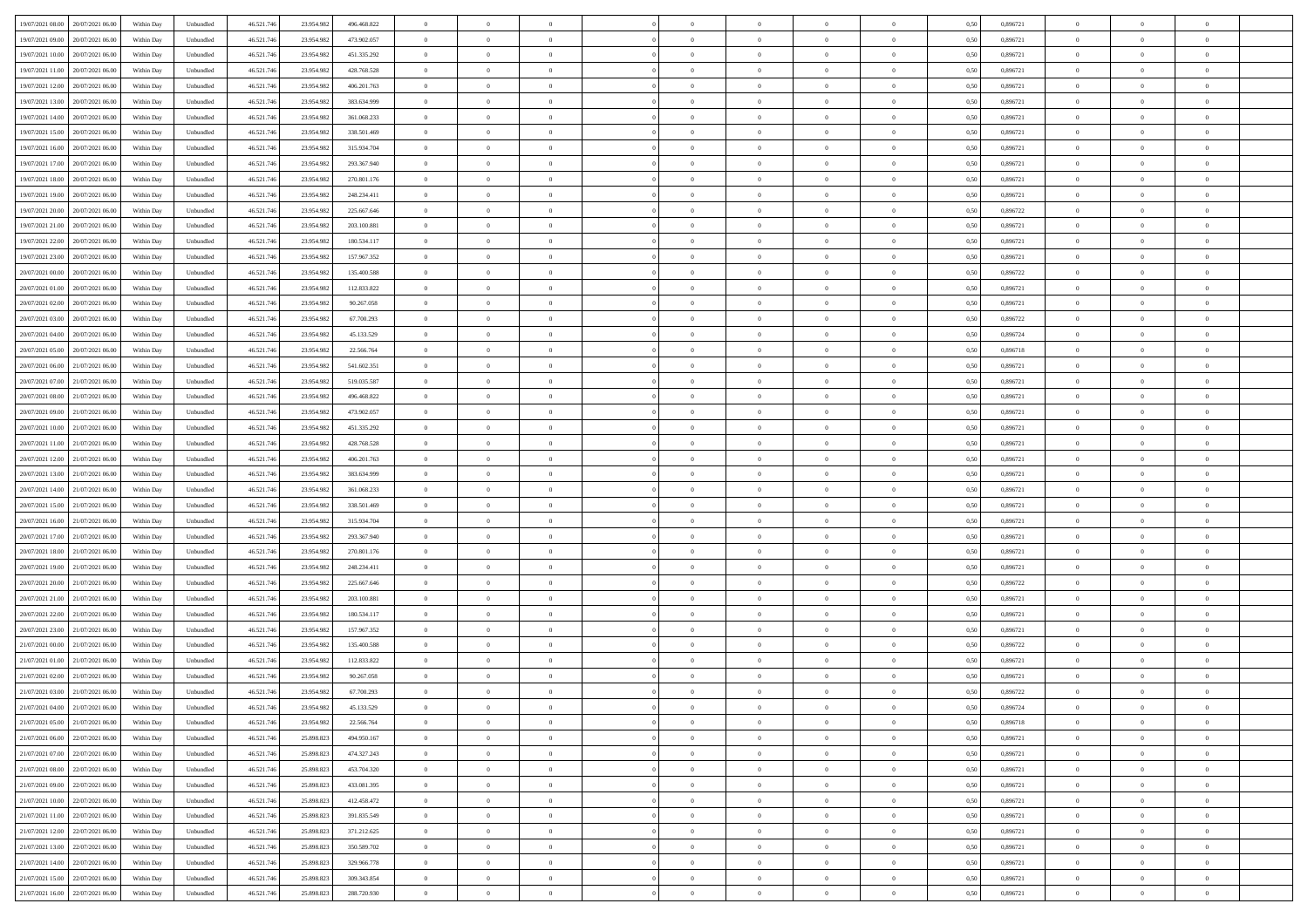| 21/07/2021 17:00 22/07/2021 06:00            | Within Day | Unbundled                   | 46.521.74  | 25.898.823 | 268.098.007 | $\overline{0}$ | $\theta$       |                | $\overline{0}$ | $\theta$       |                | $\theta$       | 0,50 | 0,896721 | $\theta$       | $\theta$       | $\overline{0}$ |  |
|----------------------------------------------|------------|-----------------------------|------------|------------|-------------|----------------|----------------|----------------|----------------|----------------|----------------|----------------|------|----------|----------------|----------------|----------------|--|
| 21/07/2021 18:00<br>22/07/2021 06.00         | Within Day | Unbundled                   | 46.521.74  | 25.898.82  | 247.475.083 | $\bf{0}$       | $\overline{0}$ | $\bf{0}$       | $\overline{0}$ | $\overline{0}$ | $\overline{0}$ | $\bf{0}$       | 0,50 | 0,896721 | $\,$ 0 $\,$    | $\bf{0}$       | $\overline{0}$ |  |
| 21/07/2021 19:00<br>22/07/2021 06:00         | Within Day | Unbundled                   | 46.521.746 | 25.898.823 | 226.852.160 | $\overline{0}$ | $\bf{0}$       | $\overline{0}$ | $\bf{0}$       | $\bf{0}$       | $\overline{0}$ | $\bf{0}$       | 0.50 | 0.896721 | $\bf{0}$       | $\overline{0}$ | $\overline{0}$ |  |
| 21/07/2021 20:00<br>22/07/2021 06:00         |            |                             | 46.521.74  |            |             | $\overline{0}$ | $\overline{0}$ | $\overline{0}$ | $\theta$       | $\theta$       | $\overline{0}$ | $\overline{0}$ |      | 0,896722 | $\theta$       | $\theta$       | $\overline{0}$ |  |
|                                              | Within Day | Unbundled                   |            | 25.898.823 | 206.229.235 |                |                |                |                |                |                |                | 0,50 |          |                |                |                |  |
| 21/07/2021 21:00<br>22/07/2021 06.00         | Within Day | Unbundled                   | 46.521.74  | 25.898.823 | 185.606.312 | $\overline{0}$ | $\overline{0}$ | $\bf{0}$       | $\overline{0}$ | $\theta$       | $\overline{0}$ | $\bf{0}$       | 0,50 | 0,896721 | $\,$ 0 $\,$    | $\bf{0}$       | $\overline{0}$ |  |
| 21/07/2021 22:00<br>22/07/2021 06:00         | Within Day | Unbundled                   | 46.521.74  | 25.898.823 | 164.983.389 | $\overline{0}$ | $\overline{0}$ | $\overline{0}$ | $\overline{0}$ | $\overline{0}$ | $\theta$       | $\bf{0}$       | 0.50 | 0.896721 | $\,$ 0 $\,$    | $\theta$       | $\overline{0}$ |  |
| 21/07/2021 23:00<br>22/07/2021 06:00         | Within Day | Unbundled                   | 46.521.74  | 25.898.823 | 144.360.465 | $\overline{0}$ | $\overline{0}$ | $\overline{0}$ | $\overline{0}$ | $\overline{0}$ | $\overline{0}$ | $\bf{0}$       | 0,50 | 0,896721 | $\theta$       | $\theta$       | $\overline{0}$ |  |
|                                              |            |                             |            |            |             |                |                |                |                |                |                |                |      |          |                |                |                |  |
| 22/07/2021 00:00<br>22/07/2021 06.00         | Within Day | Unbundled                   | 46.521.74  | 25.898.82  | 123.737.542 | $\bf{0}$       | $\overline{0}$ | $\overline{0}$ | $\overline{0}$ | $\overline{0}$ | $\overline{0}$ | $\bf{0}$       | 0,50 | 0,896722 | $\,$ 0 $\,$    | $\bf{0}$       | $\overline{0}$ |  |
| 22/07/2021 01:00<br>22/07/2021 06:00         | Within Day | Unbundled                   | 46.521.74  | 25.898.82  | 103.114.617 | $\overline{0}$ | $\bf{0}$       | $\overline{0}$ | $\bf{0}$       | $\overline{0}$ | $\overline{0}$ | $\bf{0}$       | 0.50 | 0.896721 | $\bf{0}$       | $\overline{0}$ | $\overline{0}$ |  |
| 22/07/2021 02:00<br>22/07/2021 06:00         | Within Day | Unbundled                   | 46.521.74  | 25.898.823 | 82.491.694  | $\overline{0}$ | $\bf{0}$       | $\overline{0}$ | $\overline{0}$ | $\overline{0}$ | $\overline{0}$ | $\bf{0}$       | 0,50 | 0,896721 | $\,$ 0 $\,$    | $\theta$       | $\overline{0}$ |  |
| 22/07/2021 03:00<br>22/07/2021 06.00         | Within Day | Unbundled                   | 46.521.74  | 25.898.823 | 61.868.770  | $\bf{0}$       | $\overline{0}$ | $\bf{0}$       | $\overline{0}$ | $\bf{0}$       | $\overline{0}$ | $\bf{0}$       | 0,50 | 0,896722 | $\,$ 0 $\,$    | $\bf{0}$       | $\overline{0}$ |  |
|                                              |            |                             |            |            |             |                |                |                |                |                |                |                |      |          |                |                |                |  |
| 22/07/2021 04:00<br>22/07/2021 06:00         | Within Day | Unbundled                   | 46.521.746 | 25.898.823 | 41.245.847  | $\overline{0}$ | $\bf{0}$       | $\overline{0}$ | $\bf{0}$       | $\bf{0}$       | $\overline{0}$ | $\bf{0}$       | 0.50 | 0.896724 | $\bf{0}$       | $\overline{0}$ | $\bf{0}$       |  |
| 22/07/2021 05:00<br>22/07/2021 06:00         | Within Day | Unbundled                   | 46.521.74  | 25.898.823 | 20.622.923  | $\overline{0}$ | $\overline{0}$ | $\overline{0}$ | $\overline{0}$ | $\theta$       | $\overline{0}$ | $\overline{0}$ | 0,50 | 0,896718 | $\theta$       | $\theta$       | $\overline{0}$ |  |
| 22/07/2021 06:00<br>23/07/2021 06.00         | Within Day | Unbundled                   | 46.521.74  | 25.898.82  | 494.950.167 | $\bf{0}$       | $\overline{0}$ | $\bf{0}$       | $\overline{0}$ | $\theta$       | $\overline{0}$ | $\bf{0}$       | 0,50 | 0,896721 | $\,$ 0 $\,$    | $\bf{0}$       | $\overline{0}$ |  |
|                                              |            |                             |            |            |             |                |                |                |                |                |                |                |      |          |                |                |                |  |
| 22/07/2021 07:00<br>23/07/2021 06:00         | Within Day | Unbundled                   | 46.521.74  | 25.898.823 | 474.327.243 | $\overline{0}$ | $\overline{0}$ | $\overline{0}$ | $\bf{0}$       | $\overline{0}$ | $\Omega$       | $\bf{0}$       | 0.50 | 0.896721 | $\,$ 0 $\,$    | $\theta$       | $\overline{0}$ |  |
| 22/07/2021 08:00<br>23/07/2021 06:00         | Within Day | Unbundled                   | 46.521.74  | 25.898.823 | 453.704.320 | $\overline{0}$ | $\overline{0}$ | $\overline{0}$ | $\overline{0}$ | $\overline{0}$ | $\overline{0}$ | $\bf{0}$       | 0,50 | 0,896721 | $\theta$       | $\theta$       | $\overline{0}$ |  |
| 22/07/2021 09:00<br>23/07/2021 06.00         | Within Day | Unbundled                   | 46.521.74  | 25.898.82  | 433.081.395 | $\bf{0}$       | $\overline{0}$ | $\overline{0}$ | $\overline{0}$ | $\bf{0}$       | $\overline{0}$ | $\bf{0}$       | 0,50 | 0,896721 | $\,$ 0 $\,$    | $\bf{0}$       | $\overline{0}$ |  |
| 22/07/2021 10:00<br>23/07/2021 06:00         | Within Day | Unbundled                   | 46.521.74  | 25.898.82  | 412.458.472 | $\overline{0}$ | $\bf{0}$       | $\overline{0}$ | $\bf{0}$       | $\overline{0}$ | $\overline{0}$ | $\bf{0}$       | 0.50 | 0.896721 | $\bf{0}$       | $\overline{0}$ | $\overline{0}$ |  |
| 22/07/2021 11:00<br>23/07/2021 06:00         | Within Day | Unbundled                   | 46.521.74  | 25.898.823 | 391.835.549 | $\overline{0}$ | $\overline{0}$ | $\overline{0}$ | $\overline{0}$ | $\overline{0}$ | $\overline{0}$ | $\bf{0}$       | 0,50 | 0,896721 | $\,$ 0 $\,$    | $\theta$       | $\overline{0}$ |  |
|                                              |            |                             |            |            |             |                |                |                |                |                |                |                |      |          |                |                |                |  |
| 22/07/2021 12:00<br>23/07/2021 06.00         | Within Day | Unbundled                   | 46.521.74  | 25.898.823 | 371.212.625 | $\bf{0}$       | $\bf{0}$       | $\bf{0}$       | $\bf{0}$       | $\overline{0}$ | $\overline{0}$ | $\bf{0}$       | 0,50 | 0,896721 | $\,$ 0 $\,$    | $\bf{0}$       | $\overline{0}$ |  |
| 22/07/2021 13:00<br>23/07/2021 06:00         | Within Day | Unbundled                   | 46.521.74  | 25.898.823 | 350,589,702 | $\overline{0}$ | $\bf{0}$       | $\overline{0}$ | $\bf{0}$       | $\bf{0}$       | $\overline{0}$ | $\bf{0}$       | 0.50 | 0.896721 | $\bf{0}$       | $\overline{0}$ | $\bf{0}$       |  |
| 22/07/2021 14:00<br>23/07/2021 06:00         | Within Day | Unbundled                   | 46.521.74  | 25.898.823 | 329.966.778 | $\overline{0}$ | $\overline{0}$ | $\overline{0}$ | $\theta$       | $\theta$       | $\overline{0}$ | $\bf{0}$       | 0,50 | 0,896721 | $\theta$       | $\theta$       | $\overline{0}$ |  |
|                                              |            |                             |            |            |             |                | $\overline{0}$ |                |                | $\,$ 0 $\,$    | $\overline{0}$ |                |      |          | $\,$ 0 $\,$    | $\bf{0}$       | $\overline{0}$ |  |
| 22/07/2021 15:00<br>23/07/2021 06.00         | Within Day | Unbundled                   | 46.521.74  | 25.898.823 | 309.343.854 | $\bf{0}$       |                | $\bf{0}$       | $\bf{0}$       |                |                | $\bf{0}$       | 0,50 | 0,896721 |                |                |                |  |
| 22/07/2021 16:00<br>23/07/2021 06:00         | Within Day | Unbundled                   | 46.521.74  | 25.898.82  | 288.720.930 | $\overline{0}$ | $\overline{0}$ | $\overline{0}$ | $\overline{0}$ | $\overline{0}$ | $\Omega$       | $\bf{0}$       | 0.50 | 0.896721 | $\,$ 0 $\,$    | $\theta$       | $\overline{0}$ |  |
| 22/07/2021 17:00<br>23/07/2021 06:00         | Within Day | Unbundled                   | 46.521.74  | 25.898.823 | 268.098.007 | $\overline{0}$ | $\overline{0}$ | $\overline{0}$ | $\overline{0}$ | $\overline{0}$ | $\overline{0}$ | $\bf{0}$       | 0,50 | 0,896721 | $\theta$       | $\theta$       | $\overline{0}$ |  |
| 22/07/2021 18:00<br>23/07/2021 06.00         | Within Day | Unbundled                   | 46.521.74  | 25.898.82  | 247.475.083 | $\bf{0}$       | $\overline{0}$ | $\bf{0}$       | $\overline{0}$ | $\bf{0}$       | $\overline{0}$ | $\bf{0}$       | 0,50 | 0,896721 | $\,$ 0 $\,$    | $\bf{0}$       | $\overline{0}$ |  |
| 22/07/2021 19:00<br>23/07/2021 06:00         |            | Unbundled                   | 46.521.74  | 25.898.82  | 226.852.160 |                | $\bf{0}$       | $\overline{0}$ |                | $\overline{0}$ | $\overline{0}$ |                | 0.50 | 0.896721 | $\bf{0}$       | $\overline{0}$ | $\overline{0}$ |  |
|                                              | Within Day |                             |            |            |             | $\overline{0}$ |                |                | $\bf{0}$       |                |                | $\bf{0}$       |      |          |                |                |                |  |
| 22/07/2021 20:00<br>23/07/2021 06:00         | Within Day | Unbundled                   | 46.521.74  | 25.898.823 | 206.229.235 | $\overline{0}$ | $\overline{0}$ | $\overline{0}$ | $\overline{0}$ | $\overline{0}$ | $\overline{0}$ | $\bf{0}$       | 0,50 | 0,896722 | $\theta$       | $\theta$       | $\overline{0}$ |  |
| 22/07/2021 21:00<br>23/07/2021 06.00         | Within Day | Unbundled                   | 46.521.74  | 25.898.823 | 185.606.312 | $\bf{0}$       | $\bf{0}$       | $\bf{0}$       | $\bf{0}$       | $\overline{0}$ | $\overline{0}$ | $\bf{0}$       | 0,50 | 0,896721 | $\,$ 0 $\,$    | $\bf{0}$       | $\overline{0}$ |  |
| 22/07/2021 22:00<br>23/07/2021 06:00         | Within Day | Unbundled                   | 46.521.74  | 25.898.823 | 164.983.389 | $\overline{0}$ | $\bf{0}$       | $\overline{0}$ | $\bf{0}$       | $\bf{0}$       | $\overline{0}$ | $\bf{0}$       | 0.50 | 0.896721 | $\bf{0}$       | $\overline{0}$ | $\bf{0}$       |  |
| 22/07/2021 23:00<br>23/07/2021 06:00         | Within Day | Unbundled                   | 46.521.74  | 25.898.823 | 144,360,465 | $\overline{0}$ | $\overline{0}$ | $\overline{0}$ | $\overline{0}$ | $\overline{0}$ | $\overline{0}$ | $\bf{0}$       | 0.5( | 0,896721 | $\theta$       | $\theta$       | $\overline{0}$ |  |
|                                              |            |                             |            |            |             |                |                |                |                |                |                |                |      |          |                |                |                |  |
| 23/07/2021 00:00<br>23/07/2021 06.00         | Within Day | Unbundled                   | 46.521.74  | 25.898.82  | 123.737.542 | $\bf{0}$       | $\overline{0}$ | $\bf{0}$       | $\overline{0}$ | $\overline{0}$ | $\overline{0}$ | $\bf{0}$       | 0,50 | 0,896722 | $\,$ 0 $\,$    | $\bf{0}$       | $\overline{0}$ |  |
| 23/07/2021 01:00<br>23/07/2021 06:00         | Within Day | Unbundled                   | 46.521.74  | 25.898.82  | 103.114.617 | $\overline{0}$ | $\overline{0}$ | $\overline{0}$ | $\bf{0}$       | $\overline{0}$ | $\Omega$       | $\bf{0}$       | 0.50 | 0,896721 | $\,$ 0 $\,$    | $\theta$       | $\overline{0}$ |  |
| 23/07/2021 02:00<br>23/07/2021 06:00         | Within Dav | Unbundled                   | 46.521.74  | 25.898.823 | 82.491.694  | $\overline{0}$ | $\overline{0}$ | $\overline{0}$ | $\overline{0}$ | $\overline{0}$ | $\overline{0}$ | $\overline{0}$ | 0.5( | 0,896721 | $\theta$       | $\theta$       | $\overline{0}$ |  |
| 23/07/2021 03:00<br>23/07/2021 06.00         | Within Day | Unbundled                   | 46.521.74  | 25.898.82  | 61.868.770  | $\bf{0}$       | $\overline{0}$ | $\bf{0}$       | $\overline{0}$ | $\bf{0}$       | $\overline{0}$ | $\bf{0}$       | 0,50 | 0,896722 | $\,$ 0 $\,$    | $\bf{0}$       | $\overline{0}$ |  |
|                                              |            |                             |            |            |             |                |                |                |                |                |                |                |      |          |                |                |                |  |
| 23/07/2021 04:00<br>23/07/2021 06:00         | Within Day | Unbundled                   | 46.521.74  | 25.898.82  | 41.245.847  | $\overline{0}$ | $\bf{0}$       | $\overline{0}$ | $\bf{0}$       | $\overline{0}$ | $\overline{0}$ | $\bf{0}$       | 0.50 | 0.896724 | $\bf{0}$       | $\overline{0}$ | $\overline{0}$ |  |
| 23/07/2021 05:00<br>23/07/2021 06:00         | Within Dav | Unbundled                   | 46.521.74  | 25,898,823 | 20.622.923  | $\overline{0}$ | $\overline{0}$ | $\overline{0}$ | $\overline{0}$ | $\overline{0}$ | $\overline{0}$ | $\overline{0}$ | 0.50 | 0,896718 | $\theta$       | $\theta$       | $\overline{0}$ |  |
| 23/07/2021 06:00<br>24/07/2021 06.00         | Within Day | Unbundled                   | 46.521.74  | 25.784.478 | 497.694.413 | $\bf{0}$       | $\bf{0}$       | $\bf{0}$       | $\bf{0}$       | $\overline{0}$ | $\overline{0}$ | $\bf{0}$       | 0,50 | 0,896721 | $\,$ 0 $\,$    | $\bf{0}$       | $\overline{0}$ |  |
| 23/07/2021 07:00<br>24/07/2021 06:00         | Within Day | Unbundled                   | 46.521.746 | 25.784.478 | 476.957.146 | $\overline{0}$ | $\bf{0}$       | $\overline{0}$ | $\bf{0}$       | $\bf{0}$       | $\overline{0}$ | $\bf{0}$       | 0.50 | 0.896721 | $\bf{0}$       | $\overline{0}$ | $\bf{0}$       |  |
|                                              |            |                             |            |            |             |                |                |                |                |                |                |                |      |          |                |                |                |  |
| 23/07/2021 08:00<br>24/07/2021 06:00         | Within Dav | Unbundled                   | 46.521.74  | 25.784.478 | 456.219.878 | $\overline{0}$ | $\overline{0}$ | $\Omega$       | $\overline{0}$ | $\overline{0}$ | $\overline{0}$ | $\bf{0}$       | 0.50 | 0,896721 | $\theta$       | $\theta$       | $\overline{0}$ |  |
| 23/07/2021 09:00<br>24/07/2021 06.00         | Within Day | Unbundled                   | 46.521.74  | 25.784.478 | 435.482.612 | $\bf{0}$       | $\overline{0}$ | $\bf{0}$       | $\overline{0}$ | $\,$ 0 $\,$    | $\overline{0}$ | $\bf{0}$       | 0,50 | 0,896721 | $\,$ 0 $\,$    | $\bf{0}$       | $\overline{0}$ |  |
| 23/07/2021 10:00<br>24/07/2021 06:00         | Within Day | Unbundled                   | 46.521.74  | 25.784.478 | 414.745.344 | $\overline{0}$ | $\overline{0}$ | $\Omega$       | $\overline{0}$ | $\overline{0}$ | $\Omega$       | $\bf{0}$       | 0.50 | 0,896721 | $\bf{0}$       | $\theta$       | $\overline{0}$ |  |
| 23/07/2021 11:00<br>24/07/2021 06:00         | Within Dav | Unbundled                   | 46.521.74  | 25.784.478 | 394,008,077 | $\overline{0}$ | $\overline{0}$ | $\Omega$       | $\overline{0}$ | $\theta$       | $\Omega$       | $\overline{0}$ | 0.5( | 0,896721 | $\theta$       | $\theta$       | $\overline{0}$ |  |
| 23/07/2021 12:00<br>24/07/2021 06:00         | Within Day | Unbundled                   | 46.521.74  | 25.784.478 | 373.270.809 | $\bf{0}$       | $\bf{0}$       | $\bf{0}$       | $\bf{0}$       | $\bf{0}$       | $\overline{0}$ | $\bf{0}$       | 0,50 | 0,896721 | $\,$ 0 $\,$    | $\bf{0}$       | $\overline{0}$ |  |
|                                              |            |                             |            |            |             |                |                |                |                |                |                |                |      |          |                |                |                |  |
| $23/07/2021\ 13.00 \qquad 24/07/2021\ 06.00$ | Within Day | $\ensuremath{\mathsf{Unb}}$ | 46.521.746 | 25.784.478 | 352.533.543 | $\overline{0}$ | $\theta$       |                | $\overline{0}$ |                |                |                | 0,50 | 0.896721 | $\bf{0}$       | $\overline{0}$ |                |  |
| 23/07/2021 14:00 24/07/2021 06:00            | Within Day | Unbundled                   | 46.521.746 | 25.784.478 | 331.796.275 | $\overline{0}$ | $\theta$       | $\Omega$       | $\theta$       | $\overline{0}$ | $\overline{0}$ | $\bf{0}$       | 0,50 | 0,896721 | $\theta$       | $\theta$       | $\overline{0}$ |  |
| 23/07/2021 15:00<br>24/07/2021 06:00         | Within Day | Unbundled                   | 46.521.74  | 25.784.478 | 311.059.008 | $\overline{0}$ | $\bf{0}$       | $\overline{0}$ | $\overline{0}$ | $\bf{0}$       | $\overline{0}$ | $\bf{0}$       | 0,50 | 0,896721 | $\bf{0}$       | $\overline{0}$ | $\bf{0}$       |  |
| 23/07/2021 16:00 24/07/2021 06:00            |            |                             |            |            | 290.321.740 | $\overline{0}$ | $\bf{0}$       |                |                | $\mathbf{0}$   | $\overline{0}$ | $\,$ 0 $\,$    | 0.50 | 0.896721 | $\overline{0}$ | $\bf{0}$       | $\,$ 0 $\,$    |  |
|                                              | Within Day | Unbundled                   | 46.521.746 | 25.784.478 |             |                |                | $\overline{0}$ | $\overline{0}$ |                |                |                |      |          |                |                |                |  |
| 23/07/2021 18:00 24/07/2021 06:00            | Within Day | Unbundled                   | 46.521.746 | 25.784.478 | 248.847.206 | $\overline{0}$ | $\overline{0}$ | $\overline{0}$ | $\overline{0}$ | $\overline{0}$ | $\overline{0}$ | $\bf{0}$       | 0,50 | 0,896721 | $\theta$       | $\theta$       | $\overline{0}$ |  |
| 23/07/2021 19:00<br>24/07/2021 06:00         | Within Day | Unbundled                   | 46.521.74  | 25.784.478 | 228.109.939 | $\overline{0}$ | $\bf{0}$       | $\overline{0}$ | $\bf{0}$       | $\overline{0}$ | $\bf{0}$       | $\bf{0}$       | 0,50 | 0,896721 | $\bf{0}$       | $\bf{0}$       | $\overline{0}$ |  |
| 23/07/2021 20:00<br>24/07/2021 06:00         | Within Day | Unbundled                   | 46.521.746 | 25.784.478 | 207.372.671 | $\overline{0}$ | $\bf{0}$       | $\overline{0}$ | $\overline{0}$ | $\overline{0}$ | $\overline{0}$ | $\bf{0}$       | 0.50 | 0.896722 | $\,$ 0 $\,$    | $\theta$       | $\,$ 0         |  |
| 23/07/2021 21:00<br>24/07/2021 06:00         | Within Dav | Unbundled                   | 46.521.746 | 25.784.478 | 186.635.405 | $\overline{0}$ | $\overline{0}$ | $\overline{0}$ | $\overline{0}$ | $\overline{0}$ | $\overline{0}$ | $\bf{0}$       | 0.50 | 0,896721 | $\overline{0}$ | $\theta$       | $\overline{0}$ |  |
|                                              |            |                             |            |            |             |                |                |                |                |                |                |                |      |          |                |                |                |  |
| 23/07/2021 22:00<br>24/07/2021 06:00         | Within Day | Unbundled                   | 46.521.74  | 25.784.478 | 165.898.137 | $\overline{0}$ | $\overline{0}$ | $\overline{0}$ | $\overline{0}$ | $\bf{0}$       | $\overline{0}$ | $\bf{0}$       | 0,50 | 0,896721 | $\bf{0}$       | $\overline{0}$ | $\overline{0}$ |  |
| 23/07/2021 23:00 24/07/2021 06:00            | Within Day | Unbundled                   | 46.521.746 | 25.784.478 | 145.160.870 | $\overline{0}$ | $\overline{0}$ | $\overline{0}$ | $\overline{0}$ | $\bf{0}$       | $\overline{0}$ | $\bf{0}$       | 0.50 | 0.896721 | $\overline{0}$ | $\bf{0}$       | $\,$ 0         |  |
| 24/07/2021 00:00 24/07/2021 06:00            | Within Dav | Unbundled                   | 46.521.746 | 25.784.478 | 124.423.602 | $\overline{0}$ | $\overline{0}$ | $\overline{0}$ | $\overline{0}$ | $\overline{0}$ | $\overline{0}$ | $\bf{0}$       | 0,50 | 0,896722 | $\overline{0}$ | $\theta$       | $\overline{0}$ |  |
| 24/07/2021 01:00<br>24/07/2021 06.00         | Within Day | Unbundled                   | 46.521.74  | 25.784.478 | 103.686.336 | $\overline{0}$ | $\bf{0}$       | $\overline{0}$ | $\bf{0}$       | $\overline{0}$ | $\bf{0}$       | $\bf{0}$       | 0,50 | 0,896721 | $\bf{0}$       | $\bf{0}$       | $\overline{0}$ |  |
|                                              |            |                             |            |            |             |                |                |                |                |                |                |                |      |          |                |                |                |  |
| 24/07/2021 02:00 24/07/2021 06:00            | Within Day | Unbundled                   | 46.521.746 | 25.784.478 | 82.949.068  | $\overline{0}$ | $\bf{0}$       | $\overline{0}$ | $\overline{0}$ | $\,$ 0 $\,$    | $\overline{0}$ | $\bf{0}$       | 0,50 | 0,896721 | $\overline{0}$ | $\,$ 0 $\,$    | $\,$ 0 $\,$    |  |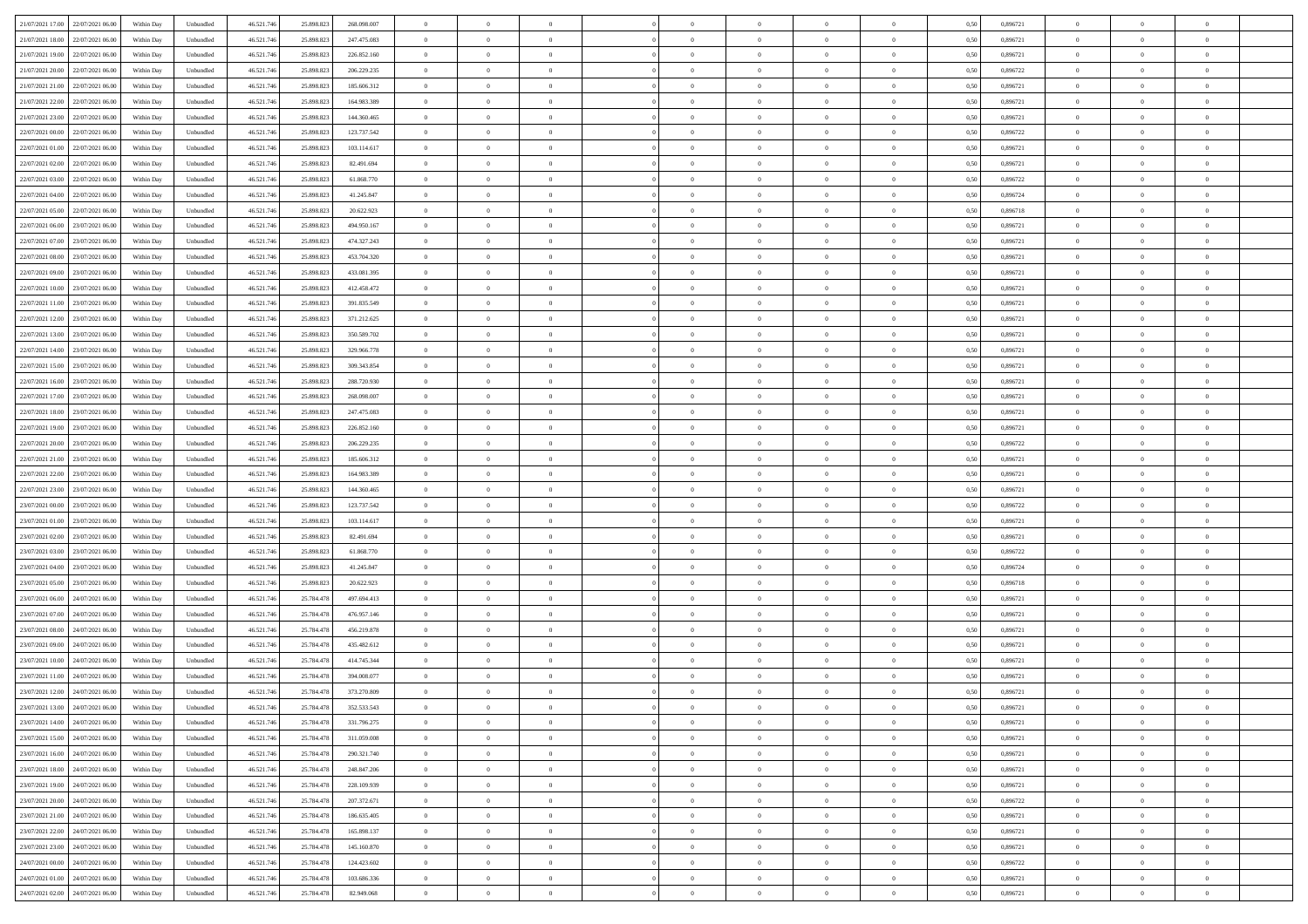| 24/07/2021 03:00 24/07/2021 06:00     | Within Day | Unbundled                   | 46.521.74  | 25.784.478 | 62.211.801  | $\overline{0}$ | $\theta$       |                | $\overline{0}$ | $\theta$       |                | $\theta$       | 0,50 | 0,896722 | $\theta$       | $\theta$       | $\overline{0}$ |  |
|---------------------------------------|------------|-----------------------------|------------|------------|-------------|----------------|----------------|----------------|----------------|----------------|----------------|----------------|------|----------|----------------|----------------|----------------|--|
| 24/07/2021 04:00<br>24/07/2021 06.00  | Within Day | Unbundled                   | 46.521.74  | 25.784.478 | 41.474.533  | $\bf{0}$       | $\overline{0}$ | $\bf{0}$       | $\overline{0}$ | $\bf{0}$       | $\overline{0}$ | $\bf{0}$       | 0,50 | 0,896724 | $\,$ 0 $\,$    | $\bf{0}$       | $\overline{0}$ |  |
| 24/07/2021 05:00<br>24/07/2021 06:00  | Within Day | Unbundled                   | 46.521.746 | 25.784.478 | 20.737.267  | $\overline{0}$ | $\bf{0}$       | $\overline{0}$ | $\bf{0}$       | $\bf{0}$       | $\overline{0}$ | $\bf{0}$       | 0.50 | 0.896718 | $\bf{0}$       | $\overline{0}$ | $\overline{0}$ |  |
| 24/07/2021 06:00<br>25/07/2021 06:00  |            |                             | 46.521.74  |            |             | $\overline{0}$ | $\overline{0}$ | $\overline{0}$ | $\theta$       | $\theta$       | $\overline{0}$ | $\overline{0}$ |      | 0,896721 | $\theta$       | $\theta$       | $\overline{0}$ |  |
|                                       | Within Day | Unbundled                   |            | 27.259.511 | 462.293.638 |                |                |                |                |                |                |                | 0,50 |          |                |                |                |  |
| 24/07/2021 07:00<br>25/07/2021 06.00  | Within Day | Unbundled                   | 46.521.74  | 27.259.51  | 443.031.403 | $\overline{0}$ | $\overline{0}$ | $\bf{0}$       | $\overline{0}$ | $\theta$       | $\overline{0}$ | $\bf{0}$       | 0,50 | 0,896721 | $\,$ 0 $\,$    | $\theta$       | $\overline{0}$ |  |
| 24/07/2021 08:00<br>25/07/2021 06:00  | Within Day | Unbundled                   | 46.521.74  | 27.259.51  | 423.769.168 | $\overline{0}$ | $\overline{0}$ | $\overline{0}$ | $\overline{0}$ | $\overline{0}$ | $\Omega$       | $\bf{0}$       | 0.50 | 0.896721 | $\,$ 0 $\,$    | $\theta$       | $\overline{0}$ |  |
| 24/07/2021 09:00<br>25/07/2021 06:00  | Within Day | Unbundled                   | 46.521.74  | 27.259.511 | 404.506.933 | $\overline{0}$ | $\overline{0}$ | $\overline{0}$ | $\overline{0}$ | $\overline{0}$ | $\overline{0}$ | $\bf{0}$       | 0,50 | 0,896721 | $\theta$       | $\theta$       | $\overline{0}$ |  |
|                                       |            |                             |            |            |             |                |                |                |                |                |                |                |      |          |                |                |                |  |
| 24/07/2021 10:00<br>25/07/2021 06.00  | Within Day | Unbundled                   | 46.521.74  | 27.259.51  | 385.244.698 | $\overline{0}$ | $\overline{0}$ | $\overline{0}$ | $\overline{0}$ | $\theta$       | $\overline{0}$ | $\bf{0}$       | 0,50 | 0,896721 | $\,$ 0 $\,$    | $\bf{0}$       | $\overline{0}$ |  |
| 24/07/2021 11:00<br>25/07/2021 06:00  | Within Day | Unbundled                   | 46.521.74  | 27.259.51  | 365.982.464 | $\overline{0}$ | $\bf{0}$       | $\overline{0}$ | $\bf{0}$       | $\overline{0}$ | $\overline{0}$ | $\bf{0}$       | 0.50 | 0.896721 | $\bf{0}$       | $\theta$       | $\overline{0}$ |  |
| 24/07/2021 12:00<br>25/07/2021 06:00  | Within Day | Unbundled                   | 46.521.74  | 27.259.511 | 346.720.228 | $\overline{0}$ | $\bf{0}$       | $\overline{0}$ | $\overline{0}$ | $\overline{0}$ | $\overline{0}$ | $\bf{0}$       | 0,50 | 0,896721 | $\,$ 0 $\,$    | $\theta$       | $\overline{0}$ |  |
| 24/07/2021 13:00<br>25/07/2021 06.00  | Within Day | Unbundled                   | 46.521.74  | 27.259.511 | 327.457.993 | $\bf{0}$       | $\overline{0}$ | $\bf{0}$       | $\overline{0}$ | $\bf{0}$       | $\overline{0}$ | $\bf{0}$       | 0,50 | 0,896721 | $\,$ 0 $\,$    | $\bf{0}$       | $\overline{0}$ |  |
|                                       |            |                             |            |            |             |                |                |                |                |                |                |                |      |          |                |                |                |  |
| 24/07/2021 14:00<br>25/07/2021 06:00  | Within Day | Unbundled                   | 46.521.746 | 27.259.511 | 308.195.758 | $\overline{0}$ | $\overline{0}$ | $\overline{0}$ | $\bf{0}$       | $\bf{0}$       | $\overline{0}$ | $\bf{0}$       | 0.50 | 0.896721 | $\bf{0}$       | $\overline{0}$ | $\bf{0}$       |  |
| 24/07/2021 15:00<br>25/07/2021 06:00  | Within Day | Unbundled                   | 46.521.74  | 27.259.511 | 288.933.523 | $\overline{0}$ | $\overline{0}$ | $\overline{0}$ | $\overline{0}$ | $\theta$       | $\overline{0}$ | $\overline{0}$ | 0,50 | 0,896721 | $\theta$       | $\theta$       | $\overline{0}$ |  |
| 24/07/2021 16:00<br>25/07/2021 06.00  | Within Day | Unbundled                   | 46.521.74  | 27.259.51  | 269.671.289 | $\bf{0}$       | $\overline{0}$ | $\bf{0}$       | $\overline{0}$ | $\theta$       | $\overline{0}$ | $\bf{0}$       | 0,50 | 0,896721 | $\,$ 0 $\,$    | $\bf{0}$       | $\overline{0}$ |  |
|                                       |            |                             |            |            |             |                |                |                |                |                |                |                |      |          |                |                |                |  |
| 24/07/2021 17:00<br>25/07/2021 06:00  | Within Day | Unbundled                   | 46.521.74  | 27.259.51  | 250.409.054 | $\overline{0}$ | $\overline{0}$ | $\overline{0}$ | $\bf{0}$       | $\theta$       | $\Omega$       | $\bf{0}$       | 0.50 | 0.896721 | $\theta$       | $\theta$       | $\overline{0}$ |  |
| 24/07/2021 18:00<br>25/07/2021 06:00  | Within Day | Unbundled                   | 46.521.74  | 27.259.511 | 231.146.819 | $\overline{0}$ | $\overline{0}$ | $\overline{0}$ | $\overline{0}$ | $\overline{0}$ | $\overline{0}$ | $\bf{0}$       | 0,50 | 0,896721 | $\theta$       | $\theta$       | $\overline{0}$ |  |
| 24/07/2021 19:00<br>25/07/2021 06.00  | Within Day | Unbundled                   | 46.521.74  | 27.259.51  | 211.884.583 | $\bf{0}$       | $\overline{0}$ | $\overline{0}$ | $\overline{0}$ | $\theta$       | $\overline{0}$ | $\bf{0}$       | 0,50 | 0,896721 | $\,$ 0 $\,$    | $\bf{0}$       | $\overline{0}$ |  |
| 24/07/2021 20:00<br>25/07/2021 06:00  | Within Day | Unbundled                   | 46.521.74  | 27.259.51  | 192.622.348 | $\overline{0}$ | $\overline{0}$ | $\overline{0}$ | $\bf{0}$       | $\overline{0}$ | $\overline{0}$ | $\bf{0}$       | 0.50 | 0.896722 | $\bf{0}$       | $\overline{0}$ | $\overline{0}$ |  |
|                                       |            |                             |            |            |             | $\overline{0}$ | $\overline{0}$ | $\overline{0}$ | $\overline{0}$ | $\overline{0}$ | $\overline{0}$ |                |      |          | $\,$ 0 $\,$    | $\theta$       | $\overline{0}$ |  |
| 24/07/2021 21:00<br>25/07/2021 06:00  | Within Day | Unbundled                   | 46.521.74  | 27.259.511 | 173.360.114 |                |                |                |                |                |                | $\bf{0}$       | 0,50 | 0,896721 |                |                |                |  |
| 24/07/2021 22.00<br>25/07/2021 06.00  | Within Day | Unbundled                   | 46.521.74  | 27.259.51  | 154.097.879 | $\bf{0}$       | $\overline{0}$ | $\bf{0}$       | $\bf{0}$       | $\overline{0}$ | $\overline{0}$ | $\bf{0}$       | 0,50 | 0,896721 | $\,$ 0 $\,$    | $\bf{0}$       | $\overline{0}$ |  |
| 24/07/2021 23:00<br>25/07/2021 06:00  | Within Day | Unbundled                   | 46.521.746 | 27.259.511 | 134,835,644 | $\overline{0}$ | $\bf{0}$       | $\overline{0}$ | $\bf{0}$       | $\bf{0}$       | $\overline{0}$ | $\bf{0}$       | 0.50 | 0.896721 | $\bf{0}$       | $\overline{0}$ | $\bf{0}$       |  |
| 25/07/2021 00:00<br>25/07/2021 06:00  | Within Day | Unbundled                   | 46.521.74  | 27.259.511 | 115.573.409 | $\overline{0}$ | $\overline{0}$ | $\overline{0}$ | $\theta$       | $\theta$       | $\overline{0}$ | $\bf{0}$       | 0,50 | 0,896722 | $\theta$       | $\theta$       | $\overline{0}$ |  |
|                                       |            |                             |            |            |             |                | $\overline{0}$ |                |                |                |                |                |      |          |                |                | $\overline{0}$ |  |
| 25/07/2021 01:00<br>25/07/2021 06.00  | Within Day | Unbundled                   | 46.521.74  | 27.259.51  | 96.311.174  | $\bf{0}$       |                | $\bf{0}$       | $\bf{0}$       | $\bf{0}$       | $\overline{0}$ | $\bf{0}$       | 0,50 | 0,896721 | $\,$ 0 $\,$    | $\bf{0}$       |                |  |
| 25/07/2021 02:00<br>25/07/2021 06:00  | Within Day | Unbundled                   | 46.521.74  | 27.259.51  | 77.048.940  | $\overline{0}$ | $\overline{0}$ | $\overline{0}$ | $\overline{0}$ | $\overline{0}$ | $\Omega$       | $\bf{0}$       | 0.50 | 0.896721 | $\,$ 0 $\,$    | $\theta$       | $\overline{0}$ |  |
| 25/07/2021 03:00<br>25/07/2021 06:00  | Within Day | Unbundled                   | 46.521.74  | 27.259.511 | 57.786.704  | $\overline{0}$ | $\overline{0}$ | $\overline{0}$ | $\overline{0}$ | $\overline{0}$ | $\overline{0}$ | $\bf{0}$       | 0,50 | 0,896722 | $\theta$       | $\theta$       | $\overline{0}$ |  |
| 25/07/2021 04:00<br>25/07/2021 06.00  | Within Day | Unbundled                   | 46.521.74  | 27.259.51  | 38.524.469  | $\bf{0}$       | $\overline{0}$ | $\bf{0}$       | $\overline{0}$ | $\theta$       | $\overline{0}$ | $\bf{0}$       | 0,50 | 0,896724 | $\,$ 0 $\,$    | $\bf{0}$       | $\overline{0}$ |  |
| 25/07/2021 05:00<br>25/07/2021 06:00  |            | Unbundled                   | 46.521.74  | 27.259.511 | 19.262.234  |                | $\bf{0}$       | $\overline{0}$ |                | $\overline{0}$ | $\overline{0}$ |                | 0.50 | 0.896718 | $\bf{0}$       | $\overline{0}$ | $\overline{0}$ |  |
|                                       | Within Day |                             |            |            |             | $\overline{0}$ |                |                | $\bf{0}$       |                |                | $\bf{0}$       |      |          |                |                |                |  |
| 25/07/2021 06:00<br>26/07/2021 06:00  | Within Day | Unbundled                   | 46.521.74  | 27.259.511 | 462.293.638 | $\overline{0}$ | $\overline{0}$ | $\overline{0}$ | $\overline{0}$ | $\overline{0}$ | $\overline{0}$ | $\bf{0}$       | 0,50 | 0,896721 | $\theta$       | $\theta$       | $\overline{0}$ |  |
| 25/07/2021 07:00<br>26/07/2021 06.00  | Within Day | Unbundled                   | 46.521.74  | 27.259.511 | 443.031.403 | $\bf{0}$       | $\bf{0}$       | $\bf{0}$       | $\bf{0}$       | $\overline{0}$ | $\overline{0}$ | $\bf{0}$       | 0,50 | 0,896721 | $\,$ 0 $\,$    | $\bf{0}$       | $\overline{0}$ |  |
| 25/07/2021 08:00<br>26/07/2021 06:00  | Within Day | Unbundled                   | 46.521.746 | 27.259.511 | 423.769.168 | $\overline{0}$ | $\bf{0}$       | $\overline{0}$ | $\bf{0}$       | $\bf{0}$       | $\overline{0}$ | $\bf{0}$       | 0.50 | 0.896721 | $\bf{0}$       | $\overline{0}$ | $\bf{0}$       |  |
| 25/07/2021 09:00<br>26/07/2021 06:00  | Within Day | Unbundled                   | 46.521.74  | 27.259.51  | 404.506.933 | $\overline{0}$ | $\overline{0}$ | $\overline{0}$ | $\overline{0}$ | $\overline{0}$ | $\overline{0}$ | $\bf{0}$       | 0.5( | 0,896721 | $\theta$       | $\theta$       | $\overline{0}$ |  |
|                                       |            |                             |            |            |             |                |                |                |                |                |                |                |      |          |                |                |                |  |
| 25/07/2021 11:00<br>26/07/2021 06.00  | Within Day | Unbundled                   | 46.521.74  | 27.259.51  | 365.982.464 | $\bf{0}$       | $\overline{0}$ | $\bf{0}$       | $\overline{0}$ | $\overline{0}$ | $\overline{0}$ | $\bf{0}$       | 0,50 | 0,896721 | $\,$ 0 $\,$    | $\bf{0}$       | $\overline{0}$ |  |
| 25/07/2021 12:00<br>26/07/2021 06:00  | Within Day | Unbundled                   | 46.521.74  | 27.259.511 | 346.720.228 | $\overline{0}$ | $\overline{0}$ | $\overline{0}$ | $\bf{0}$       | $\bf{0}$       | $\Omega$       | $\bf{0}$       | 0.50 | 0,896721 | $\,$ 0 $\,$    | $\theta$       | $\overline{0}$ |  |
| 25/07/2021 13:00<br>26/07/2021 06:00  | Within Dav | Unbundled                   | 46.521.74  | 27.259.511 | 327.457.993 | $\overline{0}$ | $\overline{0}$ | $\overline{0}$ | $\overline{0}$ | $\overline{0}$ | $\overline{0}$ | $\overline{0}$ | 0.5( | 0,896721 | $\theta$       | $\theta$       | $\overline{0}$ |  |
| 25/07/2021 14:00<br>26/07/2021 06.00  | Within Day | Unbundled                   | 46.521.74  | 27.259.51  | 308.195.758 | $\bf{0}$       | $\overline{0}$ | $\bf{0}$       | $\overline{0}$ | $\bf{0}$       | $\overline{0}$ | $\bf{0}$       | 0,50 | 0,896721 | $\,$ 0 $\,$    | $\bf{0}$       | $\overline{0}$ |  |
|                                       |            |                             |            |            |             |                |                |                |                |                |                |                |      |          |                |                |                |  |
| 25/07/2021 15:00<br>26/07/2021 06:00  | Within Day | Unbundled                   | 46.521.74  | 27.259.51  | 288.933.523 | $\overline{0}$ | $\bf{0}$       | $\overline{0}$ | $\bf{0}$       | $\overline{0}$ | $\overline{0}$ | $\bf{0}$       | 0.50 | 0.896721 | $\bf{0}$       | $\overline{0}$ | $\overline{0}$ |  |
| 25/07/2021 16:00<br>26/07/2021 06:00  | Within Dav | Unbundled                   | 46.521.74  | 27.259.511 | 269.671.289 | $\overline{0}$ | $\overline{0}$ | $\overline{0}$ | $\overline{0}$ | $\overline{0}$ | $\overline{0}$ | $\overline{0}$ | 0.50 | 0,896721 | $\theta$       | $\theta$       | $\overline{0}$ |  |
| 25/07/2021 17:00<br>26/07/2021 06.00  | Within Day | Unbundled                   | 46.521.74  | 27.259.51  | 250.409.054 | $\bf{0}$       | $\bf{0}$       | $\bf{0}$       | $\bf{0}$       | $\overline{0}$ | $\overline{0}$ | $\bf{0}$       | 0,50 | 0,896721 | $\,$ 0 $\,$    | $\bf{0}$       | $\overline{0}$ |  |
| 25/07/2021 18:00<br>26/07/2021 06:00  | Within Day | Unbundled                   | 46.521.746 | 27.259.511 | 231.146.819 | $\overline{0}$ | $\bf{0}$       | $\overline{0}$ | $\bf{0}$       | $\bf{0}$       | $\overline{0}$ | $\bf{0}$       | 0.50 | 0.896721 | $\bf{0}$       | $\overline{0}$ | $\overline{0}$ |  |
|                                       |            |                             |            |            |             |                |                |                |                |                |                |                |      |          |                |                |                |  |
| 25/07/2021 19:00<br>26/07/2021 06:00  | Within Dav | Unbundled                   | 46.521.74  | 27.259.511 | 211.884.583 | $\overline{0}$ | $\overline{0}$ | $\Omega$       | $\overline{0}$ | $\overline{0}$ | $\overline{0}$ | $\bf{0}$       | 0.50 | 0,896721 | $\theta$       | $\theta$       | $\overline{0}$ |  |
| 25/07/2021 20:00<br>26/07/2021 06.00  | Within Day | Unbundled                   | 46.521.74  | 27.259.51  | 192.622.348 | $\bf{0}$       | $\overline{0}$ | $\bf{0}$       | $\overline{0}$ | $\,$ 0 $\,$    | $\overline{0}$ | $\bf{0}$       | 0,50 | 0,896722 | $\,$ 0 $\,$    | $\bf{0}$       | $\overline{0}$ |  |
| 25/07/2021 21:00<br>26/07/2021 06:00  | Within Day | Unbundled                   | 46.521.74  | 27.259.51  | 173.360.114 | $\overline{0}$ | $\overline{0}$ | $\Omega$       | $\overline{0}$ | $\overline{0}$ | $\theta$       | $\bf{0}$       | 0.50 | 0,896721 | $\bf{0}$       | $\theta$       | $\overline{0}$ |  |
| 25/07/2021 22:00<br>26/07/2021 06:00  | Within Dav | Unbundled                   | 46.521.74  | 27.259.51  | 154.097.879 | $\overline{0}$ | $\overline{0}$ | $\Omega$       | $\overline{0}$ | $\theta$       | $\Omega$       | $\overline{0}$ | 0.5( | 0,896721 | $\theta$       | $\theta$       | $\overline{0}$ |  |
|                                       |            |                             |            |            |             |                |                |                |                |                |                |                |      |          |                |                |                |  |
| 25/07/2021 23:00<br>26/07/2021 06.00  | Within Day | Unbundled                   | 46.521.74  | 27.259.51  | 134.835.644 | $\bf{0}$       | $\bf{0}$       | $\bf{0}$       | $\bf{0}$       | $\bf{0}$       | $\overline{0}$ | $\bf{0}$       | 0,50 | 0,896721 | $\,$ 0 $\,$    | $\bf{0}$       | $\overline{0}$ |  |
| $26/07/2021$ 00.00 $26/07/2021$ 06.00 | Within Day | $\ensuremath{\mathsf{Unb}}$ | 46.521.746 | 27.259.511 | 115.573.409 | $\bf{0}$       | $\theta$       |                | $\overline{0}$ |                |                |                | 0,50 | 0,896722 | $\theta$       | $\overline{0}$ |                |  |
| 26/07/2021 01:00 26/07/2021 06:00     | Within Day | Unbundled                   | 46.521.746 | 27.259.511 | 96.311.174  | $\overline{0}$ | $\theta$       | $\Omega$       | $\theta$       | $\overline{0}$ | $\overline{0}$ | $\bf{0}$       | 0,50 | 0,896721 | $\theta$       | $\theta$       | $\overline{0}$ |  |
| 26/07/2021 02:00<br>26/07/2021 06:00  | Within Day | Unbundled                   | 46.521.74  | 27.259.511 | 77.048.940  | $\overline{0}$ | $\bf{0}$       | $\overline{0}$ | $\overline{0}$ | $\bf{0}$       | $\overline{0}$ | $\bf{0}$       | 0,50 | 0,896721 | $\bf{0}$       | $\overline{0}$ | $\bf{0}$       |  |
|                                       |            |                             |            |            |             |                |                |                |                |                |                |                |      |          |                |                |                |  |
| 26/07/2021 03:00<br>26/07/2021 06:00  | Within Day | Unbundled                   | 46.521.746 | 27.259.511 | 57.786.704  | $\overline{0}$ | $\bf{0}$       | $\overline{0}$ | $\overline{0}$ | $\mathbf{0}$   | $\overline{0}$ | $\,$ 0 $\,$    | 0.50 | 0,896722 | $\overline{0}$ | $\bf{0}$       | $\,$ 0 $\,$    |  |
| 26/07/2021 04:00 26/07/2021 06:00     | Within Dav | Unbundled                   | 46.521.746 | 27.259.511 | 38.524.469  | $\overline{0}$ | $\overline{0}$ | $\overline{0}$ | $\overline{0}$ | $\overline{0}$ | $\overline{0}$ | $\bf{0}$       | 0.50 | 0,896724 | $\theta$       | $\theta$       | $\overline{0}$ |  |
| 26/07/2021 05:00<br>26/07/2021 06:00  | Within Day | Unbundled                   | 46.521.74  | 27.259.511 | 19.262.234  | $\overline{0}$ | $\bf{0}$       | $\overline{0}$ | $\bf{0}$       | $\overline{0}$ | $\bf{0}$       | $\bf{0}$       | 0,50 | 0,896718 | $\bf{0}$       | $\bf{0}$       | $\overline{0}$ |  |
| 26/07/2021 06:00<br>27/07/2021 06:00  | Within Day | Unbundled                   | 46.521.746 | 27.270.945 | 462.019.213 | $\overline{0}$ | $\bf{0}$       | $\overline{0}$ | $\overline{0}$ | $\overline{0}$ | $\overline{0}$ | $\bf{0}$       | 0.50 | 0,896721 | $\,$ 0 $\,$    | $\theta$       | $\overline{0}$ |  |
|                                       |            |                             |            |            |             |                |                |                |                |                |                |                |      |          |                |                |                |  |
| 26/07/2021 07:00 27/07/2021 06:00     | Within Dav | Unbundled                   | 46.521.746 | 27.270.945 | 442.768.413 | $\overline{0}$ | $\overline{0}$ | $\overline{0}$ | $\overline{0}$ | $\overline{0}$ | $\overline{0}$ | $\bf{0}$       | 0.50 | 0,896721 | $\overline{0}$ | $\theta$       | $\overline{0}$ |  |
| 27/07/2021 06:00<br>26/07/2021 08:00  | Within Day | Unbundled                   | 46.521.74  | 27.270.945 | 423.517.612 | $\overline{0}$ | $\overline{0}$ | $\overline{0}$ | $\overline{0}$ | $\bf{0}$       | $\overline{0}$ | $\bf{0}$       | 0,50 | 0,896721 | $\bf{0}$       | $\overline{0}$ | $\overline{0}$ |  |
| 26/07/2021 09:00 27/07/2021 06:00     | Within Day | Unbundled                   | 46.521.746 | 27.270.945 | 404.266.811 | $\overline{0}$ | $\overline{0}$ | $\overline{0}$ | $\overline{0}$ | $\bf{0}$       | $\overline{0}$ | $\bf{0}$       | 0.50 | 0.896721 | $\overline{0}$ | $\bf{0}$       | $\,$ 0         |  |
| 26/07/2021 10:00 27/07/2021 06:00     | Within Dav | Unbundled                   | 46.521.746 | 27.270.945 | 385.016.011 | $\overline{0}$ | $\overline{0}$ | $\overline{0}$ | $\overline{0}$ | $\overline{0}$ | $\overline{0}$ | $\bf{0}$       | 0,50 | 0,896721 | $\overline{0}$ | $\theta$       | $\overline{0}$ |  |
|                                       |            |                             |            |            |             |                |                |                |                |                |                |                |      |          |                |                |                |  |
| 26/07/2021 11:00<br>27/07/2021 06:00  | Within Day | Unbundled                   | 46.521.74  | 27.270.945 | 365.765.210 | $\overline{0}$ | $\bf{0}$       | $\overline{0}$ | $\bf{0}$       | $\overline{0}$ | $\bf{0}$       | $\bf{0}$       | 0,50 | 0,896721 | $\bf{0}$       | $\bf{0}$       | $\overline{0}$ |  |
| 26/07/2021 12:00 27/07/2021 06:00     | Within Day | Unbundled                   | 46.521.746 | 27.270.945 | 346.514.409 | $\overline{0}$ | $\bf{0}$       | $\overline{0}$ | $\overline{0}$ | $\,$ 0 $\,$    | $\overline{0}$ | $\bf{0}$       | 0,50 | 0,896721 | $\overline{0}$ | $\,$ 0 $\,$    | $\,$ 0 $\,$    |  |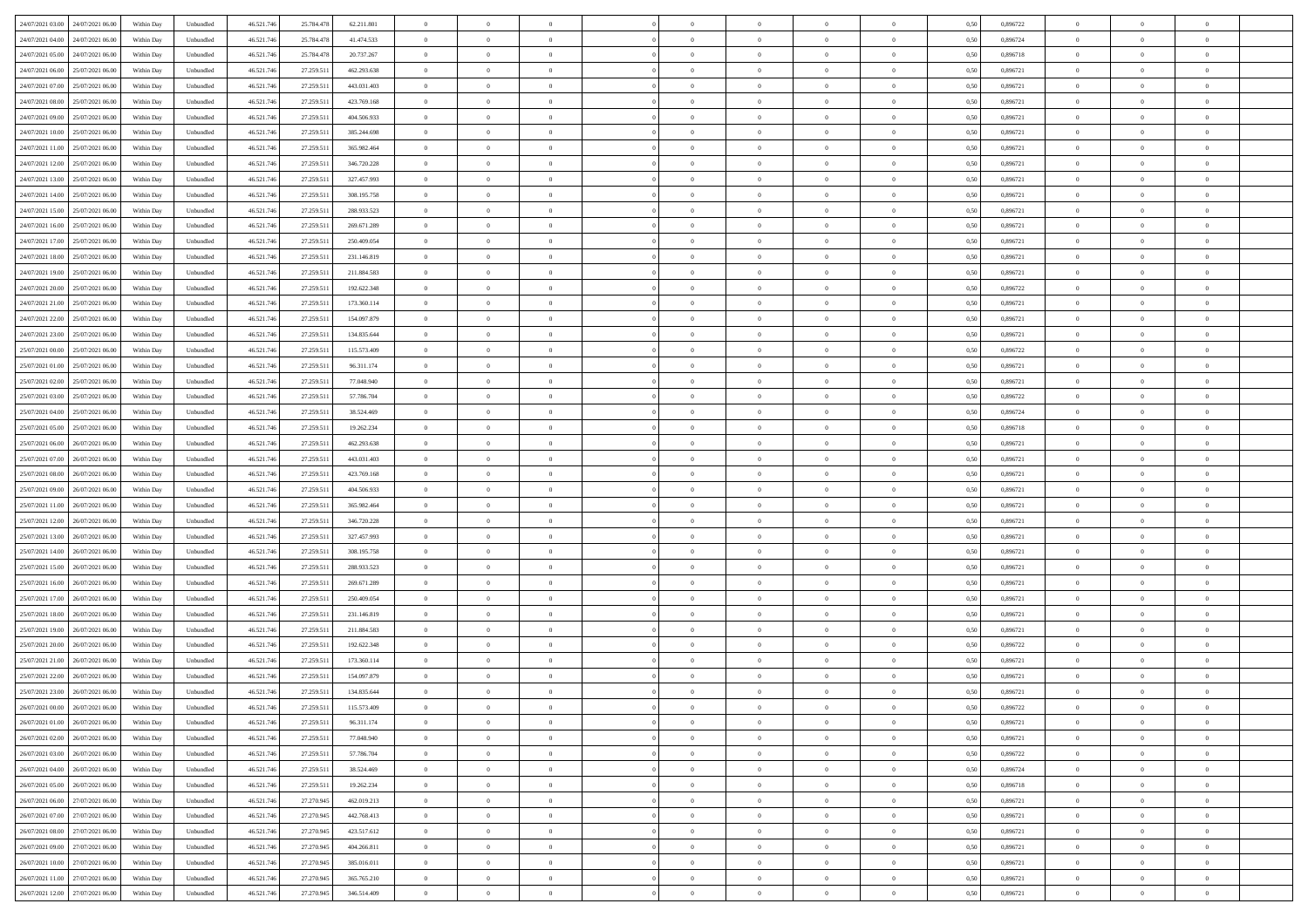| 26/07/2021 13:00 27/07/2021 06:00    | Within Day | Unbundled         | 46.521.74  | 27.270.945 | 327.263.609 | $\overline{0}$ | $\overline{0}$ |                | $\overline{0}$ | $\theta$       |                | $\theta$       | 0,50 | 0,896721 | $\theta$       | $\theta$       | $\overline{0}$ |  |
|--------------------------------------|------------|-------------------|------------|------------|-------------|----------------|----------------|----------------|----------------|----------------|----------------|----------------|------|----------|----------------|----------------|----------------|--|
| 26/07/2021 14:00<br>27/07/2021 06.00 | Within Day | Unbundled         | 46.521.74  | 27.270.94  | 308.012.809 | $\bf{0}$       | $\overline{0}$ | $\bf{0}$       | $\overline{0}$ | $\overline{0}$ | $\overline{0}$ | $\bf{0}$       | 0,50 | 0,896721 | $\,$ 0 $\,$    | $\bf{0}$       | $\overline{0}$ |  |
| 26/07/2021 15:00<br>27/07/2021 06:00 | Within Day | Unbundled         | 46.521.746 | 27.270.945 | 288,762,008 | $\overline{0}$ | $\bf{0}$       | $\overline{0}$ | $\bf{0}$       | $\bf{0}$       | $\overline{0}$ | $\bf{0}$       | 0.50 | 0.896721 | $\bf{0}$       | $\overline{0}$ | $\overline{0}$ |  |
| 26/07/2021 16:00<br>27/07/2021 06:00 |            |                   | 46.521.74  |            |             | $\overline{0}$ | $\overline{0}$ | $\overline{0}$ | $\theta$       | $\theta$       | $\overline{0}$ | $\bf{0}$       |      | 0,896721 | $\theta$       | $\theta$       | $\overline{0}$ |  |
|                                      | Within Day | Unbundled         |            | 27.270.945 | 269.511.208 |                |                |                |                |                |                |                | 0,50 |          |                |                |                |  |
| 26/07/2021 17:00<br>27/07/2021 06.00 | Within Day | Unbundled         | 46.521.74  | 27.270.945 | 250.260.407 | $\bf{0}$       | $\overline{0}$ | $\bf{0}$       | $\overline{0}$ | $\theta$       | $\overline{0}$ | $\bf{0}$       | 0,50 | 0,896721 | $\,$ 0 $\,$    | $\bf{0}$       | $\overline{0}$ |  |
| 26/07/2021 18:00<br>27/07/2021 06:00 | Within Day | Unbundled         | 46.521.74  | 27.270.945 | 231,009,606 | $\overline{0}$ | $\overline{0}$ | $\overline{0}$ | $\bf{0}$       | $\overline{0}$ | $\theta$       | $\bf{0}$       | 0.50 | 0.896721 | $\,$ 0 $\,$    | $\theta$       | $\overline{0}$ |  |
| 26/07/2021 19:00<br>27/07/2021 06:00 | Within Day | Unbundled         | 46.521.74  | 27.270.945 | 211.758.806 | $\overline{0}$ | $\overline{0}$ | $\overline{0}$ | $\overline{0}$ | $\overline{0}$ | $\overline{0}$ | $\bf{0}$       | 0,50 | 0,896721 | $\theta$       | $\theta$       | $\overline{0}$ |  |
|                                      |            |                   |            |            |             |                |                |                |                |                |                |                |      |          |                |                |                |  |
| 26/07/2021 20:00<br>27/07/2021 06.00 | Within Day | Unbundled         | 46.521.74  | 27.270.94  | 192.508.005 | $\bf{0}$       | $\overline{0}$ | $\bf{0}$       | $\overline{0}$ | $\theta$       | $\overline{0}$ | $\bf{0}$       | 0,50 | 0,896722 | $\,$ 0 $\,$    | $\bf{0}$       | $\overline{0}$ |  |
| 26/07/2021 21:00<br>27/07/2021 06:00 | Within Day | Unbundled         | 46.521.74  | 27.270.94  | 173.257.204 | $\overline{0}$ | $\bf{0}$       | $\overline{0}$ | $\bf{0}$       | $\overline{0}$ | $\overline{0}$ | $\bf{0}$       | 0.50 | 0.896721 | $\bf{0}$       | $\overline{0}$ | $\overline{0}$ |  |
| 26/07/2021 22:00<br>27/07/2021 06:00 | Within Day | Unbundled         | 46.521.74  | 27.270.945 | 154.006.404 | $\overline{0}$ | $\bf{0}$       | $\overline{0}$ | $\overline{0}$ | $\overline{0}$ | $\overline{0}$ | $\bf{0}$       | 0,50 | 0,896721 | $\,$ 0 $\,$    | $\theta$       | $\overline{0}$ |  |
| 26/07/2021 23:00<br>27/07/2021 06.00 | Within Day | Unbundled         | 46.521.74  | 27.270.945 | 134.755.603 | $\bf{0}$       | $\overline{0}$ | $\bf{0}$       | $\overline{0}$ | $\bf{0}$       | $\overline{0}$ | $\bf{0}$       | 0,50 | 0,896721 | $\,$ 0 $\,$    | $\bf{0}$       | $\overline{0}$ |  |
|                                      |            |                   |            |            |             |                |                |                |                |                |                |                |      |          |                |                |                |  |
| 27/07/2021 00:00<br>27/07/2021 06:00 | Within Day | Unbundled         | 46.521.746 | 27.270.945 | 115.504.802 | $\overline{0}$ | $\bf{0}$       | $\overline{0}$ | $\bf{0}$       | $\bf{0}$       | $\overline{0}$ | $\bf{0}$       | 0.50 | 0.896722 | $\bf{0}$       | $\overline{0}$ | $\bf{0}$       |  |
| 27/07/2021 01:00<br>27/07/2021 06:00 | Within Day | Unbundled         | 46.521.74  | 27.270.945 | 96.254.003  | $\overline{0}$ | $\overline{0}$ | $\overline{0}$ | $\overline{0}$ | $\theta$       | $\overline{0}$ | $\overline{0}$ | 0,50 | 0,896721 | $\theta$       | $\theta$       | $\overline{0}$ |  |
| 27/07/2021 02:00<br>27/07/2021 06.00 | Within Day | Unbundled         | 46.521.74  | 27.270.94  | 77.003.202  | $\bf{0}$       | $\overline{0}$ | $\bf{0}$       | $\overline{0}$ | $\theta$       | $\overline{0}$ | $\bf{0}$       | 0,50 | 0,896721 | $\bf{0}$       | $\bf{0}$       | $\overline{0}$ |  |
| 27/07/2021 03:00<br>27/07/2021 06:00 | Within Day | Unbundled         | 46.521.74  | 27.270.945 | 57.752.401  | $\overline{0}$ | $\overline{0}$ | $\overline{0}$ | $\bf{0}$       | $\overline{0}$ | $\theta$       | $\bf{0}$       | 0.50 | 0,896722 | $\,$ 0 $\,$    | $\theta$       | $\overline{0}$ |  |
|                                      |            |                   |            |            |             |                |                |                |                |                |                |                |      |          |                |                |                |  |
| 27/07/2021 04:00<br>27/07/2021 06:00 | Within Day | Unbundled         | 46.521.74  | 27.270.945 | 38.501.601  | $\overline{0}$ | $\overline{0}$ | $\overline{0}$ | $\overline{0}$ | $\overline{0}$ | $\overline{0}$ | $\bf{0}$       | 0,50 | 0,896724 | $\theta$       | $\theta$       | $\overline{0}$ |  |
| 27/07/2021 05:00<br>27/07/2021 06.00 | Within Day | Unbundled         | 46.521.74  | 27.270.945 | 19.250.800  | $\bf{0}$       | $\overline{0}$ | $\bf{0}$       | $\overline{0}$ | $\bf{0}$       | $\overline{0}$ | $\bf{0}$       | 0,50 | 0,896718 | $\,$ 0 $\,$    | $\bf{0}$       | $\overline{0}$ |  |
| 27/07/2021 06:00<br>28/07/2021 06:00 | Within Day | Unbundled         | 46.521.74  | 27.293.81: | 461.470.364 | $\overline{0}$ | $\bf{0}$       | $\overline{0}$ | $\bf{0}$       | $\overline{0}$ | $\overline{0}$ | $\bf{0}$       | 0.50 | 0.896721 | $\bf{0}$       | $\overline{0}$ | $\overline{0}$ |  |
| 27/07/2021 07:00<br>28/07/2021 06:00 | Within Day | Unbundled         | 46.521.74  | 27.293.815 | 442.242.432 | $\overline{0}$ | $\overline{0}$ | $\overline{0}$ | $\overline{0}$ | $\overline{0}$ | $\overline{0}$ | $\bf{0}$       | 0,50 | 0,896721 | $\,$ 0 $\,$    | $\theta$       | $\overline{0}$ |  |
|                                      |            |                   |            |            |             |                |                |                |                |                |                |                |      |          |                |                |                |  |
| 27/07/2021 08:00<br>28/07/2021 06.00 | Within Day | Unbundled         | 46.521.74  | 27.293.815 | 423.014.500 | $\bf{0}$       | $\overline{0}$ | $\bf{0}$       | $\bf{0}$       | $\overline{0}$ | $\overline{0}$ | $\bf{0}$       | 0,50 | 0,896721 | $\,$ 0 $\,$    | $\bf{0}$       | $\overline{0}$ |  |
| 27/07/2021 09:00<br>28/07/2021 06:00 | Within Day | Unbundled         | 46.521.746 | 27.293.815 | 403.786.568 | $\overline{0}$ | $\bf{0}$       | $\overline{0}$ | $\bf{0}$       | $\bf{0}$       | $\overline{0}$ | $\bf{0}$       | 0.50 | 0.896721 | $\bf{0}$       | $\overline{0}$ | $\bf{0}$       |  |
| 27/07/2021 10:00<br>28/07/2021 06:00 | Within Day | Unbundled         | 46.521.74  | 27.293.815 | 384.558.637 | $\overline{0}$ | $\overline{0}$ | $\overline{0}$ | $\theta$       | $\theta$       | $\overline{0}$ | $\bf{0}$       | 0,50 | 0,896721 | $\theta$       | $\theta$       | $\overline{0}$ |  |
| 27/07/2021 11:00<br>28/07/2021 06.00 | Within Day | Unbundled         | 46.521.74  | 27.293.815 | 365.330.705 | $\bf{0}$       | $\overline{0}$ | $\bf{0}$       | $\overline{0}$ | $\bf{0}$       | $\overline{0}$ | $\bf{0}$       | 0,50 | 0,896721 | $\,$ 0 $\,$    | $\bf{0}$       | $\overline{0}$ |  |
|                                      |            |                   |            |            |             |                |                |                |                |                |                |                |      |          |                |                |                |  |
| 27/07/2021 12:00<br>28/07/2021 06:00 | Within Day | Unbundled         | 46.521.74  | 27.293.81  | 346.102.773 | $\overline{0}$ | $\overline{0}$ | $\overline{0}$ | $\overline{0}$ | $\overline{0}$ | $\theta$       | $\bf{0}$       | 0.50 | 0.896721 | $\,$ 0 $\,$    | $\theta$       | $\overline{0}$ |  |
| 27/07/2021 13:00<br>28/07/2021 06:00 | Within Day | Unbundled         | 46.521.74  | 27.293.815 | 326.874.841 | $\overline{0}$ | $\overline{0}$ | $\overline{0}$ | $\overline{0}$ | $\overline{0}$ | $\overline{0}$ | $\bf{0}$       | 0,50 | 0,896721 | $\theta$       | $\theta$       | $\overline{0}$ |  |
| 27/07/2021 14:00<br>28/07/2021 06.00 | Within Day | Unbundled         | 46.521.74  | 27.293.81  | 307.646.909 | $\bf{0}$       | $\overline{0}$ | $\bf{0}$       | $\overline{0}$ | $\bf{0}$       | $\overline{0}$ | $\bf{0}$       | 0,50 | 0,896721 | $\,$ 0 $\,$    | $\bf{0}$       | $\overline{0}$ |  |
| 27/07/2021 15:00<br>28/07/2021 06:00 | Within Day | Unbundled         | 46.521.74  | 27.293.815 | 288.418.978 | $\overline{0}$ | $\bf{0}$       | $\overline{0}$ | $\bf{0}$       | $\overline{0}$ | $\overline{0}$ | $\bf{0}$       | 0.50 | 0.896721 | $\bf{0}$       | $\overline{0}$ | $\overline{0}$ |  |
|                                      |            |                   |            |            |             | $\overline{0}$ | $\overline{0}$ | $\overline{0}$ | $\overline{0}$ | $\overline{0}$ | $\overline{0}$ |                |      |          | $\theta$       | $\theta$       | $\overline{0}$ |  |
| 27/07/2021 16:00<br>28/07/2021 06:00 | Within Day | Unbundled         | 46.521.74  | 27.293.815 | 269.191.045 |                |                |                |                |                |                | $\bf{0}$       | 0,50 | 0,896721 |                |                |                |  |
| 27/07/2021 17:00<br>28/07/2021 06.00 | Within Day | Unbundled         | 46.521.74  | 27.293.815 | 249.963.114 | $\bf{0}$       | $\bf{0}$       | $\bf{0}$       | $\bf{0}$       | $\overline{0}$ | $\overline{0}$ | $\bf{0}$       | 0,50 | 0,896721 | $\,$ 0 $\,$    | $\bf{0}$       | $\overline{0}$ |  |
| 27/07/2021 18:00<br>28/07/2021 06:00 | Within Day | Unbundled         | 46.521.746 | 27.293.815 | 230.735.181 | $\overline{0}$ | $\bf{0}$       | $\overline{0}$ | $\bf{0}$       | $\bf{0}$       | $\overline{0}$ | $\bf{0}$       | 0.50 | 0.896721 | $\bf{0}$       | $\overline{0}$ | $\bf{0}$       |  |
| 27/07/2021 19:00<br>28/07/2021 06:00 | Within Day | Unbundled         | 46.521.74  | 27.293.815 | 211.507.250 | $\overline{0}$ | $\overline{0}$ | $\overline{0}$ | $\overline{0}$ | $\overline{0}$ | $\overline{0}$ | $\bf{0}$       | 0.5( | 0,896721 | $\theta$       | $\theta$       | $\overline{0}$ |  |
| 27/07/2021 20:00<br>28/07/2021 06.00 | Within Day | Unbundled         | 46.521.74  | 27.293.81  | 192.279.319 | $\bf{0}$       | $\overline{0}$ | $\bf{0}$       | $\overline{0}$ | $\overline{0}$ | $\overline{0}$ | $\bf{0}$       | 0,50 | 0,896722 | $\,$ 0 $\,$    | $\bf{0}$       | $\overline{0}$ |  |
|                                      |            |                   |            |            |             |                |                |                |                |                |                |                |      |          |                |                |                |  |
| 27/07/2021 21:00<br>28/07/2021 06:00 | Within Day | Unbundled         | 46.521.74  | 27.293.815 | 173.051.386 | $\overline{0}$ | $\overline{0}$ | $\overline{0}$ | $\bf{0}$       | $\overline{0}$ | $\Omega$       | $\bf{0}$       | 0.50 | 0,896721 | $\,$ 0 $\,$    | $\theta$       | $\overline{0}$ |  |
| 27/07/2021 22.00<br>28/07/2021 06:00 | Within Dav | Unbundled         | 46.521.74  | 27.293.815 | 153.823.455 | $\overline{0}$ | $\overline{0}$ | $\overline{0}$ | $\overline{0}$ | $\overline{0}$ | $\overline{0}$ | $\overline{0}$ | 0.5( | 0,896721 | $\theta$       | $\theta$       | $\overline{0}$ |  |
| 27/07/2021 23:00<br>28/07/2021 06:00 | Within Day | Unbundled         | 46.521.74  | 27.293.81  | 134.595.522 | $\bf{0}$       | $\overline{0}$ | $\bf{0}$       | $\overline{0}$ | $\bf{0}$       | $\overline{0}$ | $\bf{0}$       | 0,50 | 0,896721 | $\,$ 0 $\,$    | $\bf{0}$       | $\overline{0}$ |  |
| 28/07/2021 00:00<br>28/07/2021 06:00 | Within Day | Unbundled         | 46.521.74  | 27.293.81  | 115.367.591 | $\overline{0}$ | $\bf{0}$       | $\overline{0}$ | $\bf{0}$       | $\overline{0}$ | $\overline{0}$ | $\bf{0}$       | 0.50 | 0.896722 | $\bf{0}$       | $\overline{0}$ | $\overline{0}$ |  |
|                                      |            |                   |            |            |             |                |                |                |                |                |                |                |      |          |                |                |                |  |
| 28/07/2021 01:00<br>28/07/2021 06:00 | Within Dav | Unbundled         | 46.521.74  | 27.293.815 | 96.139.659  | $\overline{0}$ | $\overline{0}$ | $\overline{0}$ | $\overline{0}$ | $\overline{0}$ | $\overline{0}$ | $\overline{0}$ | 0.50 | 0,896721 | $\theta$       | $\theta$       | $\overline{0}$ |  |
| 28/07/2021 02:00<br>28/07/2021 06.00 | Within Day | Unbundled         | 46.521.74  | 27.293.815 | 76.911.727  | $\bf{0}$       | $\bf{0}$       | $\bf{0}$       | $\bf{0}$       | $\overline{0}$ | $\overline{0}$ | $\bf{0}$       | 0,50 | 0,896721 | $\,$ 0 $\,$    | $\bf{0}$       | $\overline{0}$ |  |
| 28/07/2021 03:00<br>28/07/2021 06:00 | Within Day | Unbundled         | 46.521.746 | 27.293.815 | 57.683.795  | $\overline{0}$ | $\bf{0}$       | $\overline{0}$ | $\bf{0}$       | $\bf{0}$       | $\overline{0}$ | $\bf{0}$       | 0.50 | 0.896722 | $\bf{0}$       | $\overline{0}$ | $\overline{0}$ |  |
| 28/07/2021 04:00<br>28/07/2021 06:00 | Within Dav | Unbundled         | 46.521.74  | 27.293.815 | 38.455.863  | $\overline{0}$ | $\overline{0}$ | $\overline{0}$ | $\overline{0}$ | $\overline{0}$ | $\overline{0}$ | $\bf{0}$       | 0.50 | 0,896724 | $\theta$       | $\theta$       | $\overline{0}$ |  |
| 28/07/2021 05:00<br>28/07/2021 06.00 | Within Day | Unbundled         | 46.521.74  | 27.293.815 | 19.227.931  | $\bf{0}$       | $\overline{0}$ | $\bf{0}$       | $\overline{0}$ | $\overline{0}$ | $\overline{0}$ | $\bf{0}$       | 0,50 | 0,896718 | $\,$ 0 $\,$    | $\bf{0}$       | $\overline{0}$ |  |
|                                      |            |                   |            |            |             |                |                |                |                |                |                |                |      |          |                |                |                |  |
| 28/07/2021 06:00<br>29/07/2021 06:00 | Within Day | Unbundled         | 46.521.74  | 28,300,038 | 437.320.998 | $\overline{0}$ | $\overline{0}$ | $\overline{0}$ | $\overline{0}$ | $\bf{0}$       | $\Omega$       | $\bf{0}$       | 0.50 | 0,896721 | $\bf{0}$       | $\theta$       | $\overline{0}$ |  |
| 28/07/2021 07:00<br>29/07/2021 06:00 | Within Dav | Unbundled         | 46.521.74  | 28,300,038 | 419.099.290 | $\overline{0}$ | $\overline{0}$ | $\Omega$       | $\overline{0}$ | $\theta$       | $\Omega$       | $\overline{0}$ | 0.5( | 0,896721 | $\theta$       | $\theta$       | $\overline{0}$ |  |
| 28/07/2021 10:00<br>29/07/2021 06.00 | Within Day | Unbundled         | 46.521.74  | 28.300.03  | 364.434.165 | $\bf{0}$       | $\bf{0}$       | $\bf{0}$       | $\bf{0}$       | $\bf{0}$       | $\overline{0}$ | $\bf{0}$       | 0,50 | 0,896721 | $\,$ 0 $\,$    | $\bf{0}$       | $\overline{0}$ |  |
| 28/07/2021 11:00 29/07/2021 06:00    | Within Day | ${\sf Unbundred}$ | 46.521.746 | 28.300.038 | 346.212.457 | $\bf{0}$       | $\theta$       |                | $\overline{0}$ |                |                |                | 0,50 | 0,896721 | $\bf{0}$       | $\overline{0}$ |                |  |
|                                      |            |                   |            |            |             |                |                |                |                |                |                |                |      |          |                |                |                |  |
| 28/07/2021 12:00 29/07/2021 06:00    | Within Day | Unbundled         | 46.521.746 | 28.300.038 | 327.990.749 | $\overline{0}$ | $\theta$       | $\Omega$       | $\theta$       | $\overline{0}$ | $\overline{0}$ | $\bf{0}$       | 0,50 | 0,896721 | $\theta$       | $\theta$       | $\overline{0}$ |  |
| 28/07/2021 13:00<br>29/07/2021 06.00 | Within Day | Unbundled         | 46.521.74  | 28.300.03  | 309.769.040 | $\overline{0}$ | $\bf{0}$       | $\overline{0}$ | $\overline{0}$ | $\bf{0}$       | $\overline{0}$ | $\bf{0}$       | 0,50 | 0,896721 | $\bf{0}$       | $\overline{0}$ | $\bf{0}$       |  |
| 28/07/2021 14:00 29/07/2021 06:00    | Within Day | Unbundled         | 46.521.746 | 28.300.038 | 291.547.332 | $\overline{0}$ | $\bf{0}$       | $\overline{0}$ | $\overline{0}$ | $\mathbf{0}$   | $\overline{0}$ | $\bf{0}$       | 0.50 | 0.896721 | $\overline{0}$ | $\bf{0}$       | $\,$ 0 $\,$    |  |
| 28/07/2021 15:00 29/07/2021 06:00    | Within Day | Unbundled         | 46.521.746 | 28.300.038 | 273.325.624 | $\overline{0}$ | $\overline{0}$ | $\overline{0}$ | $\overline{0}$ | $\overline{0}$ | $\overline{0}$ | $\bf{0}$       | 0,50 | 0,896721 | $\theta$       | $\theta$       | $\overline{0}$ |  |
|                                      |            |                   |            |            |             |                |                |                |                |                |                |                |      |          |                |                |                |  |
| 28/07/2021 16:00<br>29/07/2021 06.00 | Within Day | Unbundled         | 46.521.74  | 28.300.038 | 255.103.916 | $\overline{0}$ | $\bf{0}$       | $\overline{0}$ | $\bf{0}$       | $\overline{0}$ | $\overline{0}$ | $\bf{0}$       | 0,50 | 0,896721 | $\bf{0}$       | $\bf{0}$       | $\overline{0}$ |  |
| 28/07/2021 17:00<br>29/07/2021 06:00 | Within Day | Unbundled         | 46.521.746 | 28,300,038 | 236,882,207 | $\overline{0}$ | $\bf{0}$       | $\overline{0}$ | $\overline{0}$ | $\overline{0}$ | $\overline{0}$ | $\bf{0}$       | 0.50 | 0,896721 | $\,$ 0 $\,$    | $\theta$       | $\overline{0}$ |  |
| 28/07/2021 18:00<br>29/07/2021 06:00 | Within Dav | Unbundled         | 46.521.746 | 28.300.038 | 218.660.499 | $\overline{0}$ | $\overline{0}$ | $\overline{0}$ | $\overline{0}$ | $\overline{0}$ | $\overline{0}$ | $\bf{0}$       | 0.50 | 0,896721 | $\overline{0}$ | $\theta$       | $\overline{0}$ |  |
| 28/07/2021 19:00<br>29/07/2021 06.00 | Within Day | Unbundled         | 46.521.74  | 28.300.038 | 200.438.791 | $\overline{0}$ | $\bf{0}$       | $\overline{0}$ | $\overline{0}$ | $\bf{0}$       | $\overline{0}$ | $\bf{0}$       | 0,50 | 0,896721 | $\bf{0}$       | $\overline{0}$ | $\,$ 0         |  |
| 29/07/2021 06:00                     |            | Unbundled         |            | 28,300,038 | 182.217.083 | $\overline{0}$ | $\overline{0}$ | $\overline{0}$ |                | $\bf{0}$       | $\overline{0}$ |                | 0.50 | 0.896722 | $\overline{0}$ | $\bf{0}$       | $\,$ 0         |  |
| 28/07/2021 20:00                     | Within Day |                   | 46.521.746 |            |             |                |                |                | $\overline{0}$ |                |                | $\bf{0}$       |      |          |                |                |                |  |
| 28/07/2021 21:00 29/07/2021 06:00    | Within Dav | Unbundled         | 46.521.746 | 28.300.038 | 163.995.374 | $\overline{0}$ | $\overline{0}$ | $\overline{0}$ | $\overline{0}$ | $\overline{0}$ | $\overline{0}$ | $\bf{0}$       | 0,50 | 0,896721 | $\overline{0}$ | $\theta$       | $\overline{0}$ |  |
| 28/07/2021 22:00<br>29/07/2021 06.00 | Within Day | Unbundled         | 46.521.74  | 28.300.03  | 145.773.666 | $\overline{0}$ | $\bf{0}$       | $\overline{0}$ | $\bf{0}$       | $\overline{0}$ | $\overline{0}$ | $\bf{0}$       | 0,50 | 0,896721 | $\bf{0}$       | $\bf{0}$       | $\overline{0}$ |  |
| 28/07/2021 23:00 29/07/2021 06:00    | Within Day | Unbundled         | 46.521.746 | 28.300.038 | 127.551.958 | $\overline{0}$ | $\bf{0}$       | $\overline{0}$ | $\overline{0}$ | $\,$ 0 $\,$    | $\overline{0}$ | $\bf{0}$       | 0,50 | 0,896721 | $\overline{0}$ | $\,$ 0 $\,$    | $\,$ 0 $\,$    |  |
|                                      |            |                   |            |            |             |                |                |                |                |                |                |                |      |          |                |                |                |  |